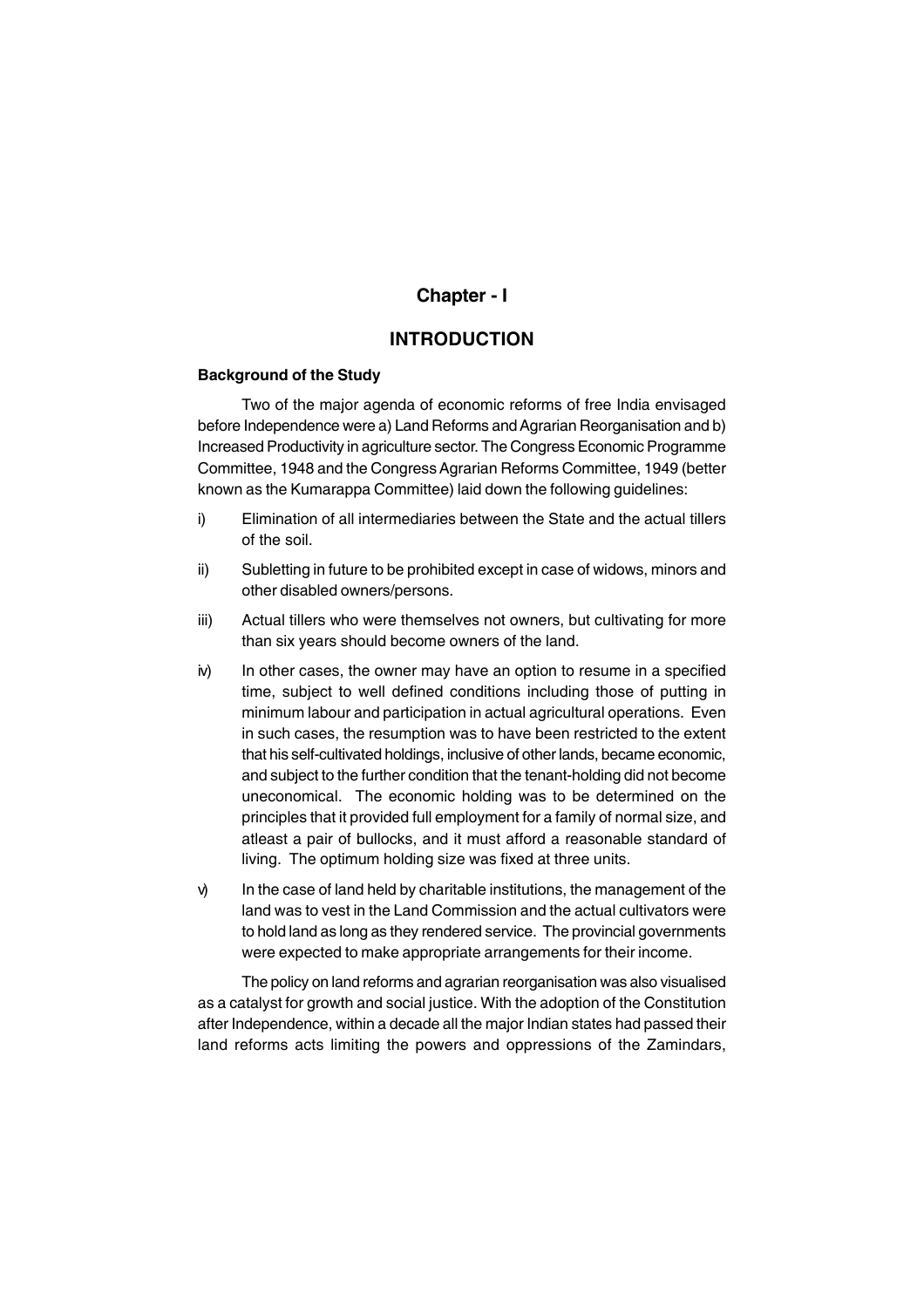acquisition of surplus land for redistribution to the landless and promising some kind of security to the tenant cultivators. The thrust of these policies was disturbed with the growth process occurring in the agriculture since the middle of 1960s and what was popularly known as green revolution. The experience and studies suggest that along with growth and self-sufficiency, green revolution also brought about regional disparities (RBI, 1969; Parthsarathy,1991; Taslim, 1993), casualisation of labour, eviction of tenancy and social unrest (Bardhan & Bardhan, 1980) in many parts of the country. Most of these outcomes were because of prevailing agrarian relations. While the policy tried to promote growth with social justice, it actually resulted in growth with social tensions and growing poverty. Corrective measures in the shape of "Target Area" and "Target Groups" policies were taken up since Fourth Five Year Plan to check these tendencies. As a result, the poverty levels started declining since 1980s in the face of boosting agricultural economy.

With the initiation of economic reforms package since the beginning of nineties, the growth process in Indian agriculture appears to have become unsustainable and the pace of poverty reduction questionable. The worst affected area however seems to be the agrarian relations, as the land reforms agenda is totally relegated into background in the zeal for liberalisation and competitiveness. The policies once targeting the agricultural growth with social justice are now being questioned and presumably responsible for the poor performance of Indian agriculture in world trade. So far, it is believed that Green Revolution has taken place without institutional changes in agriculture, but is the result solely of the application of the input package by the agriculturists. Because of this spontaneous development, some circles have come to the conclusion that development of Indian agriculture in particular and Asian agriculture in general is possible without institutional changes (Frithjof Kuhnen).

Even the developed States like Punjab and Haryana are now facing problems, not only of market but of the growth as well. Worse, these agriculturally developed states are today faced with acute ecological crisis brought about by reckless use of irrigation and modern inputs of the growth guided by the market. The backward states, on the other hand, are now showing the signs of strain due to decelerated public investment in the agriculture sector. Even the states which are sustaining the growth impulses seem to be doing so at the cost of reduced access to land to the poor. More and more states now speak of liberalisation of tenancy laws, promotion of contract farming and emphasis on open market.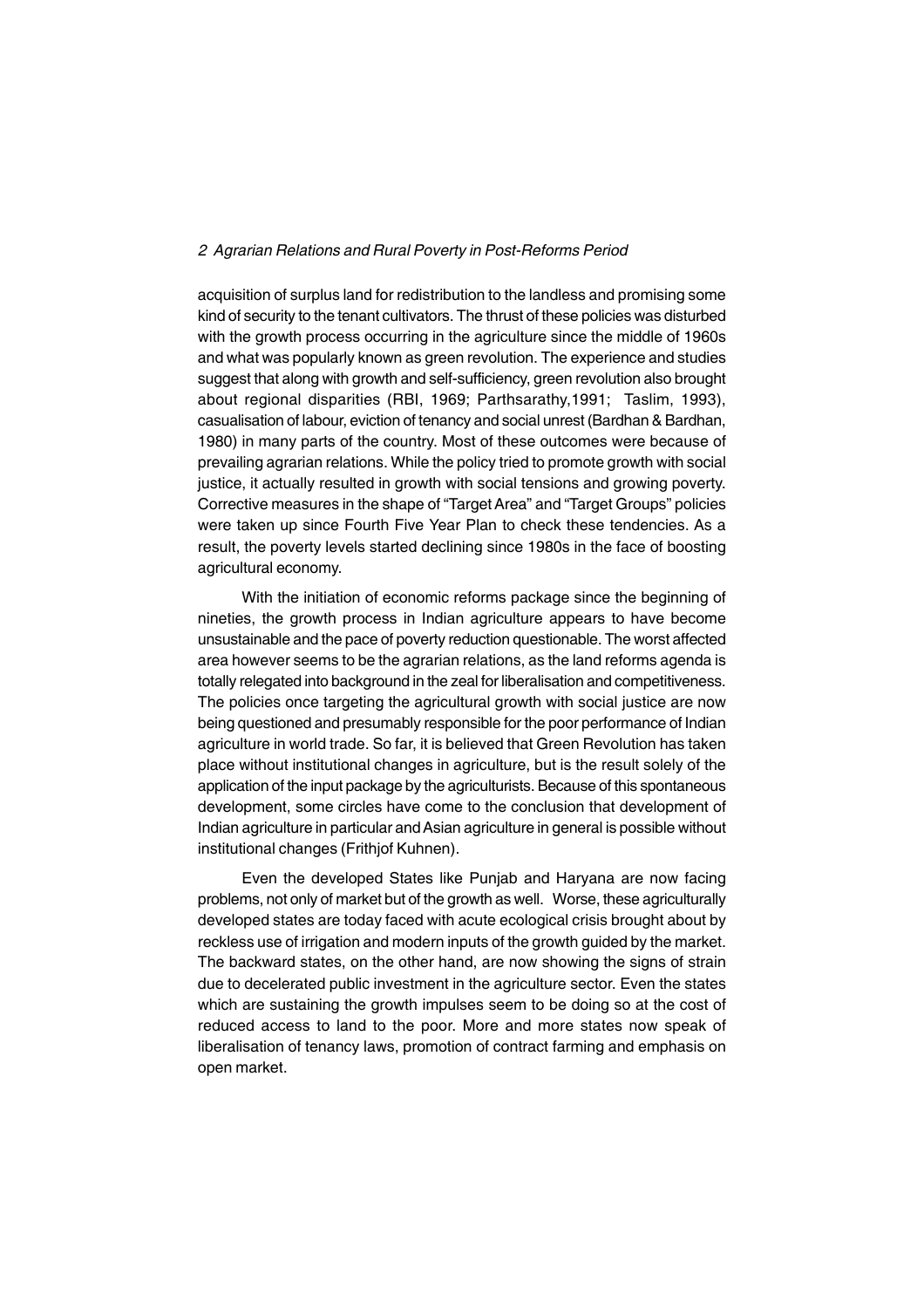In view of these recent developments, it is imperative that the impact of growth on agrarian relations should be re-looked into and the relationship between agricultural growth, rural poverty and migration should be re-examined as agrarian relations is the main determining factor of rural livelihood system.

#### **Review of Literature**

The literature on agrarian relations in the post-reforms period has been quite scanty. Most of the available studies are essentially exploratory in nature and have speculated around the systems of tenancy from the point of view of contract farming and suggestive of changes in ceiling laws and tenancy laws for greater integration of land markets with general process of liberalisation. The thrust of these studies has been growth rather than social justice. However, there have been good number of studies on performance of agriculture sector, growing unemployment and poverty. A review of literature on agriculture in the post-reforms period highlight the following main points.

The broad conclusions of the studies on agrarian relations in India are: (i) The concentration of owned land and the incidence of landlessness have not changed much. (ii) The concentration of operated land has increased. (iii) The proportion of households owning but not operating land and neither owning nor operating land has remained nearly unchanged. (iv) The programme of land distribution to the scheduled castes and tribes has made positive impact. There did occur a significant decline in the incidence of landlessness among these social groups. (v) The incidence of tenancy both in terms of households leasing in and the amount based in has declined over the period. (vi) The terms of tenancy have also changed; the importance of share tenancy has declined both in terms of the holdings involved and the area leased in . (vii) The households of all size classes lease in and lease out land. The lease market largely functions on the principle of demand and supply, balance official ban/restrictions on leasing in and leasing out notwithstanding. (viii) The proportion of agricultural labour households has increased significantly and wage labour has become more casualised. Most of the studies are, however, based on secondary data emanating from the NSS reports on landholdings and agricultural census. So the limitations of NSS and census data in capturing the agrarian realities are well documented by now. Further, the state level aggregative studies based on published data not only mask considerable regional variations in different aspects of agrarian relations, but also certain aspects are simply not captured. There is a relative dearth of survey based on empirical studies. Consequently, some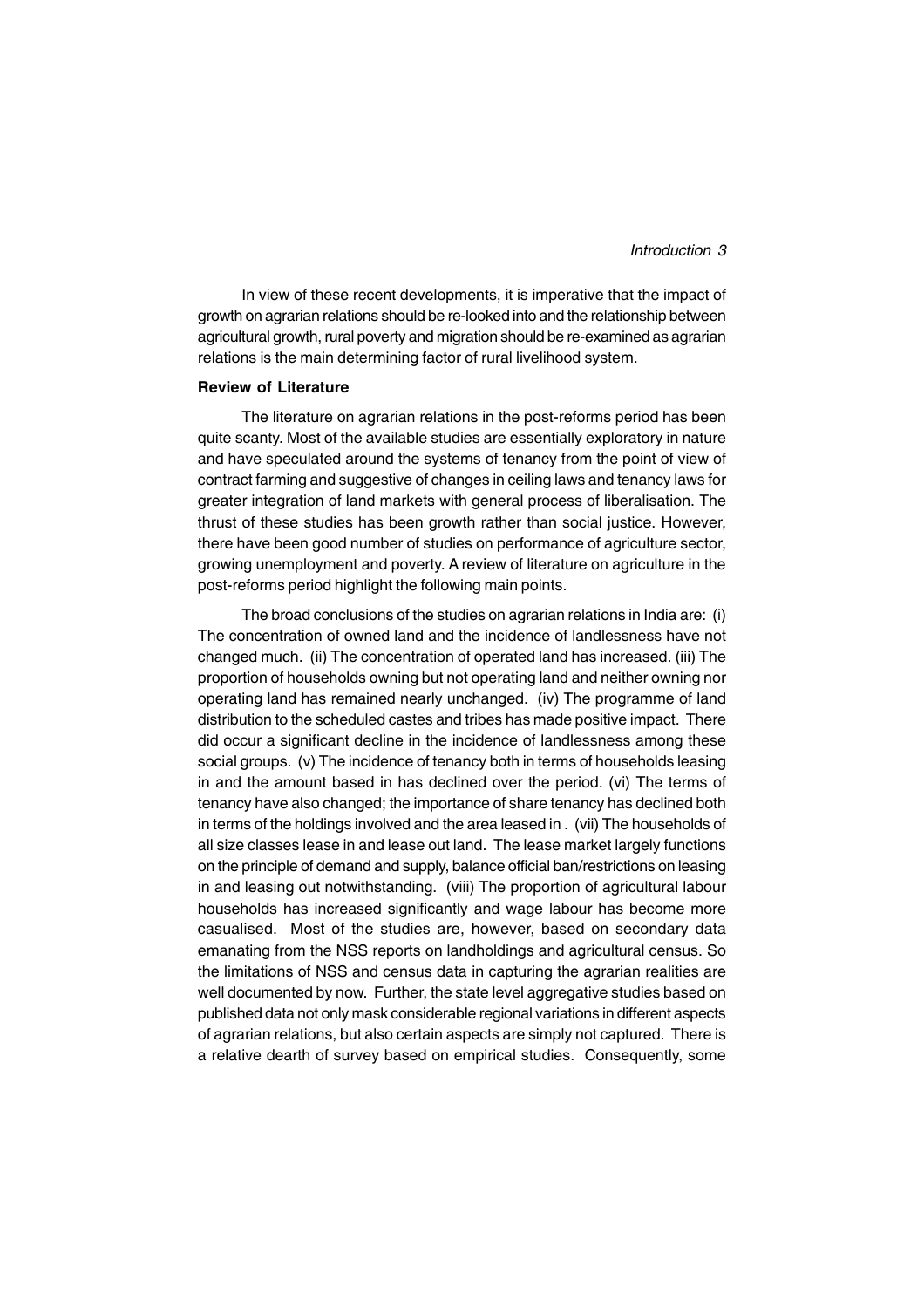important aspects of agrarian relations are not adequately researched. Some of the issues that need to be empirically resolved through in-depth micro level studies are listed below.

The very policies which brought about growth in agriculture sector in the seventies and eighties are now being questioned and advocacy is for reversal of policies, notable among them being the different incentives and subsidies on key inputs and support mechanisms like Minimum Support Prices. Most of the arguments against continuance of the earlier policies are on environmental considerations.

The second major trend as emerges from the various studies on agriculture in post-reforms period is nearly complete disregard for land reforms. Land reforms issue has now confined to mechanism and implications of contract farming, changes in lease laws to suit the requirements of the market surrogated with the argument of agricultural sustainability.

#### **Recent Trends**

The scanty literature on agrarian relations in the post-reforms period is indicative of the fact that that the entire issue is thrown in the background. Postreforms literature shows that the issue of agrarian relations and land reforms has been given a totally new twist in recent times, especially since the emergence of the new economic policy from the beginning of the 1990s. The emphasis is not on the relations between landowners and landless within the rural society but between land owners and corporate sector. In other words, the linkages between land owners in the rural society and modern urbanised producers is now being emphasised. Contract/ corporate farming is the new institutional arrangement through which the small and marginal farmers are supposed to come out of the clutches of large farmers as far as their dependency for inputs and market is concerned. The experiments show mixed results.

The experiences of contractual arrangements in altering the institutional relations have been mixed. While in States like Punjab and Haryana it has helped mostly the medium and large farmers, in some of the States like Andhra Pradesh, it has been inclusive of the interests of the small farmers also (Haque, 2000). The apprehension is, however, that corporatisation of agriculture through contract farming arrangement will alter the agrarian relations against the small and marginal farmers who may ultimately lose their land rights and get converted as wage earners. Moreover, it is reported that farmers generally find that the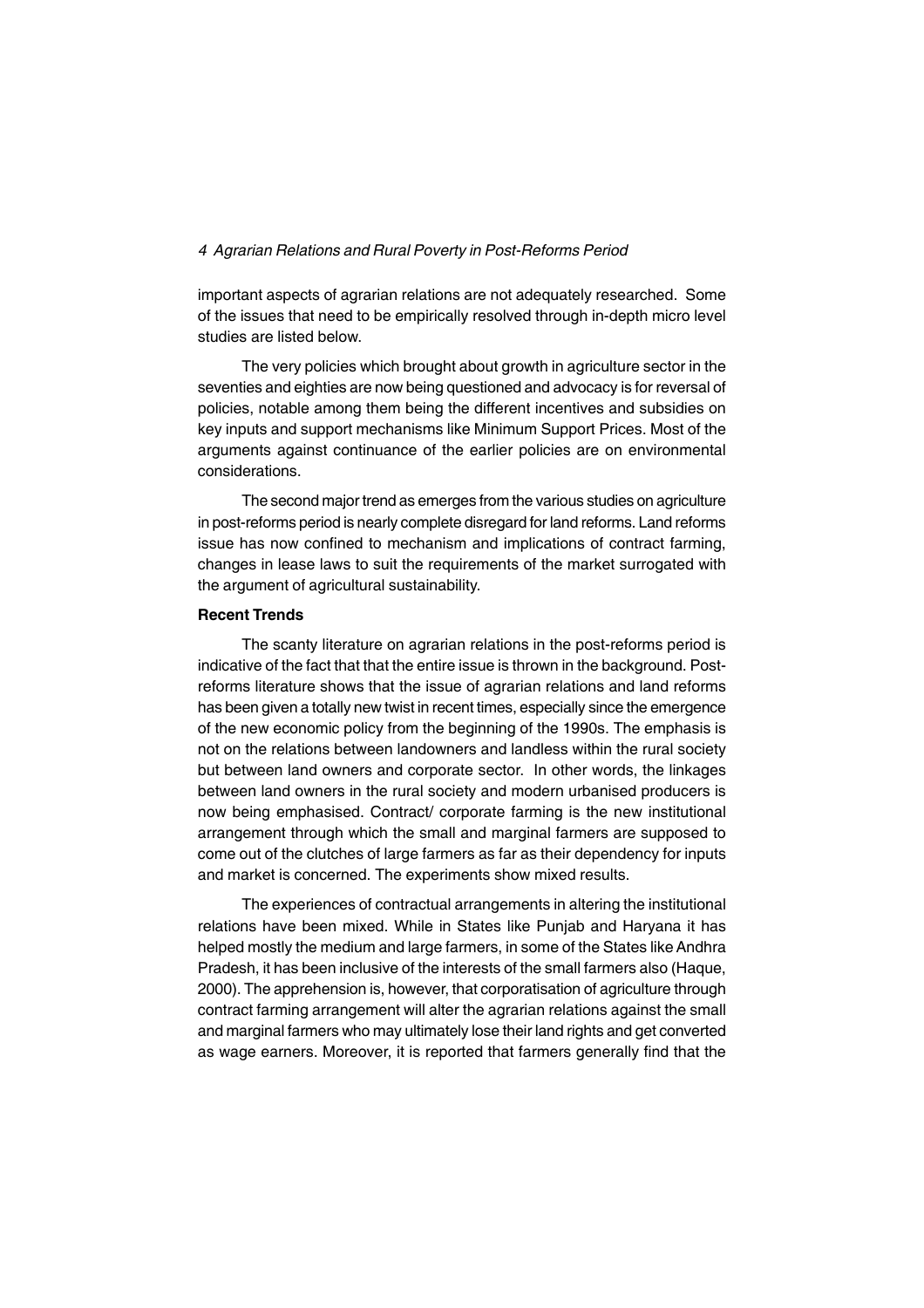## *Introduction 5*

contracts are biased and enforced strictly. Firms provide poor extension service, over-price their services, pass on the risk to the producers, offer low prices of the produce, favour large farmers, delay payments, do not provide compensation for natural calamity loss and do not explain the pricing method (Glower, et. al., 1990). Another study points out that though contract leads to better incomes and employment in the beginning, the relations between firms and farmers worsen over time to the disadvantage of the growers, and the system results in ecological and economic degradation of production systems (Sukhapal Singh, 2000). The institutional arrangements for buying and selling, especially of foodgrains, also do not appear to be very favourable for the small and marginal farmers. Due to various differences in the opportunities available to small farmers of access to inputs machinery, credit, marketing and irrigation etc., the cost per acre and the cash receipts per acre for farmers may differ even with a single village depending on the size of their landholding, other resource base, influence etc. Also millions of small farmers allover the country purchase a significant part of their staple food in the market. Thus, these farmers may be actually harmed by a rise in the price of food in their role as buyers of this food, while in their role as sellers they may not always fully benefit from the price rise due to indebtedness etc. (Dogra, 1998).

#### **Agrarian Relations- Conceptual Issues and Present Context**

Conceptually the term agrarian relations has no unanimous definition. Consequently it admits of vast array of interpretable meanings.

*a) Production Relations and Distribution Gains:* In a narrow sense, it refers to the terms and conditions under which land owned by one person is leasedout to others. This definition deals mostly with the problems and effects of the magnitude and types of tenancy on agricultural production, class relations and income distribution in a broader sense. However, the term encompasses numerous aspects of agrarian realities. For instance, in addition to the magnitude and types of tenancy, it may also take cognizance of general class configurations, changing numerical strength of agricultural labourers, questions relating to changes in their employment and earnings, mode of wage payments, class bias in the working of local level institutions, and so on. Most of the studies on agrarian relations in Bihar and other states interpret the term in these senses.

However, for a proper and deep understanding of agrarian realities prevailing in the rural areas and their many sided effects, especially on production and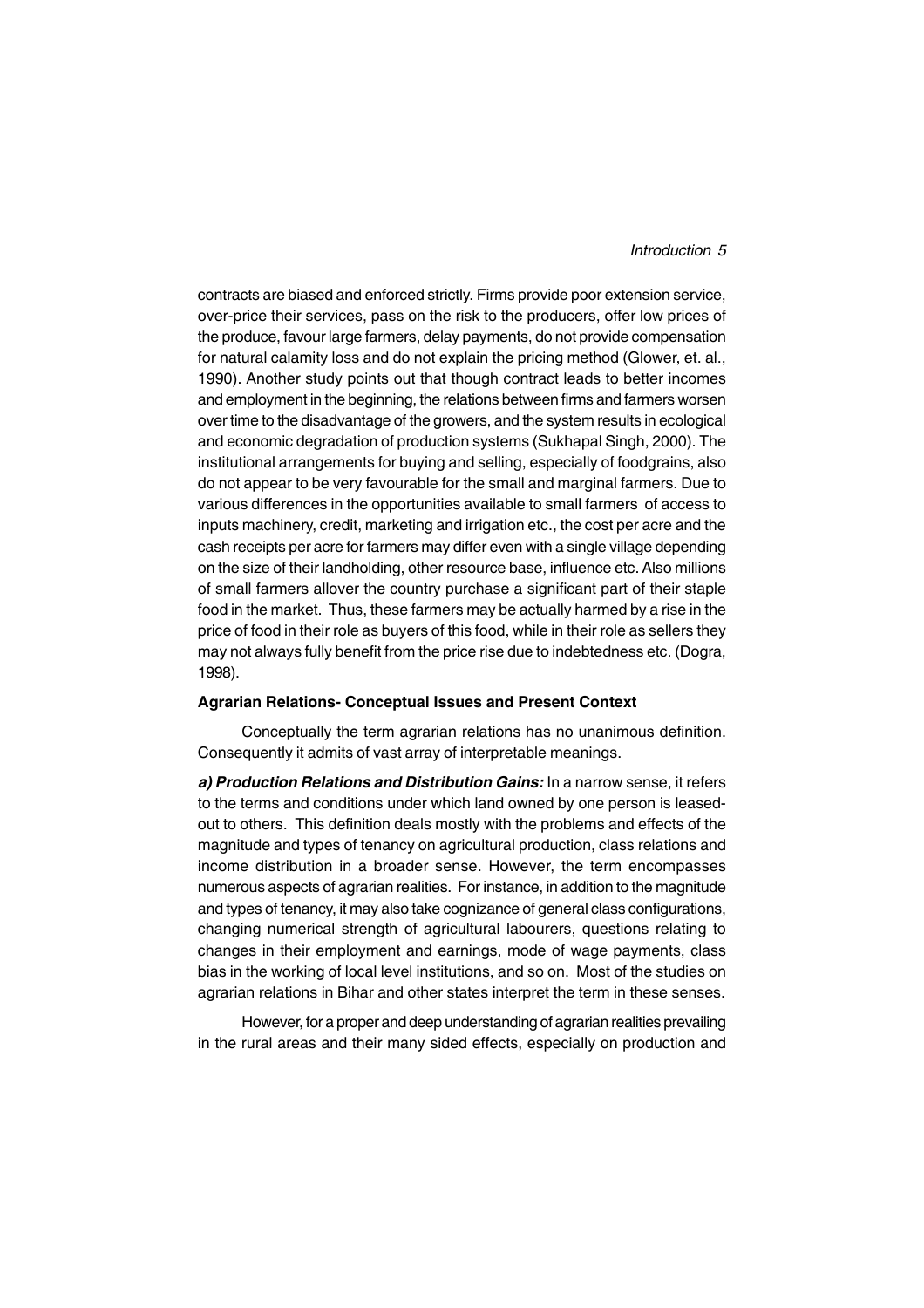employment, it is pertinent to go by broader version of the concept of agrarian relations. These relations in turn determine not only the pattern of investment and utilisation of resources, but also the distribution of developmental gains among different sections of the society (Distribution of aspects).

*b) Tenancy Relations:* The second most important dimension of the various aspects of the term agrarian relations, the pattern of land distribution occupies the prime place. For example, a highly skewed distribution of land leads to a class of few landlords on the one hand and an army of landless or near landless households on the other. This gives rise to the institution of tenancy under which many among the landless or near landless households lease-in land from those who own surplus of it. Most of the land reforms programmes in the country have mainly addressed to this issue of tenancy and have centered around elimination of tenancy as it has often been found to be unjust and exploitative.

*c) Technological Relations and Changes:* The introduction and success of green revolution gave rise to another dimension of the term agrarian relations that is – the impact of technology on production relations and livelihood systems of the village economy. The main reason for such view has been the changing occupational pattern within the rural economy due to introduction of green revolution. Green revolution introduced three main factors in rural economy- i) resumption of land for self-cultivation in developed states, ii) growth in the agricultural labourers and iii) increase in migration from the poorer regions. The economy of the states like Bihar, for example have by and large, come to be known as migrant or remittances economy. To sum up the discussion, it may be said that the interpretations and the studies on agrarian relations may be put in three broad categories depending on the basic thrust of the study.

*i) Economic View:* It usually refers to ownership structure and control over productive resources in agriculture sector. The agrarian community is broadly divided into five categories – large farmers, medium farmers, semi-medium farmers, small farmers and marginal farmers and agricultural labourers. Much of the poverty is explained in the country by differential ownership structure of the single most important asset in rural sector, namely, land. Consequently since Independence, land has been the prime focus of agricultural policies in India. It has been the general belief that land ownership can take care of rural poverty. Land reforms in India were initiated in the post-Independence period with twin objective – to give a boost to agricultural growth and transferring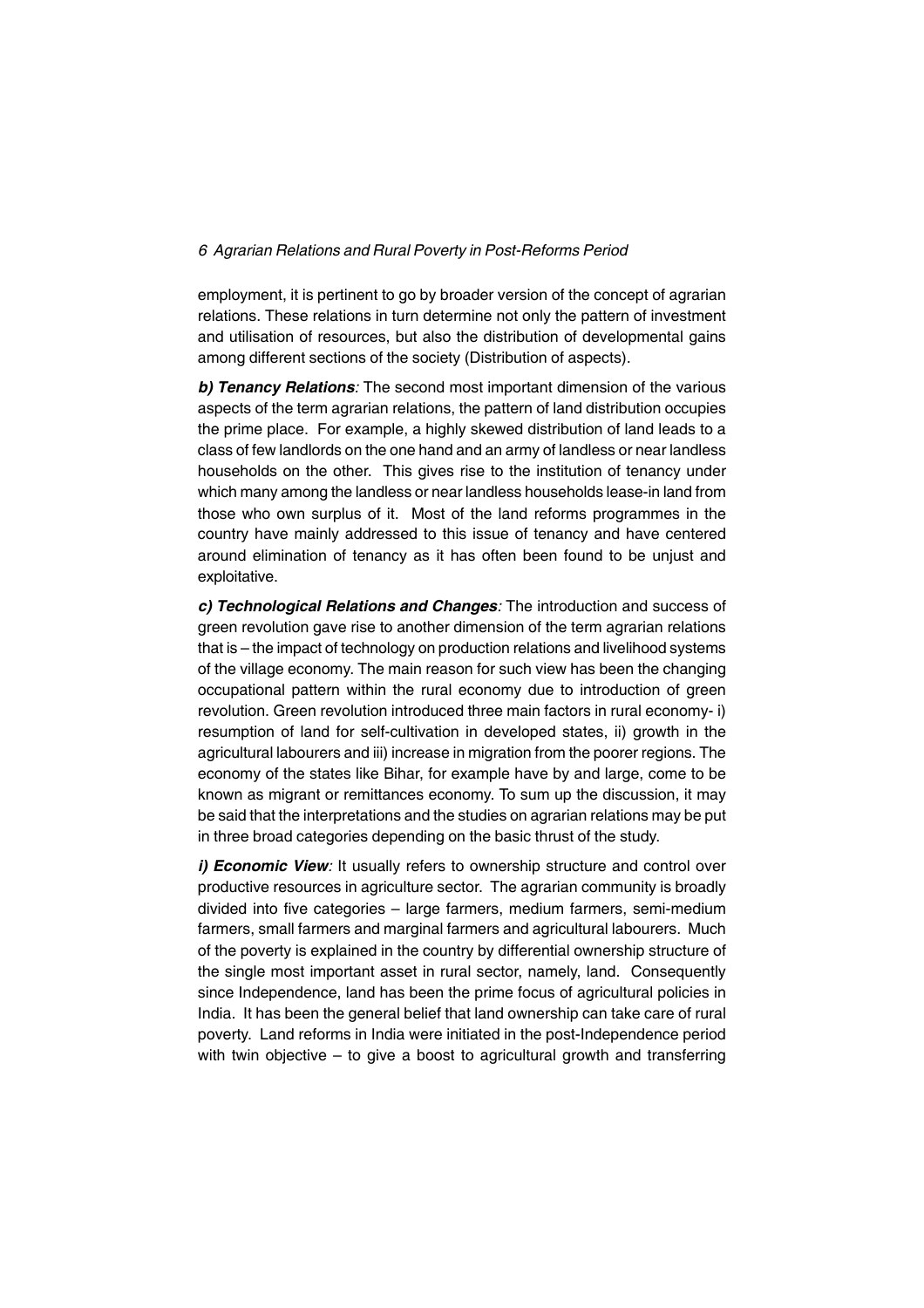## *Introduction 7*

ownership from those who own (but do not use it judiciously) to those who do not own but are actually cultivating it. Transfer of ownership either by granting patta by way of redistribution or by granting security to the tenant cultivator was supposed to be the engine of growth. At the same time such redistribution of land or security of tenancy was also to serve a social purpose – bringing down inequality of asset distribution and bridging the gap between the rich and the poor.

*II) Social View :* The economic reality of inequality in asset ownership is always seen as a master (haves) and servant (have nots) or as masters and proletariate. Much of the Marxian philosophy is based on the then existing feudal structure of asset ownership which always gets reflected into social inequality and division of rural society into exploiters and exploited. Pre-Independence literature and even some of the post-Independence literature is built around the stark poverty of the poor farmer dependent on rain and reeling under miseries caused by money-lenders and religious contractors. Thus, for sociologists, land is a determinant of social status.

*III) Political View:* Politically, landlords or zamindars were always seen as strong alleys of British and virtually enjoyed the status of renter middlemen. The oppressions at the hands of landlords or the cultivators were so strong that abolition of zamindari and land reforms tilted towards the landless had become political agenda of the Congress party even before Independence.

#### **Emerging Issues and Need for the Study**

Most of the studies on agrarian relations as mentioned earlier were carried out either against the backdrop of institutional reforms initiated after Independence highlighting the social justice aspect or in the post-reforms period vouching for liberalisation of tenancy and freeing it from legislative purview. From the beginning of 1990s, there have been rapid changes in the national economic policies and world economic environment, necessitating a fresh debate on agriculture sector in India. No matter how partial, incomplete, discontinuous and extremely sluggish the steps of implementation of land reforms were in the past five years, it has significantly affected the rural composition of Bihar. Along with the continued existence of old zamindar families possessing thousands of acres of land in some pockets, new type of landlords and rich farmers also dominate the scene in the countryside belonging to both upper castes and backward castes. Their assertion and aggressiveness is quite strong and powerful. Along with this new class, new kind of labourers have also come to the fore. Different from the earlier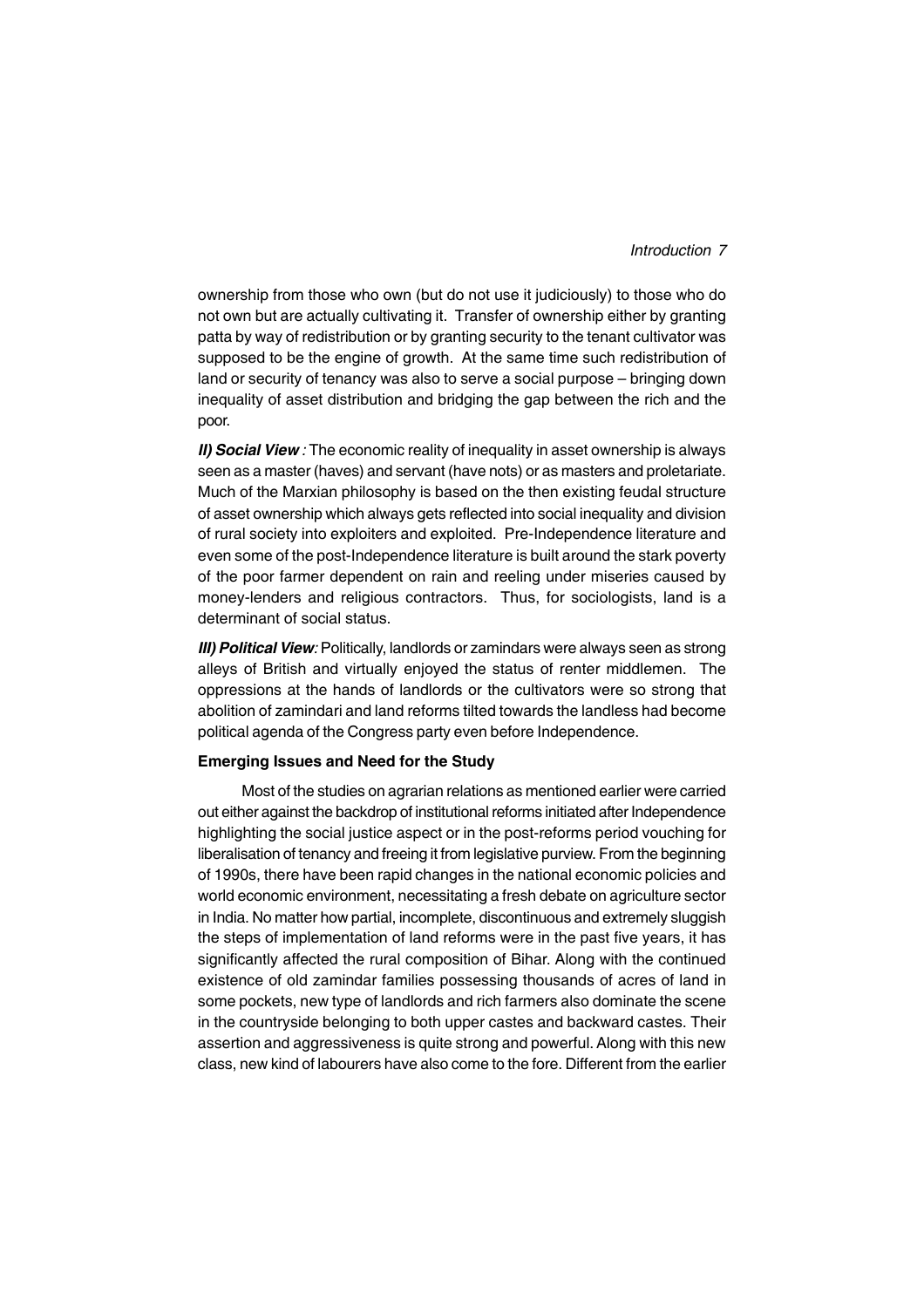harwaha who were tied with small plots of land and loans, these are a class of free labourers who work on daily wage basis. Side by side large segments of middle peasantry cultivating their own land have also emerged. Proportionally with the rise of these new classes, the methods of cultivation has also changed. Apart from tenant cultivation, now cultivation is done by employing free labourers too. Particularly in irrigated areas this dual system is more pronounced. The use of pumpsets for irrigation and the use of fertilisers and high-yielding variety seeds have increased. Here and there one can see tractors, increasing penetration of capital in agriculture through banks and 'blocks' is an ongoing process. Some of these changes may be mentioned here-

- a) Decentralised approach to development: In 1993 the seventy third amendment act of Constitution of India was passed initiating a process of decentralised governance and the subject of agriculture as well as land relations was transferred to Panchayati Raj Institutions.
- b) At the same time another process of liberalisation and globalisation of Indian economy was initiated and India became a member of World Trade Organisation in 1995. Market forces and competition, rather than MSP and Government subsidies are now to play a major role in the agriculture sector. The impact of some of these policies have been rather questionable for the Indian economy
- c) There has been an intensification in the rural development programmes in India since 1980s and programmes directly targeting the rural poor, the bulk of which comes form the segment of agricultural labourers, have been launched. It is presumed that these programmes might have affected the agrarian relations and poverty status in the rural area.

# **Agrarian Relations and the Present Study**

In view of these changes it is imperative that agrarian relations should be viewed against the backdrop of the total livelihood systems of different categories or classes of the farmers and must concentrate on the access to market and other supportive services, and also alongwith the access to land. As the competition increases with globalisation, three specific issues are to be looked into as core concepts of agrarian relation:

- Access to land and inputs
- Access to market, and
- Access to supportive development programmes.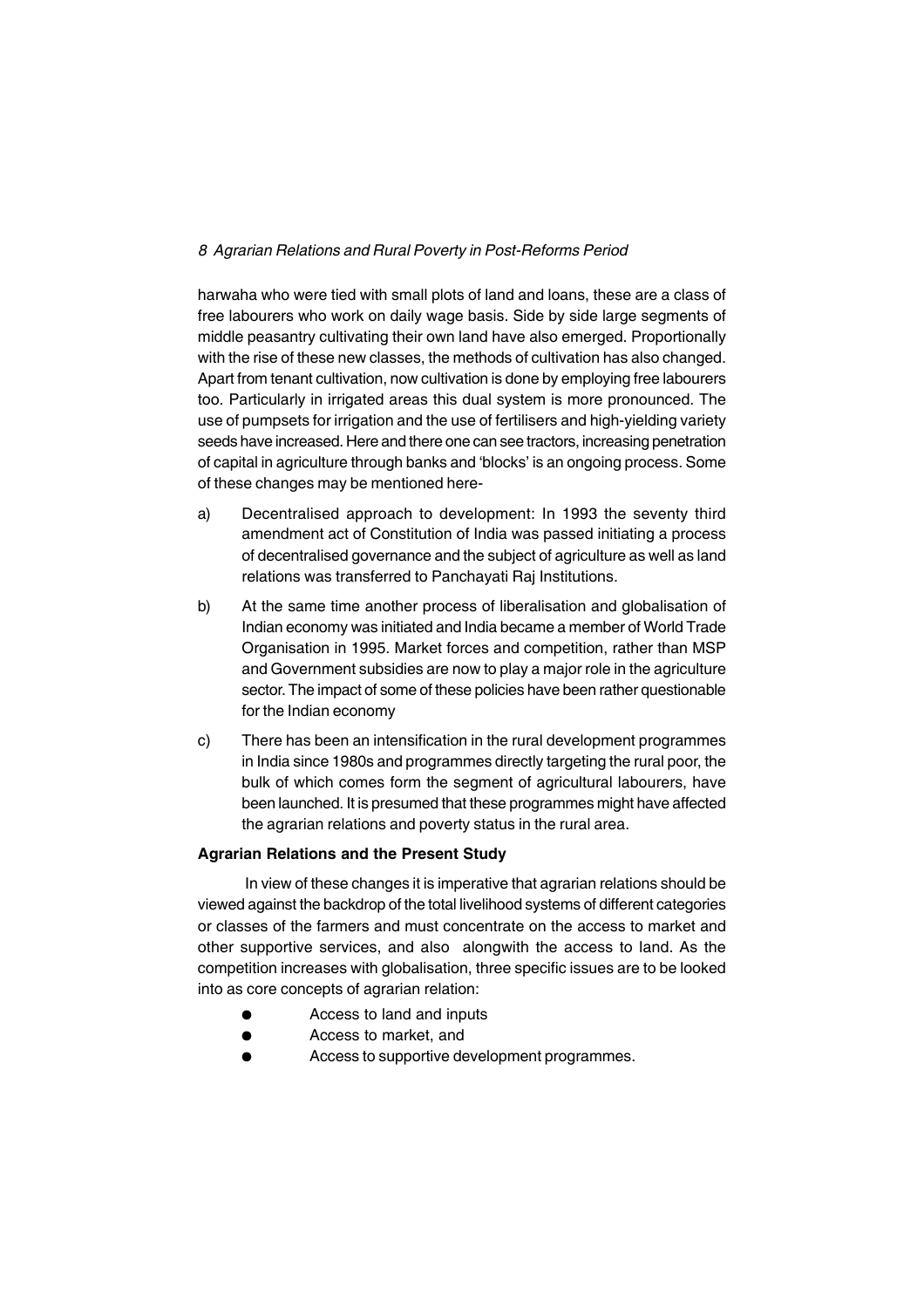# *Introduction 9*

So far we do not have much to report at the micro level in the postreforms period on these issues of access to land, market and supportive services (including the rural development programmes) and their impact on agrarian relations and rural poverty. Against this background, there is a felt need to study the issues afresh taking a livelihood approach,. The present study attempts to fulfill this need.

#### **Objectives of the Study**

The study aims at-

- a) Analysing the trends in state domestic product, agricultural growth, landholding structure, and poverty trends in the study states in post-reforms period.
- b) Assessing the nature of land markets, especially, leased land market and accessibility of land and market to the different categories of farmers with special focus on marginal farmers and small farmers.
- c) Analysing the structure of agriculture, production and productivity levels and marketable surplus at the grassroots level and small and marginal farmers' participation in the market economy,
- d) Assessing and analysing the livelihood systems of different categories of farmers, employment status and poverty among the farm households and analysing the role of labour market including migration in household economy of the small and marginal farmers, and
- e) Identifying policy variables, especially from the point of land reforms, increasing opportunities for livelihood enhancement for the poor.

## **Hypotheses and Issues for Study**

The major hypothesis/ issues examined in the study were:

- a) Whether agrarian growth leads to changes in agrarian relations in general and improves accessibility to land and market by poor;
- b) Weather such changes lead to structural changes in the rural economy in terms of (i) agricultural diversification and (ii) market accessibility, and
- c) Whether SGRY as a major wage employment programme of rural development and infrastructure building has been able to alter the migration patterns and poverty levels.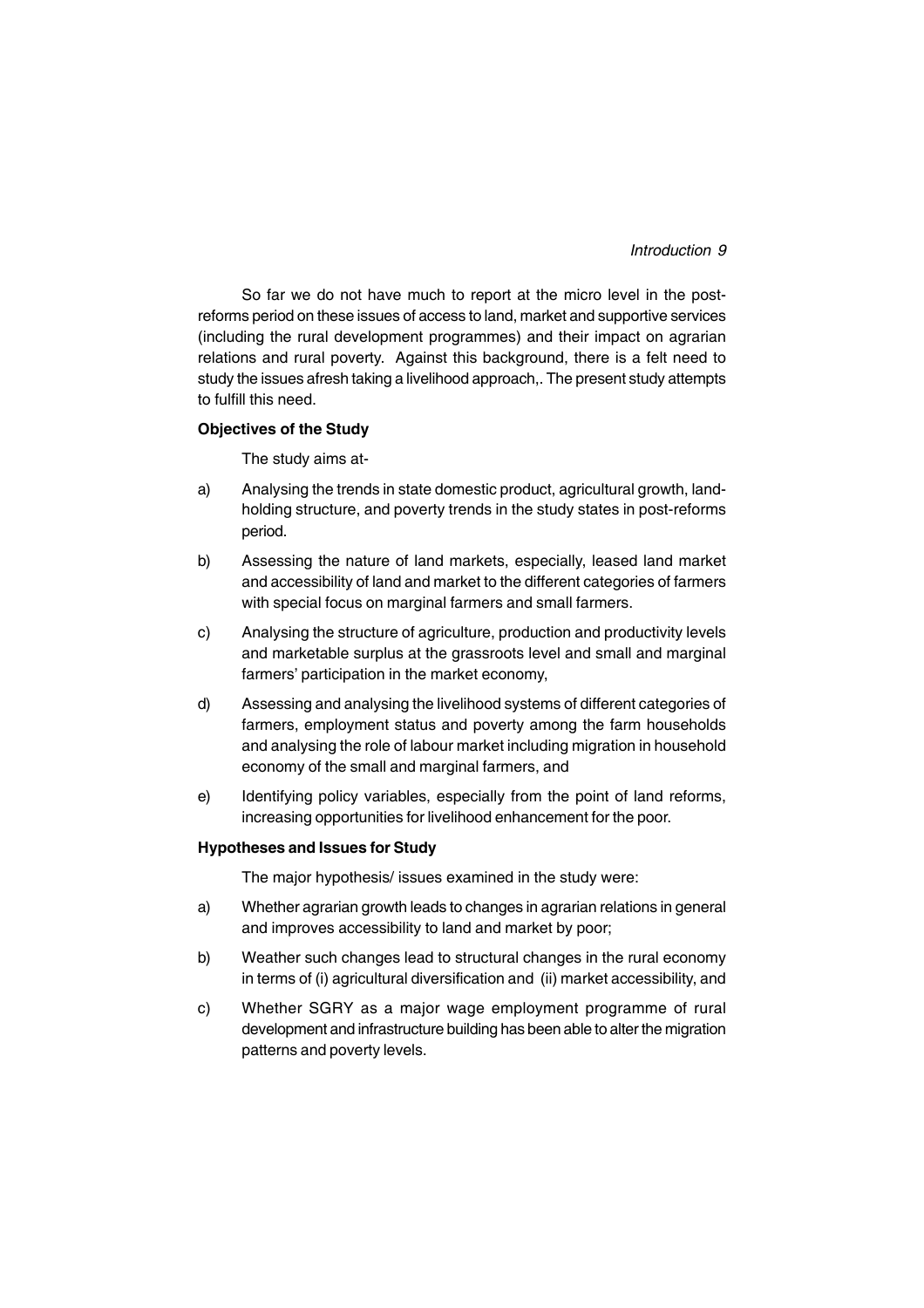#### **Study Area and Coverage**

Two states of Eastern India- Bihar and Orissa- are covered by the study for analysing the trends on economic growth, agricultural growth, rural poverty, employment pattern and landholding structure since the beginning of globalisation. In each State two districts, one agriculturally advanced and one comparatively backward were selected. The information and data about agriculturally advanced and backward districts were gathered from the agricultural departments of the respective states. Thus, total four districts Katihar and Begusarai from Bihar and Kalahandi and Bargad from Orissa were selected. In each of the districts again two blocks were selected on the same principle. In each of the blocks, two villages, one advanced and one relatively backward were covered for field level study. The criteria determined for the selection of villages were same as that of the State. The information about developed and backward village was gathered from the block office and was substantiated with the proportion of SC/ST population in the absence of any data on poverty status of the villages. Thus, total sixteen villages in eight blocks of four districts in the two States are covered under the study. State-wise districts, blocks and villages along with the sample size is given in the Table below-

#### **Research Methodology and Analytical Framework**

*Sample:* In the absence of relevant and up-to-date official information about the number of farmers in each category in the village, it has not been possible to select the representative sample. For example, the land revenue data available at the village level in Orissa belonged to the year 1972. From each of the 16 villages, five households belonging to large and medium farmers, ten households belonging to the category of small and semi-medium farmers and ten belonging to marginal farmers and agricultural labourers class were randomly selected. Thus, 25 households in each study village and total 400 farmers were covered under the study. Out of 400 farmers, 80 farmers belong to large and medium farmers category (20 per cent), 160 farmers belong to small and semi-medium farmers category (40 per cent) and 160 farmers belong to marginal farmers and agricultural labour category (40 per cent). The selection of the sample was based on the simple principle of availability.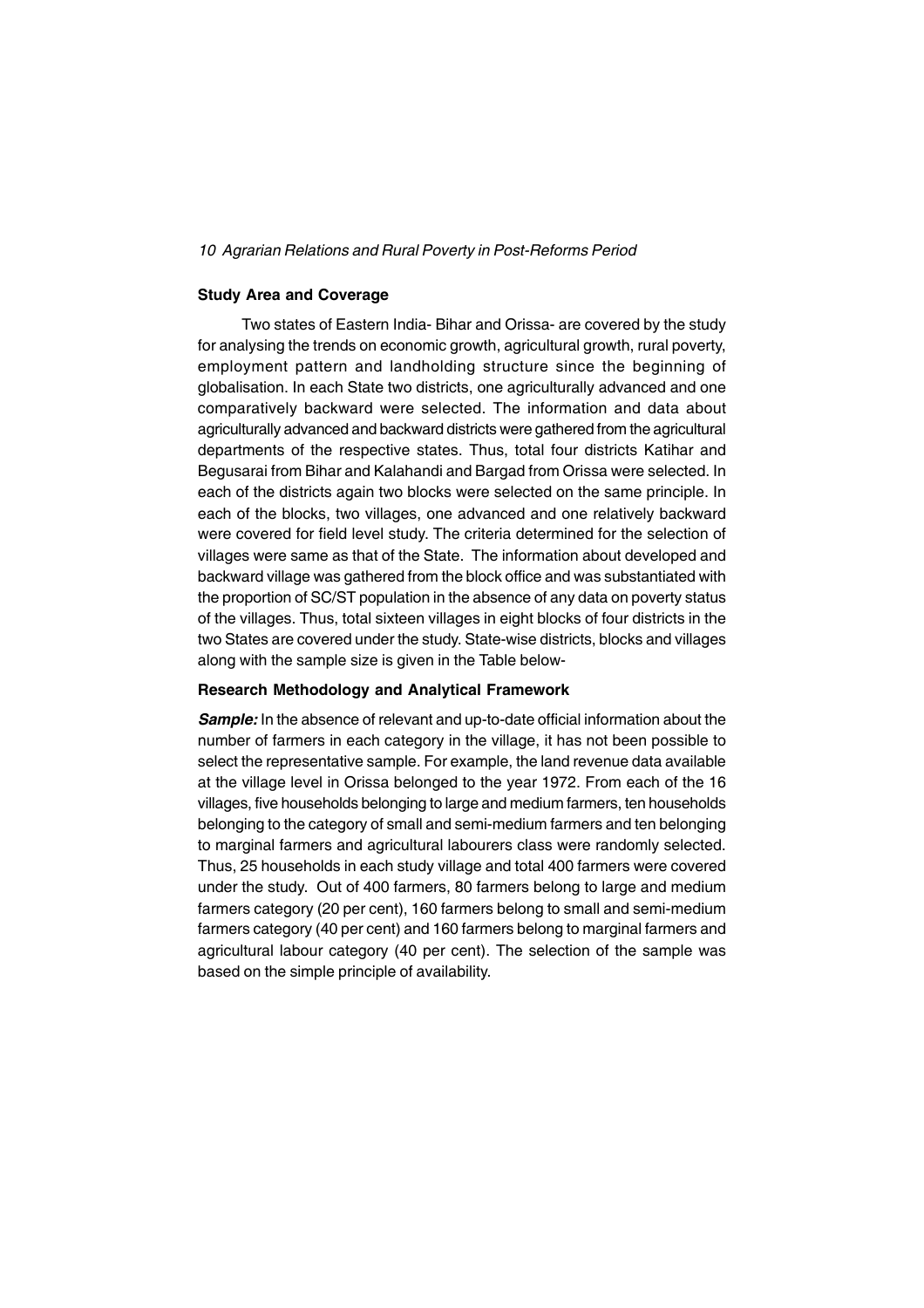*Introduction 11*

| <b>State</b> | <b>Districts</b> | <b>Blocks</b>     | Villages             | Sample Respondents     |       |                                                      |  |
|--------------|------------------|-------------------|----------------------|------------------------|-------|------------------------------------------------------|--|
|              |                  |                   |                      | Large<br>and<br>medium | Small | Marginal<br>farmers and<br>agricultural<br>labourers |  |
| <b>Bihar</b> | Katihar          | Kodha             | Digiri               | 5                      | 10    | 10                                                   |  |
|              |                  |                   | Tinpania             | 5                      | 10    | 10                                                   |  |
|              |                  | Barsoi            | Kharua               | 5                      | 10    | 10                                                   |  |
|              |                  |                   | Molanpur             | 5                      | 10    | 10                                                   |  |
|              | Begusarai        | <b>Bakhari</b>    | Gangaraho            | 5                      | 10    | 10                                                   |  |
|              |                  |                   | Chakarmeedh          | 5                      | 10    | 10                                                   |  |
|              |                  | Begusarai Dhaboli |                      | 5                      | 10    | 10                                                   |  |
|              |                  |                   | Suza                 | 5                      | 10    | 10                                                   |  |
|              | Orissa Bargad    | Attabera          | Kharmunda            | 5                      | 10    | 10                                                   |  |
|              |                  |                   | Rujanmal             | 5                      | 10    | 10                                                   |  |
|              |                  | Paikmal           | Mandosil             | 5                      | 10    | 10                                                   |  |
|              |                  |                   | Laudmal              | 5                      | 10    | 10                                                   |  |
|              | Kalahandi        | Junagadh          | Chancharbatti        | 5                      | 10    | 10                                                   |  |
|              |                  |                   | Bondagauda           | 5                      | 10    | 10                                                   |  |
|              |                  |                   | Th Rampur Kumudbahal | 5                      | 10    | 10                                                   |  |
|              |                  |                   | Dhamanguda           | 5                      | 10    | 10                                                   |  |

**Table 1: Study Area, Sample Frame and Size**

**Data:** Both primary and secondary data were used for the study. Secondary data were collected mainly from various published sources like, Centre for Indian Economy, Statistical Abstracts from Department of Agriculture, Government of India, State and Districts' Statistical Abstracts from the two states and four districts, Rural Departments of Agriculture, and Panchayat Secretary's office. In addition, census data were also used for population and other related parameters. Village details were collected from the office of the Panchayat Secretary. Primary data were collected through structured schedules administered on the sample households.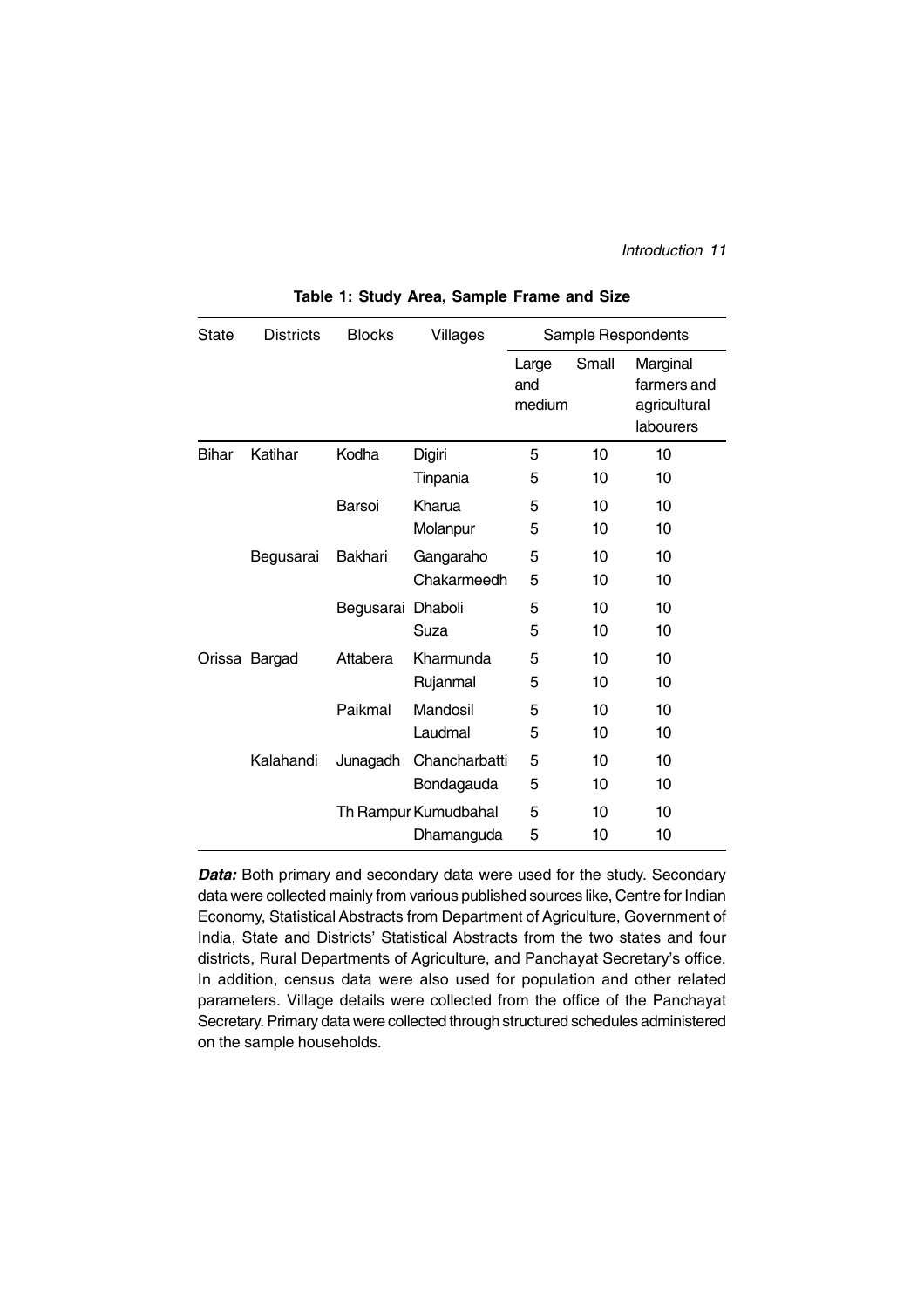*Reference Period:* The reference period of the study was 1991-2002 for the secondary data based study at state level. For the village level study, wherever five-year reference period was used, it was used with reference to date of interview, that is, December 2004-January 2005.

*Analytical Plan:* The analytical design of the study was as follows-

- a) Trends analysis of state domestic product, agricultural growth, cropping pattern, landholding structure and labour absorption in the agriculture sector by using cross section data.
- b) Analysis of land access to the different categories of the farmers according to quality of the land and nature of land market at the village and household level,
- c) Analysis of agrarian structure, productivity levels, marketable surplus and participation of small and marginal farmers in the market at the village and household level by using primary data.
- d) Analysis of the composition of income for assessing the livelihood pattern of the farm households with the help of primary data and the role of the wage employment programmes and migration in the livelihood system of the poor household and their accessibility to land, and
- e) Analysis of the relationship between agrarian structure/ land relations and productivity levels.

## **Indicators**

For analysing the primary data the following indicators were used:

# *I) Sample Profile*

i) Farmers' Profile (district)

Age group Educational Status Secondary Occupation

## *II) Household Profile*

- a) Family size, male- female ratio, dependency ratio, literacy, average size of the family and average number of workers
- b) Livestock
- c) Ownership of land agricultural implements
- d) Total and average household income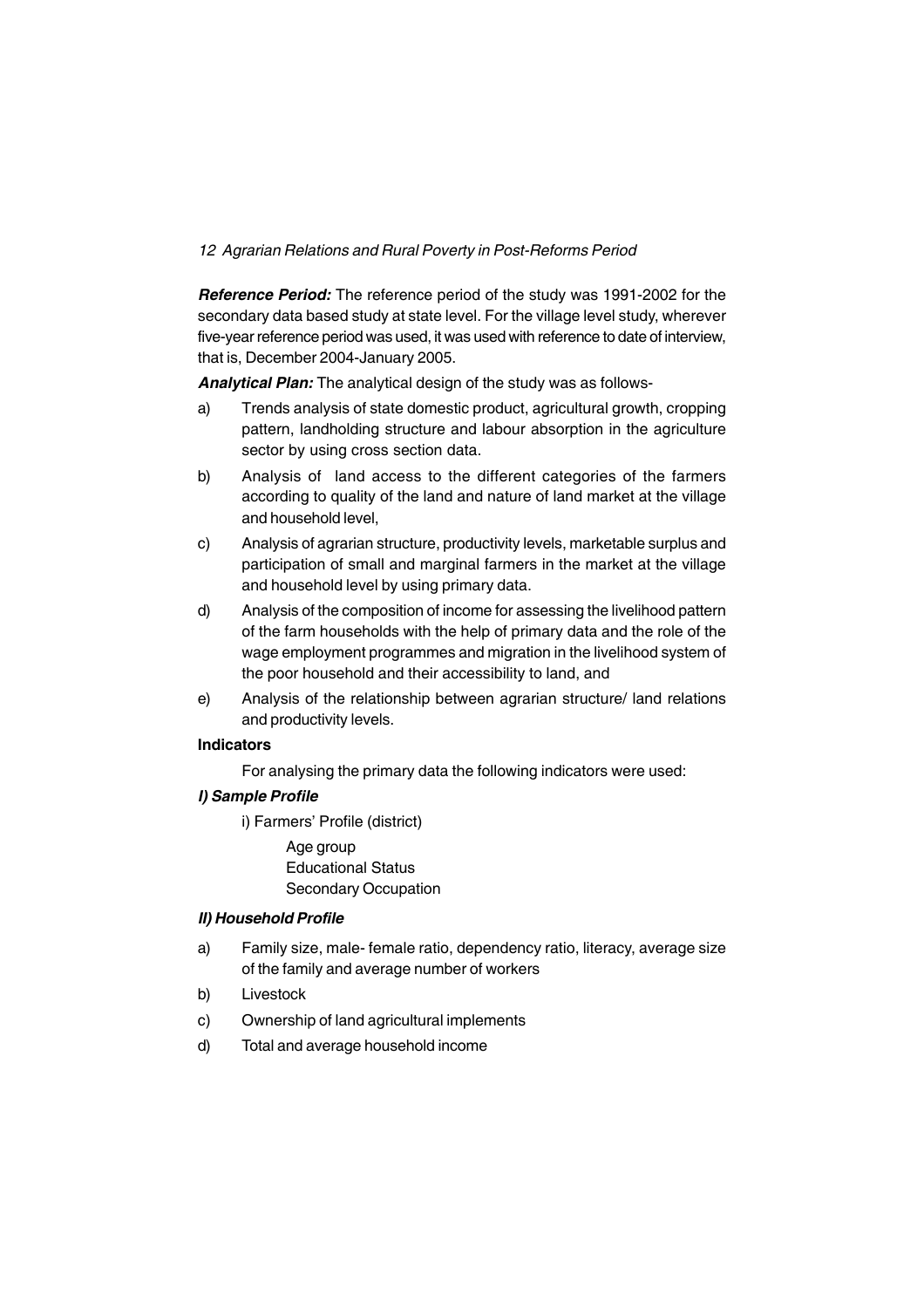## *III) Agrarian Relation and Land Markets*

- i) Land ownership pattern (farmers' category-wise and village-wise)
- ii) Access to land and irrigation (category-wise and, village-wise, districtwise)
- iii) Leasing in and leasing out of land (irrigation status and farmers' categorywise)
- iv) Sale and purchase of land- total land, land sold, land purchased (farmers' category-wise at district level)

## *IV) Agrarian Structure*

- i) Cropping pattern- farmers' category-wise and village-wise variations
- ii) Crop values and diversification (crop-wise share in area and gross value).
- iii) Production and productivity physical and monetary (farmers' categorywise).
- iv) High value crops' new crops and practices- identify the villages and farmers' category ( in case of new crops- reasons, whether continuing or discontinued; if discontinued, reasons)
- v) Constraints- village-wise and category-wise

## *V) Access to Market*

- i) Proportion of the crops marketed- farmers' category-wise (village and district)
- ii) Source-wise access to marketing channels- farmers' category-wise and geographical location-wise (where it is sold)
- iii) Market price and prices received by farmers.

## *VI) Income and Poverty Levels*

- i) Source-wise distribution of total household income
- ii) Per household and per capita income at the village and district level according to the farmers' category
- iii) Proportion of population below poverty line according to state specific poverty line.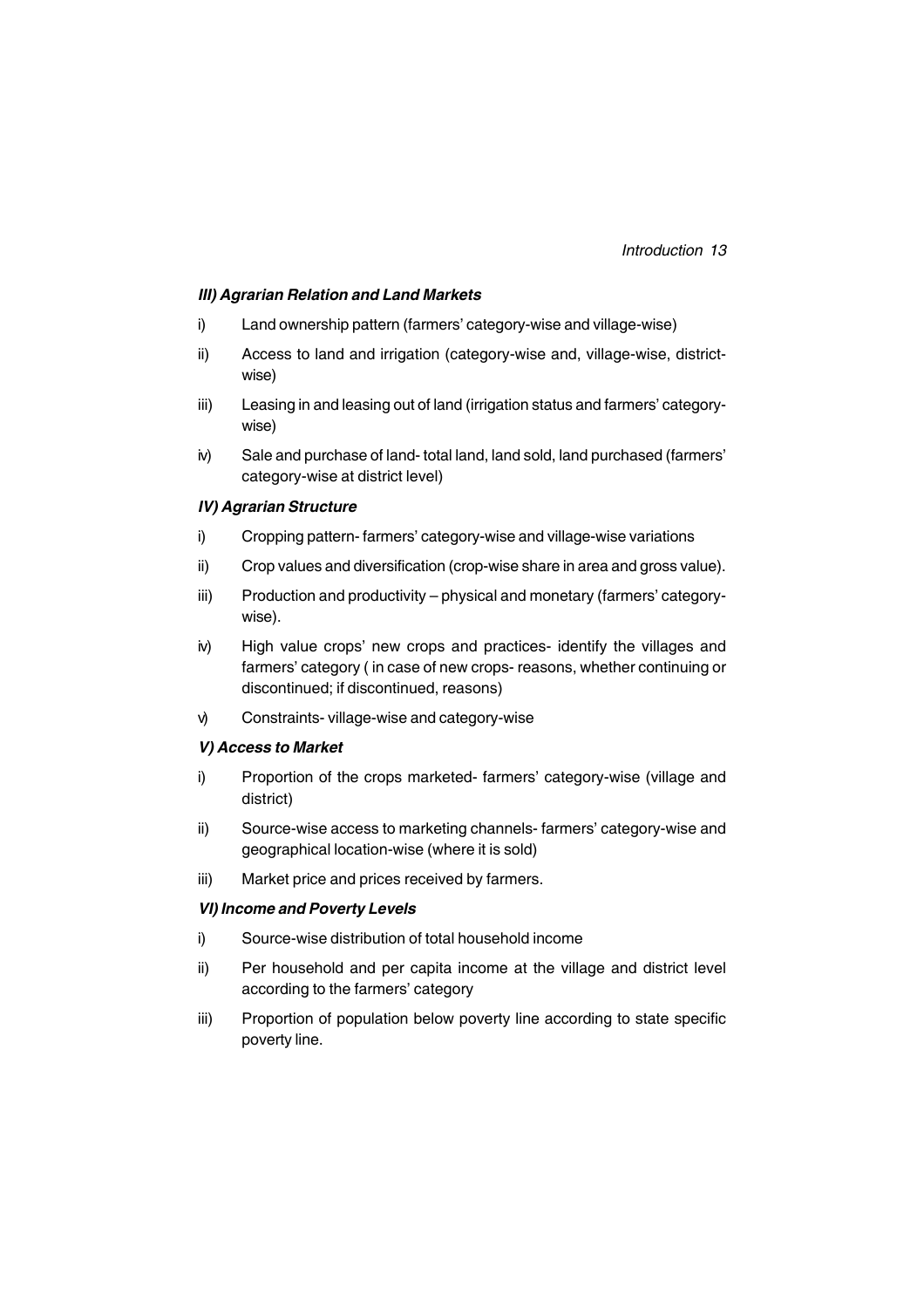## *VII) Employment*

- i) Number of adult members in the family (potential mandays in the family) and employment status- number employed and seeking employment
- ii) Sectoral distribution of employed male and female members
- iii) Number of male and females and number of days of employment (sectorwise and farmers' category-wise) and wages received (work out the averages).
- iv) Awareness about government programmes and number of beneficiaries

## *VIII) Migration*

- i) Family size, number of workers and number migrated (farmers' categorywise)
- ii) Type, causes and duration of migration
- iii) Total remittances and use of remittances (farmers' category-wise) and proportion of remittances in total household income
- iv) Direction of migration- number of migrants and average remittances
- v) Other effects of migration (like education, learning of better agricultural practices or enhancement of skills, etc.).

## **Organisation of the Report and Chapter Scheme**

Chapter two of the report deals with (a) concepts and main ingredients of the agrarian reforms in India in a historical perceptive, (b) brief profile of the study states, (c) trends in gross state domestic product, over the years, (d)) trends in agricultural growth and land ownership structure, (e) trends in poverty and employment in the selected states during the year under reference. The analysis is mainly in terms of secondary data and period of reference would be the beginning of the new economic policy (1991) till the latest year for which data are available. The analysis would confine to the two selected states, Bihar and Orissa and their comparison with the all India trends.

Chapters three and four of the report will look into the ground level realities in the States of Bihar and Orissa, respectively, based on the primary data collected from eight villages in Bihar and eight villages in Orissa, as mentioned in the study frame. Chapter five gives the major findings of the report and the policy implications.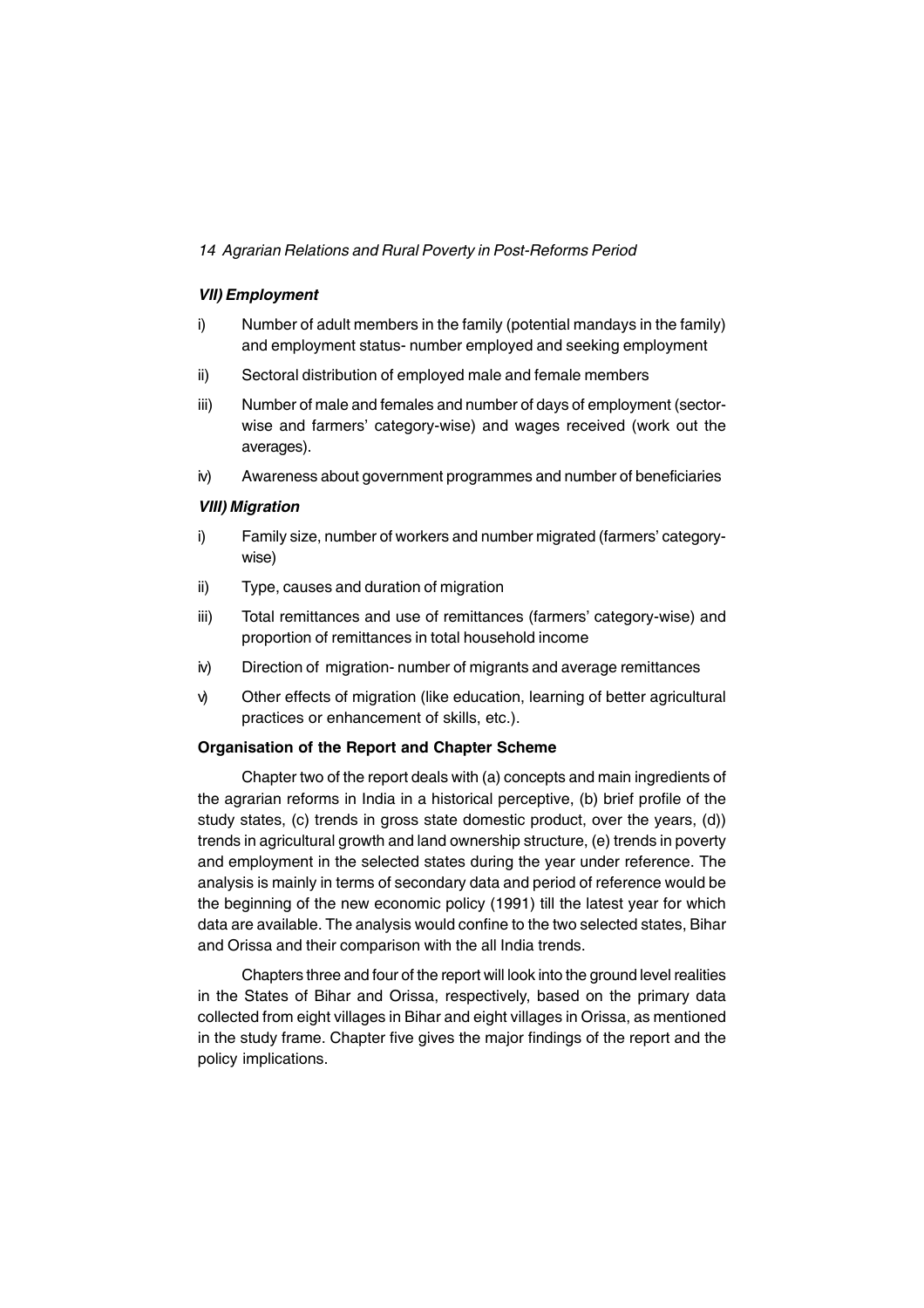# **Chapter - II**

# **REGIONAL PERFORMANCE AND PROFILE OF STUDY AREA**

# **State Profile**

The States of Bihar and Orissa are two of the most resource-rich states in the country. Yet, these two states are amongst the poorest states in the country and often compete for the status of the most backward state. Nearly 90 per cent of the population in Bihar and 86 per cent of population in Orissa live in the rural areas compared to the national average of 70 per cent. The two States taken together account for 7.61 per cent of total area, 11.64 per cent of the population and 21.86 per cent of the poor in the country.

Despite the obvious backwardness of the two States, the demographic profile is quite different to each other. Bihar owns just 2.86 per cent of the area and more than eight per cent of the population of the country with a population density of 880 persons per square kilometer against the country average of 324 persons. On the other hand, Orissa accounts for 4.75 per cent of the area and 3.57 per cent of the population of the country. The population density in Orissa thus is comparatively lower than the country average. Similarly, in terms of literacy rate also, Orissa stands on much better footing compared to Bihar. The average literacy rate in Orissa (75.95 per cent) is in fact on par with the national average whereas in Bihar (47.53 per cent) it is appreciably below the national average. Sixteen per cent of the country's total poor live in Bihar alone (though the population share of the State is only eight per cent. Similarly, with less than four per cent of the national population, Orissa accommodates 6.50 per cent of the total poor of the nation.

The per capita income of Bihar, lowest in the country is just 32 per cent of the national average, whereas the per capita income of Orissa is just 53 per cent of the national average. A brief profile depicting the socio-economic status of the two States in comparison to the country as a whole is provided in Table 2.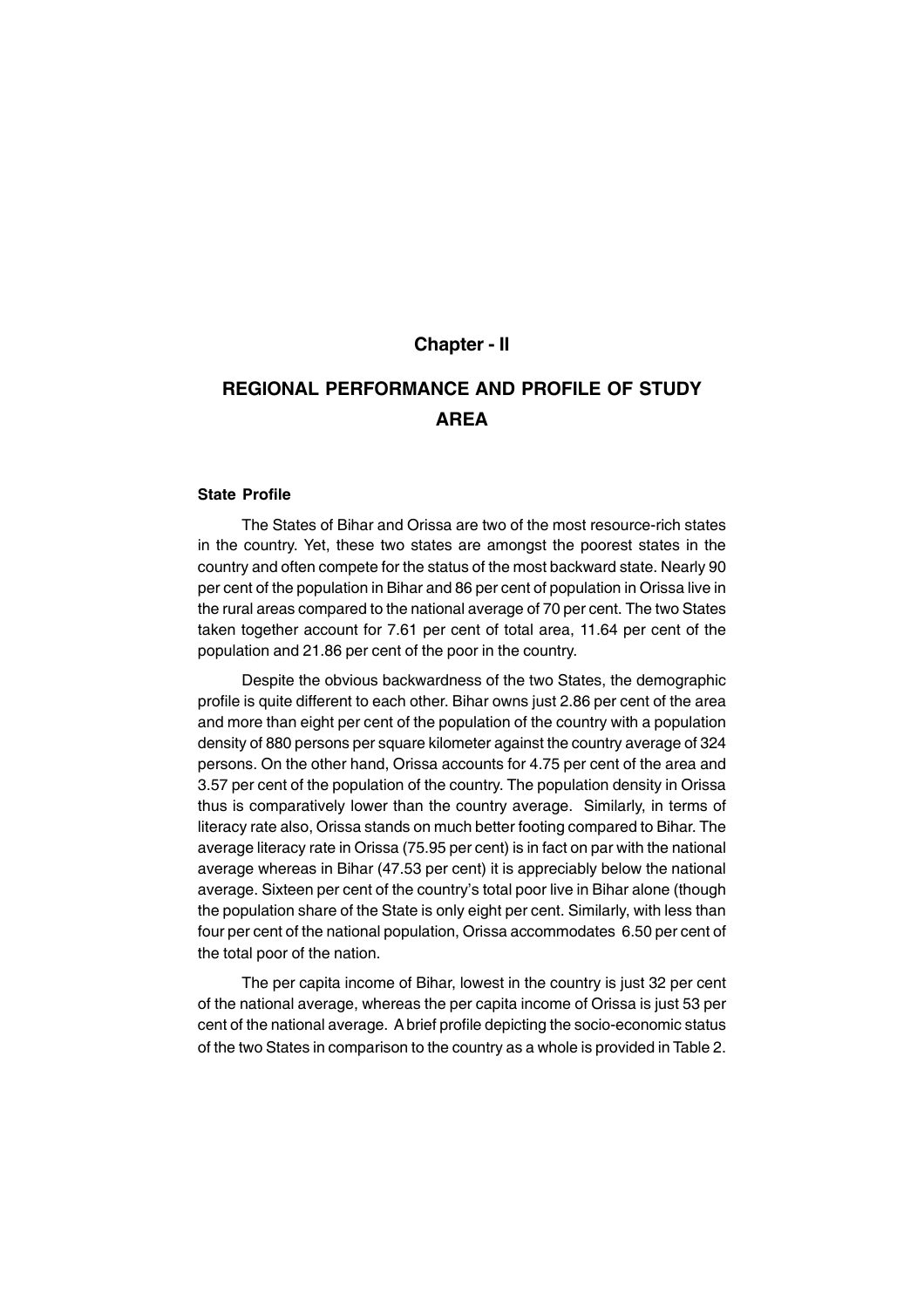|                                                                 | <b>Bihar</b>  | Orissa        | India          |
|-----------------------------------------------------------------|---------------|---------------|----------------|
| Area (lakh square km)                                           | 0.94(2.86)    | 1.56(4.75)    | 32.87 (100)    |
| Population (in lakhs)                                           | 828.79 (8.07) | 367.07 (3.57) | 10270.15 (100) |
| Density (per square km.)                                        | 880           | 236           | 324            |
| Urban population as per cent to<br>total population             | 10.47         | 14.97         | 27.78          |
| Decadal growth rate (1991-01)                                   | 28.43         | 15.94         | 21.34          |
| Females per thousand males                                      | 921           | 972           | 933            |
| Per cent scheduled castes/<br>scheduled tribe population (1991) | 22.22         | 38.41         | 24.56          |
| Total literacy rate                                             | 47.53         | 63.61         | 65.38          |
| Male literacy rate                                              | 60.32         | 75.95         | 75.85          |
| Female literacy rate                                            | 33.52         | 50.97         | 54.16          |
| Main workers as per cent of population 25.4                     |               | 26.08         | @30.55         |
| Agriculture workers as per cent<br>of total workers             | 77.35         | 64.73         | @58.40         |
| Number of poor (1999-2000)                                      | 425.64        | 169.09        | 2602.5         |
| BPL population as per cent<br>of total population               | 42.6          | 47.12         | 26.12          |
| BPL population as per cent of<br>poor in India                  | 16.36         | 6.50          | 100            |
| <b>CMIE Development Index</b>                                   | 43            |               | 100            |
| Per capita income (Rs. in 2001) 5108 (32)                       |               | 8547 (53)     | 16072 (100)    |
| Per capita foodgrain production (kg)                            | 155.2         | 134.8         | 188.8          |
| Per hectare consumption of<br>fertilisers (kg)                  | 98.6          | 36.92         | 87.58          |

# **Table 2 : States' Profile**

*(Contd....)*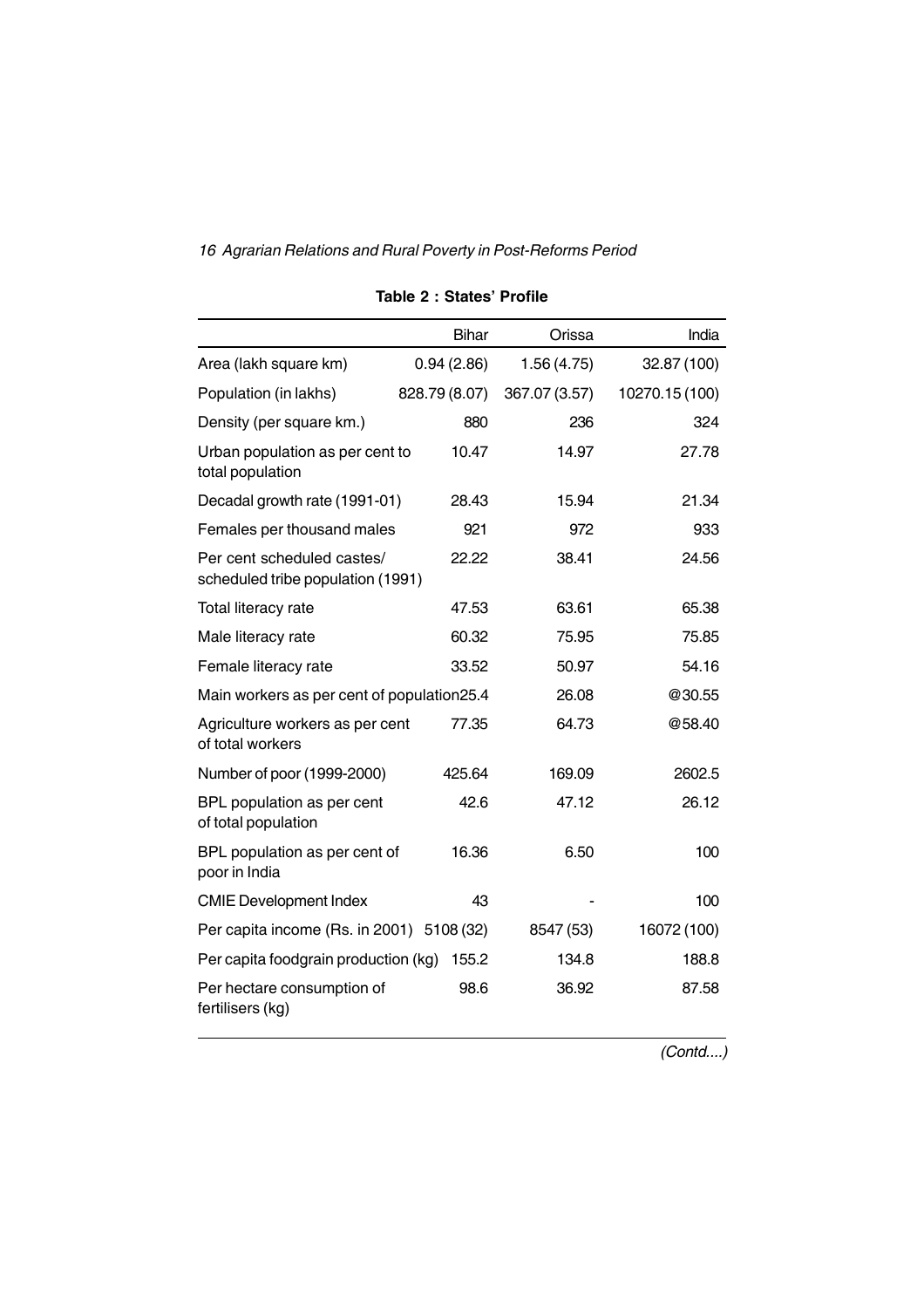|                                                        | Bihar | Orissa | India |
|--------------------------------------------------------|-------|--------|-------|
| Gross irrigated area as per cent of<br>gross sown area | 47.3  | 28     | 38.92 |
| Per cultivator net area sown (hectares) 0.7            |       | 1.3    | 1.3   |
| Per capita gross output from<br>industries (Rs. 2001)  | 883   | 3628   | 9111  |
| Per capita consumption of<br>electricity (KWPH)        | 10.68 | 71.69  | 107   |

**Table 2 :** *(Contd...)*

*Source:* Centre for Monitoring Indian Economy Census, Government of India, 2001.

*Economic Growth* **:** The consistency of growth of state domestic product and consequent changes in the structure of the economy at the national level has been demonstrated by a number of research studies that have emerged in the post-reforms period. However, the case of Bihar and Orissa clearly demonstrate that not all the states were benefited by this upsurge in growth in Indian economy. Table 3 shows the growth rates of GDP for India and compares it with Bihar and Orissa. The growth rates at constant prices have decelerated in both the States whereas at all India level it has appreciated during the post-reforms period. Which means the divergence between the all India average level of development and the two eastern States has further enhanced. When we look at the growth rate of per capita state domestic product, the growth rate in case of Orissa slumps to even less than half of the national average. Thus, despite an overall better growth performance at all India level during the post-reforms period, the status of the two States in relation to all India further deteriorated.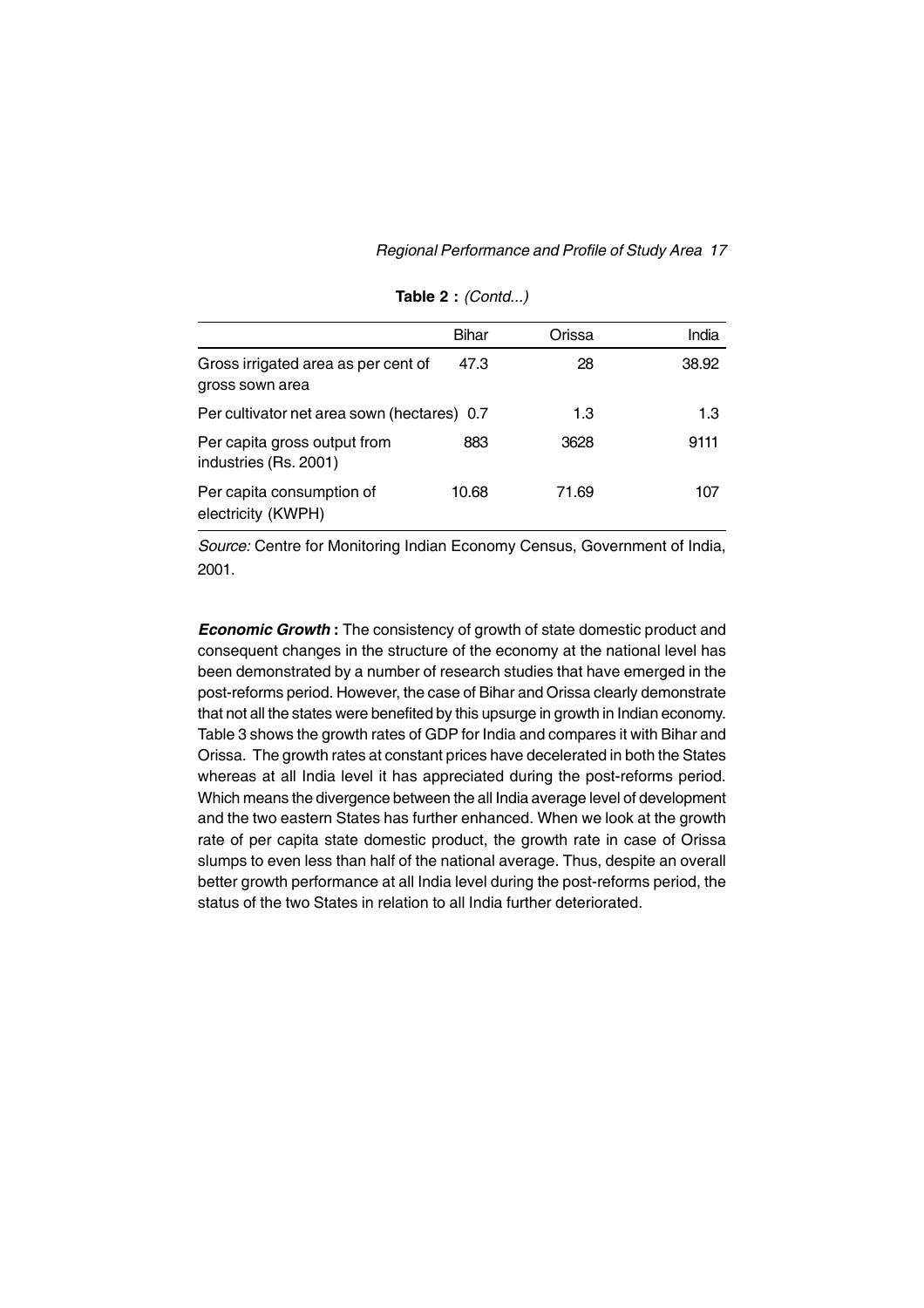| <b>States</b>                  | <b>State Domestic Product</b> |                       | Per Capita State<br>Domestic Product |                       |  |
|--------------------------------|-------------------------------|-----------------------|--------------------------------------|-----------------------|--|
|                                | 1980-81 to<br>1990-91         | 1993-94 to<br>2001-02 | 1980-81 to<br>1990-91                | 1993-94 to<br>2000-01 |  |
| Bihar                          | 4.55                          | 4.50                  | 2.42                                 | 2.81                  |  |
| Orissa                         | 4.20                          | 3.22                  | 2.39                                 | 2.00                  |  |
| <b>GDP</b> (National Accounts) | 5.37                          | 6.13                  | 3.24                                 | 4.38                  |  |

*Source:* Computed from CSO data on National Accounts Statistics.

**Pattern of Agricultural Growth :** An evaluation of the performance of the agriculture sector is not as simple as the performance of GDP or the organised manufacturing sector for the simple reason that agriculture is not only supplier of physical goods in the form of foodgrains and raw materials but also represents the vast environment in the country. When analysed in simple terms of growth, the agriculture sector in the country always represents instable picture due to its dependency on rainfall despite more than fifty years of Independence. Hence, most of the changes occurring in the productions sector of agriculture may not necessarily be ascribed to new economic policy as such. Yet, the fact remains that growth of agriculture sector during the post-reforms period has been more hazardous and fluctuating compared to the decade proceeding the reforms period. Table 4 shows the growth trends of agriculture and allied sectors since 1993-94 till 2001-2002 in terms of its composition during different sub- periods for India as a whole and Bihar and Orissa as individual states. The simple annual average growth rate of agriculture sector during the 1993- 2002 was 2.89 per cent for the country which suggests a drop in the growth rate of agriculture sector during the post-reforms period (Table 4).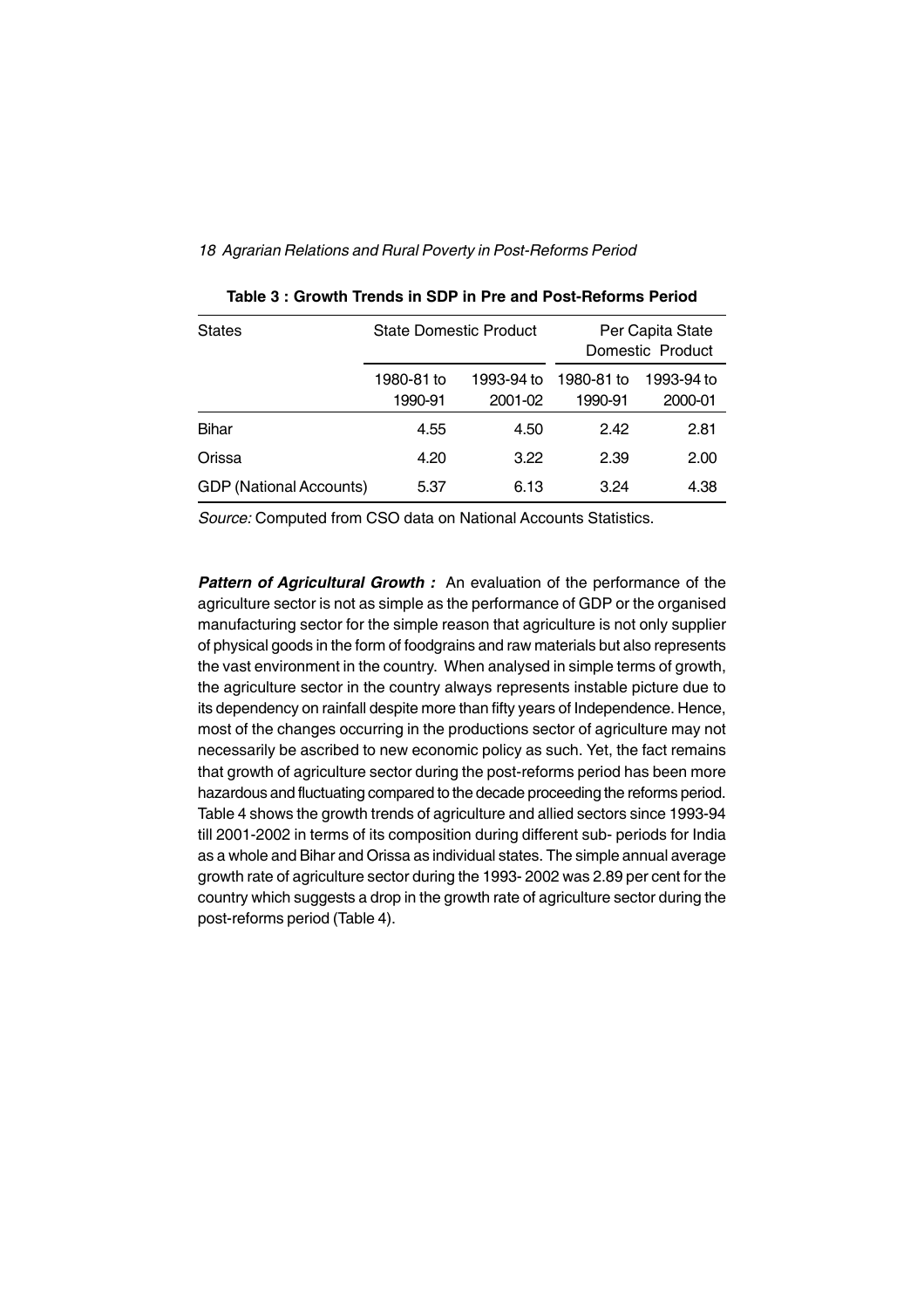|                                                        |  |                                                 |  |  | States 94-95 95-96 96-97 97-98 98-99 99-00 00-01 2001-02 Average | Growth<br>Rate |
|--------------------------------------------------------|--|-------------------------------------------------|--|--|------------------------------------------------------------------|----------------|
| Bihar                                                  |  | 16.29 -21.65 33.37 -19.85 17.91 -6.76 1.30 1.14 |  |  |                                                                  | 2.72           |
| Orissa -1.15 1.56 -11.57 20.12 -1.54 -7.53 -6.01 11.26 |  |                                                 |  |  |                                                                  | 0.64           |
| India                                                  |  | 5.01 -0.87 9.61 -2.43 6.20 0.31 -0.39 5.66      |  |  |                                                                  | 2.89           |

**Table 4: Growth Rates of Agriculture, Forestry and Fishing**

*Source:* Same as in Table 3.

*Landholding Pattern and Accessibility to Land :* Table 5 shows the per cent distribution of total landholdings and area operated by the group of small and marginal farmers in India and the two States. As against all India average of 78 per cent, small and marginal landholdings constitute 88 per cent of the total landholdings in Bihar and 80 per cent in Orissa accounting for nearly 47 per cent of the total area in each of the two States in the agricultural census year of 1990-91. The average size of holding of the small and marginal farmers during the same year was 0.65 hectares for all India but only 0.50 for Bihar. Although for Orissa the average size of holding of this group was marginally better compared to all India picture, as we have seen earlier, the access to irrigation in Orissa has been very poor. During the next five years the situation further deteriorated in Bihar as the average holding size dropped to below half hectare, although it improved slightly for the small and marginal farmers in Orissa.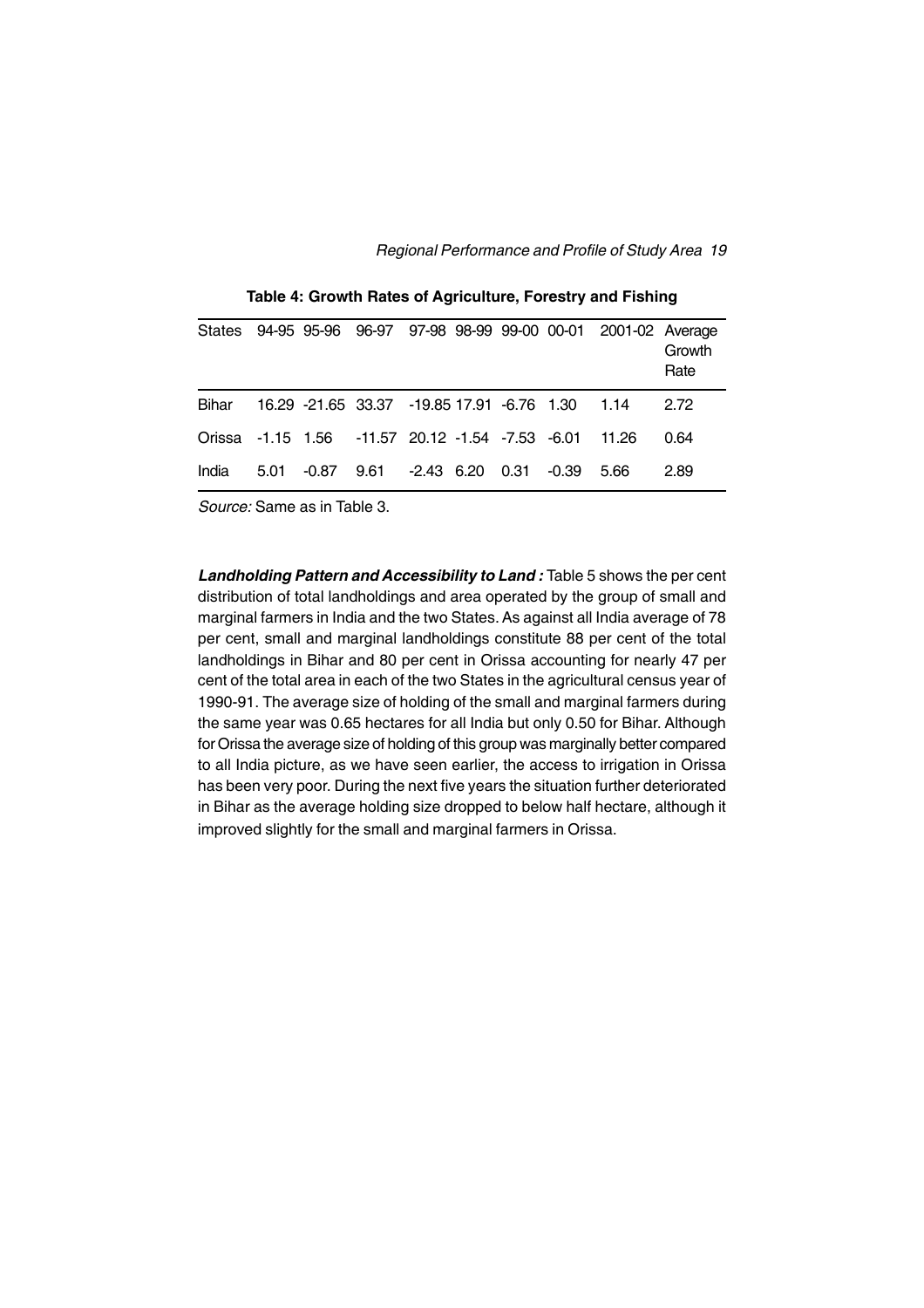|              |                                           | 1990-1991                            |                                               | 1995-96                                |                                                          |                 |  |
|--------------|-------------------------------------------|--------------------------------------|-----------------------------------------------|----------------------------------------|----------------------------------------------------------|-----------------|--|
|              | Number<br>(per cent to operated<br>total) | Area<br>(as<br>per cent<br>to total) | Average<br>size of<br>holding in<br>hectares) | Number<br>(as<br>per cent<br>to total) | Area<br>operated holding<br>(as<br>per cent<br>to total) | Average<br>size |  |
| <b>Bihar</b> | 87.98                                     | 47.46                                | 0.50                                          | 90.92                                  | 55.13                                                    | 0.46            |  |
| Orissa       | 79.86                                     | 46.66                                | 0.78                                          | 81.97                                  | 50.27                                                    | 0.80            |  |
| All India    | 77.96                                     | 32.20                                | 0.65                                          | 80.31                                  | 36.02                                                    | 0.63            |  |

**Table 5 : Trends in Landholdings with Small and Marginal Farmers**

*Source:* Computed from Agriculture Census, Government of India and Computed from CMIE Reports.

**Trends in Poverty**: Table 6 shows the trends in poverty in the study States during the post-reforms period. While at all India level as well as in Bihar the proportion of the rural population living below the poverty line declined during the post-reforms period, it actually increased in Orissa.

|               | $\frac{1}{2}$ . Or obtained by the special condition of the state $\frac{1}{2}$ |               |           |               |  |  |  |  |  |
|---------------|---------------------------------------------------------------------------------|---------------|-----------|---------------|--|--|--|--|--|
| <b>States</b> |                                                                                 | Rural         | Urban     |               |  |  |  |  |  |
|               | $1993 - 94$                                                                     | $1999 - 2000$ | 1993 - 94 | $1999 - 2000$ |  |  |  |  |  |
| All – India   | 39.36                                                                           | 36.35         | 30.37     | 28.76         |  |  |  |  |  |
| <b>Bihar</b>  | 64.41                                                                           | 58.85         | 45.03     | 45.10         |  |  |  |  |  |
| Orissa        | 59.12                                                                           | 62.67         | 36.99     | 34.27         |  |  |  |  |  |

**Table 6 : Trends in Poverty (1993 - 94 to 1999 - 2000)** (Percentage of Population Below the Poverty Line)

*Source:* Sundaram (2001).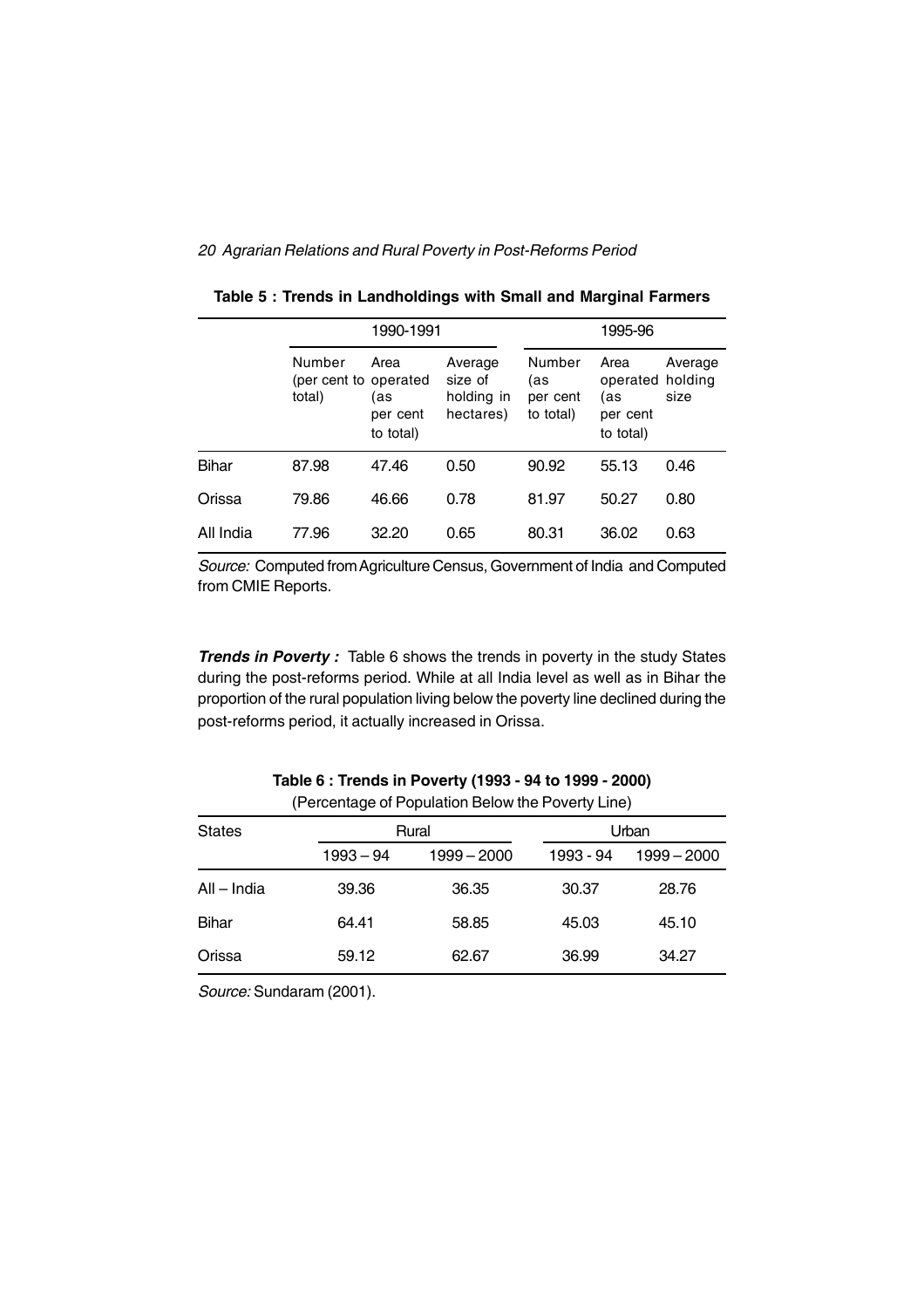#### **Study Districts- Bihar**

In the absence of data on per capita district domestic product and gross value of agriculture produce, poverty ratio has been taken as proxy to development/ underdevelopment status. On an average, 58 per cent of the State population is below poverty line. We have selected two districts, Begusarai as underdeveloped district where the poverty situation is much worse compared to State average, more than 65 per cent of the population in the district is below poverty line according to the latest BPL survey. Similarly, Katihar has been selected as (comparatively) developed district where the population below poverty line is slightly less than 50 per cent, compared to State's average of 58 per cent.

**Socio-economic Features :** The two districts account for nearly same proportion of the area and population of the State. Begusarai accounts for 1.10 per cent of the State area and four per cent of the population. The pattern of male- female ratio, however, in both the districts is very different compared to the State's pattern. As against 887 females per 1000 males in the State, the same is 912 in Begusarai and 918 in Katihar. In terms of literacy, the status of Begusarai is slightly above the State average, whereas in Katihar the average literacy rate is significantly below the State average. The CMI Relative Index of Development for both the districts is below the State average. The State Relative Index of Development (43) itself is less than half of the all India average and theses indices in the two selected districts are even still lower (Table 7).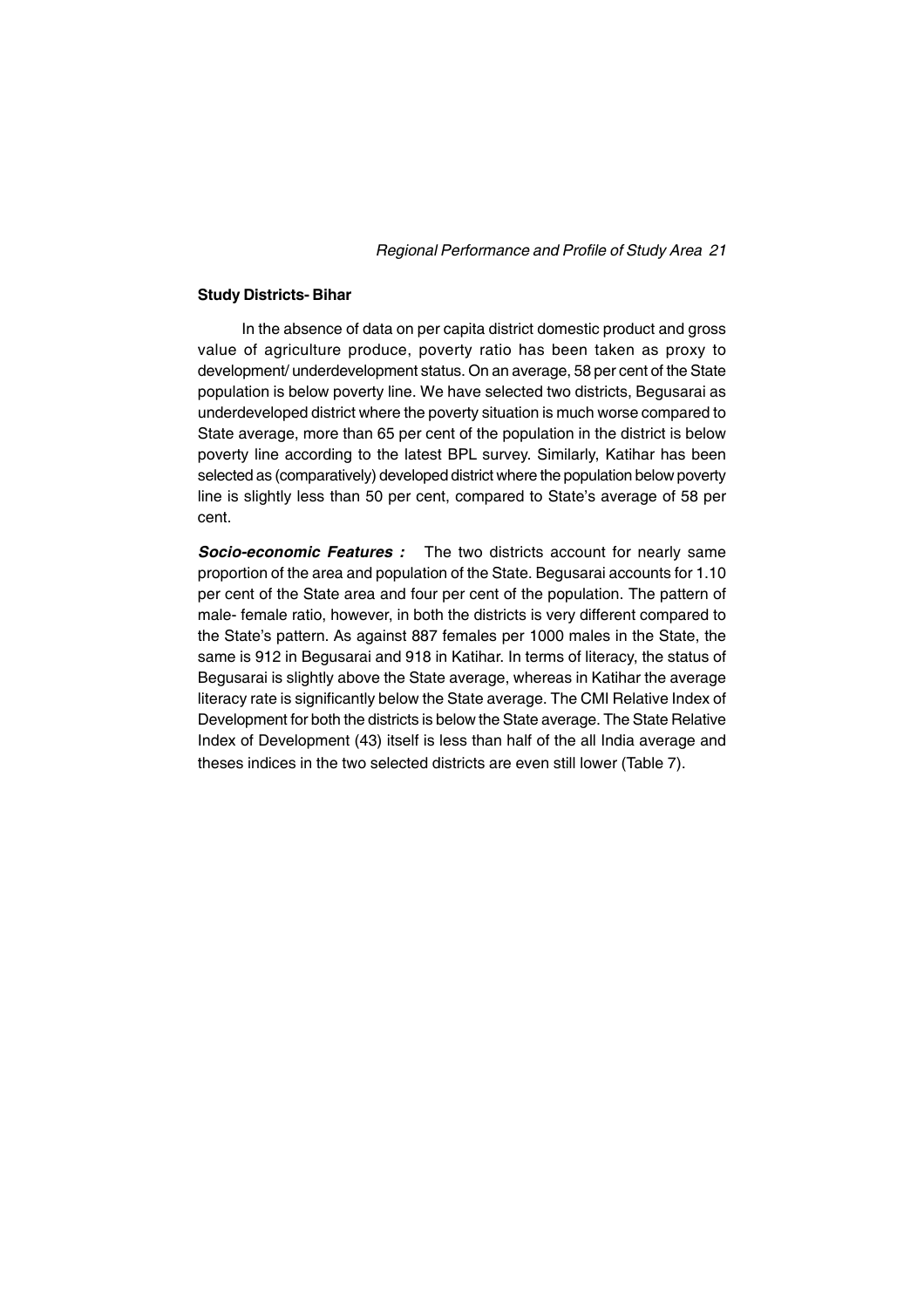|                                                    |        | Begusarai |                | Katihar        |         | Bihar        |                |
|----------------------------------------------------|--------|-----------|----------------|----------------|---------|--------------|----------------|
| Area (sq. km.)                                     |        |           | 1918 (1.10)    | 3057 (1.76)    |         | 173877 (100) |                |
| Total population                                   |        |           | 2349366 (4.00) | 2392638 (4.07) |         |              | 58788068 (100) |
|                                                    | Male   |           | 1228874        |                | 1246872 |              | 31160812       |
|                                                    | Female |           | 1120492        |                | 1145766 |              | 27627256       |
| Females per 1000 males912                          |        |           |                | 919            |         | 887          |                |
| Density                                            |        | 1225      |                | 783            |         | 338          |                |
| Literacy rate                                      |        | 48.55     |                | 35.51          |         | 47.43        |                |
|                                                    | Male   |           | 59.71          |                | 45.51   |              | 60.32          |
|                                                    | Female |           | 36.21          |                | 24.03   |              | 33.57          |
| Number of rural<br>households                      |        | 334992    |                | 374984         |         | 15862585     |                |
| Households below<br>poverty line                   |        | 218932    |                | 184218         |         | 9214840      |                |
| Per cent of households 65.35<br>below poverty line |        |           |                | 49.13          |         | 58.10        |                |
| Relative index of<br>development                   |        | 39        |                | 31             |         | 43           |                |

**Table 7 : Socio-economic Features of Study Districts in Bihar**

*Source:* District Profiles, CMIE, 2000.

*Workers' Classification :* Work pattern-wise both the districts are primarily agrarian as 67 per cent of the total workforce in Begusarai is directly dependent on agriculture either as cultivator (19 per cent) or as agriculture labourer (48 per cent). Similarly, 68 per cent of the workers in Katihar draw their livelihood from agriculture, 28 per cent as cultivators and 40 per cent as agricultural labourer. Thus, although overall dependency on agriculture in both the districts is nearly the same, the nature of dependency and pattern of employment within the agriculture sector itself is quite different. The dependency on agricultural labour is slightly lower in the developed district and more people are engaged in selfcultivation (Table 8).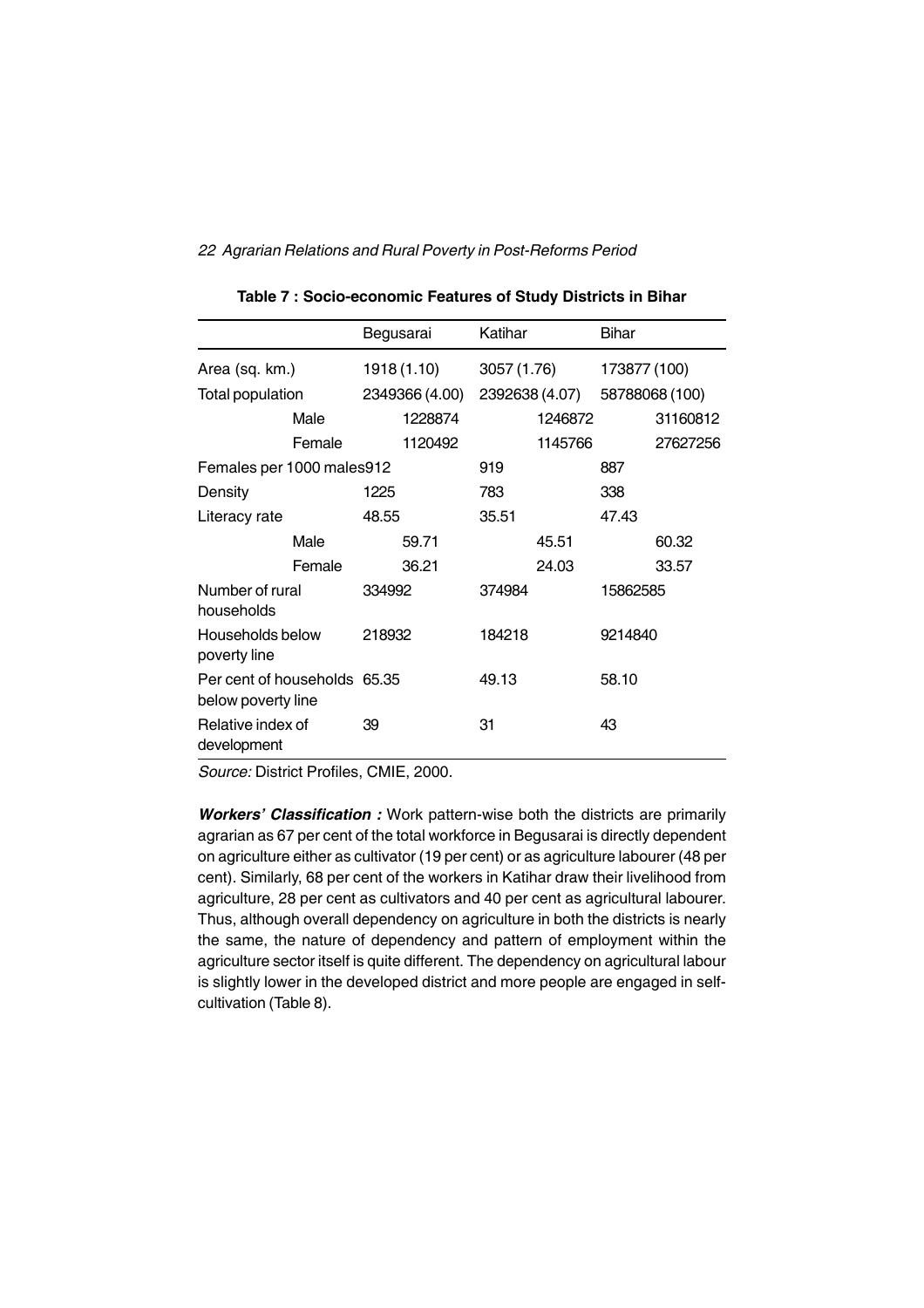| <b>Workers</b>         | Begusarai   | Katihar     |
|------------------------|-------------|-------------|
| Total main workers     | 745457      | 573536      |
| Cultivators            | 139461 (19) | 159733 (28) |
| Agricultural labourers | 356068 (48) | 232037 (40) |
| Household industry     | 52624 (7)   | 9128(2)     |
| <b>Others</b>          | 197304 (26) | 172638 (30) |
|                        |             |             |

**Table 8 : Workers' Classification**

Census, Government of India, 2001.

*Land Use and Irrigation :* Although the dependency on self-cultivation is higher in the Katihar district, the land available for the workers is comparatively lesser as only 51 per cent of the total geographical area is under cultivation compared to 74 per cent of the district land under cultivation in Begusarai (Table 9). However, since the population density in Katihar is nearly half of that of Begusarai, selfcultivation is more prevalent, although it has also resulted in smaller operational holdings as more than 90 per cent of the holdings in the district is below one hectare compared to 86 per cent in Begusarai (Table 10). The irrigation coverage in both the districts is fairly high when compared to the State average of nearly 48 per cent. Sixty per cent of the net cultivated area in Begusarai and 66 per cent of the net cultivated area in Katihar is under irrigation. Most of the land, however gets irrigation during one season only as the gross cropped area under irrigation is fairly low in both the districts. One primary reason for this has been the high cost of irrigation as oil engines are the main source of power for irrigation. In spite of low irrigation of gross cropped area, cropping intensity is quite high in Katihar, mainly because of the Diara lands.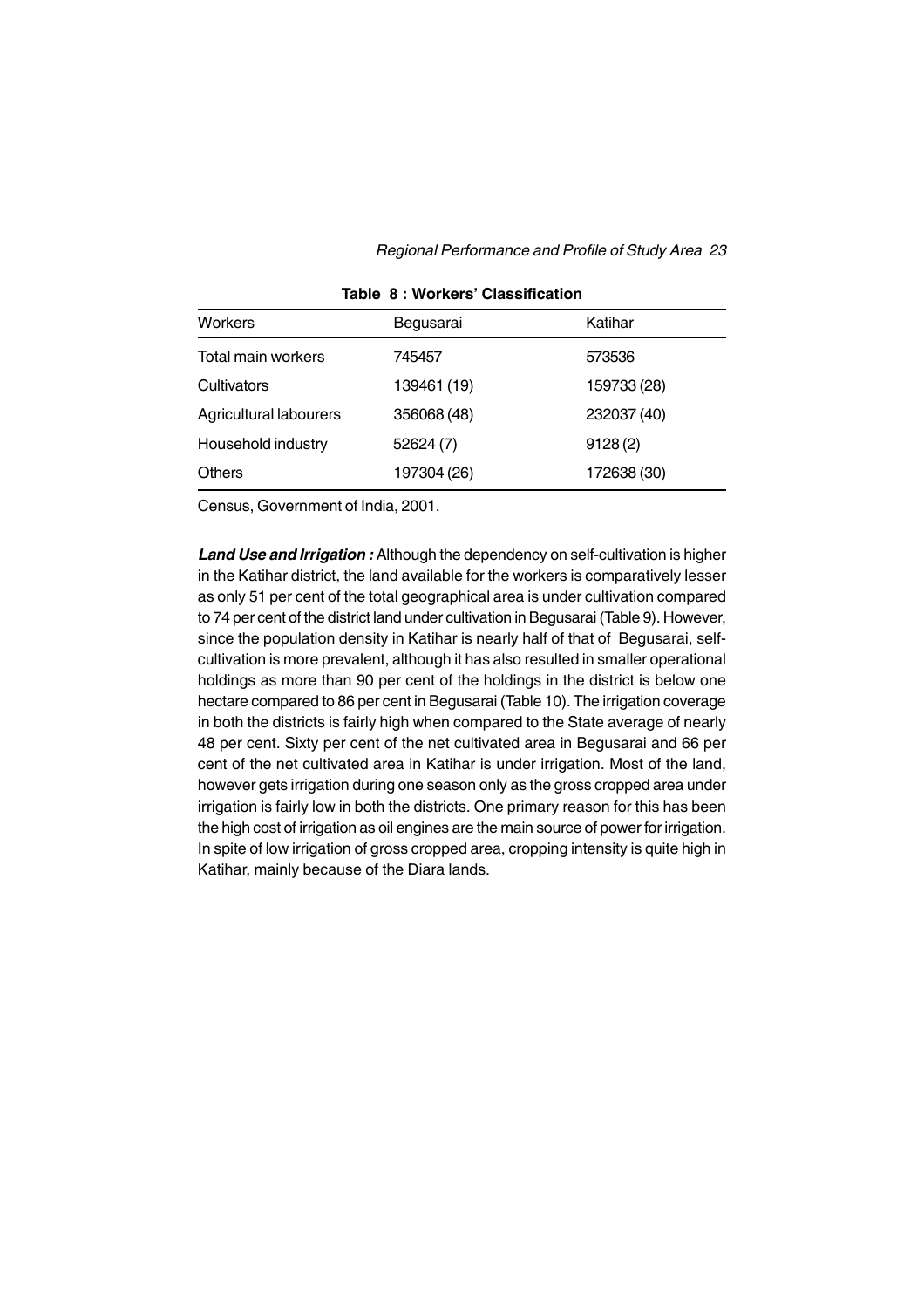|                                                     | Begusarai | Katihar |
|-----------------------------------------------------|-----------|---------|
| Total area                                          | 187968    | 291349  |
| Net sown area (hectares)                            | 138489    | 147127  |
| Net sown area as per cent of reporting area         | 74        | 51      |
| Net irrigated area                                  | 82892     | 97292   |
| Net irrigated area as per cent of net sown area     | 60        | 66      |
| Gross sown area                                     | 148526    | 247753  |
| Gross irrigated area                                | 71422     | 89243   |
| Gross irrigated area as per cent of gross sown area | 48        | 36      |
| Cropping intensity                                  | 107       | 168     |
| Fertiliser consumption per hectare (kg)             | 279       | 226     |

#### **Table 9: Land Use and Irrigation : Bihar**

*Source:* Department of Agriculture, Government of Bihar, 2003.

## **Table 10: Distribution of Holdings : Bihar**

|                                                 | Begusarai | Katihar |
|-------------------------------------------------|-----------|---------|
| No. of holdings                                 | 172948    | 218083  |
| Less than one hectare                           | 156684    | 201883  |
| Between one and two hectares                    | 36575     | 10408   |
| More than two hectares                          | 35657     | 5792    |
| Small and marginal farmers as per cent of total | 86        | 93      |

*Source:* CMIE (Volume on Agriculture), 2002.

*Study Villages- Bihar :* As discussed earlier, eight villages from the two districts were selected for the study. Out of the eight villages, four were developed villages and four underdeveloped villages (Table 11)**.**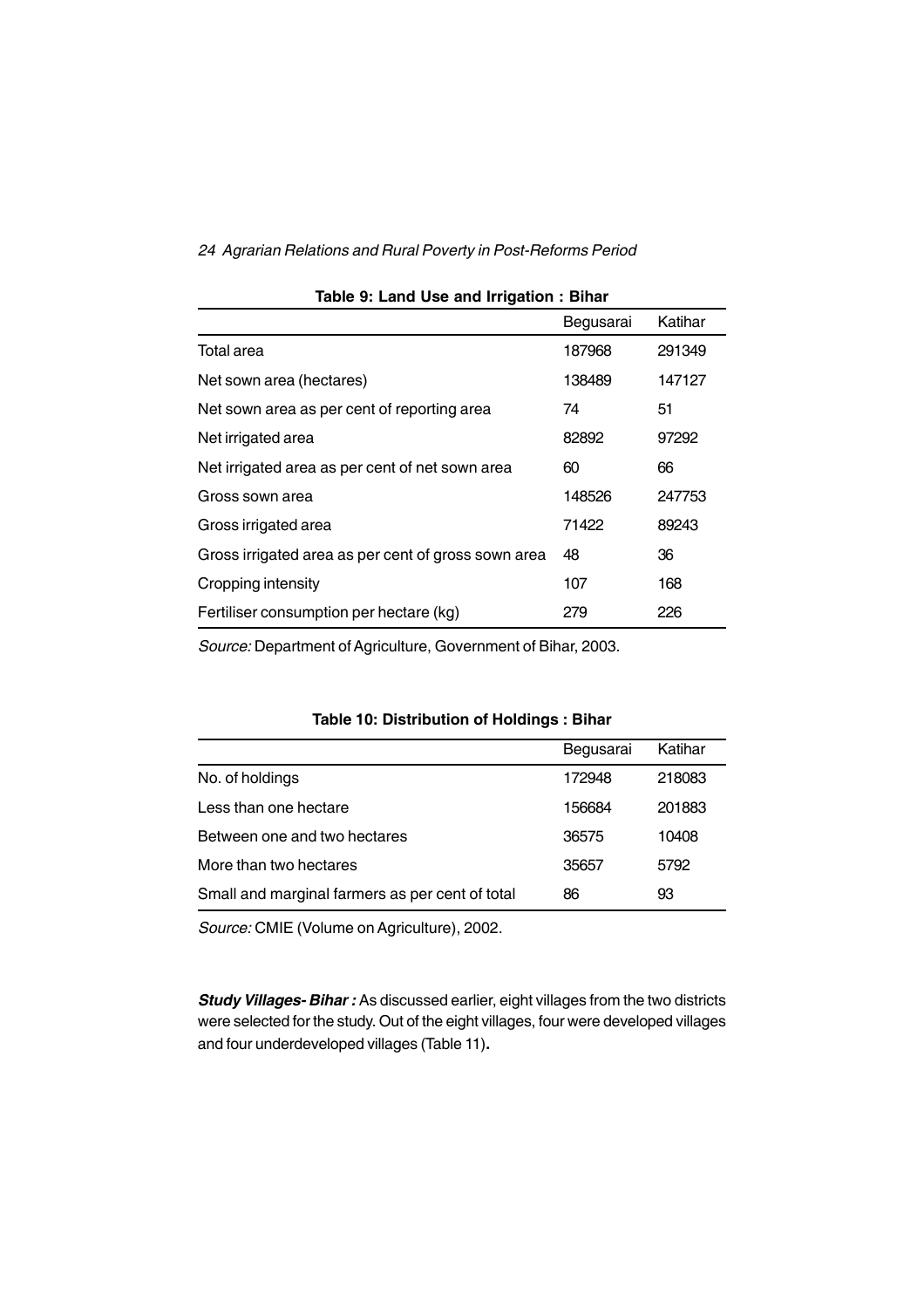| <b>District</b>                | Begusarai                     | Katihar            |
|--------------------------------|-------------------------------|--------------------|
| <b>Developed Villages</b>      | Gangaraho<br>Suja             | Digiri<br>Molanpur |
| <b>Underdeveloped Villages</b> | Chakarmeedh<br><b>Dhaboli</b> | Tinpania<br>Kharua |

**Table 11: Study Villages : Bihar**

*Demographic Profile and Poverty : Table 11 gives a general profile of the* villages in terms of area, population, male-female ratios, literacy rate and poverty level. The eight villages taken together covered 4926 hectares of area and 18285 population. The male-female ratio in all the villages was quite adverse. Overall literacy rate was low at 36 per cent. Literacy rate was found to be lowest in Gangaraho (19 per cent), one of the underdeveloped villages in Begusarai followed by Dhaboli (27 per cent), another underdeveloped village in the same district. The overall literacy rate at 36 per cent was much better in the developed district (Katihar). Except in one village (Molanpur), overall literacy rate in the developed district was higher when compared to even the highest literacy rate in the underdeveloped district.

No significant difference was found in the poverty levels in the villages of the developed and underdeveloped districts as 70 per cent of households in Begusarai and 69 per cent of households in Katihar were reported to be below poverty line (although at overall district level the difference in poverty levels is quite significant- Table. 12.

*Occupational Pattern :* Agricultural labourers dominate the occupational pattern in all the villages. However, the labour force working as agricultural labourers is much high in the underdeveloped villages when compared to the developed villages. Agricultural labourers as percentage of total workforce were more than 70 in two villages (both underdeveloped villages) and more than 60 per cent in one developed village in Begusarai (Table 13). In Katihar, this proportion was nearly 70 per cent in Tinpania (underdeveloped village) and 48 per cent in Kharua (another underdeveloped village). However, regardless of the development status, the proportion of agricultural labourers was high in all the villages except for Digiri and Gangaraho. On the other hand, the proportion of workforce engaged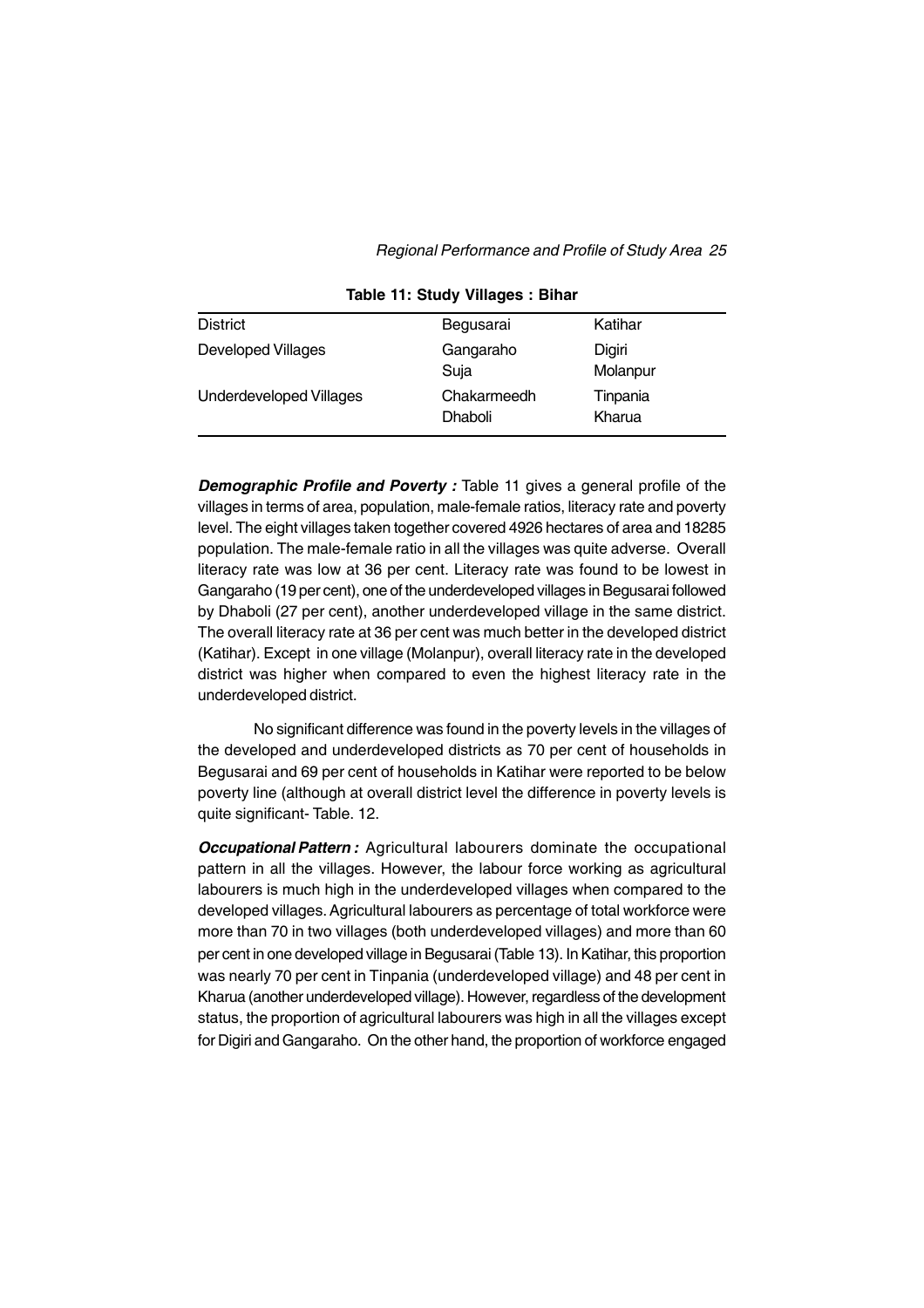|                                                                                               |              | Table 12: Demographic Profile and Poverty: Bihar |                         |                      |       |                |           |                |        |       |
|-----------------------------------------------------------------------------------------------|--------------|--------------------------------------------------|-------------------------|----------------------|-------|----------------|-----------|----------------|--------|-------|
|                                                                                               | Ganga-       | Chakhar-                                         | Dhaboli                 | Suja                 | Total | Kharua         | Molan-    | Tinpa-         | Digiri | Total |
|                                                                                               | raho         | meedh                                            |                         |                      |       |                | ND<br>D   | nia            |        |       |
| Area (hect)                                                                                   | 800          | 400                                              | 1051                    | <b>1338</b>          | 3389  | 169            | 809       | 2792           | 1357   | 4926  |
| Population                                                                                    | 2800         | 6953                                             | 12700                   | 5726                 | 28179 | 1443           | 3322      | 10007          | 3513   | 18285 |
| Males                                                                                         | 1525         | 3958                                             | 6737                    | 3036                 | 15256 | $\frac{8}{2}$  | 1743      | 5765           | 1854   | 10140 |
| Females                                                                                       | 1275         | 2995                                             | 5963                    | 2690                 | 11970 | 665            | 1579      | 4242           | 1659   | 8145  |
| Literacy rate                                                                                 | <u>စု</u>    | <u>ஜ</u>                                         | 27                      | ౘ                    | 88    | \$             | හි        | 8              | ු<br>අ | မ္က   |
| Male literacy rate                                                                            | 8            | 8                                                | ఘ్ర                     | கி                   | 57    | 8              | 4         | $\overline{4}$ | S)     | சி    |
| Female literacy rate                                                                          | $\pm$        | ត                                                | $\frac{\infty}{\infty}$ | $\tilde{\mathbf{6}}$ | L     | 8              | $\dot{z}$ | $\overline{a}$ | සි     | ର     |
| Male-female ratio                                                                             | 836          | 757                                              | 885                     | 886                  | 785   | 855            | 806       | 736            | 895    | 803   |
| ပ္တ                                                                                           | $rac{40}{5}$ | 1785                                             | 1455                    | 1407                 | 5047  | 374            | 673       | 3240           | 775    | 5065  |
| SC as % of total                                                                              | 14.29        | 25.67                                            | 11.46                   | 24.57                | 17.91 | 25.92          | 20.26     | 32.38          | 22.06  | 27.70 |
| ಠ                                                                                             | O            | 455                                              | 0                       | Ó                    | 455   | $\frac{10}{2}$ | Ó         | ģ              | 382    | 498   |
| No. of households                                                                             | 412          | $\frac{2}{8}$                                    | 998                     | 1333                 | 3555  | 8              | 487       | 1102           | 528    | 2317  |
| No. of BPL HH                                                                                 | 24           | 535                                              | 545                     | 1155                 | 2479  | 135            | 437       | 667            | 356    | 1595  |
| BPL%                                                                                          | 89           | 8                                                | 55                      | 59                   | R     | 8              | 8         | 6              | 67     | ෂි    |
| Compiled from Information furnished by Panchayat Secretary and Block Development Office, 2005 |              |                                                  |                         |                      |       |                |           |                |        |       |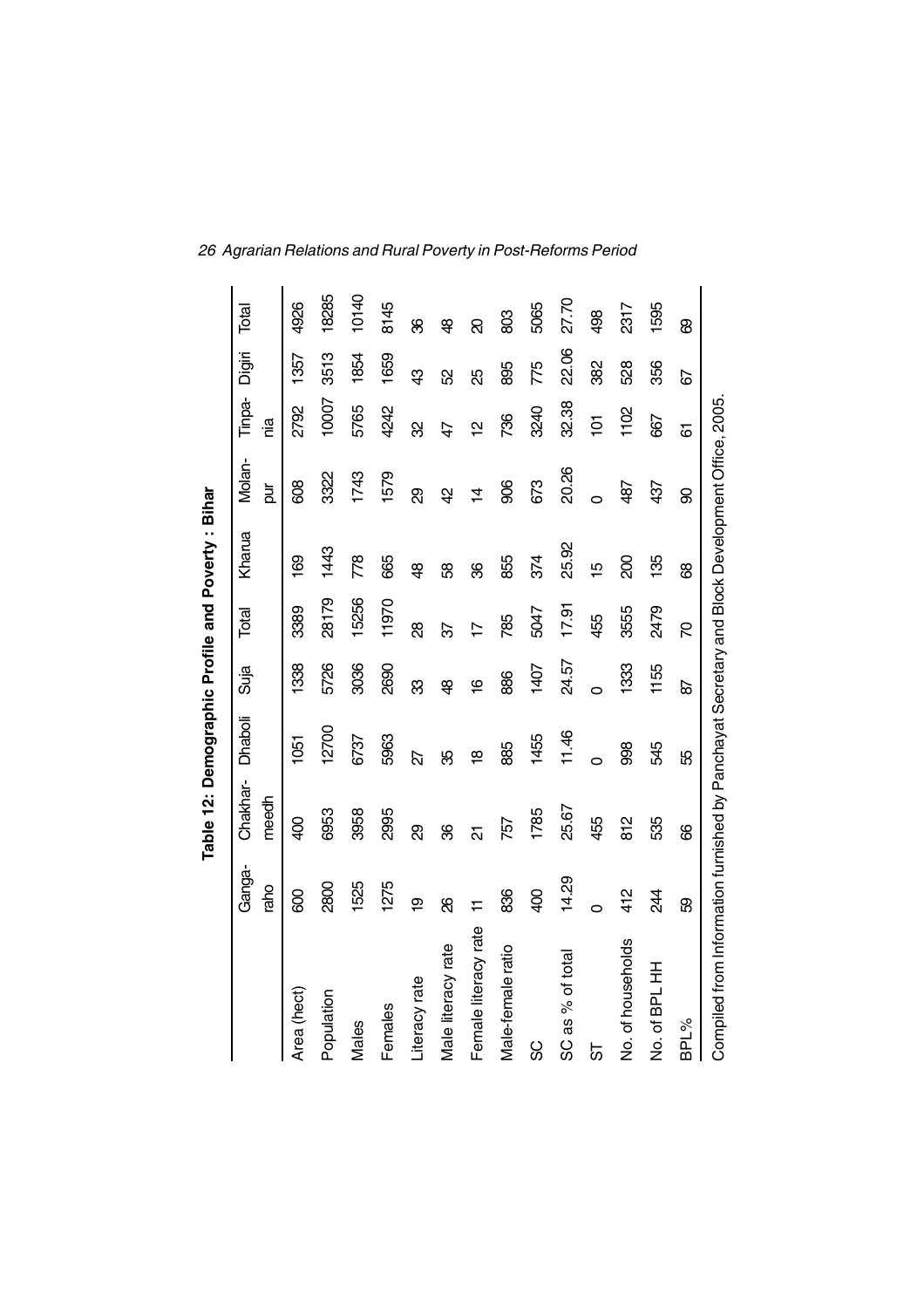in self-cultivation was higher in the developed villages. After agriculture, migration is the most dominant source of livelihood in most the villages, followed by some trading activities.

*Land Use and Irrigation :* One very significant observation that can be made from the land use pattern is that cultivated land as per cent of total land is quite high in the villages of underdeveloped blocks. For example, in Kharua and Molanpur, both situated in the underdeveloped block (Barsoi) in Katihar, more than 80 per cent of the village land is under cultivation. In all other villages, more than 60 per cent of the village area is under cultivation and ranges between 60 and 78 per cent. Except for one village (Chakarmeedh) in Begusarai, the net area irrigated is above 50 per cent and ranges between 52 to 68 per cent. Cropping intensity vary from village to village but in general seem to be better in the villages of underdeveloped district compared to the villages in the developed district. Highest cropping intensity was found in Dhaboli (155) followed by Suja in the same district. Cropping intensity in both the developed villages (Digiri and Molanpur) in Katihar (developed district) and Gangaraho (in Begusarai) was found to be on the lower side (Table 14).

**Cropping Pattern :** Table 15 sums up the main village crops in order of importance. Paddy dominated the cropping pattern in all the villages. Wheat and maize were second important crops for the villages in Begusarai district. Thus, cropping pattern in the underdeveloped district is by and large, traditional and represents, typical subsistence economy. Oilseeds (mainly mustard) and pulses are grown mainly for domestic consumption. Paddy and vegetables are the most important marketed cash crops for all the villages. Potato, tomato, brinjal, chilies, cauliflower, cabbage, etc. are some of the vegetables grown in the villages. Wheat is produced on commercial as well as for self-consumption in Begusarai. Another important-market crop grown in the villages of Begusarai is maize. Sugarcane was found in only two villages, both from Begusarai.

The cropping pattern is less diversified in the villages of the developed district, Katihar. Banana and jute as cash crops occupy an important place in the economy of the selected villages.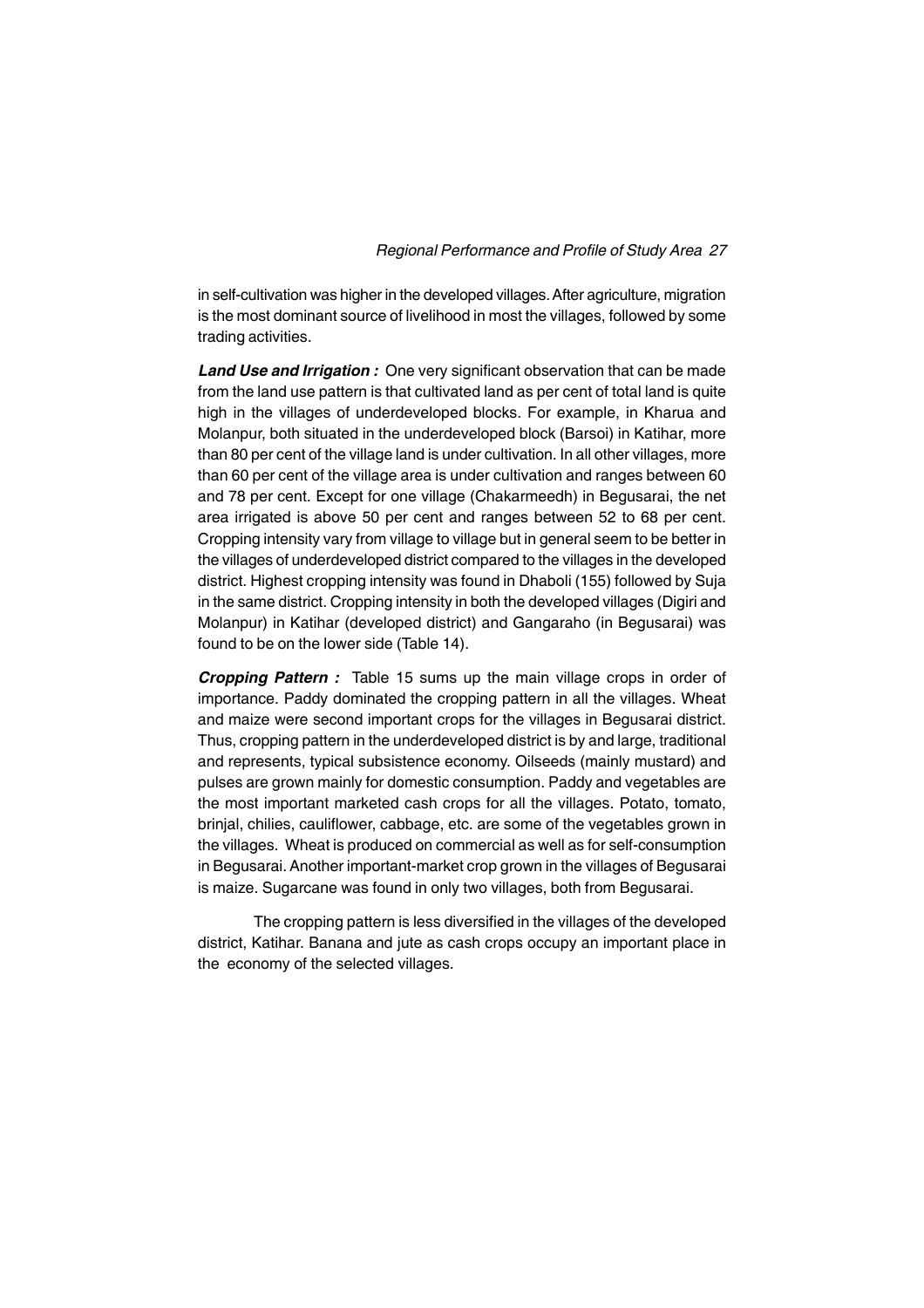|                                |                                    |                         | Table 13: Occupational Profile: Bihar |                          |                          |                          |                                    |                           |
|--------------------------------|------------------------------------|-------------------------|---------------------------------------|--------------------------|--------------------------|--------------------------|------------------------------------|---------------------------|
| Total workers                  | Kharua                             | Molanpur                | Tinpania                              | Digiri                   | Gangaraho Chakharmeedh   |                          | Dhaboli                            | Suja                      |
| Cultivators                    | 95<br>(20.30)                      | 204<br>(20.71)          | 1376<br>(27.51)                       | 1138<br>(62.39)          | 300<br>(49.18)           | 400<br>(15.50)           | (21.45)<br>834                     | 45<br>(24.27)             |
| Agricultural labourer          | 225<br>(48.08)                     | 645<br>(65.48)          | 3500<br>(69.97)                       | 522<br>(28.62)           | 200<br>(32.79)           | 2000<br>(77.52)          | 2872<br>(73.95)                    | 1418<br>(63.13)           |
| Household/cottage<br>industry  | (2.35)                             | (4.16)<br>$\frac{4}{5}$ | 33<br>(0.66)                          | 0                        | 0                        | 30<br>(1.16)             | 0                                  | $\circ$                   |
| Small/medium/large<br>industry | 0                                  | 0                       | 0                                     | 0                        | 0                        | 0                        | 0                                  | $\circ$                   |
| Construction works             | (2.35)                             | <u>ក</u><br>(2.13)      | 23<br>(0.46)                          | $\circ$                  | $\frac{2}{1}$<br>(1.97)  | $\frac{8}{2}$<br>(1.09)  | $\frac{4}{4}$<br>(1.13)            | 50<br>(2.23)              |
| Trade/commerce                 | (4.49)<br>$\overline{\mathcal{S}}$ | (1.12)                  | 35<br>(0.70)                          | (0.93)                   | 22<br>(3.61)             | (0.43)<br>$\overline{a}$ | 43<br>(1.11)                       | (4.94)<br>$\overline{11}$ |
| Service                        | 55<br>(11.75)                      | $\frac{6}{1}$<br>(1.93) | $\frac{1}{2}$<br>(0.24)               | $\overline{3}$<br>(2.03) | $\overline{2}$<br>(4.43) | $\frac{8}{4}$<br>(1.86)  | (0.54)<br>$\overline{\mathcal{S}}$ | $\frac{8}{3}$<br>(1.34)   |
| Migrants                       | 50<br>(10.68)                      | $\frac{4}{4}$<br>(4.47) | 23<br>(0.46)                          | 110<br>(6.03)            | $\frac{6}{4}$<br>(8.03)  | 63<br>(2.44)             | 75<br>(1.93)                       | 92<br>(4.09)              |
| Total                          | 468                                | 985                     | 5002                                  | 1824                     | 610                      | 2580                     | 3889                               | 2246                      |

*Source:* Same as in Table 12.

Source: Same as in Table 12.

*28 Agrarian Relations and Rural Poverty in Post-Reforms Period*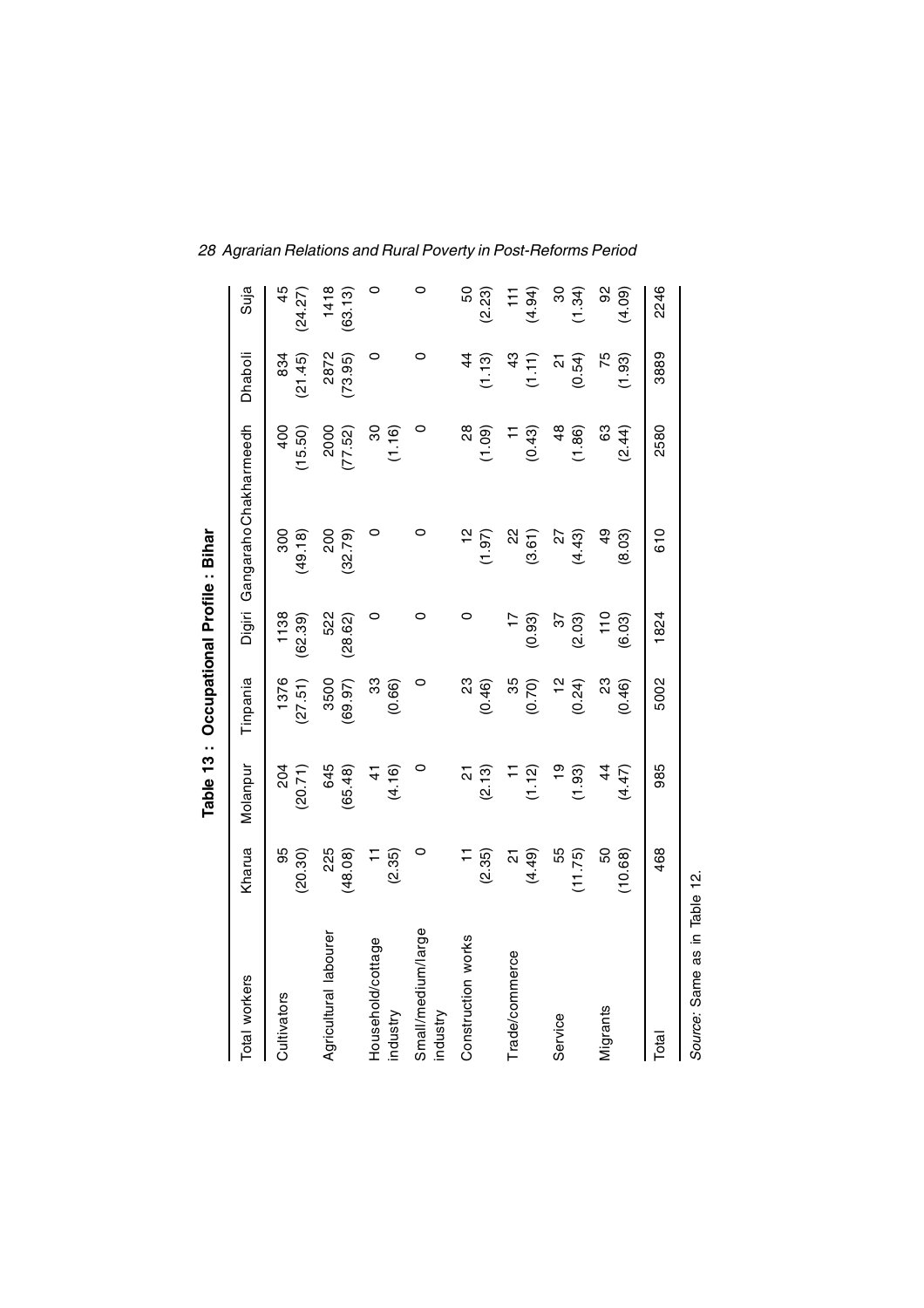|                                         |                 |                      |      |               | Table 14 : Land Use Pattern and Irrigation Status : Bihar |                     |      |                |
|-----------------------------------------|-----------------|----------------------|------|---------------|-----------------------------------------------------------|---------------------|------|----------------|
|                                         | Kharua          | Molanpur<br>Tinpania |      | Digiri        | Gangaraho                                                 | Chakarmeedh Dhaboli |      | Suja           |
| Total area                              | <b>991</b>      | 808                  | 2792 | 1357          | 80                                                        | $\frac{1}{2}$       | 1051 | 1338           |
| Area under forests                      | 0               | 0                    | 0    | 10            | 0                                                         | 0                   | 0    | 0              |
| Barren and uncultivable land            | $\overline{4}$  | 8                    | 0    |               |                                                           |                     | 212  | 216            |
| Area under non-agricultural uses        |                 | ヒ                    | 212  | 22            | თ                                                         | $\frac{\infty}{2}$  | ဗ္   | 88             |
| Fallow and cultivable waste             |                 |                      | 0    | ග             | ₽                                                         |                     | œ    | 88             |
| Grazing and pasture land                | ო               |                      | စ္   | 8             | ∞                                                         | ო                   | 얻    | ဇ္             |
| Area under population/horticulture      | ო               | ଌ                    | 89   | 8             | 150                                                       | $\circ$             | 88   | 8              |
| Area under cultivation                  | 148             | 528                  | 1755 | 986           | 497                                                       | 250                 | 631  | 1041.27        |
| Net cropped area as per cent of total   | 88              | 9                    | යි   | SZ.           | 83                                                        | යි                  | 8    | œ              |
| Gross cropped area                      | $\frac{8}{2}$   | 668                  | 2191 | 1200          | 570                                                       | 355                 | 85   | <b>SSO</b>     |
| Cropping intensity                      | <b>SO</b>       | 127                  | 125  | $\frac{2}{3}$ | 115                                                       | $\frac{42}{5}$      | 155  | 131            |
| Net irrigated area                      | 8               | 285                  | 982  | 540           | $\frac{2}{312}$                                           | 112                 | 427  | 545            |
| Net irrigated area as per cent of net   | 8               | R                    | 85   | 55            | යි                                                        | 49                  | 8    | S <sub>2</sub> |
| cropped area                            |                 |                      |      |               |                                                           |                     |      |                |
| Gross irrigated area                    | $\overline{10}$ | 306                  | 1127 | 80            | 376                                                       | $\frac{9}{1}$       | 498  | 712            |
| Gross irrigated area as per cent of     | 56              | क्ष                  | 5    | 8             | 8                                                         | Ŕ                   | 5    | 52             |
| gross cropped area                      |                 |                      |      |               |                                                           |                     |      |                |
| Source: Village Revenue Official, 2005. |                 |                      |      |               |                                                           |                     |      |                |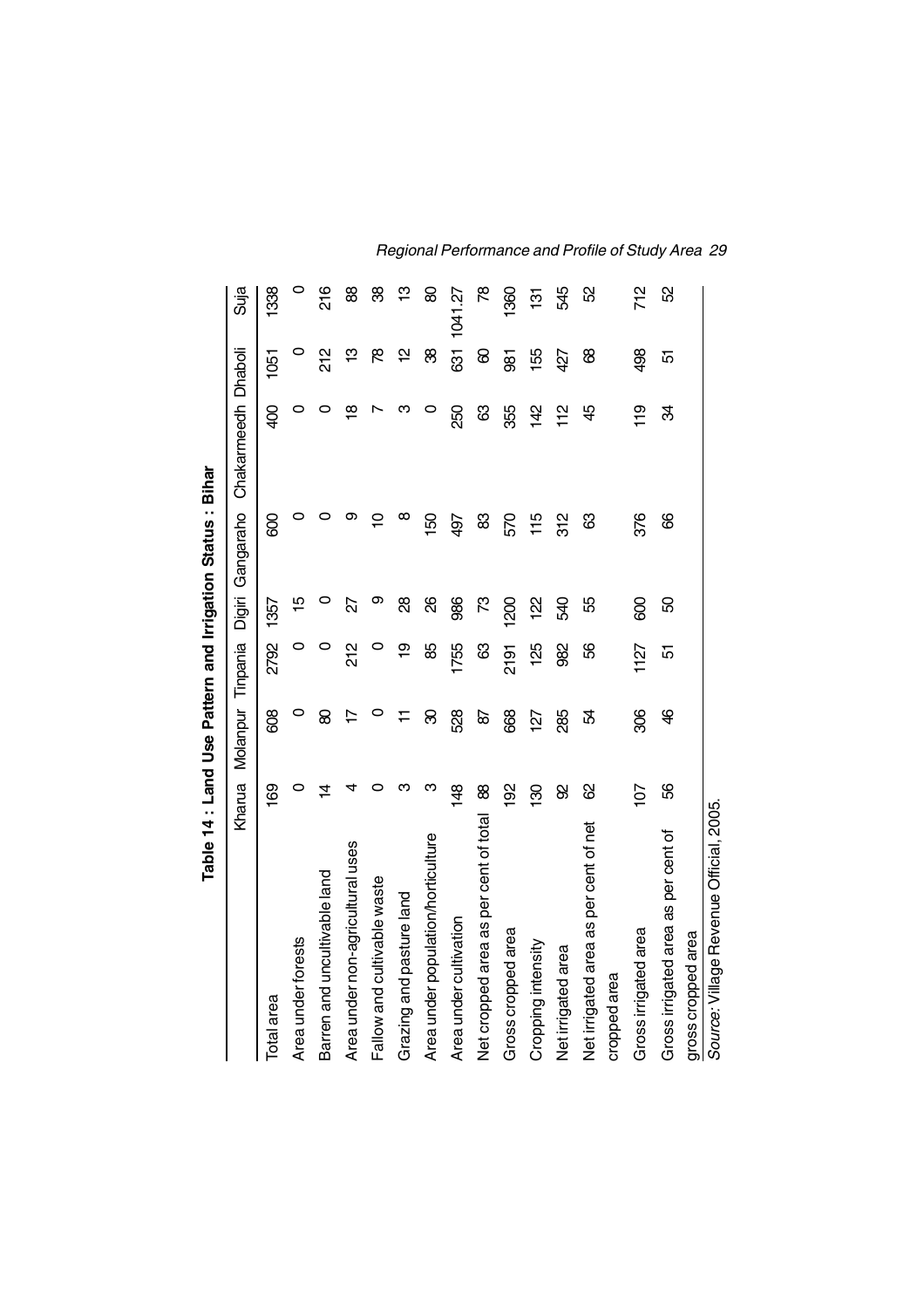| Village     | Food Crop                                | Cash Crop                                                         |
|-------------|------------------------------------------|-------------------------------------------------------------------|
| Gangaraho   | Paddy, wheat, maize,<br>oilseeds, pulses | Vegetables-potato, brinjal,<br>chilies, cauliflower               |
| Chakarmeedh | Paddy, wheat, maize,<br>oilseeds, pulses | Sugarcane, vegetables                                             |
| Dhaboli     | Paddy, wheat, maize,<br>oilseeds         | Sugarcane, vegetables-<br>potato, tomato, cauliflower,<br>cabbage |
| Suja        | Paddy, wheat                             | Maize, vegetables                                                 |
| Kharua      | Paddy                                    | Jute                                                              |
| Molanpur    | Paddy, wheat, mustard                    | Jute, vegetables                                                  |
| Tinpania    | Paddy, wheat                             | Banana                                                            |
| Digiri      | Paddy, oilseeds                          | Banana, vegetables                                                |

#### **Table 15: Main Village Crops : Bihar**

*Source:* NIRD Field Survey, 2005.

## **Study Districts- Orissa**

Two districts, one developed (Bargad) and another underdeveloped (Kalahandi) were selected in Orissa State based on indicators a) area under irrigation and b) Gross sown area. The district Bargarh was selected as developed district and Kalahandi was selected as underdeveloped district based on the above indicators. Two blocks, one developed and another underdeveloped were selected from each district and two villages were selected from each block using the same criteria. The sample blocks and villages selected for the study are given in Table 16.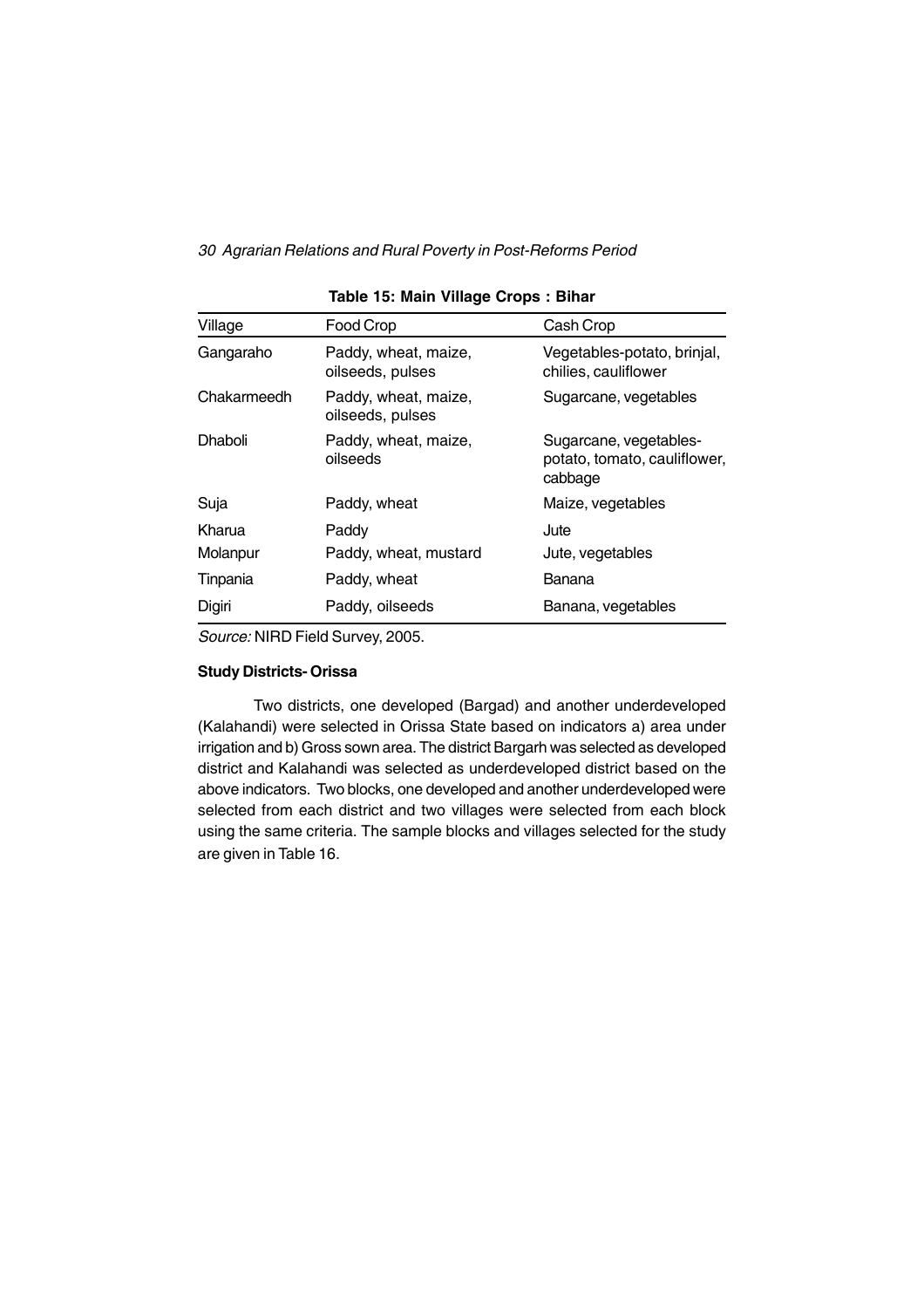| <b>District</b> |                             | <b>Block</b>   | Village                                |
|-----------------|-----------------------------|----------------|----------------------------------------|
|                 | Bargad(DD)                  | Attabira (DB)  | Khurmunda (DV)<br>Rujanmal (UDV)       |
|                 |                             | Paikmal (UDB)  | Mandosil (DV)<br>Laudmal (UDV)         |
|                 | Kalahandi (UDD)             | Junagarh (DB)  | Chancharabatti (DV)<br>Bondaguda (UDV) |
|                 |                             | T. Rampur(UDB) | Damanguda (DV)<br>Kumudbahal (UDV)     |
| Note:           | DD Developed district :     |                | UDD: Underdeveloped district           |
|                 | DB: Developed block         |                |                                        |
|                 | UDB: Underdeveloped block:  |                | DV: Developed village                  |
|                 | UDV: Underdeveloped village |                |                                        |

#### **Table 16 : Study Area-Orissa**

*District Profile- Orissa :* To assess the land utilisation pattern, the indicators like barren and uncultivable land, net sown area, area under irrigation and cropping intensity were used. The net irrigated area of the underdeveloped district is close to the State with 18.7 per cent compared to the Bargad district where it is 32 per cent. The net sown area of the State is 37.4 per cent of the geographical area. Whereas, the net sown area of the underdeveloped district is close to the State with 42.5 per cent compared to the developed district where it is is 56.8 per cent of the total geographical area. The land utilisation pattern of Orissa State appeared to be closer to the underdeveloped district i.e. Kalahandi (Table 17).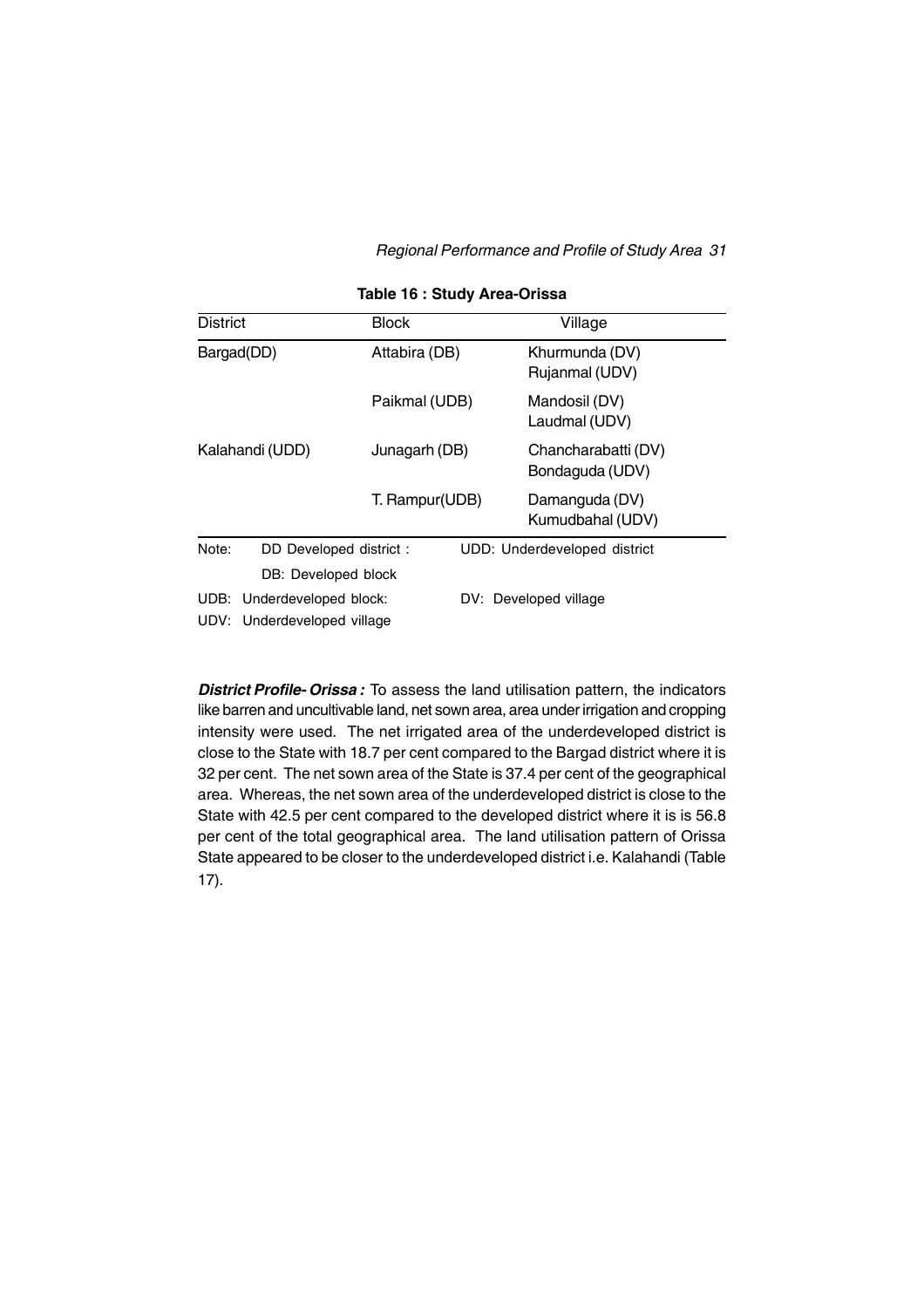| <b>Land Use</b>                                                 | Orissa      | <b>Bargad</b> | Kalahandi    |
|-----------------------------------------------------------------|-------------|---------------|--------------|
| 1. Land utilisation (acres)                                     |             |               |              |
| a. Geographical area                                            | 15571       | 584(3.7)      | 836(5.3)     |
| b. Current fallow                                               | 430(2.76)   | 13(2.2)       | 15(1.7)      |
| c. Net sown area                                                | 5829(37.4)  | 332(56.8)     | 365(42.5)    |
| d. Barren and uncultivable land                                 | 843(5.4)    | 15(2.5)       | 42(5.02)     |
| 2. Number of operational holdings                               | 39664       | 1765          | 1687         |
| a. Large and medium holdings                                    | 1711(4.3)   | 141(7.9)      | 142(8.4)     |
| b. Small and semi-medium                                        | 16501(41.6) | 847(47.9)     | 819(8.4)     |
| c. Marginal                                                     | 21452(54)   | 777(44.0)     | 726(43.0)    |
| d. Agricultural labour                                          | 5001075     | 2247022(4.9)  | 312220(6.2)  |
| e. Cultivators                                                  | 4238847     | 200542(4.7)   | 184173(4.3)  |
| f. Cropping intensity                                           |             | 139           | 111          |
| g. Irrigated area(000 ha)                                       | 2245(17.5)  | 188(32)       | 157(18.7)    |
| 3. Total population                                             | 36706920    | 1345601(3.6)  | 1334372(3.6) |
| 4. Consumption of chemical<br>fertiliser $(N + P + K)$ (000 mt) | 319.21      | 39.46(12.3)   | 20.15(6.3)   |

**Table 17: Land Utilisation and Agricultural Characteristics : Orissa**

*Source :* Statistical Handbook of Orissa - 2002.

The number of operational holdings of the two districts is around 14 per cent each of the total number of operational holdings. Among the total holdings, large and medium holdings were around 4 per cent for the State. Whereas it is 8.4 per cent for the underdeveloped district and 7.9 per cent for the developed district. The percentage of small and medium holdings for both the districts is more than the State's present 9 total holdings, whereas, it is less for marginal holdings. The consumption of chemical fertilisers is more in the developed district with 121.3 per cent of the State's total consumption and less in the underdeveloped district with 6.3 per cent of the State's total consumption.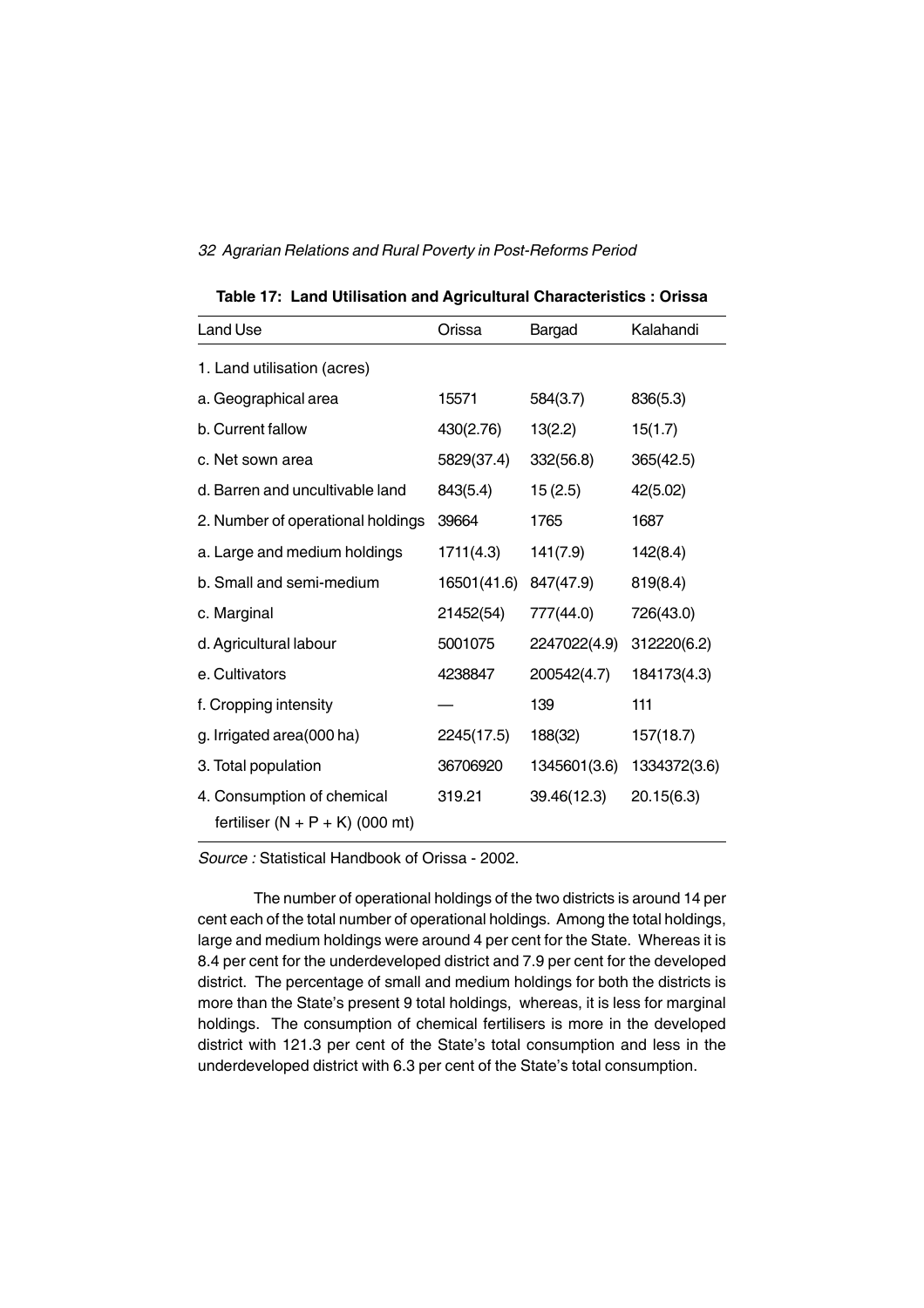#### **Profile of the Study Villages- Orissa**

The population below poverty line was more in the villages of the developed block in Attabira when compared to the underdeveloped block i.e. Paikmal of Bargad district (Table 18). Similar was the situation observed in Kalahandi district with the BPL population more in the developed block i.e. Junagarh when compared to the underdeveloped block i.e. T. Rampur. Among the villages also, except in the developed block i.e. Attabira, the population below the poverty appeared to be more in the developed village than the underdeveloped village. Among the total number of households, the number of cultivated holdings was more in the underdeveloped district i.e. Kalahandi. In the Bargad i.e. the developed district, the cultivated holdings were more in the developed block and also developed villages when compared to the underdeveloped blocks and villages. The situation is reverse in the underdeveloped district. i.e. Kalahandi where the cultivated holdings were more in the underdeveloped block and villages when compared to the developed block and villages. In general, the position of livestock was more in the developed villages and blocks when compared to the underdeveloped villages and blocks.

| Village        | Total<br>popul-<br>ation | Population<br>below<br>poverty<br>line * | Total<br>house-<br>holds* | No. of<br>cultivator<br>house<br>holds** | Livestock | Agricul-<br>tural<br>labour |
|----------------|--------------------------|------------------------------------------|---------------------------|------------------------------------------|-----------|-----------------------------|
|                |                          |                                          | <b>Bargad</b>             |                                          |           |                             |
| Khurmunda      | 3600                     | 1188 (33)                                | 450                       | 280 (62.2) 754                           |           | 112                         |
| Rujanmal       | 850                      | 374 (44)                                 | 106                       | 42 (39.6)                                | 250       | 48                          |
| Laudmal        | 2710                     | 623 (23)                                 | 330                       | 81 (24.5)                                | 819       | 112                         |
| Mandosil       | 4089                     | 1308 (31)                                | 510                       | 119 (23.3) 700                           |           | 236                         |
|                |                          |                                          | Kalahandi                 |                                          |           |                             |
| Chancharabatti | 815                      | 179 (22)                                 | 120                       | 70 (58.3)                                | 875       | 40                          |
| Bondaguda      | 389                      | 101 (26)                                 | 93                        | 84 (90.3)                                | 150       | 13                          |
| Kumudbahal     | 222                      | 42 (18)                                  | 72                        | 70 (97)                                  | 460       | ۰                           |
| Dhamanguda     | 450                      | 104 (23)                                 | 50                        | 48 (96)                                  | 350       |                             |

**Table 18: Demographic Features : Orissa**

*Source:* Village Statistics compiled from village secretary, 2005.

\*Figures in parentheses show per cent to total population.

\*\* Figures in parentheses show per cent of households engaged in cultivation.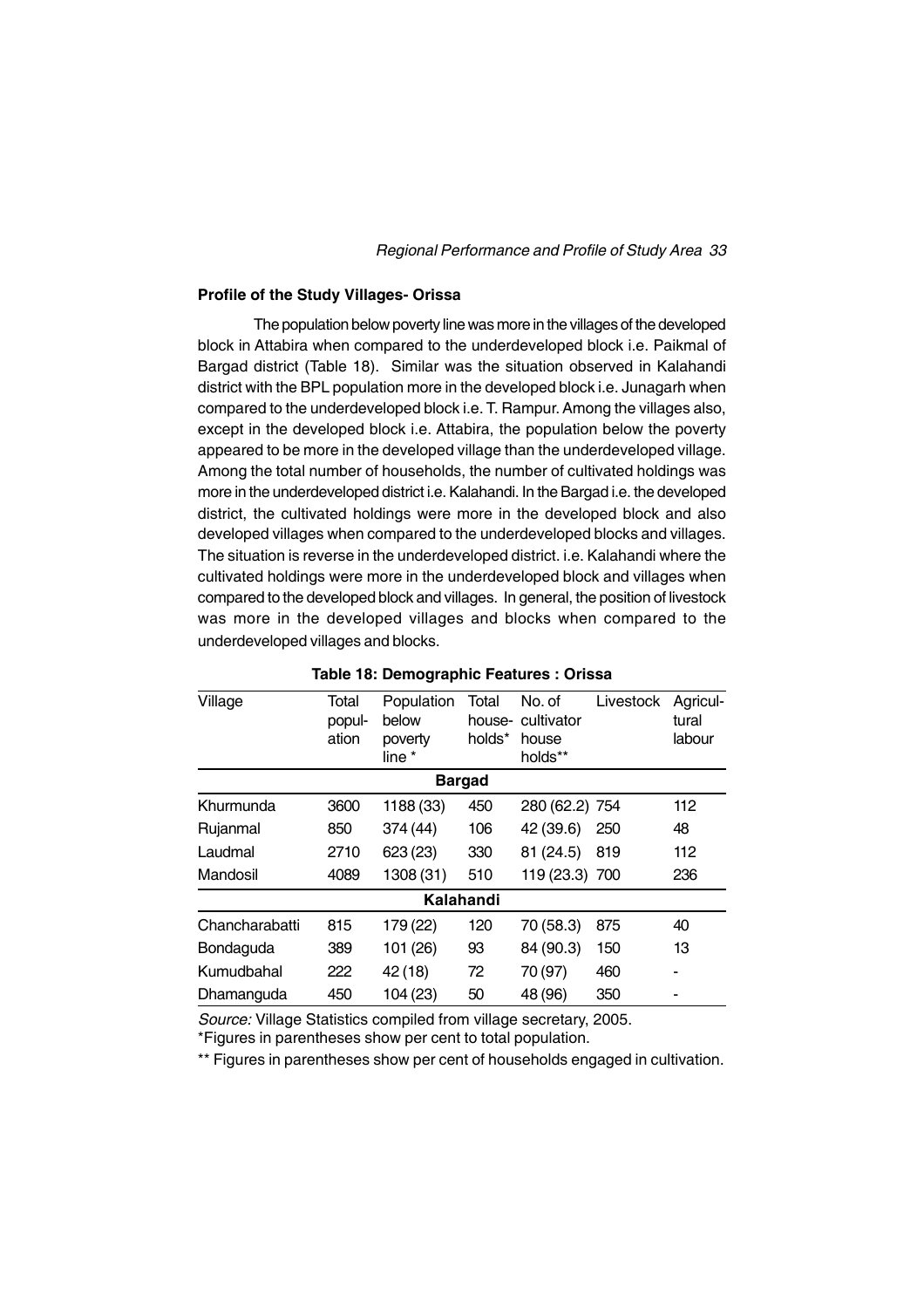*Land Utilisation :* The net sown area of the underdeveloped district i.e. Kalahandi is less with 29.1 per cent of the geographical area when compared to the developed district where it was 42.7 per cent (Table 19). In the developed district i.e. Bargad, the net sown area was more for the developed villages when compared to the underdeveloped villages. Similar was the case with the underdeveloped district where the net sown area was more for the developed villages and blocks. Land utilisation appeared to be in favour of the underdeveloped district than the developed district with the cropping intensity of 196 and 183 per cent, respectively. Except the Attabira block i.e. the developed block of the developed district, the cropping intensity was more for the underdeveloped blocks and underdeveloped villages when compared to the developed blocks and developed villages. The area under CPR's was more in the developed villages of all the blocks.

| Area           | Geogra-<br>phical<br>Area | Net Sown<br>Area | Gross<br>Sown<br>Area | Crop-<br>ping<br>Inten-<br>sity | Area under<br>Common<br>Property<br>Resource |
|----------------|---------------------------|------------------|-----------------------|---------------------------------|----------------------------------------------|
| Khurmunda      | 2132.46                   | 1535.04(72)      | 3125                  | 203                             | 320.4 (15.02)                                |
| Rujanmal       | 891.46                    | 26.73(3)         | 26.73                 | 100                             | 89.46(10.01)                                 |
| Laudmal        | 1461.62                   | 380.02 (26)      | 790.81                | 207                             | 12(0.82)                                     |
| Mandosil       | 2963.78                   | 1244 (42)        | 1901.62               | 152                             | 116(3.91)                                    |
| <b>Bargad</b>  | 7449.32                   | 3186.57 (42.7)   | 5844.16               | 183                             | 537.86(7.22)                                 |
| Chancharabatti | 452.9                     | 388 (82)         | 694.79                | 178                             | 10.77(2.38)                                  |
| Bondaguda      | 998.24                    | 189.66 (19)      | 380.51                | 201                             | 14.47(1.45)                                  |
| Kumudbahal     | 819.54                    | 108.26 (13)      | 241.62                | 223                             | 65(7.93)                                     |
| Dhamanguda     | 1070.79                   | 287.17 (26)      | 596.89                | 207                             | 109(10.18)                                   |
| Kalahandi      | 3341.47                   | 973.09 (29.1)    | 1913.81               | 196                             | 199.24(5.96)                                 |

**Table 19 : Land Utilisation Pattern of the Study Villages : Orissa**

*Source:* Village statistics compiled from village secretary.

Note: Figures in parentheses show per cent to total geographical area.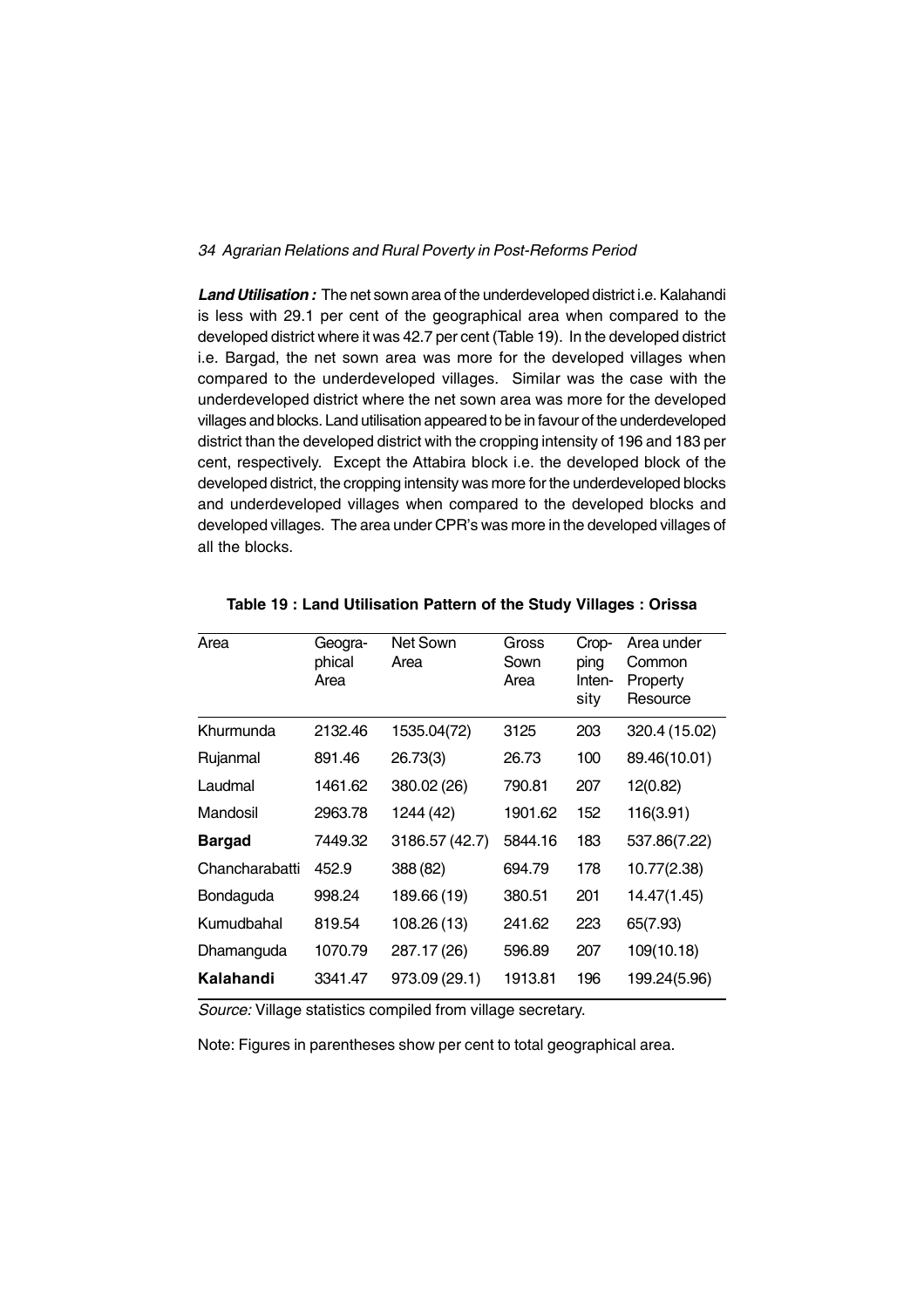*Landholding Pattern :* The total number of cultivated holdings was more in the developed district when compared to the underdeveloped district (Table 20). Among the total cultivated holdings, the number of large and medium holdings was more in the developed villages and small farmers' holdings were more in the underdeveloped villages except for the developed block of the underdeveloped district i.e. Junagarh, where the percentage of small farmers' holdings were more in the developed village than the underdeveloped village. The cultivated holdings of marginal farmers was also more in the underdeveloped village than the developed village in all the blocks, except T Rampur block where the developed village has more of marginal holdings.

| Table 20: Landholding Pattern and Number of Holdings of the Study |  |                  |  |  |
|-------------------------------------------------------------------|--|------------------|--|--|
|                                                                   |  | Villages: Orissa |  |  |

|                         |                                  | Number of holdings (dry & wet) |                  |                     |
|-------------------------|----------------------------------|--------------------------------|------------------|---------------------|
|                         | No. of<br>cultivated<br>holdings | Large<br>farmers               | Small<br>farmers | Marginal<br>farmers |
|                         |                                  | N                              | N                | N                   |
| Khurmunda               | 280                              | 31 (11.07)                     | 80 (28.5)        | 169 (60.35)         |
| Rajanmal                | 42                               |                                | 15 (35.7)        | 27 (64.2)           |
| Laudmal                 | 81                               | 9(11.1)                        | 34 (41.9)        | 38 (46.9)           |
| Mandosil                | 119                              | 79 (14.2)                      | 36(30.2)         | 66 (55.4)           |
| <b>Bargad</b>           | 522                              |                                |                  |                     |
| Chancharabatti          | 70                               | 12 (17.1)                      | 23(32.8)         | 35(50)              |
| Bondaguda               | 84                               | 7(8.3)                         | 19 (22.6)        | 58 (69.04)          |
| Kumudbahal              | 70                               | 6(8.5)                         | 28 (40)          | 36(51.4)            |
| Dhamanguda<br>Kalahandi | 48<br>272                        | 8(16.6)                        | 26(54.1)         | 14 (29.1)           |

*Source:* Village statistics compiled from village secretary.

Note: Figures in parentheses show per cent to total of the village.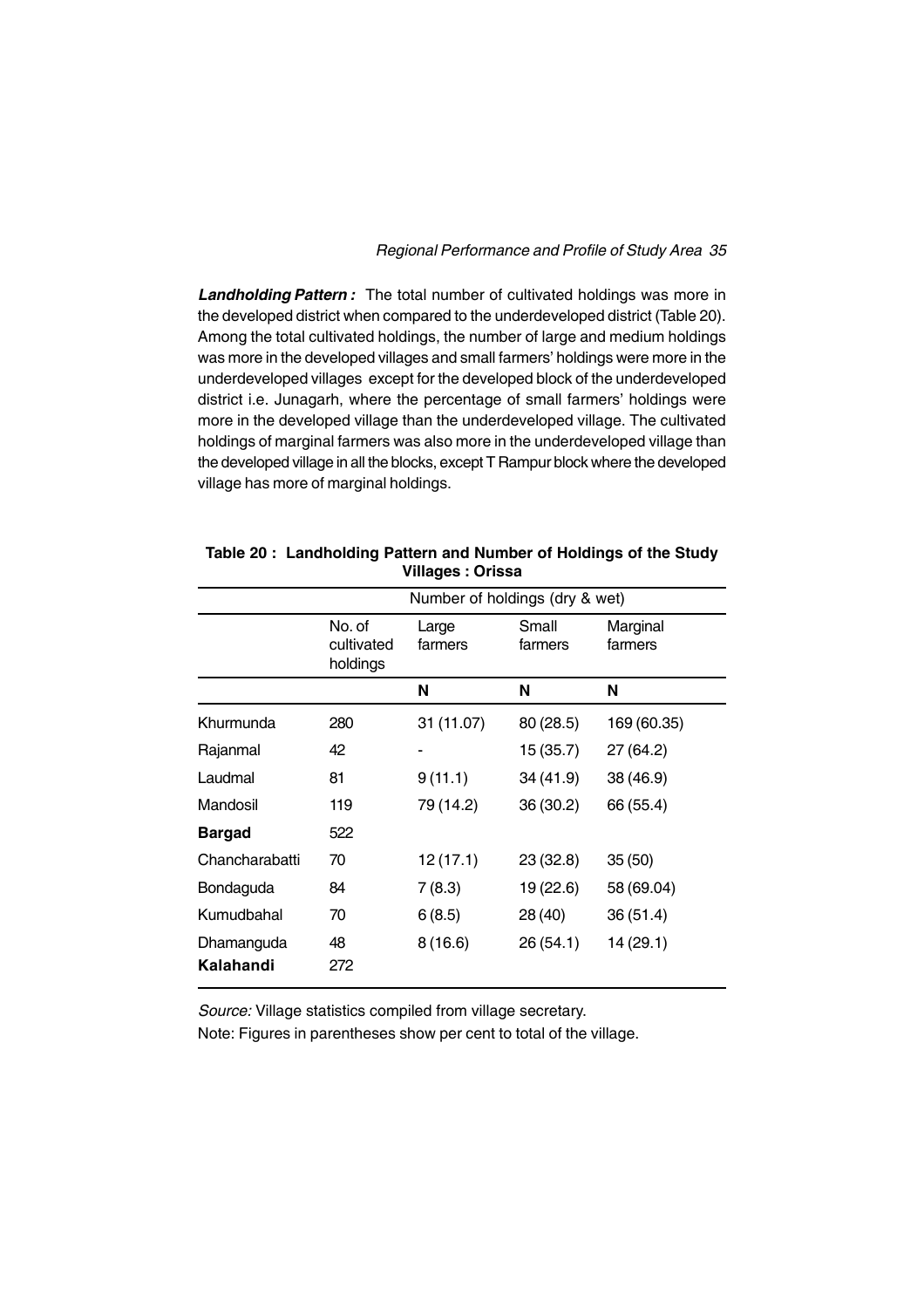Land Under CPR : The land under common property resources was being used for different purposes in all the villages (Table 21). In general, it was being cultivated partly by marginal farmers and landless agricultural labour in all the villages. In the developed village of the developed block and district i.e. Khurmunda, it was taken up for digging the canal. The remaining land was being utilised for cultivation. Whereas, in the other developed village i.e. Mandosil it was converted to a fishpond. A fishermen association was formed with around 75 members. Among them, some were small and marginal farmers also. The land was kept fallow in one underdeveloped village (Rujanmal) and it was leased by the gram panchayat @ Rs.300 annum to a BPL farmer in another underdeveloped village of the developed district. Whereas it was being utilised for cultivation in both the villages of the underdeveloped block of the underdeveloped district. No change in the status of CPR was observed in all the villages except in two developed villages where in one village, the CPR were gradually owned up by the landless and in another developed village it was given for the construction of house-sites. This shows that in all the villages CPR were under threat due to accommodation for cultivation or for other livelihood purposes.

| Land is used for<br>Khurmunda<br>a. Partly for canal<br>(98 acrs) | Decrease /<br>increase<br>Decreased | Reasons<br>Occupied and                           |
|-------------------------------------------------------------------|-------------------------------------|---------------------------------------------------|
|                                                                   |                                     |                                                   |
| b. Partly for<br>cultivation                                      |                                     | cultivated by<br>marginal farmers                 |
| Fallow<br>Rujanmal                                                | No change                           |                                                   |
| Laudmal<br>Leased to GP                                           | No change                           |                                                   |
| Mandosil<br>Converted to fish pond No change                      |                                     | Livelihood to<br>landless and<br>marginal farmers |
| Bargad                                                            |                                     |                                                   |
| Chancharabatti<br>Na                                              | Na                                  | Na                                                |
| Bondaguda<br>Na                                                   | Na                                  | Na                                                |
| Kumudbahal<br>Cultivation                                         | No change                           | Cultivation                                       |
| Cultivation<br>Dhamanguda                                         | Decreased                           | 8 acres to 63<br>people for house-<br>site        |
| Kalahandi                                                         |                                     |                                                   |

#### **Table 21: Land under CPR of the Study Villages : Orissa**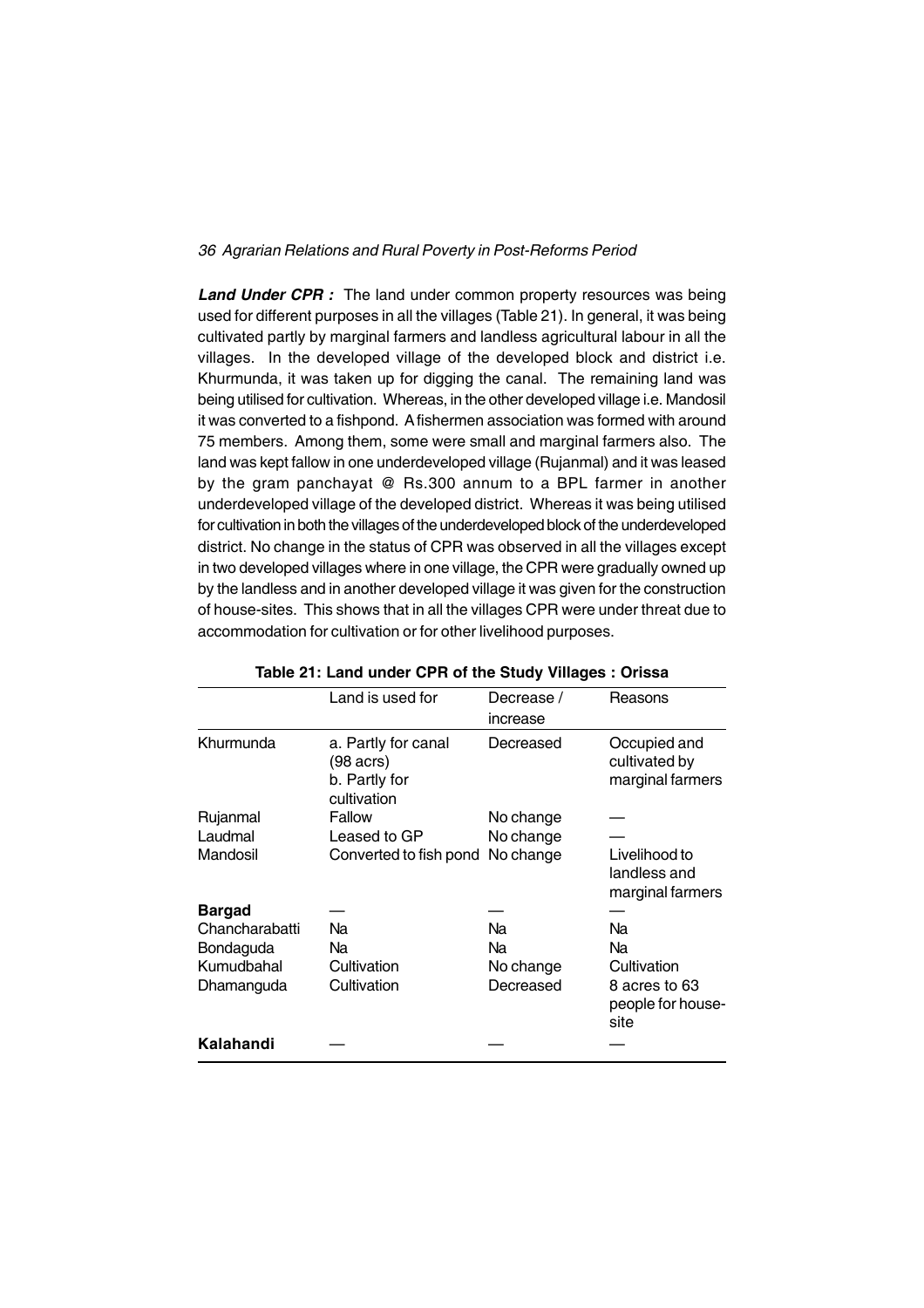*Occupation: Dependency on Wages :* The number of families subsisting on wage earnings was more in the developed district than the underdeveloped district (Table 22). In both the villages of the underdeveloped block of the underdeveloped district i.e. Damanguda and Kumudbahal, there were no families that subsist exclusively on wage earnings. The main source of wage in all the villages is agriculture followed by government employment programmes. Some assets like roads were created through the wage employment programmes.

| Villages       | No. of farms<br>subsist on<br>WE (HH) | Source of wage labour                             | Assets<br>created |
|----------------|---------------------------------------|---------------------------------------------------|-------------------|
| Khurmunda      | 112                                   | Agriculture wages within<br>& outside the village |                   |
| Rujanmal       | 48                                    | Mostly agrl. wages<br>outside the village         |                   |
| Laudmal        | 42                                    | Agrl. wages &JRY, SGRY                            | Road              |
| Mandosil       | 236                                   | Agrl. wages                                       |                   |
| <b>Bargad</b>  | 438                                   |                                                   |                   |
| Chancharabatti | 40                                    | Agrl. work GEP                                    | <b>Link Road</b>  |
| Bondaguda      | 13                                    | Agril. wages outside<br>the village               |                   |
| Kumudbahal     |                                       |                                                   |                   |
| Dhamanguda     |                                       |                                                   |                   |
| Kalahandi      | 53                                    |                                                   |                   |

#### **Table 22 : Occupation – Dependency on Wages : Orissa**

\* JRY: Jawahar Rojgar Rojana , WE : Wage Earnings; SGRY : Swarnjayanthi Grameen Rojgar Yojana; HH- Households.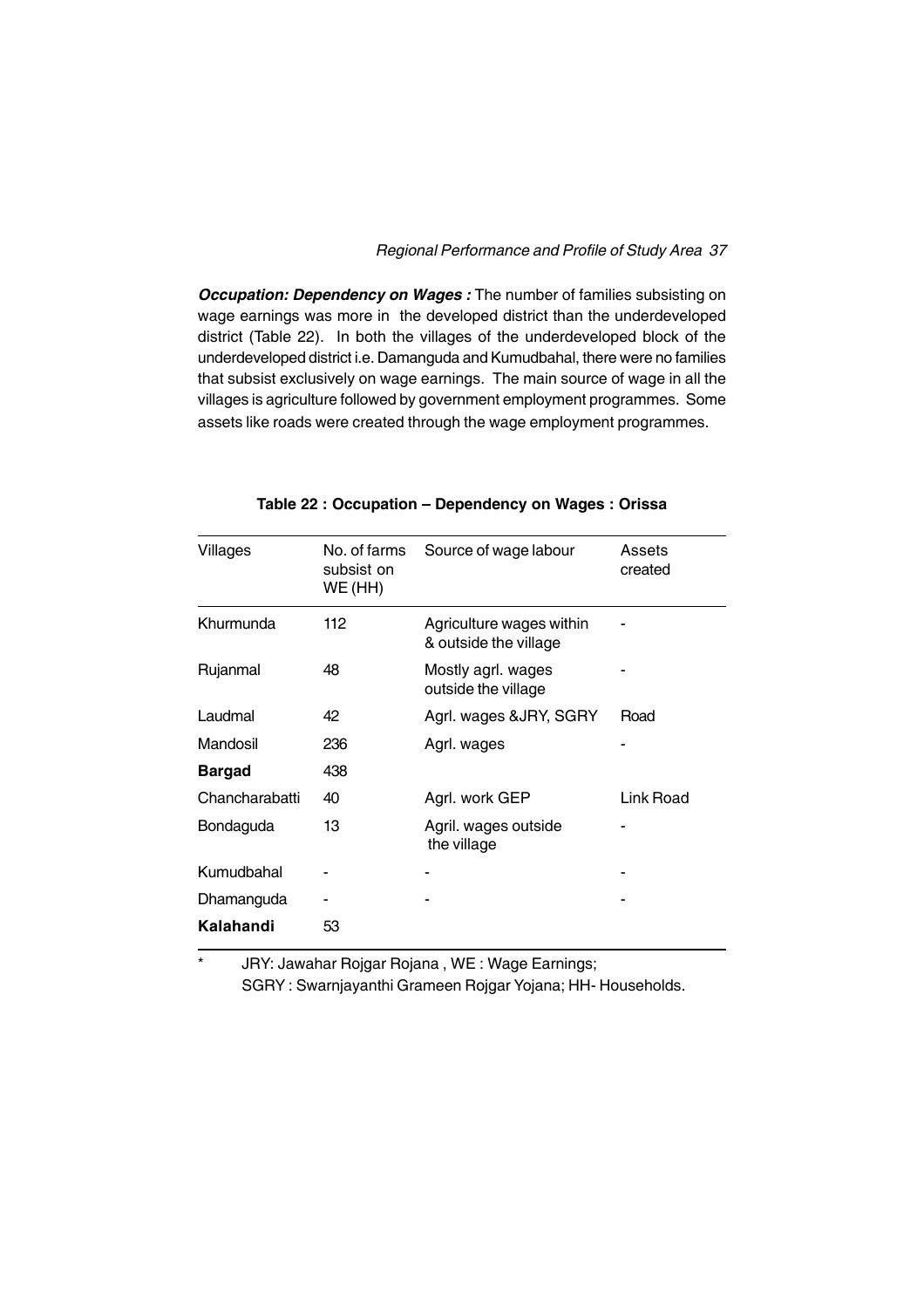*Migration :* Migration of labour was observed in all the villages except the two villages of the underdeveloped block of the underdeveloped district i.e. Damanguda and Kumudbahal villages of T.Rampur block of Kalahandi district (Table 23). In these two villages, almost all the households were cultivating the land. Their source of livelihood is only agriculture. Apart from their own land, they also cultivate the land around the village which belongs to CPR and also part of the forest land. This shows that apart from the regular own lands, they involve in shifting cultivation. Migration was not observed in these two villages. Whereas, in the other villages both seasonal migration for agricultural operations and temporary or short-term migration was observed for specialised operations like brick making etc. For seasonal migration the place of migration is short distance i.e. within the district or the neighbouring district. Whereas, for specialised operations, the migration was for other states like MP, AP and UP. The remittances were used mainly to pay back the loans taken for health or marriage purposes followed by creating assets like land and house etc.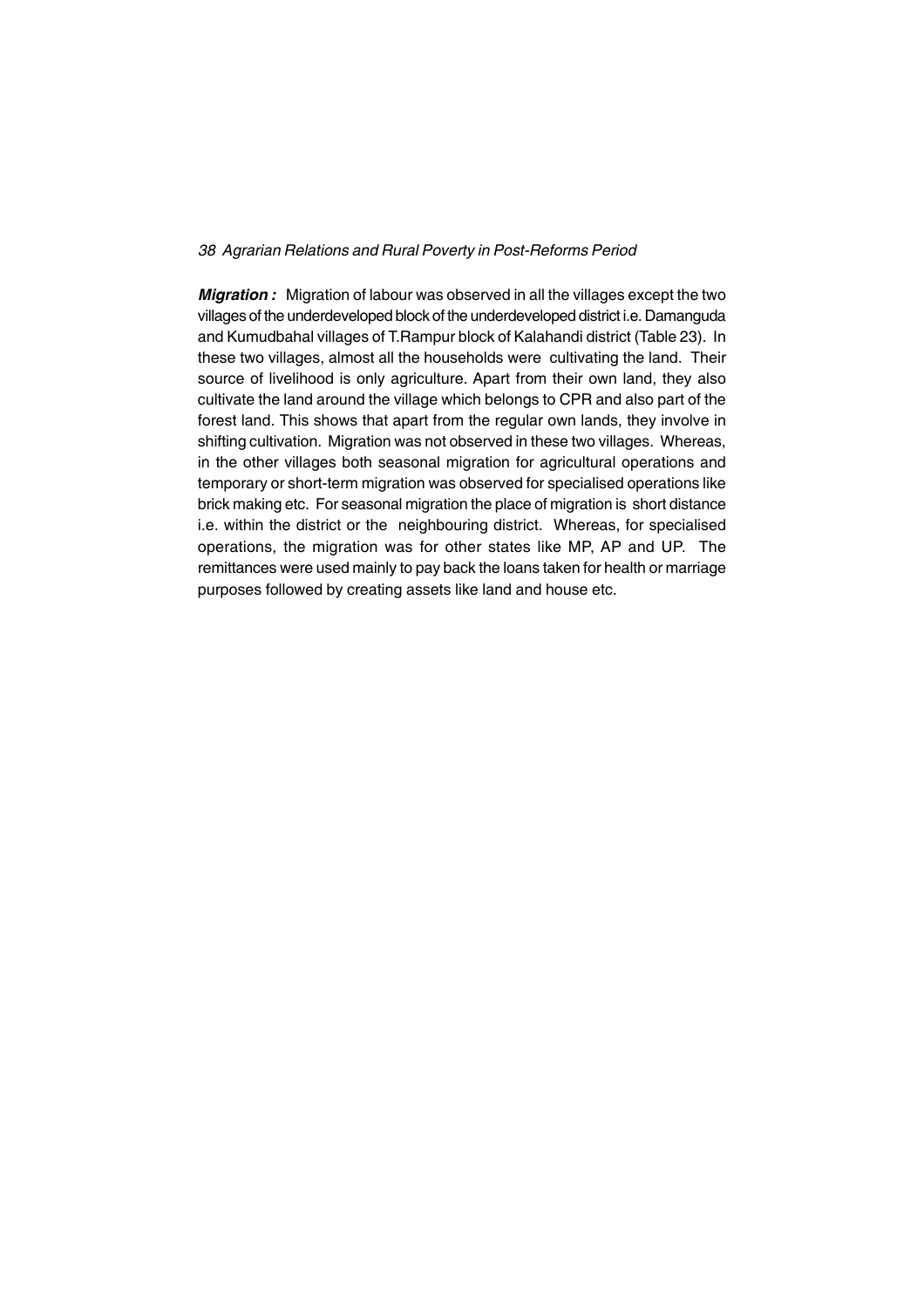|                |                         | Table 23: Migration Pattern : Orissa |                  |               |                                                            |
|----------------|-------------------------|--------------------------------------|------------------|---------------|------------------------------------------------------------|
| Villages       | migration<br>Type of    | Place & distance<br>migration<br>৳   | Reasons          | Duration      | Remittances<br>are used for                                |
| Khurmunda      | Seasonal                | Short distance                       | Agrl. Operations | $120$ (days)  | Creating assets<br>except land &<br>like houses,<br>credit |
| Rajanmal       | Seasonal &<br>temporary | Short distance                       | Agrl. Operations | $120$ (days)  | Livelihood                                                 |
| Laudmal        | Temporary               | Ayodya, AP, UP,<br><b>Bargad</b>     | Brick making     | 360 days      | house and land<br>assets like<br>Livelihood,               |
| Mandosil       | Seasonal                | Short distance                       | Agrl. Operations | 120 days      | expenditure<br>Credit/                                     |
| <b>Bargad</b>  |                         |                                      |                  |               |                                                            |
| Chancharabatti | No migration            |                                      |                  |               | Credit                                                     |
| Bondaguda      | Seasonal                | Short distance                       | Agrl. Operations | 100 days      |                                                            |
| Kumudbahal     | ş                       | ş                                    | ş                | ş             | ş                                                          |
| Dhamanguda     | $\frac{9}{2}$           | $\frac{9}{2}$                        | $\frac{9}{2}$    | $\frac{1}{2}$ | ş                                                          |
| Kalahandi      |                         |                                      |                  |               |                                                            |

*Regional Performance and Profile of Study Area 39*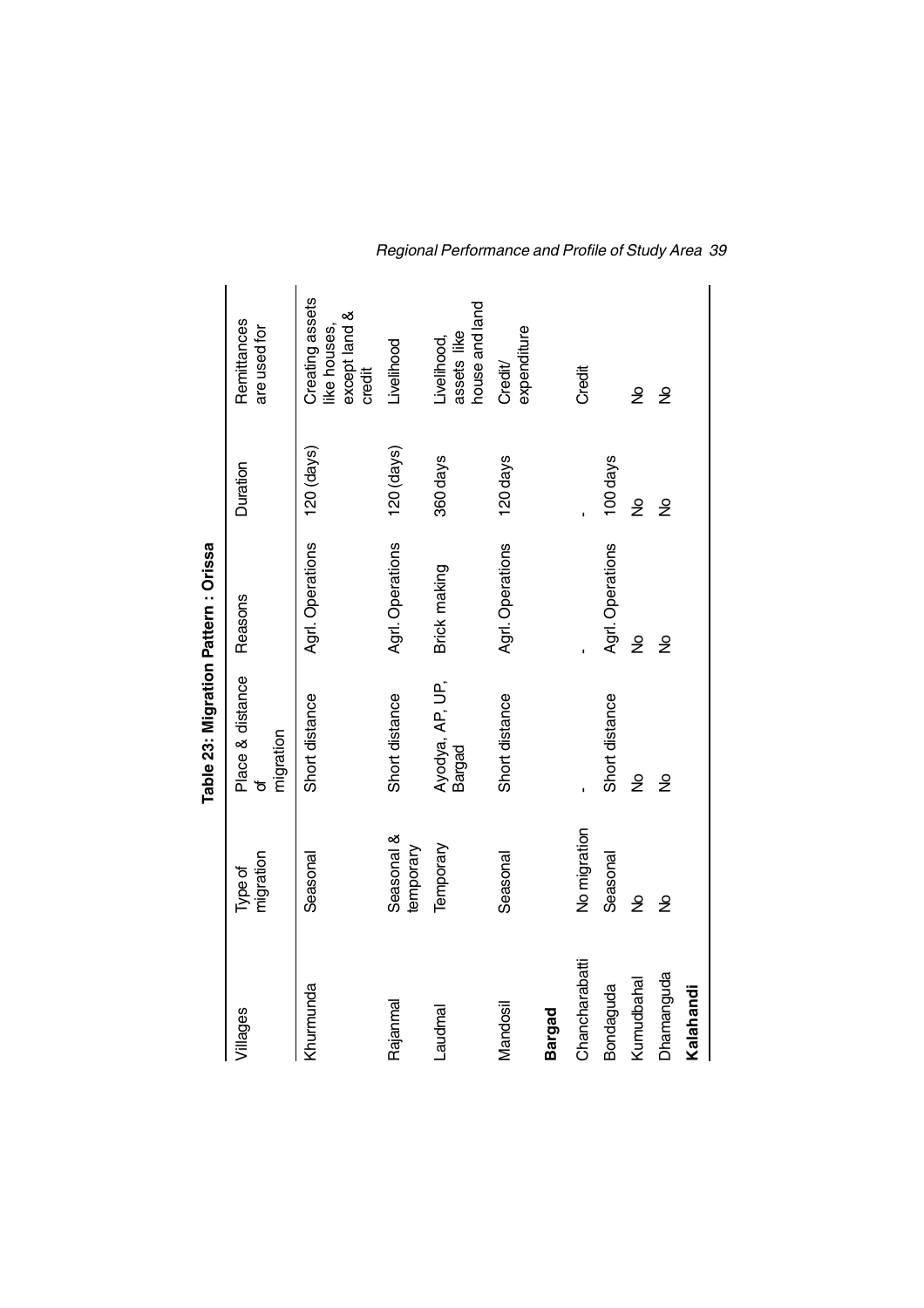### **Chapter - III**

## **AGRARIAN RELATIONS AND RURAL POVERTY IN BIHAR**

#### **Profile of Sample Farmers**

*Age Groups:* Majority of the sample farmers in both the districts fall within the age group of 35-59 years. Eighty per cent of the medium and large farmers are in this age group in Begusarai and 75 per cent in Katihar. The distribution of small farmers in this age group is slightly different in the two districts. Sixty five per cent of small farmers in Begusarai and 50 per cent in Katihar belong to this age group. Similarly, 70 per cent of the marginal farmers in Katihar and 50 per cent of the farmers in Begusarai belong to this age group. Overall, 62 per cent of the sample farmers in Begusarai and 65 per cent in Katihar are in the age group of 35-59 years (Table 24).

Only ten per cent of the farmers in Begusarai and 19 per cent in Katihar belong to the age group of 25-34 years. However, if we take the number of farmers who are below 25 (in the age group of 18-25) years also, the proportion of young farmers in Katihar becomes fairly high in case of small farmers. Nearly one-third of the small farmers in Katihar are found to be below 35 years of age. The same per centage for large farmers is 20 and for marginal farmers 18. None of the farmers in Begusarai are in this age group. This difference seems to be mainly because of the nature of agriculture in the two districts. As we will see later, agriculture in Katihar is fairly diversified and commercialised. Thus, younger generation is also involved in agriculture in case of the farmers who have economically viable landholdings.

The proportion of marginal farmers above the age group of 60 years is very high in Begusarai (43 per cent) whereas the same is just 11 per cent in Katihar. Overall, we find that 64 per cent of the total sample farmers in the State are in the age group of 25-39, 20 per cent in the age group of 60 years and above and 18 per cent in the age group of 18-25 years (Table 24).

*Educational Status:* Significant differences in the literacy rates of different categories of the farmers are found in the two districts (Table 25). Thirty per cent of the sample farmers in Begusarai and 16 per cent in Katihar are totally illiterate.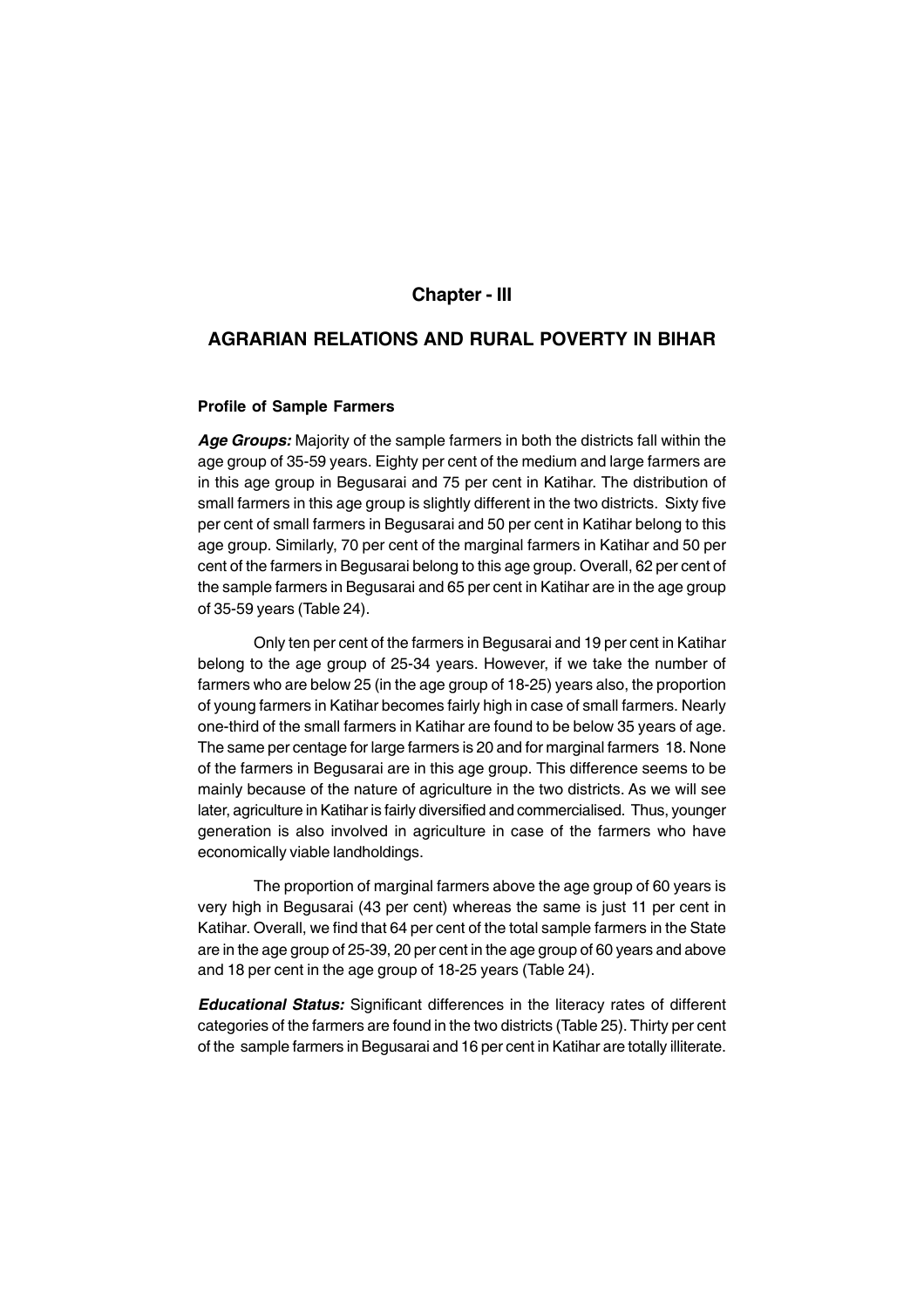Thirty per cent of the farmers in Katihar are educated up to secondary level followed by 19 per cent up to middle level and 13 per cent up to graduation level. Ten per cent of the total farmers in the district are just literate. Thus, educational status of the farmers is found to be much better in Katihar compared to Begusarai where 21 per cent of the total farmers are just literate, 18 per cent are educated up to secondary level and 17 per cent up to middle level. Only eight per cent of the farmers were found to be educated beyond secondary level.

| Age-<br>Group |              |          | Begusarai |          |    | Katihar |                |       |     | <b>Bihar</b>   |                |                       |
|---------------|--------------|----------|-----------|----------|----|---------|----------------|-------|-----|----------------|----------------|-----------------------|
|               | LF           | SF       | MF        | Total LF |    | SF      | MF             | Total | LF  | SF             | МF             | Total                 |
| 18-25         | 0            | 0        | 0         | 0        | 1  | 2       | $\overline{2}$ | 5     | 1   | $\overline{2}$ | $\overline{2}$ | 5                     |
| 25 to 34      | $\mathbf{2}$ | 5        | 3         | 10       | 3  | 11      | 5              | 19    | 5   | 16             | 8              | 29                    |
| 35 to 59      | 16           | 26       | 20        | 62       | 15 | 22      | 28             | 65    | 31  | 48             | 48             | 127                   |
| 60            | 2            | 9        | 17        | 28       | 1  | 5       | 5              | 11    | 3   | 14             | 22             | 39                    |
| Total         | 20           | 40       | 40        | 100      | 20 | 40      | 40             | 100   | 40  | 80             | 80             | 200                   |
|               |              |          |           |          |    |         |                |       |     |                |                | Per cent Distribution |
| 18-25         | 0            | $\Omega$ | 0         | 0        | 5  | 5       | 5              | 5     | 3   | 3              | 3              | 3                     |
| 25 to 34      | 10           | 13       | 8         | 10       | 15 | 28      | 13             | 19    | 13  | 20             | 10             | 15                    |
| 35 to 59      | 80           | 65       | 50        | 62       | 75 | 55      | 70             | 65    | 78  | 60             | 60             | 64                    |
| 60            | 10           | 23       | 43        | 28       | 5  | 13      | 13             | 11    | 8   | 18             | 28             | 20                    |
| Total         | 100          | 100      | 100       | 100      |    | 100 100 | 100            | 100   | 100 | 100            | 100            | 100                   |

**Table 24 : Distribution of Farmers According to Age Group : Bihar**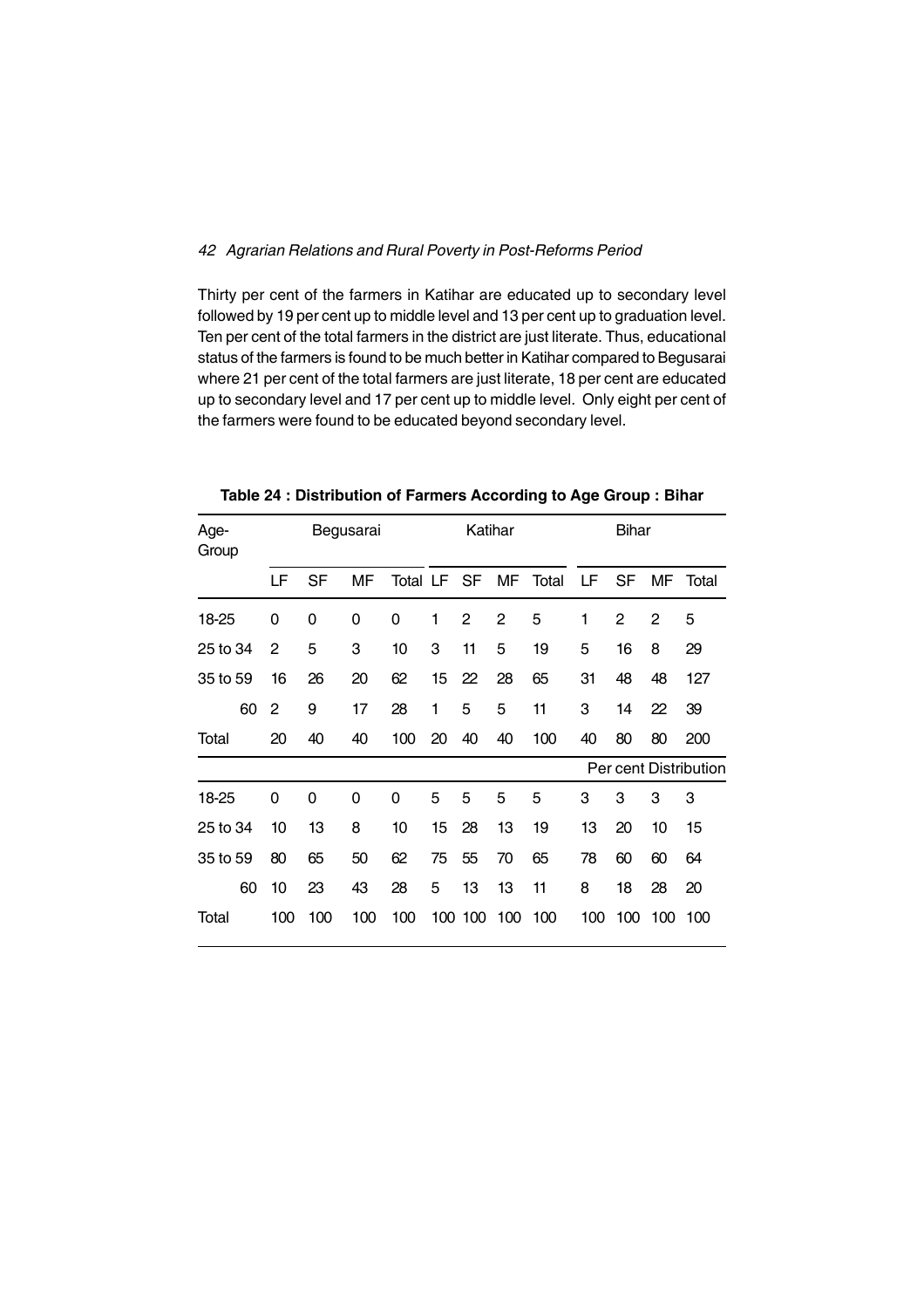|                    |             | Begusarai |                |                |              | Katihar        |           |       |              | <b>Bihar</b> |           |                       |
|--------------------|-------------|-----------|----------------|----------------|--------------|----------------|-----------|-------|--------------|--------------|-----------|-----------------------|
|                    | LF          | <b>MF</b> | <b>SF</b>      | Total LF       |              | MF             | <b>SF</b> | Total | LF           | <b>MF</b>    | <b>SF</b> | Total                 |
| Illiterate         | 1           | 16        | 13             | 30             | 3            | 9              | 4         | 16    | 4            | 25           | 17        | 46                    |
| Literate           | 5           | 9         | $\overline{7}$ | 21             | 2            | 5              | 3         | 10    | 7            | 14           | 10        | 31                    |
| Up to<br>primary   | 2           | 1         | 2              | 5              | 3            | $\overline{4}$ | 4         | 11    | 5            | 5            | 6         | 16                    |
| Middle<br>school   | 4           | 6         | 7              | 17             | 3            | 6              | 10        | 19    | 7            | 12           | 17        | 36                    |
| Secon-<br>dary     | 6           | 3         | 9              | 18             | 8            | 12             | 10        | 30    | 14           | 15           | 19        | 48                    |
| Degree             | 1           | 4         | $\overline{c}$ | $\overline{7}$ | $\mathbf{1}$ | 4              | 8         | 13    | 2            | 8            | 10        | 20                    |
| Post-gra-<br>duate | $\mathbf 1$ | 1         |                | $\overline{2}$ |              |                | 1         | 1     | $\mathbf{1}$ | $\mathbf{1}$ | 1         | 3                     |
| Total              | 20          | 40        | 40             | 100            | 20           | 40             | 40        | 100   | 40           | 80           | 80        | 200                   |
|                    |             |           |                |                |              |                |           |       |              |              |           | Per cent Distribution |
| illiterate         | 5           | 40        | 33             | 30             | 15           | 23             | 10        | 16    | 10           | 31           | 21        | 23                    |
| Literate           | 25          | 23        | 18             | 21             | 10           | 13             | 8         | 10    | 18           | 18           | 13        | 16                    |
| Up to<br>primary   | 10          | 3         | 5              | 5              | 15           | 10             | 10        | 11    | 13           | 6            | 8         | 8                     |
| Middle<br>school   | 20          | 15        | 18             | 17             | 15           | 15             | 25        | 19    | 18           | 15           | 21        | 18                    |
| Secon-<br>dary     | 30          | 8         | 23             | 18             | 40           | 30             | 25        | 30    | 35           | 19           | 24        | 24                    |
| Degree             | 5           | 10        | 5              | 7              | 5            | 10             | 20        | 13    | 5            | 10           | 13        | 10                    |
| Post-gra-<br>duate | 5           | 3         | 0              | $\overline{2}$ | 0            | 0              | 3         | 1     | 3            | 1            | 1         | $\overline{c}$        |
| <b>Total</b>       | 100         | 100       | 100            | 100            |              | 100 100        | 100       | 100   | 100          | 100          | 100       | 100                   |

## **Table 25 : Distribution of Farmers According To Educational Status : Bihar**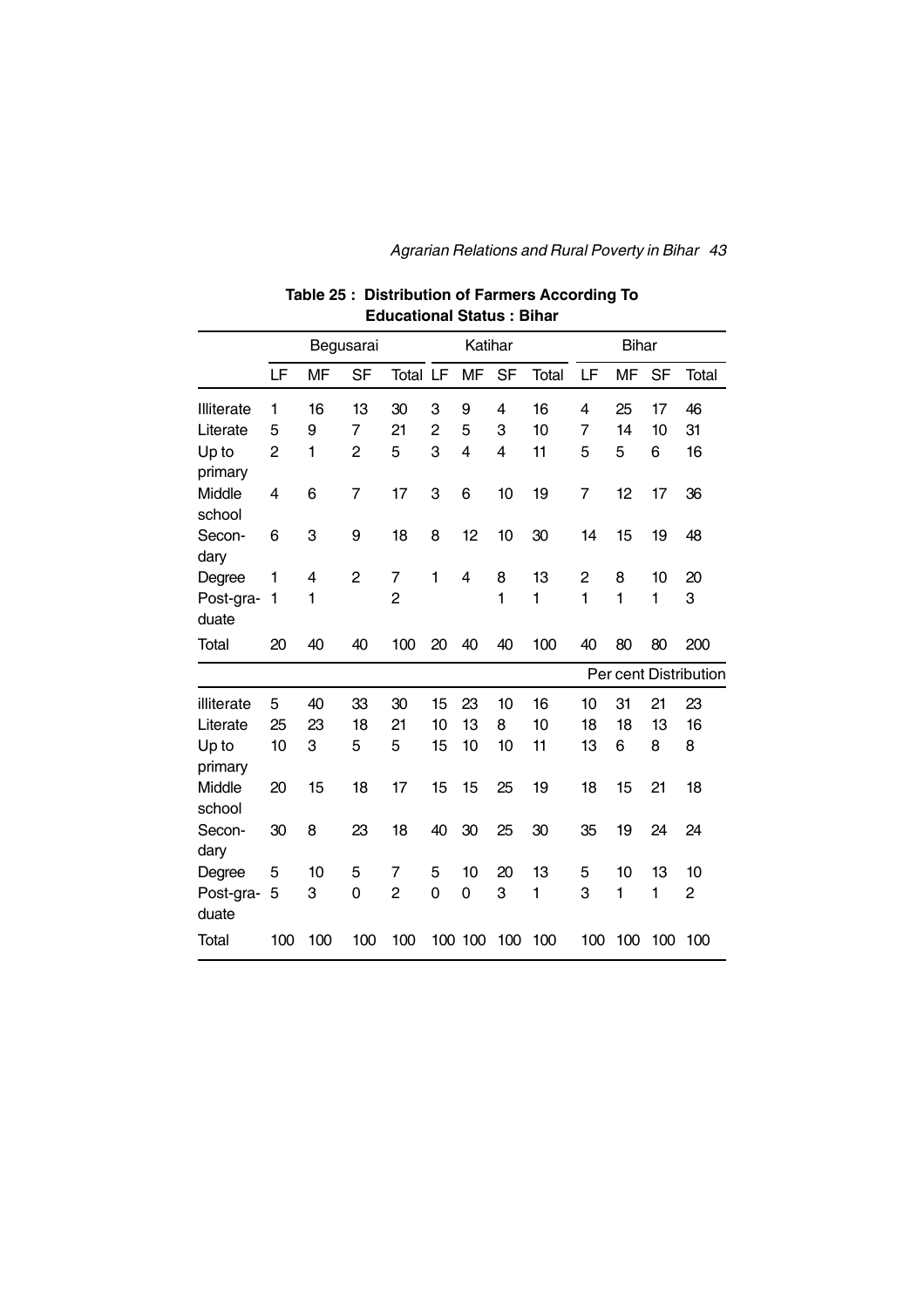*Secondary Occupation:* Table 26 shows the occupation-wise distribution of the sample farmers. Fifty three per cent of sample farmers in Begusarai and 57 per cent in Katihar were totally dependent on agriculture and had no secondary occupation. The dependency on agriculture, as expected is fairly high in case of large farmers (85 per cent in Begusarai and 75 per cent of large farmers in Katihar are totally dependent on agriculture as livelihood). Two large farmers (10 per cent of total large farmers in the district) were engaged as agricultural labourers also besides their own cultivation. Forty eight per cent of the small farmers in Begusarai and 66 per cent in Katihar are found to be totally dependent on own agriculture. The dependency on own agriculture is fairly low in case of marginal farmers. Only 38 per cent of farmers in Katihar and 48 per cent in Begusarai are totally dependent on own cultivation.

Thirty three per cent of the small farmers in Begusarai and 23 per cent in Katihar are also working as agricultural labourers. The proportion of small farmers working as agricultural labourers in the developed district is, therefore, lower when compared to the underdeveloped district. More significantly, the proportion of small farmers working as agricultural labourers in Begusarai is even higher to that of marginal farmers.

As against 33 per cent of small farmers, 30 per cent of the marginal farmers are working as agricultural labourers in Begusarai. Compared to this, only 13 per cent of small farmers and 24 per cent of marginal farmers are working on others' fields as agricultural labourers.

Another area of significance from the point of view of secondary occupation is small business. Ten per cent of large farmers in Begusarai and 15 per cent of them in Katihar are having small business as secondary occupation. Fifteen per cent of marginal farmers and eight per cent of small farmers are having small business or informal trading activities as secondary occupation in Begusarai.

Taking an overall view, 36 per cent of the sample marginal farmers and 23 per cent of small farmers are working as agricultural labourers. Only 55 per cent of the total farmers are full time cultivators. Rest of the 45 per cent are having secondary occupations as support activities. The most prominent secondary occupation is agricultural labour (25 per cent) followed by small business (12 per cent). Nearly six per cent of the farmers resort to temporary migration for supplementing their household income. Only two per cent of the total farmers are in the service sector.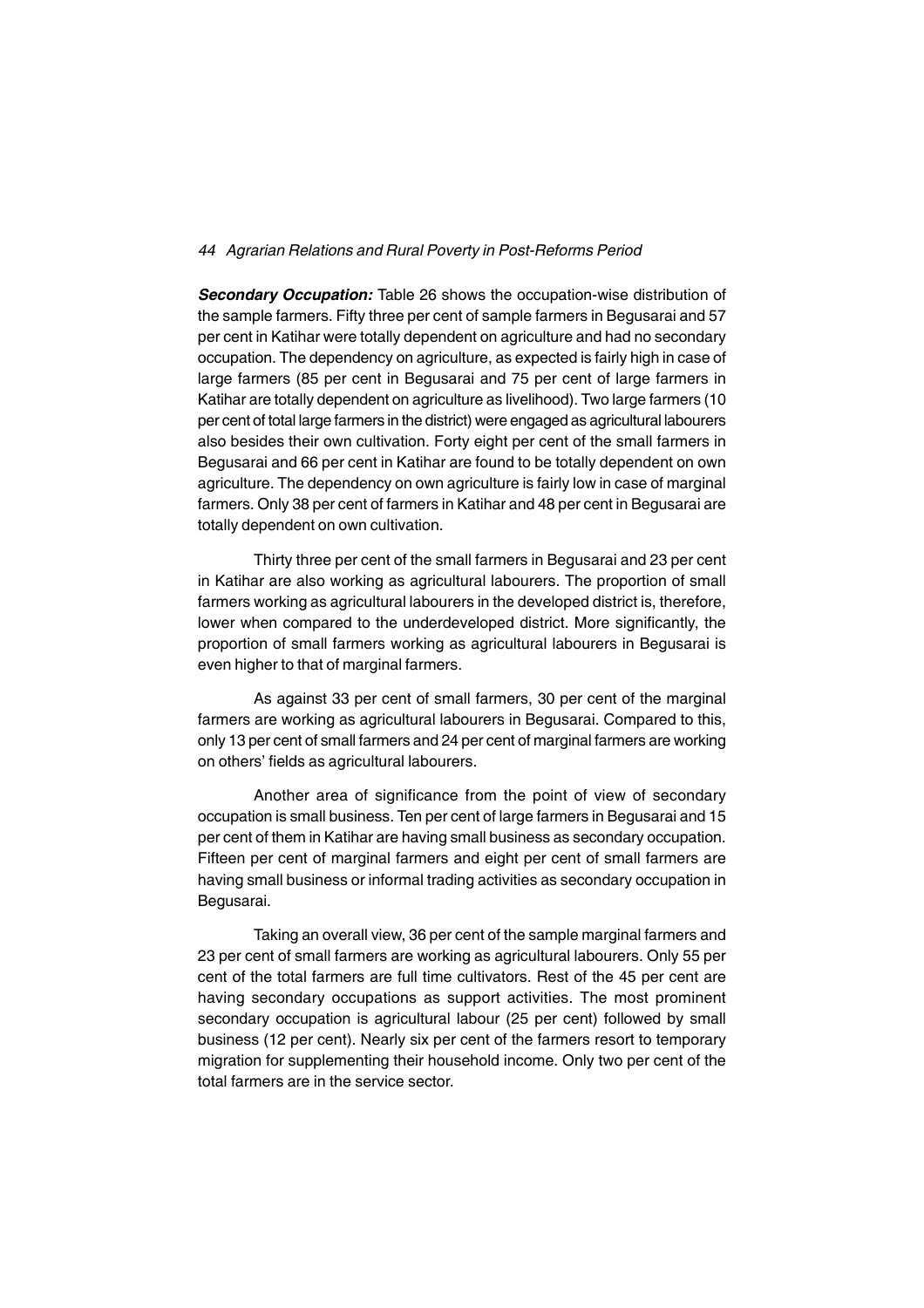| Table 26 : Distribution of Farmers According to Secondary Occupation : |
|------------------------------------------------------------------------|
| Bihar                                                                  |

|                          |     | None Agricultural Artisan<br>Labour |                | business       | Small Temporary Service<br>migration |                | Total |
|--------------------------|-----|-------------------------------------|----------------|----------------|--------------------------------------|----------------|-------|
|                          |     |                                     |                |                |                                      |                |       |
| Begusarai                |     |                                     |                |                |                                      |                |       |
| $\overline{\mathsf{LF}}$ | 17  | $\mathbf 0$                         | 0              | $\overline{c}$ | 0                                    | $\mathbf{1}$   | 20    |
| <b>SF</b>                | 19  | 13                                  | 1              | 3              | 3                                    | $\mathbf{1}$   | 40    |
| <b>MF</b>                | 17  | 12                                  | 1              | 6              | $\overline{4}$                       | 0              | 40    |
| <b>Total</b>             | 53  | 25                                  | 2              | 11             | $\overline{7}$                       | $\overline{2}$ | 100   |
| Katihar                  |     |                                     |                |                |                                      |                |       |
| LF                       | 15  | $\overline{c}$                      | $\mathbf 0$    | 3              | $\mathsf 0$                          | 0              | 20    |
| <b>SF</b>                | 27  | 5                                   | 0              | 5              | $\overline{c}$                       | 1              | 40    |
| <b>MF</b>                | 15  | 17                                  | $\mathbf 0$    | 5              | $\overline{c}$                       | 1              | 40    |
| Total                    | 57  | 24                                  | 0              | 13             | $\overline{4}$                       | $\overline{2}$ | 100   |
| <b>Bihar</b>             |     |                                     |                |                |                                      |                |       |
| LF                       | 32  | $\overline{c}$                      | $\mathbf 0$    | 5              | 0                                    | $\mathbf{1}$   | 40    |
| <b>SF</b>                | 46  | 18                                  | 1              | 8              | 5                                    | $\overline{c}$ | 80    |
| <b>MF</b>                | 32  | 29                                  | 1              | 11             | 6                                    | $\mathbf{1}$   | 80    |
| <b>Total</b>             | 110 | 49                                  | $\overline{2}$ | 24             | 11                                   | 4              | 200   |
| Per cent Distribution    |     |                                     |                |                |                                      |                |       |
| Begusarai                |     |                                     |                |                |                                      |                |       |
| LF                       | 85  | 0                                   | 0              | 10             | 0                                    | 5              | 100   |
| <b>SF</b>                | 48  | 33                                  | 2.5            | 8              | 8                                    | 3              | 100   |
| <b>MF</b>                | 43  | 30                                  | 2.5            | 15             | 10                                   | 0              | 100   |
| Total                    | 53  | 25                                  | $\overline{2}$ | 11             | $\overline{7}$                       | $\overline{2}$ | 100   |
| Katihar                  |     |                                     |                |                |                                      |                |       |
| LF                       | 75  | 10                                  | $\mathbf 0$    | 15             | 0                                    | 0              | 100   |
| <b>SF</b>                | 68  | 13                                  | $\mathbf 0$    | 13             | 5                                    | 3              | 100   |
| <b>MF</b>                | 38  | 43                                  | 0              | 13             | 5                                    | 3              | 100   |
| Total                    | 57  | 24                                  | 0              | 13             | 4                                    | $\overline{c}$ | 100   |
| <b>Bihar</b>             |     |                                     |                |                |                                      |                |       |
| LF                       | 80  | 5                                   | $\mathbf 0$    | 13             | 0                                    | 3              | 100   |
| <b>SF</b>                | 58  | 23                                  | 1              | 10             | 6                                    | 3              | 100   |
| <b>MF</b>                | 40  | 36                                  | 1              | 14             | 8                                    | $\mathbf{1}$   | 100   |
| Total                    | 55  | 25                                  | 1              | 12             | 6                                    | 2              | 100   |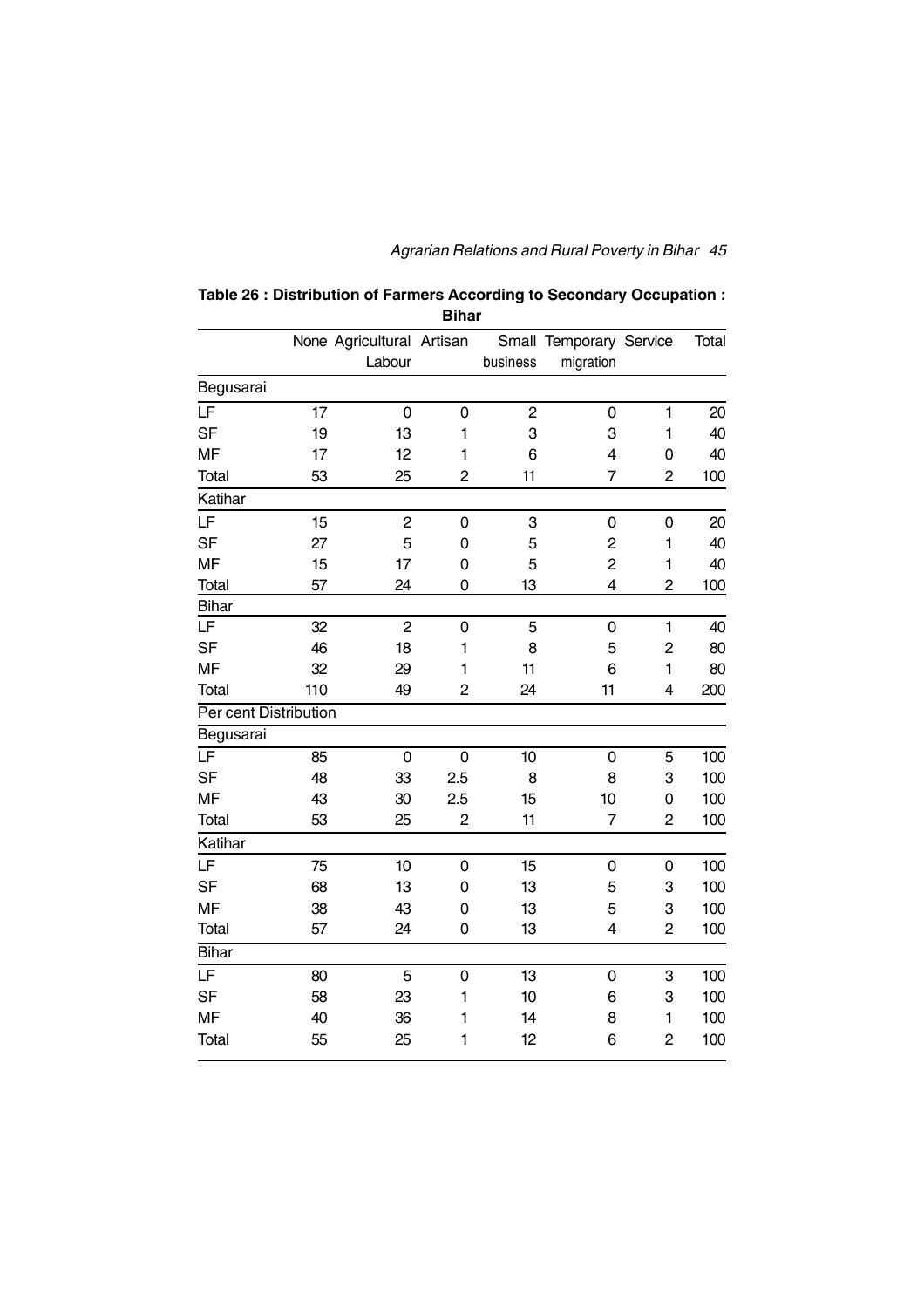*Profile of Sample Households:* The household profile of the sample households is covered under three broad headings-

- a) Age structure and composition of total population,
- b) Literacy status among the farming households, and
- c) Ownership over livestock and agricultural implements.

*Age Structure and Composition of the Total Population:* Two thousand and four persons are covered by the two hundred families in the study area with an average population of nearly ten persons per household. Fifty six per cent of the population are males and 44 per cent are females. Not much variation is found across the districts and among the farmers' categories with regard to average population per family. Thirty nine per cent of the population is below 14 years of age and another 14 per cent are above 60 years. Thus, the dependency ratio is quite high in the State. Only marginal differences are found in the dependency ratio across the districts and farmers' categories. The average work participation rate is 44 persons per 100 persons (Table 27).

|                                                                    |    |    | Begusarai       |                   |    | Katihar         |             |             |    |             | Overall |                  |
|--------------------------------------------------------------------|----|----|-----------------|-------------------|----|-----------------|-------------|-------------|----|-------------|---------|------------------|
|                                                                    | LF |    |                 | SF MF Total LF SF |    |                 |             | MF Total LF |    |             |         | SF MF Total      |
| Total children                                                     | 82 |    | 151 142 375     |                   | 74 |                 | 167 175 416 |             |    | 156 318 317 |         | 791              |
| Total adults                                                       | 94 |    | 191 171         | 456               | 89 | 197             |             | 191 477     |    |             |         | 183 388 362 933  |
| Total old                                                          | 33 | 59 | 44              | 136               | 31 | 53              | 60          | 144         | 64 |             |         | 112 104 280      |
| Total male                                                         |    |    | 116 230 200 546 |                   |    | 103 227 245 575 |             |             |    |             |         | 219 457 445 1121 |
| <b>Total females</b>                                               | 93 |    | 171 157 421     |                   | 91 | 190             |             | 181 462     |    | 184 361 338 |         | 883              |
| Total population 209 401 357 967 194 417 426 1037 403 818 783 2004 |    |    |                 |                   |    |                 |             |             |    |             |         |                  |
| Average family                                                     | 10 | 10 | 9               | 10                | 10 | 10              | 11          | 10          | 10 | 10          | 10      | 10               |
| size                                                               |    |    |                 |                   |    |                 |             |             |    |             |         |                  |
| Work partici-                                                      | 45 | 47 | 48              | 47                | 46 | 47              | 45          | 46          | 45 | 47          | 47      | 47               |
| pation rate                                                        |    |    |                 |                   |    |                 |             |             |    |             |         |                  |

**Table 27 : Demographic Profile : Bihar**

*(Contd....)*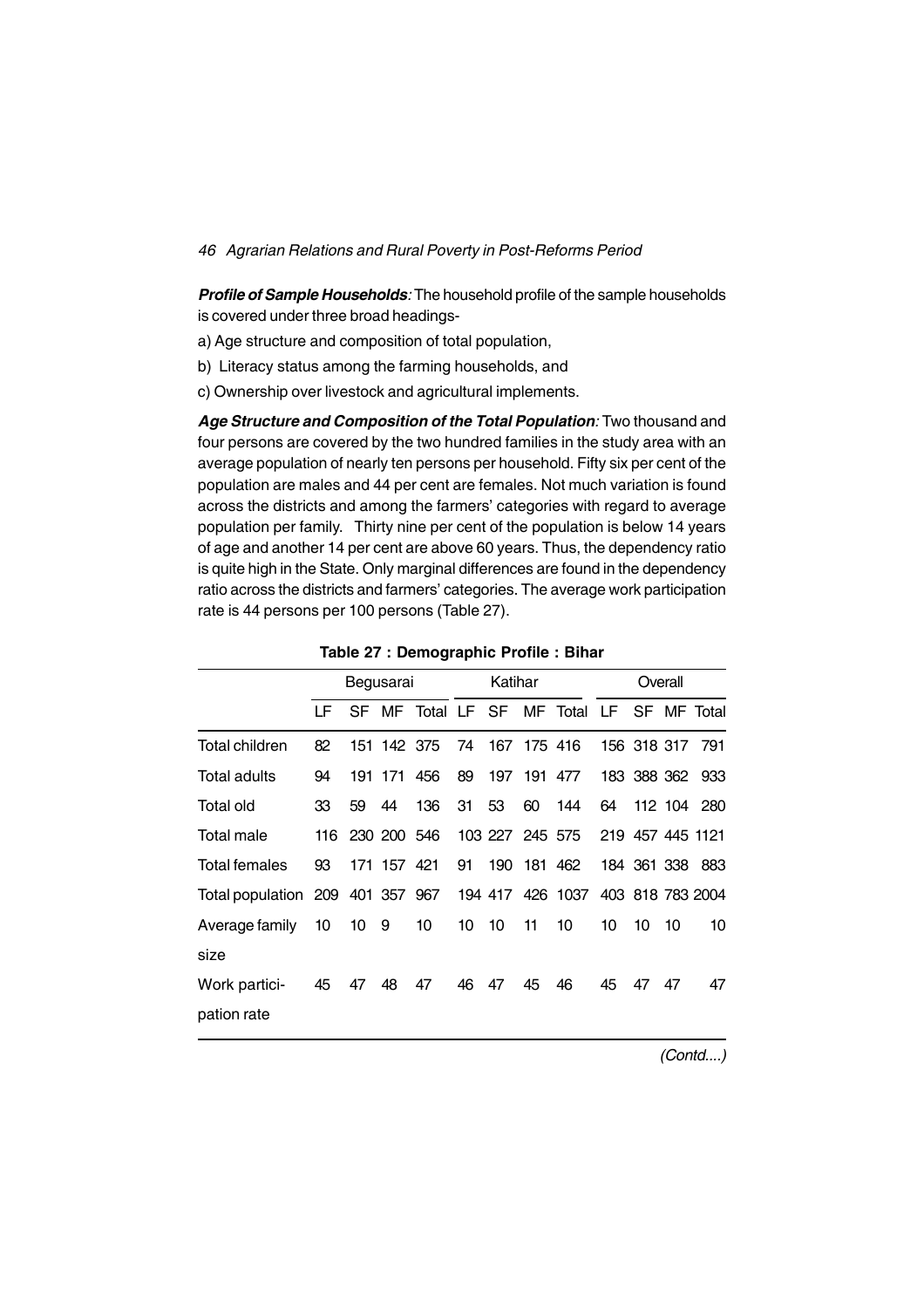*Agrarian Relations and Rural Poverty in Bihar 47*

| Per cent Distribution            |    |    |                 |    |       |         |         |                                              |    |             |     |     |
|----------------------------------|----|----|-----------------|----|-------|---------|---------|----------------------------------------------|----|-------------|-----|-----|
|                                  |    |    |                 |    |       |         |         | LF SF MF Total LF SF MF Total LF SF MF Total |    |             |     |     |
| Total children                   | 39 | 38 | 40              | 39 | 38    | 40      | 41      | 40                                           | 39 | 39          | 40  | 39  |
| Total adults                     | 45 | 48 | 48              | 47 | 46    | 47      | 45      | 46                                           | 45 | 47          | 46  | 47  |
| Total old                        | 16 | 15 | 12 <sup>7</sup> | 14 | 16 -  | -13     | 14      | 14                                           | 16 | 14          | 13  | 14  |
| Total male                       | 56 | 57 | 56              | 56 | 53 54 |         | 58      | 55                                           | 54 | 56          | -57 | 56  |
| Total females                    | 44 | 43 | 44              | 44 | 47    | 46      | 42      | 45                                           | 46 | 44          | 43  | 44  |
| Total population 100 100 100 100 |    |    |                 |    |       | 100 100 | 100 100 |                                              |    | 100 100 100 |     | 100 |

**Table 27 :** *(Contd....)*

Note: LF= large farmers; SF= small farmers; MF= marginal farmers

**Literacy Rate**: Despite nearly the same population composition in the two districts and the State as a whole, significant variations are found in the literacy and educational status among the different categories of the farmers within the same district and also across the districts. Thirty per cent of the sample farmers in Begusarai and 16 per cent in Katihar were found to be totally illiterate. Another 30 per cent of the farmers in Katihar were educated up to secondary level followed by 19 per cent up to middle level and 13 per cent up to graduation level. Thus, educational status of the farmers was found to be much better in Katihar compared to Begusarai where 21 per cent of the total farmers were just literate, 18 per cent educated up to secondary level and 17 per cent were educated up to middle level. Only eight per cent of the farmers were found to be educated beyond secondary level.

|                         |    |    | Begusarai |       |    | Katihar |       |             |    | Bihar |       |             |
|-------------------------|----|----|-----------|-------|----|---------|-------|-------------|----|-------|-------|-------------|
|                         | LF | SF | MF        | Total | LF |         |       | SF MF Total | LF |       |       | SF MF Total |
| Children                | 78 | 63 | 42        | 58    | 74 | 48      | 31    | 45          | 76 | 55    | 36 51 |             |
| Adults                  | 70 | 53 | 34        | 49    | 61 | 48      | 27    | 42          | 66 | 51    | 30    | 46          |
| Old                     | 45 | 44 | 25        | 38    | 35 | 32      | 27    | -31         | 41 | 38    | 26    | - 34        |
| Male                    | 73 | 54 | 43        | 54    | 65 | 50      | 30    | 44          | 69 | 52    | -36   | 49          |
| literacy rate           |    |    |           |       |    |         |       |             |    |       |       |             |
| Female<br>literacy rate | 65 | 57 | 27        | 48    | 58 |         | 42 27 | -39         | 61 | 49    | 27    | 43          |

**Table 28 : Literacy Status : Bihar**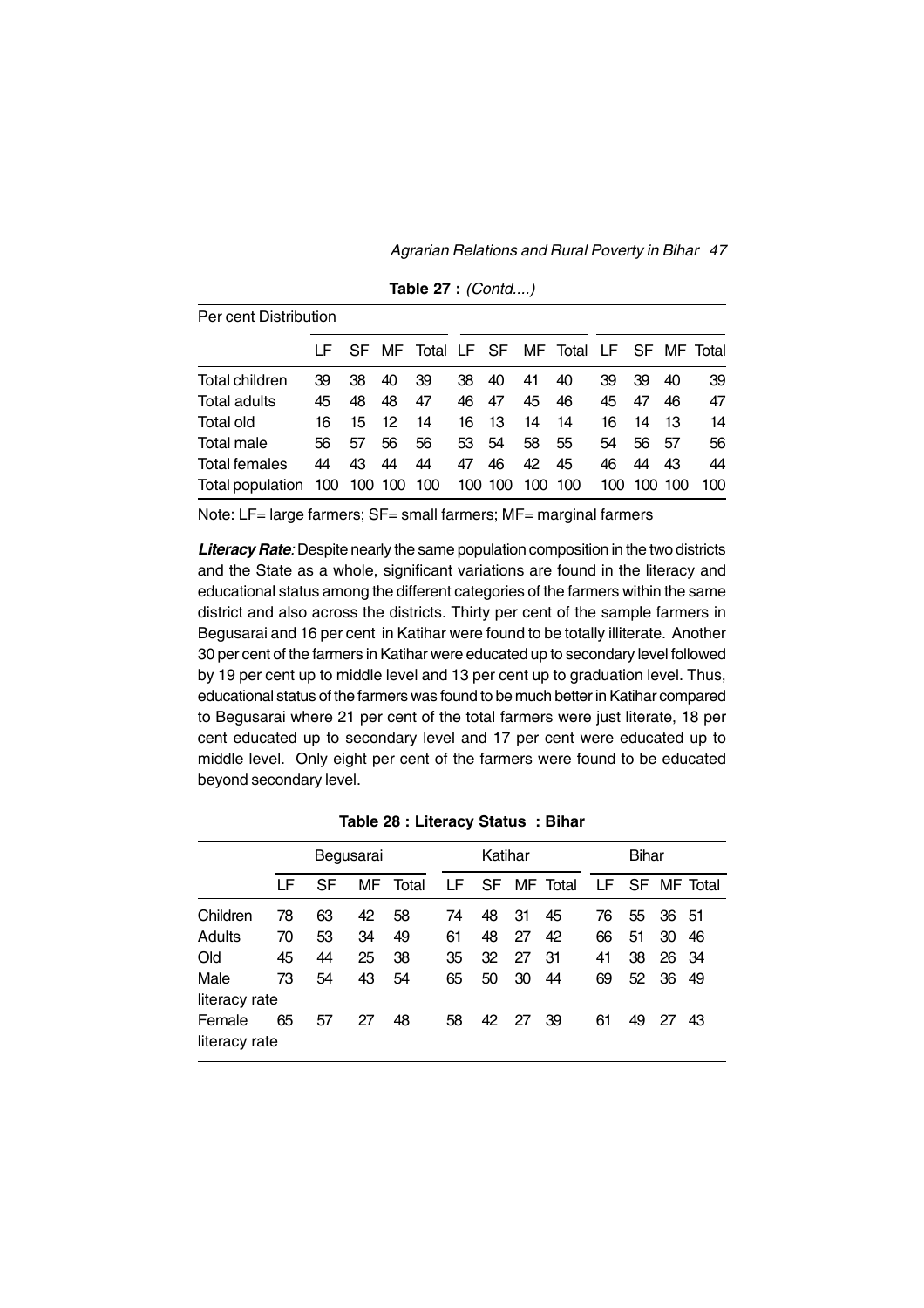*Livestock and Agricultural Implements:* Ownership of livestock was found to be fairly high in Katihar when compared to Begusarai. Among the livestock animals cows, buffalos and bullocks were main animals. The distribution however across the districts was quite uneven, 47 out of 63 bullocks in the study area, or nearly 75 per cent of the total were found in Katihar. Similarly, 57 per cent of the cows and 90 per cent of the poultry birds were concentrated in Katihar. On an average, nearly every household in Katihar was found to be in possession of cows and poultry birds. In Begusarai on the other hand, cows per household were just 0.80. Same trend is visible in case of agricultural implements which also shows the status of mechanisation of agriculture sector. Fourteen out of 20 tractors in the study area were in Katihar alone. Similarly, 71 per cent of the oil engines (64 out of 90). Thus, Katihar represented a better mechanisation and modernised agriculture than Begusarai.

|                              |    |                | Begusarai   |       |                |           | Katihar        |       |    | <b>Bihar</b>   |    |       |
|------------------------------|----|----------------|-------------|-------|----------------|-----------|----------------|-------|----|----------------|----|-------|
|                              | LF | SF             | MF          | Total | LF             | <b>SF</b> | MF             | Total | LF | SF             | MF | Total |
| <b>Bullocks</b>              | 5  | 5              | 6           | 16    | 6              | 23        | 18             | 47    | 11 | 28             | 24 | 63    |
| <b>Buffalos</b>              | 3  | 18             | 4           | 25    | 7              | 5         | 6              | 18    | 10 | 23             | 10 | 43    |
| Cows                         | 18 | 34             | 28          | 80    | 27             | 51        | 28             | 106   | 45 | 85             | 56 | 186   |
| Goats/<br>sheep              | 1  | 2              | 6           | 9     | 0              | 12        | 12             | 24    | 1  | 14             | 30 | 45    |
| Poultry<br>birds             | 0  | 8              | 1           | 9     | 22             | 59        | 35             | 116   | 22 | 67             | 36 | 125   |
| Wooden<br>ploughs            | 1  | 4              | 1           | 6     | 3              | 15        | 10             | 28    | 4  | 19             | 11 | 34    |
| Iron<br>ploughs              | 1  | 1              | 4           | 6     | $\overline{c}$ | 1         | $\overline{2}$ | 5     | 3  | $\overline{2}$ | 6  | 11    |
| Tractor/<br>thresher/tillers | 5  | $\overline{2}$ | 0           | 7     | 9              | 5         | 0              | 14    | 14 | 7              | 0  | 20    |
| <b>Bullock</b><br>carts      | 3  | 5              | 5           | 13    | 1              | 7         | 10             | 18    | 4  | 12             | 15 | 31    |
| Electric-<br>motors          | 0  | 4              | $\mathbf 0$ | 4     | 0              | 0         | 1              | 1     | 0  | 5              | 1  | 6     |
| Oil engines 11               |    | 8              | 7           | 26    | 20             | 24        | 20             | 64    | 31 | 32             | 27 | 90    |

**Table 29: Livestock and Agricultural implements : Bihar**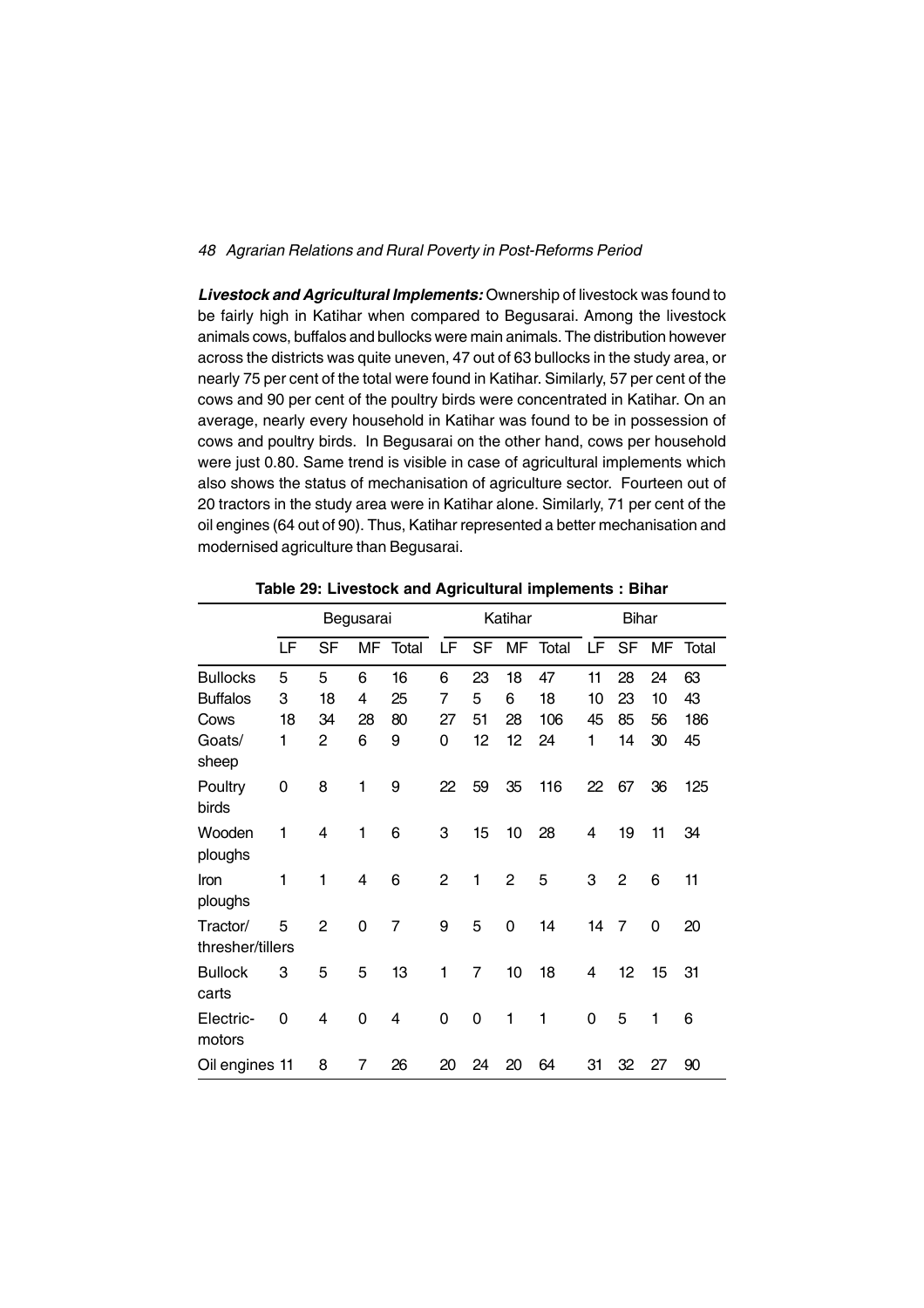*Income and Landholding:* The average income per household in the study area was found to be Rs. 4253 only. However, the average income per household as well as per capita was found to be much higher in Katihar for the large and small farmers despite lesser proportion of land under irrigation as well as total land. On the other hand, marginal farmers own more land in Katihar but have lower income levels when compared to the underdeveloped district, Begusarai. The average landholding per household was found to be nearly four acres. The average landholding per household in Begusarai was higher for large and small farmers.

#### **Land Markets**

**Village Land Use Pattern : Table 31 shows the village-wise total land, land** use and leasing practices. Overall, the 200 households covered in the survey in eight villages own 1102.58 acres of land of which 542.25 acres are in the four villages of Katihar and 560.33 acres are in the four villages of Begusarai. Thus, the total land at the district aggregate level is almost evenly distributed. However, at the village level variations are found. Gangaraho in Begusarai accounts for the maximum land (15.6 per cent) followed by Digiri in Katihar (14.70 per cent). Thus, these two villages alone account for 30 per cent of the total land. Rest of the six villages account for the remaining 70 per cent of land. Gangaraho also accounts for the largest quantum of wet or irrigated land (16.97 per cent) followed by Chakarmeedh in the same district. Overall, more than 55 per cent of the wet land is concentrated in Begusarai. Except for Digiri, all the remaining villages in Katihar account for just 30 per cent of the total wetland. Thus, though the total land available in the two districts are almost same, qualitative differences are found in terms of availability of irrigation.

Not surprisingly, therefore, more than 90 per cent of total leased out dryland is found in Katihar alone. Begusarai accounts for slightly above nine per cent of the total leased out dryland in the study area. On the other hand, only 36 per cent of the leased out wetland is from Katihar and Begusarai accounts for the rest of the 67 per cent of leased out land in the study area. The practice of leaving the dryland as current fallow is equally prevalent in both the districts. Two reasons may be cited for the comparatively low leasing out of irrigated land and high leasing out of the dryland in Katihar-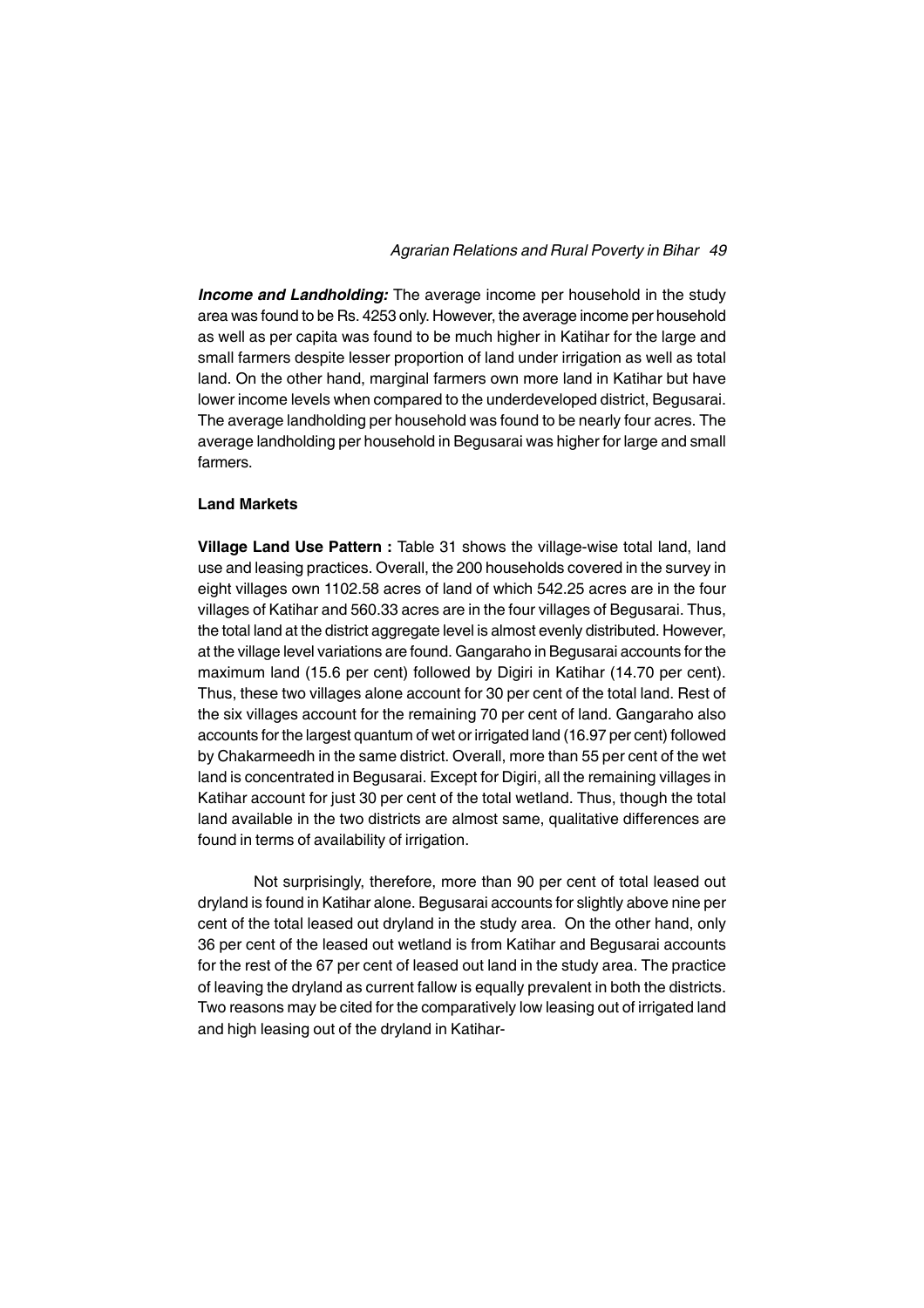|             |       |           |                | Table 30 : Income and Landholdings : Bihar                                                                    |       |         |       |       |        |       |               |       |
|-------------|-------|-----------|----------------|---------------------------------------------------------------------------------------------------------------|-------|---------|-------|-------|--------|-------|---------------|-------|
|             |       | Begusarai |                |                                                                                                               |       | Katihar |       |       |        | Bihar |               |       |
|             | Щ     | 56        | ₩              | Total                                                                                                         | ۳     | 55      | ≝     | Total | ╚      | 56    | $\frac{1}{2}$ | Total |
| 굳           | 72793 | 30922     | 26004          | 37329                                                                                                         | 94691 | 45774   | 26637 | 47903 | 167484 | 76696 | 52641         | 85231 |
| 2           | 6966  | 3084      | 2914           | 3860                                                                                                          | 9762  | 4391    | 2501  | 4619  | 8312   | 3750  | 2689          | 4253  |
| 보<br>도      | 16.57 | 4.52      | $\frac{51}{2}$ | 5.61                                                                                                          | 15.65 | 4.27    | 1.47  | 5.42  | 16.11  | 4.39  | 1.32          | 5.51  |
| <b>PHWL</b> | 12.4  | 3.84      | 0.98           | 4.4                                                                                                           | 9.35  | 3.14    | 1.19  | 3.60  | 10.88  | 3.49  | 1.12          | 4.00  |
| wetland     |       |           |                | Note: PHI= per household income; PCI= per capita income; PHL= per household landholdings; PHWL= per household |       |         |       |       |        |       |               |       |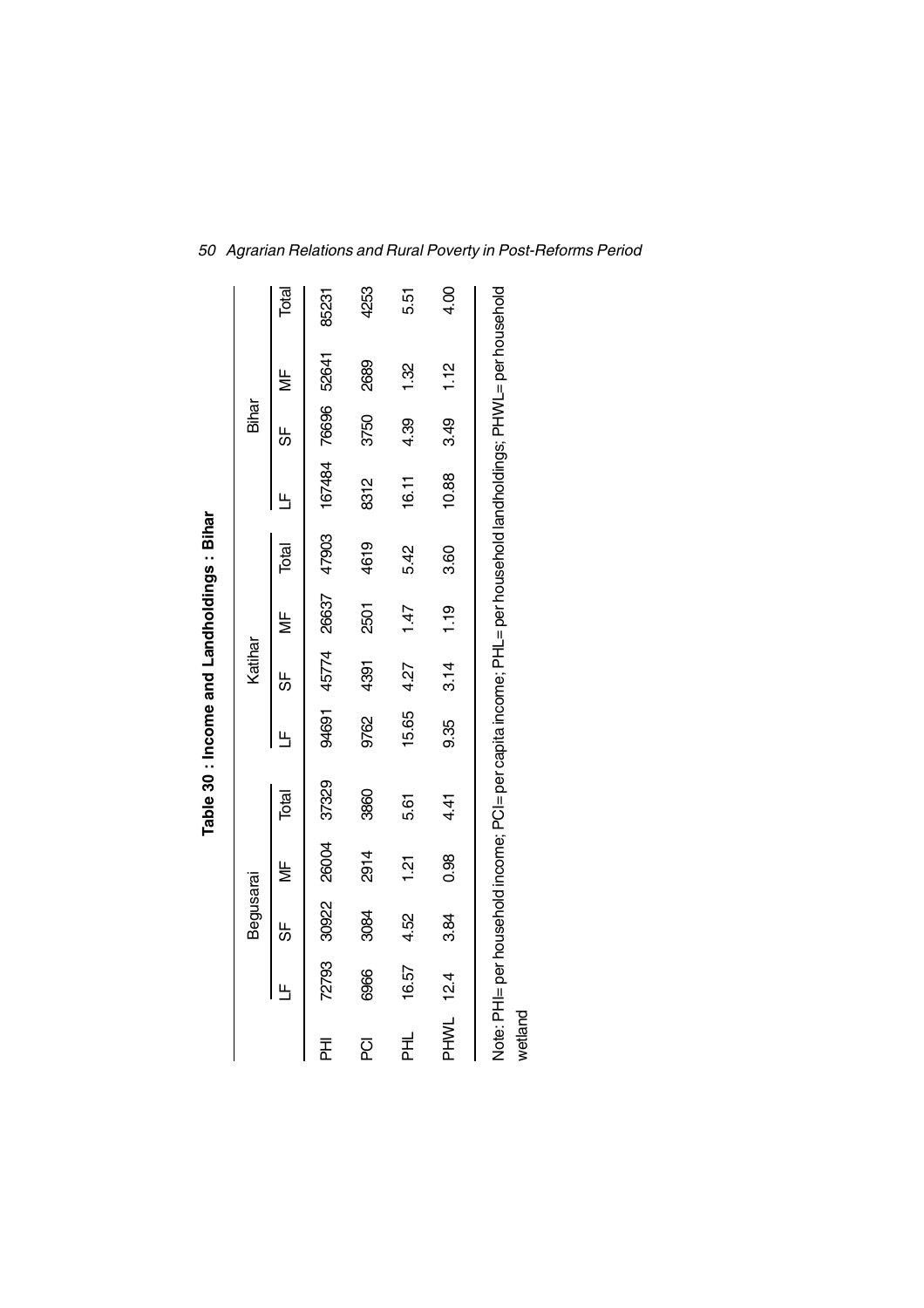- a) Due to lower proportion of irrigated land, farmers prefer to keep it for selfcultivation and lease out the dryland; and
- b) Due to the practice of growing banana and jute which are high value crops, irrigated land has better returns in Katihar than in Begusarai where the cropping pattern is more traditional in nature and no commercialised crop was found to be grown. This is specifically true about Digiri village in Katihar where more than 29 per cent of the cropped area is under banana only and large farmers are able to sustain with the irrigated land rather than putting the unirrigated land also to self-cultivation.

*Land Use Structure and Leasing Practices:* Table 32 shows the village-wise distribution of land under different categories as per cent of the total owned land in the village. Overall, the dryland accounts for slightly above 27 per cent of the total village land in the study area. However, the dryland component is specifically high in Katihar at more than 30 per cent. Nearly 36 per cent of the total land in Kharua is dryland. On the other hand, in case of Begusarai, this proportion is above 26 per cent in Suja which is highest for the district. In Dhaboli and Gangaraho, it is found to be above 21 per cent whereas in Chakarmeedh it is just 17 per cent of the total village land. The qualitative composition of land has a very distinct bearing on the nature of lease market.

The nature of lease market varies from village to village depending on the general level of agricultural development (see the section on cropping pattern and availability of irrigation facilities). In more developed villages like Digiri, good proportion of even dryland is leased out, otherwise the preference is for keeping it as fallow land (Table 32).

Wetland constitutes the bulk of leased out land. In fact nearly 58 per cent of the total leased out land is wetland. This proportion could be even higher but for the case of Digiri village which alone accounts for more than 33 per cent of the total leased out land in the study area (Table 31) of which nearly 70 per cent is dryland. Other than this village, dryland has probably no demand and hence is kept as fallow land.

*Access to Land and Leasing Out:* Land ownership pattern reflects the availability and access to land for agriculture purposes and also its relative distribution across the different categories of the farmers. We have tried to analyse the land ownership pattern and land use practices (accounting for the differences between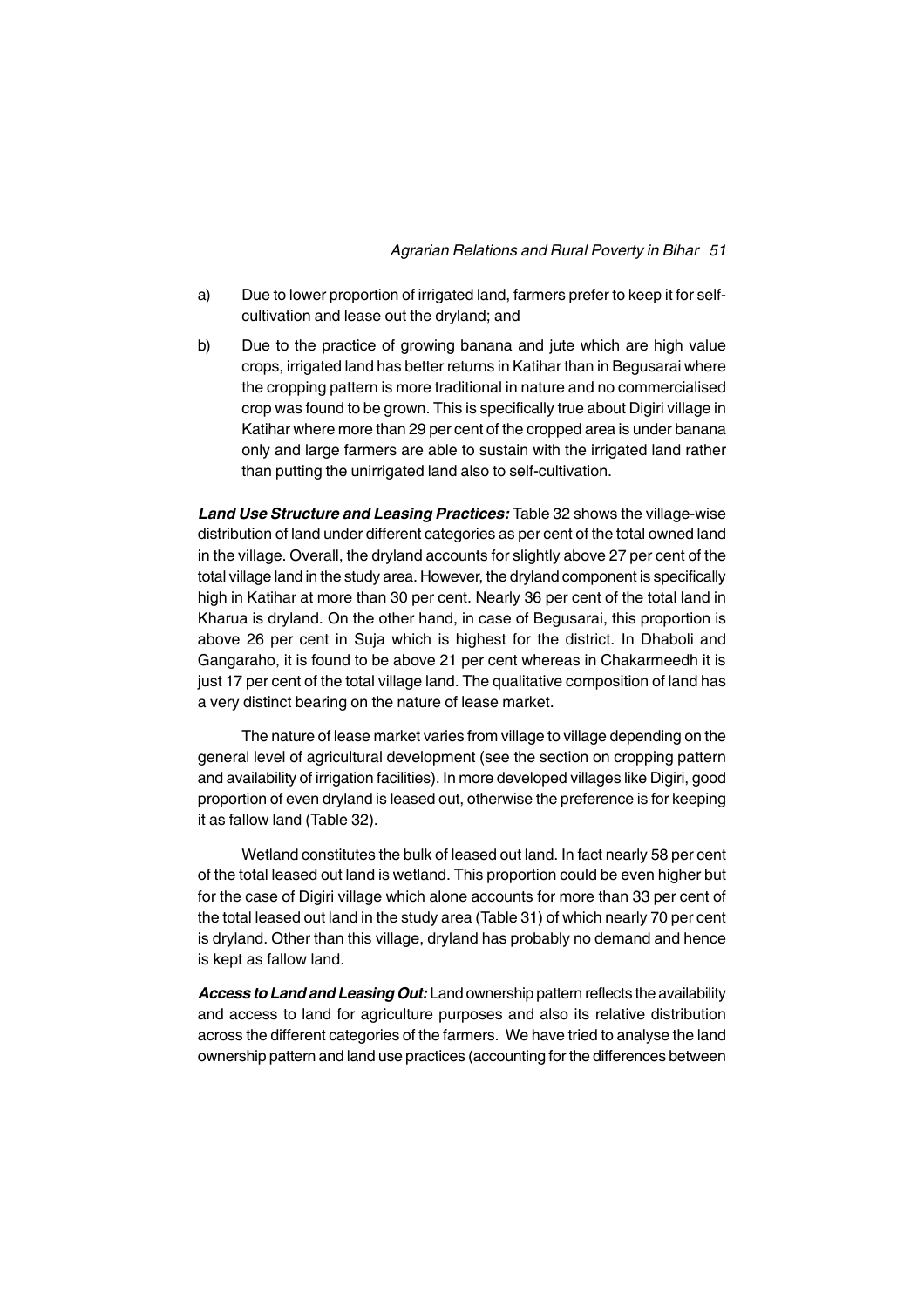|                                  |                          |                                        |                                       |                               |                         | Table 31: Village-wise Distribution of Land: Bihar |                                      |                            |                            |                              |                            |
|----------------------------------|--------------------------|----------------------------------------|---------------------------------------|-------------------------------|-------------------------|----------------------------------------------------|--------------------------------------|----------------------------|----------------------------|------------------------------|----------------------------|
|                                  | Digiri                   | Tinpa                                  | Kharua Mol                            |                               | Kat                     | き                                                  | Dhabi                                | GAR                        | Suja                       | Beg                          | Total                      |
| Total land<br>Wetland<br>Dryland | 15<br>២<br>១ ១<br>០      | 5 5 7 2<br>5 9 2 2 5<br>5 8 7 2 3      | 0<br>00 0 0 0<br>00 0 0 0<br>00 0 0 0 | 83.55<br>83.5<br>832.05<br>22 | 80236<br>80365<br>80286 | 122.12<br>26.1                                     | ဖွေ - ဗို<br>မွန်ပြီ<br>မွန်ပြီး - ၁ | 1867<br>86705<br>18705     | 87.35<br>88.45<br>88.45.83 | 4108<br>4008<br>4008<br>4008 | 801.18<br>1102.58<br>301.4 |
| Current fallow                   |                          |                                        |                                       |                               |                         | 148.22<br>13.5                                     |                                      |                            |                            |                              | Ձ                          |
| Leased out<br>dryland            | 19.5                     |                                        |                                       |                               |                         | $\circ$                                            |                                      |                            |                            |                              | 35.3                       |
| Leased out<br>wetland            | 8.5                      | ო                                      | 32                                    | ო                             | 17.7                    | $\overline{1}$                                     |                                      | ო                          |                            | ल                            | 48.7                       |
| Total leased<br>out land         | 8                        | 5.5                                    | $\frac{2}{9}$                         |                               | 49.7                    |                                                    |                                      | 14.5                       | $\frac{8}{2}$              | 34.3                         | ₩                          |
| self-cultivation<br>Dryland for  | 29.5                     | 22.2                                   | 32.5                                  | 22.5                          | 106.7                   | $\frac{2.6}{2}$                                    | 22.6                                 | 5.7                        | 18.5                       | 69.4                         | 176.1                      |
| self-cultivation<br>Wetland for  | 98.6                     | 72.5                                   | 90.7                                  | 80.55                         | 342.35                  | 105.12                                             | 95.66                                | 83                         | 86.35                      | 410.13                       | 752.48                     |
| As Per cent of Total Study Area  |                          |                                        |                                       |                               |                         |                                                    |                                      |                            |                            |                              |                            |
|                                  |                          |                                        |                                       |                               |                         |                                                    |                                      |                            |                            |                              |                            |
| Wetland<br>Dryland<br>Total land | 181465<br>18167<br>18167 | 9 10 10 10<br>9 10 10 10<br>9 10 10 10 | 551588<br>55288                       | darat<br>Shows<br>Shows       | 48448<br>24588<br>245   | tegtt0<br>186400<br>18480                          | gang<br>အို့ဆိုင္သယ္လို              | 101507<br>101607<br>101507 | 202250<br>202250           | ទ្រី<br>មិនទី<br>កូនាំង ចំនួ | 88888<br>88888<br>88888    |
| Current fallow                   |                          |                                        |                                       |                               |                         |                                                    |                                      |                            |                            |                              |                            |
| Leased out<br>dryland            |                          |                                        |                                       |                               |                         |                                                    |                                      |                            |                            |                              |                            |
| Leased out<br>wetland            | 17.45                    | 6.16                                   | 6.16                                  | 6.16                          | 36.34                   | 34.91                                              | 8<br>0.00                            | 26.69                      | 2.05                       | 63.66                        | 100.00                     |
| Total leased<br>out land         | 33.33                    | 6.55                                   | 8.33                                  | 8.33                          | 59.17                   | 20.24                                              | 8<br>0.0                             | 17.26                      | 3.33                       | 40.83                        | 100.00                     |
| self-cultivation<br>Dryland for  | 16.75                    | 12.61                                  | 2.78                                  | 12.78                         | 60.59                   | 7.16                                               | 12.83                                | 8.92                       | 10.51                      | 39.41                        | 100.00                     |
| self-cultivation<br>Wetland for  | 13.10                    | 9.63                                   | 10.70                                 | 10.70                         | 45.50                   | 13.97                                              | 12.71                                | 16.35                      | 11.48                      | 54.50                        | 100.00                     |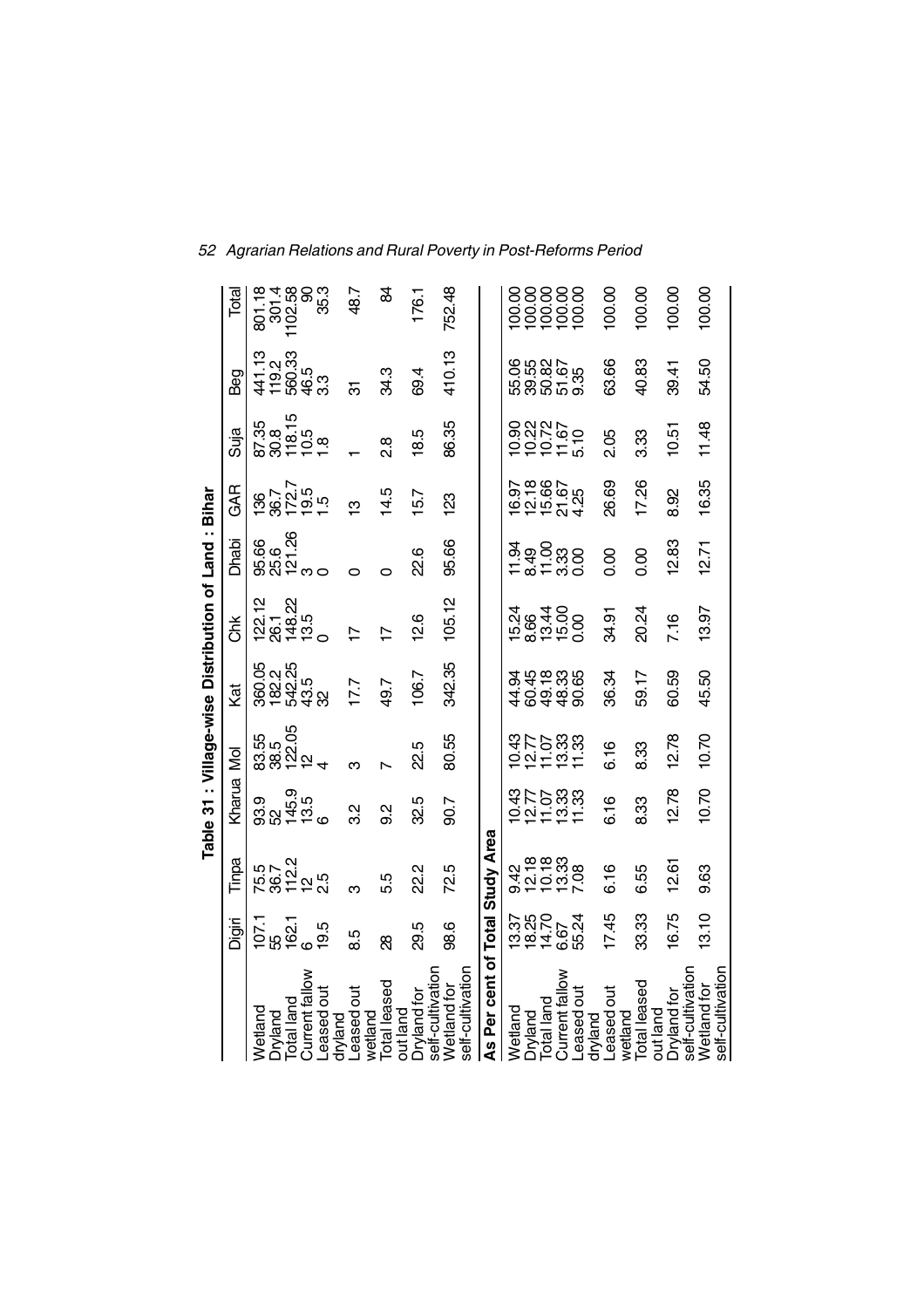|                                      |        | Table 32: Village-wise Distribution of Land According to Use |               |        |                                             |                  |                |        |        |
|--------------------------------------|--------|--------------------------------------------------------------|---------------|--------|---------------------------------------------|------------------|----------------|--------|--------|
|                                      |        |                                                              |               |        | (as per cent of total village land) : Bihar |                  |                |        |        |
| VILLAGE                              | Digiri | Tinpania                                                     | Molan-<br>pur | Kharua | Dhaboli                                     | Chakar-<br>meedh | Ganga-<br>raho | Suja   | Total  |
| Total owned land                     | 100.00 | 100.00                                                       | 100.00        | 100.00 | 100.00                                      | 100.00           | 100.00         | 100.00 | 100.00 |
| Owned wetland                        | 66.07  | 67.29                                                        | 68.46         | 64.36  | 78.89                                       | 82.39            | 78.75          | 73.93  | 72.66  |
| Owned dryland                        | 33.93  | 32.71                                                        | 31.54         | 35.64  | 21.11                                       | 17.61            | 21.25          | 26.07  | 27.34  |
| Current fallow                       | 3.70   | 10.70                                                        | 9.83          | 9.25   | 2.47                                        | $\overline{5}$   | 11.29          | 8.89   | 8.16   |
| Leased out dryland                   | 12.03  | 2.23                                                         | 3.28          | 4.1    | 0.00                                        | 0.00             | 0.87           | 1.52   | 3.20   |
| Leased out wetland                   | 5.24   | 2.67                                                         | 2.46          | 2.19   | 0.00                                        | 11.47            | 7.53           | 0.85   | 4.42   |
| Total leased out land                | 17.27  | 4.90                                                         | 5.74          | 631    | 0.00                                        | 11.47            | 8.40           | 237    | 7.62   |
| Composition of Leased Out Land       |        |                                                              |               |        |                                             |                  |                |        |        |
| Leased out dryland                   | 35.45  | 6.81                                                         | 10.39         | 11.54  | 8.00                                        | 0                | 4.09           | 5.84   | 11.71  |
| as per cent of total dryland         |        |                                                              |               |        |                                             |                  |                |        |        |
| Leased out wetland                   | 7.94   | 3.97                                                         | 3.59          | 3.41   | 0.00                                        | 13.92            | 9.56           | 1.14   | 6.08   |
| as per cent of totals wetland        |        |                                                              |               |        |                                             |                  |                |        |        |
| Leased out wetland                   | 30.36  | 54.55                                                        | 42.86         | 34.78  | 0.00                                        | 100.00           | 89.66          | 35.71  | 57.98  |
| as per cent to total leased out land |        |                                                              |               |        |                                             |                  |                |        |        |
| Fallow land as                       | 10.91  | 32.70                                                        | 31.17         | 25.96  | 11.72                                       | 51.72            | 53.13          | 34.09  | 29.86  |
| per cent to dryland                  |        |                                                              |               |        |                                             |                  |                |        |        |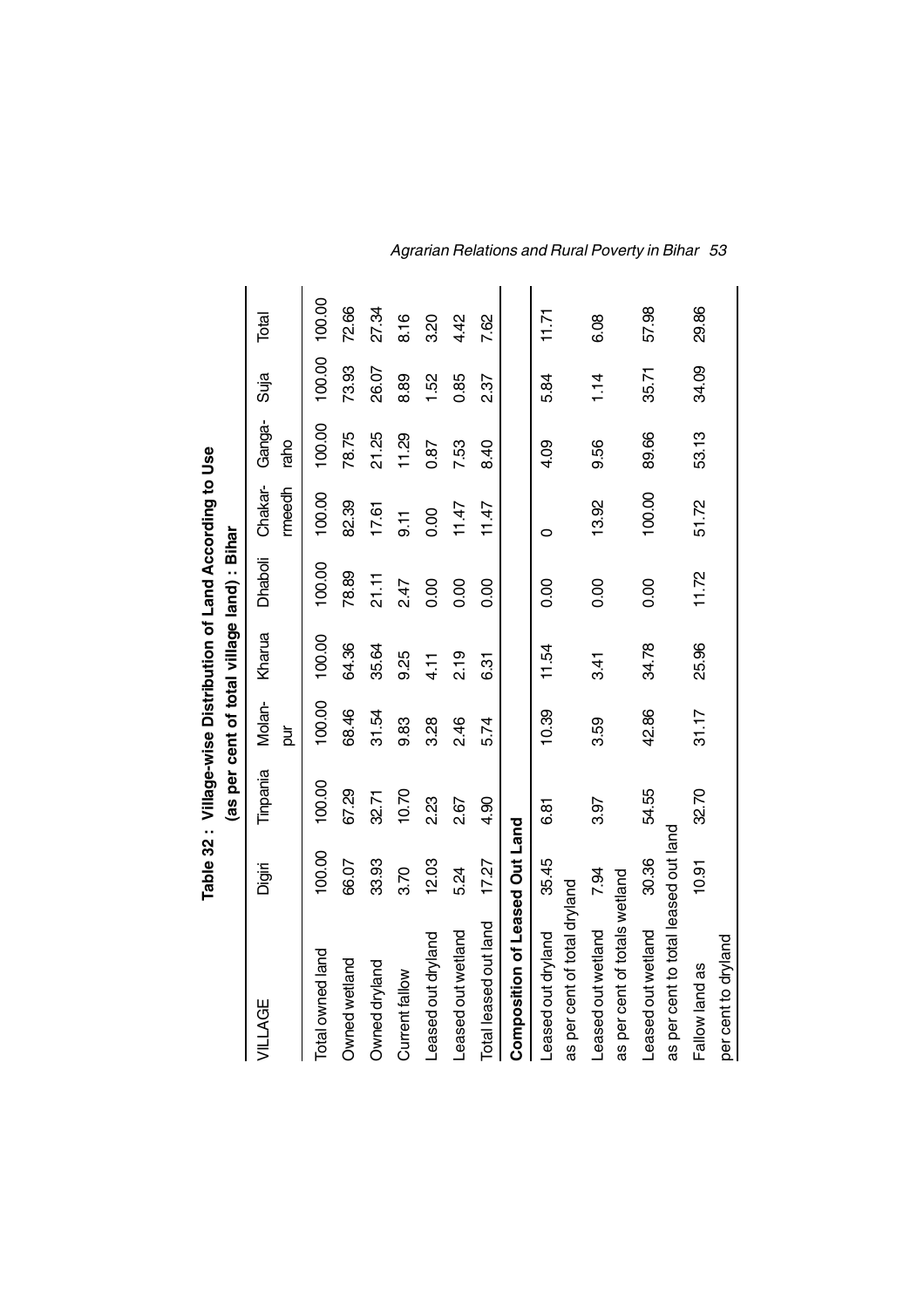owned land and land finally put to cultivation). As an indicator of quality, the total owned land is classified as irrigated or wetland and dry or unirrigated land.

Table 33 shows the land ownership and uses for different categories of the farmers in absolute terms and also in relative terms (as per cent of the total land owned by any particular category of the farmer). The survey covered 1102.58 acres of land possessed by the 200 farmers belonging to the three categories, i. e. large and medium farmers (LF); small and semi-medium farmers (SF) and marginal farmers and agricultural labourers. Table 33 shows the category-wise distribution of land in the two districts. Twenty per cent of the large farmers own nearly 58 per cent of the total land. Forty per cent of small farmers own 32 per cent of the land whereas another 40 per cent of the sample, marginal farmers own just ten per cent of the land. The differentials between the land owned by small farmers and marginal farmers are much wider compared to difference between large farmers and small farmers. Prima facie the total land owned is slightly higher in the underdeveloped district (Begusarai).

Compared to total land the access to irrigated land is marginally better for both the small and marginal farmers. As against 32 per cent of the total land, small farmers have 35 per cent of the total irrigated land. Similarly, marginal farmers own ten per cent of the total land but 13 per cent of irrigated land.

*Irrigation and Land Use:* We have seen earlier that 21 per cent of total land in Begusarai is dryland and hence is either left fallow or leased out. The proportion of dryland is much higher (Tables 31 and 33) as nearly 34 per cent of total land in Katihar is found to be dryland. Overall, 27 per cent of total owned land area is dryland.

The high proportion of dryland in Katihar is explained by very high proportion of dryland among the large farmers. Nearly 40 per cent of land owned by large farmers in Katihar falls in the category of unirrigated land. The same in case of Begusarai is just 25 per cent. Same trend is witnessed in case of small farmers, as only 14.94 per cent of the land of small farmers is unirrigated compared to more than 26 per cent in case of Katihar. Thus, surprisingly the overall irrigated proportion of land is found to be higher in case of the underdeveloped district rather than in the developed district.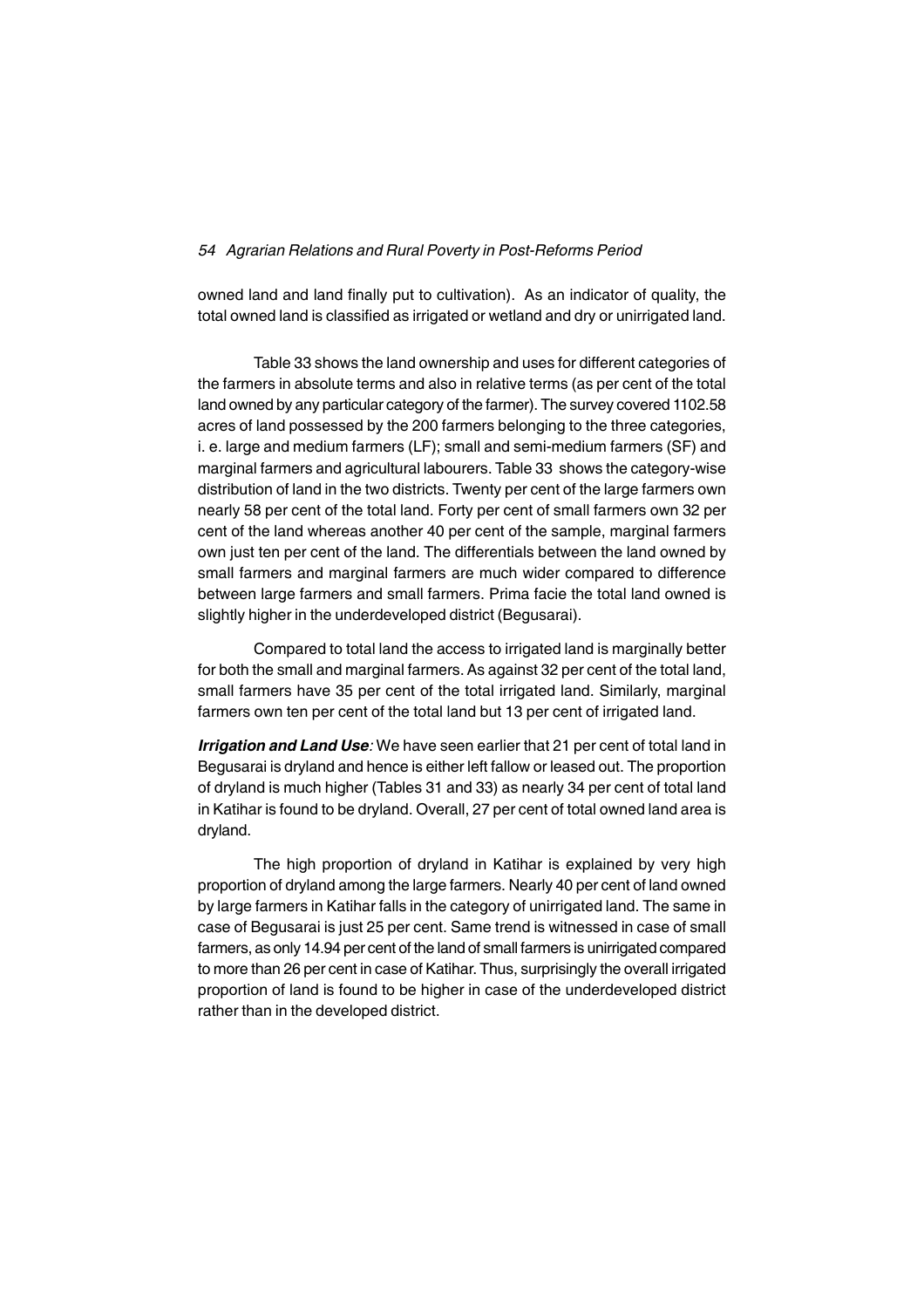|                                   |                | Table 33 : Farmers' Category-wise Land Distribution (area in acres) : Bihar |                |                |                |                |          |                |                          |                |                |                |
|-----------------------------------|----------------|-----------------------------------------------------------------------------|----------------|----------------|----------------|----------------|----------|----------------|--------------------------|----------------|----------------|----------------|
|                                   |                | Begusarai                                                                   |                |                |                | Katihar        |          |                |                          | Bihar          |                |                |
| Land Use                          | ١Ľ             | ს<br>თ                                                                      | ξ              | Total          | ١Ľ             | 56             | ¥        | Total          | ١Ľ                       | 56             | ¥              | Total          |
| Total owned<br>land               | 331.3          | 180.75                                                                      | 48.28          | 560.33         | 313            | 170.65         | 58.6     | 542.25         | 644.3                    | 351.4          |                | 106.88 1102.58 |
| Total owned                       | 16.57          | 4.52                                                                        | $\frac{21}{2}$ | 5.61           | 15.65          | 4.27           | 1.47     | 5.42           | 16.11                    | 4.39           | 1.34           | 5.51           |
| land per household                |                |                                                                             |                |                |                |                |          |                |                          |                |                |                |
| <b>Owned wet</b><br>land          | 248            | 153.75                                                                      | 39.38          | 441.13         | 187            | 125.45         | 47.6     | 360.05         | 435                      | 279.2          | 86.98          | 801.18         |
| Owned dryland                     | 83.3           | 22                                                                          | တ<br>ထံ ဝ      | 119.2          | 126            | 45.2           |          | 182.2          | 209.3                    | 72<br>16<br>16 | $\frac{0}{2}$  | 301.4          |
| Current fallow                    | 37.5           | $\infty$                                                                    |                | 46.5           | $\frac{2}{3}$  |                | 4.5      | 43.5           | 69.5<br>32.5             |                |                |                |
| -eased out                        | $\frac{5}{1}$  | 1.5                                                                         | $\frac{3}{2}$  | 33             |                |                |          | လ္က            |                          | $\frac{5}{1}$  | $4.3$<br>$7.3$ | 95.3<br>95.9   |
| dryland                           |                |                                                                             |                |                |                |                |          |                |                          |                |                |                |
| Leased out<br>wetland             | 28.5           |                                                                             | 1.5            | ᡖ              | $\overline{6}$ | $\frac{2}{5}$  | <u>ي</u> | 17.7           | 44.5                     | $\frac{2}{1}$  | ო              | 48.7           |
| Total leased                      | ஜ              | 2.5                                                                         | $\frac{8}{1}$  | 34.3           | 47             | $\frac{2}{5}$  | 2.5      | 49.7           | $\overline{\mathcal{L}}$ | 2.7            | 4.3            | æ              |
| out land                          |                |                                                                             |                |                |                |                |          |                |                          |                |                |                |
| Per cent Distribution of Land Use |                |                                                                             |                |                |                |                |          |                |                          |                |                |                |
| Total owned<br>land               | $\overline{5}$ | $\overline{5}$                                                              | Sol            | $\overline{6}$ | $\overline{0}$ | $\overline{0}$ | S)       | $\overline{5}$ | $\overline{6}$           | $\overline{5}$ | $\overline{5}$ | $\overline{5}$ |
| Owned wet                         | 74.86          | 85.06                                                                       | 81.57          | 78.73          | 59.74          | 73.51          | 81.23    | 66.40          | 67.52                    | 79.45          | 81.38          | 72.66          |
| land                              |                |                                                                             |                |                |                |                |          |                |                          |                |                |                |
| Owned dryland                     | 25.14          | 14.94                                                                       | 18.43          | 21.27          | 40.26          | 26.49          | 18.77    | 33.60          | 32.48                    | 20.55          | 18.62          | 27.34          |
| Current fallow                    | 11.32          | 4.98                                                                        | 0.00           | 8.30           | 10.22          | 4.10           | 7.68     | 8.02           | $\frac{10.79}{5.04}$     | 4.55           | 4.21           | 8.16<br>3.20   |
| -eased out<br>dryland             | 0.45           | 0.83                                                                        | 0.62           | 0.59           | 9.90           | 0.00           |          | 5.90           |                          | 0.43           | 1.22           |                |
|                                   |                |                                                                             |                |                |                |                |          |                |                          |                |                |                |
| Leased out<br>wetland             | 8.60           | 0.55                                                                        | $\frac{1}{3}$  | 5.53           | 11<br>51       | 0.12           | 2.56     | 3.26           | 6.91                     | 0.34           | 281            | 4.42           |
| <b>Total leased</b>               | 9.06           | 1.38                                                                        | 3.73           | 6.12           | 15.02          | 0.12           | 4.27     | 9.17           | 11.95                    | 0.77           | 4.02           | 7.62           |
| out land                          |                |                                                                             |                |                |                |                |          |                |                          |                |                |                |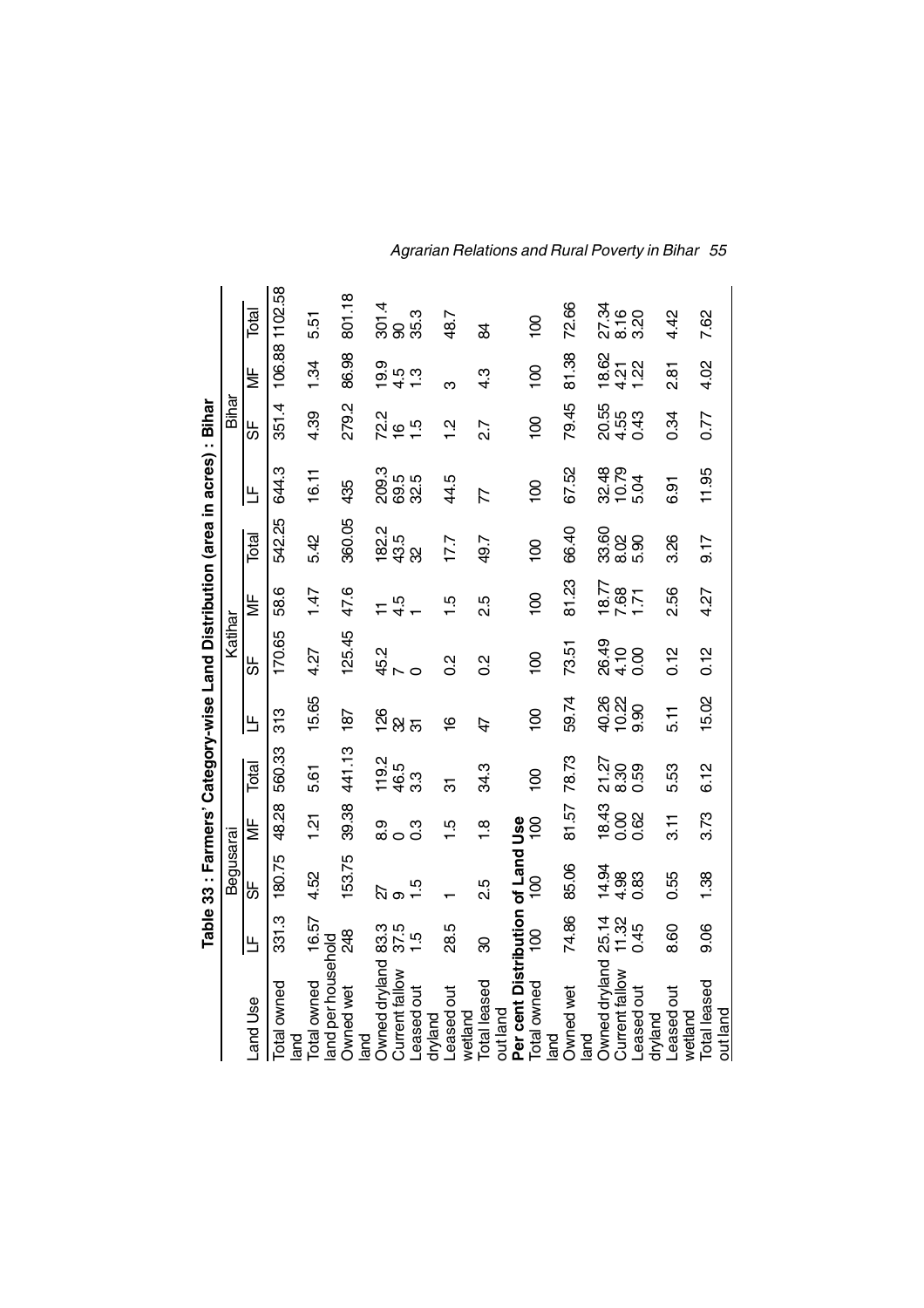Understandably the area under current fallow as proportion of total owned land is higher in case of large and medium farmers in both the districts. The real difference in this respect is found in case of marginal farmers. Nearly eight per cent of the land belonging to marginal farmers is kept as fallow whereas the same in case of Begusarai is nil.

The proportion of leased out dryland in case of large farmers is also high in Katihar (nearly ten per cent of the total owned land) whereas the same in case of Begusarai is almost negligible. In case of small and semi-medium farmers, the leasing out of wetland is not significant and is less than one per cent.

On the other hand, the marginal farmers have shown a tendency to lease out wetland in both the districts. Which in other words mean that the phenomenon of "reverse leasing" is also appearing in the villages which probably is an offshoot of commercial farming but the main takers of their land are small farmers and not the large farmers.

*Composition of Leased Out and Fallow Land:* We have seen farmers' category-wise practice of land leasing (out). It is apparent from the different patterns of leasing out of land in the two districts that in the face of availability of irrigated land, there are no takers of dryland as has happened in case of Begusarai where none of the farmers' category have been involved in leasing out of land. This also reflects low demand for dryland in Begusarai. Due to lower availability of the irrigated land in Katihar, leasing out of dryland by large farmers is seen. Table 34 shows the composition of the leased out land and fallow land as proportions of the respective category of land.

Table 34 shows that in Begusarai, large farmers lease out more than eleven per cent of the total irrigated land and less than two per cent of total dryland. Consequently, the fallow land as percentage of total dryland is fairly high (15.12 per cent). Ninety five per cent of the land leased out by large farmers in Begusarai is wetland. Small farmers in Begusarai prefer to keep the entire owned wetland for self-cultivation as less than one per cent of wetland is leased out. Leased out wetland as proportion of total owned wetland by the marginal farmers is nearly four per cent but the area involved is very low, less than one acre.

Compared to Begusarai, the leased out land as proportion to the respective category of land is significantly different. Large farmers lease out more than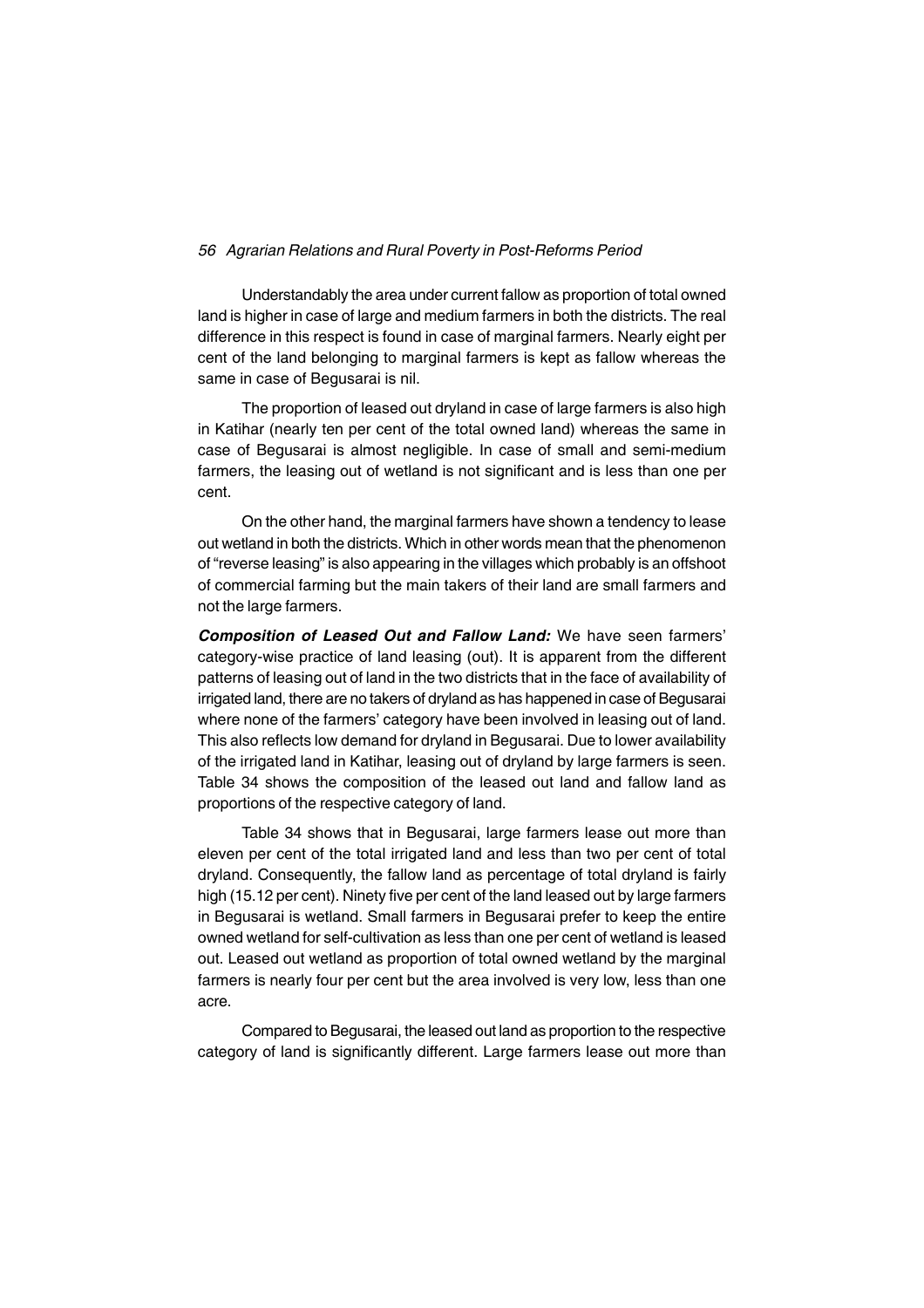|                                                                                          |               |    |   |       |        | Table 34 : Leased Out Land and Fallow Land : Bihar |               |          |                       |             |               |       |
|------------------------------------------------------------------------------------------|---------------|----|---|-------|--------|----------------------------------------------------|---------------|----------|-----------------------|-------------|---------------|-------|
|                                                                                          | $\frac{1}{1}$ | 55 | Ψ | Total | 巴<br>一 | 5                                                  | $\frac{1}{2}$ | Total LF |                       | 55          | $\frac{1}{2}$ | Total |
| Leased 11.49 0.65 3.81 7.03<br>out wetland as per cent of total wetland                  |               |    |   |       | 8.56   | 0.16                                               | 3.15          | 4.92     | $10.23$ $0.43$ $3.45$ |             |               | 6.08  |
| Leased 1.80 5.56 3.37 2.77<br>out dryland as per cent of dryland                         |               |    |   |       | 24.60  | 0.00                                               | 9.09          |          | 17.56 15.53 2.08      |             | 6.53          | 11.71 |
| Leased 95.00 40.00 83.33 90.38 34.04<br>out wetland as per cent of total leased out land |               |    |   |       |        | 100.00                                             | 60.00         | 35.61    | 57.79                 | 44.44 69.77 |               | 57.98 |
| Fallow 15.12 5.85 00<br>land as per cent to dryland                                      |               |    |   | 10.54 | 17.11  | 5.58                                               | 9.45          | 12.08    | 15.98                 | 5.73        | 5.17          | 11.23 |

H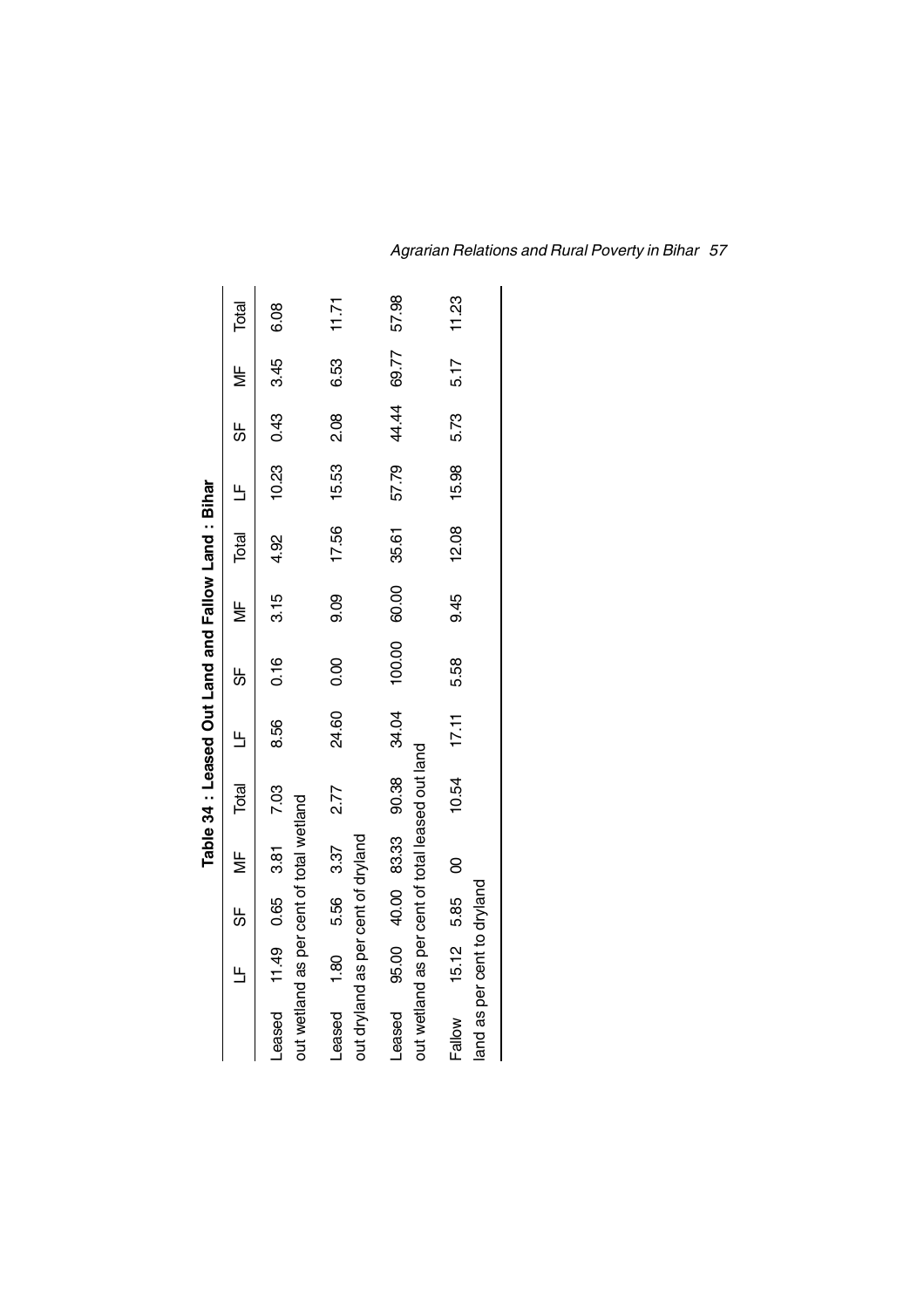one-third (34 per cent) of their dryland and just 8.5 per cent of wetland. The proportion of dryland left as current fallow is higher in Katihar at 17.11 per cent of total dryland. This means that more than 50 per cent of the dryland the farmers is not being used for self-cultivation. Leasing out practice is negligible in case of small farmers in Katihar. But the marginal farmers have shown a tendency to lease out both irrigated land as well as dryland but these proportions are small and in absolute sense are not very significant.

*Farmers' Category-wise Incidence of Leasing Out:* Table 35 shows the number of farmers practising leasing out land and also the leasing arrangements. Leasing is usually on fixed rent basis or crop sharing basis. Total 40 out of 200 farmers (20 per cent) in the study districts were found to be involved in the practice of leasing out land. But the number consists heavily of large farmers. Twenty eight (70 per cent) out of the total 40 farmers leasing out land belong to large farmers' category, 5 belong to small farmers' category (12.5 per cent) and 7 belong to marginal farmers' category (17.5 per cent). Thus, small and marginal farmers taken together account for 30 per cent of the sample who lease out land, but their share in total leased out land is even less than one per cent. Thus, supply of land in the lease market is the sole function of large farmers and the nature of leased market is by and large, monopolistic.

The near monopoly over supply of land allows the large farmers to determine the nature of leasing arrangements regardless of the nature and quality of the land involved in leasing.

|              |                  | Begusarai |              |             | Katihar |         |         | Total   |         |
|--------------|------------------|-----------|--------------|-------------|---------|---------|---------|---------|---------|
|              | Fixed Crop Total |           |              | Fixed       | Crop    | Total   | Fixed   | Crop    | Total   |
| LF           | 5(25)            |           | 6(30) 11(55) | 11(55)      | 6(30)   | 17(85)  | 16(40)  | 12(30)  | 28(70)  |
| SF           | 2(5)             | 2(5)      | 4(10)        | 1(2.5)      | 0       | 1(2.5)  | 3(3.75) | 2(2.5)  | 5(6.25) |
| MF.          | 2(5)             | O(0)      | 2(5)         | $5(12.5)$ 0 |         | 5(12.5) | 7(8.75) | 0       | 7(8.75) |
| Total $9(9)$ |                  | 8(8)      | 17(17)       | 17(17)      | 6(6)    | 23(23)  | 26(13)  | 14(7.0) | 40(20)  |

**Table 35: No. of Farmers Leasing Out and Terms of Leasing Out : Bihar**

*Note:* Figures in parentheses show per cent total number of farmers in that category.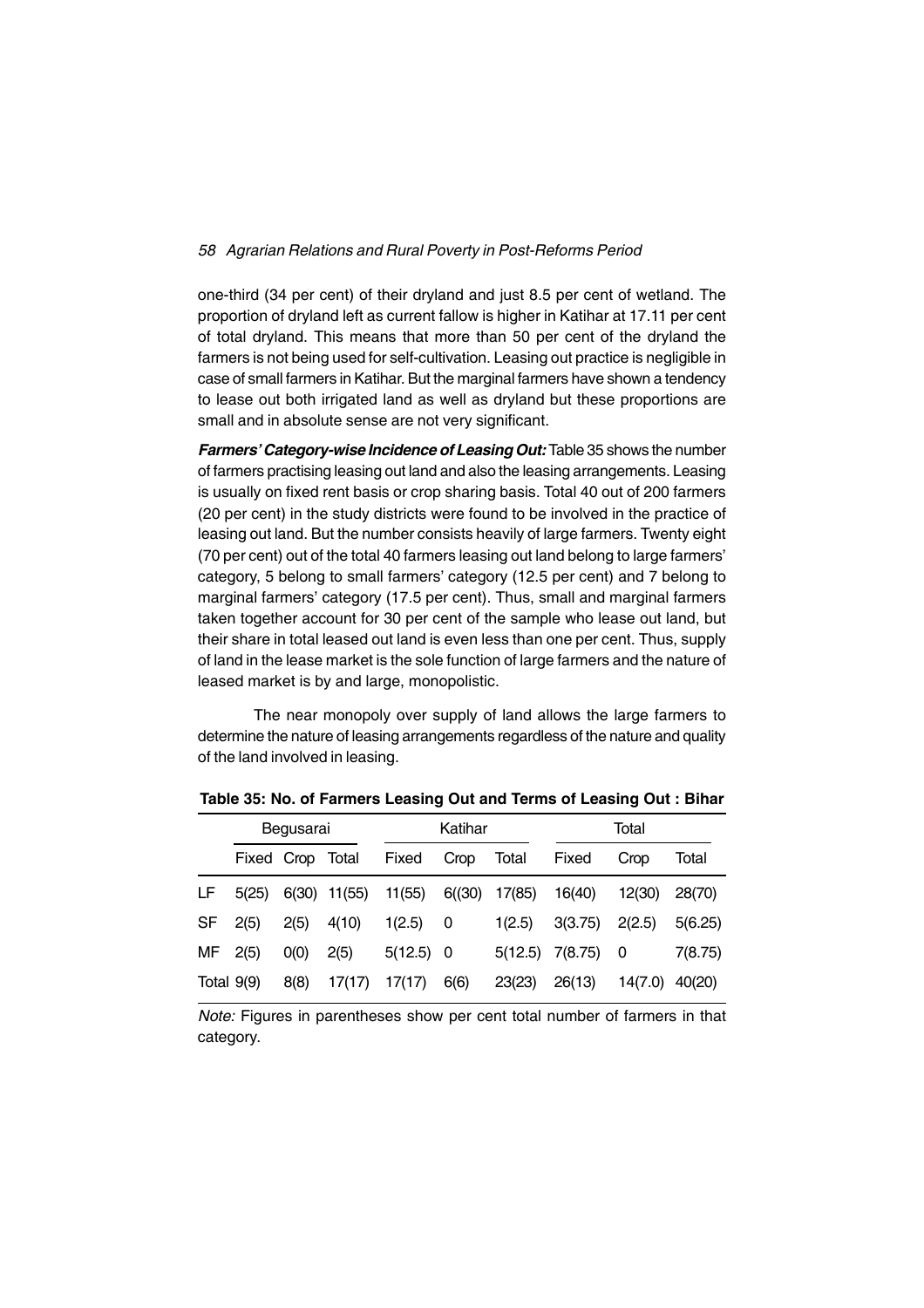*Land Ownership and Access To Land:* One of the major dimensions of agrarian relations in the literature has been the relative access of land to different categories of the farmers. As three different categories of farmers are selected as samples, inequalities and disparities in the land ownership pattern among the three categories of the farmers are bound to be present. It is therefore, appropriate to examine the distribution of land according to land use and irrigation across the farmers in the two districts. Table 36 shows the relative distribution or access to land by different categories of the farmers.

Twenty per cent of the farmers belonging to large farmers' category (as per the sample design) own more than 59 per cent of the total land and 52 per cent of total irrigated land in Begusarai and 58 and 52 per cent respectively, in Katihar. Similarly, 40 per cent of the small farmers own nearly 32 per cent of the total land in Begusarai and 35 per cent of the total irrigated land in the two districts. Thus, the proportion of irrigated land to total land is found to be better in case of small farmers when compared to large farmers (Table 33) in Begusarai. Similar trend is found in Katihar also where small farmers own 31 per cent of total land and 35 per cent of irrigated land. The relative access to total and irrigated land is very poor in case of marginal farmers as they constitute 40 per cent of the sample and own only nearly nine per cent of the total and irrigated land in Begusarai.

We have seen earlier that overall landholding in Katihar was slightly lower compared to Begusarai for all the categories of the farmers (Table 33), yet the relative access to irrigated land is comparatively better in Katihar as the 40 marginal farmers (40 per cent of the total farmers) account for nearly eleven per cent of the land and more than 13 per cent of the total irrigated land.

Much of the dryland is concentrated in the hands of the large farmers as they alone account for nearly 70 per cent of the dryland in Begusarai and 69 per cent in Katihar. The relative share of small farmers varies between 23 and 25 per cent. Despite the better relative access to irrigated land in case of marginal farmers, their access to total land in terms of owned land is very low (Table 31). Consequently, leasing in of land is a natural option for the marginal farmers to augment their resources for cultivation.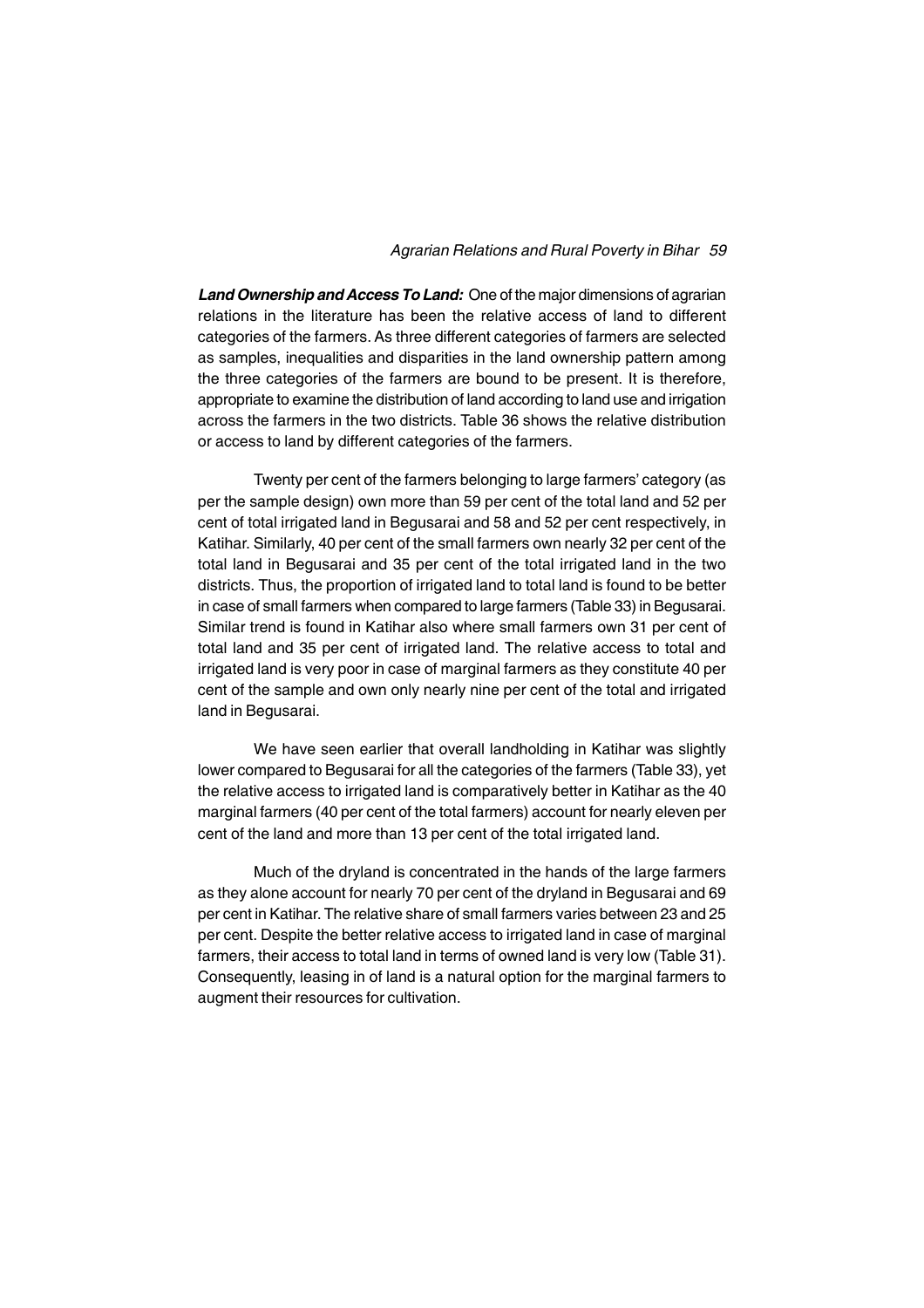|                              |       |           |      |        |       |         |                           | Table 36: Category-wise Distribution of Land: Bihar |       |       |       |        |
|------------------------------|-------|-----------|------|--------|-------|---------|---------------------------|-----------------------------------------------------|-------|-------|-------|--------|
|                              |       | Begusarai |      |        |       | Katihar |                           |                                                     |       | Bihar |       |        |
|                              | ۳     | ₩         | ₩    | Total  | 出     | ₩       | $\overline{\overline{z}}$ | Total                                               | Щ     | ₩     | ξ     | Total  |
| wetland<br><b>Owned</b>      | 56.22 | 34.85     | 8.93 | 100.00 | 51.94 | 34.84   | 13.22                     | 100.00                                              | 54.29 | 34.85 | 10.86 | 100.00 |
| owned dryland<br>total       | 69.88 | 22.65     | 7.47 | 100.00 | 69.15 | 24.81   | 6.04                      | 100.00                                              | 69.44 | 23.95 | 6.60  | 100.00 |
| Current<br>tallow            | 80.65 | 19.35     | 0.00 | 100.00 | 73.56 | 16.09   | 10.34                     | 100.00                                              | 77.22 | 17.78 | 5.00  | 100.00 |
| out dryland<br>Leased        | 45.45 | 45.45     | 9.09 | 100.00 | 96.88 | 0.00    | 3.13                      | 100.00                                              | 92.07 | 4.25  | 3.68  | 100.00 |
| out irrigated land<br>Leased | 91.94 | 3.23      | 4.84 | 100.00 | 90.40 | 1.13    | 8.47                      | 100.00                                              | 91.38 | 246   | 6.16  | 100.00 |
| leased out land<br>Total     | 87.46 | 7.29      | 5.25 | 100.00 | 94.57 | 0.40    | 5.03                      | 100.00                                              | 91.67 | 321   | 5.12  | 100.00 |
| owned land<br>Total          | 59.13 | 32.26     | 8.62 | 100.00 | 57.72 | 31.47   | 10.81                     | 100.00                                              | 58.44 | 31.87 | 9.69  | 100.00 |
|                              |       |           |      |        |       |         |                           |                                                     |       |       |       |        |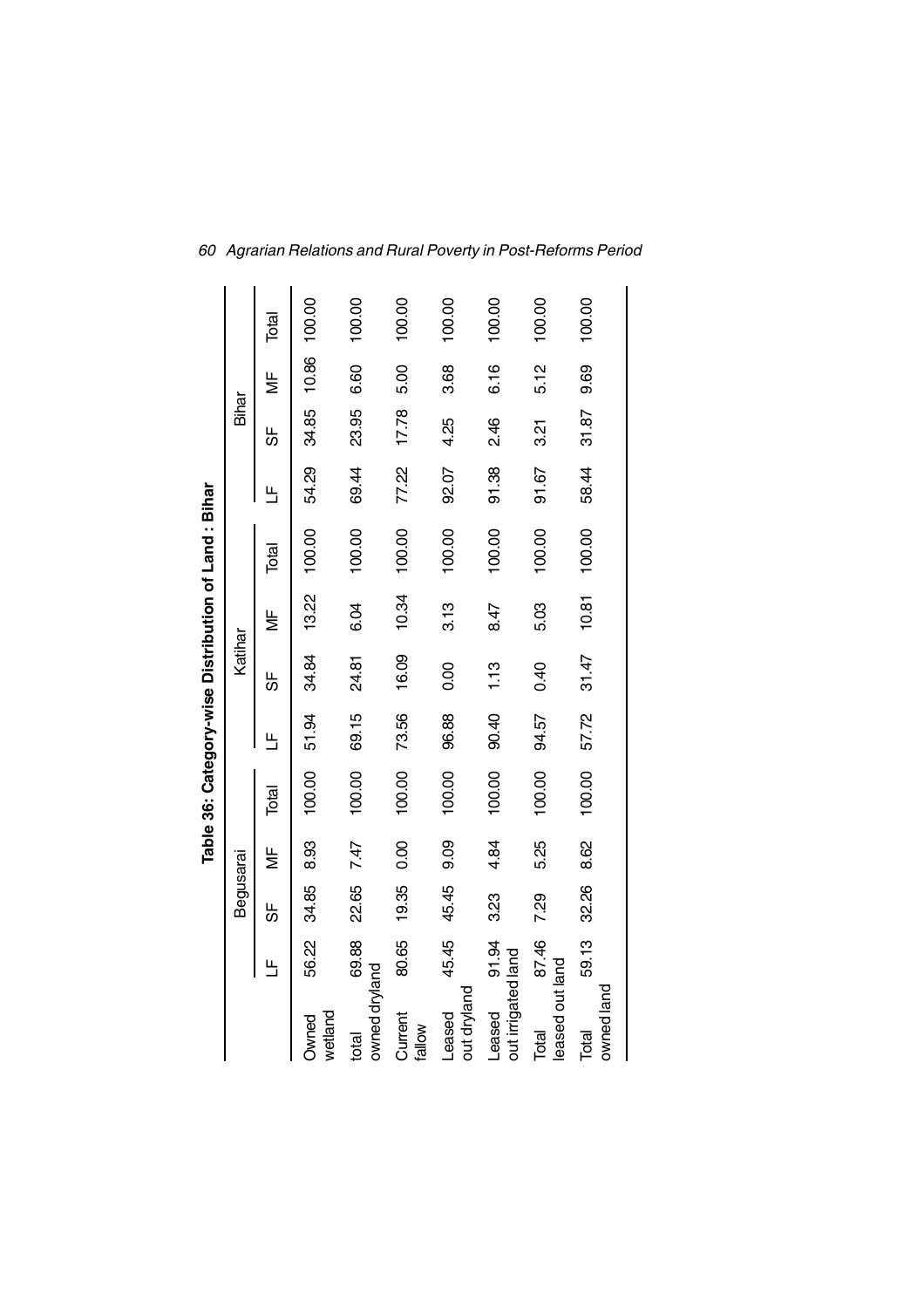*Leasing in of Land:* While leasing out is practised to earn out of the land which the owner farmer himself is not able to manage, leasing in is resorted to enhance productive resources by the farmers who need land. In this section, we examine two aspects of leasing in of land- incidence and importance. Incidence of leasing refers to number of farmers dependent on or practising the leasing in of land whereas importance refers to its contribution in net sown area of the farmers. While the incidence reflects the demand for land, the importance and quality of land usually determines the farmers' ability to settle the terms of leasing in.

*Incidence of Leasing In*: Table 36 shows the incidence of leasing among the sample households. Overall, 36 farmers households (18 per cent of total) are found to have leased in land. Seventeen farmers in Begusarai and 19 farmers in Katihar reported leasing in of land. Although the number of farmers reporting leasing in of land in Begusarai is lower, total leased in land is more when compared to Katihar.

*Farmers' Category-wise Leasing in:* None of the farmers have reported leasing in of dryland. Four large farmers (out of 36) have also leased in land accounting for 17 per cent of the total leased in land in the study districts. Small farmers on the other hand, account for 47 per cent of the farmers who lease in land and 42 per cent of the total leased in land. The marginal farmers, 15 in number account for 42 per cent of the farmers leasing in of land and have nearly the same proportion of the leased in land. These two categories of the farmers taken together account for 20 per cent of the sample farmers' households who depend on leased in land for their sustenance (Table 37). Thus, the incidence of leasing or tenancy is fairly high in the study area.

*Irrigation Status and Leasing:* Irrigation is a key determinant of demand for land. None of the large farmers have shown any interest in leasing of dryland. However, two farmers in Begusarai and two in Katihar have leased in wetland. Only one small farmer in Begusarai and six marginal farmers have taken in land on lease basis. Thus, out of ten farmers who have leased in dryland, nine belong to Katihar. We have seen earlier that Katihar has comparatively lower proportion of irrigated land and hence leasing in of dryland is also prevalent.

Leasing market therefore, it appears is heavily dependent on the availability of irrigation facilities. Out of 75.3 acres of the total leased in land, 49.7 acres or 66 per cent is irrigated land. Similarly, out of 36 farmers who have leased in land, 26 or 72 per cent have leased in wetland only. The leasing in of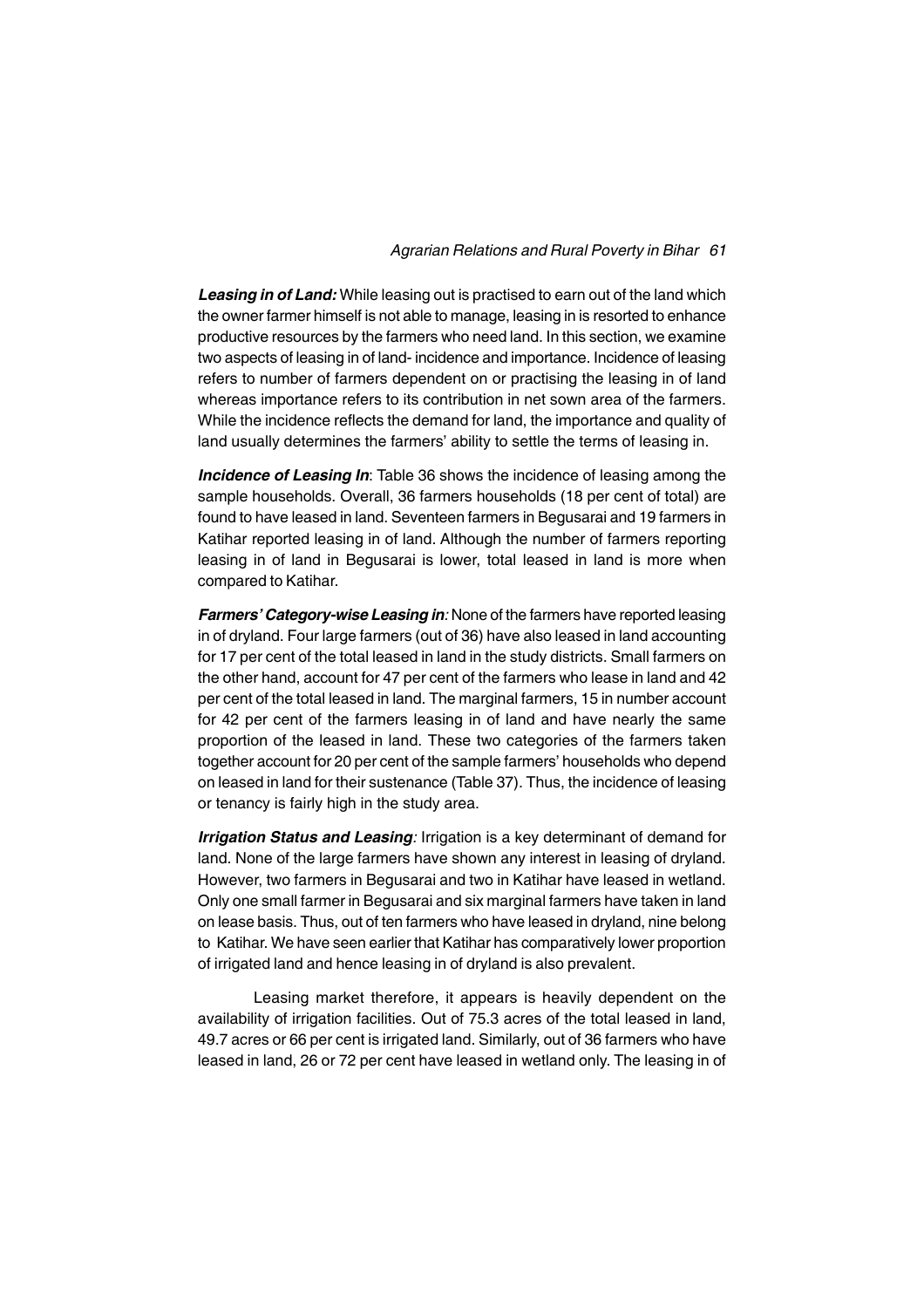irrigated land on the whole is concentrated around the small farmers as 16 out of 26 farmers households who have leased in wetland belong to this category. If we look at the districts, it is found that Katihar has a more active lease market, as far as out of 49.7 acres of leased in wetland 32 acres (64 per cent) is in Katihar alone.

|               | <b>Land Category</b> | No. and Area | LF | <b>SF</b> | MF             | Total          |
|---------------|----------------------|--------------|----|-----------|----------------|----------------|
| Begusarai Dry |                      | No.          | 0  | 1         | 6              | $\overline{7}$ |
|               |                      | Area         | 0  | 1         | 21.6           | 22.6           |
|               | Wet                  | No.          | 2  | 4         | 4              | 10             |
|               |                      | Area         | 8  | 5         | 4.7            | 17.7           |
|               | Total                | No.          | 2  | 5         | 10             | 17             |
|               |                      | Area         | 8  | 6         | 26.3           | 40.3           |
| Katihar       | Dry                  | No.          | 0  | 3         | 0              | 0              |
|               |                      | Area         | 0  | 3         | 3              | 3              |
|               | Wet                  | No.          | 2  | 12        | 2              | 16             |
|               |                      | Area         | 5  | 25        | $\overline{2}$ | 32             |
|               | Total                | No.          | 2  | 12        | 5              | 19             |
|               |                      | Area         | 5  | 25        | 5              | 35             |
| Total         | Dry                  | No.          | 0  | 1         | 9              | 10             |
|               |                      | Area         | 0  | 1         | 24.6           | 25.6           |
|               | Wet                  | No.          | 4  | 16        | 6              | 26             |
|               |                      | Area         | 13 | 30        | 6.7            | 49.7           |
|               | Total                | No.          | 4  | 17        | 15             | 36             |
|               |                      | Area         | 13 | 31        | 31.3           | 75.3           |

**Table 37: Category-wise No. of Farmers and Leased in Area : Bihar**

*Access to Land for Cultivation and Role of Leasing:* To assess the relative importance of leased in terms of dependency of the different categories of the farmers, we have decomposed the net cultivated area into four categories- a) own dryland put for self-cultivation; b) own wetland put for self-cultivation; c) leased in dryland and d) leased in wetland for cultivation. The four taken together give us the net sown area for the farmers. Table 38 shows the composition of the net cropped area. The last column of Table shows the net sown area as per cent of total owned area. The case of marginal farmers comes out as a distinct case of dependency on others as tenants as in their case the net sown area is 121 per cent of their own area. Similarly, the net sown area of small farmers is also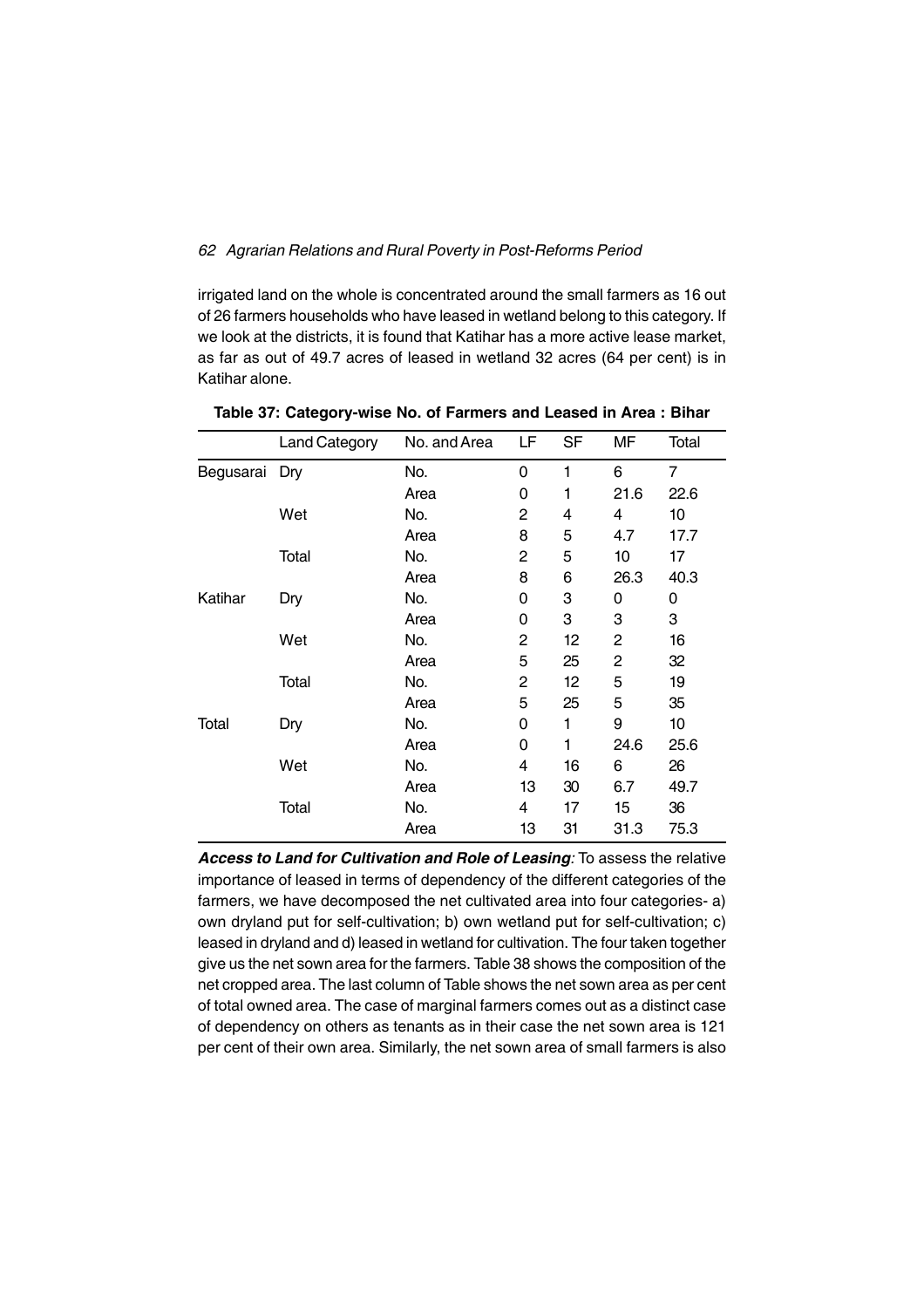higher than their owned area. Thus, access to land in case of small and marginal farmers is mainly determined by the lease market which sets in the relation between large farmers on the one hand and small and marginal farmers on the other. The dependency is usually one way, as the income level of the large farmers is fairly high when compared to small and marginal farmers and the leasing out of land on their part is a matter of availability of labour, small and marginal farmers who also work as agricultural labourers**.**

*Disparities in Net Cultivated Area:* The importance of leasing practices assume greater significance in the face of glaring disparities in distribution of owned land across the different categories of the farmers which we have already examined (Table 37). Table 39 shows the distribution of total owned area according to irrigation and leasing status used for self-cultivation and total net sown area.

In absolute terms, per large farmer household net sown are turns out to be 13.66 acres in Begusarai and 11.85 acres in Katihar. Compared to this, per marginal farm household in Begusarai net sown area available is just 1.81 acres or merely 13 per cent of the per large farmer household's net sown area. This difference is even greater in Katihar despite overall lower average for all the categories of farmers in the district. The average farm size for marginal farmer in Katihar is just 11 per cent of the large farmer's average holding.

The relative average net sown area per household for the small farmers is found to be 32 per cent of the average net sown area of the large farmers in Begusarai and 40 per cent in Katihar. Thus, the difference in average net sown area in the developed district is found to be lower as far as the large and marginal farmers are concerned.

On the other hand, the difference between small and marginal farmers' average net sown area is lower in the developed district (28. 45 per cent) compared to the less developed district (41 per cent). Overall disparities are found to be lesser in Katihar than in Begusarai. The relative better access to land in Katihar is largely explained by the leasing in practices.

*Composition of Net Sown Area:* Composition of net sown area shows the source-wise access to land by different categories of the farmers and also the importance of external sources of land supply as we have discussed above. We have seen earlier the ownership pattern and relative distribution of land across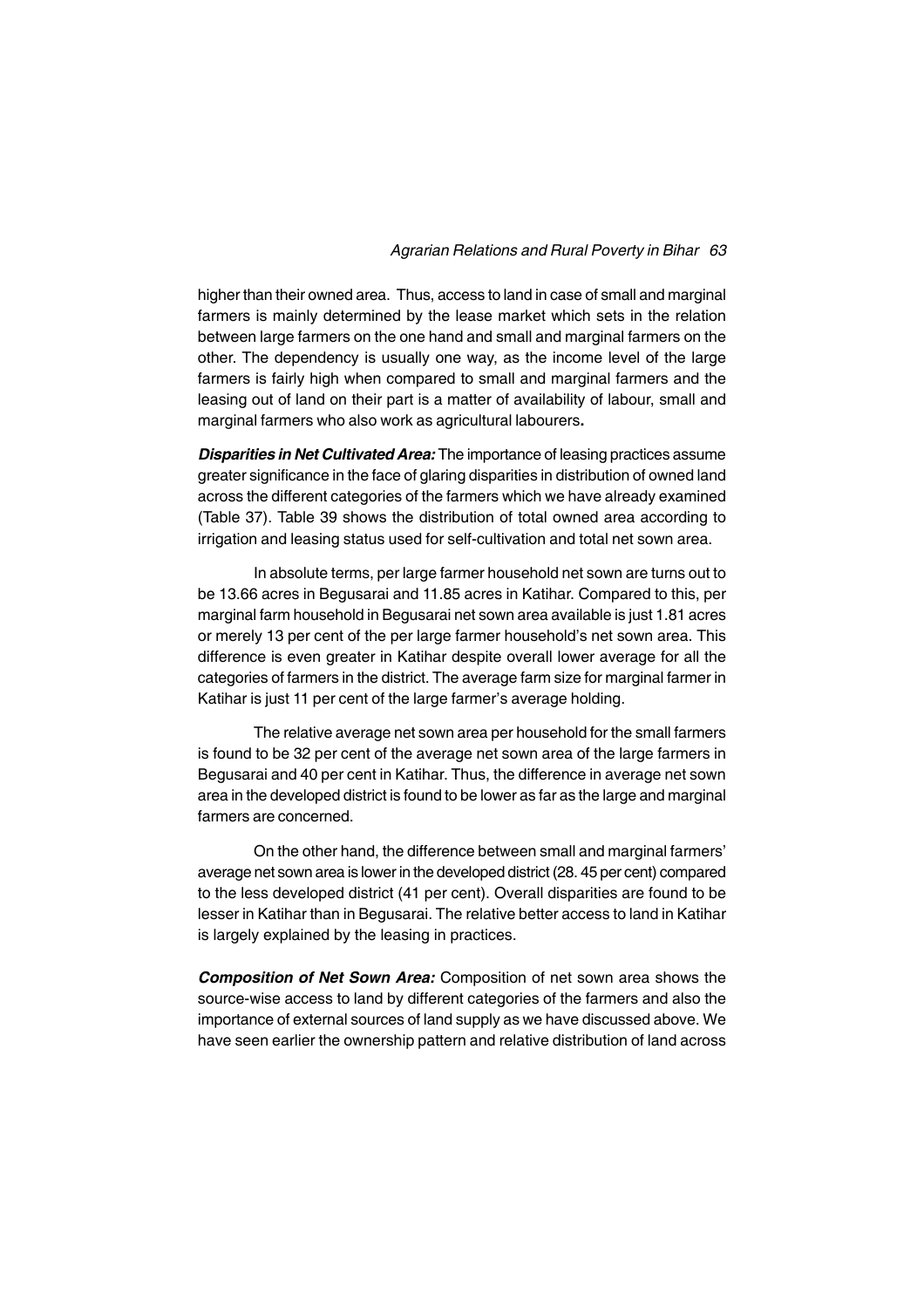|                        |            | Table 38: Farmers' Category-wise Leasing In and Area Under Cultivation:Bihar |                                      |        |      |         |                                      |        |       |       |                                      |         |
|------------------------|------------|------------------------------------------------------------------------------|--------------------------------------|--------|------|---------|--------------------------------------|--------|-------|-------|--------------------------------------|---------|
|                        |            | Begusarai                                                                    |                                      |        |      | Katihar |                                      |        |       | Total |                                      |         |
|                        | Щ          | 59                                                                           | $\overline{\overline{\overline{z}}}$ | Total  | Ь    | 56      | $\overline{\overline{\overline{z}}}$ | Total  | Ь     | 56    | $\overline{\overline{\overline{z}}}$ | Total   |
| owned land<br>Total    |            | 331.3 180.75                                                                 | 48.28                                | 560.33 | 313  | 170.65  | 58.6                                 | 542.25 | 644.3 | 351.4 | 106.88                               | 1102.58 |
| owned dryland<br>Total | 83.3       | 27                                                                           | 8.9                                  | 119.2  | 126  | 45.2    | $\overline{1}$                       | 182.2  | 209.3 | 72.2  | 19.9                                 | 301.4   |
| owned wetland<br>Total | 248        | 153.75                                                                       | 39.38                                | 441.13 | 187  | 125.45  | 47.6                                 | 360.05 | 435   | 279.2 | 86.98                                | 801.18  |
| Current<br>tallow      | 37.5       | თ                                                                            | 0                                    | 46.5   | 8    |         | 4.5                                  | 43.5   | 69.5  | ڥ     | 4.5                                  | 8       |
| S<br>M                 | 44.3 16.5  | dryland for self-cultivation                                                 | 8.6                                  | 69.4   | ශී   | 38.2    | 5.5                                  | 106.7  | 107.3 | 54.7  | 14.1                                 | 176.1   |
| Owned                  |            | wetland for self-cultivation<br>219.5 152.75                                 | 37.88                                | 410.13 | 171  | 125.25  | 46.1                                 | 342.35 | 390.5 | 278   | 83.98                                | 752.48  |
| Total                  |            | owned land for self-cultivation<br>263.8 169.25                              | 46.48                                | 479.53 | 34   | 163.45  | 51.6                                 | 449.05 | 497.8 | 332.7 | 98.08                                | 928.58  |
|                        | 13.19 4.23 | household owned land put for self-cultivation                                | 1.16                                 | 4.79   | 11.7 | 4.09    | 1.29                                 | 4.49   | 12.44 | 4.16  | 1.22                                 | 4.64    |

*(Contd....)*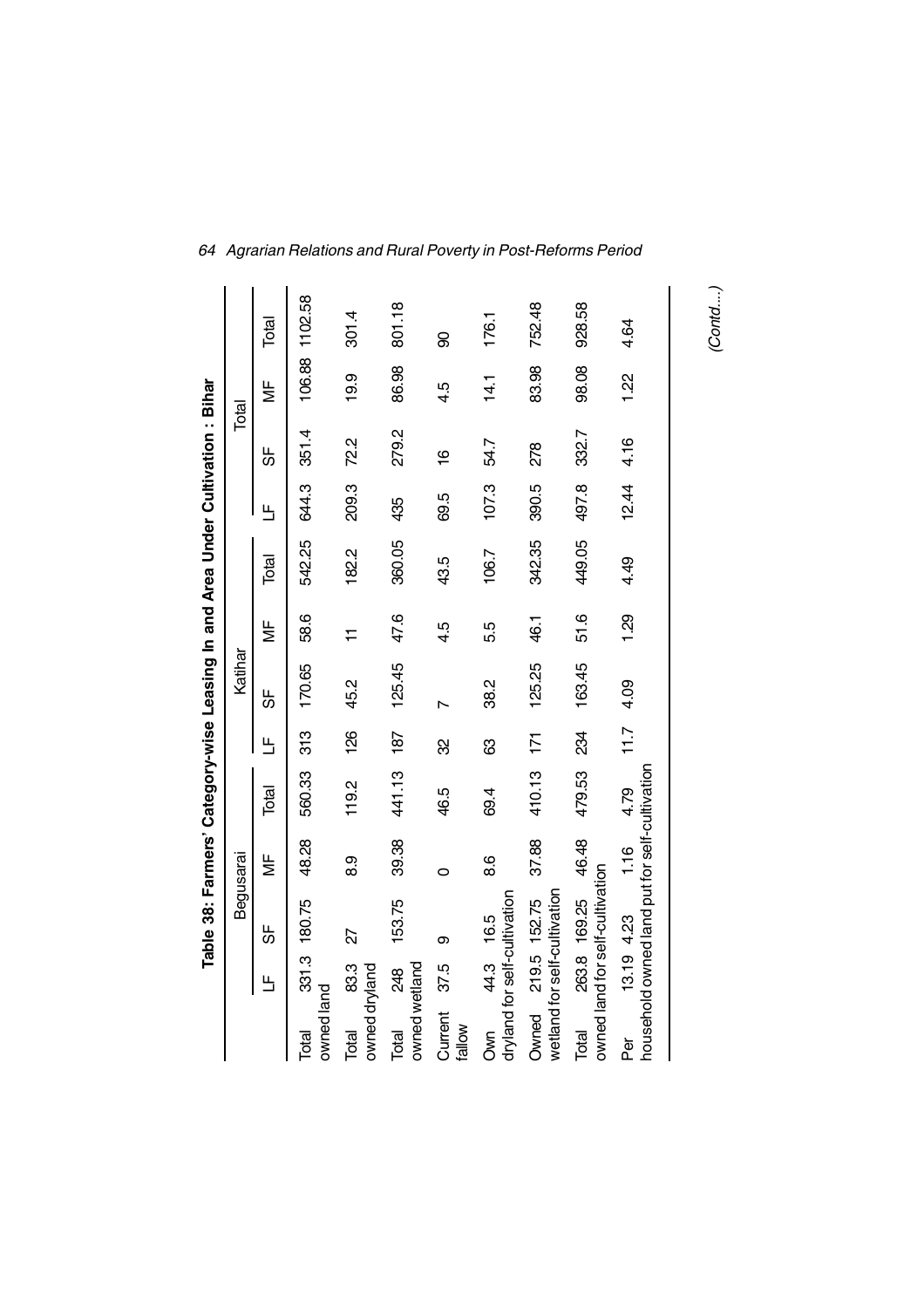|                                                    |              |               |        |            | Table 38 : $(Contd)$ |                   |        |       |                |               |                |
|----------------------------------------------------|--------------|---------------|--------|------------|----------------------|-------------------|--------|-------|----------------|---------------|----------------|
|                                                    | Begusarai    |               |        |            | Katihar              |                   |        |       | Total          |               |                |
| Ь                                                  | 56           | ξ             | Total  | Ь          | 56                   | ξ                 | Total  | Ь     | 56             | ξ             | <b>Rod</b>     |
| in dryland<br>Leased                               |              | 21.6          | 22.6   |            | O                    | 0                 | ო      |       |                | 24.6          | 25.6           |
| $\infty$<br>in wetland<br>Leased                   | 5            | 4.3           | 17.3   | 5          | æ                    | $\mathbf{\Omega}$ | 8      | င္    | 8              | 6.3           | 49.3           |
| leased in land<br>$\infty$<br>Total                | ဖ            | 25.9          | 39.9   | 5          | 85                   | $\mathbf{\Omega}$ | ଅ      | ဗ္    | ᡖ              | 27.9          | 71.9           |
| sown area (wet)<br>ğ                               | 227.5 157.75 | 42.18         | 427.43 | 176        | 150.25               | 48.1              | 374.35 | 403.5 | 308            | 90.28         | 801.78         |
| 44.3<br>sown area (dry)<br><b>Jer</b>              | 17.5         | 30.2          | 8      | ශී         | 38.2                 | 8.5               | 109.7  | 107.3 | 55.7           | 38.7          | 201.7          |
| Total net 271.3 175.25<br>sown area NSA            |              | 72.38         | 518.93 | 237        | 188.45               | 53.6              | 482.05 | 508.3 | 363.7          |               | 128.98 1000.98 |
| Household net sown area<br>13.66 4.38<br>Per       |              | $\frac{1}{2}$ | 5.19   | 11.85 4.71 |                      | 1.34              | 4.82   | 12.71 | 4.55           | $\frac{5}{1}$ | 5.00           |
| per cent of total owned land<br>$\infty$<br>NSA as | 92           | 50            | 8      | 87         | 110                  | क                 | 89     | ద్    | $\overline{5}$ | <u>ist</u>    | 5              |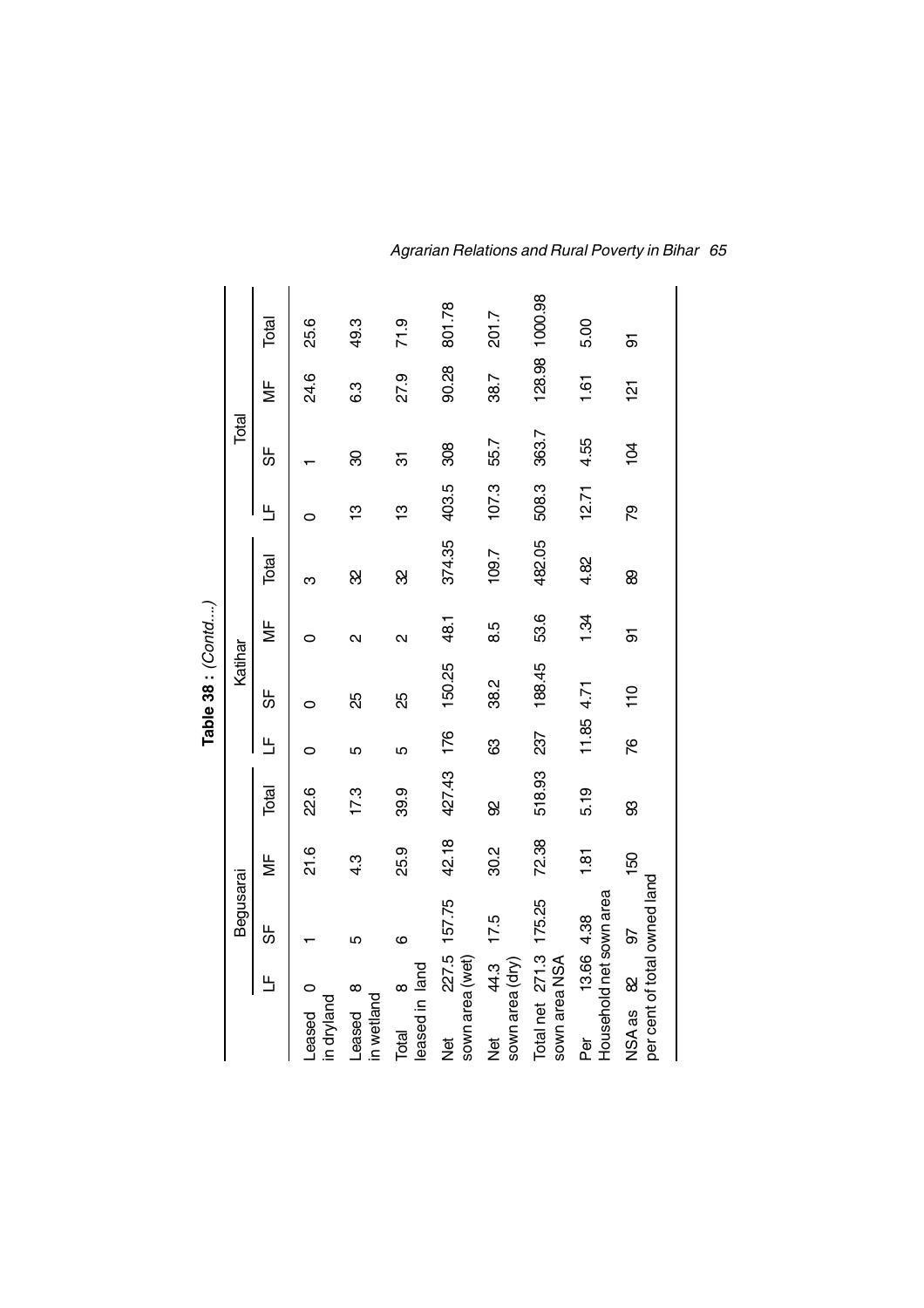the villages and among the different farmers' categories. In this section we explore the operational size of holding according to ownership and irrigation status. Table 38 shows the source-wise access to land and category-wise distribution of land according to irrigation status. Table 39 shows the distribution of net cultivated area according to ownership structure and irrigation status.

On an average, only 77 per cent of the total owned land is out for selfcultivation by the large farmers, 95 per cent by the small farmers and 94 per cent by the marginal. The fact of non-utilisation of land for self-cultivation of land by the large farmers has policy implications and gives the scope, both for legalising of tenancy and settling the terms of leasing by the government as has been done in West Bengal and also for partial redistribution of land.

The Table also shows that 36 per cent of the net sown area of the marginal farmers in Begusarai and nearly 14 per cent of net sown area of marginal farmers in Katihar consists of leased in land alone giving scope for exploitation and control over labour at the hands of large farmers. (also see Section on Occupational Pattern).

*Sale and Purchase of Land:* **T**he open land market in terms of sale and purchase was examined and the period of reference was last five years. Out of 200, total 26 farmers (13 per cent) reported sale of land over last five years (2000-2005). The majority of the farmers selling land belonged to the class of marginal farmers. Eleven out of 26 farmers who sold land belonged to this class followed by ten small farmers. Thus, 42 per cent of the farmers selling land over last five years belonged to the class of marginal farmers and 38 per cent were small farmers (Table 40).

When we take district-wise look, 17 (65 per cent) of the 26 land selling farmers were from Katihar. Land market was thus found to be more active in Katihar. The incidence of land selling was found to be proportionately fairly high among the small and marginal farmers as they alone constitute 76 per cent of the total. However, these 76 per cent of farmers sold 65 per cent of the total land sold.

Although the number of farmers reporting sale of land was lower in Begusarai, the trend is the same. Majority of the farmers reporting sale of land belonged to the class of marginal farmers and small farmers. What is more significant is two in Begusarai and two farmers in Katihar became marginal farmers after the sale of land.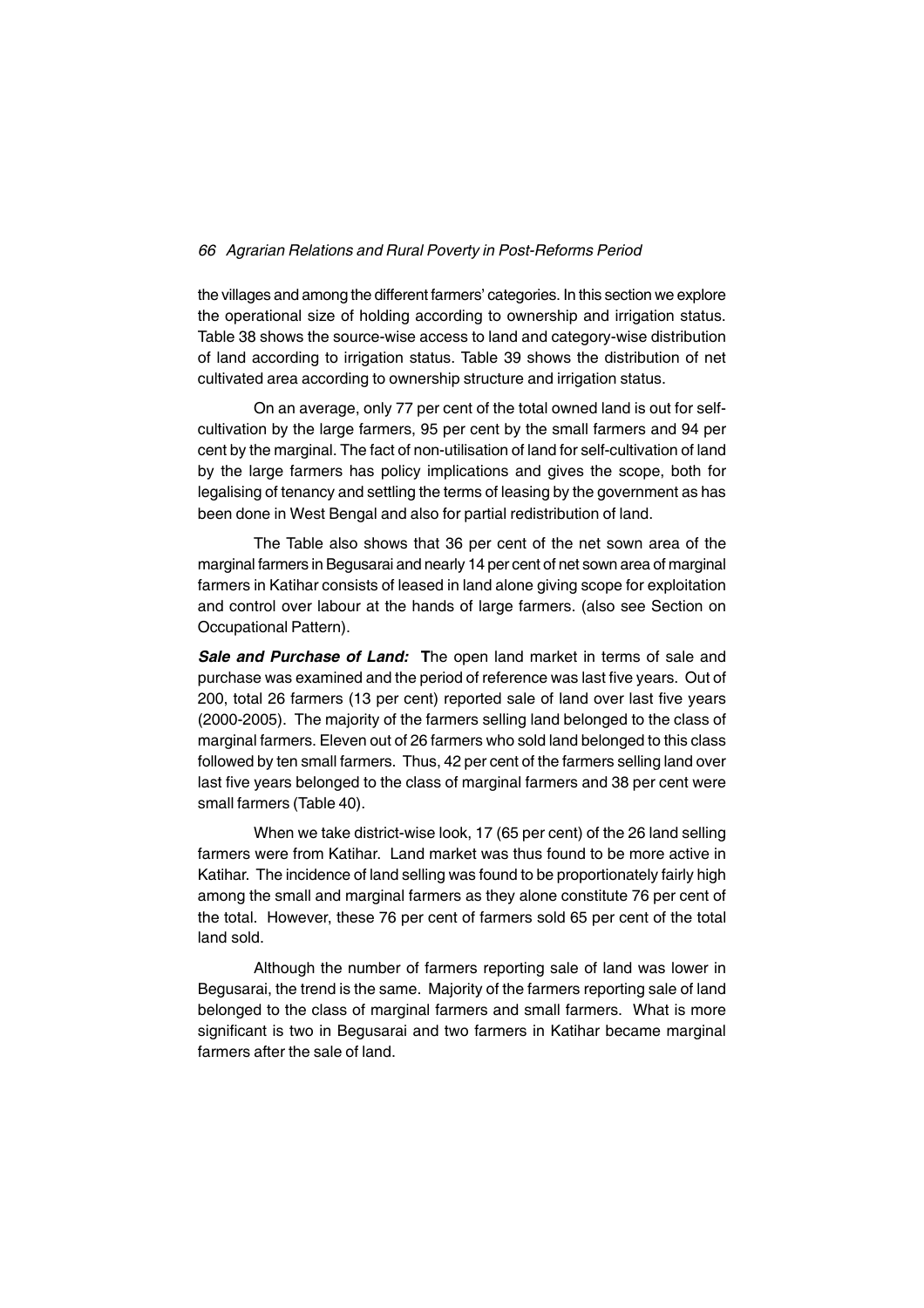|             |           |                                                 |                           |        |             | Table 39 : Composition of Net Sown Area : Bihar |       |        |       |       |              |         |
|-------------|-----------|-------------------------------------------------|---------------------------|--------|-------------|-------------------------------------------------|-------|--------|-------|-------|--------------|---------|
|             | Begusarai |                                                 | Katihar                   | Bihar  |             |                                                 |       |        |       |       |              |         |
|             | Щ         | ₩                                               | $\frac{\mu}{\Sigma}$      | Total  | Щ           | ₩                                               | ξ     | Total  | Ь     | 56    | ¥            | Total   |
| NSA         | 271.3     | 175.25                                          | 72.38                     | 518.93 | 237         | 188.45                                          | 53.6  | 482.05 | 508.3 | 363.7 | 128.98       | 1000.98 |
| Owned       | 53.18     | 61.11                                           | 96.63                     | 58.22  | 50.00       | 84.51                                           | 50.00 | 58.56  | 51.27 | 75.76 | 70.85        | 58.43   |
|             |           | dryland as per cent of net sown dryland         |                           |        |             |                                                 |       |        |       |       |              |         |
| Owned       | 88.51     | 99.35                                           | 96.19 92.97               |        | 91.44 99.84 |                                                 | 96.85 | 95.08  | 89.77 | 99.57 | 96.55        | 93.92   |
|             |           | wetland as per cent of net sown wetland         |                           |        |             |                                                 |       |        |       |       |              |         |
| Total       | 79.63     | 93.64                                           | 96.27                     | 85.58  | 74.76       | 95.78                                           | 88.05 | 82.81  | 77.26 | 94.68 | 91.77        | 84.22   |
|             |           | owned land as per cent of net sown area         |                           |        |             |                                                 |       |        |       |       |              |         |
| Leased      | 80<br>0.0 | 5.71                                            | 71.52                     | 24.57  | 0.00        | 0.00                                            | 35.29 | 2.73   | 0.00  | 1.80  | 63.57        | 12.69   |
|             |           | in dryland as per cent of net sown dryland      |                           |        |             |                                                 |       |        |       |       |              |         |
| Leased 3.52 |           | 3.17                                            | 10.19 4.05                |        | 2.84        | 16.64                                           | 4.16  | 8.55   | 3.22  | 9.74  | 6.98         | 6.15    |
|             |           | in wetland as per cent of net sown wetland      |                           |        |             |                                                 |       |        |       |       |              |         |
| Total       | 2.95      | 3.42                                            | 35.78 7.69                |        | ۲T<br>21    | 13.27                                           | 3.53  | 6.64   | 2.56  | 8.52  | 21.63        | 7.18    |
|             |           | leased in land as per cent of net sown area     |                           |        |             |                                                 |       |        |       |       |              |         |
| ğ           | 83.86     | 90.01                                           | 58.28                     | 82.37  | 74.26       | 79.73                                           | 84.98 | 77.66  | 79.38 | 84.69 | 70.00        | 80.10   |
|             |           | sown wetland as per cent of net sown area       |                           |        |             |                                                 |       |        |       |       |              |         |
| ğ           | 16.33     | 9.99                                            | 41.72 17.73               |        | 26.58       | 20.27                                           | 15.02 | 22.76  | 21.11 | 15.31 | 30.00        | 20.15   |
|             |           | sown dryland as per cent of total net sown area |                           |        |             |                                                 |       |        |       |       |              |         |
| ğ           | 81.89     | 96.96                                           | 149.92 92.61 75.72 110.43 |        |             |                                                 | 96.59 | 88.90  | 78.89 |       | 103.50120.68 | 90.79   |
|             |           | sown area as per cent of total owned land       |                           |        |             |                                                 |       |        |       |       |              |         |

*Agrarian Relations and Rural Poverty in Bihar 67*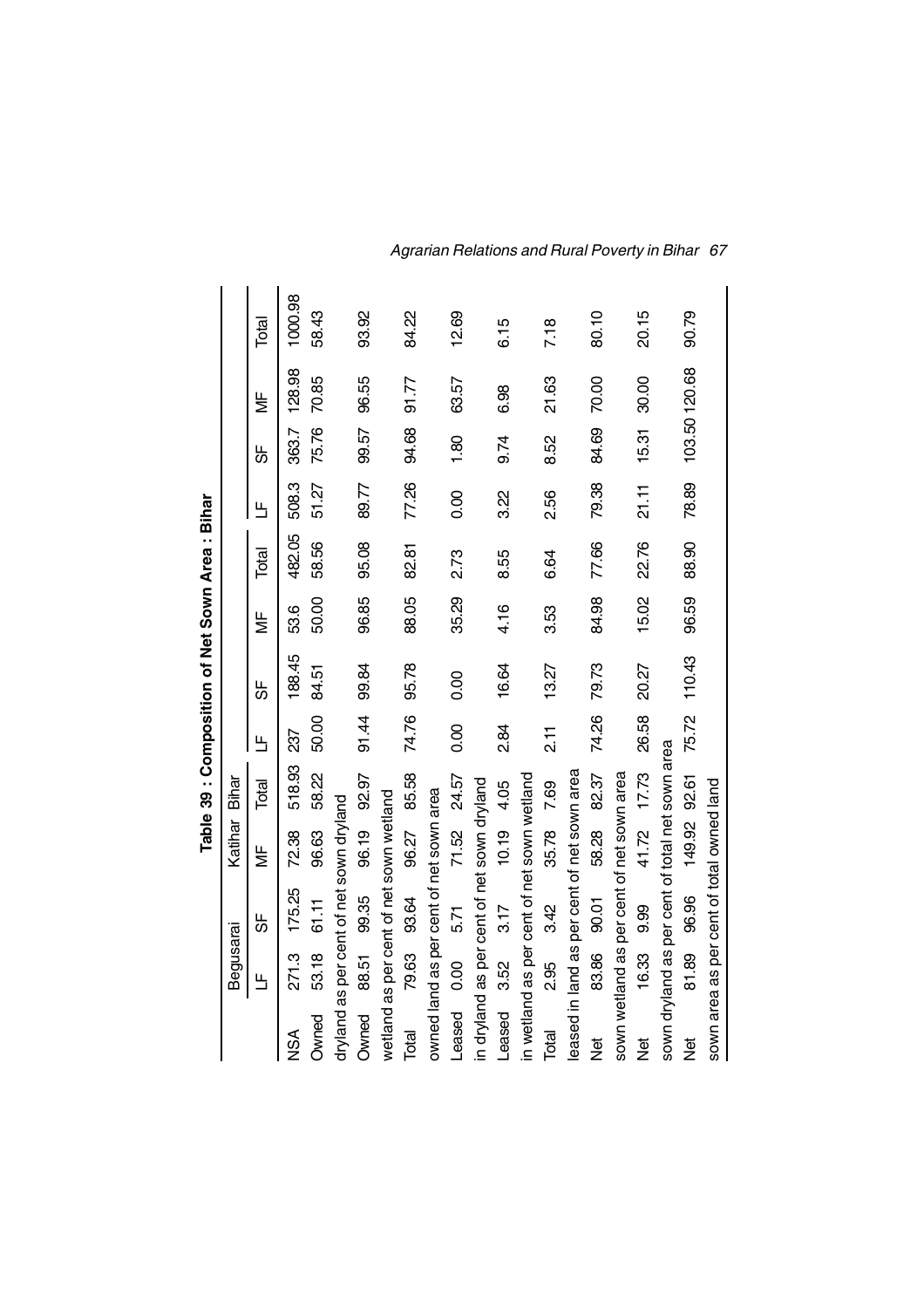*Class of Buyers:* While the trend in class-wise farmers selling land is as expected, the class of buyers who purchased land is quite revealing. Overall, more than fifty per cent of buyers (12 per cent of 23) belonged to the class of marginal farmers-cum-migrant labourers. Nine of the farmers who purchased land belong to the category of small farmers. Rest of the two were from government service.

While at overall level they are marginal farmers-cum-migrant labourers, the district-wise trends are quite different. Majority of buyers in Begusarai (6 out of 9) are small farmers whereas 9 out of 14 in Katihar are marginal farmers/ migrant labourers (Table 40).

*Purchase of Land:* As against 26 farmers in the study area who sold land, only 9 farmers purchased land. Out of these nine farmers five belonged to the category of small farmers, four were marginal farmers and two large farmers. Nine of the farmers in Begusarai reported land purchase. Hence all the eleven reported cases are from Katihar.

**Purchased from Whom:** The source of supply of land has been mainly the small and marginal farmers. Thus, while nine small and marginal farmers augmented their land resources by purchasing land, at the same, eight of other farmers belonging to same categories (No. captioned in the sample) actually depleted their resource base.

|                  | Begusarai |      |     | Katihar |     | <b>Bihar</b> |
|------------------|-----------|------|-----|---------|-----|--------------|
| Class of sellers |           |      |     |         |     |              |
|                  | No.       | Area | No. | Area    | No. | Area         |
| LF               | 1         | 1.5  | 4   | 3.5     | 5   | 5            |
| <b>SF</b>        | 3         | 2    | 7   | 2.9     | 10  | 4.4          |
| <b>MF</b>        | 5         | 2.5  | 6   | 3.5     | 11  | 6            |
| Total            | 9         | 6    | 17  | 9.9     | 26  | 15.9         |
| Class of buyers  |           |      |     |         |     |              |
| LF               | Ω         |      | O   |         | 0   |              |
| <b>SF</b>        | 6         |      | 3   |         | 9   |              |
| MF               | ი         |      | O   |         | 0   | 0            |
| MF and migrant   | 3         |      | 9   |         | 12  | 0            |
| labour           |           |      |     |         |     |              |
| Govt. servant    | O         | 0    | 2   |         | 2   |              |

**Table 40: Sale of Land- Last Five Years : Bihar**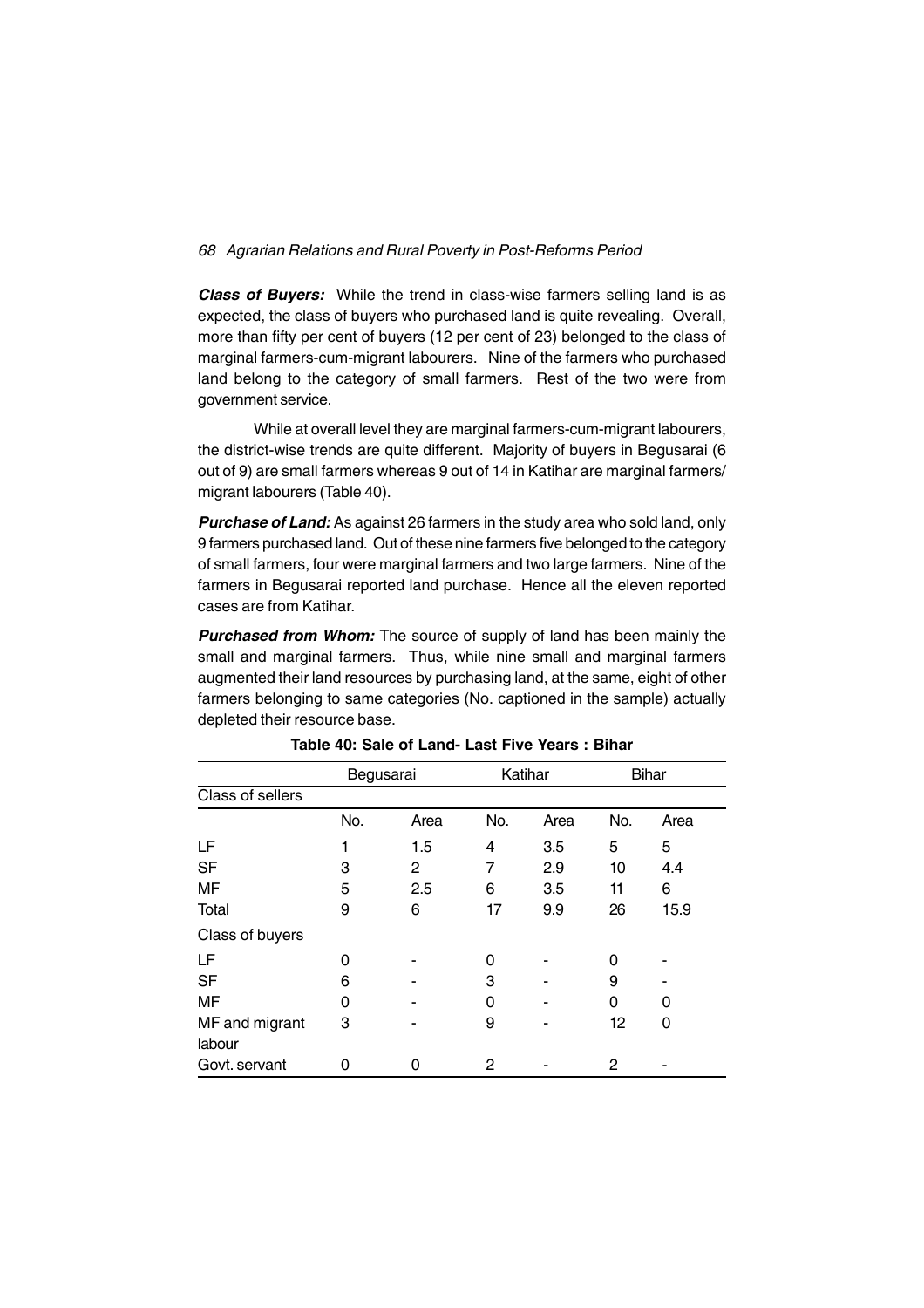|                          | Begusarai | Katihar | <b>Bihar</b> |      |     |      |
|--------------------------|-----------|---------|--------------|------|-----|------|
| Class of buyer           | No.       | Area    | No.          | Area | No. | Area |
| LF                       | 0         | 0       | 2            | 1.5  | 2   | 1.5  |
| <b>SF</b>                | O         | O       | 5            | 1.85 | 5   | 1.85 |
| MF                       | O         | Ω       | 4            | 2.95 | 4   | 2.95 |
| Total                    | 0         | O       | 9            | 6.3  | 9   | 6.3  |
| <b>Class of Seller</b>   |           |         |              |      |     |      |
| LF                       | 0         |         |              |      |     |      |
| <b>SF</b>                | O         |         | 4            |      | 4   |      |
| MF                       | 0         |         | 4            |      | 4   |      |
| MF and migrant<br>labour | 3         |         | 1            |      |     | 0    |
| Govt. servant            | ი         | O       |              |      |     |      |
| Total                    |           |         | 11           |      | 11  |      |

**Table 41: Purchase of Land over Last Five Years : Bihar**

*Agrarian Structure and Village Economy :* The agrarian structure of the rural economy is mainly reflected through the cropping pattern and land ownership structure. We have analysed in the previous sections the land ownership pattern, land markets and composition of net sown area. In this section we have tried to analyse the inter-village and inter-class differences in cropping pattern, yield levels and composition of the gross value of agricultural produce and access to market.

*Cropping Pattern:* The cropping pattern indicates marginal differences across the villages in the two districts. Table 42 shows the village-wise cropping pattern in the study area. Paddy is the most dominant crop in Katihar whereas wheat has the maximum area under cultivation in Begusarai. The following major observations may be made from Table 42.

#### *Village-wise Cropping Pattern:*

Paddy is the dominant crop in all the villages of Katihar with an overall average of 37.81 per cent of the gross cropped area. The proportion of paddy area is higher in both the underdeveloped villages (Kharua and Madanpur). Nearly 46 per cent of the gross cropped area in Molanpur and 38 per cent of area in Kharua is under paddy. The same in case of developed villages (Digiri and Tinpania) is slightly above 33 per cent.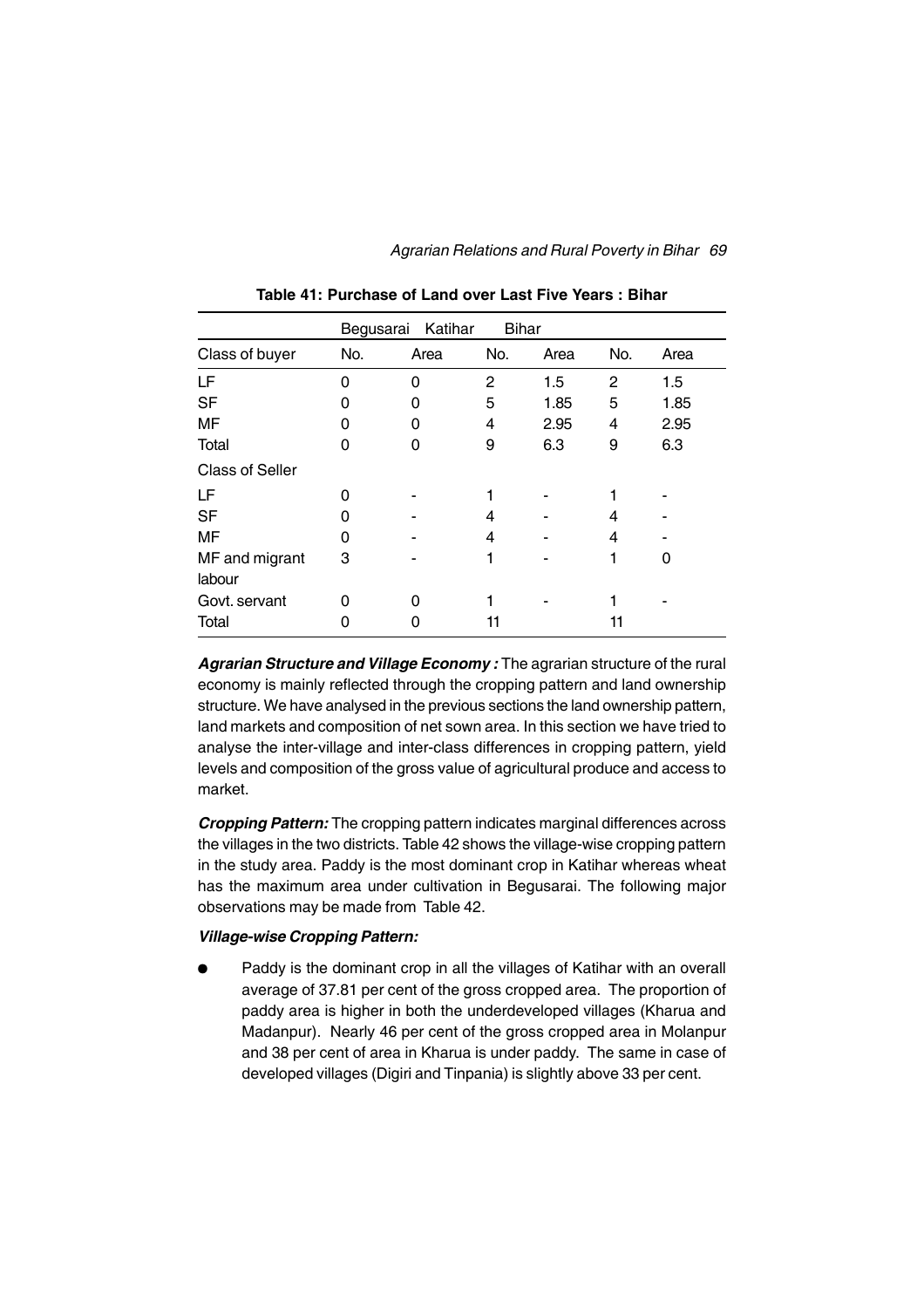- Despite larger proportion of area under paddy, cropping pattern is more diversified in the underdeveloped villages and underdeveloped blocks as reflected by the crop diversification indices. In case of Kharua for example, wheat (15.43 per cent), mustard (12.77 per cent), vegetables (12.15per cent) and jute (9.71 per cent) are other important crops. Another 10 per cent of area is under pulses and potato. Similarly, in case of Molanpur, besides paddy which alone accounts for more than 45 per cent of gross cropped area, mustard (15.07 per cent), wheat (14.77 per cent); vegetable (9.71 per cent) and jute (7.69 per cent) are the other important crops.
- Compared to this, the cropping pattern in the developed villages is more commercialised but less diversified. Paddy (33.47 per cent) and banana (29.92 per cent) are the two most dominant crops followed by wheat. The developed village (Tinpania) in underdeveloped block (Kharua) is more diversified in terms of cropping pattern, with two dominant crops (paddy and wheat) and two cash crops like banana and maize.
- Overall in Katihar, paddy, wheat, banana, mustard and vegetables are the important crops. Jute and banana are the two important crops in the developed district (Katihar). However, cultivation of banana is confined to only two of the four villages, similarly, jute has more than five per cent area in two villages, and maize is found in one village.
- This pattern is different in the lesser developed district of Begusarai. Dhaboli and Suja, the two developed villages in Begusarai have wheat as the pre-dominant crop with 28.53 per cent area and 33.55 per cent of gross cropped area is under paddy.
- Other than wheat and paddy, maize is focused to be a very important crop in all the four villages of Begusarai whereas it was cultivated in only one village of Katihar. Banana and jute are totally absent from the district.

*Farmers' Category-wise Crop Preferences :* Table 43 shows the farmers' category-wise crop preferences in the two districts.

Table 43 shows district differences in the cropping pattern of different categories of the farmers. Paddy is preferred by all categories of the farmers as it accounts for 38, 40 and 30 per cent respectively for large, small and marginal farmers. Thus, while the proportion of gross sown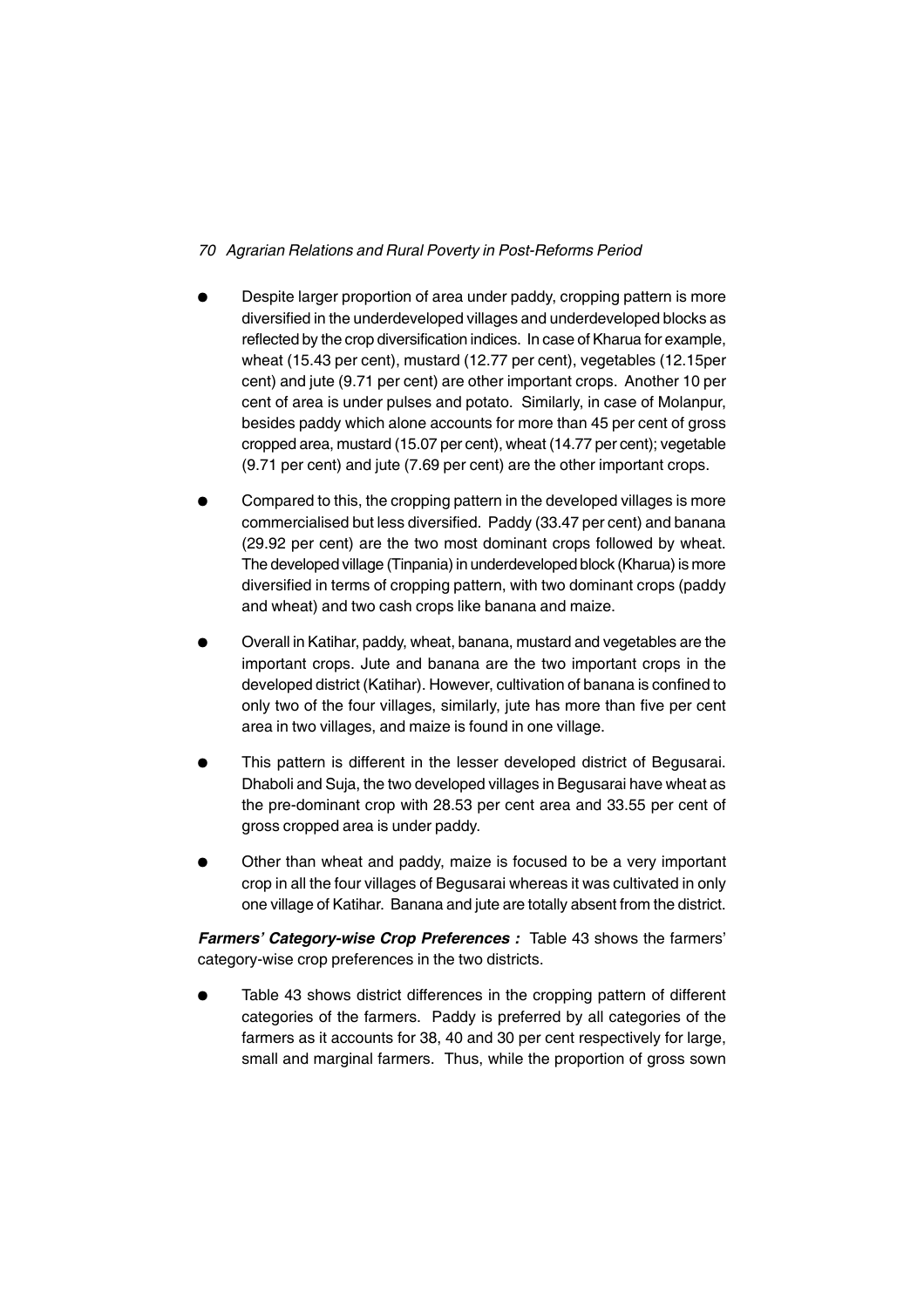area under paddy is nearly the same for large and small farmers, it is nearly ten per cent less in case of marginal farmers. In absolute terms, compared to 126 acres of land for large farmers and 105 acres of land of small farmers, the marginal farmers have only 27.5 acres of land under paddy. This itself speaks of the food crisis faced by small farmers as overall only 33 per cent of land under paddy is with the 40 per cent of the farmers. Consequently, the marginal farmers prefer cash crops with lesser gestation period like vegetables (19 per cent) and if possible plantation crops also like banana (14 per cent) and jute (15 per cent). The large farmers on the other hand, go for wheat (22 per cent) as second crop followed by crops like mustard (11 per cent) and banana (9 per cent). Despite these lower proportions for these crops the large farmers' income level is fairly high as the actual area in absolute terms is high when compared to small and marginal farmers. Banana is the only exception where largest area is with the small farmers.

- <sup>l</sup> Intensity of cropping when compared among the three categories of the farmers, is focused to be highest among the marginal farmers (169) followed by the small farmers and large farmers (139 in each case).
- <sup>l</sup> More than 62 per cent of the gross cropped area in Begusarai is under wheat and paddy in case of large farmers, with area under maize and pulses around 9 per cent in each of the crops followed by mustard, potato and vegetables in each case ranging between 6 and 7 per cent. Thus, despite a range of crops growth by the large farmers, the cropping intensity is just 104 per cent which shows sub-optimal use of land.
- The small farmers, on the other hand show slightly better management of land cropping intensity of 112 per cent. Paddy and wheat account for more than 60 per cent of the gross sown area, cropping pattern is more or less the same in case of small farmers, as witnessed in case of large farmers, the proportion of gross sown area devolved to maize, mustard, potato and vegetable is higher in case of small farmers.
- <sup>l</sup> Cropping intensity was found to be highest in case of marginal farmers (136 per cent). In order of importance paddy ranks third in their case with just 16.48 per cent of GSA. Wheat (33.17 per cent) and maize (23.59 per cent) are the two dominant crops. Potato (11.70 per cent) is another important crop for marginal farmers.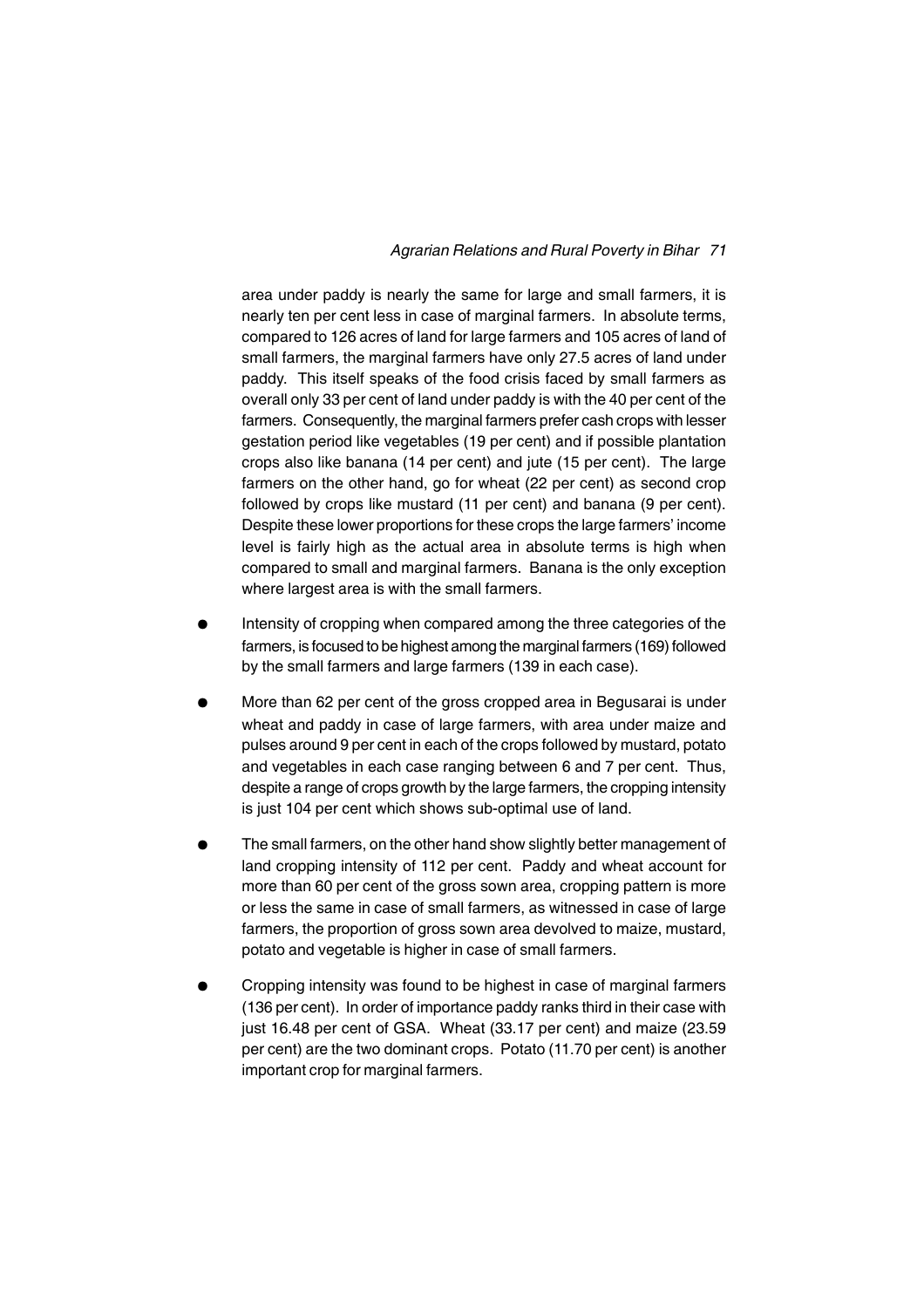- <sup>l</sup> Compared with the overall cropping pattern of the district we find that the pattern is significantly different for marginal farmer.
- The difference is also reflected in greater crop diversification in case of marginal farmers in both the districts. Against the overall value of crop diversification index of 21.93 in Katihar district, it is found to be 19.75 in case of marginal farmers, 22.34 in case of small farmers and 23.76 in case of large farmers. As the crop diversification has important bearing on soil sustainability, the pattern and effectiveness of investment in land for different categories of the farmers may have different returns. However, this is one aspect which requires a separate and indepth study.
- Same pattern is witnessed in the underdeveloped district (Begusarai) in more rigid form. The rigidity in cropping pattern is much higher in case of large farmers (30.80) when compared to the crop diversification index for small farmers (24.61) and marginal farmers (21.21). Overall, it may be said that land utilisation is most intense in case of marginal farmers followed by small and medium farmers.

*Productivity Levels:* When we compared village-wise productivity levels for different crops, only in case of maize inter-village productivity differences are witnessed. It varies from 8.79 quintals per acre in Gangaraho (Begusarai) to 15.89 quintals per acre in Dhaboli; followed by 14.79 quintals in Suja and 13.95 quintals in Chakarmeedhi. The overall maize productivity in Begusarai is 12.90 quintals per acre. Maize was found in only two villages in Katihar. Per acre maize production in Kharua at 9 quintals was found to be much lower when compared to 14.45 quintals per acre in Tinpania (Table 44).

Wheat and paddy production was found to be fairly low in all the villages when compared to the national average. The highest yield (9.6 quintals) registered in Gangraho was highest in all the eight villages. Productivity of pulses and oilseeds ranged between 3 and 4 quintals per acre in the entire study area. Same trend of low productivity was seen in case of potato and vegetables also.

*Farmers' Category-wise Area, Production and Yield Levels:* Although intervillage differences are found in the study area in terms of productivity levels of different crops, yet these differences are not very significant among different categories of the farmers in case of paddy and wheat (Table 45). The general trend of low productivity was witnessed across all categories of the farmers in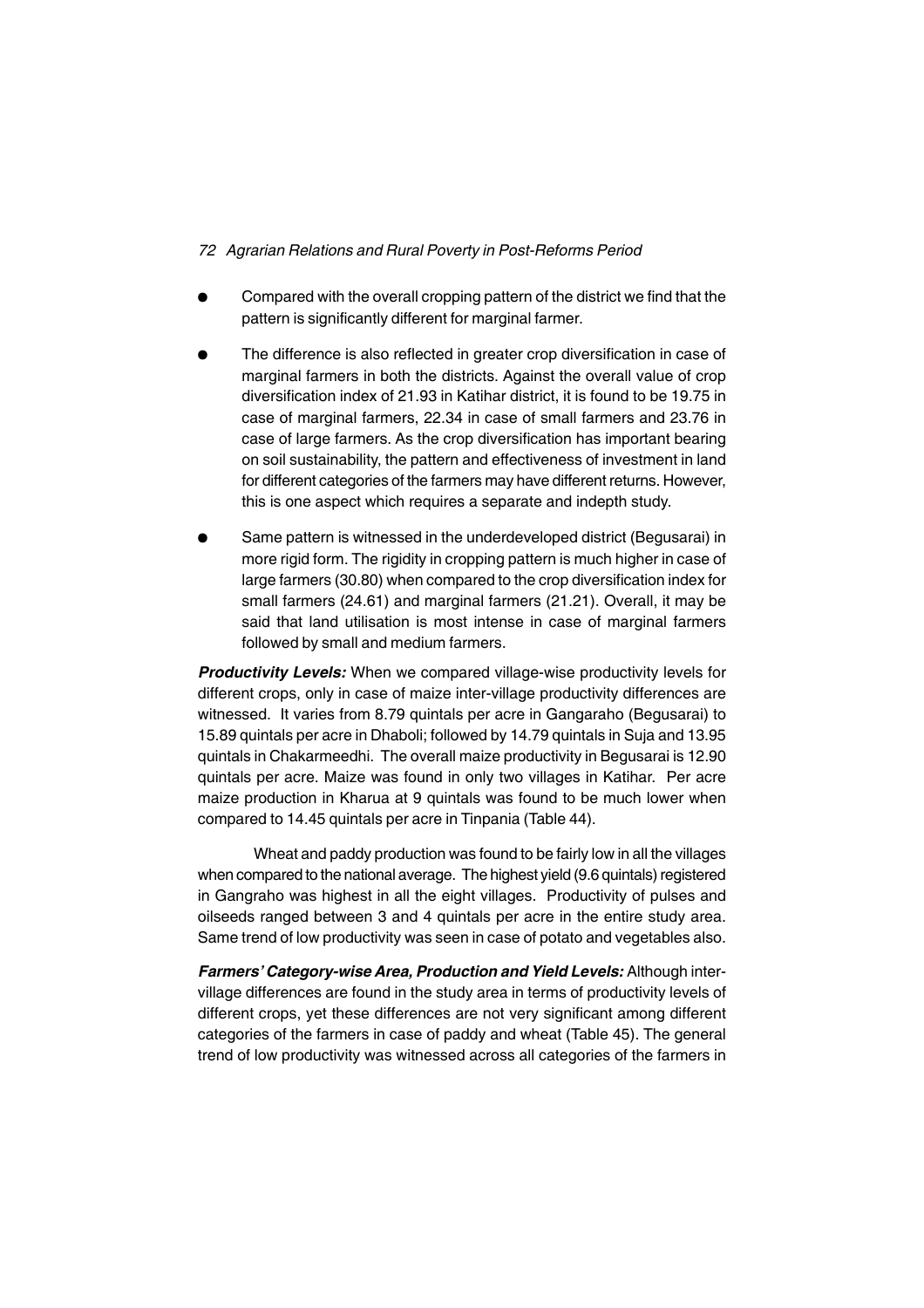|                       |               |                         | Katihar         |               |        | Table 42: Village-wise Cropping Pattern (area in acres) : Bihar |         | <b>Begusarai</b> |         |                 |
|-----------------------|---------------|-------------------------|-----------------|---------------|--------|-----------------------------------------------------------------|---------|------------------|---------|-----------------|
| Crops                 | Digiri        | Kharua                  | Molanpur        | Tinpania      | Total  | Chakar-<br>meedh                                                | Dhaboli | GAR              | Suja    | Total           |
| Paddy                 | 8             | ల్ల                     | 77.05           | 8             | 258.05 | 48.4                                                            | 8       | 47.4             | 26.9    | 161.7           |
| Maize                 | $\circ$       | $\overline{\mathsf{C}}$ | $\circ$         | 14.6          | 16.6   | 22.30                                                           | 13.78   | 23.44            | 16.84   | 76.36           |
| Wheat                 | සි            | ଅ                       | ЯŠ              | 83            | 113    | 39.1                                                            | 42.8    | 37.9             | 59.8    | 179.6           |
| Pulses                | 9.7           | 10.1                    | $4\overline{4}$ | $\frac{1}{4}$ | 28.3   | $\circ$                                                         | 64      | 8.3              | 9.7     | 30.4            |
| Mustard               | $\frac{1}{2}$ | 26.5                    | 25.5            |               | 8      | $\ddot{ }$ :                                                    | 10.6    | 6.42             | 23.5    | 42.22           |
| Potato                | Ю             | 얻                       | တ               | 0             | 8      | $\overline{5}$                                                  | စ္      | 10.56            | 10.1    | 48.76           |
| Veget-<br>ables       | 15.5          | 25.2                    | 15.25           | 1.9           | 57.45  | $\circ$                                                         | 5.1     | 21.2             | 12.5    | 38.8            |
| Banana                | 89            | 0.5                     | O               | 18.5          | œ      | 0                                                               | 0       | $\circ$          | 0       | 0               |
| Jute                  | ဖ             | 20.15                   | 13.01           | Ó             | 39.16  | $\circ$                                                         | 0       | 0                | $\circ$ | 0               |
| NSA                   | 149.1         | 126.2                   | 109.05          | 94.7          | 479.05 | 120.72                                                          | 120.46  | 143.2            | 134.55  | 518.93          |
| GSA                   | 197.2         | 207.45                  | 169.21          | 108.7         | 682.56 | 126.60                                                          | 136.68  | 155.22           | 159.34  | 577.84          |
| Cropping<br>Intensity | 132           | 164                     | 155             | 115           | 143    | 105                                                             | 113     | 108              | 118     | $\overline{11}$ |
|                       |               |                         |                 |               |        |                                                                 |         |                  |         | (Contd          |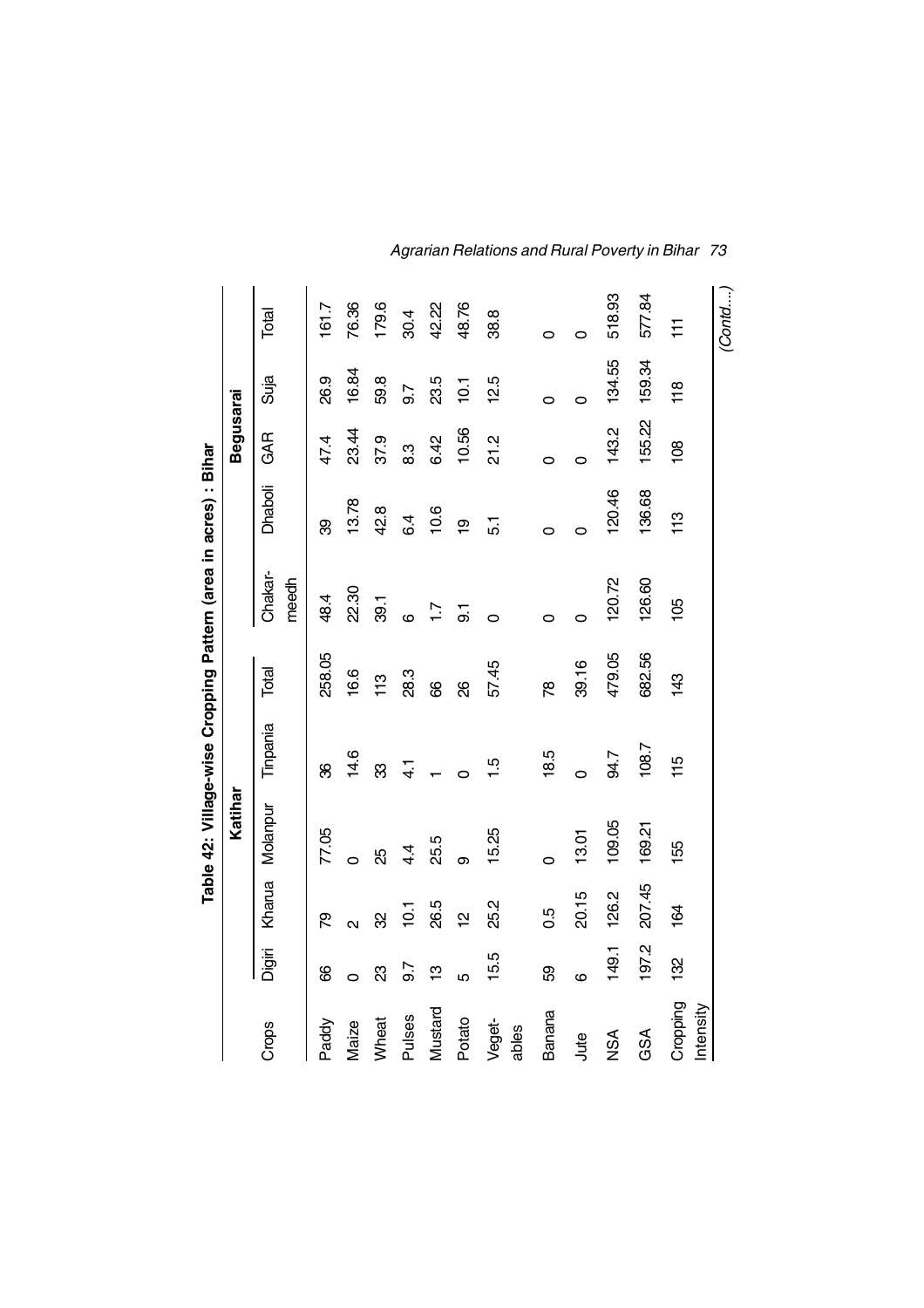|                       |                |                |                |                  | Table 42: (Contd) |                |                 |                 |                |                 |
|-----------------------|----------------|----------------|----------------|------------------|-------------------|----------------|-----------------|-----------------|----------------|-----------------|
|                       |                |                | Katihar        |                  |                   |                |                 | Begusarai       |                |                 |
| Crops                 | Digiri         | Kharua         | Molanpur       | Tinpania         | Total             | Chakar-        | Dhaboli         | GAR             | Suja           | Total           |
|                       |                |                |                |                  |                   | meedh          |                 |                 |                |                 |
| Per cent distribution |                |                |                |                  |                   |                |                 |                 |                |                 |
| Paddy                 | 33.47          | 38.08          | 45.54          | 33.12            | 37.81             | 38.23          | 28.53           | 30.51           | 16.88          | 27.98           |
| Maize                 | 0.00           | 0.96           | 0.00           | 13.43            | 2.43              | 17.93          | 10.08           | 15.10           | 10.57          | 13.21           |
| Wheat                 | 11.66          | 15.43          | 14.77          | 30.36            | 16.56             | 30.88          | 31.31           | 25.58           | 37.53          | 31.08           |
| <b>Pulses</b>         | 4.92           | 4.87           | 2.60           | 3.77             | 4.15              | 4.74           | 4.68            | 5.35            | 6.09           | 5.26            |
| Mustard               | 6.59           | 12.77          | 15.07          | 0.92             | 9.67              | 1.34           | 7.75            | 4.14            | 14.75          | 7.31            |
| Potato                | 2.54           | 5.78           | 5.32           | 0.00             | 3.81              | 7.19           | 3.90            | 6.80            | 6.33           | 8.44            |
| Veget-                | 7.86           | 12.15          | 5.6            | 1.38             | 8.42              | 0.00           | 3.73            | 13.66           | 7.84           | 6.71            |
| ables                 |                |                |                |                  |                   |                |                 |                 |                |                 |
| <b>Banana</b>         | 29.92          | 0.24           | 0.00           | 17.02            | 11.43             | $\circ$        | $\circ$         | $\circ$         | 0              | 0               |
| Jute                  | 3.04           | 5.71           | 7.69           | 0.00             | 5.74              | 0              | 0               | 0               | $\circ$        | $\circ$         |
| GSA                   | $\overline{5}$ | $\overline{0}$ | $\overline{6}$ | $\overline{100}$ | $\overline{5}$    | $\overline{5}$ | $\overline{00}$ | $\overline{00}$ | $\overline{0}$ | $\overline{00}$ |
| g                     | 24.86          | 19.61          | 8              | 23.48            | ଧ                 | 28.08          | 23.31           | 21.21           | 19.93          | 24.09           |

 $\mathbf{I}$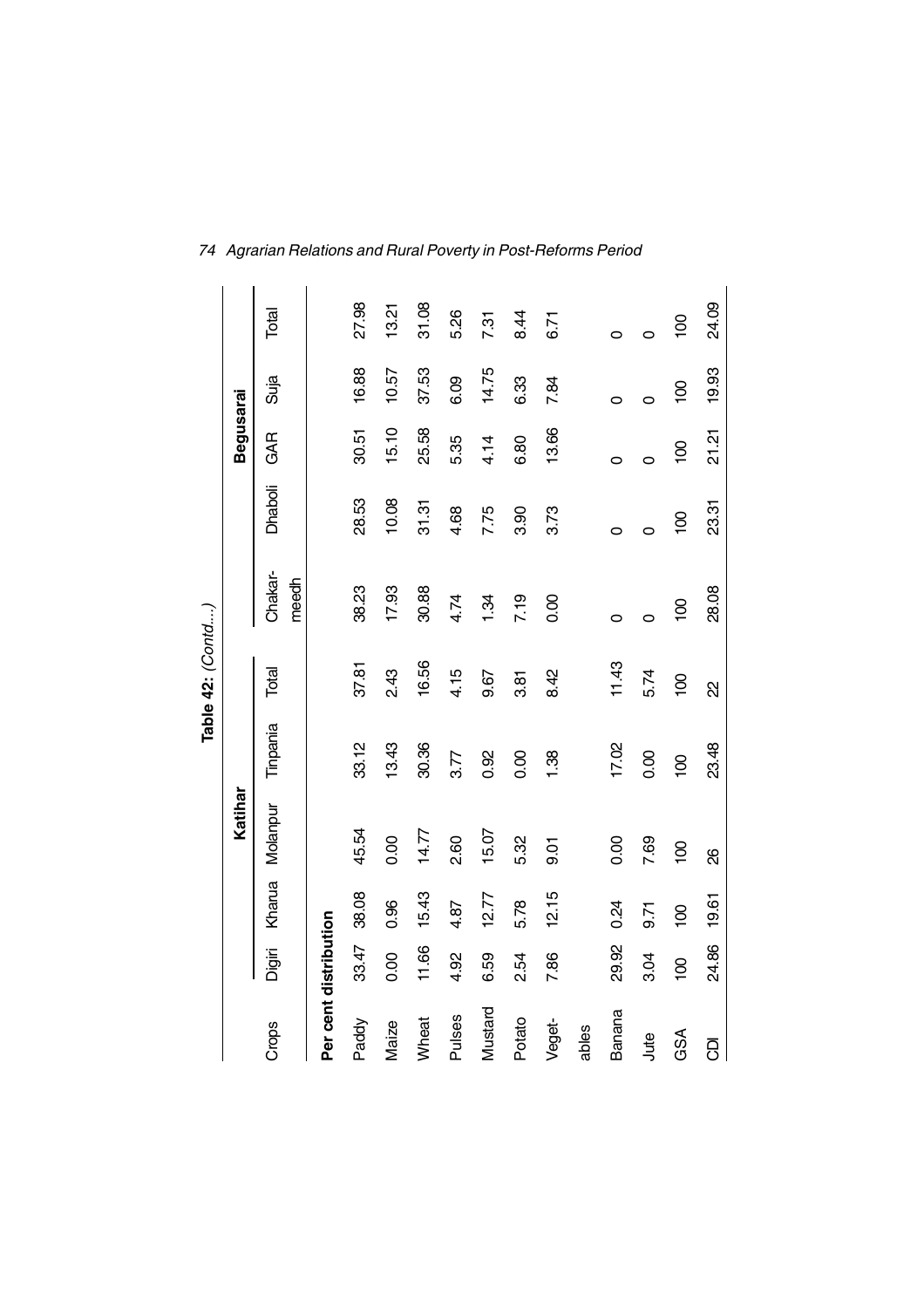|                    |                     |                | Table 43 : Farmers' Category-wise Cropping Pattern (area in acres) : Bihar |        |                     |                |                         |        |
|--------------------|---------------------|----------------|----------------------------------------------------------------------------|--------|---------------------|----------------|-------------------------|--------|
|                    |                     |                | Katihar                                                                    |        |                     | Begusarai      |                         |        |
| Farmer type        | and large<br>Medium | Small          | Marginal                                                                   | Total  | and large<br>Medium | Small          | Marginal                | Total  |
| Paddy              | 126                 | 104.5          | 27.55                                                                      | 258.05 | 9                   | 58.5           | 16.2                    | 161.7  |
| Maize              | 4                   | 8.8            | 3.8                                                                        | 16.6   | 26.3                | 26.88          | 23.18                   | 76.36  |
| Wheat              | ζŚ,                 | 35             | ယ                                                                          | 113    | 87.5                | 59.5           | 32.6                    | 179.6  |
| Pulses             | 21.8                | 6.3            | $\frac{2}{3}$                                                              | 28.3   | 25.9                | 25<br>21       | $\overline{\mathsf{c}}$ | 30.4   |
| Mustard            | 8                   | 23.5           | 6.5                                                                        | 8      | ₽                   | 17.22          |                         | 42.22  |
| Potato             | 15.5                | $\overline{ }$ | 3.5                                                                        | 8      | 19.8                | 17.46          | 11.5                    | 48.76  |
| Vegetables         | $\frac{\infty}{2}$  | R              | 17.45                                                                      | 57.45  | 18.8                | 14.2           | 5.8                     | 38.8   |
| Banana             | හි                  | 36.5           | 12.5                                                                       | œ      | Ó                   | Ó              | Ó                       | 0      |
| Jute               | $\overline{6}$ .    | 19.06          | $\overline{4}$                                                             | 39.16  |                     | O              |                         |        |
| <b>NSA</b>         | 237                 | 188.45         | 56.6                                                                       | 479.05 | 271.3               | 175.25         | 72.38                   | 518.93 |
| GSA                | 329.4               | 262.66         | 90.5                                                                       | 682.56 | 283.3               | 196.26         | 98.28                   | 577.84 |
| Cropping Intensity | 139                 | 139            | 160                                                                        | 142    | $\overline{a}$      | $\frac{1}{11}$ | 136                     | Ħ      |
|                    |                     |                |                                                                            |        |                     |                |                         |        |

*Agrarian Relations and Rural Poverty in Bihar 75*

*(Contd....)*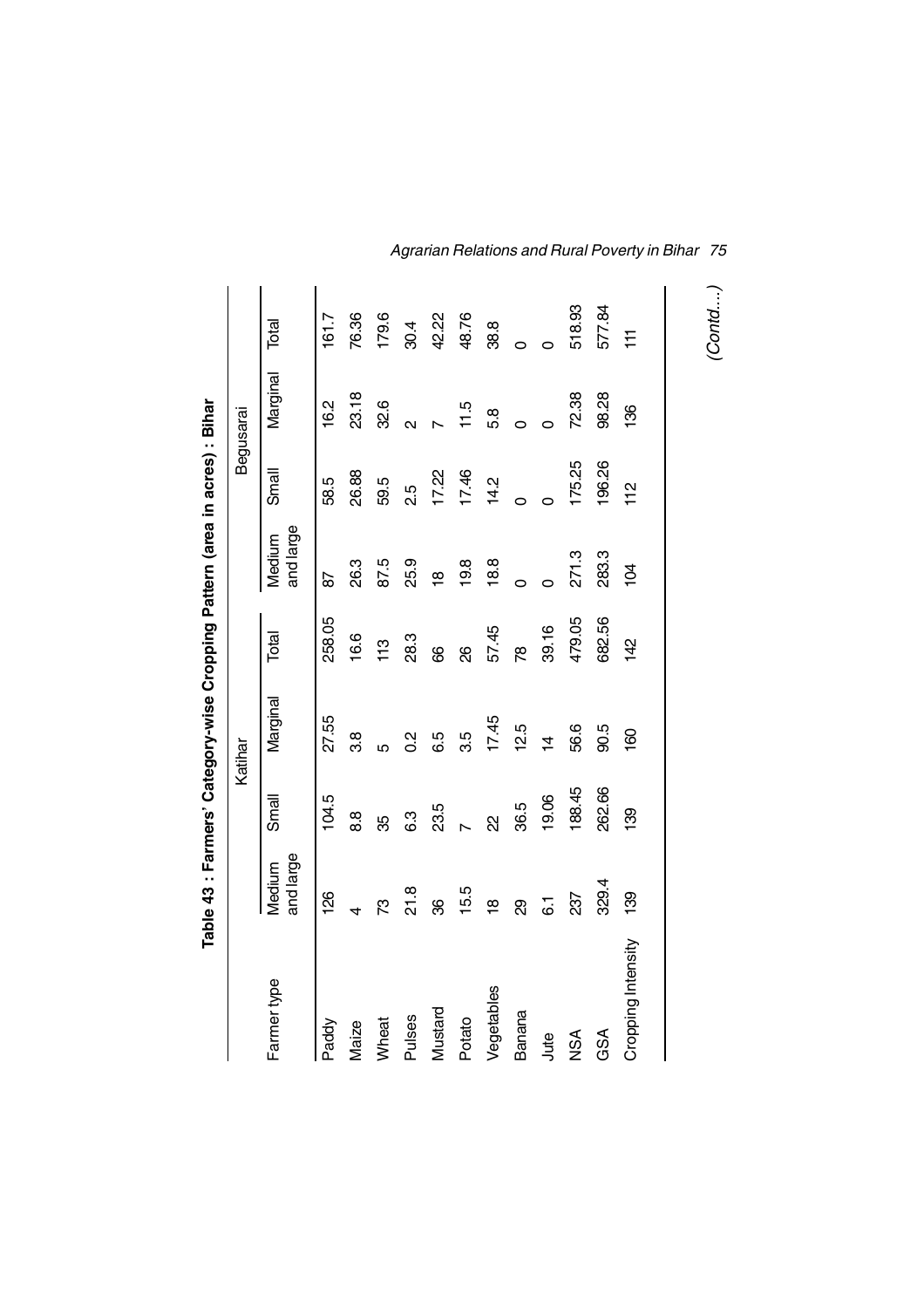|                       |                     |                | Table 43: (Contd) |                |                     |                |                  |                |
|-----------------------|---------------------|----------------|-------------------|----------------|---------------------|----------------|------------------|----------------|
|                       |                     | Katihar        |                   |                |                     | Begusarai      |                  |                |
| Farmer type           | and large<br>Medium | Small          | Marginal          | Total          | and large<br>Medium | Small          | Marginal         | Total          |
| Per cent Distribution |                     |                |                   |                |                     |                |                  |                |
| Paddy                 | 38.25               | 39.79          | 30.44             | 37.81          | 30.71               | 29.81          | 16.48            | 27.98          |
| Maize                 | $\frac{51}{2}$      | 3.35           | 4.20              | 2.43           | 9.28                | 13.70          | 23.59            | 13.21          |
| Wheat                 | 22.16               | 13.33          | 5.52              | 16.56          | 30.89               | 30.32          | 33.17            | 31.08          |
| Pulses                | 6.62                | 2.40           | 0.22              | 4.15           | 9.14                | 1.27           | 2.04             | 5.26           |
| Mustard               | 10.93               | 8.95           | 7.18              | 9.67           | 6.35                | 8.77           | 7.12             | 7.31           |
| Potato                | 4.71                | 2.67           | 3.87              | 3.81           | 6.99                | 8.90           | 11.70            | 4.44           |
| Vegetables            | 5.46                | 8.38           | 19.28             | 8.42           | 6.64                | 7.24           | 5.90             | 6.71           |
| Banana                | 8.80                | 13.90          | 13.81             | 11.43          | $\circ$             | O              | $\circ$          | Ó              |
| Jute                  | 1.85                | 7.26           | 15.47             | 5.74           | $\circ$             |                | $\circ$          |                |
| GSA                   | $\overline{6}$      | $\overline{5}$ | $\overline{0}$    | $\overline{5}$ | $\overline{5}$      | $\overline{5}$ | $\overline{100}$ | $\overline{0}$ |
| ā                     | 23.78               | 22.34          | 19.75             | 21.93          | 30.80               | 24.61          | 21.23            | 24.09          |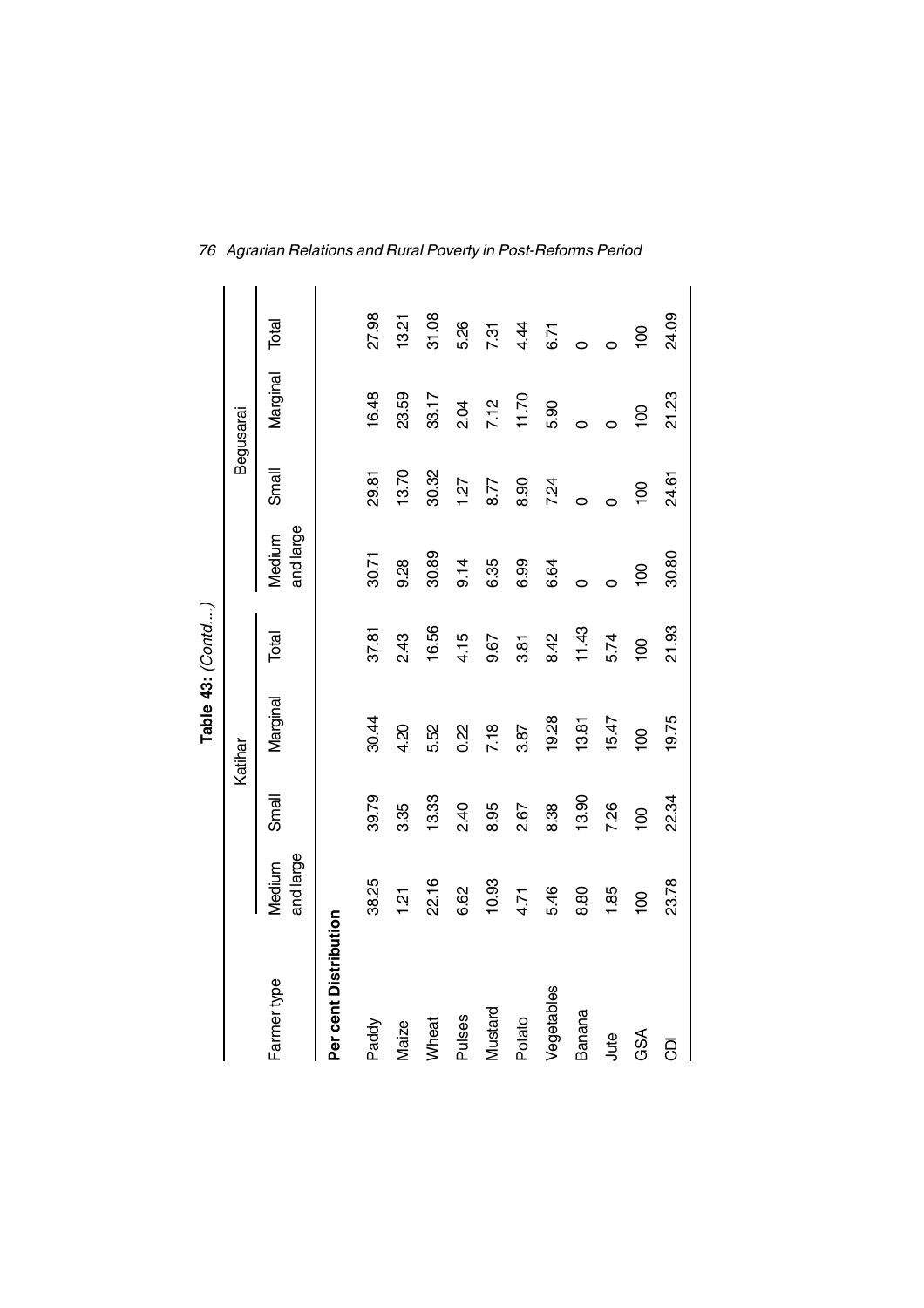both the districts with respect to both these crops. The primary reason cited by the farmers for the low productivity of these two crops was lack of appropriate doses of fertilisers and pesticides. In fact, according to them the fertiliser supply in the State was nearly at standstill due to very poor infrastructure and transportation conditions and suppliers from other states are not coming in Bihar.

*Gross Value of Agricultural Produce and Crop Contribution:* Table 46 shows village-wise per cent to GSA under different crops and its share in the gross value of agricultural produce. Table 47 shows the per centage distribution of area under different crops and share in total value of agricultural produce. On an average, wheat occupies largest area in Begusarai (31 per cent), but its contribution in gross value of agricultural produce is just 23 per cent. Similarly, paddy accounts for 28 per cent of area and 19 per cent of gross value. Despite the lower returns in case of paddy as well as wheat, large and medium farmers prefer paddy and wheat due to assured market. As sustenance and not the marketable surplus in case of marginal farmers is the prime objective, they prefer cash crops but higher cash value and also carrying higher marketing risks like maize, potato and vegetables contribute 22 and 9 per cent, respectively to the gross value of agriculture produce in case of marginal farmers with 12 and 6 per cent coverage of total area.

Potato and vegetables contribute significantly to gross value of agricultural produce in case of large and small farmers also. For example, in case of large farmers, potato with an area of 7 per cent of GSA accounts for 15 per cent of gross value of agricultural produce. Similarly, in case of small farmers it occupies 9 per cent of area and contributes 18 per cent of gross value.

Although proportionately marginal farmers have the largest area under potato, in absolute sense they have just 11.5 acres under potato compared to 17.46 acres for small farmers and 19.8 acres for large farmers. Similar is the case of vegetables. Thus, despite more diversified cropping structure, marginal farmers have to face stiff competition from the other two categories for market. Moreover, in the absence of any institutional support these farmers usually have to sell their produce in the local markets; whereas large farmers manage to sell their produce at a higher price in outside markets.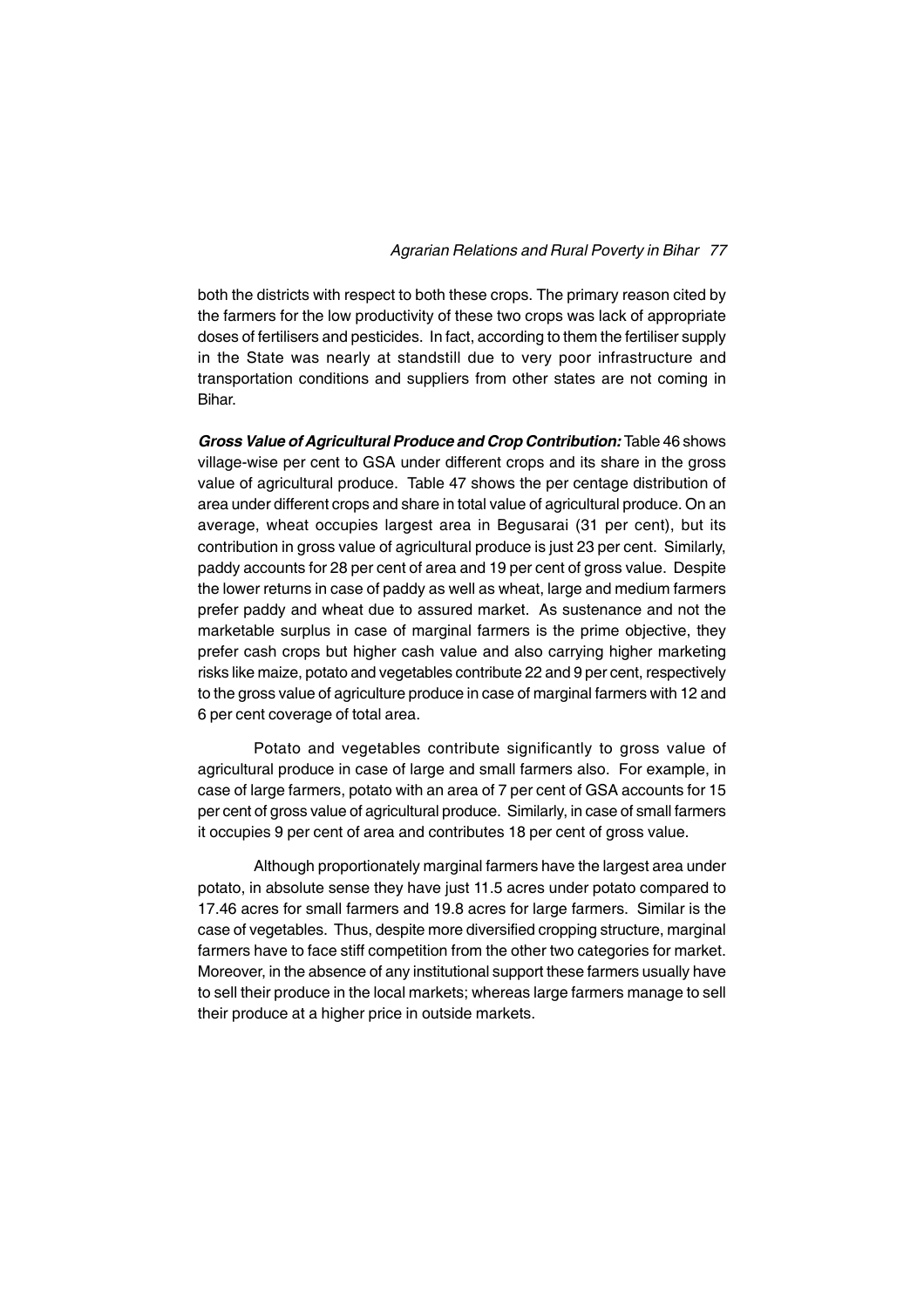|         |   |                   |                | Table 44: Village-wise Productivity Levels : Bihar (Area: Acres; Production and Yield: Quintals) |       |        |        |                    |                                |                |            |
|---------|---|-------------------|----------------|--------------------------------------------------------------------------------------------------|-------|--------|--------|--------------------|--------------------------------|----------------|------------|
|         |   |                   |                | Begusarai                                                                                        |       |        |        |                    | Katihar                        |                |            |
| Village |   | Chakar-<br>meedh  | <b>Dhaboli</b> | Gangaraho                                                                                        | Suja  | Total  | Digiri |                    | Kharua Molanpur Tinpania Total |                |            |
| Paddy   | ⋖ | 48.4              | 39.0           | 47.4                                                                                             | 26.9  | 161.7  | 8      | ల్ల                | 77.05                          | 8              | 258.05     |
|         | ൨ | 362.0             | 338.0          | 455.0                                                                                            | 239.0 | 1394.0 | 597    | 601                | 680                            | 337            | 2215       |
|         | ≻ | 7.5               | 8.7            | 9.6                                                                                              | 8.9   | 8.6    | 9.05   | 7.61               | 8.83                           | 9.36           | 8.58       |
| Maize   | ⋖ | 22.30             | 13.78          | 23.44                                                                                            | 16.84 | 76.36  | 0.00   | 2.00               | 0.00                           | 14.60          | 16.60      |
|         | ൨ | 311               | 219            | 206                                                                                              | 249   | 985    | 0.00   | $\frac{\infty}{2}$ | Ó                              | $\overline{5}$ | <b>829</b> |
|         | ≻ | 13.95             | 15.89          | 8.79                                                                                             | 14.79 | 12.90  | 0.00   | 0.6                | 0.00                           | 14.45          | 13.80      |
| Wheat   | ⋖ | 39.1              | 42.8           | 37.9                                                                                             | 59.8  | 179.6  | 23.00  | 32.00              | 25.00                          | 33.00          | 113.00     |
|         | ൨ | 323               | 354            | 51                                                                                               | 511   | 1499   | 153    | 88                 | 178                            | 258            | 828        |
|         | ≻ | 8.3               | 8.3            | 2.8                                                                                              | 8.5   | 8.3    | 6.65   | 7.47               | 7.12                           | 7.82           | 7.33       |
| Pulses  | ⋖ | $\overline{6}$ .0 | 6.4            | 8.3                                                                                              | 9.7   | 30.4   | 9.70   | 10.10              | 4.40                           | 4.10           | 28.30      |
|         | ൨ | <b>22.0</b>       | $2^{4}$        | 27.1                                                                                             | 31.7  | 103.1  | 32.20  | 36.85              | 15.00                          | 13.70          | 97.75      |
|         | ≻ | 37                | 3.5            | 3.3                                                                                              | 3.3   | 34     | 3.32   | 3.65               | 3.41                           | 3.34           | 3.45       |
|         |   |                   |                |                                                                                                  |       |        |        |                    |                                |                | Contd      |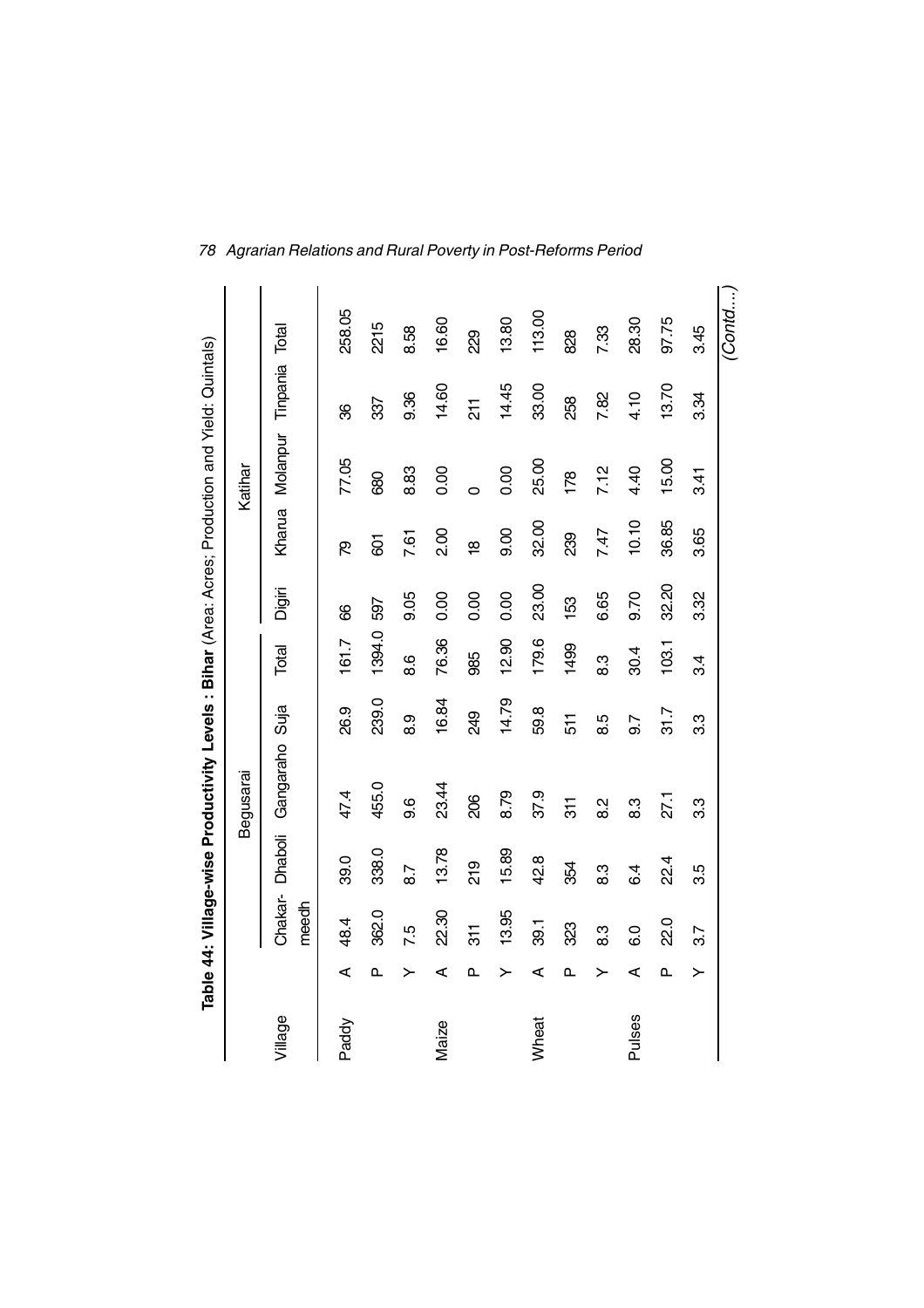|                 |    |                  |                |                |                 | Table 44 : (Contd) |         |               |                                |                |         |
|-----------------|----|------------------|----------------|----------------|-----------------|--------------------|---------|---------------|--------------------------------|----------------|---------|
|                 |    |                  |                | Begusarai      |                 |                    |         |               | Katihar                        |                |         |
| Village         |    | meedh            | Chakar-Dhaboli | Gangaraho Suja |                 | Total              | Digiri  |               | Kharua Molanpur Tinpania Total |                |         |
| <b>Oilseeds</b> | ⋖  | Ŀ                | 10.6           | 6.4            | 23.5            | 42.2               | 3.00    | 26.50         | 25.50                          | $\frac{8}{10}$ | 66.00   |
|                 | ൨  | 6.4              | 35.0           | 19.1           | 87.8            | 148.2              | 46.25   | 90.70         | 87.80                          | 4.00           | 228.75  |
|                 |    | 3.7              | 3.3            | 3.0            | 3.7             | 3.5                | 3.56    | 3.42          | 3.44                           | 4.00           | 3.47    |
| Potato          | ⋖  | 5.               | 19.0           | 10.6           | $\overline{10}$ | 48.8               | 5.00    | 12.00         | 0.6                            | 0.00           | 26.00   |
|                 | ൨  | 366.0            | 742.0          | 390.0          | 396.0           | 1894.0             | 197.00  | 496.00        | 382.00                         | 0.00           | 1075.00 |
|                 |    | 40.2             | 39.1           | 36.9           | 39.2            | 38.8               | 39.40   | 41.33         | 42.44                          |                | 41.35   |
| Vegetable       | ⋖  | $\overline{0}$ . | 5.1            | 21.2           | 12.5            | 38.8               | 15.50   | 25.20         | 15.25                          | 1.50           | 57.45   |
|                 | Ō. | $\overline{0}$ . | 86.0           | 363.0          | 238.0           | 687.0              | 255.00  | 463.00        | 234.00                         | 25.00          | 977.00  |
|                 |    | $\overline{0}$   | 16.9           | 17.1           | 19.0            | 17.7               | 16.45   | 18.37         | 15.34                          | 16.67          | 17.01   |
| Banana          | ⊄  | $\circ$          | $\circ$        | $\circ$        | 0               | O                  | 59.00   | 0.50          | 0.00                           | 18.50          | 78.00   |
|                 | Δ. | O                | O              | 0              |                 | o                  | 4756.00 | 40.00         | 0.00                           | 1457.00        | 6253.00 |
|                 |    |                  |                | 0              |                 |                    | 80.61   | 80.00         | $\circ$                        | 78.76          | 80.17   |
| Jute            | ⊄  | ⊂                | 0              | 0              |                 | c                  | 6.00    | 20.15         | 13.01                          | 0.00           | 39.16   |
|                 | ≏  |                  | 0              | 0              |                 |                    | සි      | $\frac{8}{3}$ | 113                            |                | 900     |
|                 |    |                  | 0              | 0              |                 | 0                  | 9.83    | 6.35          | 8.69                           | $\circ$        | 7.66    |

*Agrarian Relations and Rural Poverty in Bihar 79*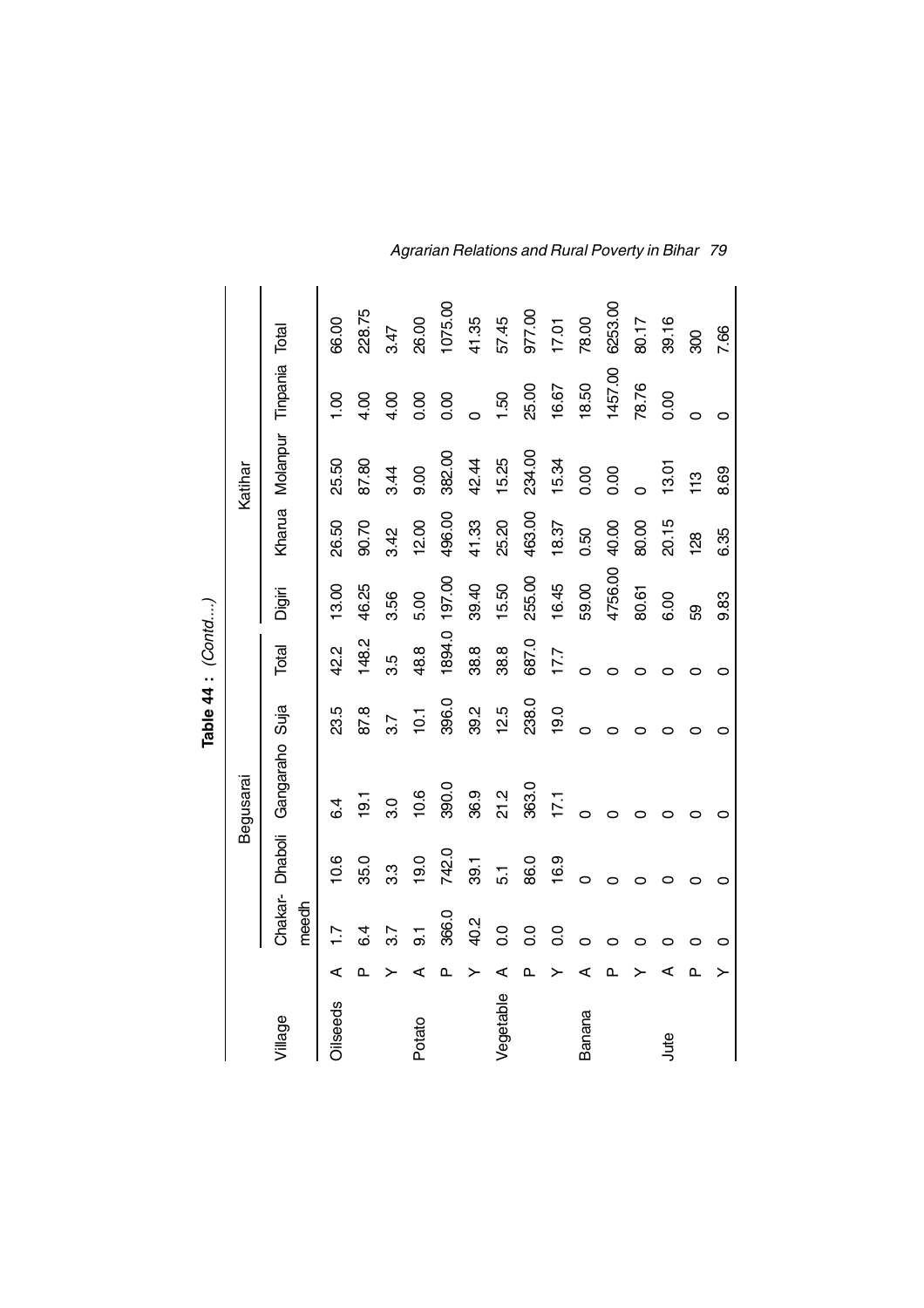|                |   |        |        |                 | Table 45 : Farmers' Category-wise Area, Production and Yield Levels : Bihar |                     |                  |                     |        |
|----------------|---|--------|--------|-----------------|-----------------------------------------------------------------------------|---------------------|------------------|---------------------|--------|
|                |   |        |        | Begusarai       |                                                                             |                     |                  | Katihar             |        |
| Farmer<br>type |   | Large  | Small  | Marginal        | Total                                                                       | and Large<br>Medium | farmers<br>Small | Marginal<br>farmers | Total  |
| Paddy          | ⋖ | 59     | 58.5   | 16.2            | 161.7                                                                       | 88                  | 104.5            | 27.55               | 258.05 |
|                | ௳ | 765    | 489    | $\overline{40}$ | 1394                                                                        | 1019                | 967              | 229                 | 2215   |
|                | ≻ | 8.79   | 8.36   | 8.64            | 8.62                                                                        | 8.09                | 9.25             | 8.31                | 8.58   |
| Maize          | ⋖ | 26.30  | 26.88  | 23.18           | 76.36                                                                       | 4.00                | 8.80             | 3.80                | 16.60  |
|                | ௳ | 322    | 363    | 800             | 985                                                                         | 100.00              | 94.00            | 35.00               | 229.00 |
|                | ൨ | 12.24  | 13.50  | 12.94           | 12.90                                                                       | 25.00               | 10.68            | 9.21                | 13.80  |
| Wheat          | ⋖ | 87.50  | 59.50  | 32.60           | 179.60                                                                      | 73.00               | 35.00            | 5.00                | 113.00 |
|                | ௳ | 724.00 | 496.00 | 279.00          | 1499.00                                                                     | 532.00              | 260.00           | 36.00               | 828.00 |
|                | > | 8.27   | 8.34   | 8.56            | 8.35                                                                        | 7.29                | 7.43             | 7.20                | 7.33   |
| Pulses         | ⋖ | 25.90  | 2.50   | 200             | 30.40                                                                       | 21.80               | 6.30             | 0.20                | 28.30  |
|                | ௳ | 88.70  | 8.40   | 6.00            | 103.10                                                                      | 75.40               | 21.65            | 0.70                | 97.75  |
|                | ≻ | 3.42   | 3.36   | 3.00            | 3.39                                                                        | 3.46                | 3.44             | 3.50                | 3.45   |
|                |   |        |        |                 |                                                                             |                     |                  |                     | (Contd |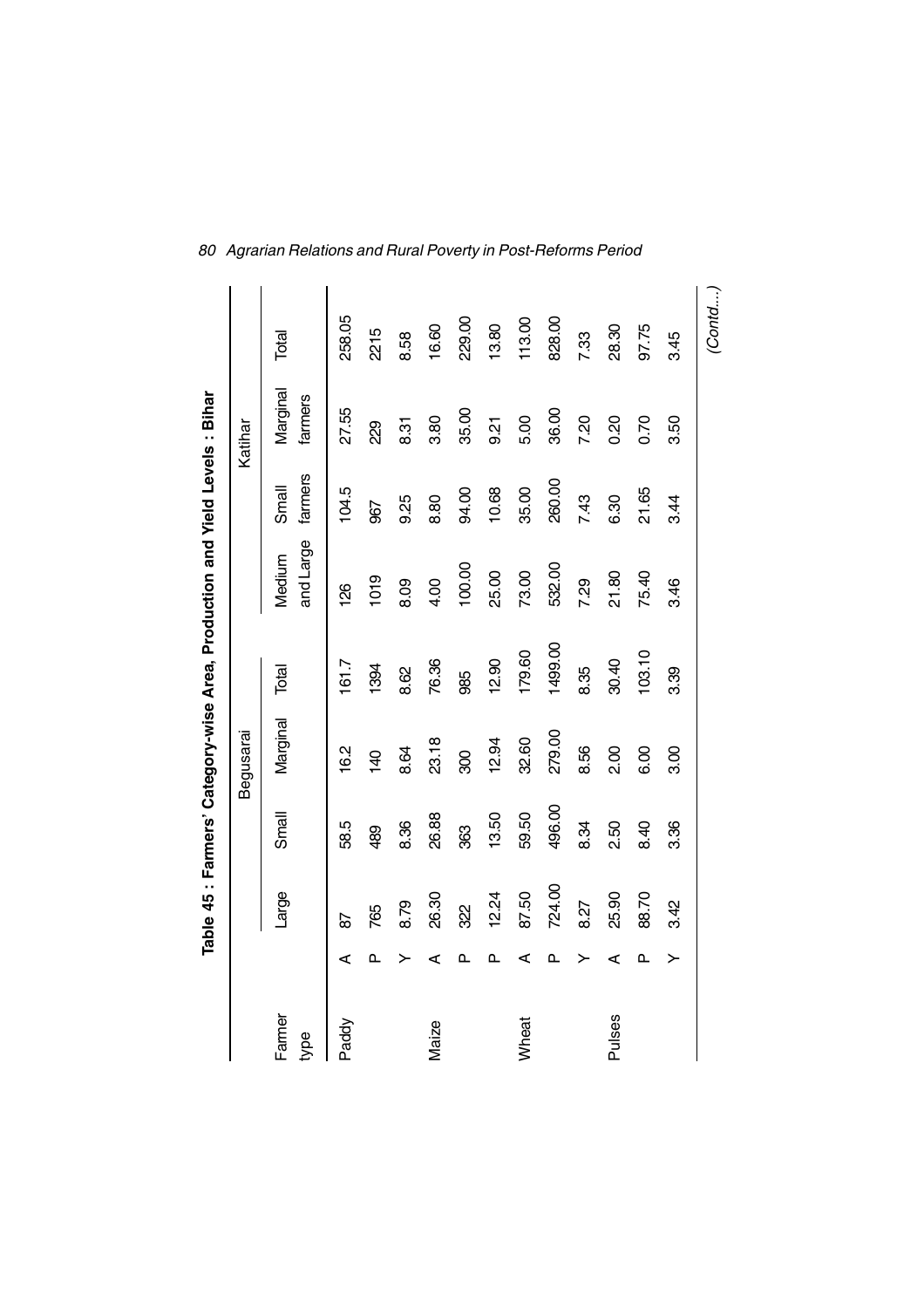|                |   |        |        |           | Table 45: (Contd) |                     |                  |                     |         |
|----------------|---|--------|--------|-----------|-------------------|---------------------|------------------|---------------------|---------|
|                |   |        |        | Begusarai |                   |                     | Katihar          |                     |         |
| Farmer<br>type |   | Large  | Small  | Marginal  | Total             | and Large<br>Medium | farmers<br>Small | Marginal<br>farmers | Total   |
| Mustard        | ⋖ | 18.00  | 17.22  | 7.00      | 42.22             | 36.00               | 23.50            | 6.50                | 66.00   |
|                |   | 63.50  | 60.97  | 23.75     | 148.22            | 128.50              | 76.55            | 23.70               | 228.75  |
|                |   | 3.53   | 3.54   | 339       | 3.51              | 3.57                | 3.26             | 3.65                | 3.47    |
| Potato         |   | 19.80  | 17.46  | 11.50     | 48.76             | 15.50               | 7.00             | 3.50                | 26.00   |
|                |   | 787.00 | 670.00 | 437.00    | 1894.00           | 636.00              | 284.00           | 155.00              | 1075.00 |
|                |   | 39.75  | 38.37  | 38.00     | 38.84             | 41.03               | 40.57            | 44.29               | 41.35   |
| Vegetables     |   | 18.80  | 14.20  | 5.80      | 38.80             | 18.00               | 22.00            | 17.45               | 57.45   |
|                |   | 334.00 | 266.00 | 87.00     | 687.00            | 316.00              | 363.00           | 298.00              | 977.00  |
|                |   | 17.77  | 18.73  | 15.00     | 17.71             | 17.56               | 16.50            | 17.08               | 17.01   |
| Banana         |   |        |        |           |                   | 29.00               | 36.50            | 12.50               | 78.00   |
|                |   |        |        |           |                   | 2312.00             | 2914.00          | 1027.00             | 6253.00 |
|                |   |        |        |           |                   | 79.72               | 79.84            | 82.16               | 80.17   |
| Jute           |   |        |        |           |                   | 6.10                | 19.06            | 14.00               | 39.16   |
|                |   |        |        |           |                   | 5                   | 130              | $\frac{9}{11}$      | 800     |
|                |   |        |        |           |                   | 8.36                | 6.82             | 8.50                | 7.66    |

*Agrarian Relations and Rural Poverty in Bihar 81*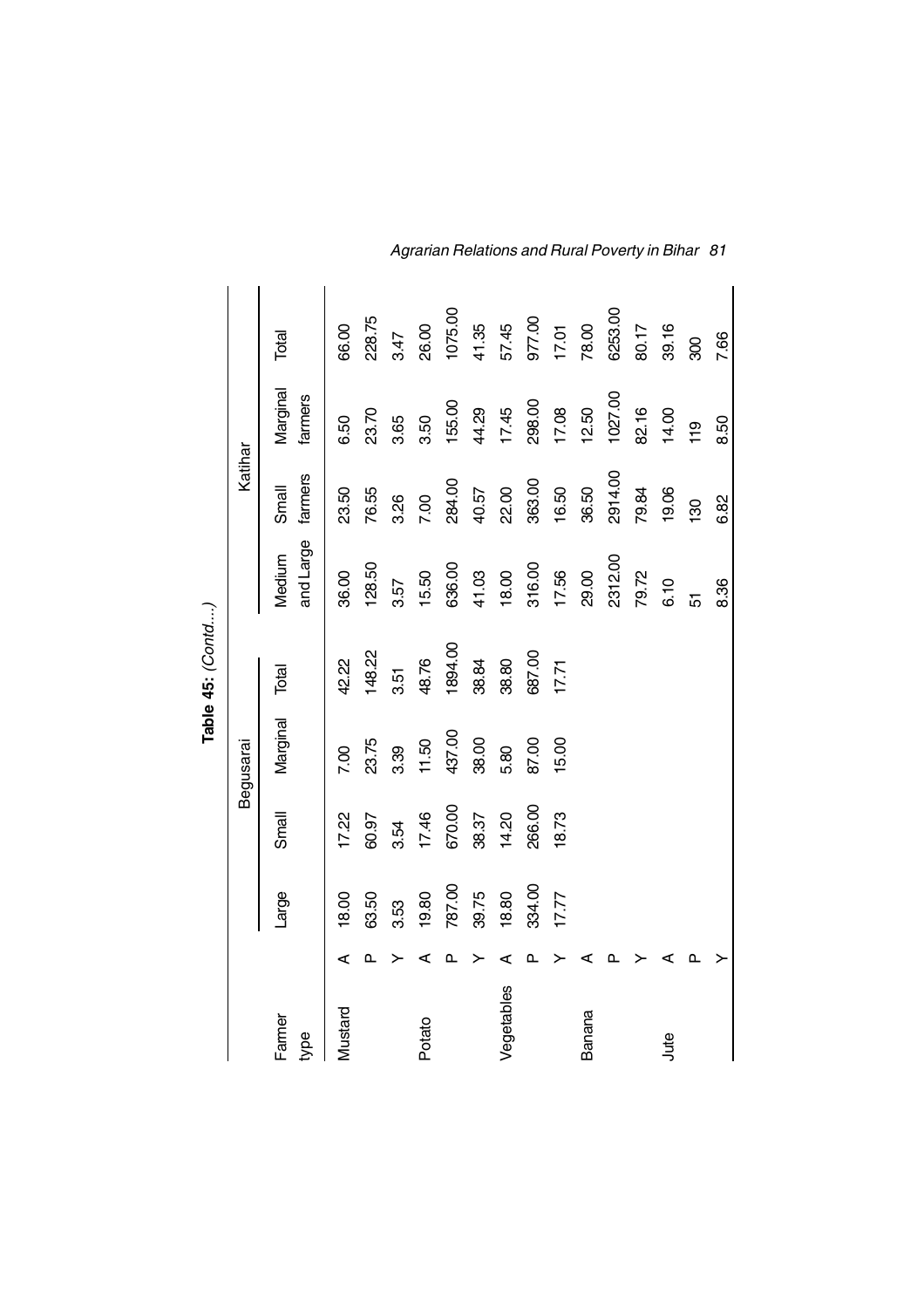|               |                  |       |         |       |       |        | Table 46: Total and Per Acre Gross Values of Agricultural Produce : Bihar |        |          |       |
|---------------|------------------|-------|---------|-------|-------|--------|---------------------------------------------------------------------------|--------|----------|-------|
| VILLAGE       | Chakar-<br>meedh | GAR   | Dhaboli | Suja  | Total | Kharua | Molanpur                                                                  | Digiri | Tinpania | Total |
| Paddy         | 3366             | 4320  | 3900    | 3998  | 3879  | 3423   | 3971                                                                      | 4070   | 4213     | 3863  |
| Maize         | 6973             | 4394  | 7946    | 7393  | 6450  | 2700   | 0                                                                         | 0      | 4336     | 4139  |
| Wheat         | 4130             | 4103  | 4136    | 4273  | 4173  | 3734   | 3560                                                                      | 3326   | 3909     | 3664  |
| <b>Pulses</b> | 6600             | 5866  | 6300    | 5873  | 6105  | 6567   | 6136                                                                      | 5975   | 6015     | 6217  |
| Mustard       | 6724             | 5361  | 5943    | 6721  | 6319  | 6161   | 6198                                                                      | 6404   | 7200     | 6239  |
| Potato        | 12066            | 11080 | 11716   | 11762 | 11653 | 12400  | 12733                                                                     | 11820  | 0        | 12404 |
| Vegetables    | 0                | 10274 | 10118   | 11424 | 10624 | 11024  | 9207                                                                      | 9871   | 10000    | 10204 |
| Banana        |                  |       |         |       |       | 20000  | 0                                                                         | 20153  | 19689    | 20042 |
| Jute          |                  |       |         |       |       | 6352   | 8686                                                                      | 3333   | $\circ$  | 6665  |
| PAGVP         | 5077             | 5714  | 6100    | 6131  | 5779  | 5415   | 5443                                                                      | 9379   | 6720     | 6775  |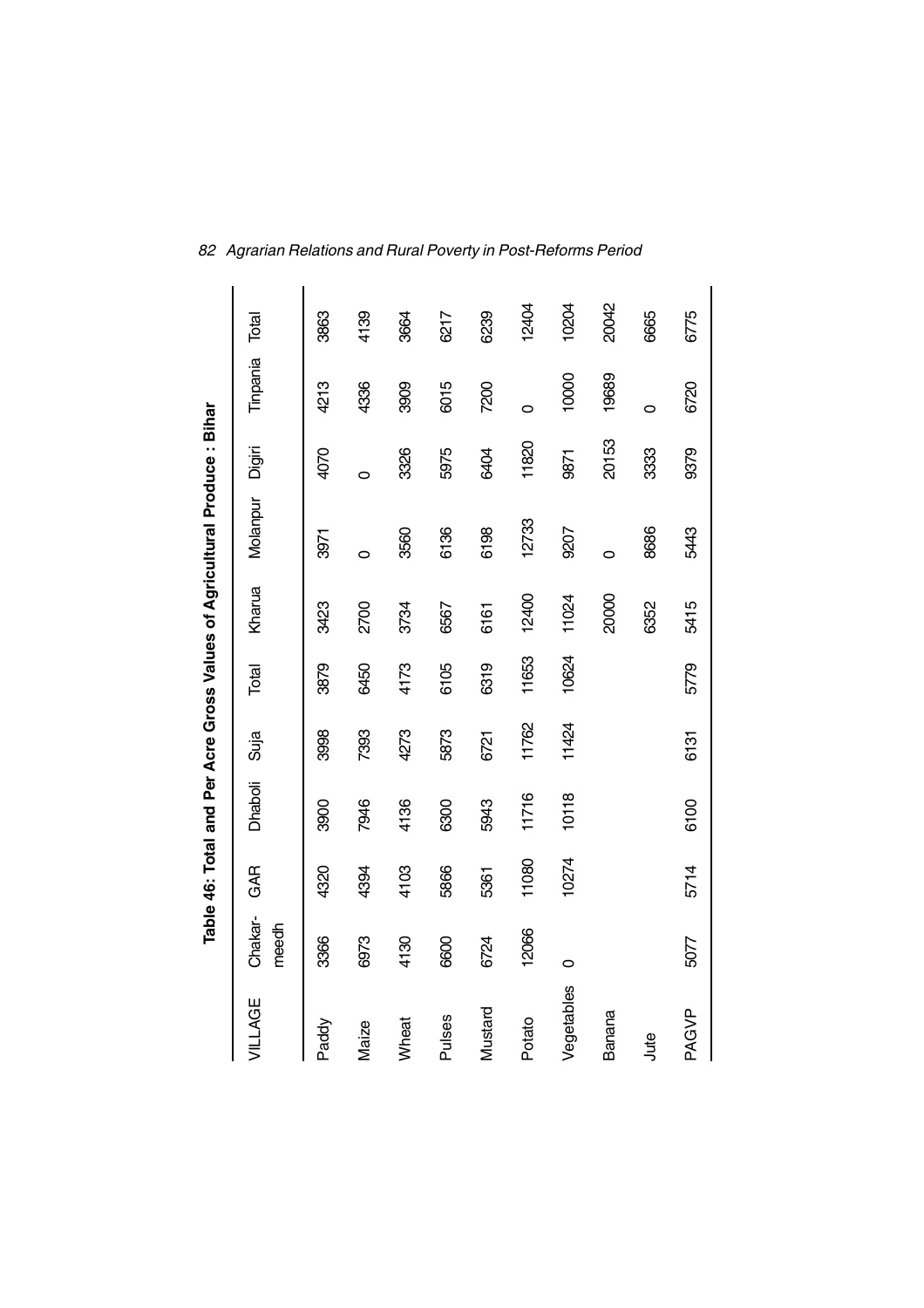|         |                                |                         |                              |                             |                             |                | Table 47: Commodity-wise Share in Area and Gross Value : Bihar |                                                   |                                                                                                                                                                   |                |                                       |
|---------|--------------------------------|-------------------------|------------------------------|-----------------------------|-----------------------------|----------------|----------------------------------------------------------------|---------------------------------------------------|-------------------------------------------------------------------------------------------------------------------------------------------------------------------|----------------|---------------------------------------|
|         |                                |                         | Chakar-Dhaboli               | GAR                         | Suja                        | Total          | Kharua                                                         | Molan-                                            | Digiri                                                                                                                                                            | Tinpa-         | Total                                 |
|         |                                | meedh                   |                              |                             |                             |                |                                                                | pur                                               |                                                                                                                                                                   | nia.           |                                       |
| Paddy   | Area                           | 88                      | ଅ                            |                             | $\overline{1}$              | <u>ஜ</u>       |                                                                |                                                   |                                                                                                                                                                   |                |                                       |
|         | Value                          | සි                      |                              |                             |                             |                | శి న                                                           |                                                   |                                                                                                                                                                   |                |                                       |
| Maize   | Area                           |                         |                              |                             |                             |                |                                                                |                                                   |                                                                                                                                                                   |                |                                       |
|         | Value                          |                         |                              |                             |                             |                |                                                                |                                                   |                                                                                                                                                                   |                |                                       |
| Wheat   |                                | 18 み 5 8 5 6 1 2 7 17 0 | 19 2 2 3 3 4 5 6 6 6 7 6 7 6 | 5 2 5 5 5 6 6 6 4 4 7 5 7 5 | F F F B B P 6 6 F F 6 F 8 F |                |                                                                |                                                   |                                                                                                                                                                   | 8.5.59854      | $R$ $R$ $\alpha$ $ \epsilon$ $\alpha$ |
|         | Area<br>Value                  |                         |                              |                             |                             |                |                                                                |                                                   |                                                                                                                                                                   |                |                                       |
| Pulses  |                                |                         |                              |                             |                             |                |                                                                |                                                   |                                                                                                                                                                   |                | $\overline{4}$                        |
|         | Area<br>Value                  |                         |                              |                             |                             |                |                                                                |                                                   |                                                                                                                                                                   | ო              |                                       |
| Mustard |                                |                         |                              |                             |                             |                |                                                                |                                                   |                                                                                                                                                                   |                |                                       |
|         | Area<br>Value                  |                         |                              |                             |                             |                |                                                                |                                                   |                                                                                                                                                                   |                |                                       |
| Potato  |                                |                         |                              |                             |                             |                |                                                                |                                                   |                                                                                                                                                                   | $\overline{C}$ |                                       |
|         |                                |                         |                              |                             |                             |                |                                                                |                                                   |                                                                                                                                                                   |                |                                       |
| Vegeta- | Area<br>Value<br>Area<br>Value |                         |                              |                             |                             |                |                                                                |                                                   |                                                                                                                                                                   |                |                                       |
| bles    |                                | $\circ$                 |                              |                             |                             |                | <u>+ o fo tro o tro o tro fo + b tro</u>                       | <b>4 83 ๐ ๐ 5 5 ๑ ๑ 5 5 ๑ 5 ๑ 5 ๑ 5 ๑ ๑ 5 5 g</b> | $\mathcal{B}$ $\Xi$ $\circ$ $\circ$ $\Xi$ $\rightarrow$ $\pi$ $\omega$ $\omega$ $\sim$ $\mu$ $\omega$ $\sim$ $\omega$ $\omega$ $\approx$ $\omega$ $\approx$ $\pi$ | $0 - 92500$    | $450400$ $55700$                      |
| Banana  | Area<br>Value                  |                         |                              |                             |                             |                |                                                                |                                                   |                                                                                                                                                                   |                |                                       |
|         |                                |                         |                              |                             |                             |                |                                                                |                                                   |                                                                                                                                                                   |                |                                       |
| Jute    | Area                           |                         |                              |                             |                             |                |                                                                |                                                   |                                                                                                                                                                   |                |                                       |
|         | yalue                          |                         |                              |                             |                             |                |                                                                |                                                   |                                                                                                                                                                   |                |                                       |
| GSA     |                                | <u>ទី ទី</u>            | $\overline{5}$               | $\overline{5}$              | $\overline{5}$              | $\overline{5}$ |                                                                |                                                   | $\overline{\mathsf{a}}$                                                                                                                                           | ុដ             | $\overline{5}$                        |
| GVAP    |                                |                         | $\overline{5}$               | $\overline{5}$              | $\overline{5}$              | $\overline{5}$ | $\overline{5}$                                                 | $\overline{5}$                                    | $\overline{5}$                                                                                                                                                    | $\overline{5}$ | $\frac{8}{5}$                         |

*Agrarian Relations and Rural Poverty in Bihar 83*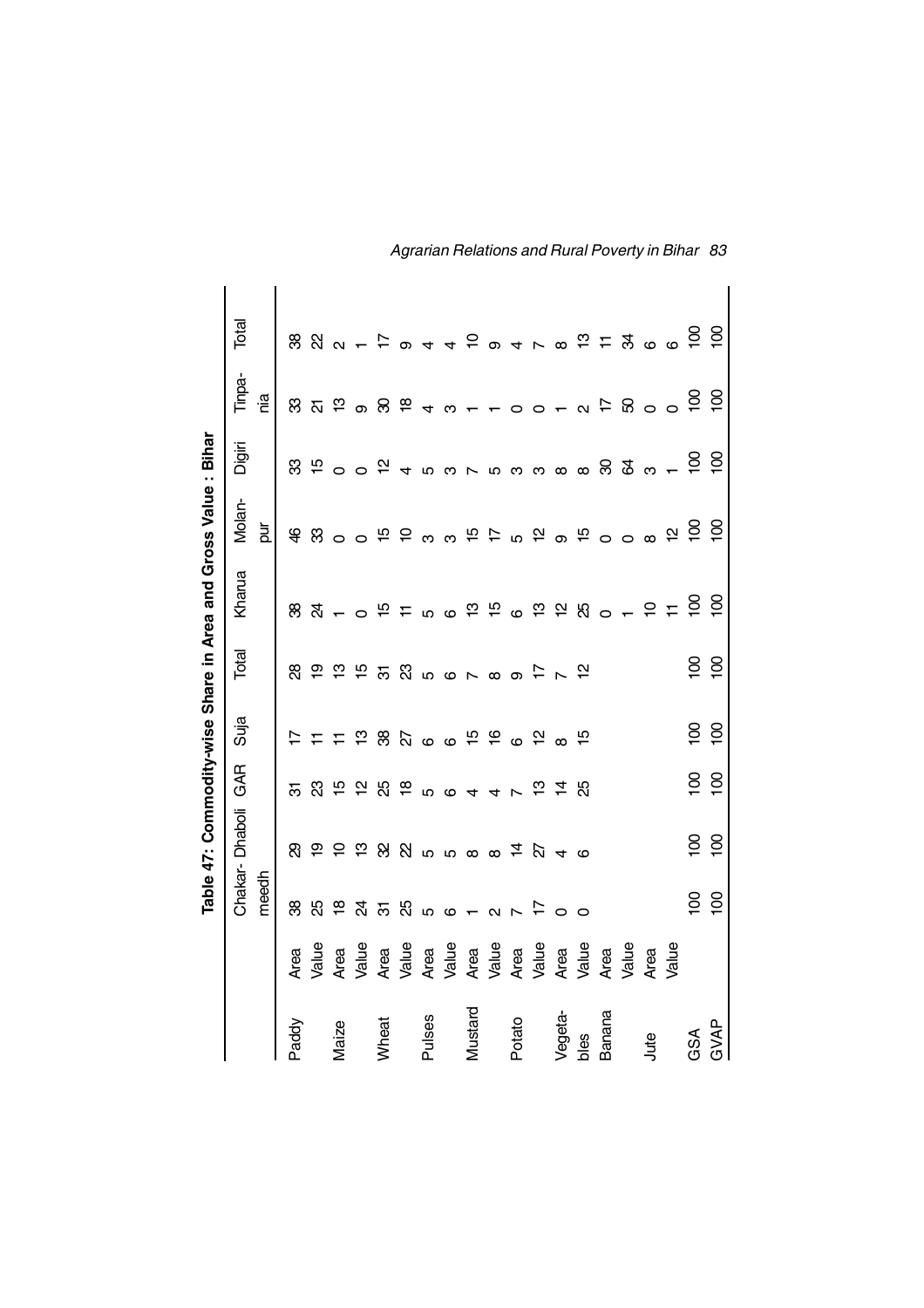|                  |       |           |       |       |       |         | Table 48 : Farmers' Category-wise Per Acre Value of Agricultural Produce : Bihar |       |       |       |       |       |
|------------------|-------|-----------|-------|-------|-------|---------|----------------------------------------------------------------------------------|-------|-------|-------|-------|-------|
|                  |       | Begusarai |       |       |       | Katihar |                                                                                  |       |       | Bihar |       |       |
|                  | Щ     | ჭ         | ξ     | Total | Ь     | 5       | ξ                                                                                | Total | 띡     | 56    | ¥     | Total |
| Paddy            | 3957  | 3762      | 3889  | 3879  | 3639  | 4164    | 3740                                                                             | 3863  | 3769  | 4020  | 3795  | 3869  |
| Maize            | 6122  | 6752      | 6471  | 6450  | 7500  | 3205    | 2763                                                                             | 4139  | 6741  | 6589  | 6208  | 6530  |
| Wheat            | 4137  | 4168      | 4279  | 4173  | 3644  | 3714    | 3600                                                                             | 3664  | 3913  | 4000  | 4189  | 3976  |
| Pulses           | 6164  | 6048      | 5400  | 6105  | 6226  | 6186    | 6300                                                                             | 6217  | 6192  | 6147  | 5482  | 6159  |
| Mustard          | 6350  | 6373      | 6107  | 6319  | 6425  | 5863    | 6563                                                                             | 6239  | 6400  | 6079  | 6327  | 6270  |
| Potato           | 11924 | 11512     | 11400 | 11653 | 12310 | 12171   | 13286                                                                            | 12404 | 12093 | 11701 | 11608 | 11867 |
| Vege.            | 10660 | 11239     | 9000  | 10624 | 10533 | 9900    | 10246                                                                            | 10204 | 10598 | 10425 | 9935  | 10373 |
| Banana           |       |           |       |       | 19931 | 19959   | 20540                                                                            | 20042 | 19931 | 19959 | 20540 | 20042 |
| Jute             |       |           |       |       | 8361  | 5771    | 7143                                                                             | 6665  | 19931 | 19959 | 20540 | 20042 |
| Per Acre<br>GVAP | 5569  | 5910      | 6134  | 5779  | 6057  | 7130    | 8356                                                                             | 6775  |       |       |       |       |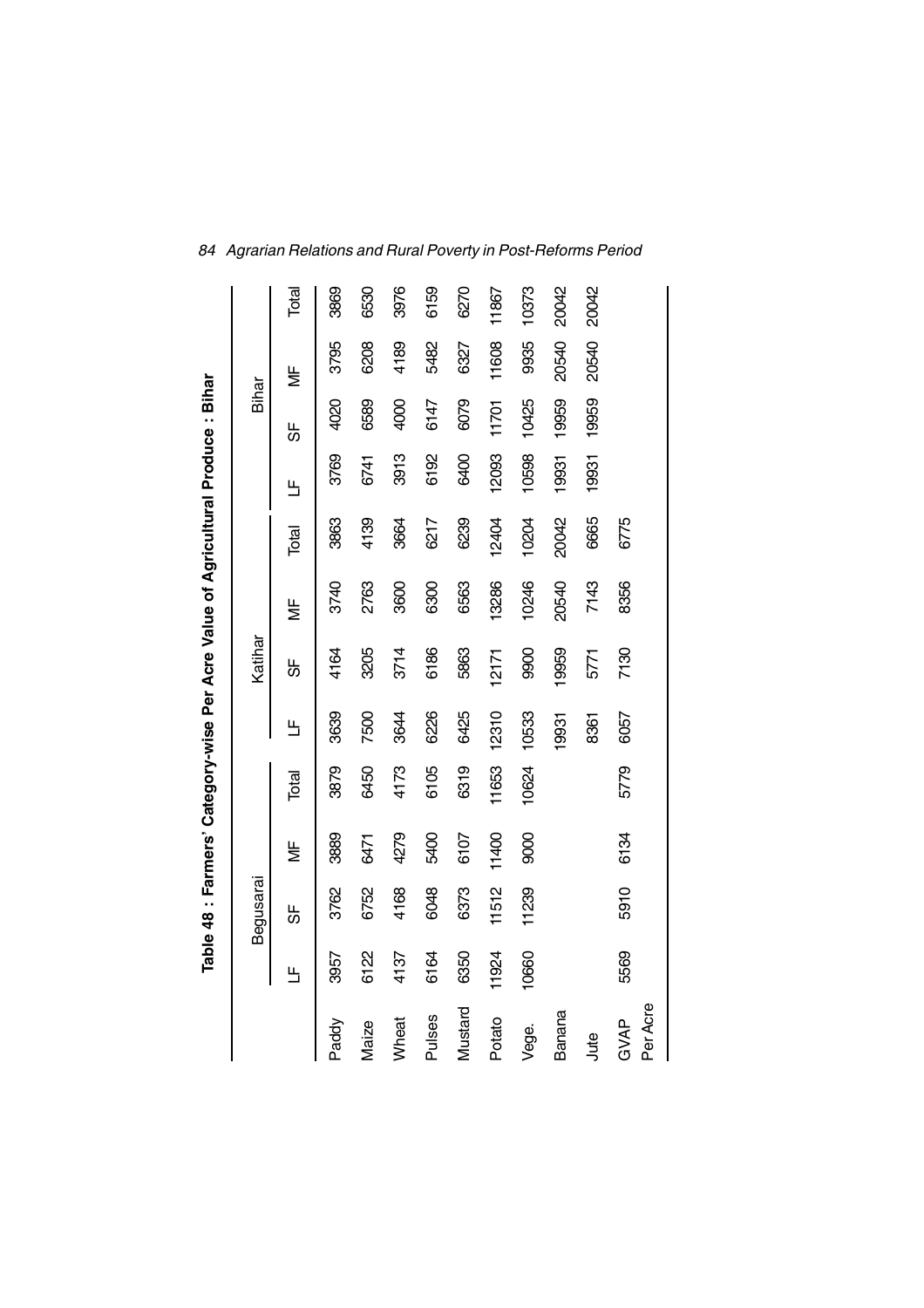*Marketable Surplus and Marketing:* Table 49 shows village-wise marketed crops and its proportion with total production.

- Eighty five per cent of total paddy production in Begusarai and 81 per cent in Katihar is sold in the market. The overall average for the State is 81 per cent. Except for one village in Katihar (Madanpora), this proportion is above 80 per cent in all the villages. Thus, it appears marketing of paddy has no structural bottlenecks.
- Paddy (82 per cent), vegetables, (84 per cent), banana (95 per cent) and jute are the major marketed crops in the study area. Wheat (67 per cent), mustard (59 per cent) and maize (58 per cent) are other crops in case of which the marketed component is above 50 per cent. In case of pulses and potato, nearly 46 per cent each of the total production is marketed. The high proportion of marketed output *prima facie* gives the impression that these villages are not just subsistence economy but are having good market linkages. However, inter-village variations are found in economic structure and threes variations are reflected in the composition of marketed commodity.
- Except for one village (Chakarmeedh in Begusarai) which does not grow vegetables, in all other seven villages more than 80 per cent of the output is sold. On an average, 84 per cent of the vegetables production is sold in the market. Vegetables included for the present analysis are perishable commodities like tomato, brinjal, and cauliflower, cabbage, pumpkin, bitter guard, ladyfingers, chillies etc. The only storable vegetable found in the production system is potato. Since it is storable, due to perishable nature of other vegetables, often distress sale also takes place.
- After vegetables, maize and mustard are the two crops, which have marketable surplus. In both the villages, the market proportion of maize output is found to be above 50 per cent. Only in two of the eight villages (Digiri and Molanpur), maize is not grown. Both these villages are located in Katihar. In rest of the villages, maize is essentially an export item to Andhra Pradesh.
- <sup>l</sup> Wheat is an important market item in all the four villages of Begusarai and overall 947 quintals of wheat in Begusarai is sold in the market which is 63 per cent of total production. In Katihar also, 58 per cent of total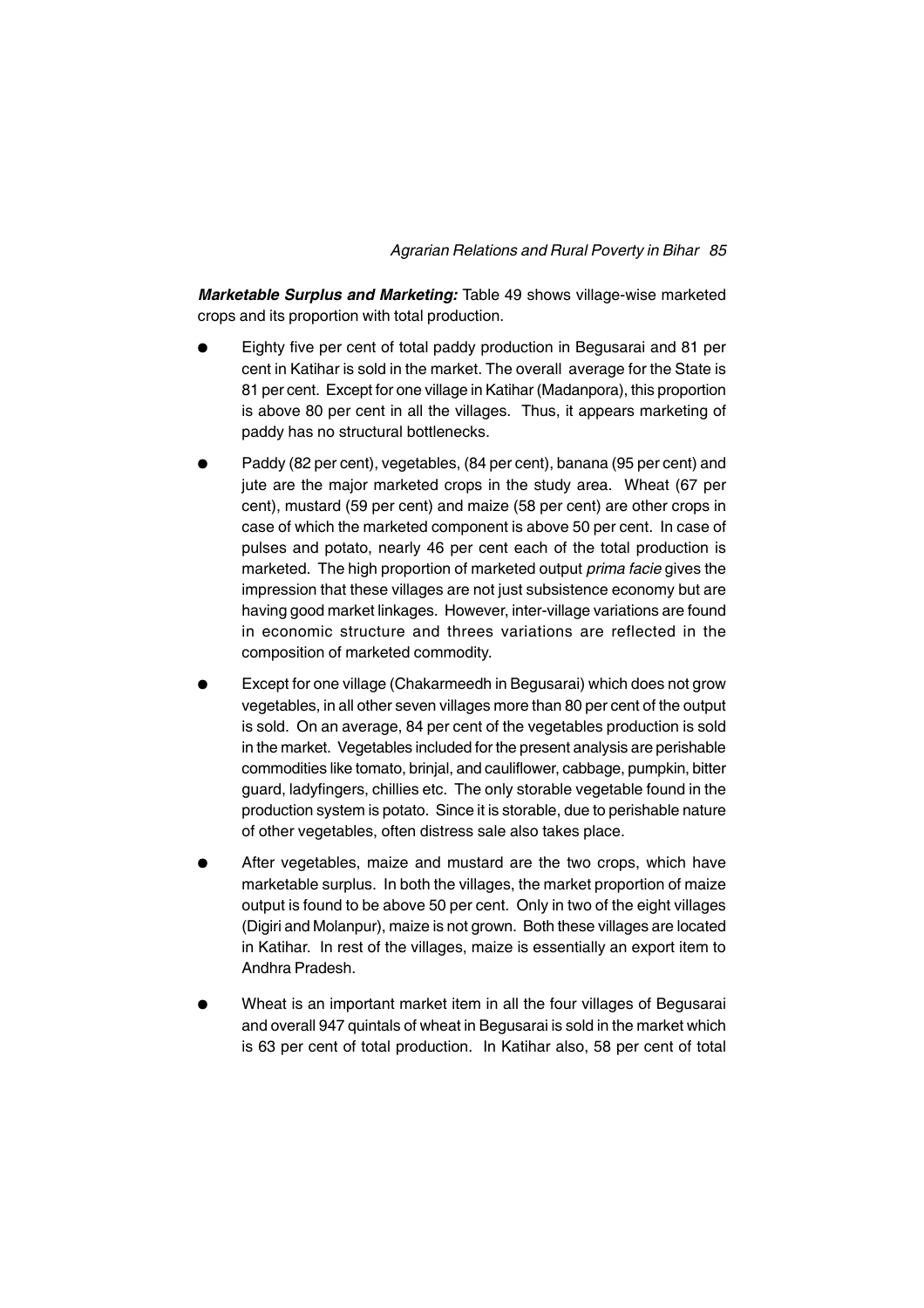|               |               |                     |                   | Table 49 : Village-wise Marketed Agricultural Produce : Bihar |                |          |                           |                 |                 |                       |                     |
|---------------|---------------|---------------------|-------------------|---------------------------------------------------------------|----------------|----------|---------------------------|-----------------|-----------------|-----------------------|---------------------|
|               | Begusarai     |                     |                   |                                                               |                | Katihar  |                           |                 |                 |                       |                     |
| Crops         | meedh         | Chakar- Dhaboli GAR |                   | Suja                                                          | Total          | Digiri   | Kharua                    | Molanpur Tinpa- | ia              | Total                 | BIHAR               |
| Paddy         | 316.5<br>(87) | 272<br>$\circledS$  | 398<br>(87)       | 205<br>(86)                                                   | 1191.5<br>(85) | 535<br>8 | 342<br>මූ                 | 427.5<br>ලි     | 88<br>(83)      | 1785<br>$\widehat{a}$ | 2976<br>$\circledR$ |
| <b>Maze</b>   |               | 190(61) 155(71)     | 114(55)           | 194(78)                                                       | 653(66)        | 8        | 12(67)                    | 8               | 143(68) 155(68) |                       | 808(67)             |
| Wheat         | 203(63)       | 211(60)             | 179(58)           | 354(69)                                                       | 947(63)        | 77(50)   | 126(53)                   | 73(41)          | 134(52) 410(50) |                       | 1357(58)            |
| Pulses        | 19(86)        | 14(63)              | 18.5(68) 19.5(62) |                                                               | 71(69)         | 2.5(8)   | 11.5(31)                  | 0.5(3)          | 6.5(47)         | 21(21)                | 92(46)              |
| Mustard 3(47) |               | 11(31)              | 9.5(50)           | 58.5(67)                                                      | 82(55)         | 31(67)   | 57(63)                    | 50(57)          | 1(25)           | 139(61)               | 221(59)             |
| Potato        | 4(1)          | 170(23)             | 8                 | 359(91)                                                       | 533(28)        | 135(69)  | 404(81)                   | 304(80)         | 8               | 843(78)               | 1376(46)            |
| vege.         | 8             | 72.5(84) 313(86)    |                   | 203.5(86)                                                     | 589(86)        | 209(82)  | 380(82)                   | 205(88)         | 21(84)          | 815(83)               | 1404(84)            |
| <b>Banana</b> | 8             | 8                   | 8                 | 8                                                             | 8              | 4510(95) | 40(100)                   | 8               |                 | 1414(97)5964(95)      | 5964(95)            |
| Jute          | 8             | 8                   | 8                 | 8                                                             | 8              |          | 59(100) 128(100) 113(100) |                 | 8               | 300(100)              | 300(100)            |

Note: Figures in parentheses show per cent to total production. Note: Figures in parentheses show per cent to total production.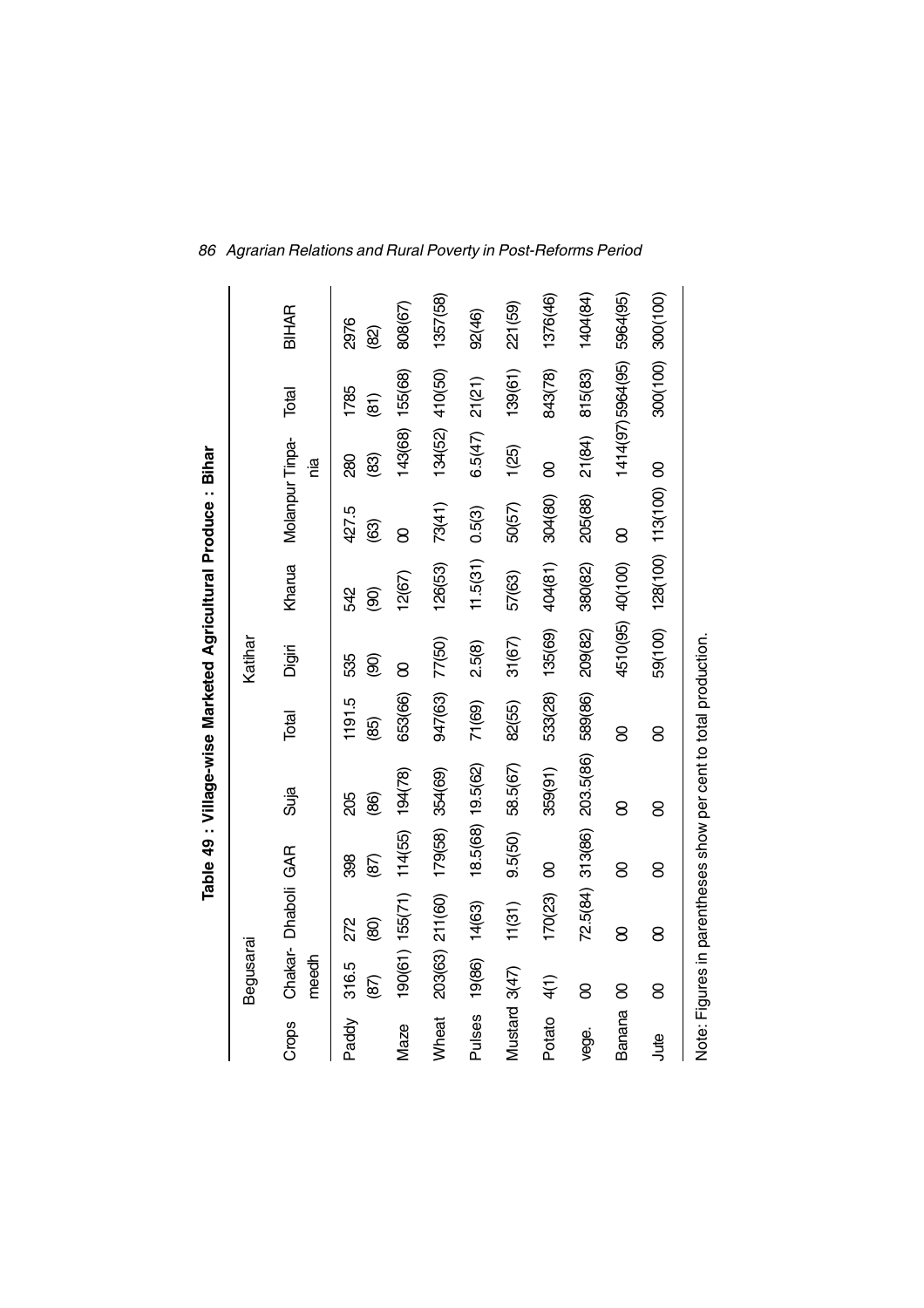production is marketed, but in absolute terms the quantity marketed is just half of the quantity of Begusarai.

The village economy of Katihar is distinct from Begusarai mainly because of two key cash crops. Banana, which is grown in Digiri, Kharua and Molanpur, overall nearly six thousand tonnes are sold in the market from these three villages. The entire banana produce is exported to other states mainly to Uttar Pradesh, West Bengal and Tamil Nadu. The second key cash crop in Katihar is jute which is grown in three of the four villages Digiri, Kharua and Molanpur. Nearly 300 quintals per annum is produced in these three villages and the entire produce is sold in the market through the agents of the outside traders mainly coming from Punjab, Uttar Pradesh and Madhya Pradesh.

*Village-wise Share in Market Crops:* The above analysis may suggest the presence of a very vibrant market economy at the grassroots level in Bihar. However, as we had taken the proportion of output marketed in each of the villages, it does not reflect the true picture of disparities between the developed and underdeveloped villages. Due to very low level of production in some of the villages in case of crops like pulses and mustard, despite this high share of marketed output, their contribution to household economy may not be very significant in real terms. We therefore, analysed the village-wise share in marketed commodities in the total State. Table 50 gives village-wise share in case of each of the marketed commodities from total marketed quantity.

Table 50 shows the share of the villages in the total marketed produce of different crops. The market for maize, wheat and pulses is dominated by the underdeveloped district of Begusarai, but the market for banana, jute, paddy, mustard and to a large extent of vegetables also is dominated by the developed district, Katihar. Thus, the nature of marketable surplus is different for the two districts. When we look at the village level, the unevenness of the commodities marketed from different villages becomes more clear-

a) The share of Suja (one of the developed villages in Begusarai is below even seven per cent in the total paddy marketed in the State. Similarly, the share of Dhaboli (in Begusarai) and Tinpania (in Katihar) is less than ten per cent. The share of three villages in Katihar (Digiri, Kharua and Molanpur) taken together is nearly 50 per cent. Consequently, the share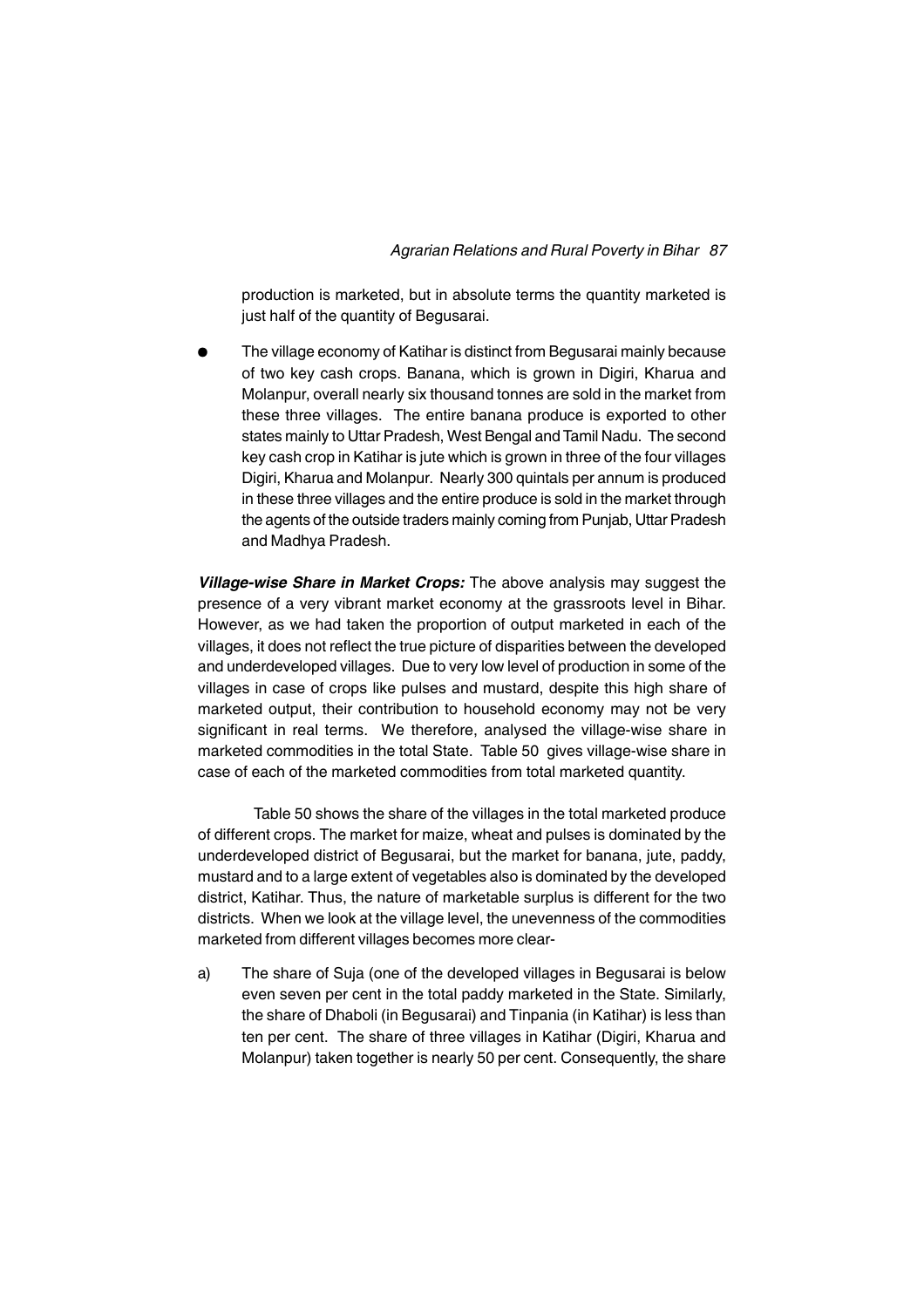|               |                  |         |           |       |       |                | Table 50: Village-wise Share in Total Marketed Crops: Bihar |             |                |        |        |
|---------------|------------------|---------|-----------|-------|-------|----------------|-------------------------------------------------------------|-------------|----------------|--------|--------|
|               |                  |         | Begsuarai |       |       |                | Katihar                                                     |             |                |        | Bihar  |
| Crops         | Chakar-<br>meedh | Dhaboli | GAR       | Suja  | Total | Digiri         | Kharua                                                      | Molan-<br>ă | Tinpa-<br>nia  | Total  | Bihar  |
| Paddy         | 10.64            | 9.14    | 13.37     | 6.89  | 40.04 | 17.98          | 18.21                                                       | 14.36       | $\frac{41}{9}$ | 59.96  | 100.00 |
| Maize         | 23.51            | 19.18   | 14.11     | 24.01 | 80.82 | 0.00           | $\frac{49}{5}$                                              | 0.00        | 17.70          | 19.18  | 100.00 |
| Wheat         | 14.96            | 15.55   | 13.19     | 26.09 | 69.79 | 5.67           | 9.29                                                        | 5.38        | 9.87           | 30.21  | 100.00 |
| <b>Pulses</b> | 20.65            | 15.22   | 20.11     | 21.20 | 77.17 | 2.72           | 12.50                                                       | 0.54        | 7.07           | 22.83  | 100.00 |
| Mustard       | 1.36             | 4.98    | 4.30      | 26.47 | 37.10 | 14.03          | 25.79                                                       | 22.62       | 0.45           | 62.90  | 100.00 |
| Potato        | 0.29             | 12.35   | 0.00      | 26.09 | 38.74 | $\frac{81}{3}$ | 29.36                                                       | 22.09       | 0.00           | 61.26  | 100.00 |
| yeg           | 0.00             | 5.16    | 22.29     | 14.49 | 41.95 | 14.89          | 27.07                                                       | 14.60       | 1.50           | 58.05  | 100.00 |
| Banana        | 0.00             | 0.00    | 0.00      | 0.00  | 0.00  | 75.62          | 0.67                                                        | 0.00        | 23.71          | 100.00 | 100.00 |
| Jute          | 0.00             | 0.00    | 0.00      | 0.00  | 0.00  | 19.67          | 42.67                                                       | 37.67       | 0.00           | 100.00 | 100.00 |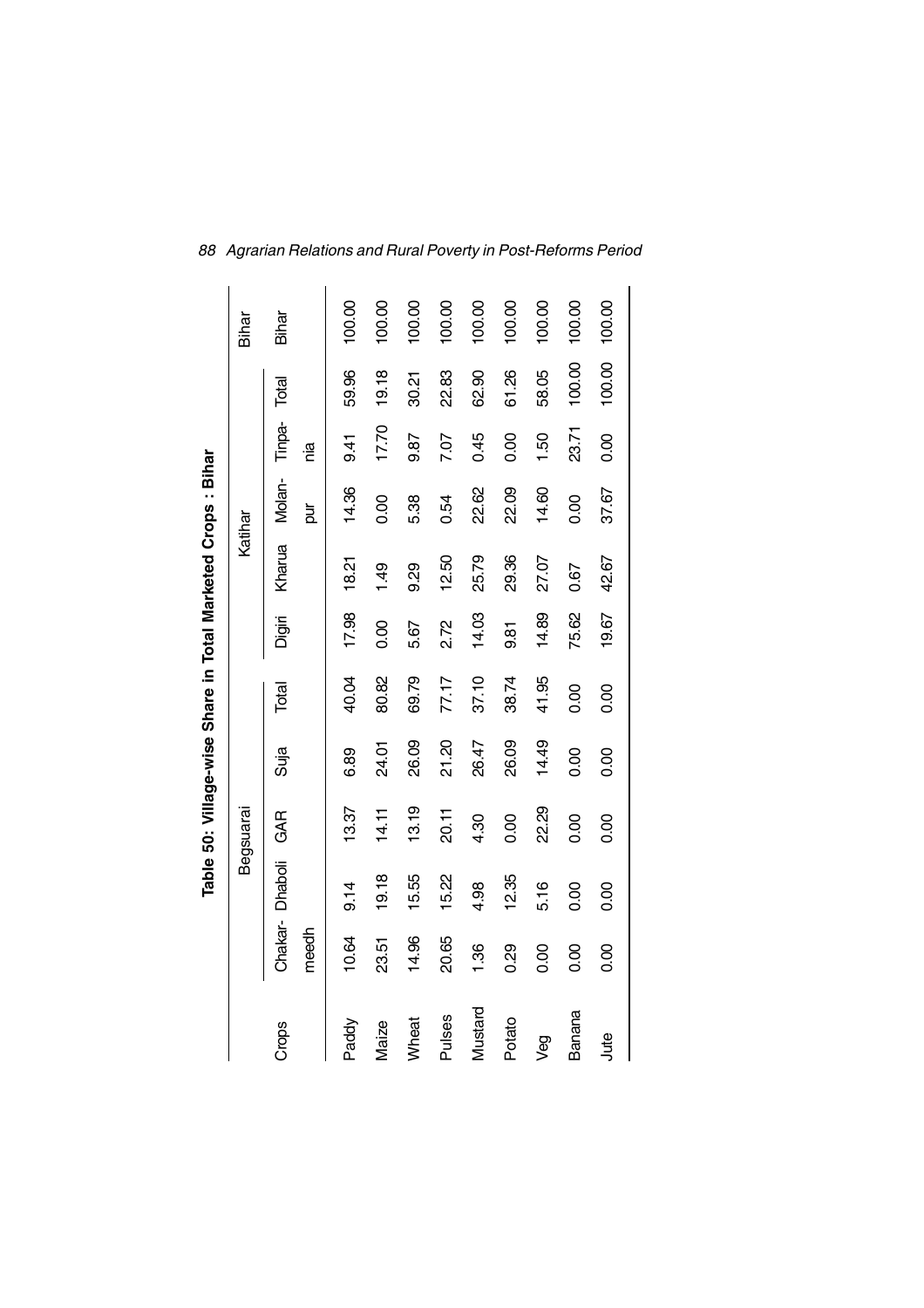of Katihar district in the total marketed paddy is nearly 60 per cent leaving 40 per cent for the other district Begusarai.

- b) Eighty one per cent of the total maize, 77 per cent of pulses and 70 per cent of total marketed wheat comes from the Begusarai district. The share of all the villages in Katihar in case of wheat is less than ten per cent. Similar is the case with regard to pulses where except for one village (Kharua), the share of all other villages in Katihar is almost negligible.
- c) However, when we look at the oilseeds and other cash crops, the dominance of the villages in Katihar is very clear. Except for only Suja in Begusarai, which alone accounts for nearly 27 per cent of the total marketed mustard, the share of all other villages in the district is negligible. Thus, out of 37 per cent of the district share in marketed mustard, 27 per cent comes from only one village. The share of two villages in Katihar in the same is above 20 per cent and in case of one village above 14 per cent. Sixty three per cent of total mustard marketed comes from Katihar district only.
- d) Same is the case with potato as Katihar alone accounts for more than 60 per cent of the total marketed quantity. However, all the marketable surplus comes from two villages only. Similar is the situation in Begusarai which accounts for nearly 39 per cent of the total marketed potato but more than 26 per cent comes from one village only (Suja) and 12 per cent from another village Dhaboli. The share of the rest of the two villages is near zero. Thus, out of eight districts in the study area, the entire potato to the market is coming from four villages only.
- e) Katihar has a monopoly situation with regard to banana and jute. In fact, these two crops are not grown at all in the villages of Begusarai. In Katihar also, the production of banana is confined mainly to Digiri and Tinpania and these two villages account for more than 99 per cent of the total marketed banana. Similarly, jute is grown in three of the villages in Katihar namely, Digiri, Kharua and Molanpur.

*Farmers' Category-wise Producers and Sellers:* We have seen the extent of marketed surplus among the eight villages under study. However, as wide variations in the cropping pattern were found according to different categories of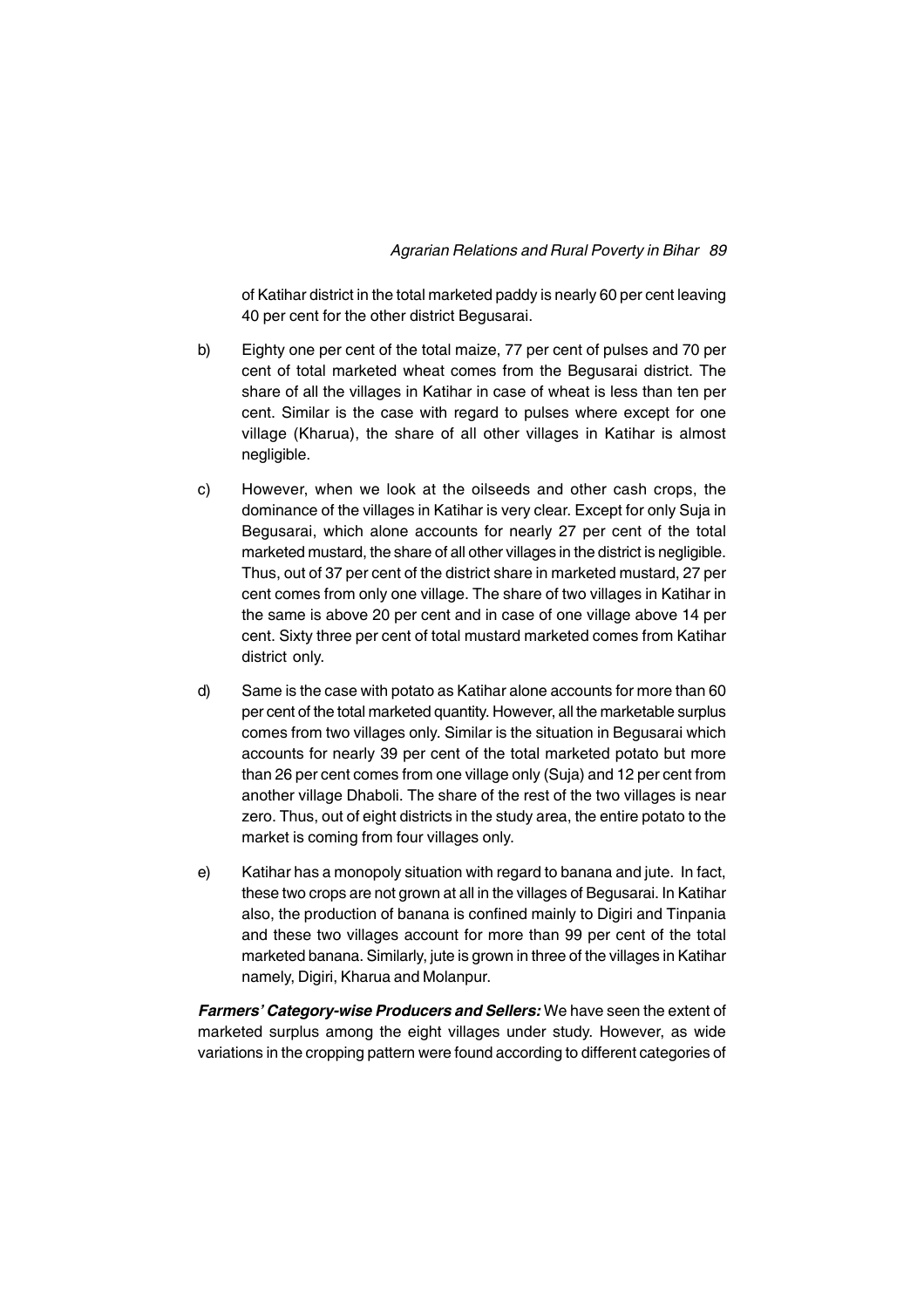the farmers, we have analysed the number of farmers producing different commodities and selling in the market. As obvious, not all the farmers are producing all the commodities. Table 51 shows the number of farmers commoditywise producing and marketing the crop produce. The farmers' category-wise production and sale of agricultural commodities reveal some interesting trends-

- i) As against 100 per cent of the large farmers and 93 per cent of the small farmers, only 60 per cent of the marginal farmers are producing paddy. However, all the farmers producing paddy are also selling in the market. Thus, paddy as such has no problem of marketing and market is an important consideration for all categories of farmers who are cultivating paddy. The proportion of paddy cultivators is slightly lesser in Begusarai where 90 per cent of the large farmers and 80 per cent of the small farmers are cultivating paddy. Only 43 per cent of the marginal farmers in Begusarai are cultivating paddy. However, as witnessed in case of Katihar, all the farmers cultivating paddy are linked to the market.
- ii) From the point of view of cropping pattern and occupational involvement, wheat is the second most important crop for large farmers as hundred per cent of the farmers in both the districts are cultivating wheat. All the large farmers in Begusarai are selling also whereas however, in Katihar 19 out of 20 producers are selling their product in market. Thirty eight (95 per cent) of small farmers in Begusarai and 24 (60 per cent) farmers in Katihar are doing wheat cultivation. However, while 35 farmers in Begusarai (92 per cent) are selling wheat, only 16 farmers (67 per cent) are doing so in Katihar. Twenty nine marginal farmers or 73 per cent of the total marginal farmers in Begusarai are cultivating and ten of them are marketing it. Thus, marginal farmers are growing wheat mainly for self-consumption. Wheat, however is not very popular among the marginal farmers in Katihar as only six out of forty are producing and all of them are producing for self-consumption.
- iii) Production and sale of banana and jute are exclusively in Katihar, that too confined to two villages (Table 50). From the large farmers' point of view, pulses in Begusarai and oilseeds in Katihar are important crops as 18 farmers in Begusarai and 15 farmers in Katihar are engaged in the production of these two crops, respectively. Nearly all of them are marketing their produce. Next in order of importance are maize and potato (17 and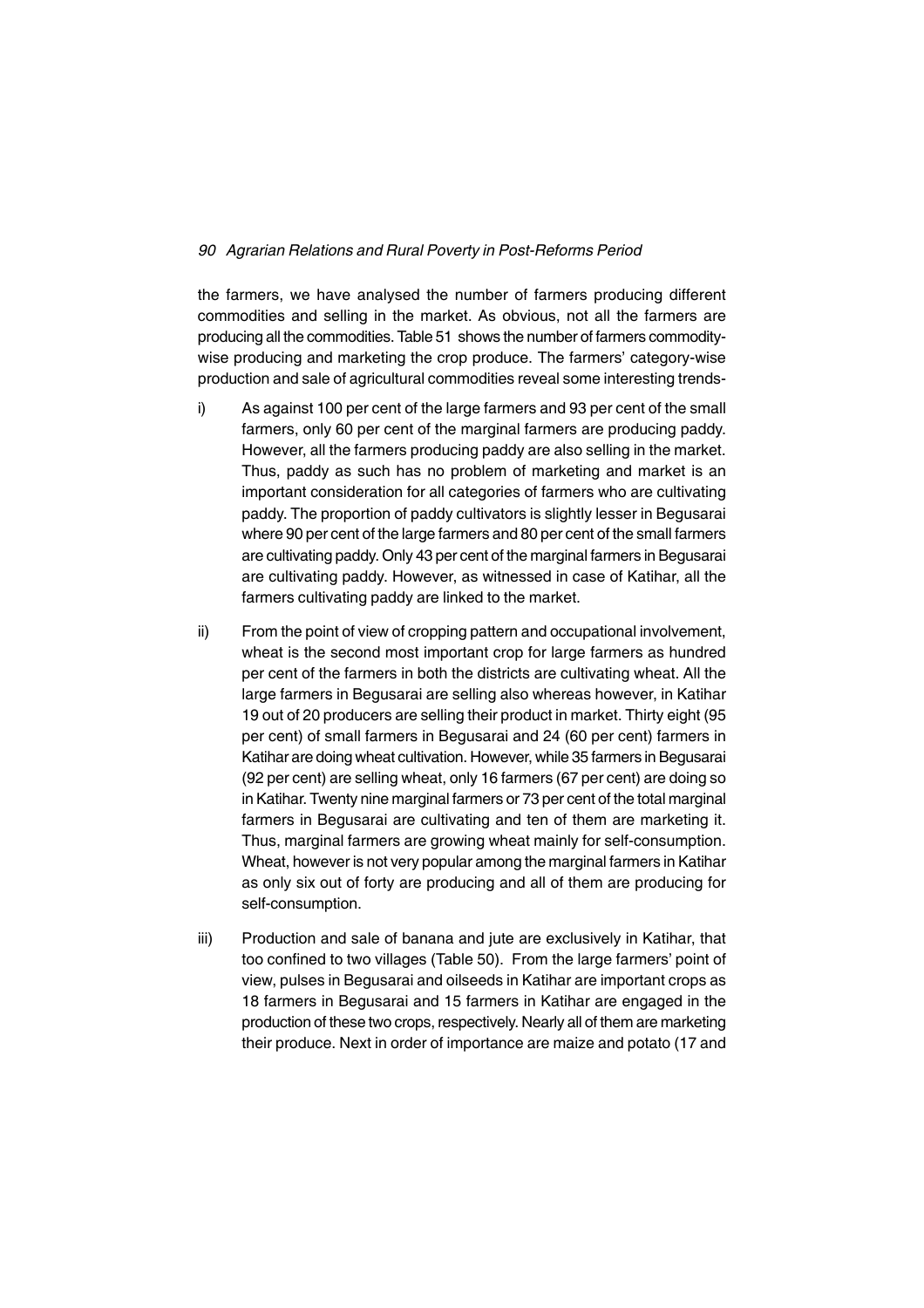16 farmers, respectively) in Begusarai and potato in Katihar as 19 out of 20 farmers are engaged in cultivation of these two crops. Maize is popular among all categories of the farmers in Begusarai who are producing and selling it.

- iv) One very important observation that can be drawn from Table 51 is the dominance of small farmers and marginal farmers in vegetable growing and marketing. Out of 42 vegetable growers in Begusarai, 21 (50 per cent) belong to the category of the small farmers and another 13 (31 per cent) are marginal farmers. Thus, more than 80 per cent of the farmers engaged in vegetable cultivation belong to these two categories. The proportion is higher when we look at the number of farmers selling the vegetable. Out of 39 farmers who are selling vegetable, 34 or more than 87 per cent belong to these two categories. Similar is the case in Katihar where 41 of the 52 farmers engaged in vegetable cultivation are small and marginal farmers.
- v) Overall, we may say that among the foodgrains, paddy is the only commodity which is produced and sold by nearly all the categories of the farmers in both the districts. Among the non-food crops, pulses, mustards, oilseeds, potato and vegetables are some of the important crops which are being grown and marketed by almost all categories of the farmers in one village or the other. The study area has only two pure commercial crops, banana and jute, besides vegetables which are sold in the market by all categories of the farmers, but their proportion to total farmers is just around 50 per cent.

**Farmers' Category-wise Marketable Surplus:** Table 52 shows the categorywise share of the marketed output of different agricultural produce. The proportion of the marketed output for paddy (82 per cent) and maize (67 per cent) among the food crops is fairly high for the State as a whole. This share is equally high regardless of the status of farm households (Tables 52 and 53). Only 58 per cent of the wheat is marketed, that too mainly because of the large farmers whose marketable surplus is above 70 per cent. In case of both small and marginal farmers, the marketable surplus is below 45 per cent. Pulses are the weakest link in the agricultural production system in the State. The situation is specifically bad in Katihar where only 20 per cent of the production is marketed though the overall State average is 46 per cent. Similar is the case with potato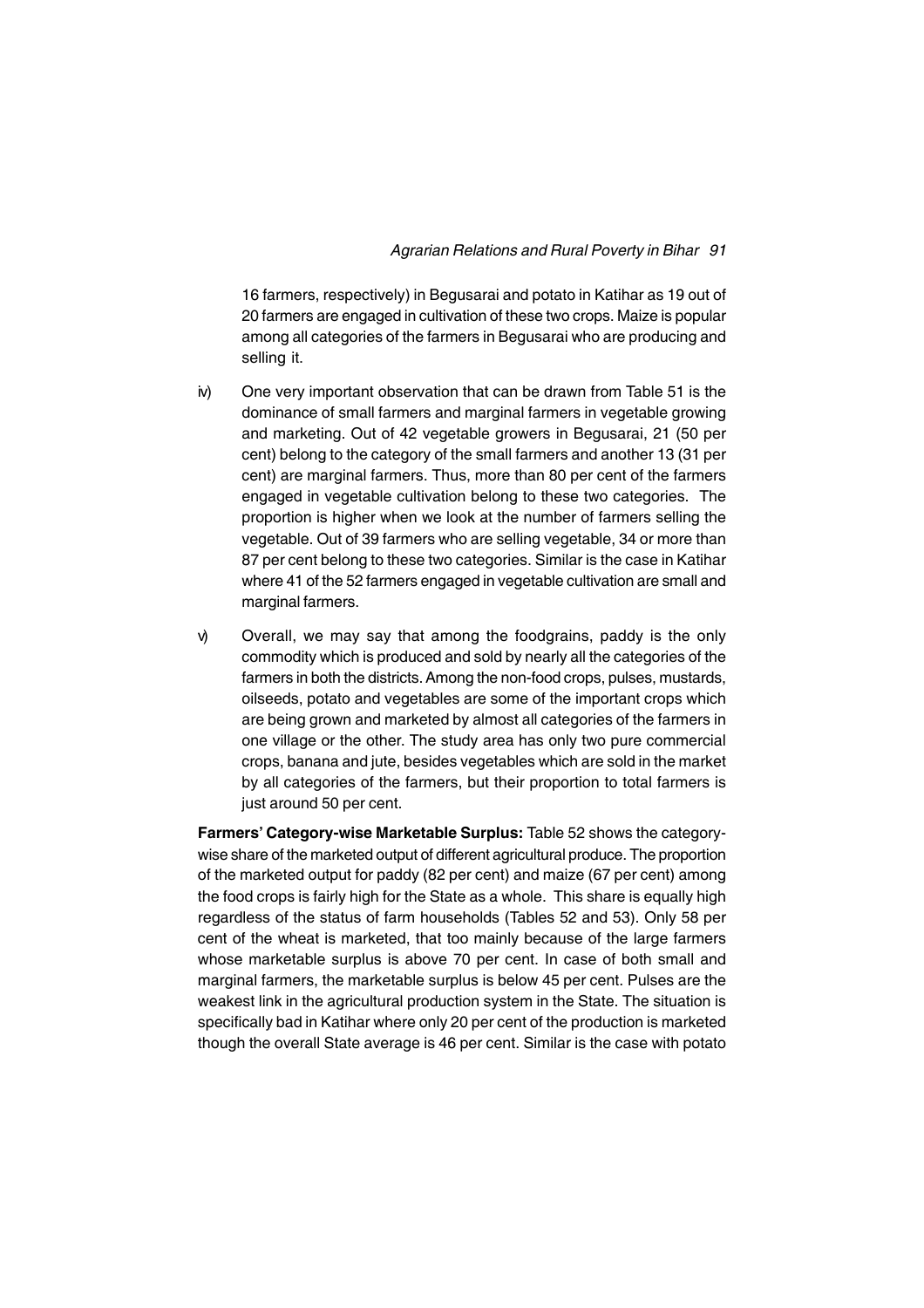|            |                      |                |               |                          | Table 51: Category-wise Farmer-Producers and Sellers: Bihar |                    |           |                         |  |
|------------|----------------------|----------------|---------------|--------------------------|-------------------------------------------------------------|--------------------|-----------|-------------------------|--|
| District   |                      | Large Farmers  | Small Farmers |                          |                                                             | Marginal Farmers   | Total     |                         |  |
| Crops      | Producing            | Selling        | Producing     | Selling                  | Producing                                                   | Selling            | Producing | Selling                 |  |
| Begusara   |                      |                |               |                          |                                                             |                    |           |                         |  |
| Paddy      | 18 (90)              | ∞              | 32 (80)       | ୠ                        | 17(43)                                                      |                    | 67 (67)   | 67 (100)                |  |
| Maze       | 17(85)               |                | 34 (85)       | S.                       | 26 (65)                                                     | ನೆ                 | 77 (77)   | 69 (90)                 |  |
| Wheat      | 20 (100)             | ସ              | 38 (95)       | ೫                        | 29 (73)                                                     | ₽                  | 87 (87)   | 65 (75)                 |  |
| Pulses     | $(06)$ 81            | $\overline{1}$ | 8(20)         |                          | 1(0.3)                                                      |                    | 27 (27)   |                         |  |
| Mustard    | 12(60)               | 는              | 20(50)        | $ \frac{\infty}{2}$      | 9(23)                                                       | $\sim$             | 41 (41)   | $19(71)$<br>$26(63)$    |  |
| Potato     | 16 (80)              | ဖ              | 23 (58)       | $\infty$                 | 12(30)                                                      |                    | 51 (51)   | 18(35)                  |  |
| Vegetables | 8 (40)               | $\infty$       | 21 (53)       | ର                        | 13(33)                                                      |                    | 42 (42)   | 39 (93)                 |  |
| Katihar    |                      |                |               |                          |                                                             |                    |           |                         |  |
| Paddy      |                      | ର              | 37 (93)       | ৯                        | 24 (60)                                                     | S.                 | 81 (81)   | 81 (100)                |  |
| Maze       | $20(100)$<br>$4(20)$ |                | 10(25)        |                          | $\frac{1}{3}$                                               |                    | (17)(17)  | 15 (88)                 |  |
| Wheat      | 20 (100)             | စ္             | 24 (60)       | $\frac{6}{1}$            |                                                             |                    | 50 (50)   | 35 (70)                 |  |
| Pulses     | 19(95)               | ₽              | 14(35)        |                          | $6(15)$<br>$1(3)$<br>$9(23)$                                |                    | 34 (34)   |                         |  |
| Mustard    | 15(75)               | 15             | 19(48)        | $ \frac{\infty}{2}$      |                                                             |                    | 43 (43)   | $\frac{11(32)}{27(90)}$ |  |
| Potato     | 11(55)               | Ξ              | 10(25)        |                          | 9(23)                                                       |                    | 30(30)    |                         |  |
| Vegetables | 11 (55)              |                | 23(58)        | $\overline{\mathcal{S}}$ | (45)                                                        | $\frac{\infty}{2}$ | 52 (52)   | 50 (96)                 |  |
| Banana     | 10(50)               |                | (48)          | စ္                       | 11(28)                                                      | ニ                  | 40 (40)   | 40 (100)                |  |
| Jute       | 6(30)                |                | 16(40)        | $\frac{6}{1}$            | 29 (73)                                                     | ଅ                  | 51(51)    | 51 (100)                |  |

*92 Agrarian Relations and Rural Poverty in Post-Reforms Period*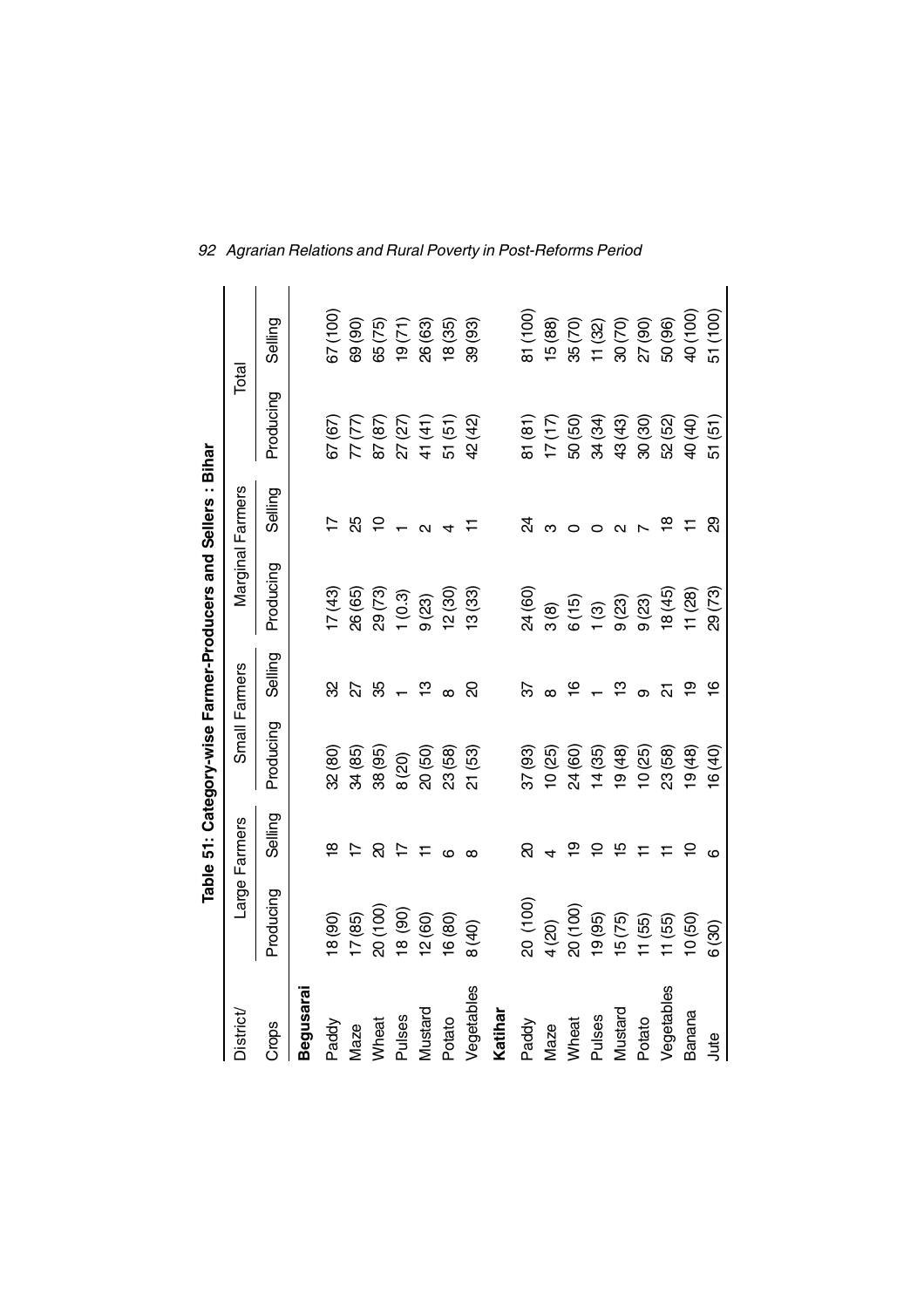### *Agrarian Relations and Rural Poverty in Bihar 93*

in Begusarai where only 28 per cent of the potato output is sold in the market against the State average of 46 per cent. The following broad features of marketed surplus may be noted according to the farmers' category-

### **Large Farmers**:

- **a)** The proportion of marketed surplus is quite high in the underdeveloped district Begusarai in case of paddy and vegetables when compared with the developed district Katihar. More than 90 per cent of paddy and vegetables produced by large farmers in Begusarai is marketed. Compared to this, only 79 per cent of paddy and 84 per cent of the vegetables produced by the large farmers is sold.
- **b)** The proportions of output of wheat, maize and pulses vary between 79 per cent and 75 per cent in Begusarai. Thus, large farmers have very strong position with regard to marketing of the food crops in Begusarai. Compared to 322 quintals of maize produced in Begusarai, only 100 quintals is the output in Katihar. But more than 80 per cent of this is sold in the market by the large farmers. However, the position of large farmers in Katihar with regard to mustard (with more than 74 per cent marketed surplus), potato (83 per cent), vegetables (84 per cent) , banana (97 per cent) and jute (100 per cent) is very strong on the front of the cash and commercial crops. This has resulted into large income gap between the two districts among the farmers in this category.

**Small Farmers:** Like large farmers, inter-district differences are found in the category of small farmers also regarding the nature of the commodities produced and marketed.

- a) The extent of marketed surplus in case of small farmers is above 80 per cent in case of only two crops in Begusarai- paddy and vegetables. The number of such crops in Katihar goes up to four- paddy, vegetables, banana and jute. All these crops, except for paddy, are cash crops and affect the income level quite significantly in the district.
- b) However, of these four crops, banana is concentrated in only two villages, Digiri and Tinpania, and jute is concentrated only in Kharua and Molanpur. The situation with regard to most of the other crops in Katihar is similar to Begusarai. Fifty nine per cent of maize, 51 per cent of wheat and 46 per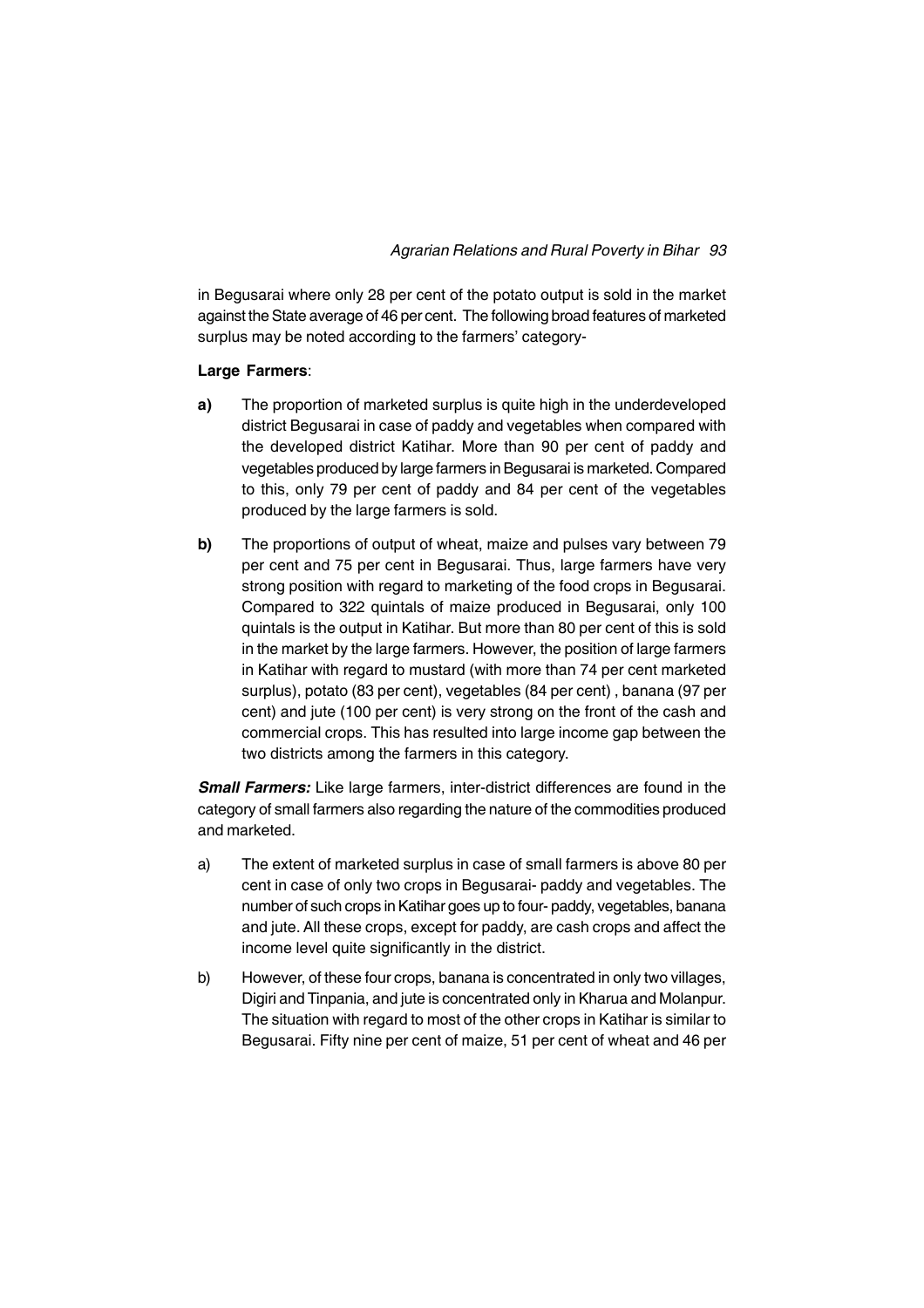cent of mustard produced by the small farmers enter the market in Begusarai. As against this, 74 per cent of potato, 57 per cent of maize and 51 per cent of mustard produced by small farmers in Katihar is marketed.

*Marginal Farmers:* The proportion of production marketed in case of marginal farmers is significant in case of paddy (85 per cent), vegetables (78 per cent), maize (63 per cent), mustard (63 per cent), pulses (63 per cent) and wheat (45 per cent) in Begusarai. However, despite these high proportions of marketed surplus, their actual share in the total market is very low. In case of Katihar, banana (95 per cent), jute (100 per cent), vegetables (79 per cent), paddy (73 per cent), and maize (49 per cent) are the main marketed commodities by this category of the farmers. However, except in case of jute and vegetables, their share in the total district production and market is fairly low.

*Farmers' Category-wise Share in Production and Marketed Production:* We have seen earlier the proportion of different commodities produced and marketed in case of each category for the farmers separately. This gives a very realistic picture that most of the crops grown by small and marginal farmers are subjected to market process. While this has very important policy implications, it does not reveal the true picture of the status of small and marginal farmers in the total market.

In Table 53 the share of different categories of the farmers in case of each crop is shown in terms of production and marketed component.

- <sup>l</sup> We have seen earlier that all the farmers producing paddy are also selling in the market. It was found that nearly 100 per cent of the paddy growers are also selling in the market. However, in terms of proposition of total production of the State, both production and market for paddy is dominated by large farmers, small farmers account for nearly 40 of total output and 41 per cent of the market. Thus, despite high marketable surplus at the individual household, the share of marginal farmers is pathetically low at just ten per cent of total production and nine per cent of total market.
- Maize, however, reflects a slightly more balanced picture. In the backward district, maize production and market is quite evenly distributed as far as production is concerned (Table 53). Twenty nine per cent of the total maize production comes from the marginal farmers. The same proportion for small and large farmers is 33 and 38 per cent, respectively. The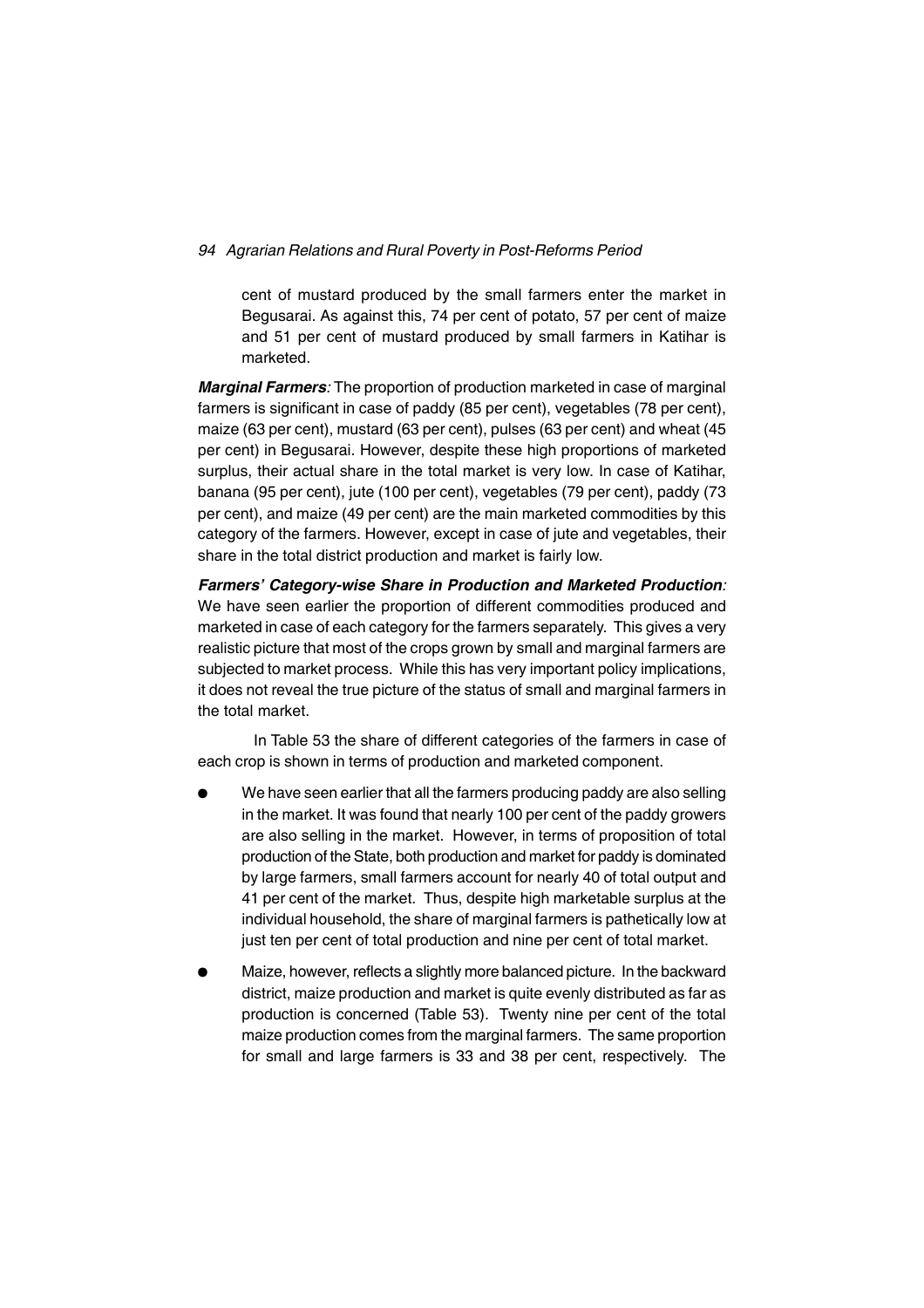|              |                                                                                                                                                                                                                                                                                                                                                                                                                                                           |    |                                                                                                                                                                                                                                                                                                                                                                                                 |       |        |         |    |                                                                                                                                                                                                                                                                                                                                                                                                                                                  |                                                                                                                                                                                                                                                                                                               | Table 52: Farmers' Category-wise Production and Marketed Surplus : Bihar |                      |                                                                                                                                                                                                                                                                                                     |
|--------------|-----------------------------------------------------------------------------------------------------------------------------------------------------------------------------------------------------------------------------------------------------------------------------------------------------------------------------------------------------------------------------------------------------------------------------------------------------------|----|-------------------------------------------------------------------------------------------------------------------------------------------------------------------------------------------------------------------------------------------------------------------------------------------------------------------------------------------------------------------------------------------------|-------|--------|---------|----|--------------------------------------------------------------------------------------------------------------------------------------------------------------------------------------------------------------------------------------------------------------------------------------------------------------------------------------------------------------------------------------------------------------------------------------------------|---------------------------------------------------------------------------------------------------------------------------------------------------------------------------------------------------------------------------------------------------------------------------------------------------------------|--------------------------------------------------------------------------|----------------------|-----------------------------------------------------------------------------------------------------------------------------------------------------------------------------------------------------------------------------------------------------------------------------------------------------|
|              |                                                                                                                                                                                                                                                                                                                                                                                                                                                           |    | Begusarai                                                                                                                                                                                                                                                                                                                                                                                       |       |        | Katihar |    |                                                                                                                                                                                                                                                                                                                                                                                                                                                  |                                                                                                                                                                                                                                                                                                               | Bihar                                                                    |                      |                                                                                                                                                                                                                                                                                                     |
|              | Е                                                                                                                                                                                                                                                                                                                                                                                                                                                         | ზ∣ | $\overline{\Sigma}$                                                                                                                                                                                                                                                                                                                                                                             | Total | ц<br>Ц | ზ       | \⊧ | <b>Total</b>                                                                                                                                                                                                                                                                                                                                                                                                                                     | $\mathbb{E}^{\frac{1}{2}}$                                                                                                                                                                                                                                                                                    | ა∥                                                                       | $\frac{\mu}{\Sigma}$ | Total                                                                                                                                                                                                                                                                                               |
| add)         |                                                                                                                                                                                                                                                                                                                                                                                                                                                           |    | $\begin{array}{l} \Xi_5 \cong \Xi_6 \cong \Xi_7 \cong \Xi_8 \cong \Xi_7 \cong \Xi_8 \cong \Xi_7 \cong \Xi_8 \cong \Xi_7 \cong \Xi_8 \cong \Xi_7 \cong \Xi_8 \cong \Xi_7 \cong \Xi_8 \cong \Xi_7 \cong \Xi_8 \cong \Xi_7 \cong \Xi_8 \cong \Xi_7 \cong \Xi_8 \cong \Xi_7 \cong \Xi_8 \cong \Xi_8 \cong \Xi_7 \cong \Xi_8 \cong \Xi_8 \cong \Xi_8 \cong \Xi_8 \cong \Xi_8 \cong \Xi_8 \cong \Xi_$ |       |        |         |    | $\begin{array}{ll} \mathbb{F}_6 & \mathbb{F}_6 \\ \mathbb{F}_7 & \mathbb{F}_8 \\ \mathbb{F}_8 & \mathbb{F}_9 \\ \mathbb{F}_9 & \mathbb{F}_9 \\ \mathbb{F}_9 & \mathbb{F}_9 \\ \mathbb{F}_9 & \mathbb{F}_9 \\ \mathbb{F}_9 & \mathbb{F}_9 \\ \mathbb{F}_9 & \mathbb{F}_9 \\ \mathbb{F}_9 & \mathbb{F}_9 \\ \mathbb{F}_9 & \mathbb{F}_9 \\ \mathbb{F}_9 & \mathbb{F}_9 \\ \mathbb{F}_9 & \mathbb{F}_9 \\ \mathbb{F}_9 & \mathbb{F}_9 \\ \mathbb{F$ | $\begin{array}{l} 7.50 \\ 7.50 \\ 7.50 \\ 7.50 \\ 8.51 \\ 9.51 \\ 9.52 \\ 9.53 \\ 9.54 \\ 9.55 \\ 9.56 \\ 9.57 \\ 9.57 \\ 9.58 \\ 9.59 \\ 9.59 \\ 9.53 \\ 9.53 \\ 9.53 \\ 9.53 \\ 9.53 \\ 9.53 \\ 9.53 \\ 9.53 \\ 9.53 \\ 9.53 \\ 9.53 \\ 9.53 \\ 9.53 \\ 9.53 \\ 9.53 \\ 9.53 \\ 9.53 \\ 9.53 \\ 9.53 \\ 9.$ |                                                                          |                      |                                                                                                                                                                                                                                                                                                     |
|              |                                                                                                                                                                                                                                                                                                                                                                                                                                                           |    |                                                                                                                                                                                                                                                                                                                                                                                                 |       |        |         |    |                                                                                                                                                                                                                                                                                                                                                                                                                                                  |                                                                                                                                                                                                                                                                                                               |                                                                          |                      |                                                                                                                                                                                                                                                                                                     |
|              |                                                                                                                                                                                                                                                                                                                                                                                                                                                           |    |                                                                                                                                                                                                                                                                                                                                                                                                 |       |        |         |    |                                                                                                                                                                                                                                                                                                                                                                                                                                                  |                                                                                                                                                                                                                                                                                                               |                                                                          |                      |                                                                                                                                                                                                                                                                                                     |
| Maize        |                                                                                                                                                                                                                                                                                                                                                                                                                                                           |    |                                                                                                                                                                                                                                                                                                                                                                                                 |       |        |         |    |                                                                                                                                                                                                                                                                                                                                                                                                                                                  |                                                                                                                                                                                                                                                                                                               |                                                                          |                      |                                                                                                                                                                                                                                                                                                     |
|              |                                                                                                                                                                                                                                                                                                                                                                                                                                                           |    |                                                                                                                                                                                                                                                                                                                                                                                                 |       |        |         |    |                                                                                                                                                                                                                                                                                                                                                                                                                                                  |                                                                                                                                                                                                                                                                                                               |                                                                          |                      |                                                                                                                                                                                                                                                                                                     |
|              | $\begin{array}{l} \mathfrak{g}\mathfrak{g}\mathfrak{g}\mathfrak{g}\mathfrak{g}\mathfrak{g}\mathfrak{g}\mathfrak{g}\mathfrak{g} \\ \mathfrak{g}\mathfrak{g}\mathfrak{g}\mathfrak{g}\mathfrak{g}\mathfrak{g}\mathfrak{g}\mathfrak{g}\mathfrak{g} \\ \mathfrak{g}\mathfrak{g}\mathfrak{g}\mathfrak{g}\mathfrak{g}\mathfrak{g}\mathfrak{g}\mathfrak{g} \\ \mathfrak{g}\mathfrak{g}\mathfrak{g}\mathfrak{g}\mathfrak{g}\mathfrak{g} \mathfrak{g} \mathfrak{g}$ |    |                                                                                                                                                                                                                                                                                                                                                                                                 |       |        |         |    |                                                                                                                                                                                                                                                                                                                                                                                                                                                  |                                                                                                                                                                                                                                                                                                               |                                                                          |                      | $\begin{array}{l} 0966 \\ 8880 \\ 89922 \\ 89922 \\ 89922 \\ 89922 \\ 89922 \\ 89922 \\ 89922 \\ 89922 \\ 89922 \\ 89922 \\ 89922 \\ 89922 \\ 89922 \\ 89922 \\ 89922 \\ 89922 \\ 89922 \\ 89922 \\ 89922 \\ 89922 \\ 89922 \\ 89922 \\ 89922 \\ 89922 \\ 89922 \\ 89922 \\ 89922 \\ 89922 \\ 8992$ |
| <b>Mheat</b> |                                                                                                                                                                                                                                                                                                                                                                                                                                                           |    |                                                                                                                                                                                                                                                                                                                                                                                                 |       |        |         |    |                                                                                                                                                                                                                                                                                                                                                                                                                                                  |                                                                                                                                                                                                                                                                                                               |                                                                          |                      |                                                                                                                                                                                                                                                                                                     |
|              |                                                                                                                                                                                                                                                                                                                                                                                                                                                           |    |                                                                                                                                                                                                                                                                                                                                                                                                 |       |        |         |    |                                                                                                                                                                                                                                                                                                                                                                                                                                                  |                                                                                                                                                                                                                                                                                                               |                                                                          |                      |                                                                                                                                                                                                                                                                                                     |
|              |                                                                                                                                                                                                                                                                                                                                                                                                                                                           |    |                                                                                                                                                                                                                                                                                                                                                                                                 |       |        |         |    |                                                                                                                                                                                                                                                                                                                                                                                                                                                  |                                                                                                                                                                                                                                                                                                               |                                                                          |                      |                                                                                                                                                                                                                                                                                                     |
| pulses       |                                                                                                                                                                                                                                                                                                                                                                                                                                                           |    |                                                                                                                                                                                                                                                                                                                                                                                                 |       |        |         |    |                                                                                                                                                                                                                                                                                                                                                                                                                                                  |                                                                                                                                                                                                                                                                                                               |                                                                          |                      |                                                                                                                                                                                                                                                                                                     |
|              |                                                                                                                                                                                                                                                                                                                                                                                                                                                           |    |                                                                                                                                                                                                                                                                                                                                                                                                 |       |        |         |    |                                                                                                                                                                                                                                                                                                                                                                                                                                                  |                                                                                                                                                                                                                                                                                                               |                                                                          |                      |                                                                                                                                                                                                                                                                                                     |
| Vlustard     |                                                                                                                                                                                                                                                                                                                                                                                                                                                           |    |                                                                                                                                                                                                                                                                                                                                                                                                 |       |        |         |    |                                                                                                                                                                                                                                                                                                                                                                                                                                                  |                                                                                                                                                                                                                                                                                                               |                                                                          |                      |                                                                                                                                                                                                                                                                                                     |
|              |                                                                                                                                                                                                                                                                                                                                                                                                                                                           |    |                                                                                                                                                                                                                                                                                                                                                                                                 |       |        |         |    |                                                                                                                                                                                                                                                                                                                                                                                                                                                  |                                                                                                                                                                                                                                                                                                               |                                                                          |                      |                                                                                                                                                                                                                                                                                                     |
| Potato       |                                                                                                                                                                                                                                                                                                                                                                                                                                                           |    |                                                                                                                                                                                                                                                                                                                                                                                                 |       |        |         |    |                                                                                                                                                                                                                                                                                                                                                                                                                                                  |                                                                                                                                                                                                                                                                                                               |                                                                          |                      |                                                                                                                                                                                                                                                                                                     |
|              |                                                                                                                                                                                                                                                                                                                                                                                                                                                           |    |                                                                                                                                                                                                                                                                                                                                                                                                 |       |        |         |    |                                                                                                                                                                                                                                                                                                                                                                                                                                                  |                                                                                                                                                                                                                                                                                                               |                                                                          |                      |                                                                                                                                                                                                                                                                                                     |
|              |                                                                                                                                                                                                                                                                                                                                                                                                                                                           |    |                                                                                                                                                                                                                                                                                                                                                                                                 |       |        |         |    |                                                                                                                                                                                                                                                                                                                                                                                                                                                  |                                                                                                                                                                                                                                                                                                               |                                                                          |                      |                                                                                                                                                                                                                                                                                                     |
| /eg.         |                                                                                                                                                                                                                                                                                                                                                                                                                                                           |    |                                                                                                                                                                                                                                                                                                                                                                                                 |       |        |         |    |                                                                                                                                                                                                                                                                                                                                                                                                                                                  |                                                                                                                                                                                                                                                                                                               |                                                                          |                      |                                                                                                                                                                                                                                                                                                     |
|              |                                                                                                                                                                                                                                                                                                                                                                                                                                                           |    |                                                                                                                                                                                                                                                                                                                                                                                                 |       |        |         |    |                                                                                                                                                                                                                                                                                                                                                                                                                                                  |                                                                                                                                                                                                                                                                                                               |                                                                          |                      |                                                                                                                                                                                                                                                                                                     |
|              |                                                                                                                                                                                                                                                                                                                                                                                                                                                           |    |                                                                                                                                                                                                                                                                                                                                                                                                 |       |        |         |    |                                                                                                                                                                                                                                                                                                                                                                                                                                                  |                                                                                                                                                                                                                                                                                                               |                                                                          |                      |                                                                                                                                                                                                                                                                                                     |
| Banana       |                                                                                                                                                                                                                                                                                                                                                                                                                                                           |    |                                                                                                                                                                                                                                                                                                                                                                                                 |       |        |         |    |                                                                                                                                                                                                                                                                                                                                                                                                                                                  |                                                                                                                                                                                                                                                                                                               |                                                                          |                      |                                                                                                                                                                                                                                                                                                     |
|              |                                                                                                                                                                                                                                                                                                                                                                                                                                                           |    |                                                                                                                                                                                                                                                                                                                                                                                                 |       |        |         |    |                                                                                                                                                                                                                                                                                                                                                                                                                                                  |                                                                                                                                                                                                                                                                                                               |                                                                          |                      |                                                                                                                                                                                                                                                                                                     |
|              |                                                                                                                                                                                                                                                                                                                                                                                                                                                           |    |                                                                                                                                                                                                                                                                                                                                                                                                 |       |        |         |    |                                                                                                                                                                                                                                                                                                                                                                                                                                                  |                                                                                                                                                                                                                                                                                                               |                                                                          |                      |                                                                                                                                                                                                                                                                                                     |
| Jute         |                                                                                                                                                                                                                                                                                                                                                                                                                                                           |    |                                                                                                                                                                                                                                                                                                                                                                                                 |       |        |         |    |                                                                                                                                                                                                                                                                                                                                                                                                                                                  |                                                                                                                                                                                                                                                                                                               |                                                                          |                      |                                                                                                                                                                                                                                                                                                     |
|              |                                                                                                                                                                                                                                                                                                                                                                                                                                                           |    |                                                                                                                                                                                                                                                                                                                                                                                                 |       |        |         |    |                                                                                                                                                                                                                                                                                                                                                                                                                                                  |                                                                                                                                                                                                                                                                                                               |                                                                          |                      |                                                                                                                                                                                                                                                                                                     |
|              |                                                                                                                                                                                                                                                                                                                                                                                                                                                           |    |                                                                                                                                                                                                                                                                                                                                                                                                 |       |        |         |    |                                                                                                                                                                                                                                                                                                                                                                                                                                                  |                                                                                                                                                                                                                                                                                                               |                                                                          |                      |                                                                                                                                                                                                                                                                                                     |

*Agrarian Relations and Rural Poverty in Bihar 95*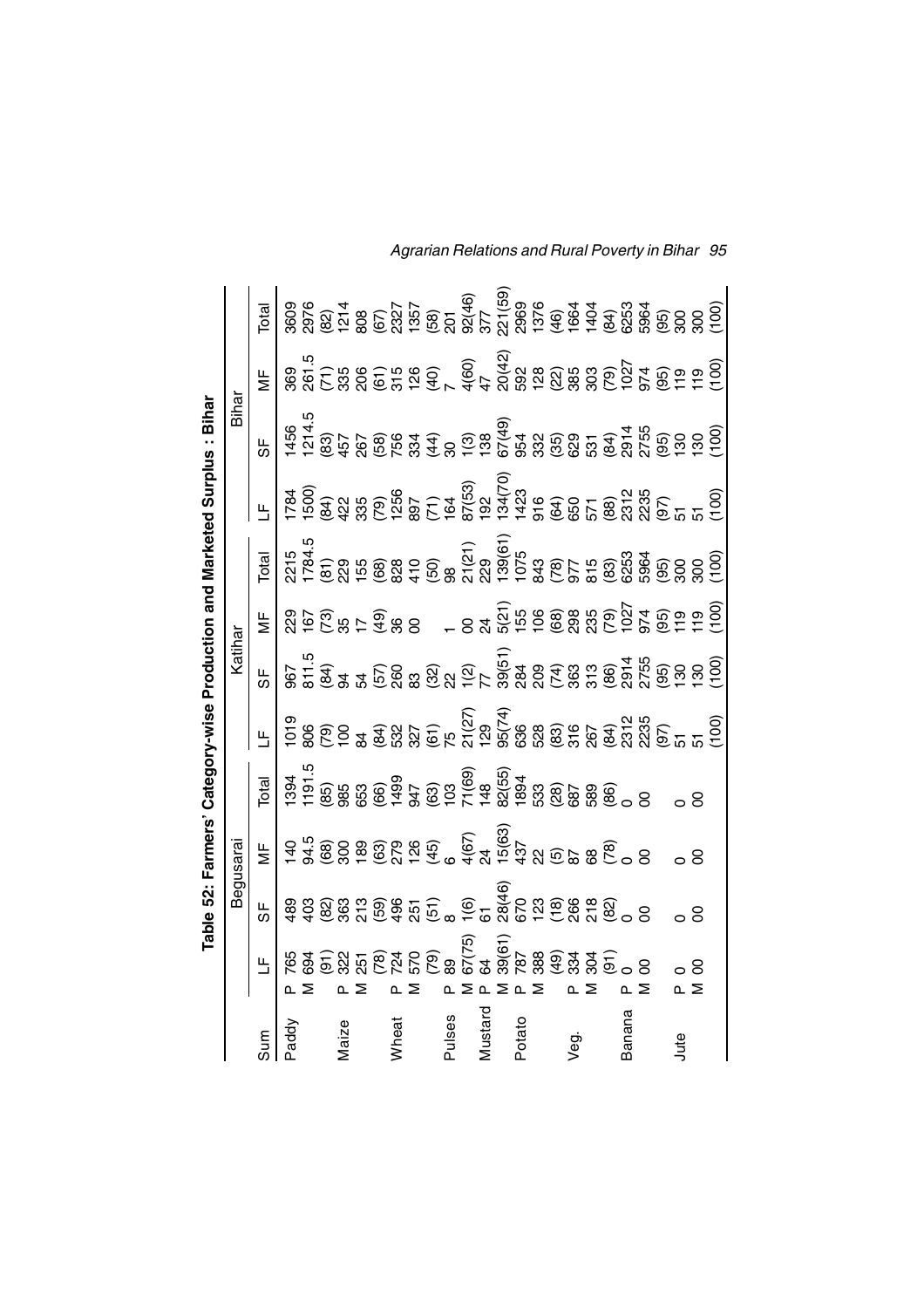market, however, is more uneven and only 19 per cent of total marketed maize is accounted for by the marginal farmers compared to 48 and 33 per cent in case of large farm households and small farmers, respectively. This evenness is totally missing in the developed district of Katihar where marginal farmers account for nearly 15 per cent of output and 11 per cent of market.

- <sup>l</sup> Mustard in Begusarai is the other food crop in case of which marginal farmers' performance is fairly good. As against 16 per cent of total production, marginal farmers account for 18 per cent of the total marketed quantity. Similarly, in Katihar, marginal farmers account for 13 per cent of the total potato market.
- Overall, it may be observed that market for paddy, wheat, pulses and potato in Begusarai is completely dominated by the large farmers, with small farmers playing the secondary best important role. The marginal farmers do not have much at stake and hence by and large, remain unaffected by any policy of minimum support price or other market development policies. The dominance of large farmers in paddy is slightly lesser and the small farmers are on par with them in Katihar. However, in case of wheat, pulses, mustard and potato, the large farmers play a dominant role as they account for 80, 98, 68 and 63 per cent, respectively in the total marketed quantities. Thus, the small farmers stand on much weaker footing in the agriculturally progressive district reflecting that agricultural development has mainly confined to large farmers in Katihar and has yet to touch the small and marginal farmers.
- The silver lining, however, seem to be the area of cash crops. The share of small farmers in case of vegetables, banana and jute in Katihar is higher in case of small farmers when compared to large farmers, small farmers alone account for 37 per cent of production and 38 per cent of marketed quantity in Katihar compared to 32 and 33 per cent, respectively in case of large farmers. Marginal farmers account for 31 per cent of total production and 29 per cent of total market. We have seen earlier that the number of paddy growers in these two categories have been much less than what would have been the normal State average.

*Pattern of Income Distribution:* As mentioned earlier, the sample size of the farmers consists of 20 per cent of large/medium, and 40 per cent of small farmers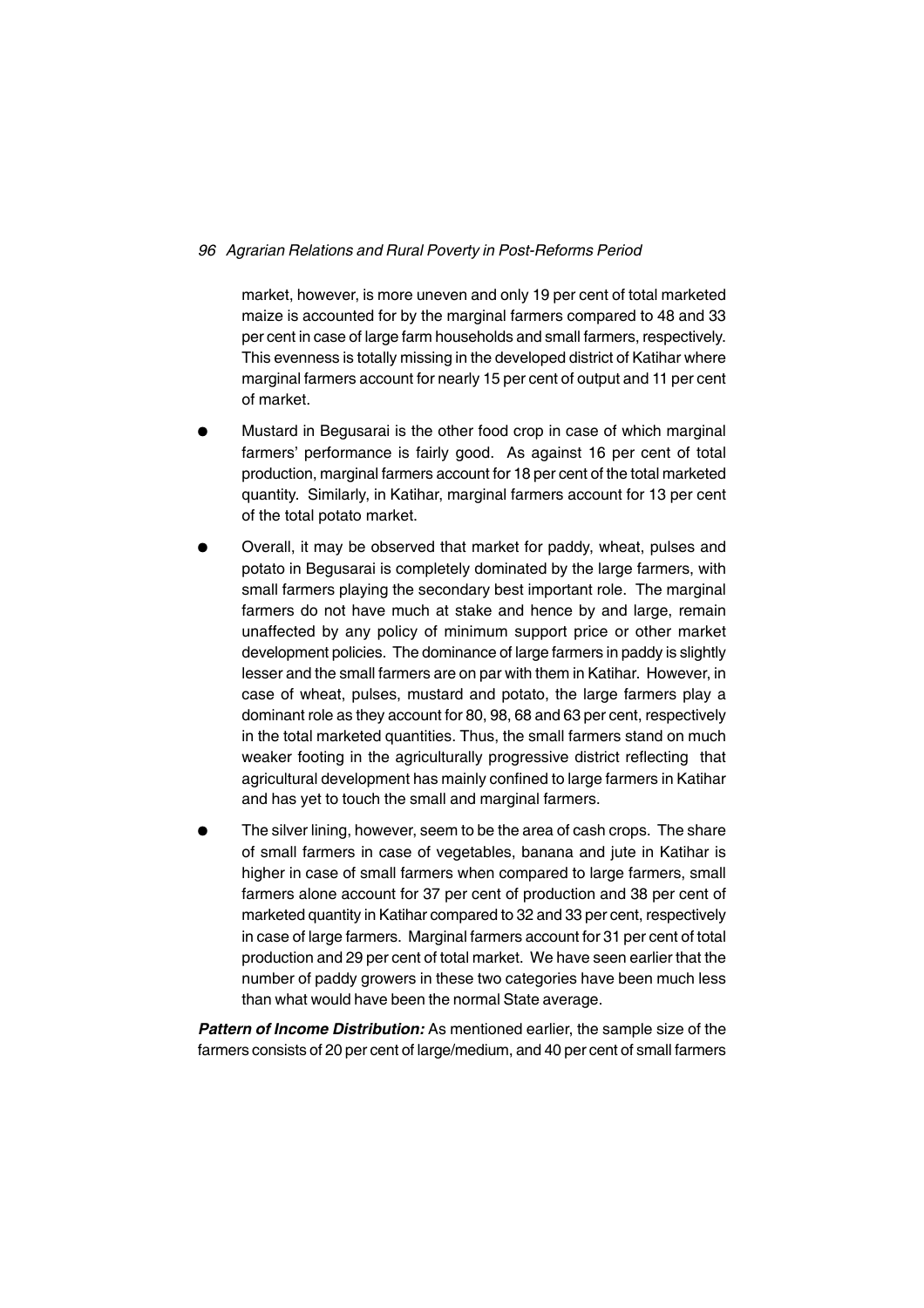|          |              |                            |          |                                                                                                                              |                         |                |                 |                                | Table 53: Farmers' Category-wise Share in Production and Marketed Produce: Bihar |                |                |                      |                 |
|----------|--------------|----------------------------|----------|------------------------------------------------------------------------------------------------------------------------------|-------------------------|----------------|-----------------|--------------------------------|----------------------------------------------------------------------------------|----------------|----------------|----------------------|-----------------|
|          |              |                            |          | Begusarai                                                                                                                    |                         |                |                 | Katihar                        |                                                                                  |                | Bihar          |                      |                 |
|          |              | Ь                          | ပ္တ      | ξ                                                                                                                            | Total                   | Ь              | ₩               | ₹                              | Total                                                                            | Ш              | ჭ              | ₹                    | Total           |
| Paddy    | ൨            | 55                         | ్య       | $\overline{C}$                                                                                                               | $\overline{8}$          | $\frac{1}{2}$  | $\ddot{A}$      | $\overline{a}$                 | $\overline{8}$                                                                   | අ              | ੩              | ₽                    | $\overline{8}$  |
|          | Σ            | 8                          | æ        | $\infty$                                                                                                                     | $\overline{\mathsf{S}}$ | $\overline{a}$ |                 | $\infty$                       | $\overline{8}$                                                                   | ន              | $\frac{4}{7}$  | $\infty$             |                 |
| Maize    | <b>L</b>     | జ                          | $\omega$ | ର                                                                                                                            | $\overline{5}$          | $\overline{4}$ | <i>਼</i> ਮ ਦੇ ਲ | $\frac{5}{1}$                  | $\overline{5}$                                                                   | 85             | 88             | ని                   |                 |
|          | ≅            | ⊗                          | ೫        | ලි                                                                                                                           |                         | Ŀ              |                 | $\overline{r}$                 | $\overline{\mathsf{S}}$                                                          | $\ddot{+}$     | සි             | සි                   |                 |
| Wheat    | $\mathbf{L}$ | $\frac{8}{3}$              | ఞ        | ္ဟား ဗု                                                                                                                      | 888                     | ୟ              |                 | 4                              | <u>୍ର</u>                                                                        | R              | ୠ              | $\frac{4}{7}$ ອ      | 888888888888888 |
|          | Σ            | 8                          | S.       |                                                                                                                              |                         | ළ              |                 | $\circ$                        | $\overline{5}$                                                                   | 8              | 85             |                      |                 |
| Pulses   | $\mathbf{a}$ | 88                         | $\infty$ | $\circ$ $\circ$                                                                                                              |                         | $\overline{K}$ |                 |                                | $\overline{5}$                                                                   | 8              | $\frac{15}{2}$ | ო                    |                 |
|          | ⋝            | $\mathfrak{F}$             | $-5$     |                                                                                                                              |                         | 8              |                 | $ \circ$ $\frac{\circ}{\circ}$ | $\overline{5}$                                                                   | 99             | $\overline{a}$ | ್ನ <sup>ದ</sup> ಾ ನಿ |                 |
| Vlustard | $\mathbf{a}$ | $\boldsymbol{\mathcal{L}}$ |          |                                                                                                                              |                         | 8              |                 |                                | $\overline{5}$                                                                   | 57             | 8              |                      |                 |
|          | ⋝            |                            | रू       |                                                                                                                              |                         | 8              |                 |                                | $\overline{5}$                                                                   | ভ              | ୡ              |                      |                 |
| Potato   | $\mathbf{r}$ | <b>\$ 3</b>                | ఘ్ర      | $\overleftarrow{e}$ $\overrightarrow{e}$ $\overrightarrow{0}$ $\overrightarrow{d}$ $\overrightarrow{c}$ $\overrightarrow{c}$ | 888888                  | සි             |                 | $4\frac{1}{4}$                 | $\overline{5}$                                                                   | ஆ              | ଅ              |                      |                 |
|          | Σ            |                            | ಔ        |                                                                                                                              |                         | ශී             |                 | ဗ္                             | $\overline{5}$                                                                   | 67             | S4             | ග බී                 |                 |
| yeg.     | ൨            | R & &                      | ஜ        |                                                                                                                              | 58                      | ೫              | ನಿ ಸಿ           | ত্ৰ                            | $\overline{5}$                                                                   | ஜ              | 88             |                      |                 |
|          | Σ            |                            | তি       |                                                                                                                              |                         | ఞ              |                 | ଅ                              | $\overline{5}$                                                                   | $\pm$          | 88             | ୍ଷ                   |                 |
| Banana   | ൨            | $\circ$                    | $\circ$  | $\circ$                                                                                                                      | $\circ$                 | $\mathfrak{S}$ | 49              | $\frac{1}{2}$                  | $\overline{5}$                                                                   | ર્જિ           | 47             | $\frac{6}{5}$        |                 |
|          | Σ            | $\circ$                    | $\circ$  | $\circ$                                                                                                                      | $\circ$                 | $\mathcal{E}$  |                 | $\frac{6}{5}$                  | $\overline{8}$                                                                   | $\approx$      | $\frac{6}{5}$  | $\frac{6}{1}$        |                 |
| Jute     | ൨            | $\circ$                    | $\circ$  | $\circ$                                                                                                                      | $\circ$                 | $\overline{z}$ | ञ्च             | $\Theta$                       | $\overline{8}$                                                                   | ₽              | ၛ              | $\Theta$             |                 |
|          | ⋝            | $\circ$                    | $\circ$  | $\circ$                                                                                                                      |                         | $\overline{r}$ | $\mathfrak{P}$  | $\Theta$                       | $\overline{8}$                                                                   | $\overline{1}$ | ၛ              | $\Theta$             | $\overline{8}$  |

*Agrarian Relations and Rural Poverty in Bihar 97*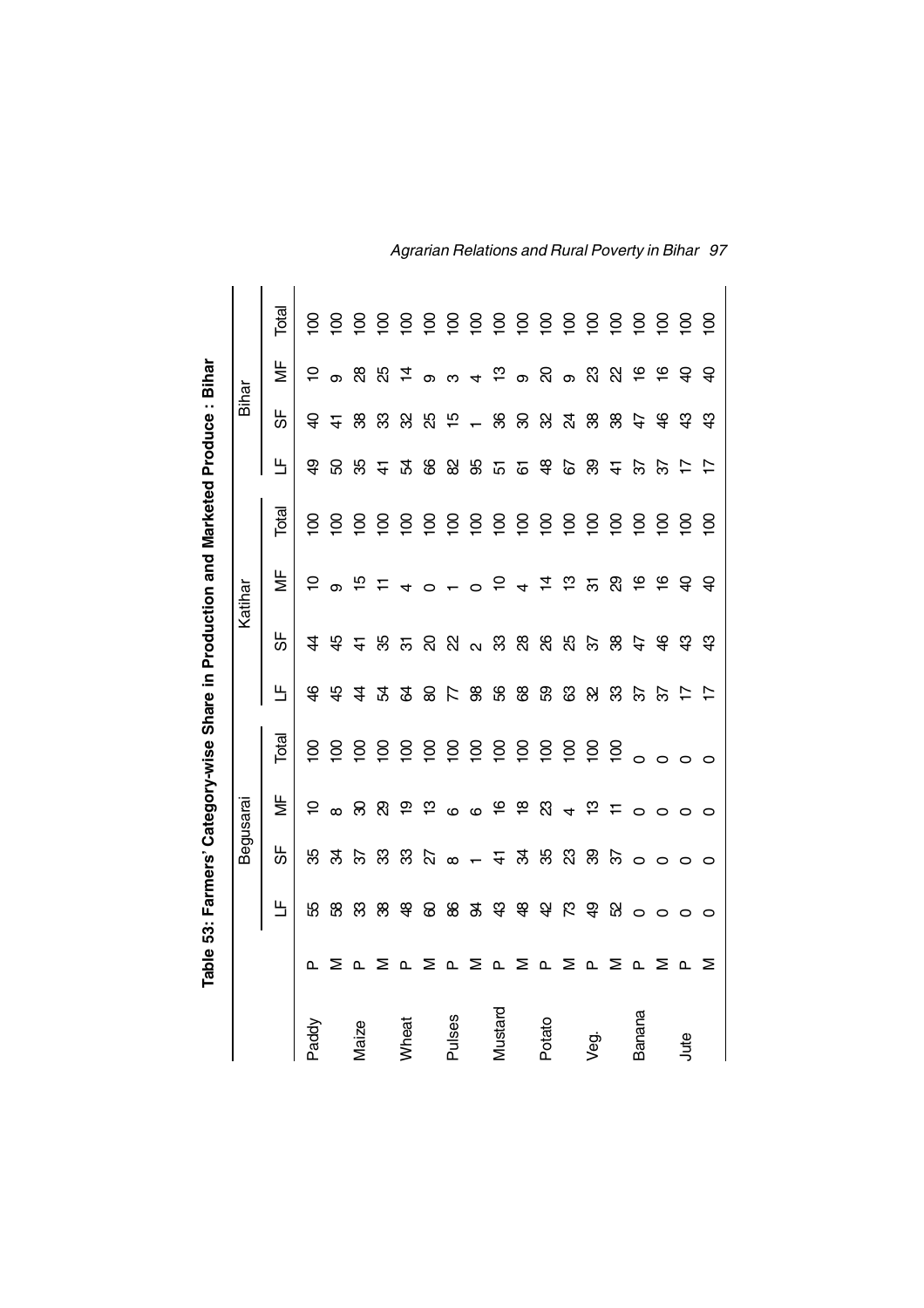and 40 per cent of marginal farmers/ agricultural labourers. The results show high differences in the share of each category of the farmers in total income generated at the village level. Tables 54 and 55 show the total income generated in the eight villages and aggregated at the district level in the two districts and State level, respectively. The following major observations may be drawn from the two Tables-

- In Begusarai district, 20 per cent of the large farmers (20 in number) share 39 per cent of the total household income and account for only 22 per cent of the population whereas 40 per cent of the small farmers accounting for 41 per cent of population share only 33 per cent of the total income. Similarly, marginal farmers account for 37 per cent of the population and only 28 per cent of the total household income.
- The disparities are slightly higher in the developed district (Katihar) where the large farmers account for nearly 19 per cent of total population and 40 per cent of the total household income. The small farmers account for 40 per cent of the total population and 38 per cent of the income. The disparity between large farmers and small farmers is comparatively lesser in the developed district than in the backward district. As we shall see in the section on agriculture, the small farmers in Katihar are in fact doing much better when compared to Begusarai and therefore, the difference between them and large farmers is lesser. The marginal farmers, however, are worse-off in the developed district.
- The share of the large farmers in both the districts, as expected, is highest in total agriculture produce, 46 per cent in Begusarai and 44 per cent in Katihar. The proportionately lower share of the large farmers in Katihar is mainly because of higher share of small farmers (39 per cent compared to 34 per cent in Begusarai). Marginal farmers account for only 17 per cent of the total agricultural income in Katihar compared to nearly 20 per cent in Begusarai. The inequality between marginal farmers and small farmers is lower in underdeveloped conditions than in developed conditions.
- <sup>l</sup> Leasing practices are prevalent in both the districts. The most significant dimension of income distribution across the different categories of the farmers is the rentals. In fact, in both the districts, the share of large and marginal farmers in total rental income is nearly the same which means the leasing out of land is equally practised by the large and marginal farmers (however, as proportion of total land owned it is much higher among the marginal farmers). The phenomenon of "reverse tenancy" is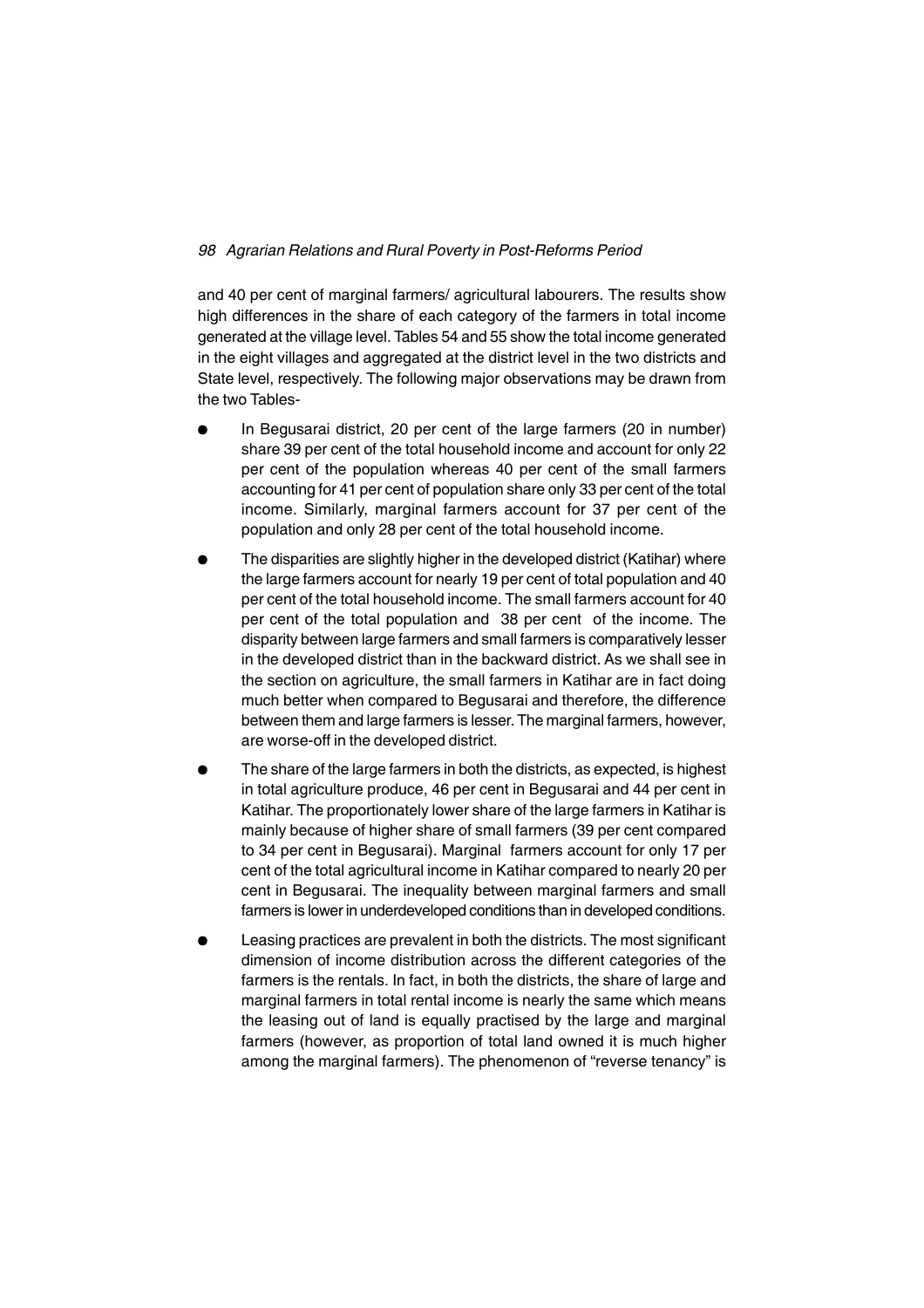### *Agrarian Relations and Rural Poverty in Bihar 99*

therefore, found in both the districts. Forty seven per cent of the total rental income in Begusarai and 51 per cent in Katihar goes to large farmers. Compared to this, 44 per cent of the rental income in Begusarai and 48 per cent in Katihar is cornered by the marginal farmers. The share of small farmers in the total rental income in Begusarai is nearly nine per cent but negligible in Katihar. The impediments to agriculture are thus, felt maximum by the marginal farmers who instead of cultivating the land themselves prefer to lease it out. Overall rent constitutes around 3 per cent of the total household income in each of the districts. Income from rent as proportion to total income is higher in case of marginal farmers though in absolute sense it is much lower compared to large farmers. Rentals are highest in Katihar due to higher value of land and higher level of income. The earning by leasing out of land in Katihar is nearly equal for large farmers and marginal farmers. However, due to small holding of the marginal farmers, the impact of leasing out is felt maximum in case of marginal farmers as their share in total agricultural income is just about 17 per cent.

- Another significant difference that can be seen from Table 54 is the income from the implements. Marginal farmers, though owning much less land, have ownership over primary agricultural implements like bullocks (mostly financed under the rural development programme), bullock carts and even ploughs and earn by renting them out in Begusarai. In fact, the renting out is not independent of their labour. Thus, most of the marginal farmers who also work as agricultural labourers use their own implements. However, since rental income constitutes only three per cent of the total household income in Begusarai (Table 56) and 75 per cent of this is accounted for by the marginal farmers, this high income share in the rentals is not much in absolute sense.
- Livestock is an important activity in both the districts, especially for the small farmers. Livestock contributes more than 7.5 per cent in the total household income in Begusarai and almost 2.5 per cent in Katihar (Table 56). However, the total income generated in the livestock sector is unevenly distributed among the three categories of the farmers. Small farmers appear to be most diversified in this respect. More than 60 per cent of the income from livestock comes from small farmers in Katihar where the importance of livestock is lower compared to the underdeveloped district Begusarai. However, in Begusarai also the share of the small farmers in total livestock income is highest-44 per cent (Table 54). The share of large farmers (29 per cent) and marginal farmers (27 per cent) in Begusarai is nearly equal.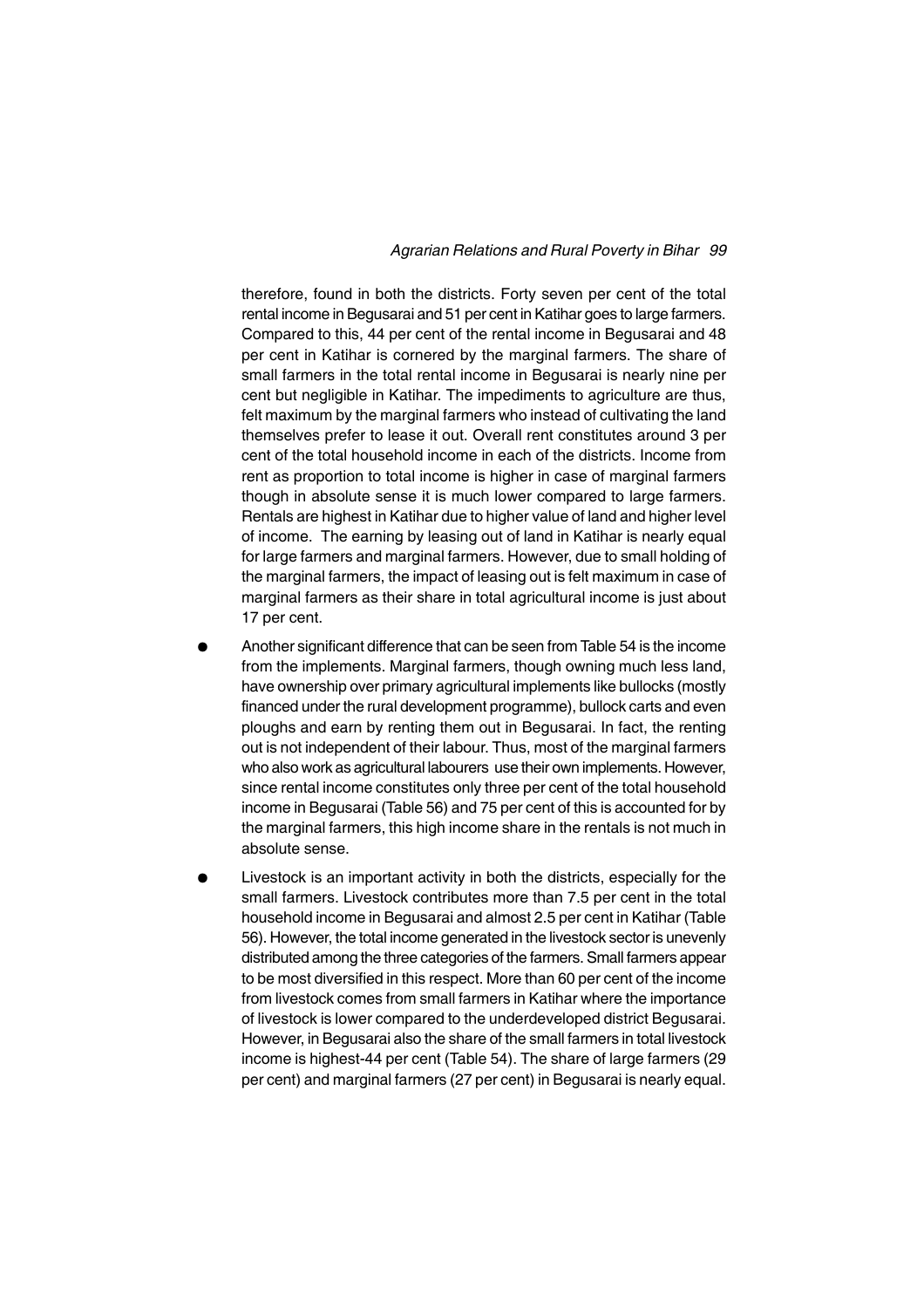|                |                            |                                    | Table 54: Category-wise Distribution of Total Sectoral Income (Districts) : Bihar |                                         |                                                             |                                   |          |                         |
|----------------|----------------------------|------------------------------------|-----------------------------------------------------------------------------------|-----------------------------------------|-------------------------------------------------------------|-----------------------------------|----------|-------------------------|
|                |                            |                                    | Begusarai                                                                         |                                         |                                                             |                                   |          |                         |
| Farmer type    | Large                      | Small                              | Marginal                                                                          | Total                                   | arge                                                        | Small                             | Marginal | <b>Total</b>            |
| Agriculture    | 1233460                    | 914966                             | 526350                                                                            | 2674776                                 | 46.1                                                        | 34.21                             | 19.68    |                         |
| Rent           |                            | 10000                              | 50000                                                                             | 112500                                  | 46.67                                                       | 8.89                              | 44.44    |                         |
| Implements     | 52500<br>11000<br>82000    | 2500                               |                                                                                   | 53500                                   |                                                             |                                   | 74.77    | 8                       |
| Livestock      |                            |                                    | 40000<br>74500                                                                    | 281500                                  |                                                             |                                   | 26.47    | $\overline{8}$          |
| Wages          |                            | 125000<br>108000<br>23500<br>52900 | 154000                                                                            |                                         | ន្លក្ខុ<br>១១ ១ ១ ភូមិ ១ ១<br>១ ១ ១ ១ ១ ភូមិ<br>ភូមិ ១ ភូមិ |                                   | 58.78    | $\overline{8}$          |
| Small business |                            |                                    |                                                                                   | 262000<br>225500<br>123100              |                                                             |                                   | 62.97    |                         |
| Remittances    | 00000<br>16900             |                                    | 142000<br>53300                                                                   |                                         |                                                             |                                   | 43.30    | $rac{8}{5}$             |
| 舌              | 1455860                    | 1236866                            | 040150                                                                            | 3732876                                 |                                                             |                                   | 27.86    | $\overline{8}$          |
|                | $\frac{8}{3}$              | $rac{1}{4}$                        | 357                                                                               | 967                                     |                                                             |                                   | 36.92    | $\overline{8}$          |
| 롮              | 72793<br>6966              | 30922<br>3084                      | 26004                                                                             | 37329                                   | $\frac{95}{5}$                                              |                                   |          | $\overline{8}$          |
| ត្ថ            |                            |                                    | 2914                                                                              | 3860                                    | $\frac{8}{2}$                                               | 8                                 |          | $\overline{100}$        |
|                |                            |                                    |                                                                                   |                                         |                                                             |                                   |          |                         |
| Agriculture    | 1692420                    | 1495260                            |                                                                                   | 3849150                                 |                                                             |                                   | 17.18    | <u>ទ</u>                |
| Rent           | 90000<br>10000             | 500                                | 661470<br>75000                                                                   | 155500                                  | 43.97<br>57.48<br>52.63                                     | 38.85<br>0.32                     | 48.23    | $\overline{8}$          |
| Implements     |                            |                                    | 3000                                                                              |                                         |                                                             | 31.58                             | 15.79    | $\overline{8}$          |
| Livestock      |                            |                                    | 29500                                                                             |                                         |                                                             |                                   | 25.06    | $\overline{8}$          |
| Wages          | 16000<br>11000<br>10000011 | 6000<br>72200<br>71000<br>194000   | 110000<br>125500<br>61000                                                         | 0004211<br>0006588<br>0006541<br>000611 | 13.59<br>7.7.97<br>12.93.71<br>18.12                        | 3<br>2 3 3 3 3 3 4<br>3 4 9 8 9 9 | 77.46    | $rac{8}{5}$             |
| Small business |                            |                                    |                                                                                   |                                         |                                                             |                                   | 32.22    |                         |
| Remittances    |                            | 42000                              |                                                                                   |                                         |                                                             |                                   | 51.96    |                         |
| 크 록            | 1893820                    | 1830960                            | 1065470                                                                           | 4790250                                 |                                                             |                                   | 22.24    | 558                     |
|                | $\frac{5}{2}$              | $rac{1}{4}$                        | 426                                                                               | 1037                                    |                                                             |                                   | 41.08    |                         |
| 좂              | 94691                      | 45774                              | 26637                                                                             | 47903                                   | $\frac{8}{3}$                                               | 8                                 | 8        | $\overline{\mathsf{S}}$ |
| 준              | 9762                       | 4391                               | 2501                                                                              | 4619                                    | $\frac{1}{2}$                                               | 99                                | Ŕ        | $\overline{8}$          |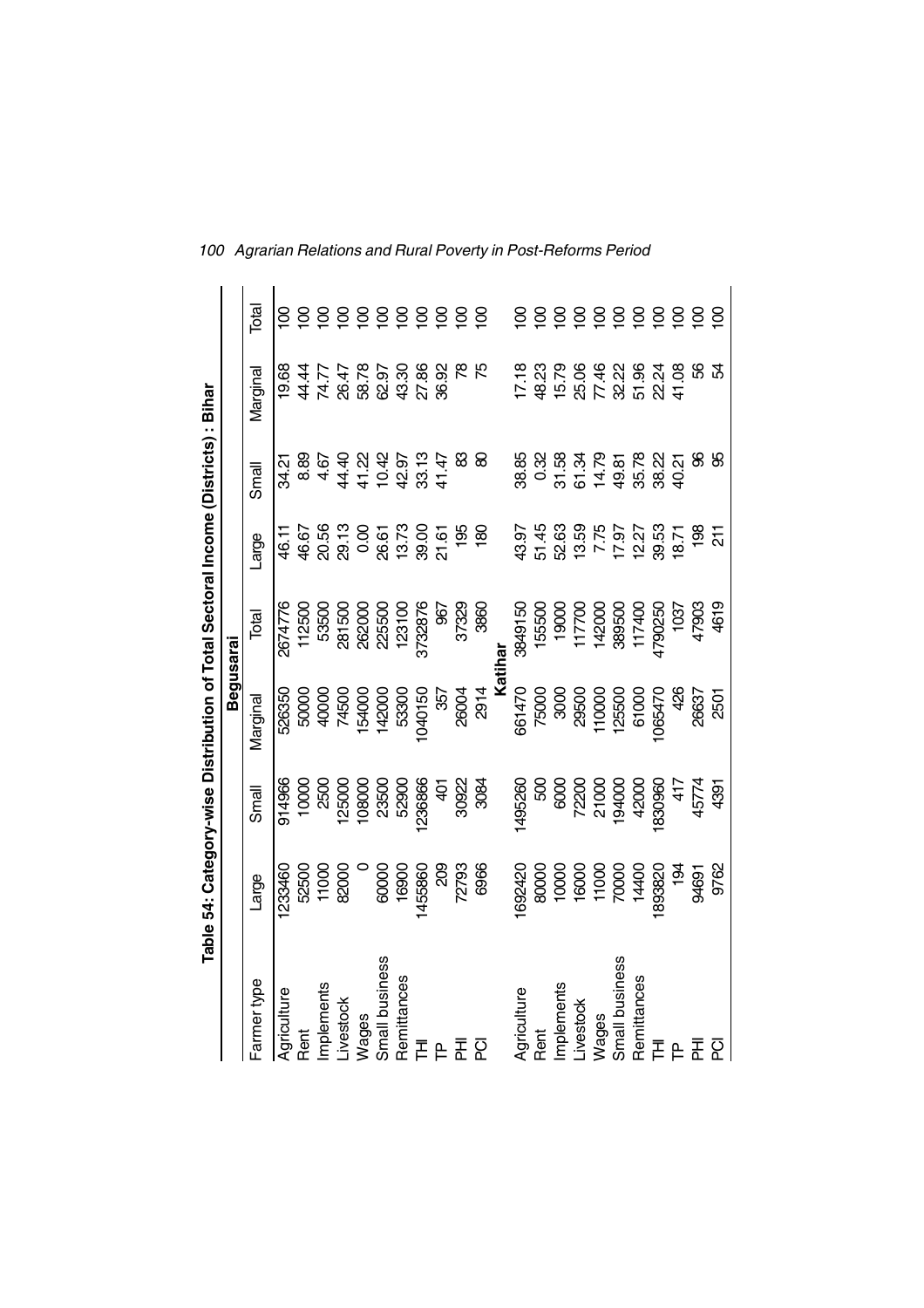|                       |         |         | Table 55: Category-wise Distribution of Total Sectoral Income (Bihar State) |         |       |       |         |                |
|-----------------------|---------|---------|-----------------------------------------------------------------------------|---------|-------|-------|---------|----------------|
| Farmer Type           | Large   | Small   | Marginal                                                                    | Total   | Large | Small | Margina | Total          |
| Agriculture           | 2925880 | 2410226 | 1187820                                                                     | 6523926 | 44.85 | 36.94 | 18.21   | $\overline{5}$ |
| <b>Rent</b>           | 132500  | 10500   | 125000                                                                      | 268000  | 49.44 | 3.92  | 46.64   | $\overline{0}$ |
| Implements            | 21000   | 8500    | 43000                                                                       | 72500   | 28.97 | 11.72 | 59.31   | $\overline{5}$ |
| Livestock             | 98000   | 197200  | 104000                                                                      | 399200  | 24.55 | 49.40 | 26.05   | $\overline{5}$ |
| Wages                 | 11000   | 129000  | 264000                                                                      | 404000  | 2.72  | 31.93 | 65.35   | $\overline{5}$ |
| <b>Small Business</b> | 130000  | 217500  | 267500                                                                      | 615000  | 21.14 | 35.37 | 43.50   | $\overline{5}$ |
| Remittances           | 31300   | 94900   | 114300                                                                      | 240500  | 13.01 | 39.46 | 47.53   | $\overline{5}$ |
| 舌                     | 3349680 | 3067826 | 2105620                                                                     | 8523126 | 39.30 | 35.99 | 24.70   | $\overline{5}$ |
| ₽                     | 403     | 818     | 783                                                                         | 2004    | 20.11 | 40.82 | 39.07   | $\overline{5}$ |
| 盂                     | 167484  | 76696   | 52641                                                                       | 85231   | 197   | 8     | 8       | $\overline{5}$ |
| <u>ፍ</u>              | 8312    | 3750    | 2689                                                                        | 4253    | 195   | 88    | ශී      | $\overline{0}$ |

*Agrarian Relations and Rural Poverty in Bihar 101*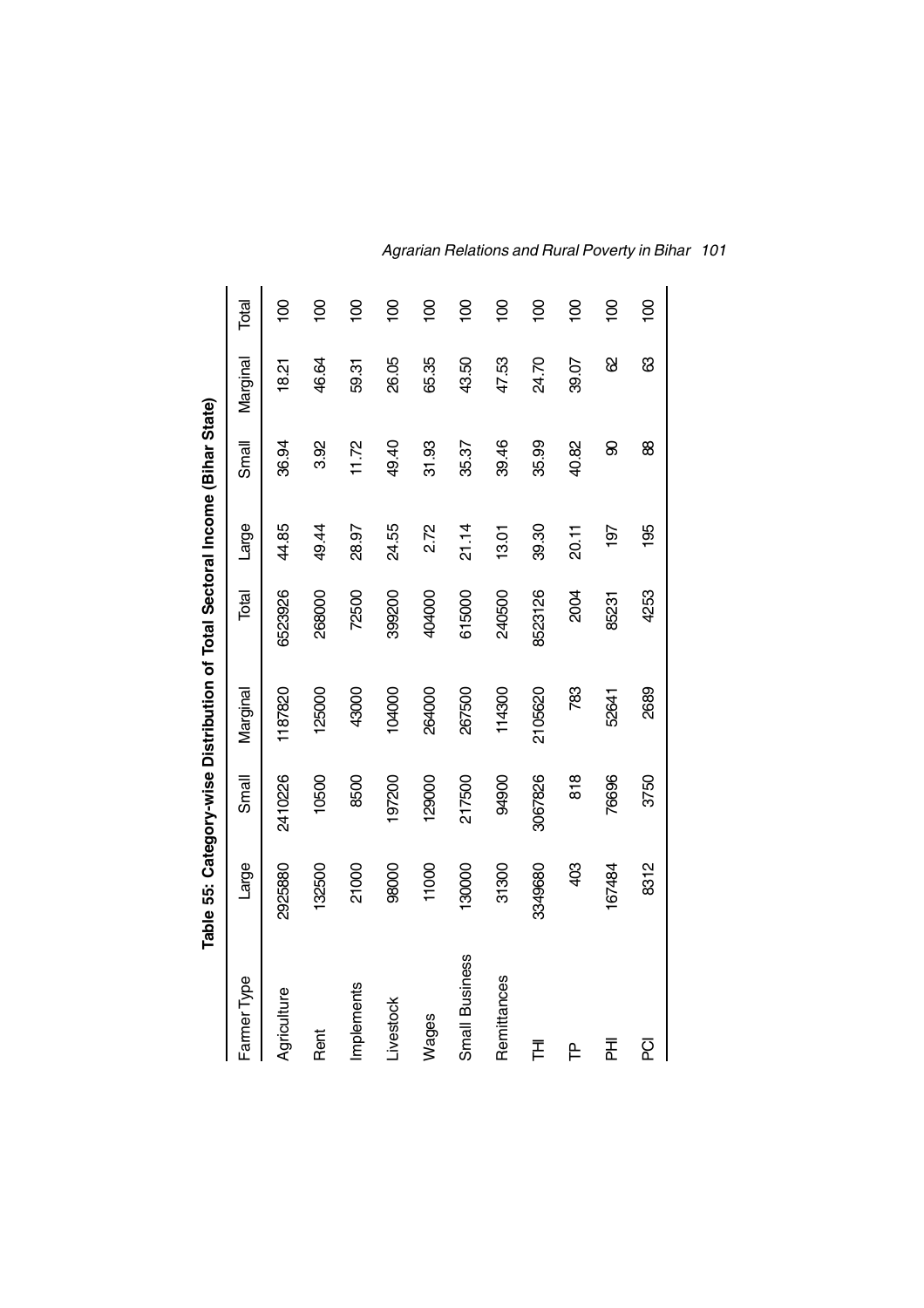*Livelihood Options and Income Structure:* Table 56 shows the relative contribution of different sources of income in each category of the farmers. Source-wise composition of income shows the relative importance of the different economic activities for the farmers and also shows the livelihood options available to the farmers as means of sustenance.

## *Medium and Large Farmers*

- Agriculture is the main source of income for medium and large farmers. Agriculture contributes 72 per cent of the total income in Begusarai and 80 per cent in Katihar. Against these averages, the dependency of large farmers on agriculture is highest in both the districts (85 per cent in Begusarai and 89 per cent in Katihar).
- The importance of other sectors varies in the two districts. In Begusarai, livestock (5.63 per cent) followed by small business (4.12 per cent) and rentals (3.61 per cent) are the other sources of income. Compared to this, rentals (4.22 per cent) and small business (3.70 per cent) are the other two main sources of income. Livestock, thus, does not play much significant role in the developed district as far as medium and large farmers are concerned.

### *Small Farmers*

- <sup>l</sup> Seventy four per cent of the total household income in Begusarai and 82 per cent in Katihar originates in agriculture sector in case of small farmers. In case of the underdeveloped district (Begusarai), livestock (10.11 per cent) and wages (8.73 per cent) and remittances (4.28 per cent) are the other main components of income. Small business contributes just about two per cent in their case.
- Compared to this, small farmers depend more on small business (10.60 per cent) after agriculture. Livestock (3.94 per cent), remittances (2.29 per cent) and wages (1.15 per cent) are the other sources of income. Some proportion of the small farmers, thus, has to depend on the wage works also for their sustenance even in the developed villages.

### *Marginal Farmers*

The dependency of marginal farmers (51 per cent in Begusarai and 62 per cent in Katihar) is much lower on agriculture when compared to the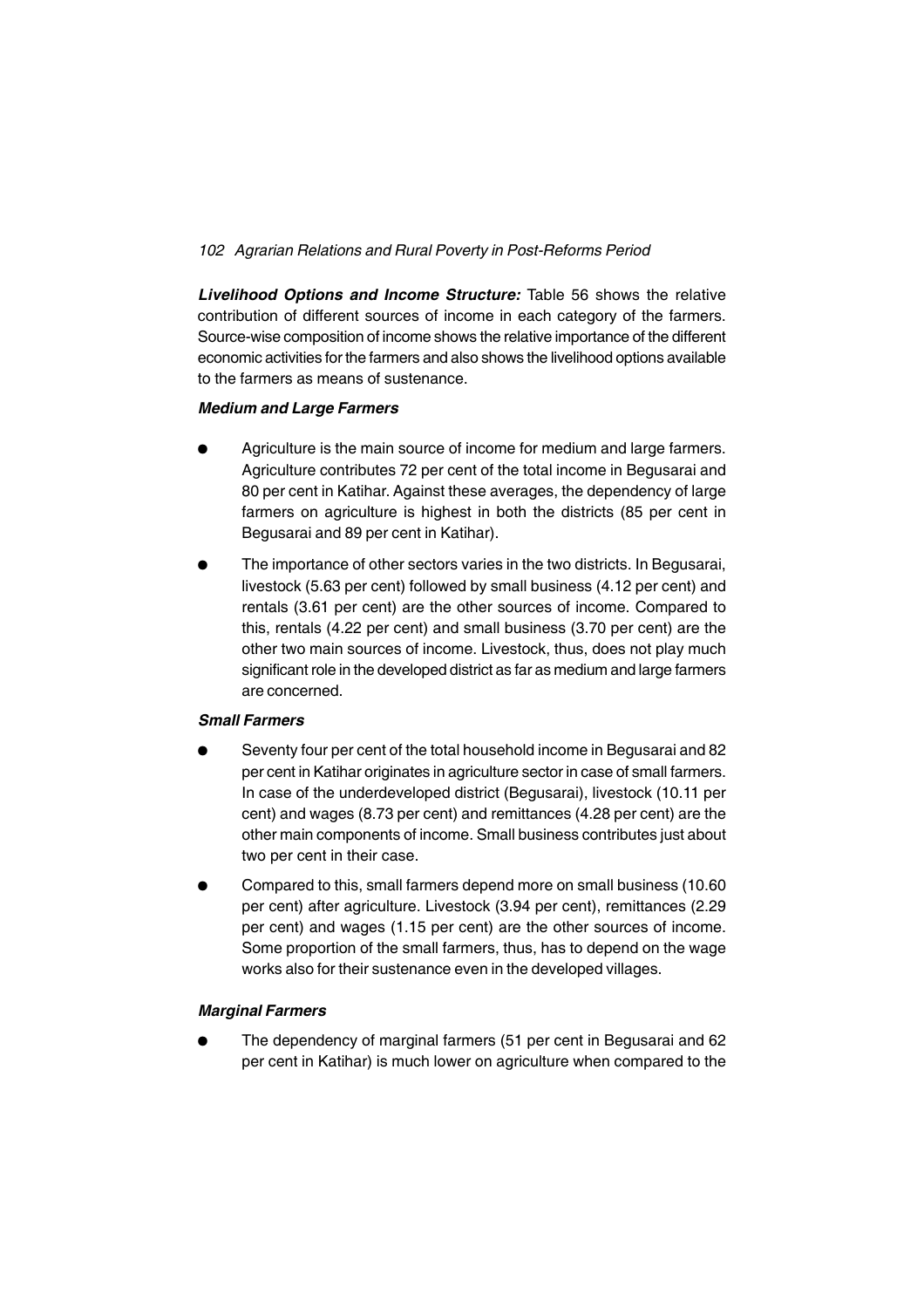large, medium and small farmers. Compared to Begusarai, the dependency of marginal farmers on agriculture is appreciably higher in Katihar, despite the fact that some of the marginal farmers do not cultivate their land and rent it out. This is explained by the fact of higher household income in case of the developed villages where banana and jute cultivation is prevalent.

- The next main source of income for marginal farmers, as expected, is wage works which include both, the works as agricultural labourers and other wage works.
- While agriculture is predominantly the main income generating sector, the importance of other sectors differs in the two districts. In the developed district, the second main source of income is small business (including informal trade). Small business contributes around eight per cent of the total district income. However, the importance of this sector is highest for the marginal and small farmers. Nearly 15 per cent of the household income of marginal farmers in Begusarai and more than ten per cent in Katihar, comes through wage employment.
- Small business is equally important in both the categories of the districts. More than 13 per cent of the total household income in Begusarai and nearly 12 per cent of the total household income in Katihar comes through small business or informal trade in case of marginal farmers.
- Livestock (in the underdeveloped district) and rentals (in the developed district) play an important role in the total household income as their share is more than seven per cent respectively, in the two districts.
- One very important source of income to the marginal farmers is remittances by the migrants. In both the districts, the share of remittances in the total household income is above five per cent and ranks fifth in terms of importance.
- Another significant source of earning for marginal farmers is by renting out bullocks and bullock carts (in Begusarai). This source alone constitutes nearly four per cent of the total income of the marginal farmers.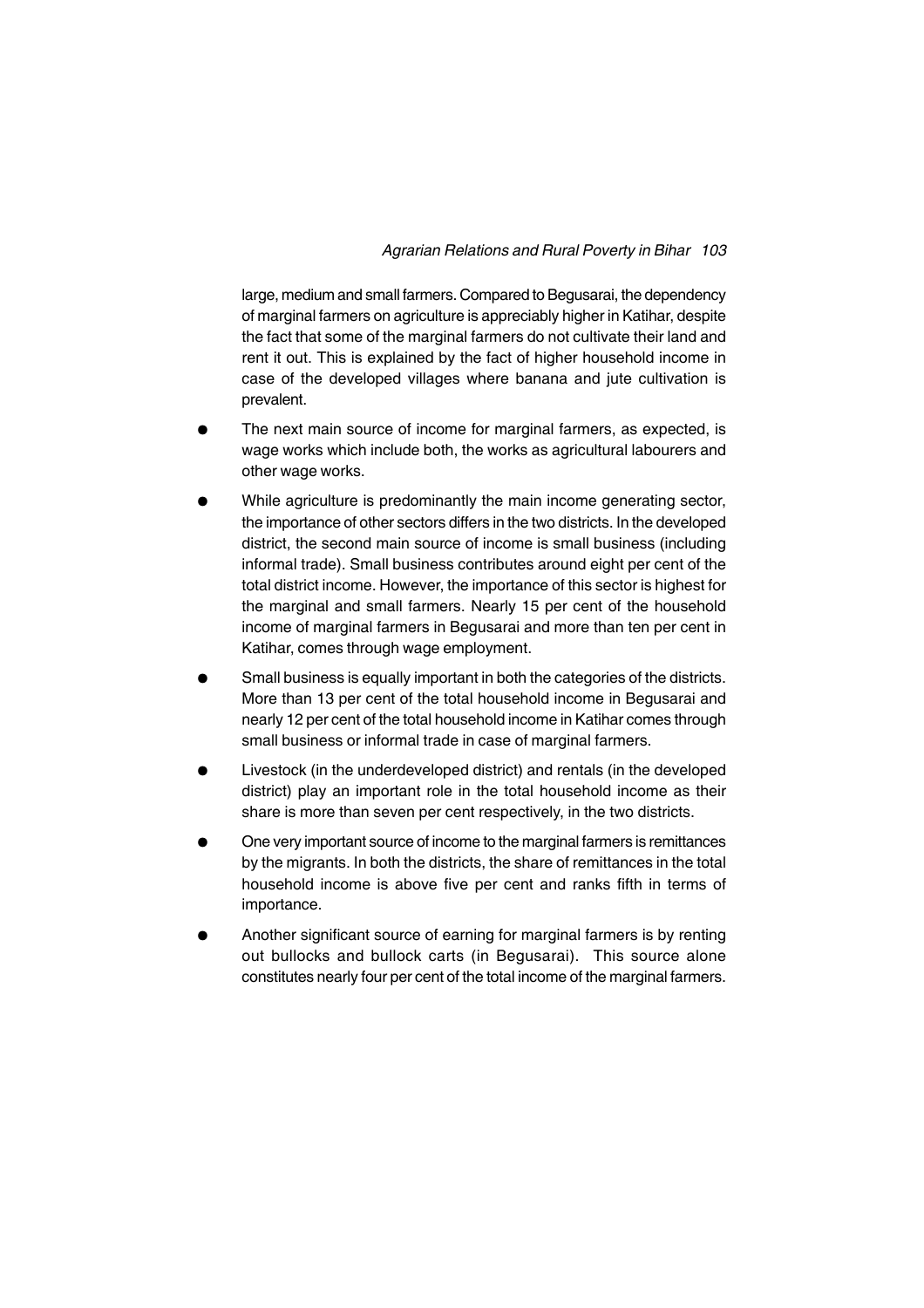|                |                |                   |                | Table 56: Source-wise Distribution of Income: Bihar |                |                         |                |                         |                |                |                |                |
|----------------|----------------|-------------------|----------------|-----------------------------------------------------|----------------|-------------------------|----------------|-------------------------|----------------|----------------|----------------|----------------|
|                |                | Begusarai         |                |                                                     |                |                         | Katihar        |                         |                |                | Bihar          |                |
| Farmer Type    | Щ              | 5                 | ξ              | Total                                               | Щ              | 5                       | ξ              | Total                   | Щ              | 5              | ξ              | Total          |
| Agriculture    | 89             | 74                | 5              | <b>Z</b>                                            | 8              | 8                       | ଌ              | 8                       | 6              | ల్గ            | 89             | Z              |
| Rent           |                |                   | 5              | ო                                                   |                | <b>Gou</b>              |                | ო                       | 4              | neg.           | ဖ              | ო              |
| Implements     |                | ceu               |                |                                                     |                | <b>Deu</b>              | ced<br>G       | ල<br>ප                  |                | neg.           |                |                |
| Livestock      | ဖ              | Ş                 |                | ന                                                   |                | 4                       | ო              | $\overline{\mathsf{C}}$ | ო              | ဖ              | ю              |                |
| Wages          |                | თ                 | 10             |                                                     |                |                         | ₽              | ო                       | neg.           |                | ဇ္             | ഥ              |
| Small business |                | $\mathbf{\Omega}$ | $\vec{4}$      | ဖ                                                   |                | $\mp$                   | 얻              | $\infty$                | 4              |                | ဇ္             |                |
| Remittances    |                | 4                 | LŊ             | ო                                                   |                | $\overline{\mathsf{C}}$ | o              | $\mathbf{\alpha}$       |                | ო              | LŊ             | ო              |
| Total          | $\overline{0}$ | $\overline{5}$    | $\overline{5}$ | $\overline{5}$                                      | $\overline{5}$ | $\overline{5}$          | $\overline{5}$ | $\overline{5}$          | $\overline{5}$ | $\overline{5}$ | $\overline{5}$ | $\overline{5}$ |
|                |                |                   |                |                                                     |                |                         |                |                         |                |                |                |                |

*104 Agrarian Relations and Rural Poverty in Post-Reforms Period*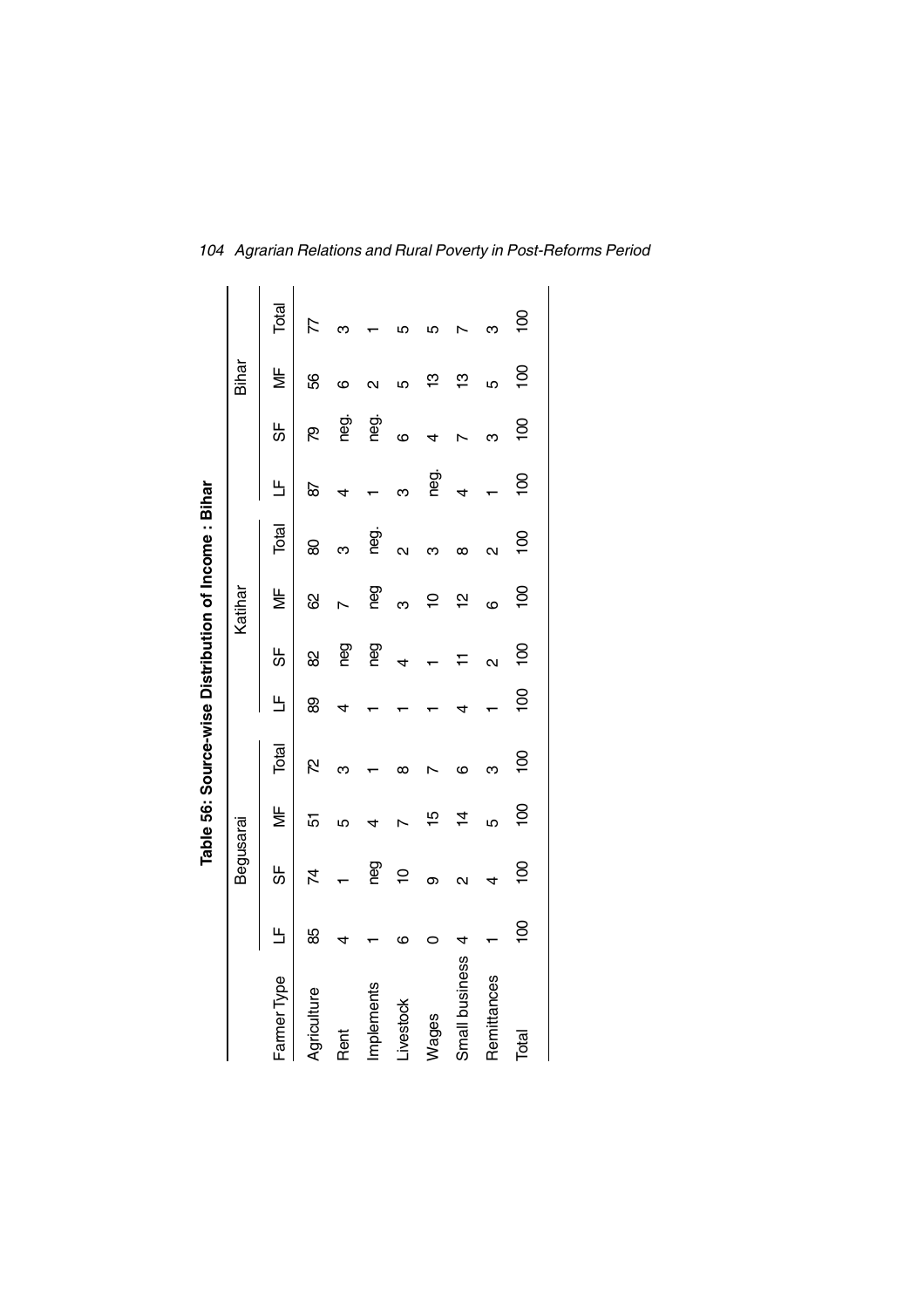### *Agrarian Relations and Rural Poverty in Bihar 105*

*Inter-district Income Disparities:* Very significant differences in the per capita income level among the villages and among different categories of the farmers were found in the study area. As against the average per capita income of Rs. 4253 for the State as a whole, the same is found to be Rs. 4619 in Katihar and Rs 3860 in Begusarai. Thus, the per capita in income in Begusarai is below average and is lower by Rs. 759 when compared with the developed district Katihar. While at the aggregate level this difference is not much, it is quite glaring when we compare the different categories of the farmers across the districts as well as within the district. The average per capita income from all sources for a large farmer is Rs. 9762 in Katihar compared to Rs. 6966 in Begusarai (a difference of Rs. 2796). This difference is appreciably apparent in case of small farmers (the per capita income of small farmers in Begusarai is less by Rs. 1287 when compared to Katihar). In case of marginal farmers, the level of income is marginally higher in the underdeveloped district Begusarai (Rs.2914) when compared with the developed district (Rs. 2501 in Katihar). One primary reason for this is the different livelihood patterns in the two districts as far as marginal farmers are concerned (Table 57).

*Inter-village Income Disparities:* The income differences are much more glaring within the region and among the different categories of the farmers. Table 57 shows the per capita income levels among the villages across the different categories of the farmers.

Among the eight villages, per capita income is highest in Digiri (one of the developed villages in Katihar), followed by Kharua (another developed village in the same district). The lowest per capita income, incidentally is also witnessed in Katihar only (Tinpania village). Both these villages are located in the same block. This itself shows the disparities within the block of a district. The difference between the highest per capita income (Rs. 9003 in Digiri) and the lowest per capita income (Rs. 2801 in Tinpania) is fairly big. The village with lowest per capita income has just 31 per cent of the income of the highest village. In three out of four villages in Katihar, the average per capita income is lower than the overall average for the district. The overall coefficient of the variation for Katihar district is around 0.57 which itself is an indicator of the inter-village disparities in income levels.

Compared to the coefficient of variation of 0.57 in Katihar, the same is just 0.20 in Begusarai. Income disparities, thus, are less pronounced in case of the underdeveloped district because of the general level of underdevelopment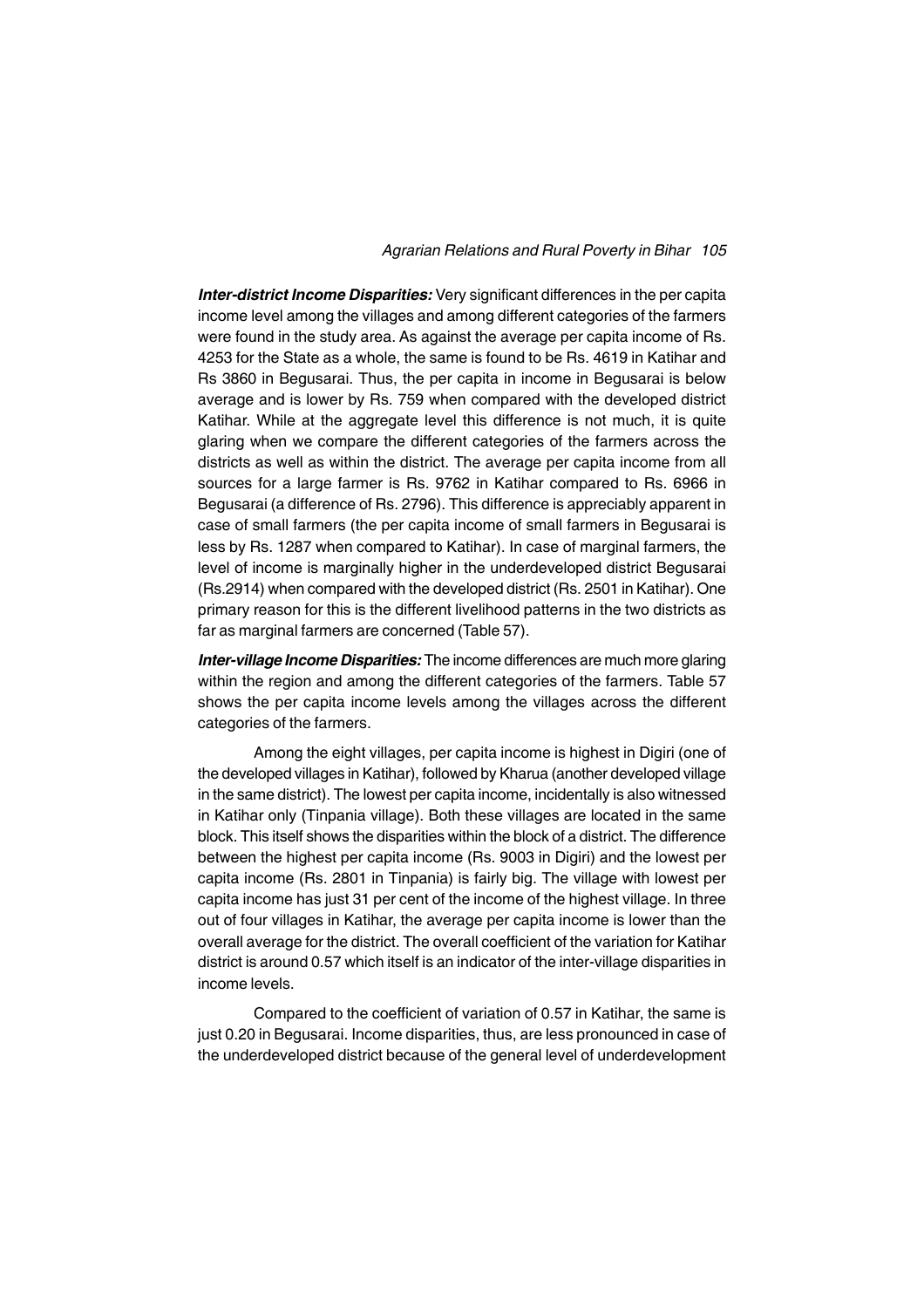across the villages. However, not much of difference would be there if Digiri (developed village in Katihar) is not considered for the analysis. In other words, but for one village, the income disparities between the developed and underdeveloped are not so pronounced. The highest per capita income in Begusarai (Rs.4588 in Ganagarho village) is just 51 per cent of the per capita income in Digiri (Katihar). Moreover, the highest village income in Begusarai (Gangarho) is even lower than the district average for Katihar. However, within the district of Begusarai, income is more evenly distributed as two of the four villages have per capita income level above the district average. The coefficient of variation in case of Begusarai is therefore, much lower- just 0.20 compared to 0.57 in Katihar.

|                 | Medium and<br>Large | Small<br>Farmers | Marginal<br>Farmers | Total      |
|-----------------|---------------------|------------------|---------------------|------------|
| Digiri          | 19369               | 7994             | 4850                | 9003       |
| Tinpania        | 6659                | 2989             | 1002                | 2801       |
| Kharua          | 9448                | 4723             | 2123                | 4594       |
| Molanpur        | 5828                | 2837             | 2900                | 3373       |
| Total Katihar   | 9762(0.60)          | 4391(0.52)       | 2501(0.60)          | 4619(0.57) |
| <b>CHK</b>      | 6285                | 2148             | 3365                | 3447       |
| Gang            | 9841                | 2756             | 4057                | 4588       |
| Dhaboli         | 5447                | 3132             | 1564                | 2990       |
| Suja            | 6742                | 4490             | 3067                | 4520       |
| Total Begusarai | 6966(0.27)          | 3084(0.32)       | 2914(0.35)          | 3860(0.20) |
| Bihar           | 8312(0.53)          | 3750(0.48)       | 2689(0.44)          | 4253(0.45) |

**Table 57: Category-wise and Village-wise Per Capita Income : Bihar**

*Inter- class Income Disparities at District Level: Large income disparities were* found among the same categories of the farmers in the two districts**.** However, the income disparities among different categories of the farmers were found to be quite opposite to each other in the two districts. In the developed district (Katihar), intra-group disparities were found to be highest among the large farmers. The coefficient of variation of income in case of large farmers was marginally above 0.60, followed by 0.52 in case of small farmers and again 0. 60 in case of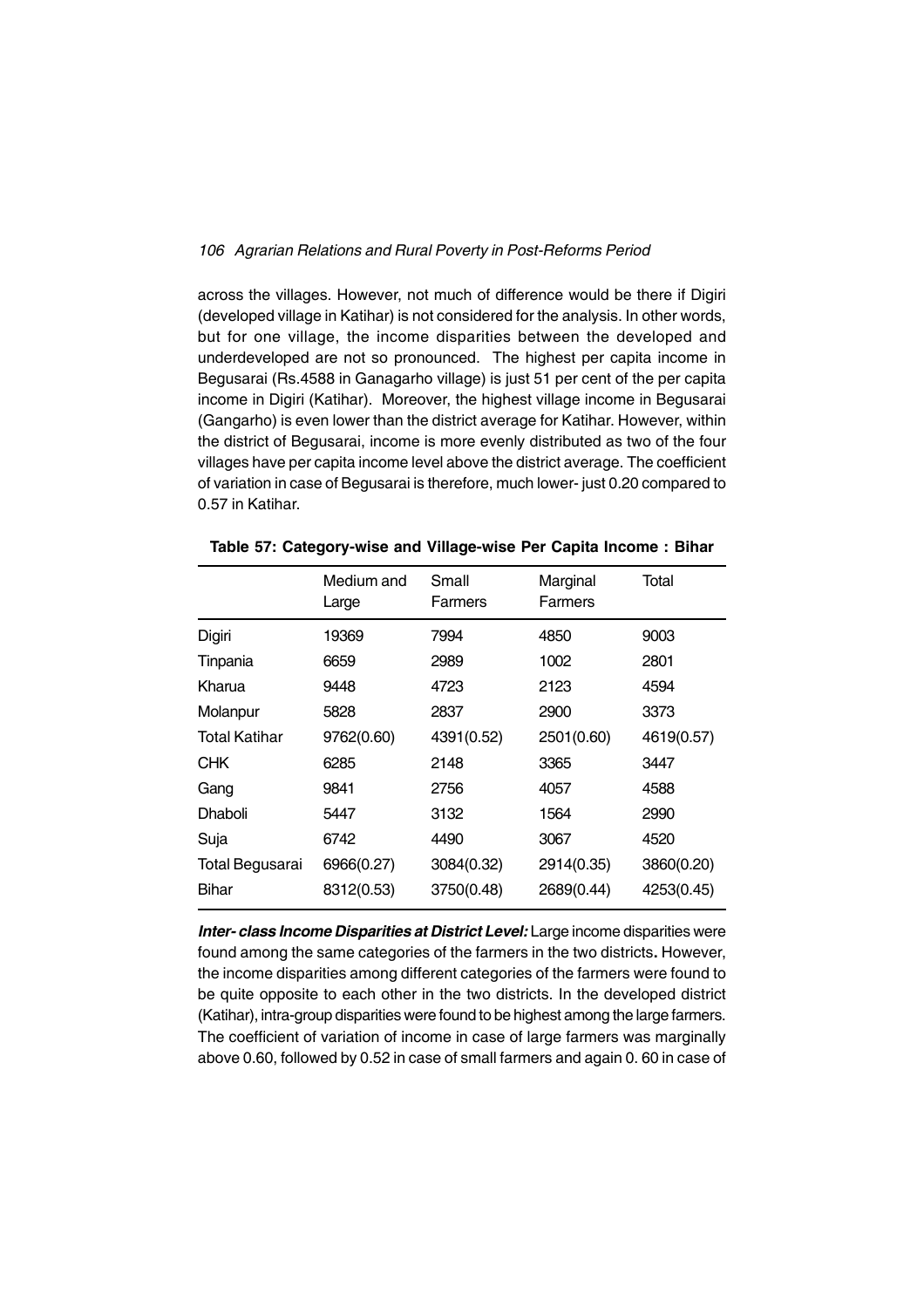marginal farmers. Thus, disparities exist among all the categories of the farmers in Katihar, but are comparatively higher in case of large and marginal farmers when compared with small farmers.

The highest per capita income was recorded by large farmers in Digiri village (Rs.19369) whereas the lowest income was recorded by Molanpur village (Rs.5828 which is just 30 per cent of the average per capita income of the large farmers in Digiri). Thus, keeping in pattern with the village income, the disparities among large farmers is maximum in the developed block (Kodha).

These trends are slightly different in case of Begusarai where an increase in the disparities is witnessed as we moved down from large to marginal farmers. The disparities are lowest in case of large farmers (0.27) and highest in case of marginal farmers (0.35).

*Poverty:* We have used the state-specific poverty line of Rs 330 per capita per month to calculate the poverty among the farm households. Table 58 shows the number of households below poverty line in each category of the farmers and their share in total poor in the villages and districts. Similarly, Table 59 shows farmers' category-wise poverty incidence.

| Village                | LF      | SF        | МF        | Total    |
|------------------------|---------|-----------|-----------|----------|
| Chakarmeedh            | 1(6.25) | 8(50)     | 7(43.75)  | 16(100)  |
| Gangaraho              | O(0)    | 8(57.14)  | 6(42.88)  | 14(100)  |
| <b>Dhaboli</b>         | 1(5.26) | 8(42.11)  | 10(52.63) | 19(100)  |
| Suja                   | 1(9.09) | 2(18.18)  | 8(72.73)  | 11(100)  |
| <b>Total Begusarai</b> | 3(5)    | 26(43.33) | 31(51.67) | 60(100)  |
| Digiri                 | 0       | 0         | 6(100)    | 6(100)   |
| Tinpania               | 0       | 8(44.44)  | 10(55.56) | 18(100)  |
| Kharua                 | 0       | 4(36.36)  | 7(63.34)  | 11(100)  |
| Molanpur               | 1(5.88) | 9(52.94)  | 7(41.18)  | 17(100)  |
| <b>Total Katihar</b>   | 1(1.92) | 21(40.38) | 30(57.69) | 52(100)  |
| Overall                | 4(3.47) | 47(41.96) | 61(54.46) | 112(100) |

### **Table 58: Category-wise Distribution of Below Poverty Line Households : Bihar**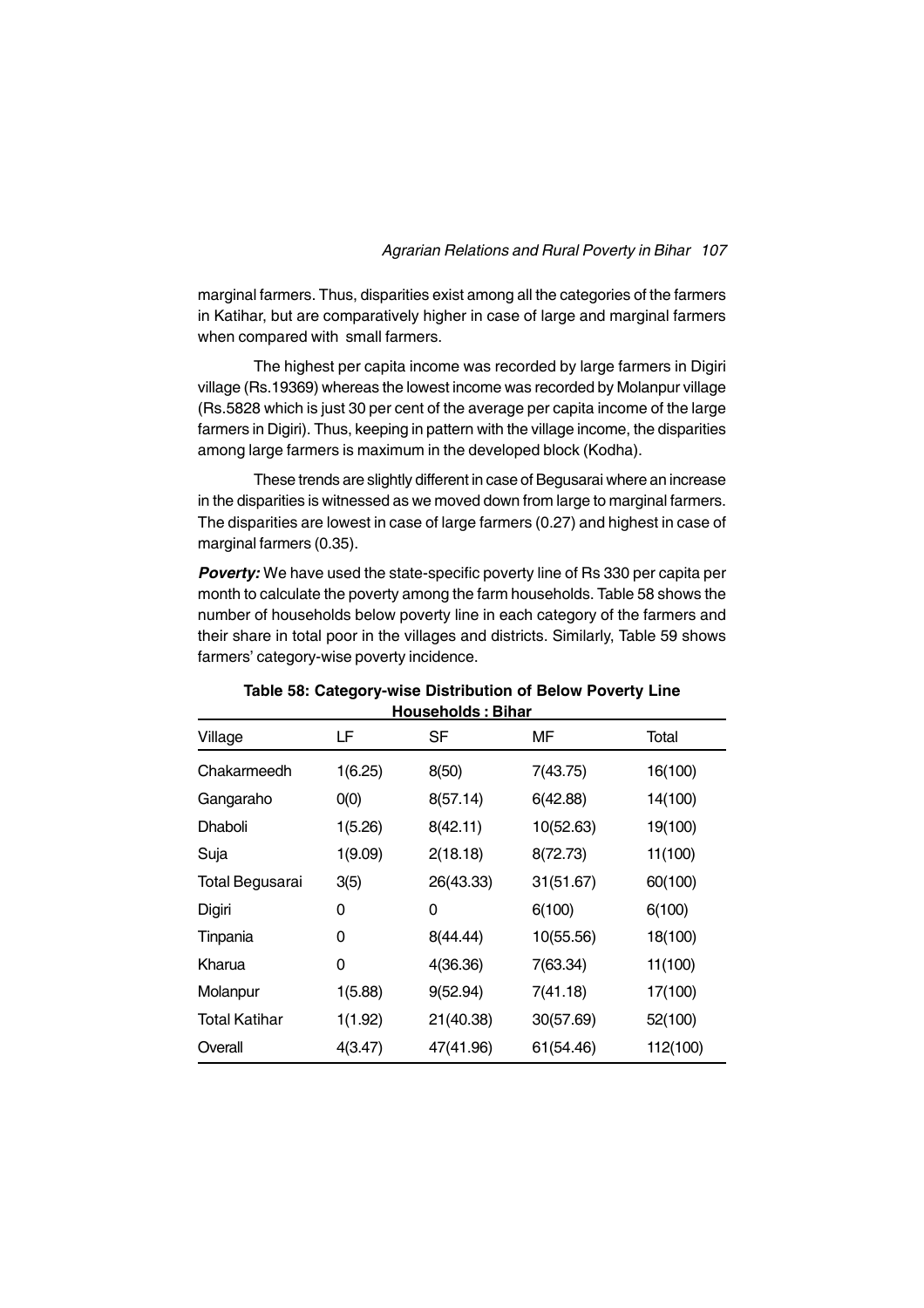### *Farmers' Category-wise Poverty Incidence*

- a) As expected, the maximum incidence of poverty is among the marginal and landless households. On an average, 76 per cent of the marginal farmers are below poverty line. The incidence of poverty among the marginal farm households is slightly higher in Begusarai (77.5 per cent) than in Katihar (76.25 per cent).
- b) A closer look at Table 58 shows that in two out of eight villages (Dhaboli in Begusarai and Tinpania in Katihar), all the households in the category of marginal farmers are below poverty line.
- c) The proportion of the small farm households below poverty line is also fairly high-65 per cent in Begusarai and nearly 53 per cent in Katihar. However, village-wise situation is fairly bad in Begusarai wherein three out of the four villages the proportion of small households below poverty line is 80 per cent. Compared to this, in one village in Katihar (Digiri) no small farm household is below poverty line whereas in the other developed village of Katihar this proportion is 40 per cent.
- d) Fifteen per cent of the large farm households in Begusarai and five per cent in Katihar are also found to be below poverty line. In fact, only one out of 20 large farmers' households in Katihar was found to be below poverty line as against three in Begusarai.
- e) The spread of poverty among different categories of the farmers clearly reflects that agricultural development has mainly affected the large farm households and the status of the small and marginal farmers remains to be vulnerable in both the districts with the exception of Digiri village in Katihar (where no small farmer was found to be below poverty line) and Suja where only two households in this category were below poverty line. If we leave out these two villages, the poverty ratio among the small farmers in the rest of the six villages will be around 80 per cent which reflects that small farmers are equally, if not more, vulnerable and poverty stricken as the marginal farmers. The situation of the marginal farmers in fact is marginally better in certain cases due to occupational diversity.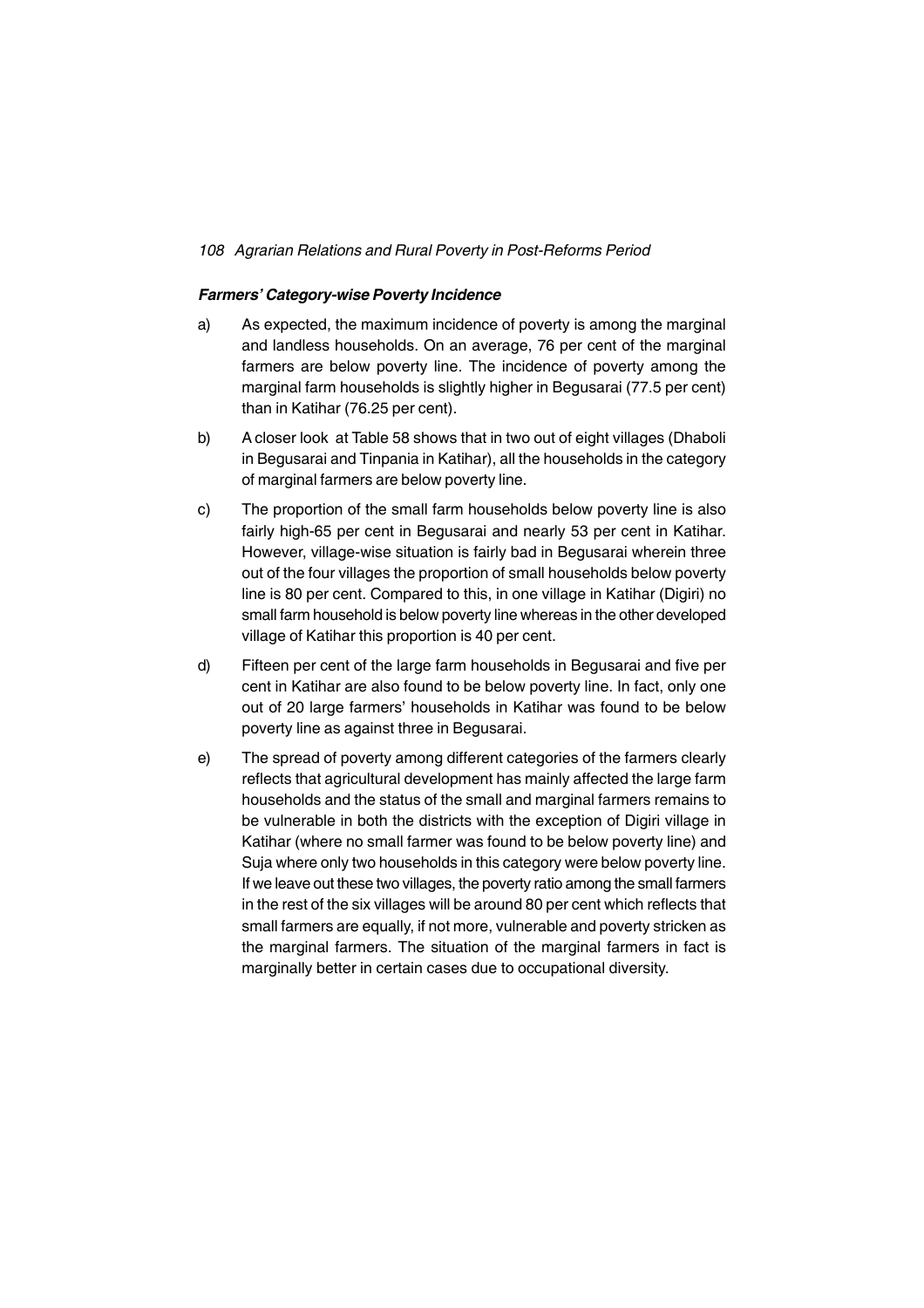| Village        | LF | <b>SF</b> | <b>MF</b> | Total |  |
|----------------|----|-----------|-----------|-------|--|
| Chakarmeedh    | 20 | 80        | 70        | 64    |  |
| Gangaraho      | 0  | 80        | 60        | 56    |  |
| <b>Dhaboli</b> | 20 | 80        | 100       | 76    |  |
| Suja           | 20 | 20        | 80        | 44    |  |
| Begusarai      | 15 | 65        | 77.5      | 60    |  |
| Digiri         | 0  | 0         | 60        | 24    |  |
| Tinpania       | 0  | 80        | 100       | 72    |  |
| Kharua         | 0  | 40        | 70        | 44    |  |
| Molanpur       | 20 | 90        | 70        | 68    |  |
| Katihar        | 5  | 52.5      | 75        | 52    |  |
| Overall        | 10 | 58.75     | 76.25     | 56    |  |
|                |    |           |           |       |  |

**Table 59 : Per cent Households Below Poverty Line : Bihar**

*Employment Status:*Table 60 shows the break-up of the total population into adult male and female population, employed males and females and unemployed males and females. Forty seven per cent of the total population in the study area belongs to the age group of 15- 59 years of whom nearly 54 per cent are males. The Table also shows the number of male and female workers per household as well as total potential employment in terms of mandays in the two districts. We find that on an average due to very large family size per household has got nearly five potential workers- two females and three males. The average potential mandays available in the study area is more than 1200 mandays. No significant differences were found in terms of per household potential workers across the villages or across the farmers' categories.

*Sectoral Distribution of Employment:* Although no significant difference was found in the work participation rates of the adult population in the two districts, yet major differences were found in the employment pattern of the employed workforce. Table 61 shows the proportion of the adult population employed in different sectors.

a) We may note from Table 61 that on an average the employed adult population as per cent of total adult population is around 61 per cent, the proportion of employed is significantly high among the marginal farmers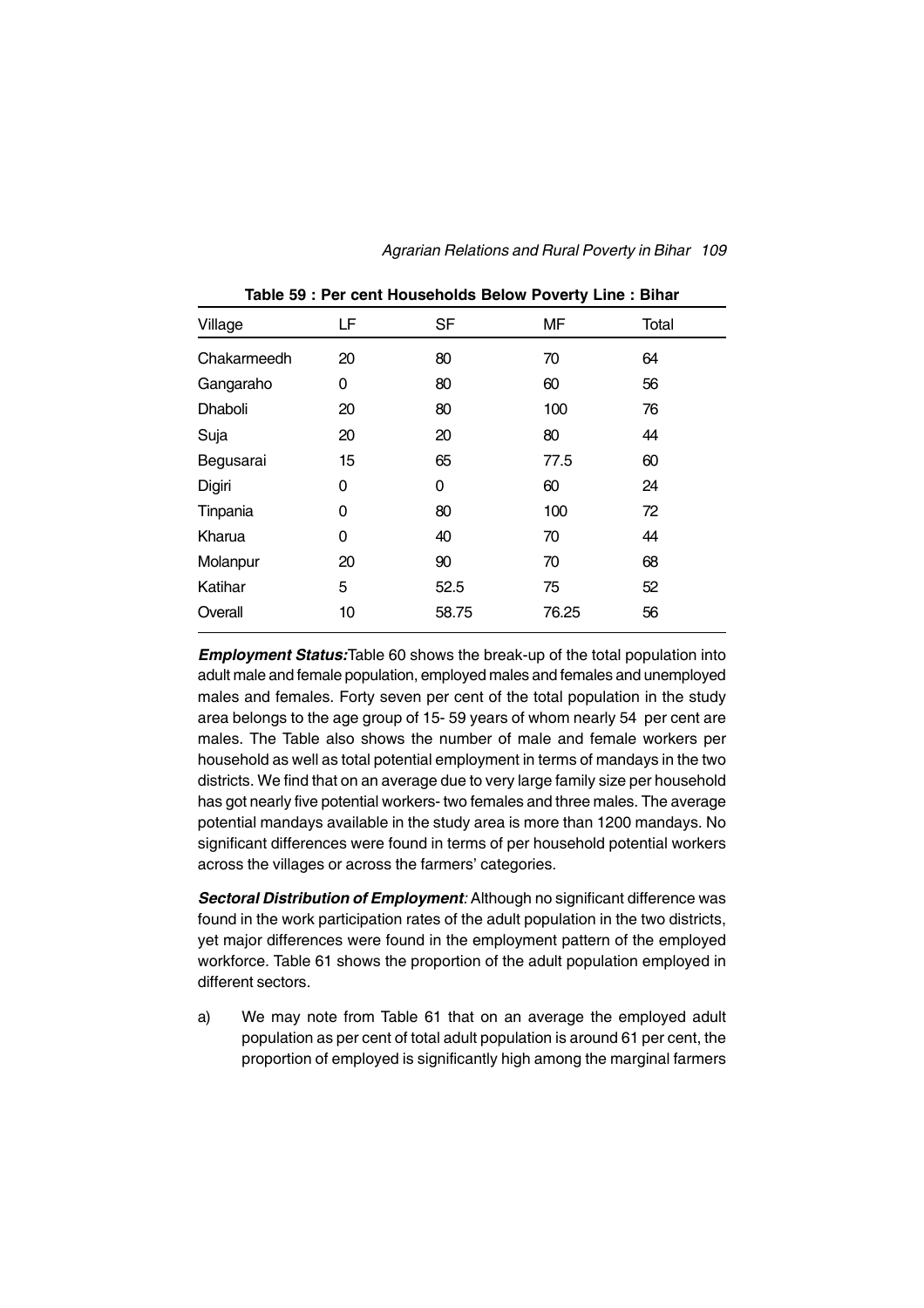|                                  |                   |                |                   | Table 60 : Adult Population and Potential Mandays : Bihar |                   |                                               |                   |                   |                   |                   |                   |                         |
|----------------------------------|-------------------|----------------|-------------------|-----------------------------------------------------------|-------------------|-----------------------------------------------|-------------------|-------------------|-------------------|-------------------|-------------------|-------------------------|
|                                  |                   | <b>Behus</b>   |                   |                                                           |                   | Kat                                           |                   |                   |                   | Bihar             |                   |                         |
| Farmer Type                      | Ь                 | 56             | ξ                 | Total                                                     | Щ                 | 56                                            |                   | Total             | Е                 | 56                | ξ                 | Total                   |
| Total population                 | 207               | 415            | 415               | 1037                                                      | 20                | 388                                           | 378               | 967               | 408               | 803               | 793               | <b>2004</b>             |
| Total adult<br>population        | क्ष               | $\overline{9}$ | 171               | 456                                                       | 8                 | 197                                           | $\frac{5}{2}$     | 477               | $\frac{83}{2}$    | 388               | 362               | 33                      |
| Adult population 45              |                   | \$             | 4                 | 4                                                         | 4                 | 5                                             | 5                 | \$                | 45                | \$                | \$                | 47                      |
| as per cent of total population  |                   |                |                   |                                                           |                   |                                               |                   |                   |                   |                   |                   |                         |
| Total adult males 52(55) 101(53) |                   |                | 95(56)            |                                                           |                   | 248(54) 45(51) 105(53) 105(55) 255(53) 97(53) |                   |                   |                   |                   |                   | 206(53) 200(55) 503(54) |
| Total adult females42            |                   | 8              | ۲Ģ                | 208                                                       | 4                 | 8                                             | 88                | 22                | 88                | $\frac{82}{5}$    | 162               | 430                     |
| per household<br>Male workers    | ო                 | ო              | $\mathbf{\Omega}$ | $\overline{\mathsf{C}}$                                   | $\mathbf{\Omega}$ | ო                                             | ო                 | ო                 | $\mathbf{\Omega}$ | ო                 | ო                 | ო                       |
| Female workers<br>per household  | $\mathbf{\Omega}$ | Ν              | $\mathbf{\Omega}$ | 5                                                         | $\mathbf{\Omega}$ | $\mathbf{\Omega}$                             | $\mathbf{\Omega}$ | $\mathbf{\Omega}$ | Ν                 | $\mathbf{\Omega}$ | $\mathbf{\Omega}$ | $\mathbf{\Omega}$       |
| Average number                   | LO                | 5              | 4                 | Ю                                                         | 4                 | 5                                             | 5                 | 5                 | 5                 | 5                 | 5                 | 5                       |
| of workers per household         |                   |                |                   |                                                           |                   |                                               |                   |                   |                   |                   |                   |                         |
| Potential male<br>employment     | <b>20Z</b>        | 687            | 846               | 675                                                       | 612               | 714                                           | 714               | 694               | 660               | 200               | 680               | 88                      |
| Potential female                 | 571               | 612            | 517               | 1240                                                      | 598               | 626                                           | 585               | 804               | 585               | 619               | 551               | 585                     |
| employment                       |                   |                |                   |                                                           |                   |                                               |                   |                   |                   |                   |                   |                         |
| Total potential<br>employment    | 1278              | 1299           | 1163              | 1240                                                      | 1210              | 1340                                          | 1299              | 1297              | 1244              | 1319              | 1231              | 1269                    |

*110 Agrarian Relations and Rural Poverty in Post-Reforms Period*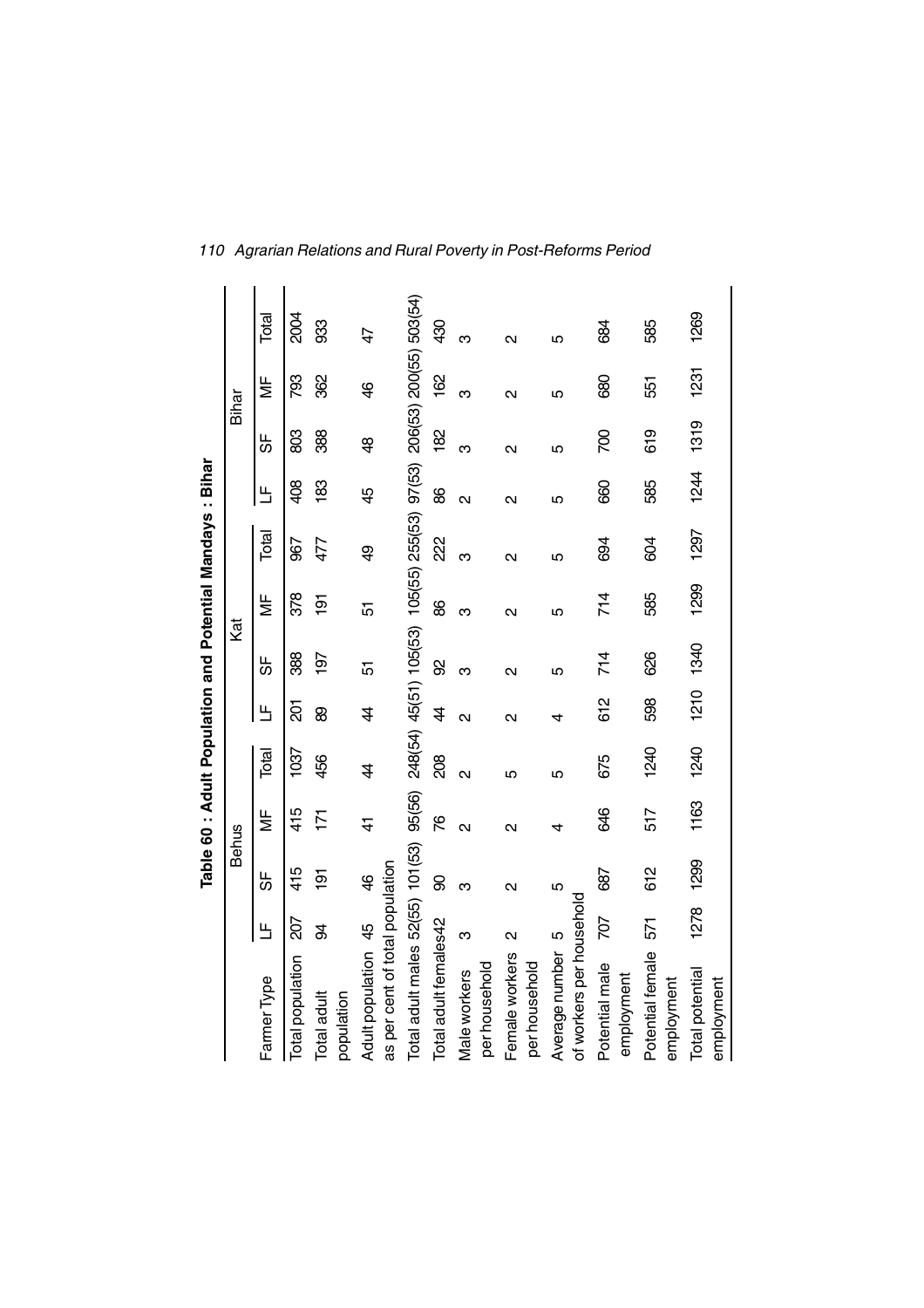|               |                |             |                  | Table 61: Sex-wise Employment Status: Actual and Potential: Bihar |             |                       |                     |                        |          |          |
|---------------|----------------|-------------|------------------|-------------------------------------------------------------------|-------------|-----------------------|---------------------|------------------------|----------|----------|
| Farmer Total  |                |             |                  | Sector-wise Employment Status                                     |             |                       |                     |                        | Total    | Per cent |
|               | adult          |             |                  |                                                                   |             |                       |                     |                        |          | adults   |
|               | members        |             |                  |                                                                   |             |                       |                     |                        |          | emplo-   |
|               | in the         |             |                  |                                                                   |             |                       |                     |                        |          | yed      |
|               | family Own     | cultivation | Others'<br>field | workers<br>Wage                                                   | labour<br>王 | business<br>Small     | activities<br>Other | Migrants               |          |          |
|               |                |             |                  |                                                                   |             |                       |                     |                        |          |          |
| Begusarai     |                |             |                  |                                                                   |             |                       |                     |                        |          |          |
| Щ             | 34             | 42(81)      |                  |                                                                   |             | 1(1.92)               |                     | 9(17.30)               | 52(100)  | 55.32    |
| 56            | $\overline{5}$ | 70(70)      |                  | 4(4.70)                                                           | 1(1.18)     | 1(1.18)               | 1(1.18)             | 8(9.41)                | 85(100)  | 44.50    |
| ₩             | 즈              | 61(49.59)   | 22(17.89)        | 27(21.95)                                                         |             |                       |                     | $13(10.57)$ $123(100)$ |          | 71.93    |
| Total         | 456            | 173(66.54)  | 22(8.46)         | 31(11.92)                                                         | 1(0.38)     | 2(0.77)               | 1(0.38)             | 30(11.54) 260(100)     |          | 57.02    |
| Katiha        |                |             |                  |                                                                   |             |                       |                     |                        |          |          |
| ╚             | 89             | 34(69.38)   | 1(2.04)          | 8(16.33)                                                          |             | 3(6.13)               |                     | 3(6.13)                | 49(100)  | 55.06    |
| 59            | $\overline{9}$ | 75(63.55)   | 12(10.17)        | 7(5.93)                                                           | 3(2.54)     | $12(10.17)$ $1(0.85)$ |                     | 8(6.78)                | 118(100) | 59.90    |
| ξ             | $\overline{5}$ | 62(44.60)   | 39(28.06)        | 17(12.23)                                                         | 1(0.72)     | 6(4.32)               | 1(0.72)             | 13(9.35)               | 139(100) | 72.77    |
| Total         | 477            | 171 (55.88) | 52(16.99)        | 32(10.46)                                                         | 4(1.31)     | 21(6.86)              | 2(0.65)             | 24(7.84)               | 306(100) | 64.15    |
| Bihar         |                |             |                  |                                                                   |             |                       |                     |                        |          |          |
| Щ             | 83             | 76(75.24)   | (0.99)           | 8(0.79)                                                           |             | 4(3.96)               | C                   | 12(11.88) 101(100)     |          | 55.19    |
| 56            | 388            | 145(71.42)  | 2(5.92)          | 11(5.42)                                                          |             | 13(6.40)              | 2(0.98)             | 16(7.88)               | 203(100) | 52.32    |
| $\frac{1}{2}$ | 362            | 123(46.95)  | 62(23.66)        | 44(16.79)                                                         | 1(0.38)     | 6(2.29)               | 1(0.38)             | 26(9.92)               | 262(100) | 72.37    |
| Total         | 933            | 344(60.42)  | 22(3.89)         | 63(11.13)                                                         | 5(0.88)     | 23(4.06)              | 3(0.53)             | 54(9.54)               | 566(100) | 61.00    |

 $\overline{1}$ J.  $\blacksquare$ - ö  $\frac{1}{2}$ J, - 4  $\epsilon$ 

*Agrarian Relations and Rural Poverty in Bihar 111*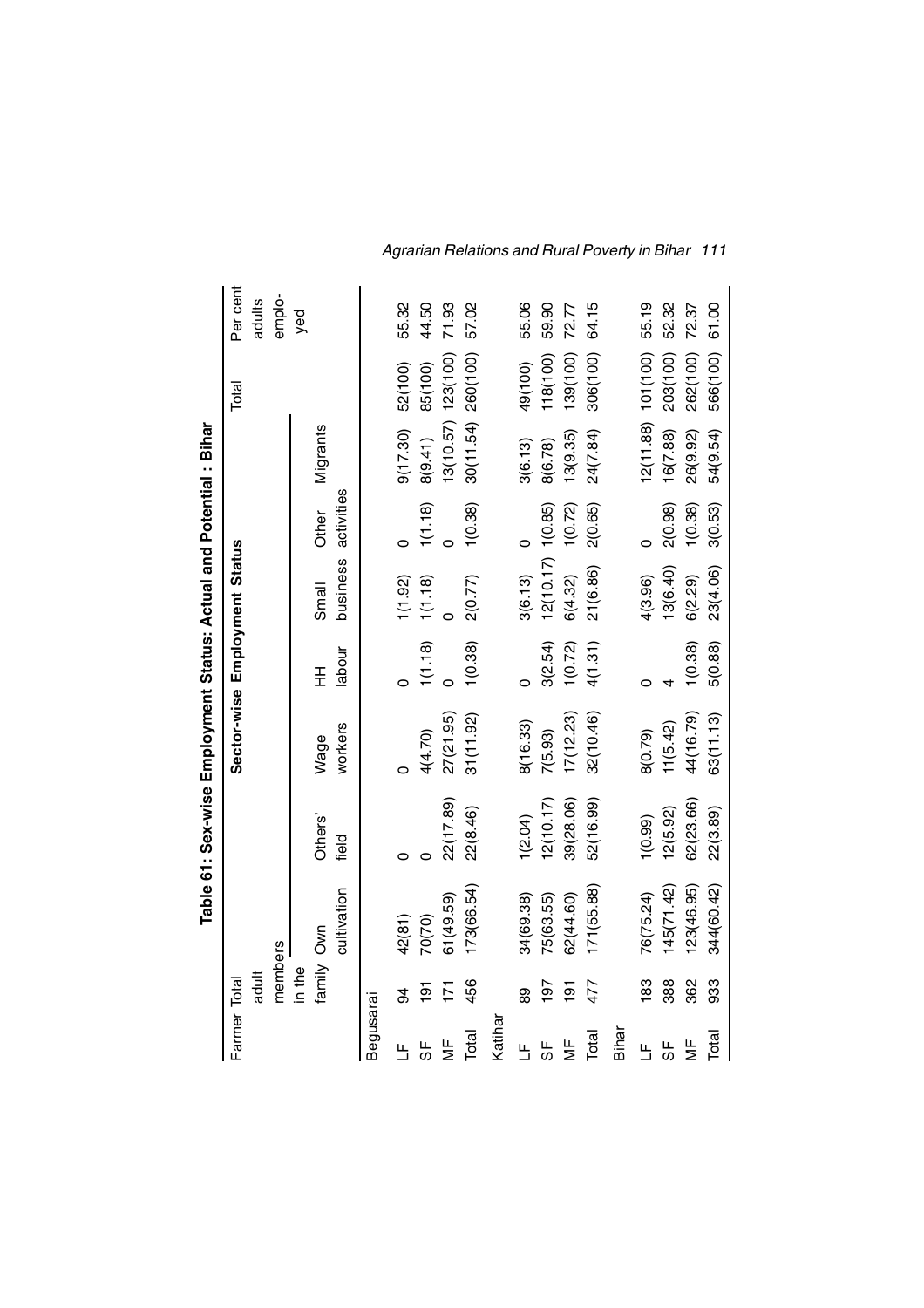in both the districts (72 per cent in Begusarai and 73 per cent in Katihar).

- b) Small farmers represent the typical syndrome of development and underdevelopment. Although overall, more than 50 per cent of the workforce of the small farmers is employed, this proportion is quite low at just 44 per cent in Begusarai (underdeveloped district) compared to Katihar where nearly 60 per cent of the adult workforce in small landholder household is employed. Thus, the development status of agriculture affects the level of employment as far as small farmers are concerned, positively, that is, higher is the level of development, higher is the level of employment among the small farmers' households.
- c) As expected, the employed proportion of workforce to total adult population is lowest in case of large farmers. This seems to be indirectly related to educational status as higher is the educational status, lower is the proportion of employment. This is further corroborated by the fact that proportion of migrant employees is highest among the large farmers.
- d) Table 61 also shows the sectoral pattern of employment in absolute terms as well as per cent distribution of total employed workforce. Although the pattern of sectoral employment varies according to the farmers' category, agriculture continues to be the biggest employer at the household level as it alone accounts for more than 60 per cent of the total employment.
- e) The absorption of manpower in self-cultivation agriculture is maximum for large households (75.24 per cent) followed by the small farm households. For the marginal households, though the proportion of workers engaged in self-cultivation is below 50 per cent, when we take into account the employment in others' fields also, their dependency on agriculture is also above 75 per cent.
- f) One very significant fact that can be noticed is that under more developed agriculture conditions (Katihar), the dependency on the hired labour force increases as is reflected by the fact that 28 per cent of the marginal farmers in Katihar are working on others' field. Moreover, the proportion of labour force employed in agriculture for the large farm households gets reduced as agriculture develops (Table 61).
- g) From the marginal farmer's point of view, agriculture has limited capacity to absorb them as only 47 per cent of the marginal farmers are involved into self-cultivation. This proportion is even lower for the developed district.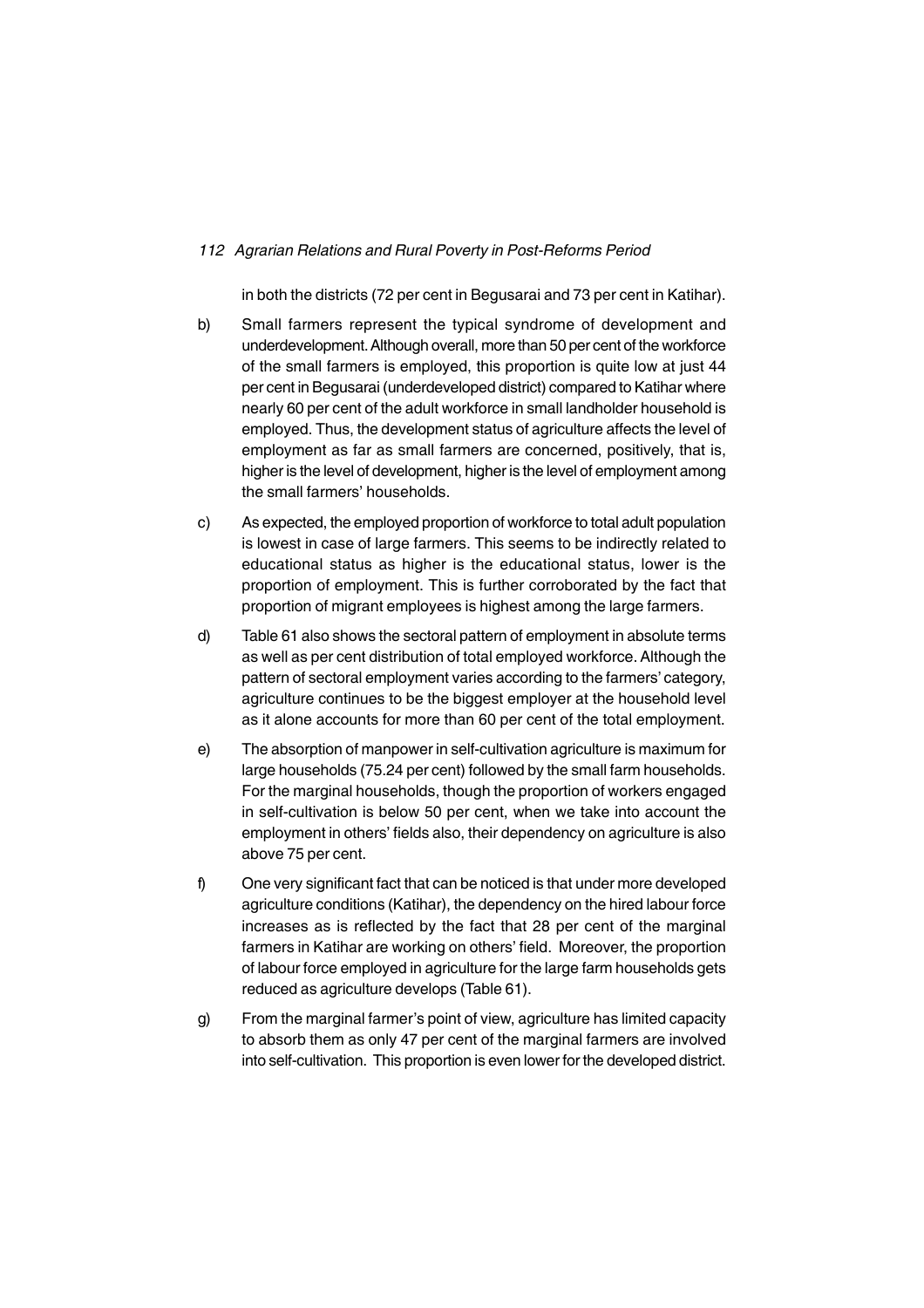#### *Agrarian Relations and Rural Poverty in Bihar 113*

*Employment Gap:* We have seen earlier that nearly 76 per cent of the marginal farmers and 59 per cent of the small farmers are below poverty line. Further, only 47 per cent of the workforce belonging to the marginal farm households is involved into self-cultivation. Further, the employment is highly gender-biased and females practically have no role in the agricultural labour market, especially for the small farmers, in this section we have analysed the status of male labour force belonging to small and marginal farm households (Table 62).

- a) As against three male labour available per household in the study area, only 1.7 are actually employed. Which also means that against a potential 684 mandays per household, only 469 mandays are created leaving a gap of 250 mandays. The employment gap by and large, is found to be nearly the same across the districts. Only in case of marginal farmers in Katihar this gap is nearly 300 mandays.
- b) When we look at the situation of female workers we find that as against 2.15 female workers per household only 0.5 are employed thus leaving a gap of 442 female mandays per household. This only shows lack of employment opportunities for women.
- c) When we take an overall picture we find that on an average every household has nearly five workers of whom only two are employed. The overall employment gap at the household level therefore, is 657 which itself is more than the actual employment generated (612 mandays) during the year under enquiry.

*Awareness about Rural Development Programmes:* The basic objective of the rural development programmes, especially of SGSY and SGRY is to bridge this employment gap. We therefore, tried to enquire into the general awareness about three programmes viz., SGRY, SGSY and IAY. While more than 50 per cent of the households were aware of SGRY, only 37 per cent of the households were aware about SGSY and 42 per cent were aware about IAY. The awareness level about the SGSY was found to be higher among the small farm households compared to large farm households and marginal farm households. Consequently, out of 39 beneficiaries of SGSY, 29 belong to small farm households only (Table 63). On the other hand, awareness about SGRY which is the main employment generating programme was highest among the marginal farmers. What is more significant is that this awareness was higher in the developed district compared to the underdeveloped district. Overall, 49 out of 80 marginal farmers (61 per cent) were aware of SGRY.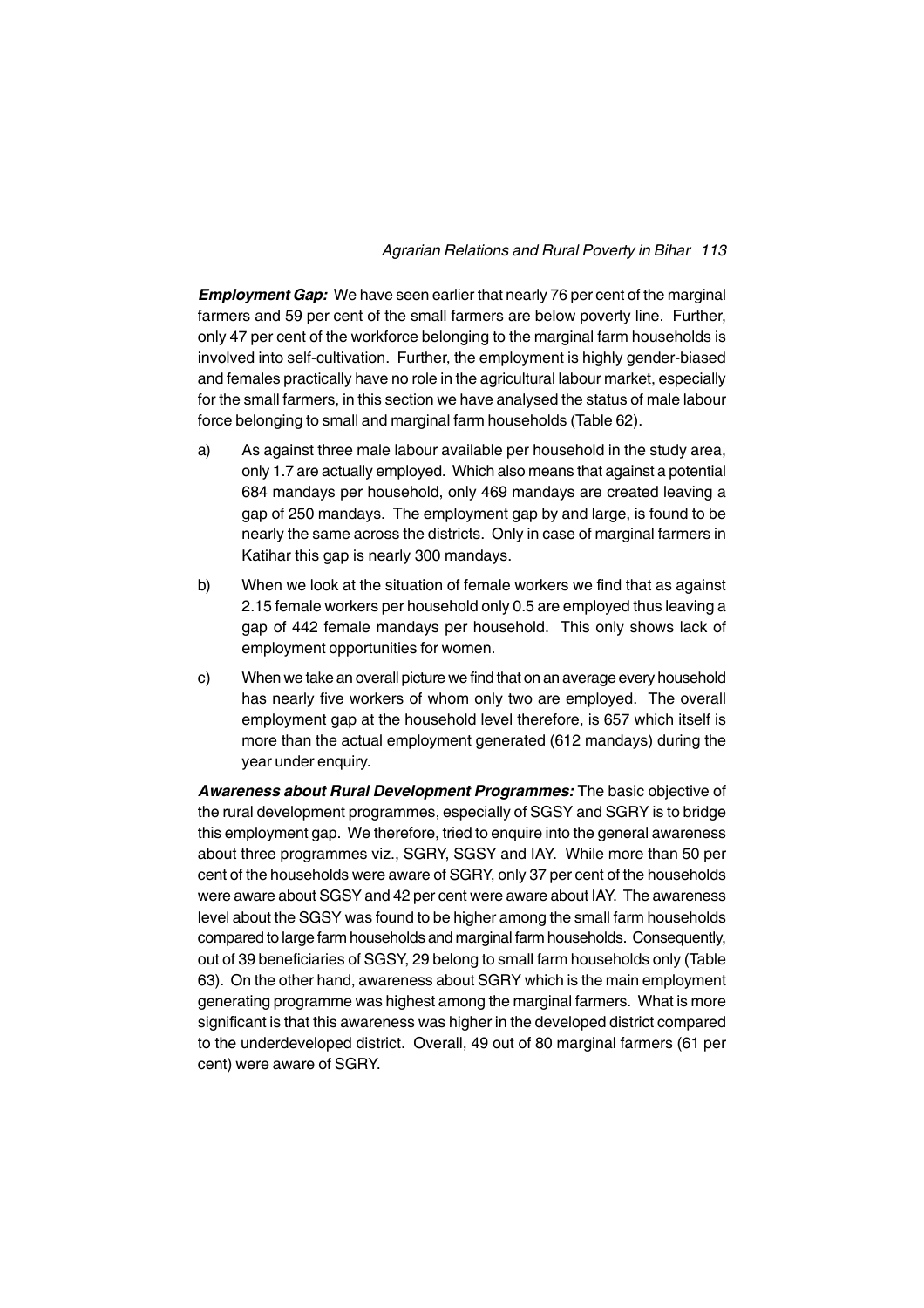|                             |      | Begusarai |                |      | Katihar   |                |                  | <b>Bihar</b> |       |
|-----------------------------|------|-----------|----------------|------|-----------|----------------|------------------|--------------|-------|
| <b>Farmer Type</b>          | SF   | <b>MF</b> | Total          | SF   | <b>MF</b> | Total          | SF               | <b>MF</b>    | Total |
| Male                        |      |           |                |      |           |                |                  |              |       |
| Total adult males 101       |      | 95        | 248            | 105  | 105       | 255            | 206              | 200          | 503   |
| Adult males                 | 69   | 60        | 169            | 75   | 62        | 176            | 144              | 122          | 345   |
| employed                    |      |           |                |      |           |                |                  |              |       |
| Average male                | 3    | 2         | $\overline{c}$ | 3    | 3         | 3              | 3                | 3            | 3     |
| workers per HH              |      |           |                |      |           |                |                  |              |       |
| Actual males                | 1.7  | 1.5       | 1.7            | 1.9  | 1.6       | 1.8            | 1.8              | 1.5          | 1.7   |
| employed per HH             |      |           |                |      |           |                |                  |              |       |
| Potential male<br>mandays   | 687  | 646       | 675            | 714  | 714       | 694            | 700              | 680          | 684   |
| Actual male                 | 469  | 408       | 460            | 510  | 422       | 479            | 490              | 415          | 469   |
| mandays                     |      |           |                |      |           |                |                  |              |       |
| Male employ-                | 218  | 238       | 215            | 204  | 292       | 215            | 211              | 265          | 215   |
| ment gap                    |      |           |                |      |           |                |                  |              |       |
| <b>Female</b>               |      |           |                |      |           |                |                  |              |       |
| Total adult                 | 90   | 76        | 208            | 92   | 86        | 222            | 182              | 162          | 430   |
| females                     |      |           |                |      |           |                |                  |              |       |
| Females                     | 15   | 34        | 52             | 22   | 31        | 53             | 37               | 65           | 105   |
| employed                    |      |           |                |      |           |                |                  |              |       |
| Female                      | 2.3  | 1.9       | 2.1            | 2.3  | 2.2       | 2.2            | 2.275 2.025 2.15 |              |       |
| workers per HH              |      |           |                |      |           |                |                  |              |       |
| Females                     | 0.4  | 0.9       | 0.5            | 0.6  | 0.8       | 0.5            | 0.4              | 0.8          | 0.5   |
| employed per HH             |      |           |                |      |           |                |                  |              |       |
| Potential female 612        |      | 517       | 566            | 626  | 585       | 604            | 619              | 551          | 585   |
| mandays                     |      |           |                |      |           |                |                  |              |       |
| Actual female               | 102  | 231       | 141            | 150  | 211       | 144            | 126              | 221          | 143   |
| mandays                     |      |           |                |      |           |                |                  |              |       |
| Employment gap 510          |      | 286       | 424            | 476  | 374       | 460            | 493              | 330          | 442   |
| Total                       |      |           |                |      |           |                |                  |              |       |
| Average adult               | 5    | 4         | 5              | 5    | 5         | 5              | 5                | 5            | 5     |
| workers per HH              |      |           |                |      |           | $\overline{2}$ |                  |              |       |
| Actual employed 2<br>per HH |      | 2         | 2              | 2    | 2         |                | 2                | 2            | 2     |
| Potential                   | 1299 | 1163      | 1240           | 1340 | 1299      | 1297           | 1319             | 1231         | 1269  |
| mandays per HH              |      |           |                |      |           |                |                  |              |       |
| Actual mandays 571          |      | 639       | 601            | 660  | 632       | 623            | 615              | 636          | 612   |
| per HH                      |      |           |                |      |           |                |                  |              |       |
| Employment gap728           |      | 524       | 639            | 680  | 666       | 675            | 704              | 595          | 657   |

**Table 62: Full Time Male Employment Status and Employment Gap : Bihar**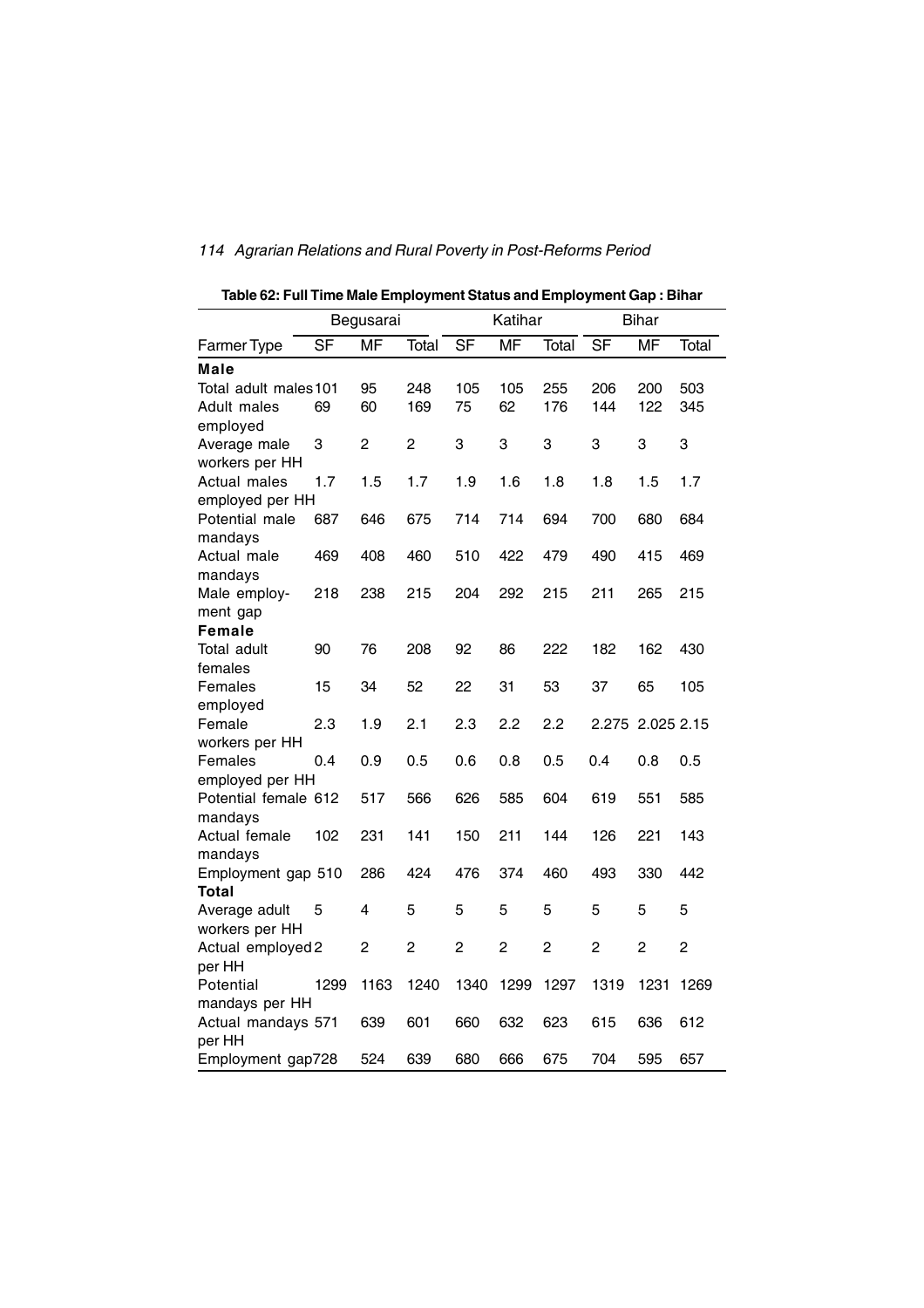|            | <b>SGRY</b> |                                                   | <b>SGSY</b> |                                             | IAY |                                      |
|------------|-------------|---------------------------------------------------|-------------|---------------------------------------------|-----|--------------------------------------|
|            |             | Aware No. of family Aware<br>members<br>benefited |             | No. of family Aware<br>members<br>benefited |     | No.of family<br>members<br>benefited |
| Begusarai  |             |                                                   |             |                                             |     |                                      |
| LF         | 11          | 01                                                | 03          | 0                                           | 05  | 0                                    |
| <b>SF</b>  | 14          | 11                                                | 22          | 18                                          | 11  | 05                                   |
| MF         | 17          | 23                                                | 09          | 03                                          | 21  | 09                                   |
| Total      | 42          | 35                                                | 34          | 21                                          | 37  | 14                                   |
| Kat        |             |                                                   |             |                                             |     |                                      |
| LF         | 08          | 0                                                 | 07          | 02                                          | 08  | 0                                    |
| <b>SF</b>  | 21          | 19                                                | 19          | 11                                          | 17  | 02                                   |
| MF         | 32          | 38                                                | 13          | 05                                          | 22  | 07                                   |
| Total      | 61          | 57                                                | 39          | 18                                          | 47  | 09                                   |
| <b>Bih</b> |             |                                                   |             |                                             |     |                                      |
| LF         | 19          | 01                                                | 10          | 02                                          | 13  | 0                                    |
| SF         | 35          | 30                                                | 41          | 29                                          | 28  | $\overline{7}$                       |
| MF         | 49          | 61                                                | 22          | 08                                          | 43  | 16                                   |
| Total      | 103         | 95                                                | 73          | 39                                          | 84  | 23                                   |

**Table 63: Awareness about Programmes : Bihar**

#### *Agrarian Relations and Rural Poverty in Bihar 115*

**Impact of SGRY:** Since SGRY is the main wage employment programme, its impact on household economy of the small and marginal farmers in terms of income and employment is assessed (Table 64). The following observations may be made from the Table: On an average, 36 mandays per beneficiary worker in the marginal farm household and 24 mandays per beneficiary worker in the small farm households were generated under the SGRY programme. On an household level, while 37 mandays per household were generated for the marginal household, it was just about nine mandays for the small farmer household. Taking the case of marginal farm households, the contribution of SGRY to the total household income was just 2.83 per cent. Similarly, only 14 per cent of the employment gap was covered by the SGRY programme. This itself reflects the very poor coverage of SGRY programme from the study area. This, however, does not mean that the programme did not make any dent in the poverty situation of the marginal farm households. Their contribution to the households from which the beneficiaries were selected was found to be 39 per cent of the potential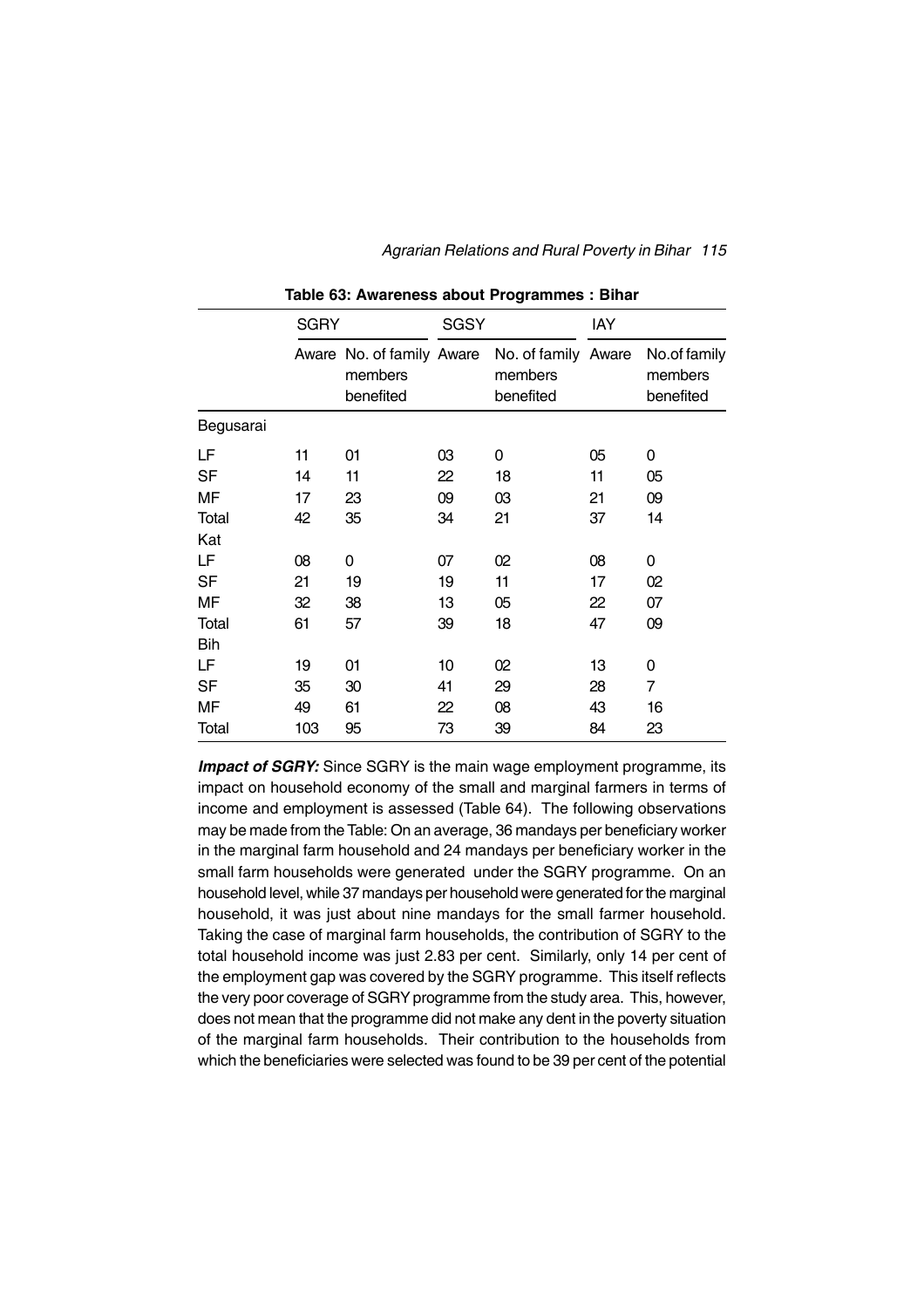employment of the household and nine per cent of the total household income (Srivastava 1999).

|            | No. of<br>family<br>memb-<br>rs<br>bene-<br>fited | Average Total Wages<br>number<br>of days<br>of emp-<br>loy-<br>ment | man-<br>days ed | receiv- | Mandays Average<br>per<br>house-<br>hold | wages<br>received<br>per<br>house-<br>hold | wages<br>per<br>aver<br>age-<br>house-<br>hold<br>income | <b>SGRY Proportion</b><br>оf<br>employ-<br>cent of ment gap<br>covered |
|------------|---------------------------------------------------|---------------------------------------------------------------------|-----------------|---------|------------------------------------------|--------------------------------------------|----------------------------------------------------------|------------------------------------------------------------------------|
| Begu       |                                                   |                                                                     |                 |         |                                          |                                            |                                                          |                                                                        |
| SF         | 11                                                | 27                                                                  | 297             | 16335   | 7.43                                     | 408                                        | 1.32                                                     | 3.12                                                                   |
| МF         | 23                                                | 34                                                                  | 782             | 43010   | 19.65                                    | 1075                                       | 4.13                                                     | 9.14                                                                   |
| Kati       |                                                   |                                                                     |                 |         |                                          |                                            |                                                          |                                                                        |
| SF         | 19                                                | 23                                                                  | 437             | 24035   | 11                                       | 601                                        | 1.31                                                     | 5.39                                                                   |
| МF         | 38                                                | 37                                                                  | 1406            | 77330   | 35                                       | 1933                                       | 7.26                                                     | 11.98                                                                  |
| <b>Bih</b> |                                                   |                                                                     |                 |         |                                          |                                            |                                                          |                                                                        |
| SF         | 30                                                | 24                                                                  | 734             | 40370   | 9.18                                     | 506                                        | 0.66                                                     | 4.35                                                                   |
| МF         | 61                                                | 36                                                                  | 2188            | 120340  | 37.35                                    | 1504                                       | 2.83                                                     | 14.09                                                                  |

**Table 64: Impact of SGRY : Bihar**

*Migration:* Migration plays a key role in the household economy of Bihar. In fact, the State is known for migration in the country and the presence of people, specially labour migrated from Bihar can be felt in any part of the country. Twenty six per cent of the sample households have reported migration. The per centage of households reporting irrigation has not been very different for the three categories of the farmers. Twenty five per cent of large farmers, 24 per cent of small farmers and 29 per cent of marginal farmers households have reported migration. Although only 25 per cent of the large farmer households have reported migration, the rate of migration in terms of number of family members migrated has been higher in their case, as 10 households have reported 20 migrants from their families. Thus, on an average per household two members have migrated. The number of migrants has been more than one per household that reported migration in all categories of the farmers. No significant difference was found in terms of number of migrants from the two districts. Forty two persons migrated from 29 households in Begusarai and 39 persons migrated from 23 households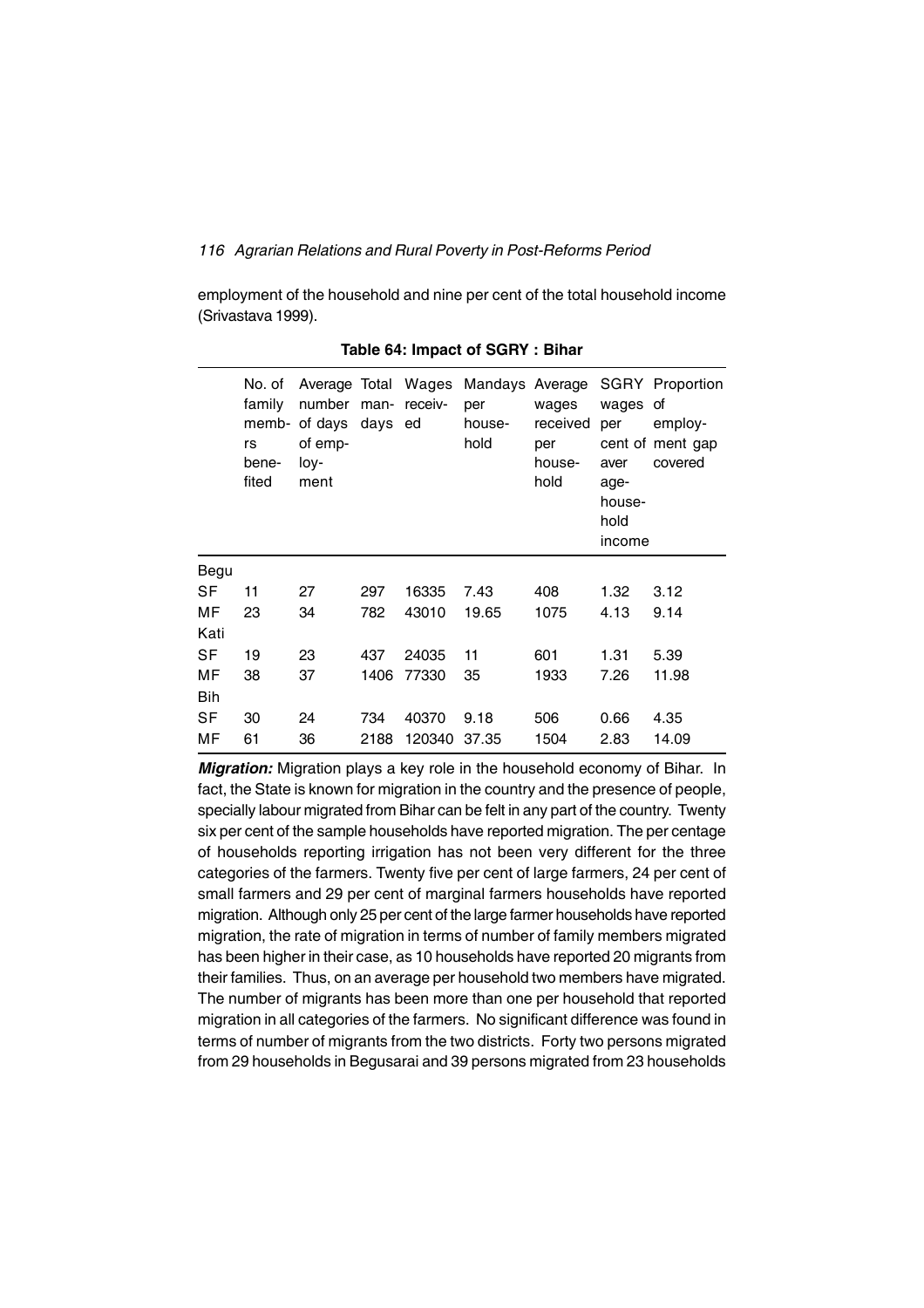in Katihar. Thus, number of migrants per household was found to be higher from the developed district (Table 65). In other words, agricultural development is no guarantee for preventing migration. The reason is very clear when we look at the number of migrants according to reasons for migration.

*Reasons for Migration:* Nineteen out of 39 migrants from the developed district Katihar, nearly 50 per cent left the village because of tension and 13 left the village either because of higher wages or better job opportunities or both. On the contrary, 29 out of 42 migrants (69 per cent) in Begusarai left the village because of higher wages or better job opportunities or both. Persuasion by others (who have already migrated) is the third most important reason for migration. Overall, we find that 52 per cent of the migration is because of higher wages/ better job opportunities or both, followed by another 28 per cent because of the tension in the village and rest of 20 per cent due to outright persuasion (Table 66).

| Farmer type | Total<br>house-<br>holds | No. of<br>house-<br>holds<br>reporting | Distribution of migrants<br>according to nature of<br>migration* |           | Total<br>migrants |
|-------------|--------------------------|----------------------------------------|------------------------------------------------------------------|-----------|-------------------|
|             |                          | migration                              | Seasonal                                                         | Permanent |                   |
| Begusarai   |                          |                                        |                                                                  |           |                   |
| LF          | 20                       | 5                                      | 9                                                                | 2         | 11                |
| SF          | 40                       | 12                                     | 9                                                                | 5         | 14                |
| MF          | 40                       | 12                                     | 9                                                                | 8         | 17                |
| Total       | 100                      | 29                                     | 27                                                               | 15        | 42                |
| Katihar     |                          |                                        |                                                                  |           |                   |
| LF          | 20                       | 5                                      | 2                                                                | 7         | 9                 |
| SF          | 40                       | 7                                      | 8                                                                | 3         | 11                |
| MF          | 40                       | 11                                     | 9                                                                | 10        | 19                |
| Total       | 100                      | 23                                     | 19                                                               | 20        | 39                |
| Overall     |                          |                                        |                                                                  |           |                   |
| LF          | 20                       | 10                                     | 11                                                               | 9         | 20                |
| <b>SF</b>   | 40                       | 19                                     | 17                                                               | 8         | 25                |
| MF          | 40                       | 23                                     | 18                                                               | 18        | 36                |
| Total       | 100                      | 52                                     | 46                                                               | 35        | 81                |

**Table 65: Farmers' Category-wise Migration in the Study Area- Bihar**

\* Migration up to six months or above as permanent migration.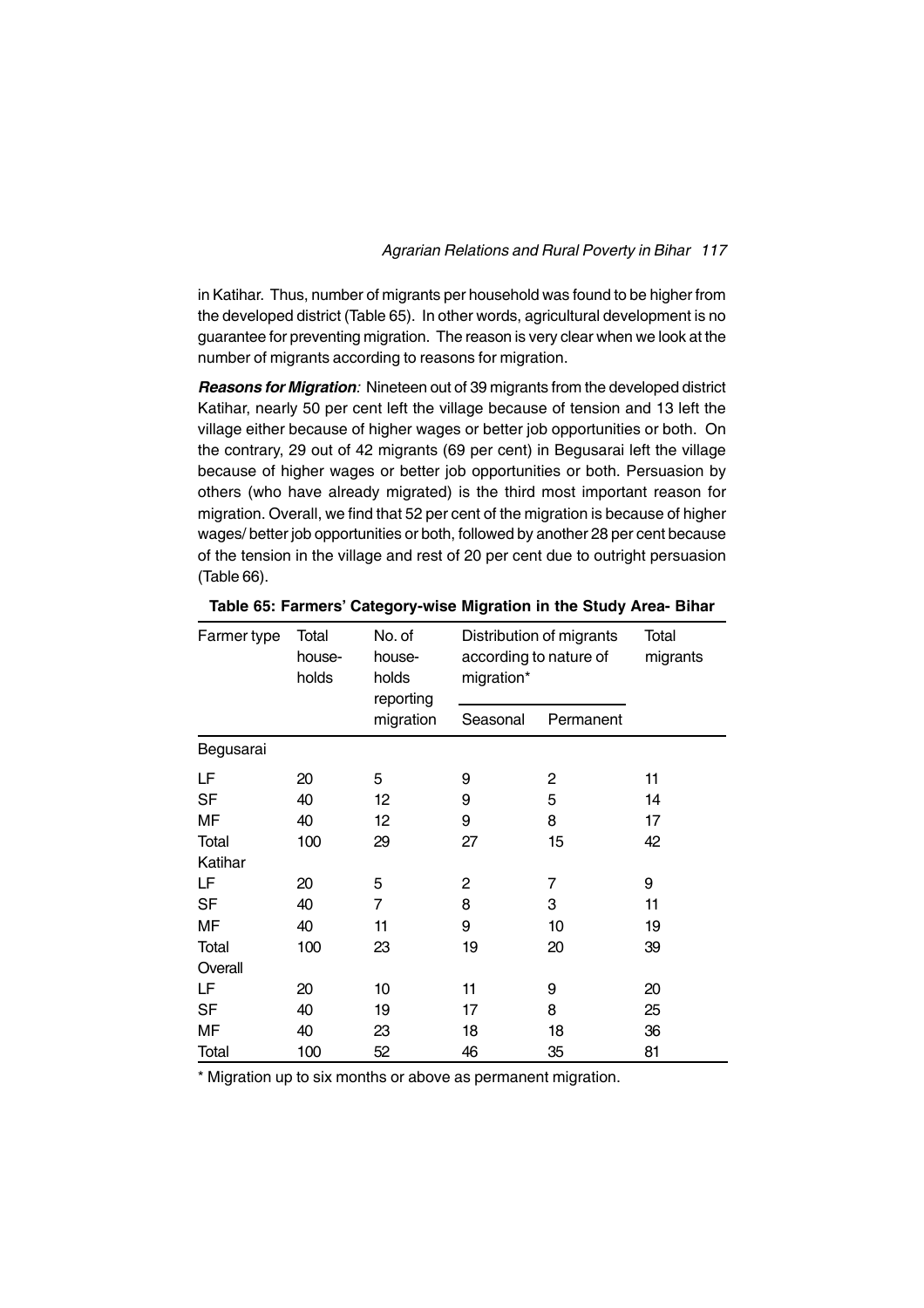|                                              | MIYIAUVII . DIIIAI |                    |         |
|----------------------------------------------|--------------------|--------------------|---------|
|                                              | Begusarai          | Katihar            | Overall |
| Reasons for migration                        | Number of migrants | Number of migrants |         |
| Higher wages                                 | 10(24)             | 7(18)              | 17(21)  |
| More job opportunity                         | 1(2)               | 5(13)              | 6(7)    |
| Persuasion by others                         | 9(21)              | 7(18)              | 16(20)  |
| Tension in village                           | 4(10)              | 19(49)             | 23(28)  |
| Higher wages and<br>better job opportunities | 18(43)             | 1(2)               | 19(24)  |
| Total                                        | 42(100)            | 39(100)            | 81(100) |

## **Table 66: Distribution of Migrants According to Reasons for Migration : Bihar**

*Number of Days of Migration:* Table 67 shows the distribution of the migrants according to number of days. Like reasons for migration, the duration of migration also shows a slightly different pattern of migration depending on the general level of development. For the purpose of analysis of the duration of migration, we have categorised the duration into three broad periods- up to one month (as no migration was found to be for less than one month), up to three months (which means the migrant was away from home for at least one agricultural season), and more than three months meaning that he has no contribution to make in the domestic agricultural operations.

Majority of the migrations in both the districts were of longer duration, more than three months. Sixty per cent in Begusarai and 49 per cent in Katihar are found to be permanent in nature, that is more than three months. The proportion of permanent migrants is lower in the developed district but the proportion of those migrating for one agricultural season is higher (31 per cent in Katihar compared to 26 per cent in Begusarai). This shows that under developed agricultural conditions, the overall absence of the migrants is of lesser duration and even migrants also have some role in the agricultural operations in the district depending on the nature of the crop. This is further confirmed by the fact that nearly 20 per cent of the migration in the agriculturally developed district is just of one month duration, an off-season activity. The same is though just 12 per cent in the underdeveloped district, is offset by the longer duration migration and hence no role or opportunity in the local agriculture sector.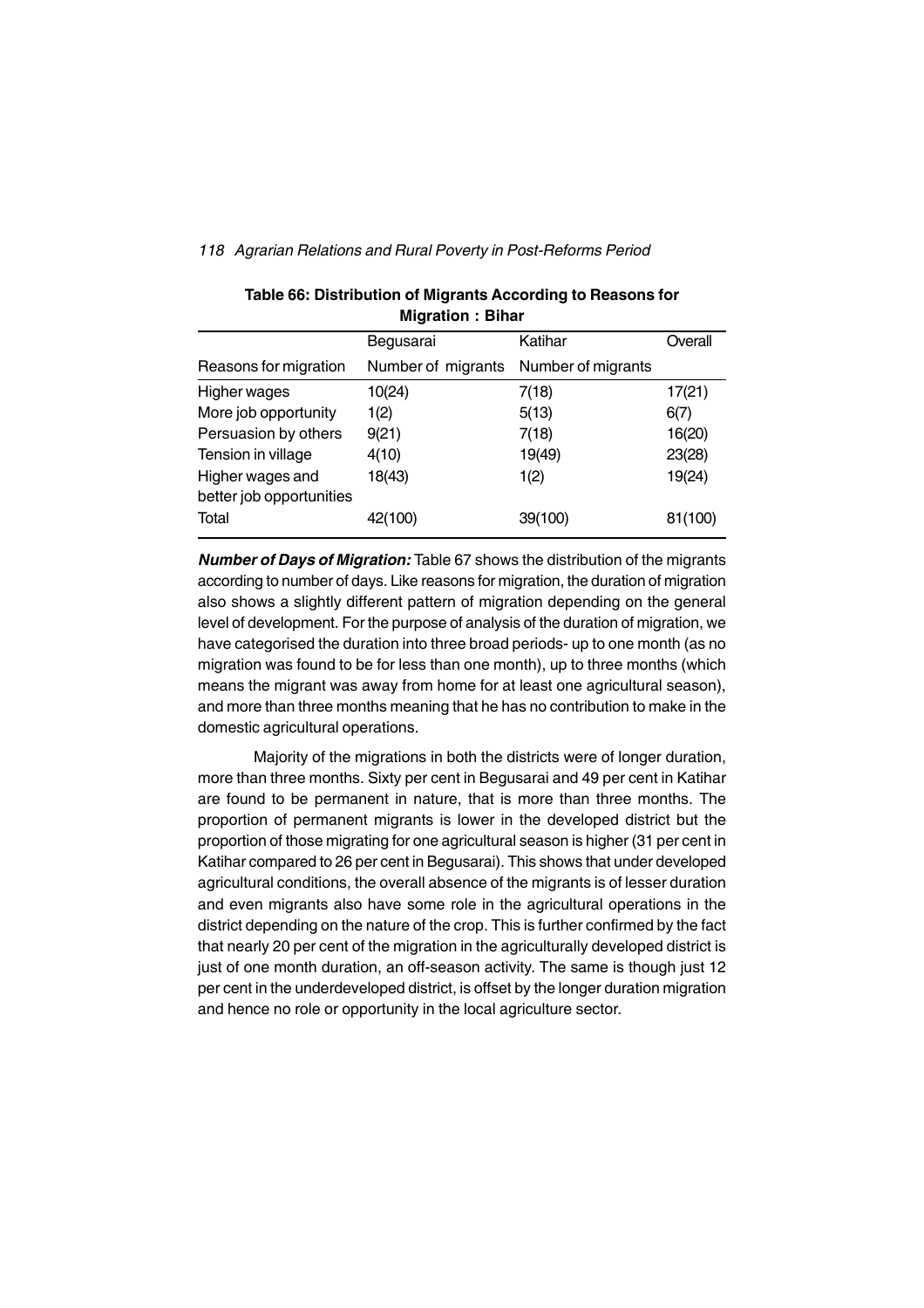| Duration               | Begusarai<br>Number of male<br>migrants | Katihar<br>Number of male<br>migrants | Overall<br>Number of male<br>migrants |
|------------------------|-----------------------------------------|---------------------------------------|---------------------------------------|
| Less than 15 days      | 0                                       | 0                                     | 0                                     |
| Up to one month        | 5(12)                                   | 8(20)                                 | 13(16)                                |
| Up to three months     | 11(26)                                  | 12(31)                                | 23(28)                                |
| More than three months | 26(62)                                  | 19(49)                                | 45(56)                                |
| Total                  | 42(100)                                 | 39(100)                               | 81(100)                               |

**Table 67 : Distribution of Migrants According to Range of Migration Days : Bihar**

**Place of Migration:** The fact that migrants also play some role in agricultural operations is further confirmed by the fact that nearly negligible migration is in the direction of agriculturally developed states. Table 68 shows the directionwise number of migrants from both the districts. Largest out-migration is to Delhi (61 per cent) followed by Kolkata (12 per cent, Mumbai and Pune (9 per cent each). Only six per cent of the migration is to the agricultural State of Haryana.

|                       | Begusarai                  | Katihar                    | Overall                    |
|-----------------------|----------------------------|----------------------------|----------------------------|
| Place of<br>migration | Number of male<br>migrants | Number of male<br>migrants | Number of male<br>migrants |
| Delhi                 | 24(57)                     | 25(64)                     | 49(61)                     |
| Mumbai                | 1(2)                       | 6(15)                      | 7(9)                       |
| Kolkata               | 5(12)                      | 5(13)                      | 10(12)                     |
| Pune                  | 6(14)                      | 1(3)                       | 7(9)                       |
| Haryana               | 4(10)                      | 1(2.5)                     | 5(6)                       |
| Guwahati              | 1(2)                       | 1(2.5)                     | 2(2)                       |
| Ghaziabad             | 1(2)                       | 0                          | 1(1)                       |
| Total                 | 42(99)                     | 39(100)                    | 81(100)                    |

**Table 68: Number and Place of Male Migrants : Bihar**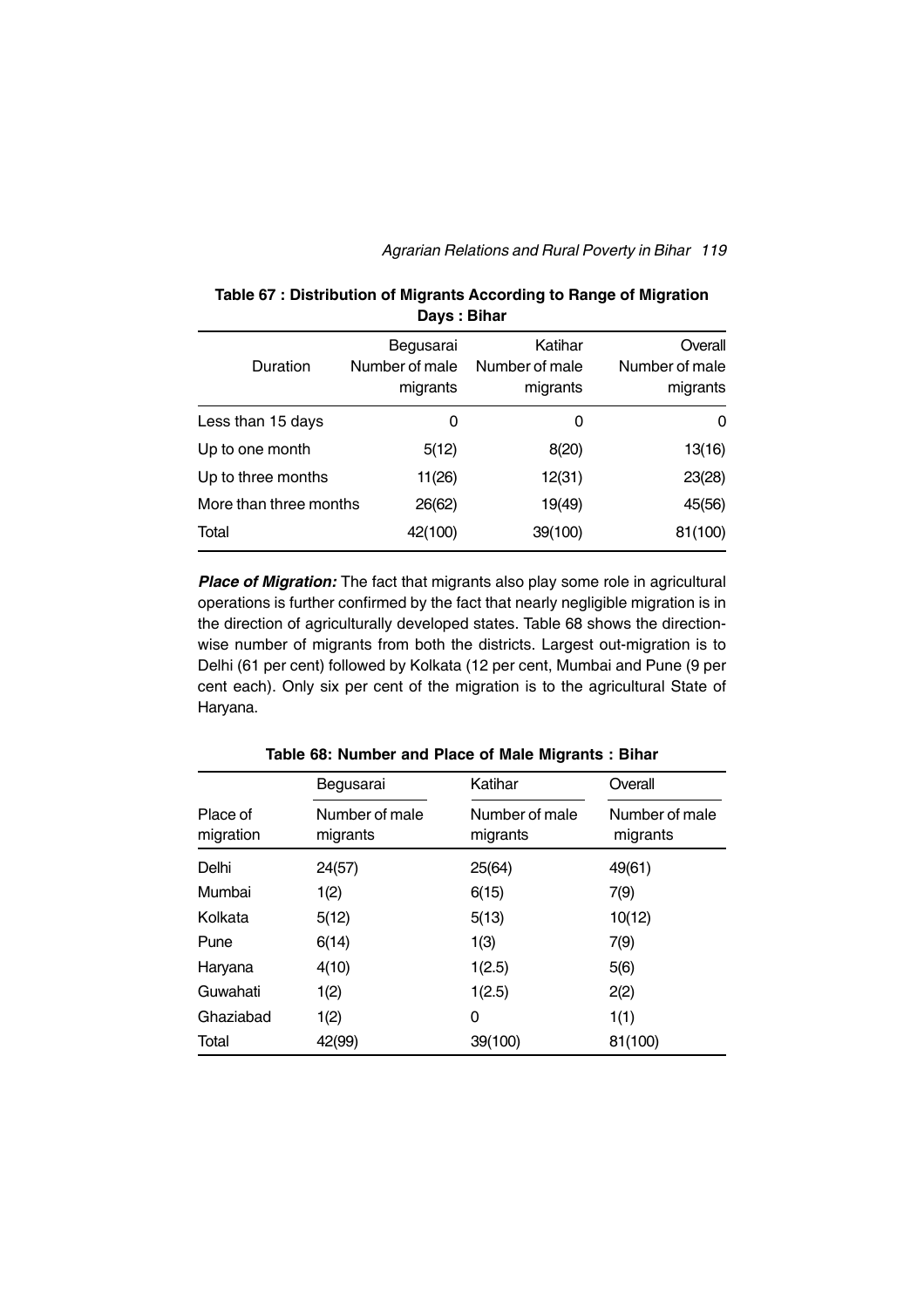*Migration and Household Economy:* We have taken the share of remittances in the total household income of the migrants and purpose-wise utilisation of remittances as two key indicators to judge the role of migration in the household economy. Table 69 shows that migration contributes very little to the total household income of the large farmers in both the districts (1.02 per cent in Begusarai and less than one per cent in Katihar). The small farmers in backward agricultural conditions depend more on migration as source of livelihood (the proportion of remittances to total household income in Begusarai is more than four per cent compared to less than two per cent for small farmers in Katihar). The position of marginal farmers is the same whether agriculture is developed or underdeveloped. Regardless of the level of development, category-wise per migrant income is comparable and nearly the same in both the districts.

| Farmer type                | LF          | SF      | МF                      | Total        |
|----------------------------|-------------|---------|-------------------------|--------------|
| Begusarai                  |             |         |                         |              |
| Total household income     | 1663746     | 1265744 | 981950                  | 3911440      |
| Remittances                | 16900(1.02) |         | 52900(4.18) 53300(5.43) | 123100(3.15) |
| Total members in household | 209         | 401     | 357                     | 967          |
| Number of male migrants    | 11          | 14      | 17                      | 42           |
| <b>PCI</b>                 | 7961        | 3156    | 2751                    | 4045         |
| <b>PMI</b>                 | 1536        | 3779    | 3135                    | 2931         |
| Katihar                    |             |         |                         |              |
| Total household income     | 2123804     | 2124820 | 1124080                 | 5372704      |
| Remittances                | 14400(0.68) |         | 42000(1.98) 61000(5.43) | 117400(2.19) |
| Total members in household | 194         | 417     | 426                     | 1037         |
| Number of male migrants    | 9           | 11      | 19                      | 39           |
| <b>PCI</b>                 | 10947       | 5095    | 2639                    | 5181         |
| <b>PMI</b>                 | 1600        | 3818    | 3211                    | 3010         |
|                            |             |         |                         |              |

**Table 69: Farmers' Category-wise Migration and Income : Bihar**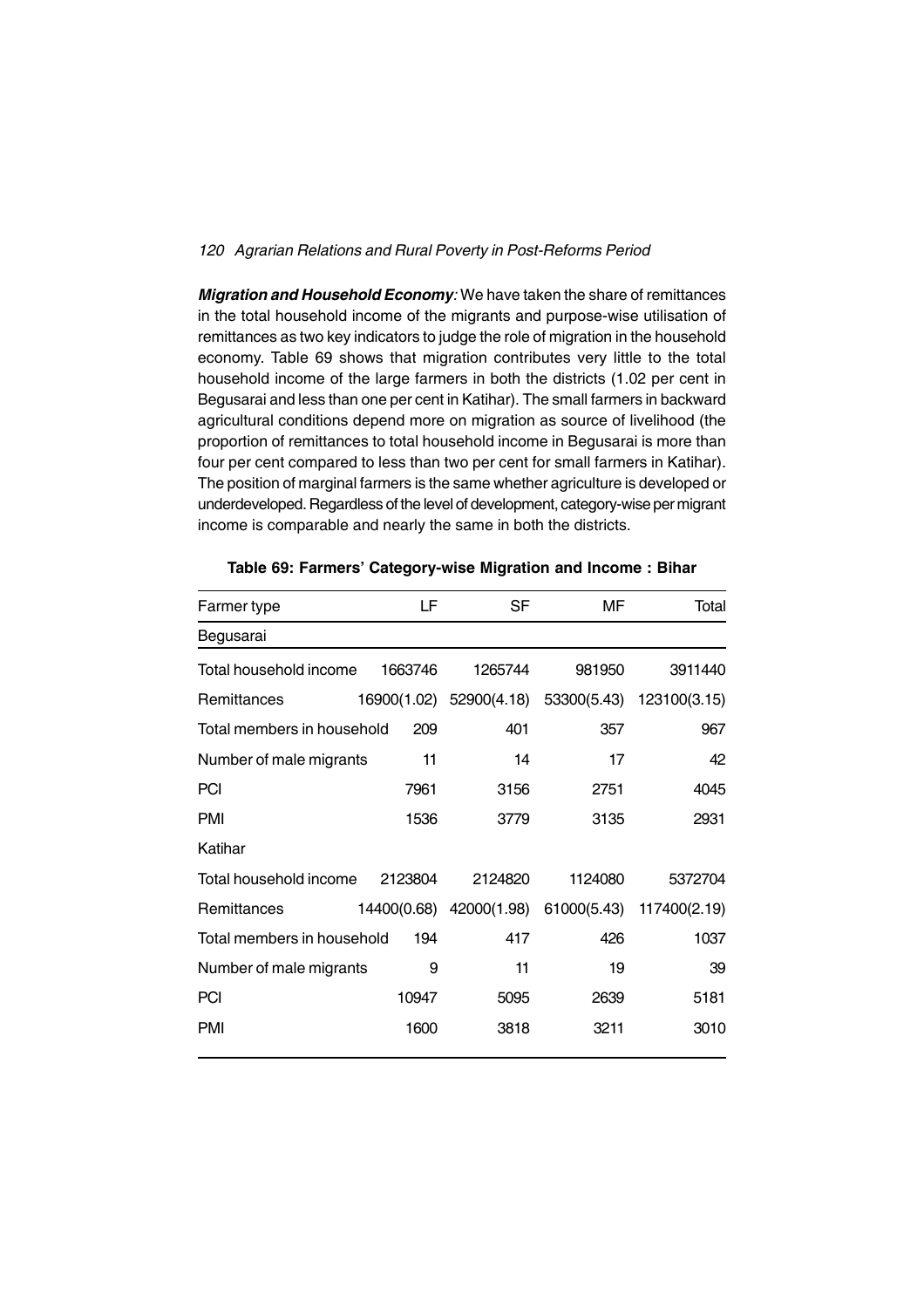## *Agrarian Relations and Rural Poverty in Bihar 121*

*Utilisation of Remittances:* When we look at the distribution of households according to purpose-wise utilisation of remittances (Table 70), we find that-

- a) Improvement in the house/ building of new house and improvement of land/purchase of new land are the two most important uses of migrants' income. Nearly 50 per cent of the households reporting migration spend the remittances on these two items.
- b) Next in the importance is the maintenance of family as 27 per cent of the households spend their remittances on this if we include spending on sickness and occasional expenses on marriage etc.

| Use of remittances    | Begusarai | Katihar  | Overall   |
|-----------------------|-----------|----------|-----------|
| Maintenance of family | 8(27.59)  | 6(26.09) | 14(26.92) |
| Repayment of debt     | 1(3.45)   | 3(13.04) | 4(7.69)   |
| <b>Sickness</b>       | 3(10.34)  | 0        | 3(5.77)   |
| House construction    | 6(20.69)  | 6(26.07) | 12(23.08) |
| Purchased land        | 6(20.69)  | 8(34.78) | 14(26.92) |
| Marriage              | 1(3.45)   | 0        | 1(1.92)   |
| <b>Others</b>         | 4(13.79)  | 0        | 4(7.69)   |
| Total                 | 29(100)   | 23(100)  | 52(100)   |
|                       |           |          |           |

#### **Table 70: Distribution of Households According to Purpose-wise Use of Remittances : Bihar**

## *MAJOR FINDINGS*

We may now summarise our discussion and major findings as below-

## **Sample Profile**

- i) Majority of the farmers in the study districts belong to the age group of 35-59 years.
- ii) The proportion of young farmers engaged in cultivation was found to be higher in the developed districts.
- iii) More than 53 per cent of sample farmers in Begusarai and 57 per cent in Katihar were found to be totally dependent on agriculture and had no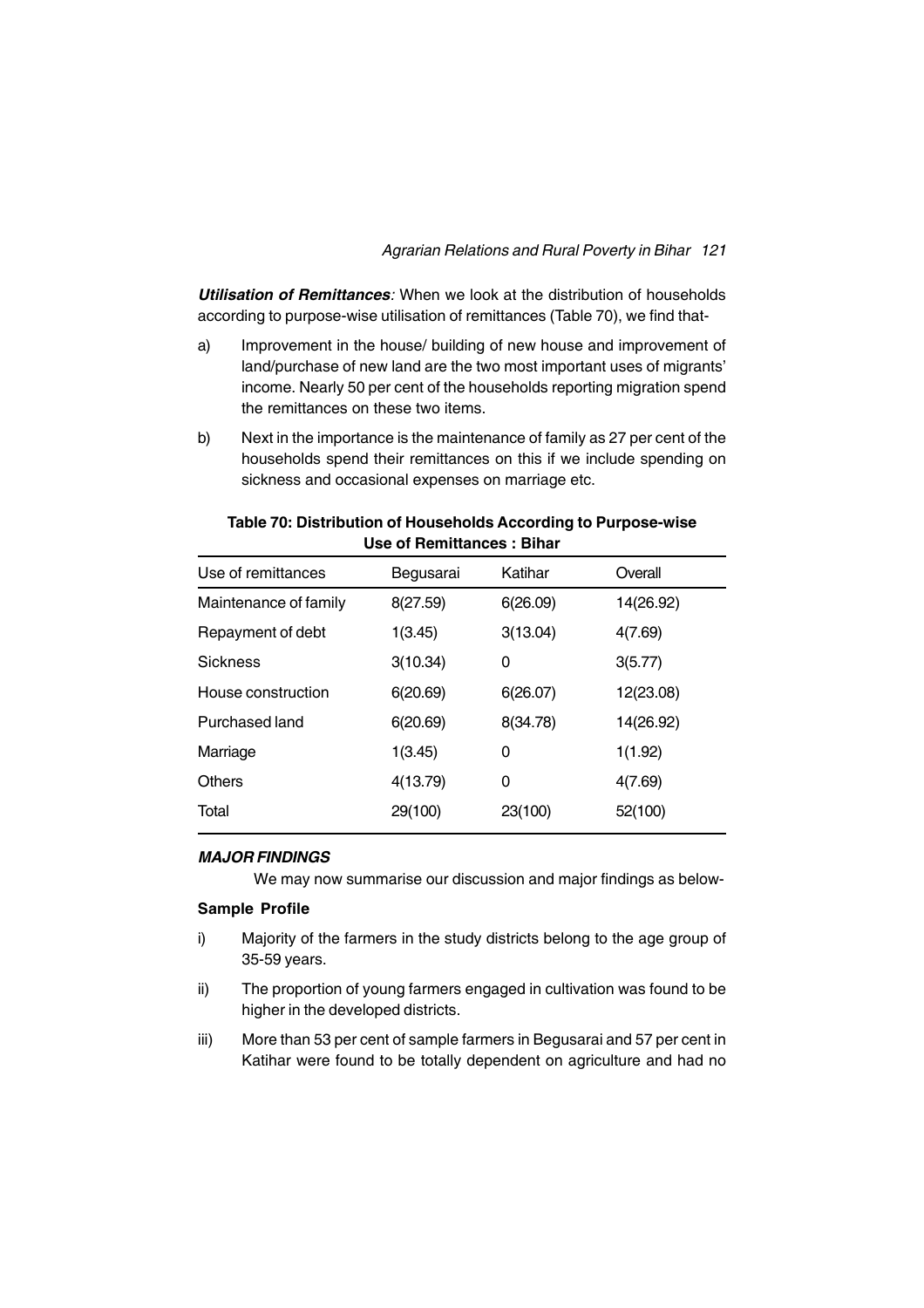secondary occupation. The dependency on agriculture was found to be highest in case of large farmers and lowest in case of marginal farmers.

iv) The prevalence of wage work on others' field was more in the developed areas, nearly one-third of the marginal farmers also work as agricultural labourers in Katihar.

## **Household Profile**

- i) Total 2004 persons were covered by the 200 families with an average population of nearly ten persons per household.
- ii) Fifty six per cent of the population are males and 44 per cent are females. Not much variation is found across the districts and among the farmers' categories with regard to average population per family.
- iii) Thirty nine per cent of the population are below fourteen years of age and another 14 per cent are above 60 years. Thus, the dependency ratio is quite high in the State.

## **Land Ownership and Access to Land**

- i) Twenty per cent of the farmers belonging to large farmers' category owned more than 58 per cent of the total land but their access to irrigated land is relatively lower at 54 per cent of the total land.
- ii) The difference between the land owned by small farmers (32 per cent) and by the marginal farmers is much wider than the difference between large farmers and small farmers. The access to irrigated land was found to be slightly better in case of small and marginal farmers as their share in total irrigated land was higher than their share in total land. This in other words means that large farmers have fairly good amount of dryland which was either leased out or left as fallow. The large farmers alone account for nearly 70 per cent of the dryland in Begusarai and 69 per cent in Katihar.

## **Land Market**

## *A) Leasing Out :*

i) The total leased out land as proportion of total owned land was below ten per cent and the per cent of land leased wetland with total wetland was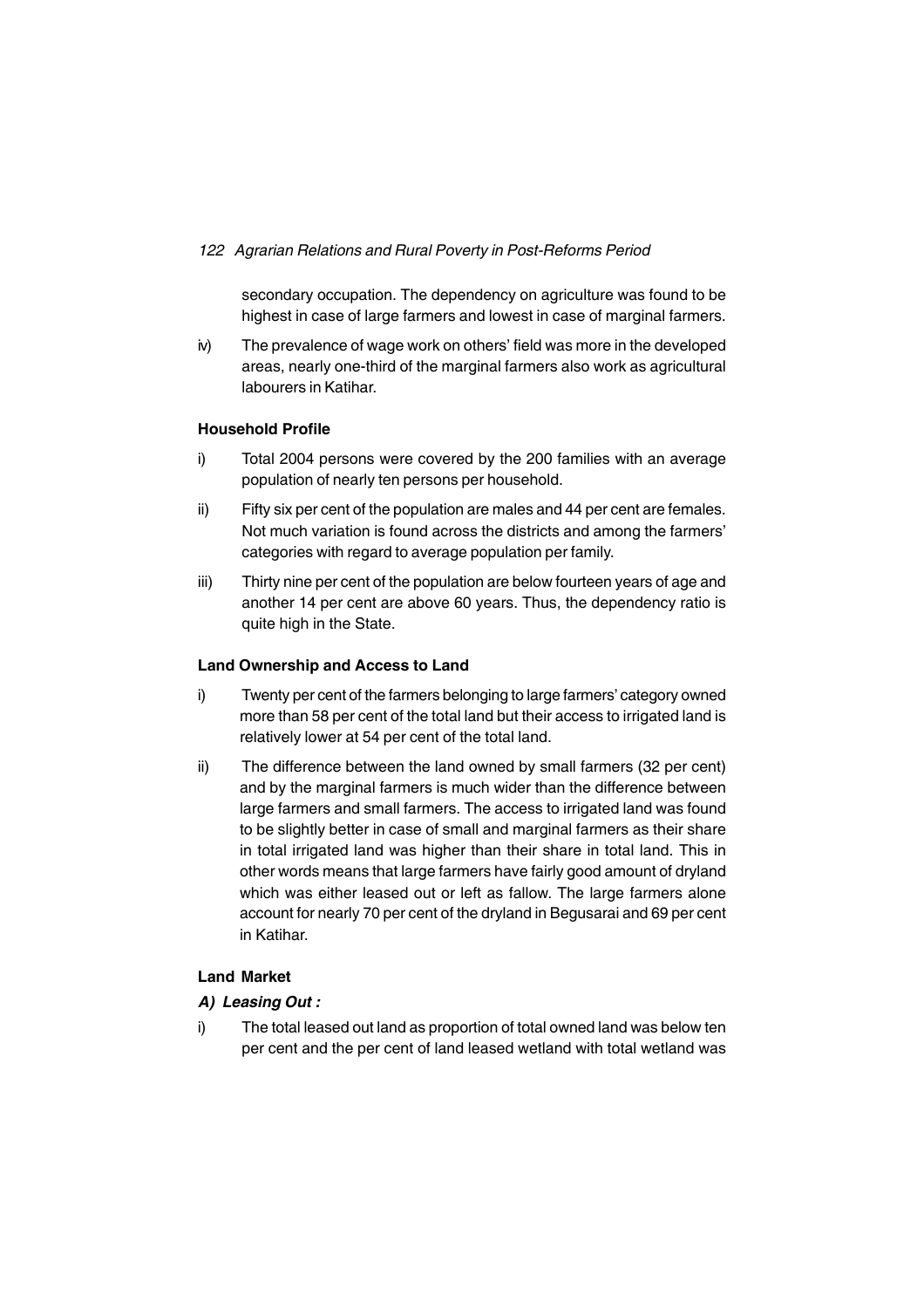even lower. But the lease market was found to be active in both the districts though the nature of lease market differed depending on the level of agricultural development, cropping pattern and availability of irrigation. Overall, the proportion of wet leased out land outweighed the leased out dryland. More than 57 per cent of the total leased out land was irrigated land.

ii) Overall, 70 per cent of the large farmers, nine per cent of the marginal farmers and six per cent of small farmers reported leasing out of land. Of these 70 per cent, 40 per cent of the large farmers leased out their land on fixed rental basis and 30 per cent on share cropping basis. Leasing out by marginal farmers was totally on rental basis.

#### *Irrigation Status and Leasing Out :*

- iii) Leasing out of land, both irrigated as well as dry, was more active in villages of the developed district (Katihar) compared to the lesser developed district. More than 90 per cent of total leased out dryland was found in one district (Katihar) alone. This was mainly due to commercialisation of cropping (especially of banana and jute).
- iv) However, the leased out wetland as proportion of total leased out land was found to be higher in villages of Begusarai which had more traditional structure of agriculture and also larger area under irrigation. The proportion of leased out wetland to the total leased out land was found to be lower in Katihar where due to lower availability of land but higher returns, farmers prefer to keep it for self-cultivation.
- v) Leasing out of dryland was found to be more prevalent in the developed areas. Under normal circumstances, farmers prefer to keep the dryland as fallow (as was found in Begusarai where only 12 per cent of the total dryland was leased out).
- vi) Large farmers were the main suppliers of land followed by marginal farmers (as proportion to total owned land). Ninety two per cent of the total leased out land was supplied by the large farmers in the study districts. This proportion was nearly the same in both the districts.
- vii) Due to uneconomical holding size, some proportion of the marginal farmers having wetland also leased out their land. Thus, the phenomenon of "reverse tenancy" was also found in the developed district. Although their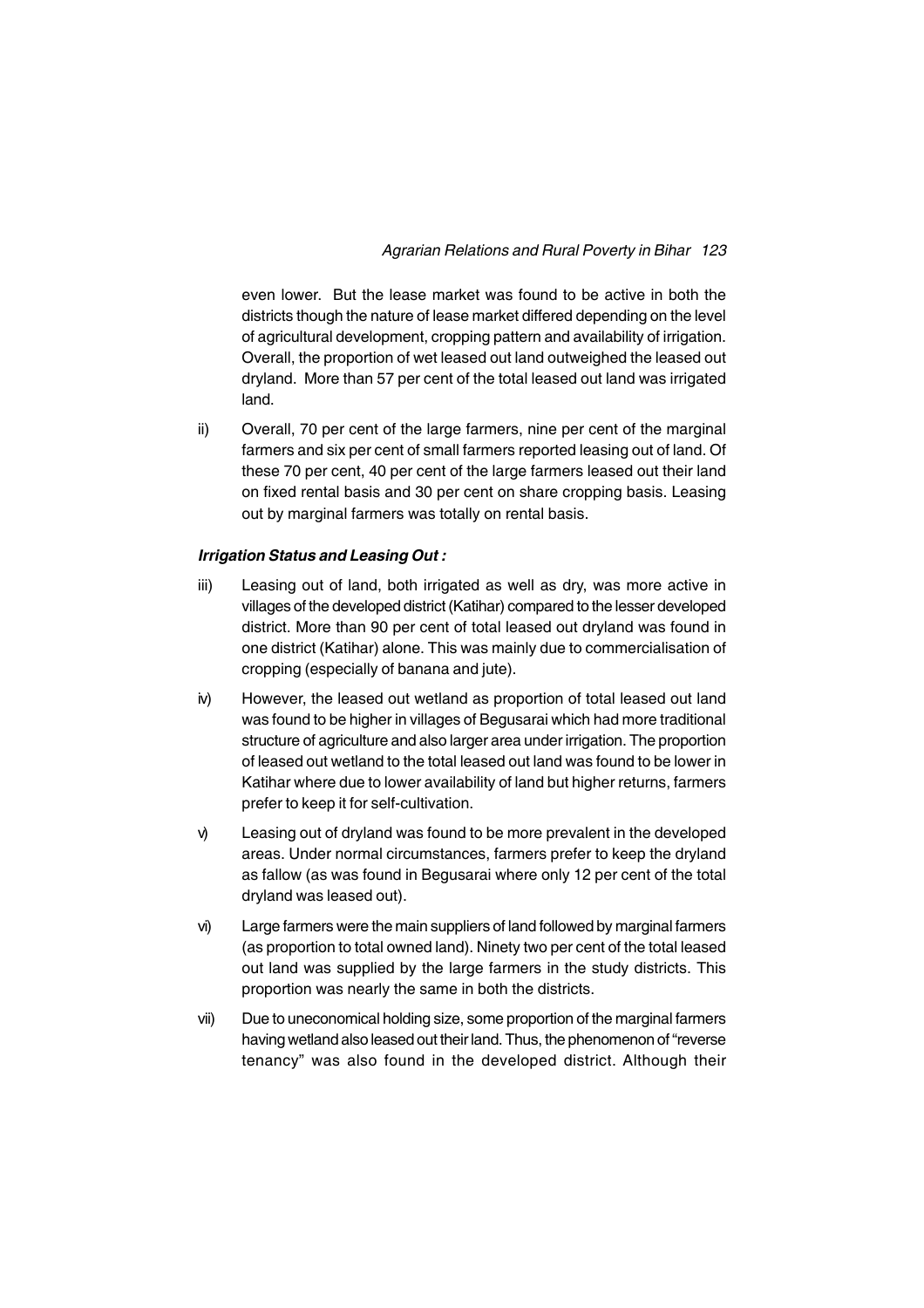contribution to total leased out land was just five percent as per centage of total owned land, nearly four per cent of the land of the marginal farmers was leased out. The main takers of the land of the marginal farmers were belonging to the category of small farmers.

## *B) Leasing In*

- i) Eighteen per cent of the total farmers reported leasing in land. Of the 36 farmers who reported leasing in of land four belonged to the category of large farmers. However, these four farmers (11 per cent of total leasing in farmers) accounted for 17 per cent of the total leased in land. Small farmers accounted for 47 per cent of the leasing in farmers and 42 per cent of the leased in land. Similarly, marginal farmers accounted for 42 per cent of the farmers and nearly same proportion of leased in land. Thus, leasing in was most prevalent in the group of small and marginal farmers.
- ii) These two categories of the farmers together constituted 20 per cent of the total sample households and were dependent on leased in land for their sustenance. The incidence of tenancy was thus found to be fairly high in the study area.
- iii) The land market here also is quite dependent on the irrigation facilities as more than 76 per cent of the leased in land was irrigated land and more than 72 per cent of the farmers who leased in land had leased in the irrigated land.

## *Leased in Land in Net Sown Area :*

- i) The leased in land played a very crucial role in augmenting the productive resources of the small and marginal farmers. In case of small farmers the net sown area was found to be 104 per cent of the net owned area. Most importantly, in case of marginal farmers the area operated or cultivated was 121 per cent of the owned area.
- ii) Village-wise and district-wise differences were observed in this regard. In Begusarai, the area operated by the marginal farmers as per cent of their owned area was as high as 150 per cent. The tenancy was therefore, much higher in the lesser developed district. On the other hand, in Katihar, the area operated by the marginal farmers was just 91 per cent of the owned area. This was mainly because of leasing out of land by the marginal farmers in Katihar.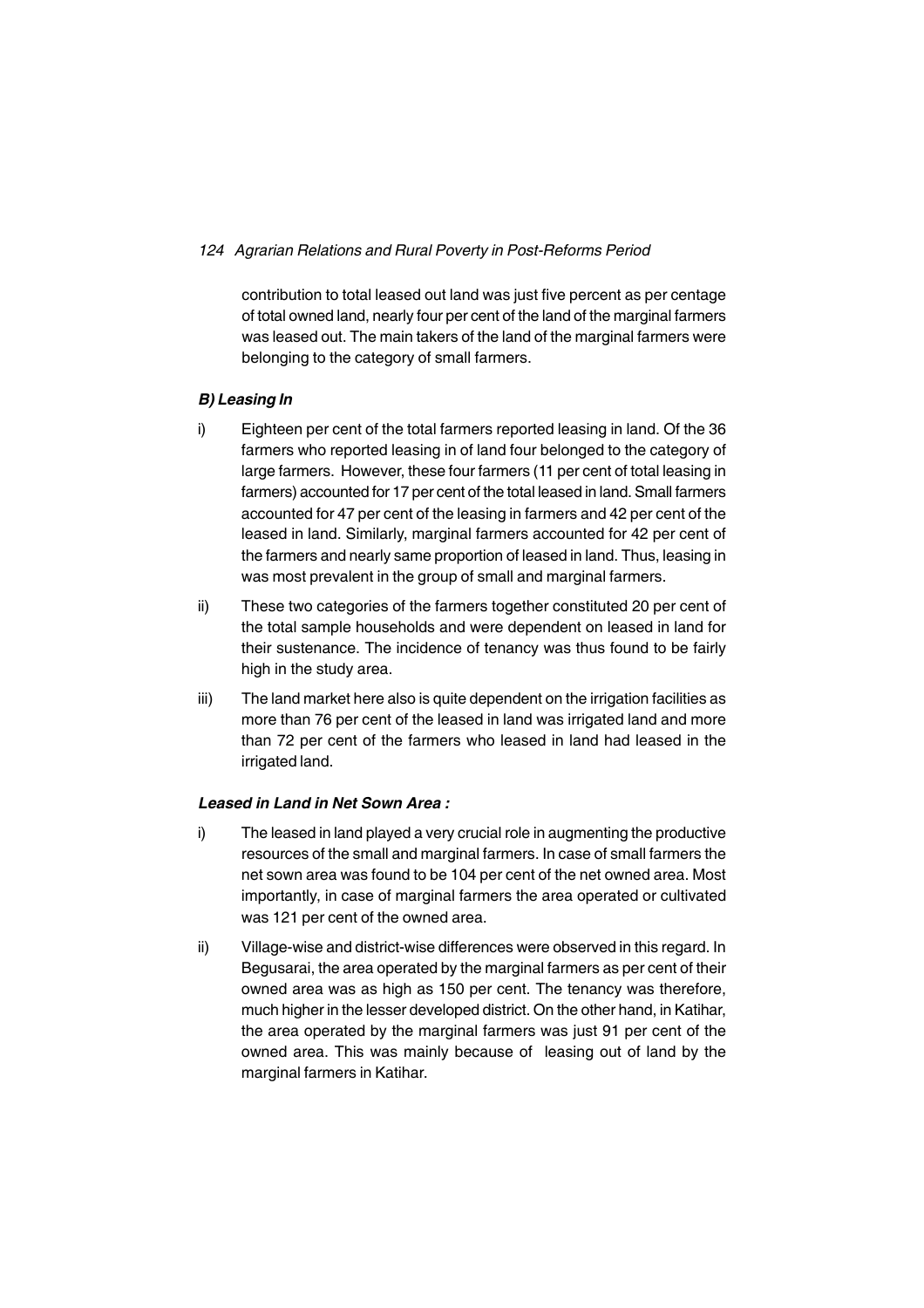iii) On an average, leased in land constituted about eight per cent of net cultivated area for all categories of the farmers in Begusarai and seven per cent in Katihar. However, the contribution of leased in land in net cultivated for marginal farmers was as high as 36 per cent in Begusarai. The tenancy among the marginal farmers was therefore, found to be very high in case of Begusarai. In Katihar, on the other hand the small farmers were more dependent on leased in land than the marginal farmers.

#### *Sale of Land and Sold to Whom :*

- i) Only 13 per cent of the farmers (26 out of 200) reported open sale of land during the reference period (last five years). Forty two per cent of the farmers reporting sale of land belonged to the category of marginal farmers and another 38 per cent were small farmers.
- ii) The number of farmers reporting sale of land over the last five years was more in the developed district, but the trend was the same in the lesser developed district also as majority of the farmers selling land were small and marginal farmers.
- iii) Surprisingly, much of the land was sold to marginal farmers and marginal farmers cum migrant labour. Looking at the district-wise trends, it was found that land was sold mainly to small farmers in Begusarai and marginal farmers in Katihar. Four out of 20 farmers became marginal farmers after selling their land.

## *Purchase of Land and Purchased from Whom:*

- i) As against 26 farmers who sold land, only nine of the sample respondents sold their land during this period. Out of these nine, five belonged to the category of small farmers and two each to the category of large and marginal farmers. None of the sample respondents reported purchase of land in Begusarai.
- ii) The main source of supply of land was again the small and marginal farmers rather than big farmers. Thus, sale of land appears to be largely a phenomenon of distress selling rather than a matter of open market price.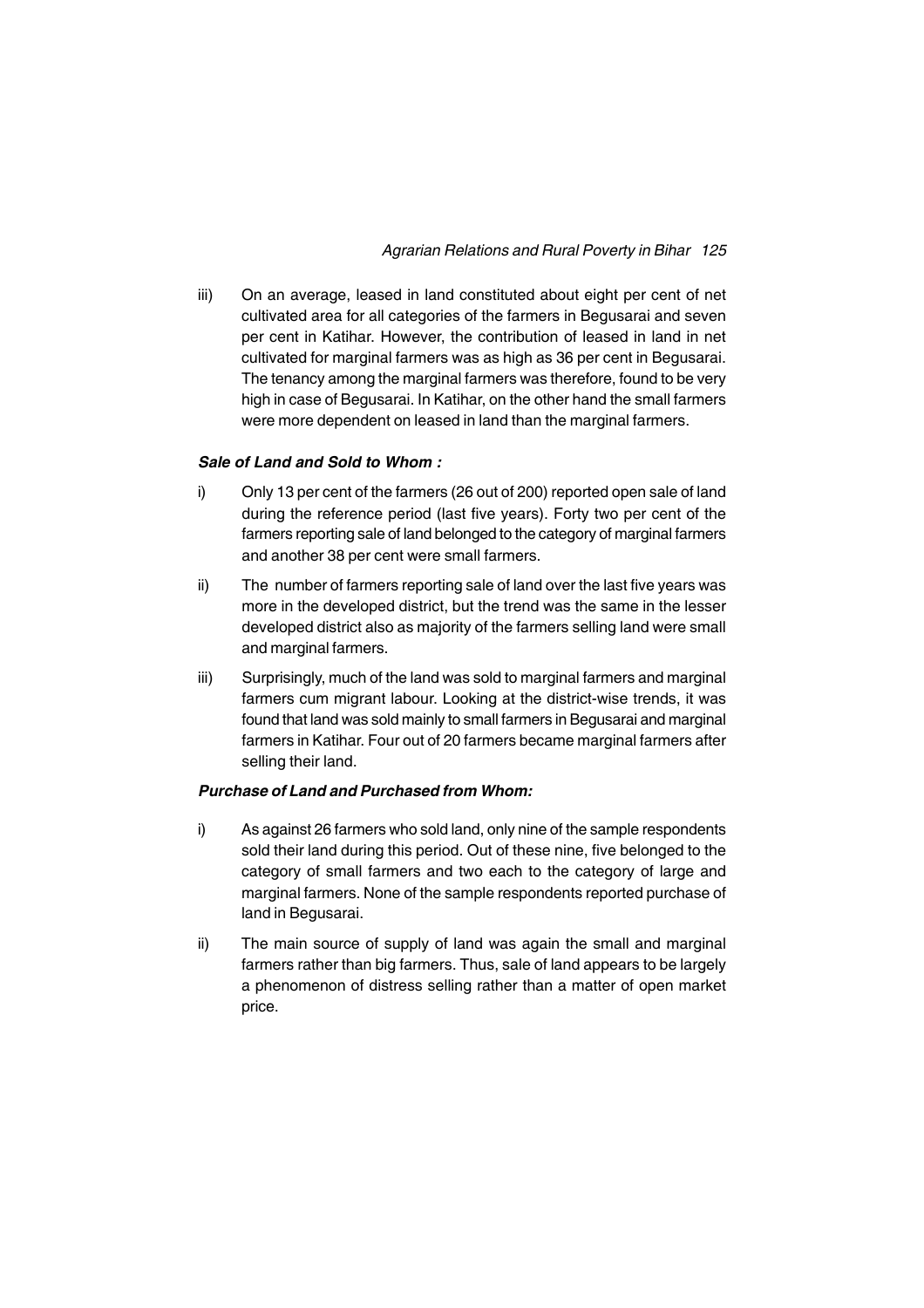## **Agrarian Structure** *Disparities in Net Cultivated Area :*

- i) The average holding size of the marginal farm households was found to be just 13 per cent of the large farmers in Begusarai and 11 per cent in Katihar.
- ii) The relative average net sown area per household for the small farmers is found to be 32 per cent of the average net sown area of the large farmers in Begusarai and 40 per cent in Katihar. Thus, the difference in average net sown area in the developed district is found to be lower as far as the large and marginal farmers are concerned.

## *Composition of Net Sown Area :*

- i) Only three-fourths of the land owned by the large farmers was found to be used for self-cultivation. The owned land put to cultivation was more than 90 per cent for the other two categories of the farmers.
- ii) The fact of non-utilisation of land for self-cultivation of land by the large farmers has policy implications and gives scope for redistribution of land, legalising of tenancy and settling the terms of leasing by the government.
- iii) More than one-third of the net sown area of the marginal farmers in Begusarai and nearly 14 per cent of net sown area of marginal farmers in Katihar consists of leased in land alone giving scope for exploitation and control over labour at the hands of large farmers.

#### *Cropping Pattern :*

- i) Cropping pattern indicated marginal differences across the two districts. By and large, paddy was found to be the main crop in Katihar and both wheat and paddy in Begusarai.
- ii) The proportion of paddy area is higher in the underdeveloped villages.
- iii) Despite larger proportion of area under paddy cropping pattern is more diversified in the underdeveloped villages and underdeveloped block as reflected by the crop diversification indices. The cropping pattern in the developed villages is though more commercialised, less diversified. Banana and jute were found to be the main commercial crops in Katihar whereas maize, sugarcane and vegetables were the main cash crops in Begusarai.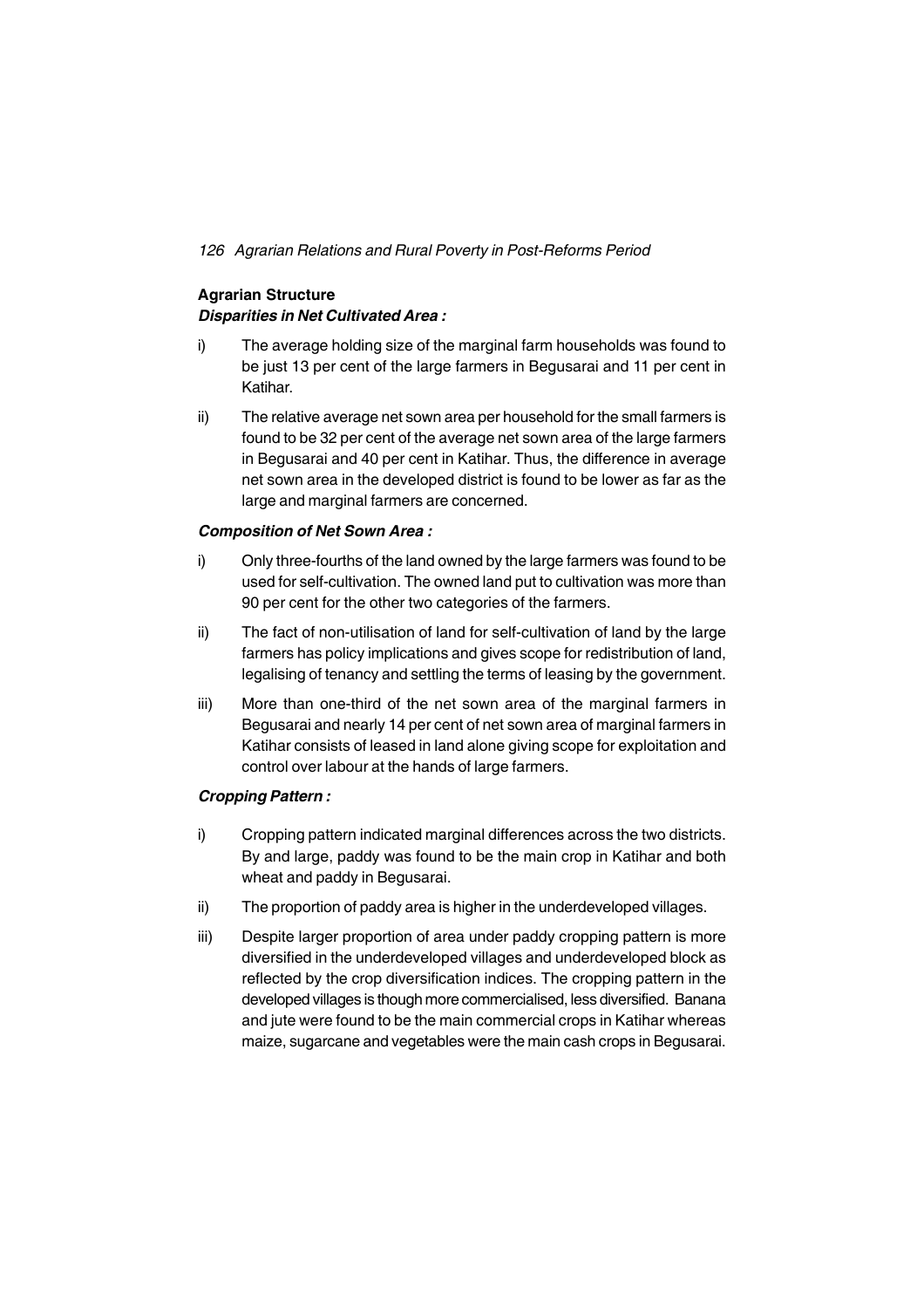## *Agrarian Relations and Rural Poverty in Bihar 127*

- iv) While the proportion of gross sown area under paddy is nearly the same for large and small farmers, it is nearly ten per cent less in case of marginal farmers. Fifty one per cent of the area under paddy was concentrated in the hands of large farmers who constituted just 20 per cent of the farmers. Thus, due to small area for paddy cultivation and food insecurity, the marginal farmers prefer cash crops with lesser gestation period like vegetables and if possible plantation crops also like banana.
- v) The large farmers on the other hand, preferred food crops like paddy, wheat, mustard and as an exception (in two villages only) go for banana. However, despite lower proportions of gross sown area put to crops like banana and mustard, the absolute area is much higher compared to marginal and small farmers and hence income level of the large farmers was found to be very high.
- vi) Intensity of cropping when compared among the three categories of the farmers, is found to be highest among the marginal farmers followed by the small and large farmers. The lower cropping intensity of the large farmers also reflects sub-optimal use of land.

#### *Productivity Levels:*

- 1. Average yields of all the important crops like paddy, wheat, mustard, pulses, potato were found to be below the all India average in the village. No appreciable inter-village differences were found in the productivity of food crops.
- 2. Only in case of maize, inter-village productivity differences are witnessed and varied between 8.79 quintals per acre (Gangraho village in Begusarai) to 15.89 quintals per acre in Dhaboli village of the same district.
- 3. No significant difference was found in the productivity levels of crops among different categories of the farmers. The general trend of low productivity cuts across all the farmers.
- 4. The primary reason cited by the farmers for the low productivity of these two crops was lack of appropriate doses of fertilisers and pesticides. In fact, according to them the fertiliser supply in the State was nearly at standstill due to very poor infrastructure and transportation conditions and suppliers from other states are not coming to Bihar.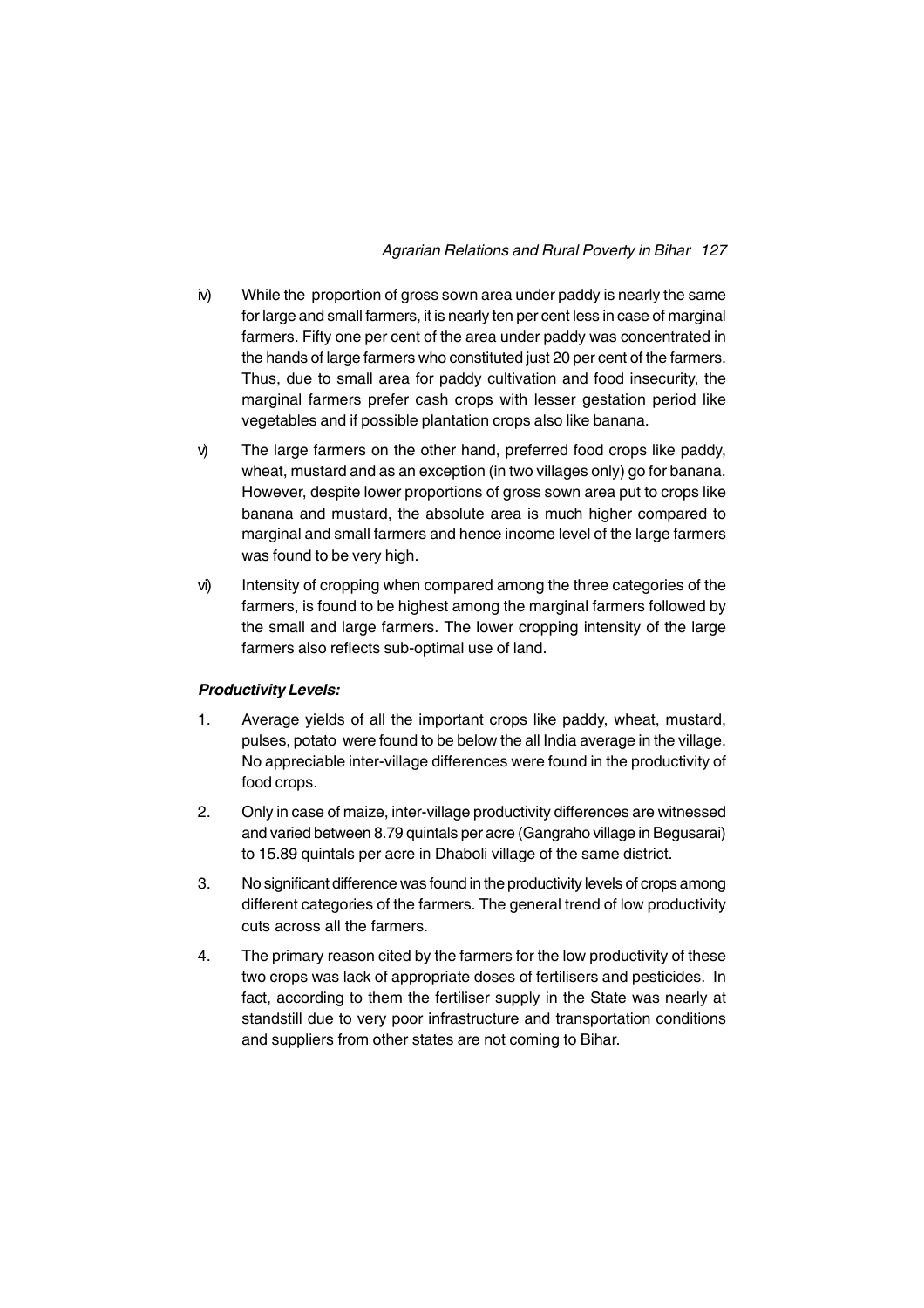5. The contribution of potato and vegetables in the gross value of agricultural produce was found to be significantly higher compared to the area under these crops in the case of marginal and small farmers. But due to very low area under these crops the share of these categories in total production and market was quite low. Thus, despite more diversified cropping structure, marginal farmers have to face stiff competition from the other two categories for market. Moreover, in the absence of any institutional support these farmers usually have to sell their produce in the local markets; whereas large farmers manage to sell their produce at a higher price in outside markets.

## *Marketable Surplus and Marketing:*

- 1) The proportion of output of paddy sold in the market was found to be above 80 per cent in seven out of the eight villages.
- 2) Vegetables (84 per cent), banana (95 per cent) and jute (100 per cent) were the major marketed crops in the study area. Wheat (67 per cent), mustard (59 per cent) and maize (58 per cent) are other crops in case of which the marketed component is above 50 per cent. Vegetables included for the present analysis are perishable commodities like tomato, brinjal, and cauliflower, cabbage, pumpkin, bitter guard, ladyfingers, chilies etc. In case of pulses and potato, nearly 46 per cent each of the total production is marketed. However, inter-village variations were found in economic structure and these variations were reflected in the composition of marketed commodity.

## *Farmers' Category-wise Share in Production and Marketed Production:*

i. While most of the crops grown by the small and marginal farmers enter the market, their share in total market is not much. More than half of the total output and marketed output in case of paddy came from the large farmers. The share of large farmers in the market was higher than their share in output for all the commodities. In case of paddy, wheat and pulses, large farmers dominate the market. Two of the three commodities have institutional procurement and the large farmers took maximum advantage. Despite high marketable surplus at the individual household, the share of marginal farmers was pathetically low for these crops.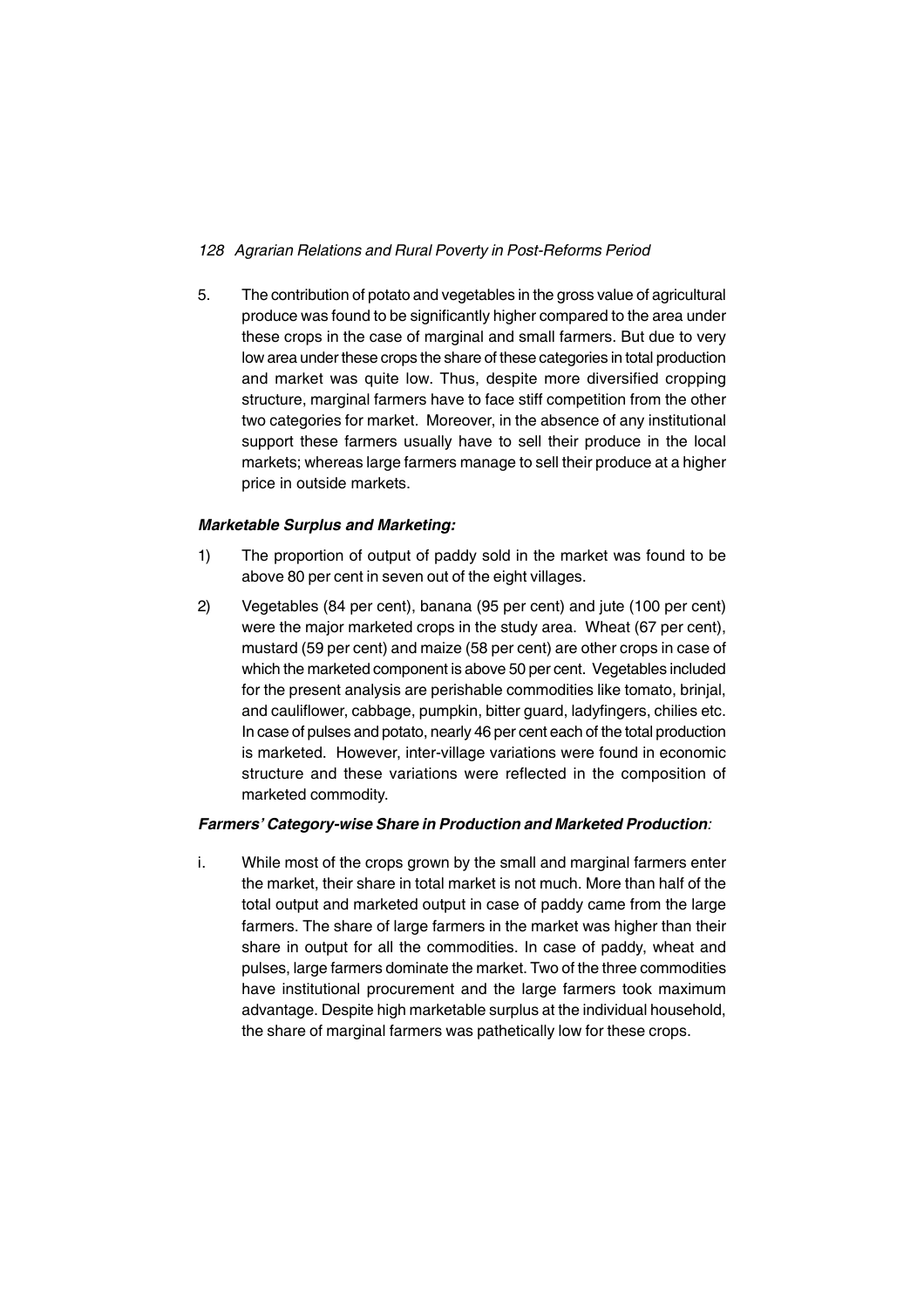- ii. Maize, however, reflected slightly more balanced picture. Small and marginal farmers together accounted for two-thirds of the production and nearly 60 per cent of the market.
- iii. The share of marginal farmers and small farmers in case of production and marketing was much more encouraging.
- iv. Overall, while the production and market for foodgrains and non-perishable commodities was dominated by the large farmers, the production and marketing of perishable commodities remained the domain of marginal farmers and small farmers. Since the marginal farmers did not have much at stake, they may remain unaffected by any policy of minimum support price or other market development policies.
- v. Since marginal farmers were actively engaged in the marketing of vegetables and potato, storage facilities, transportation and organised marketing may help them in much better way rather than the minimum support policy.

#### **Income Distribution and Livelihood Sources**

- 1) Significant differences were found in the source-wise distribution of household income among the three categories of the farmers. For the large farm household contribution of agriculture sector in total income was above 80 per cent for all the villages. The second main source of income for the large farm households (rentals) contributed just four per cent of the total income. Marginal farmers' dependency on agriculture as source of income was around 50 per cent. Thus, nearly half of the income of the marginal farmers came from non-agricultural sources.
- 2) Livestock and wage works contributed 19 per cent of the income of the small farmers in the lesser developed district.
- 3) Wage works were the second main source of income for the marginal farmers followed by small business in both the districts, though the share of small business was significantly different in the two districts.
- 4) The most significant dimension of income distribution across the different categories of the farmers was found to be the rentals. In fact, in both the districts, the share of large farmers and marginal farmers in total rental income was nearly the same which means the leasing out of land is equally practised by the large and marginal farmers (however, as proportion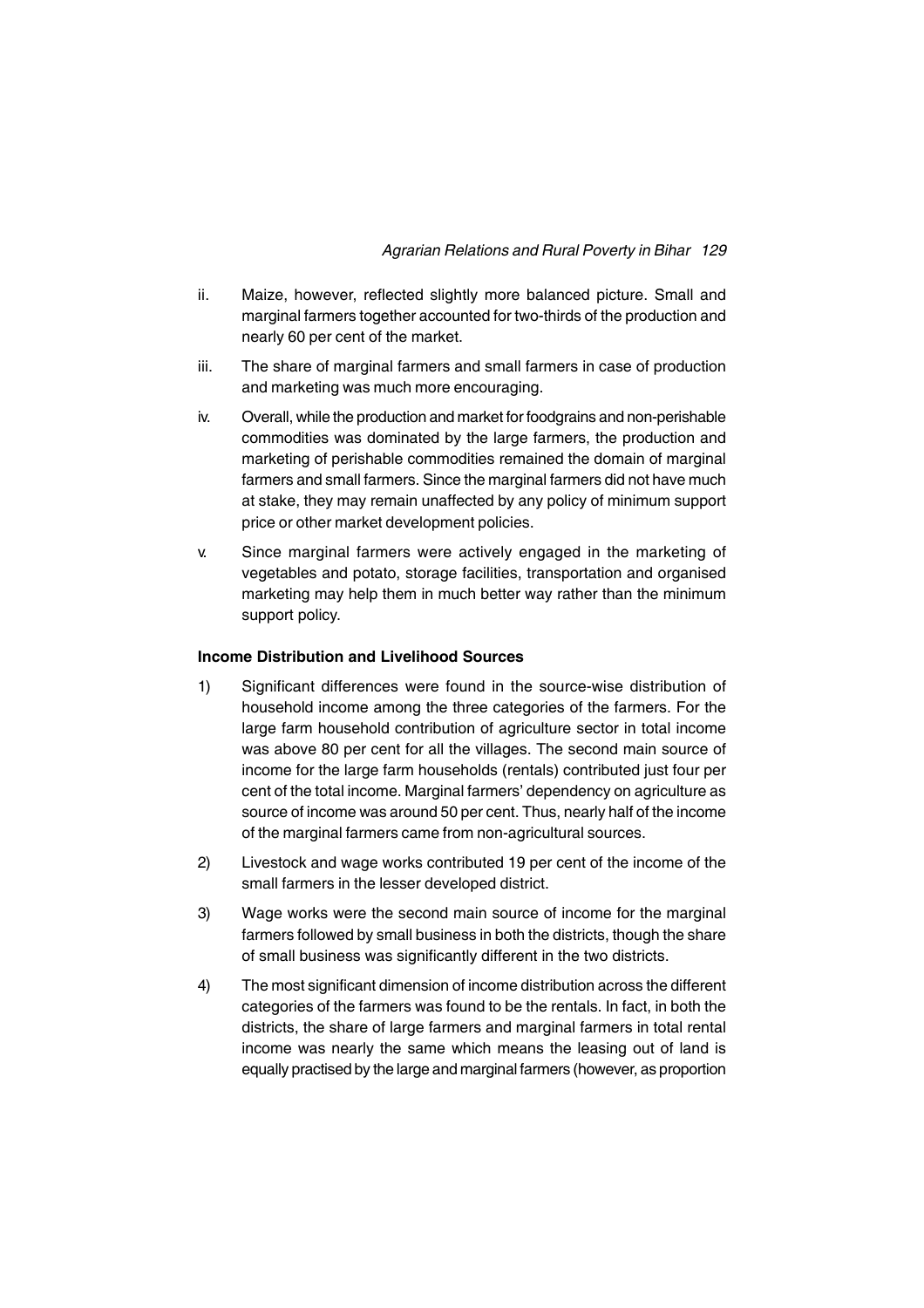of total land owned it is much higher among the marginal farmers). The phenomenon of "reverse tenancy" was found in both the districts. Income from rent as proportion to total income was higher in case of marginal farmers though in absolute sense it was much lower compared to large farmers. Rentals were highest in Katihar due to higher value of land and higher level of income.

- 5) Another significant difference in the sources of household income for different categories of the farmers was income from the implements. Marginal farmers, though owning much less land, had ownership over primary agricultural implements like bullocks (mostly financed under the rural development programme), bullock carts and even ploughs and earn by renting them out in Begusarai. In fact, the renting out was not independent of their labour. Thus, most of the marginal farmers who also worked as agricultural labourers used their own implements.
- 6) Livestock was another important activity in both the districts, especially for the small farmers. Livestock contributed more than 7.5 per cent in the total household income in Begusarai and almost 2.5 per cent in Katihar. However, the total income generated in the livestock sector is unevenly distributed among the three categories of the farmers.
- 7) Overall, while agriculture is the major source of income for large farmers in both the developed and lesser developed districts, same could not be said about the small and marginal farmers. The dependency of small farmers on agriculture as the main source of livelihood increases as agricultural development takes place. But the marginal farmers sustain by diversifying their livelihood sources.

## *Income Disparities :*

- a) The highest per capita income for the large farm in Gangaraho (Rs.9481) was just 51 per cent of the highest per capita income recorded for the large farm households in Digiri village of Katihar.
- b) The share of the large farmers in both the districts, as expected, is highest in total agriculture produce, 46 per cent in Begusarai and 44 per cent in Katihar. The proportionately lower share of the large farmers in Katihar is mainly because of higher share of small farmers (39 per cent compared to 34 per cent in Begusarai). Marginal farmers account for only 17 per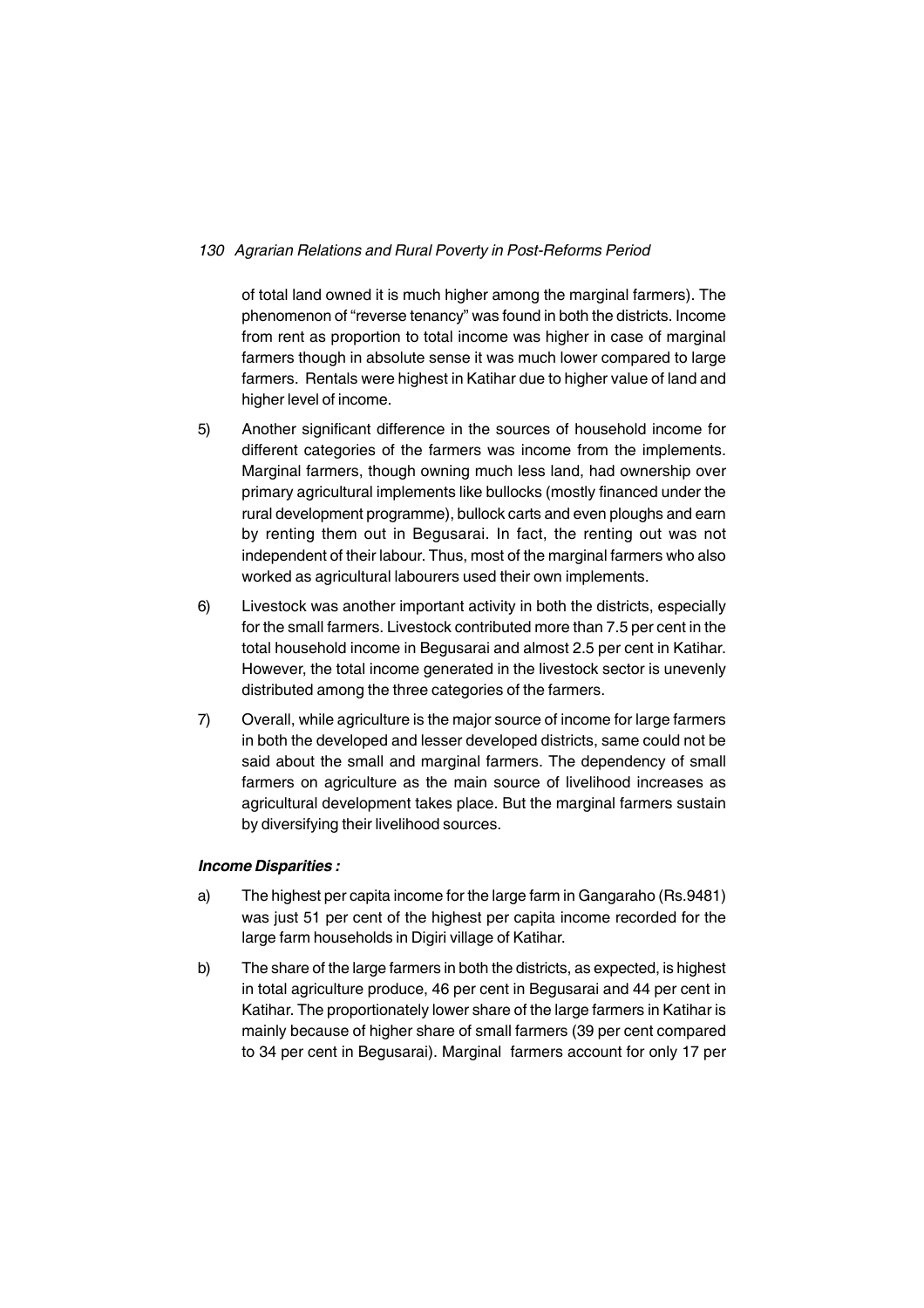cent of the total agricultural income in Katihar compared to nearly 20 per cent in Begusarai. The inequality between marginal farmers and small farmers is lower in underdeveloped conditions than in developed conditions.

#### **Poverty**

- a) On an average, 76 per cent of the ,marginal farmers were below poverty line. No significant difference was found in the poverty incidence as far as marginal farmers were concerned. In two out of eight villages (Dhaboli in Begusarai and Tinpania in Katihar), all the households in the category of marginal farmers were below poverty line.
- b) The proportion of the small farm households below poverty line was also fairly high- 65 per cent in Begusarai and nearly 53 per cent in Katihar. Thus, poverty was less pronounced among this category in the more developed district. In fact in the most developed village (Digiri), no farmer in this category was below poverty line.
- c) The spread of poverty among different categories of the farmers clearly reflected that agricultural development has mainly affected the large farm households and the status of the small and marginal farmers remain to be vulnerable in both the districts with the exception of the Digiri village in Katihar (where no small farmer was found to be below poverty line) and Suja where only two households in this category were below poverty line. If we leave out these two villages the poverty ratio among the small farmers in the rest of the six villages would be around 80 per cent reflecting that small farmers were equally, if not more, vulnerable and poverty stricken as the marginal farmers. The situation of the marginal farmers in fact is marginally better in certain cases due to occupational diversity.

#### **Employment Status**

a) The absorption of manpower in self-cultivation of agriculture was maximum for large households followed by the small farm households. For the marginal households though the proportion of workers engaged in selfcultivation was below 50 per cent, when we take into account the employment in others' fields also, their dependency on agriculture was also above 75 per cent.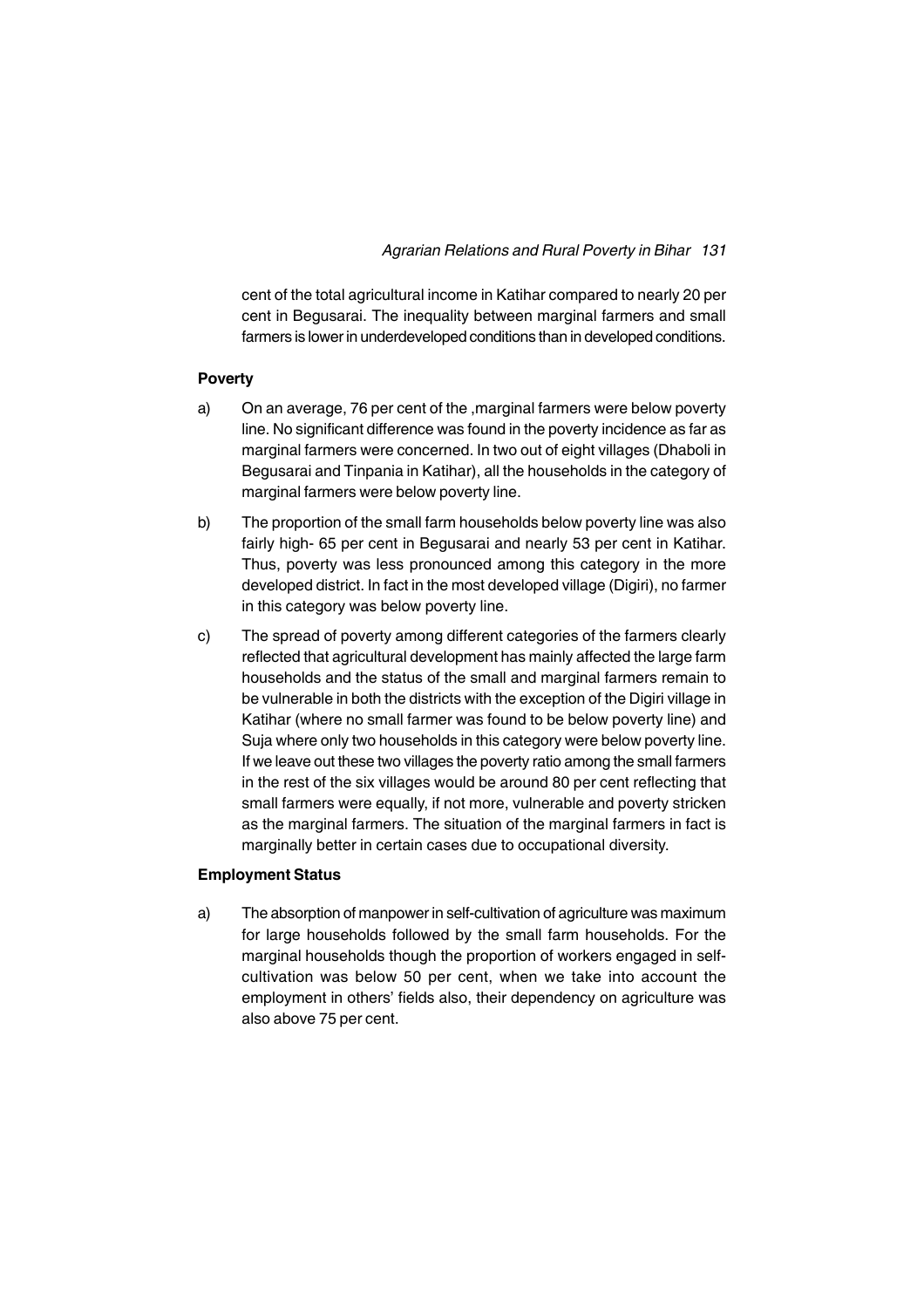- b) One very significant fact noticed was that under more developed agriculture conditions (Katihar), the dependency on the hired labour force increased as was reflected by the fact that 28 per cent of the marginal farmers in Katihar were working on others' field. Moreover, the proportion of labour force employed in agriculture for the large farm households was lower in the comparatively more developed villages.
- c) From the marginal farmers' point of view, agriculture had limited capacity to absorb them as only 47 per cent of the marginal farmers were involved into self-cultivation. This proportion was even lower for the developed district.

## **Employment Gap**

- a) The male employment gap for the small and marginal farm households was calculated at the household level and against a potential 684 mandays per household, only 469 mandays are created leaving a gap of 250 mandays. The employment gap, by and large, was found to be nearly the same across the districts. The gap in case of females (442 female mandays per household) was found to be much higher indicating the gender bias in the labour market.
- b) The overall picture reflected on an average that every household had nearly five workers of whom only two are employed. The overall employment gap at the household level was found to be more than the actual employment generated.

## **Awareness about Rural Development Programmes**

- i) Farmers' awareness about the three most important programmes was assessed during the survey. While more than 50 per cent of the households were aware of Sampurna Gram Rojgar Yojana (SGRY), only 37 per cent of the households were aware about Swarnajayanti Gram Swaraojgar Yojana (SGSY) and 42 per cent were aware about Indira Awaas Yojana (IAY).
- ii) Farmers' category-wise differences were found about different schemes. The awareness level about the SGSY was found to be higher among the small farm households compared to large farm households and marginal farm households. On the other hand, awareness about SGRY was highest among the marginal farmers. The awareness about SGRY among the marginal farmers was higher in the developed district.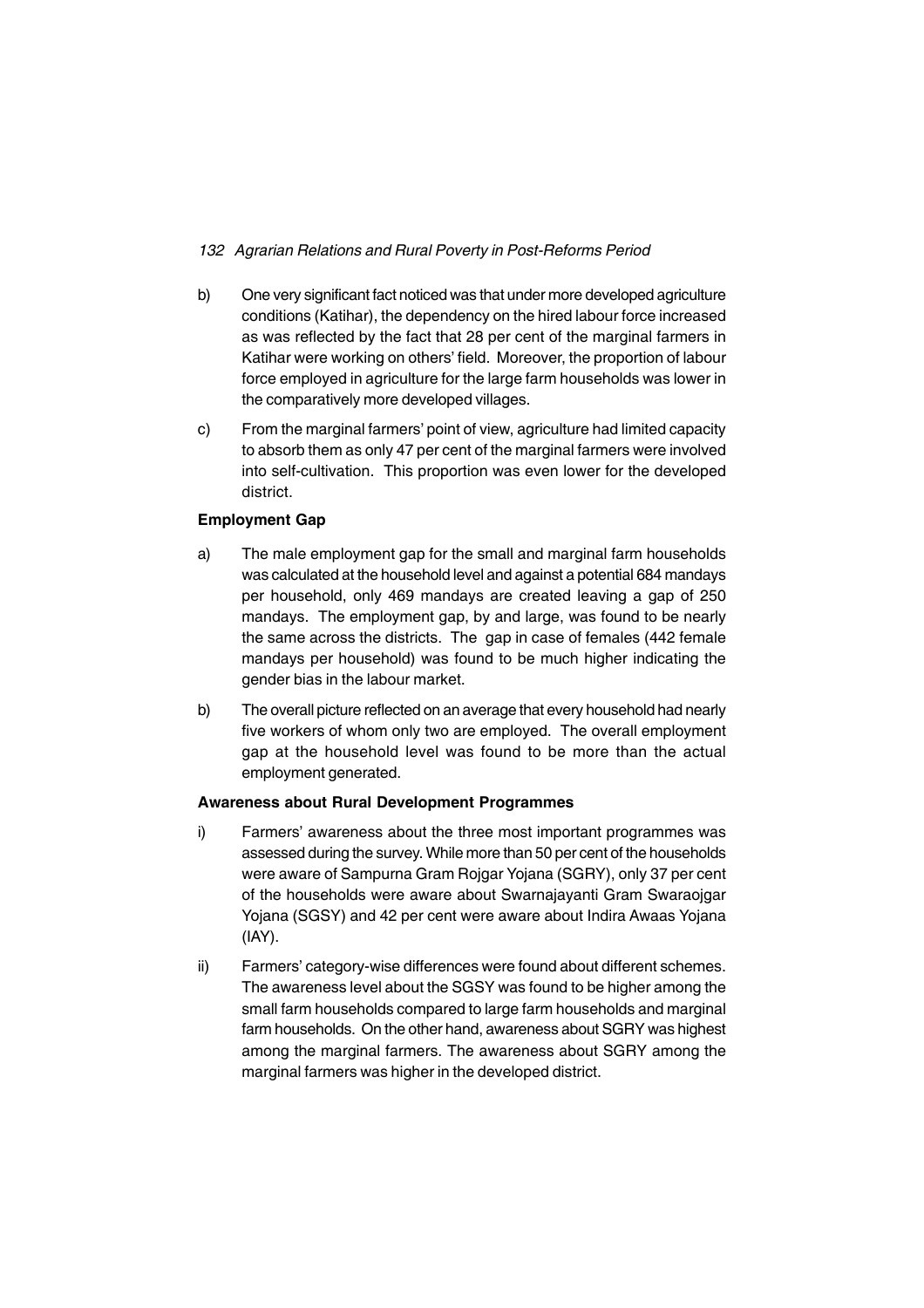#### **Impact of SGRY**

- i) Since SGRY is the main wage employment programme, its impact on household economy of the small and marginal farmers in terms of income and employment was assessed.
- ii) On an average, 36 mandays per beneficiary worker in the marginal farm household and 24 mandays per beneficiary worker in the small farm households were generated under the SGRY programme.
- iii) Contribution of SGRY to the total household income in case of marginal farm households was just 2.83 per cent. Similarly, only 14 per cent of the employment gap was covered by the SGRY programme. Thus, the coverage of SGRY was very poor in the study area.

#### **Migration**

- i) Twenty six per cent of the sample households reported migration of one or more family members from the village. The per centage of households reporting irrigation has not been very different for the three categories of the farmers. The rate of migration, however was found to be higher for the large farm households. On an average, per household two members have migrated. The number of migrants has been more than one per household that reported migration in all categories of the farmers.
- ii) No significant difference was found in terms of number of migrants from the two districts. The very fact that number of migrants per household was higher for the large farme households and no difference was found in the migration pattern between the develpped and lesser developed districts, indicated that agricultural development was no guarantee for preventing migration.
- iii) The most important reason for migration from the developed villages (Katihar districts) was found to be tension in the village as nearly 50 per cent of the migrants left village because of this factor. On the contrary, 69 per cent of the migrants from lesser developed dstrict left village in search of better job avenues and higher wages outside.
- iv) The duration of migration reflected slightly a different pattern of migration depending on the general level of development. Majority of the migrations in both the districts were of longer duration, more than three months. Sixty per cent in Begusarai and 49 per cent in Katihar were found to be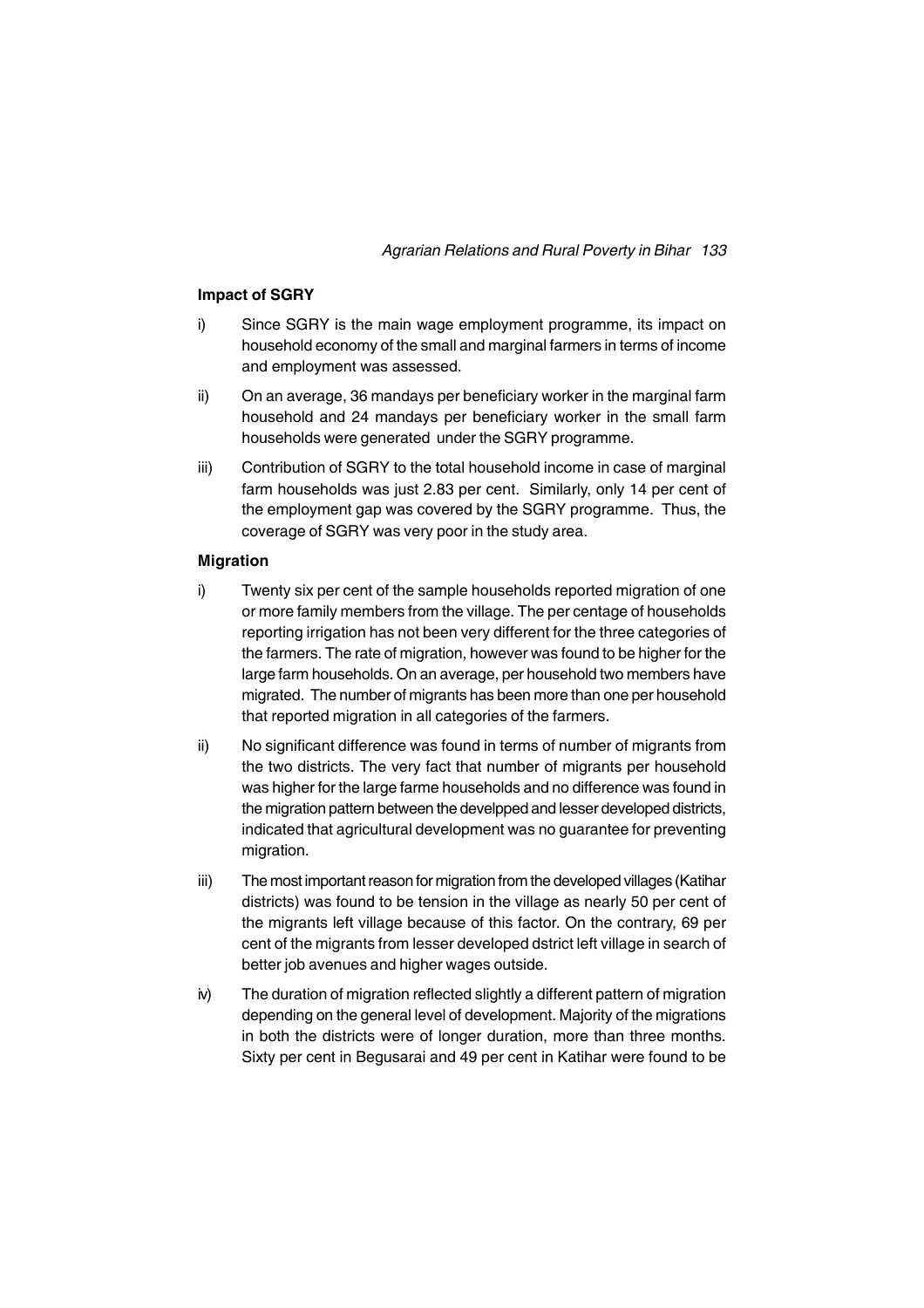for more than three months duration. The proportion of migrating for one agricultural season was higher in the more developed area.

v) The largest out-migration was to Delhi, followed by Kolkata, Mumbai and Pune. Only six per cent of migration is to the agricultural State of Haryana.

## **Migration and Household Economy**

- i) The overall contribution of migration as measured in terms of remittances, to total household economy was not found to be very significant as it contributed to just about one per cent of the total household income.
- ii) Despite its low contribution, differences according to social class and agricultural development level were found. The small farmers in backward agricultural conditions depended more on migration as source of livelihood than the small farmers in the developed villages. The dependency of marginal farmers on migration was found to be much higher regardless of the level of development.

#### **Utilisation of Remittances**

- a) Improvement in the house/ building of new house and improvement of land/purchase of new land were the two most important uses of migrants' income. Nearly 50 per cent of the households reporting migration spend the remittances on these two items.
- b) Next in the importance is the maintenance of family as 27 per cent of the households spent their remittances on this.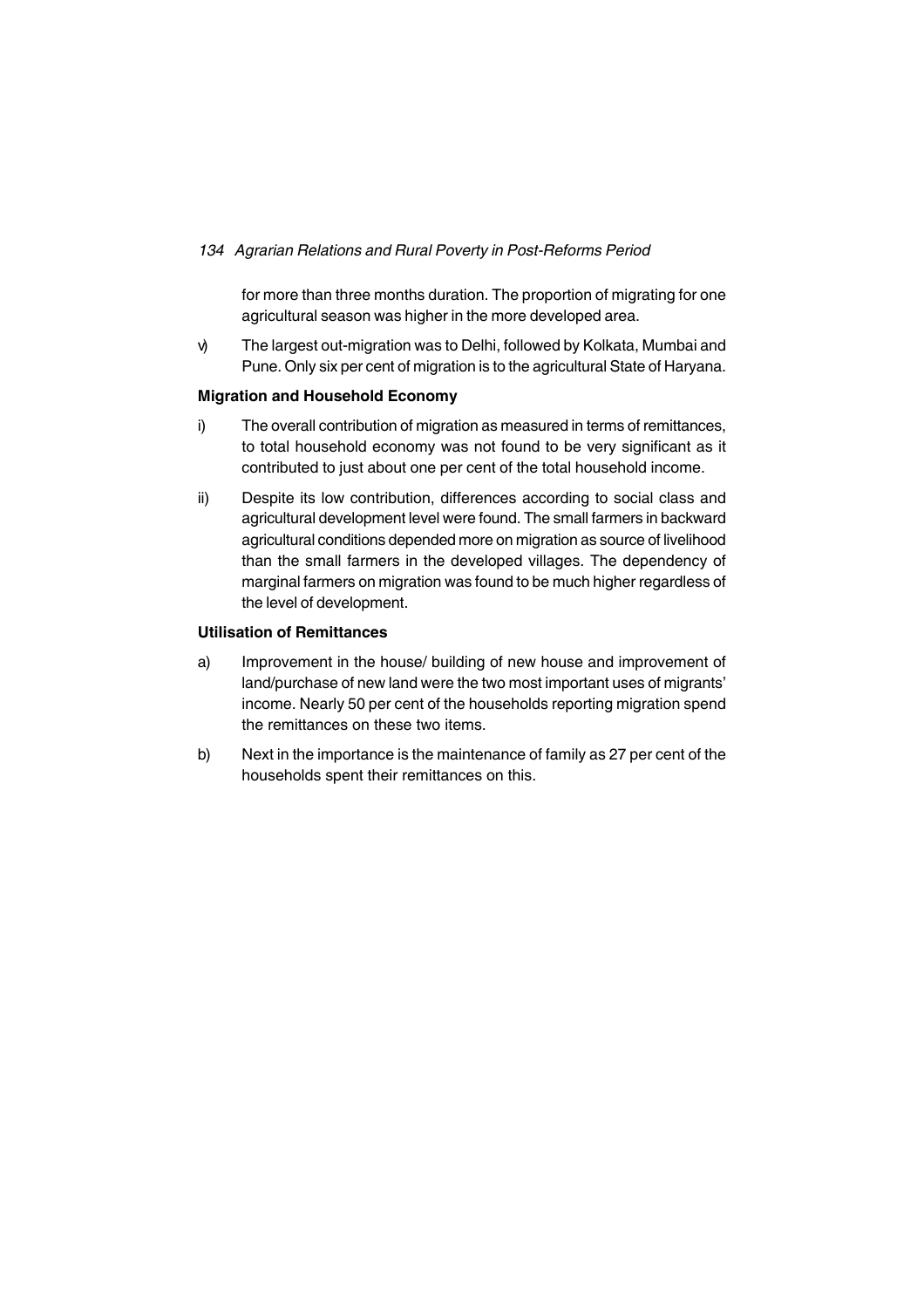# **AGRARIAN RELATIONS AND RURAL POVERTY IN ORISSA Chapter - IV**

#### **Sample Profile**

Age Groups : Table 71 shows the distribution of sample farmers according to their age groups. Majority of the farmers in both the districts fall within the age group of 35-59 years. Eighty five per cent of the medium and large farmers are in this age group in Bargad whereas, 55 per cent in Kalahandi district come under this category. Majority of medium and large farmers in Khurmunda village of Bargad district migrated from Andhra at their young age at the time of construction of Hirakud dam and settled. They are now mostly in the age group of 35 to 59.The per cent of small and marginal farmers in the productive age group of 18 to 25 and 25 to 34 was more in Kalahandi district when compared to Bargad district. As we will see later, agriculture in Kalahandi was more diversified than Bargad for which one of the reasons may be the involvement of younger generation. Overall, we find that 57 per cent of the total sample farmers in the State are in the age group of 35 to 59, 25 per cent in the age group of 25 to 34 years, nine and seven per cent are in the age group of above 60 and 18- 25 years, respectively.

*Education Status :* Table 72 shows the educational status of the sample farmers. Significant difference in the literacy rates of different categories of farmers was found in the two districts. Twenty nine per cent of the sample farmers in Bargad and 55 per cent in Kalahandi were totally illiterate. The educational status of farmers in Bargad district with the literacy rate of 71 per cent was found to be much better when compared to Kalahandi with a literacy rate of 45 per cent. The number of large and medium farmers who were educated up to primary level were more with a percentage of 45 in Kalahandi district, when compared to Bargad district with a percentage of 25. However, all these farmers have not gone up to secondary level of education in Kalahandi district. This is shown in the Table that the per cent of large and medium farmers who have gone up to middle school level was more in Bargad district when compared to Kalahandi district with a percentage of 45 and 15, respectively. While there was no large farmer who has not gone up to graduation level in Bargad district, there was one small farmer who has gone up to this level in Kalahandi district. The overall literacy rate for the State among the sample farmers was 58 per cent.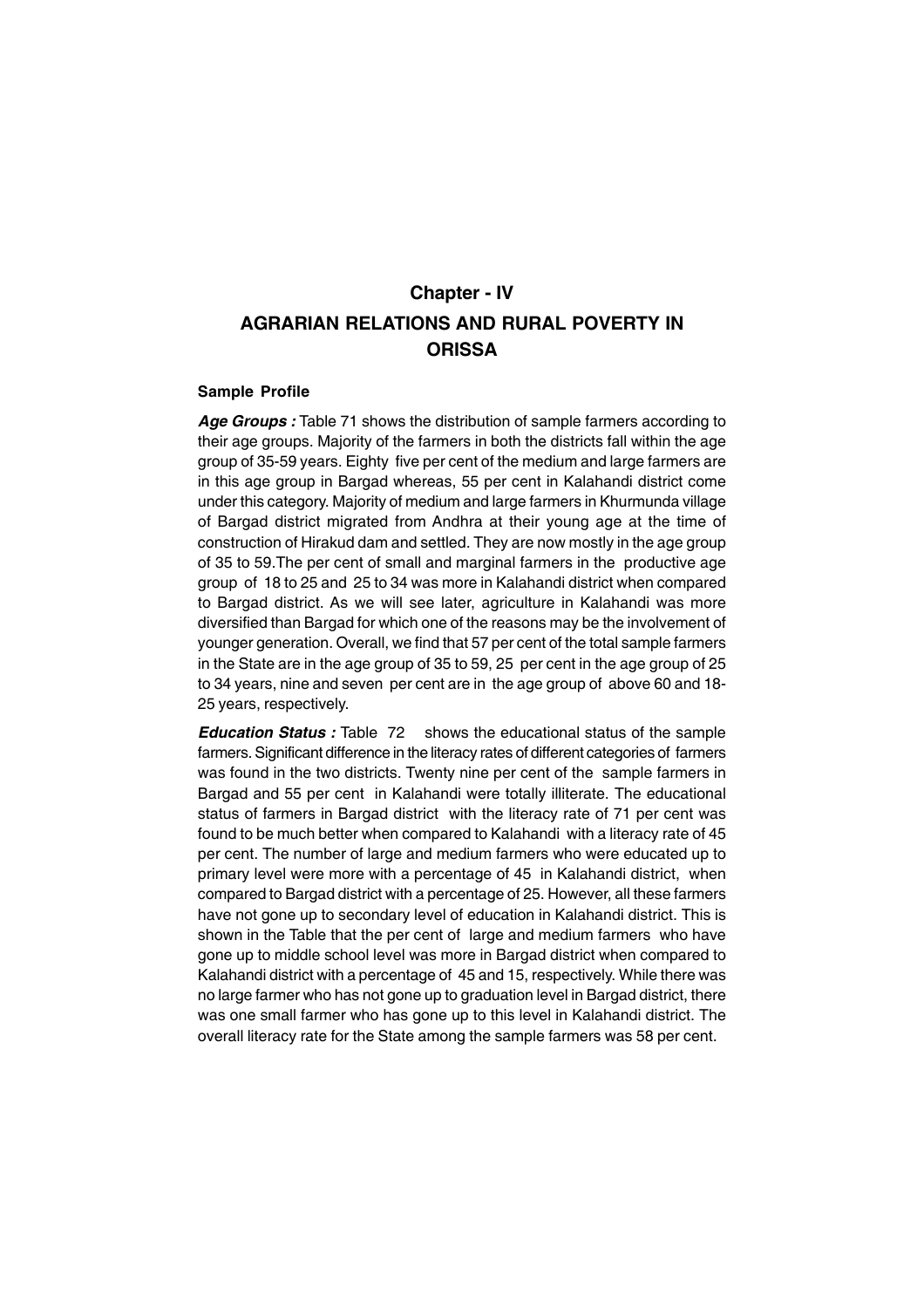|                       |                   |                |                           | Table 71 : Distribution of Farmers According to Age Group : Orissa |                |                |                         |                |            |                |                      |                |  |
|-----------------------|-------------------|----------------|---------------------------|--------------------------------------------------------------------|----------------|----------------|-------------------------|----------------|------------|----------------|----------------------|----------------|--|
| Age-                  |                   | Bargad         |                           |                                                                    |                |                | Kalahandi               |                |            | Orissa         |                      |                |  |
| Group                 | Ь                 | 5              | $\overline{\overline{z}}$ | Total                                                              | Щ              | ₩              | ¥                       | Total          | Ь          | 56             | $\frac{\mu}{\Sigma}$ | Total          |  |
| 18-25                 |                   |                | ო                         | 4                                                                  |                | LO             | ဖ                       |                |            | ဖ              | თ                    | ഥ              |  |
| 25 to 34              | $\mathbf{\Omega}$ | 4              | ဗ္                        | စ္                                                                 | ဖ              | 으              | $\overline{4}$          | 8              | $\infty$   | ڥ              | 22                   | 5              |  |
| 35 to 59              |                   | 22             | ಔ                         | 67                                                                 |                | စ္             | $\frac{\infty}{\infty}$ | क्ष            | 88         | कै             | 4                    | 115            |  |
| 8                     |                   | $\infty$       |                           | $\overline{a}$                                                     | ო              | 4              | $\mathbf{\Omega}$       | σ              | 4          | 얻              | ო                    | ō              |  |
| Total                 | ସ                 | ੩              | ੩                         | ဓ္ဌ                                                                | ର              | ੩              | ੩                       | $\overline{5}$ | ੩          | 8              | 8                    | 8              |  |
| Per cent Distribution |                   |                |                           |                                                                    |                |                |                         |                |            |                |                      |                |  |
| $18-25$               | ı                 | 2.5            | 7.5                       | 4                                                                  |                | 12.5           | $\overline{5}$          |                | ï          | 7.5            | 11.25                | 7.5            |  |
| 25 to 34              | $\overline{a}$    | $\overline{a}$ | 32.5                      | စ္                                                                 | ଌ              | 8              | ఘ్ర                     | 8              | ସ          | ସ              | 33.75                | 25.5           |  |
| 35 to 59              | 88                | 67.5           | 57.5                      | 67                                                                 | 55             | 47.5           | 45                      | क्ष            | 5          | 57.5           | 51.25                | 57.5           |  |
| 8                     | ယ                 | ୡ              | 2.5                       | $\overline{a}$                                                     | 10             | $\overline{a}$ | Ю                       | σ              | $\cong$    | 15             | 3.75                 | 9.5            |  |
| Total                 | <u>ទ</u>          | <u>s</u>       | $\overline{5}$            | $\overline{5}$                                                     | $\overline{5}$ | $\overline{5}$ | $\overline{5}$          | $\overline{5}$ | <u>ទ្ទ</u> | $\overline{5}$ | $\overline{5}$       | $\overline{0}$ |  |
|                       |                   |                |                           |                                                                    |                |                |                         |                |            |                |                      |                |  |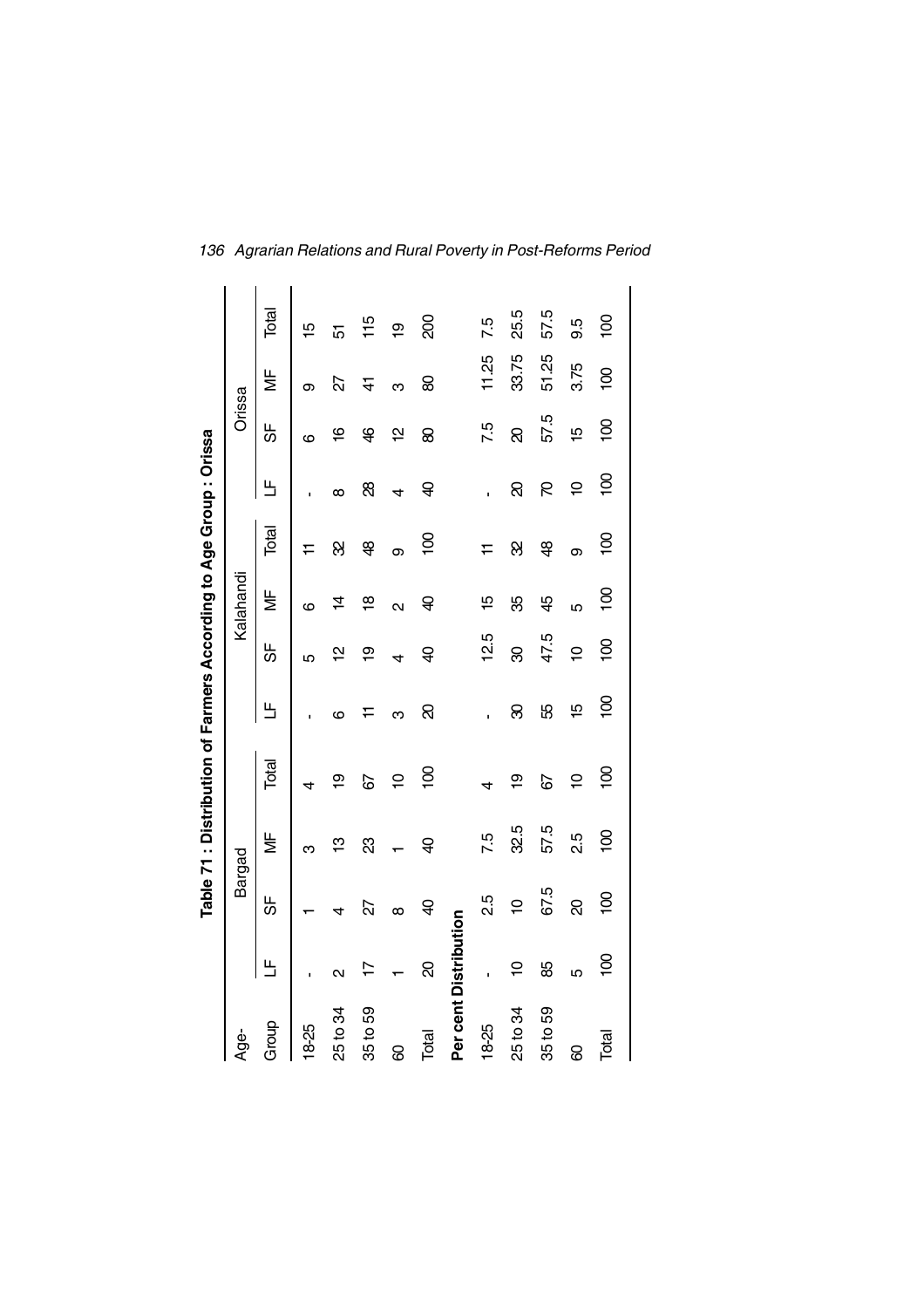|                       |                   |                |                | Table 72: Distribution of Farmers According to Educational Status: Orissa |                |                |            |                |                |                |                |                |
|-----------------------|-------------------|----------------|----------------|---------------------------------------------------------------------------|----------------|----------------|------------|----------------|----------------|----------------|----------------|----------------|
| Category              |                   | Bargad         |                |                                                                           |                | Kalahandi      |            |                |                | Orissa         |                |                |
|                       | Ш                 | ¥              | 56             | Total                                                                     | 出              | ¥              | 56         | Total          | Ь              | ₩              | 56             | Total          |
| <b>Illiterate</b>     | $\mathbf{\Omega}$ | 얻              | ഇ              | හි                                                                        | ∞              | $\overline{6}$ | 8          | 55             | ⊇              | స్             | අ              | æ              |
| Up to primary         | 5                 | ସ              | 21             | \$                                                                        | ග              | ഇ              | თ          | ल              | $\vec{4}$      | 83             | ଞ              | F              |
| Middle school         | თ                 | 5              |                | $\frac{\infty}{2}$                                                        |                |                | ო          | Ş              | $\overline{a}$ | ග              |                | 8              |
| Secondary             | ო                 | ო              |                | ဖ                                                                         |                | ന              |            | ო              | ო              | ဖ              |                | თ              |
| Degree                |                   |                |                |                                                                           |                |                |            |                |                |                |                |                |
| Post-graduate         |                   |                |                |                                                                           |                |                |            |                |                |                |                | $\mathsf{d}$   |
| Total                 | ସ                 | ੩              | ੩              | $\overline{5}$                                                            | ସ              | ੩              | ੩          | <u>ទ</u>       | ੩              | 8              | 8              | 8              |
| Literate              | ٩Ř                | 88             | æ              | N                                                                         | 얻              | ត              | 얻          | $\overline{4}$ | ඝ              | අ              | 92             | 116            |
| Per cent Distribution |                   |                |                |                                                                           |                |                |            |                |                |                |                |                |
| lliterate             | $\overline{a}$    | 8              | 37.5           | හි                                                                        | ੩              | 47.5           | R          | 55             | 8S             | 38.75          | 53.75          | 4              |
| up to primary         | 35                | 8              | 52.5           | कै                                                                        | 4              | 32.5           | 22.5       | ल              | ౪              | 41.25          | 37.5           | 38.5           |
| Middle school         | 49                | 12.5           | ₽              | ≌                                                                         | 15             | $\overline{a}$ | 7.5        | Ş              | ୡ              | 11.25          | 8.75           | $\overline{4}$ |
| Secondary             | 10                | 7.5            |                | ဖ                                                                         |                | 7.5            |            |                | 7.5            | 7.5            |                | 4.5            |
| Degree                | Ю                 |                |                |                                                                           |                | 2.5            |            |                | 2.5            | 1.25           |                |                |
| Post-graduate         |                   |                |                |                                                                           |                |                |            |                |                |                |                |                |
| Total                 | $\overline{5}$    | $\overline{5}$ | $\overline{0}$ | $\overline{8}$                                                            | $\overline{5}$ | <u>ខ</u>       | <u>ទ្ទ</u> | <u>ទ</u>       | <u>ទ</u>       | $\overline{5}$ | $\overline{5}$ | <u>ខ</u>       |
| Literacy rate (%)     | 8                 | R              | 62.5           | $\overline{\mathcal{N}}$                                                  | 8              | 52.5           | 8          | $\overline{4}$ | řб             | 61.25          | 46.25          | 8              |

*Agrarian Relations and Rural Poverty in Orissa 137*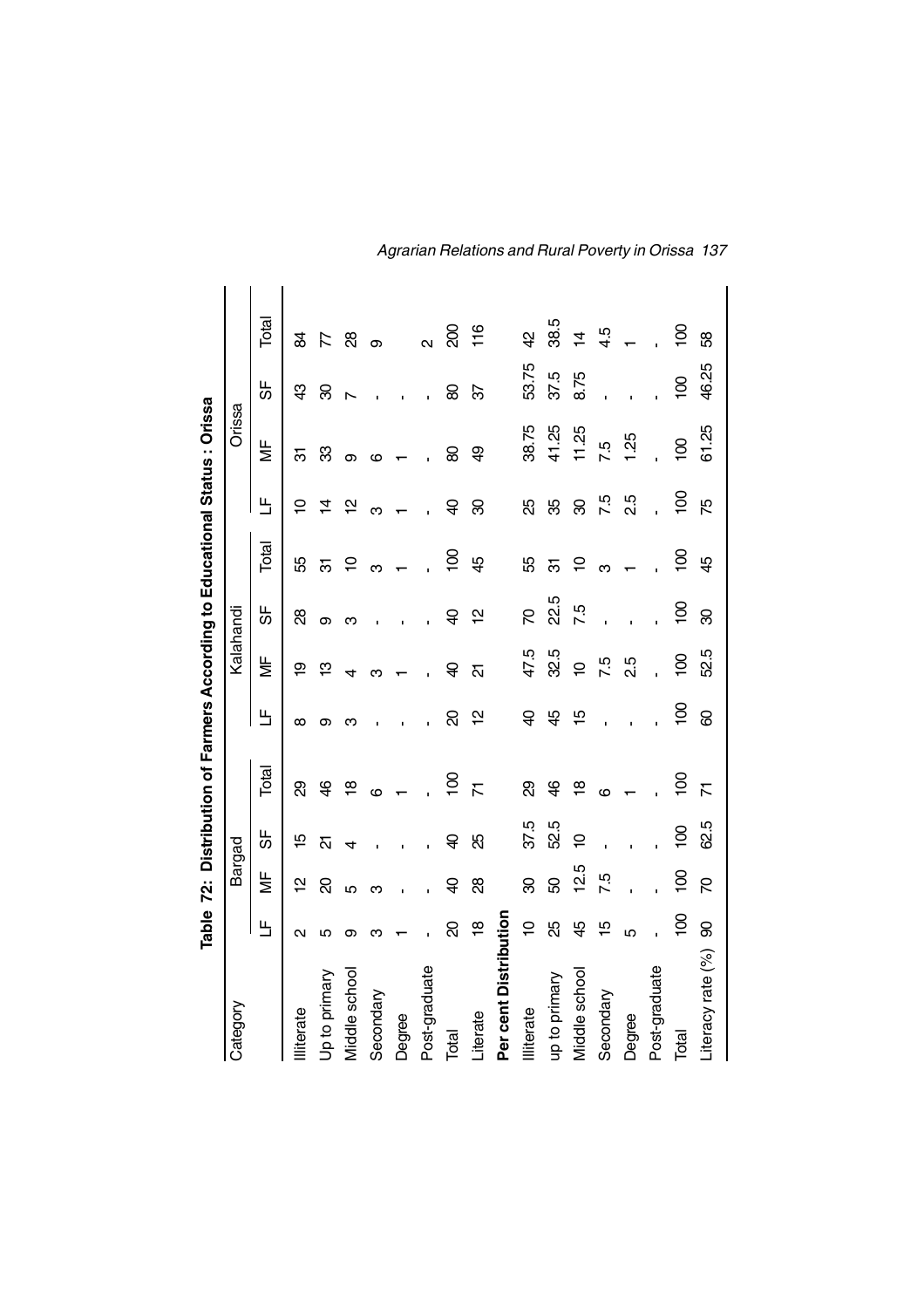*Secondary Occupation:* Sixty per cent of sample farmers in Bargad and 45 per cent in Kalahandi totally depend on agriculture and had no secondary occupation. The dependency on agriculture as a sole occupation was high among the large and medium farmers in both the districts when compared to the other two categories of farmers. The dependency fairly on agriculture was low in case of marginal farmers in both the districts when compared to the other two categories. However, while 30 per cent of the marginal farmers depend upon solely on agriculture in Bargad district, only five per cent of the marginal farmers depend on agriculture as the main occupation in Kalahandi district.

The proportion of small farmers working as agricultural labour was more in Bargad district when compared to Kalahandi district with a percentage of ten and fifteen, respectively. Similar was the case of marginal farmers with 60 and 90 per cent for Bargad and Kalahandi districts, respectively. That is, apart from agriculture, agricultural labour was also the main occupation for small and marginal farmers in the developed district when compared to the underdeveloped district. While 75 per cent of marginal farmers depend on agricultural labour, only 12 per cent of the small farmers depend on agricultural labour in the State.

Another area of significance from the point of view of secondary occupation was small business for medium and large farmers and migration for marginal farmers and agricultural labour. While five per cent of the large farmers were diverted to small business in Bargad district , 20 per cent of the large farmers were diverted to small business in case of Kalahandi district. The per, centage of small farmers who depend upon migration was more with five in Bargad district when compared to Kalahandi district. Similar is the case of marginal farmers who depend on migration, seven and five per cent respectively, for Bargad and Kalahandi districts. Small farmers in both the districts were also depending on other activities like artisan and services apart from agricultural labour and migration. However, the dependency on these activities was more in Kalahandi district than Bargad district in case of small farmers. This shows that the dependency on agriculture as sole occupation was more for large and medium farmers in both the districts. However, apart from agriculture, the dependency on other occupations was more for small and marginal farmers in the underdeveloped district when compared to the developed district.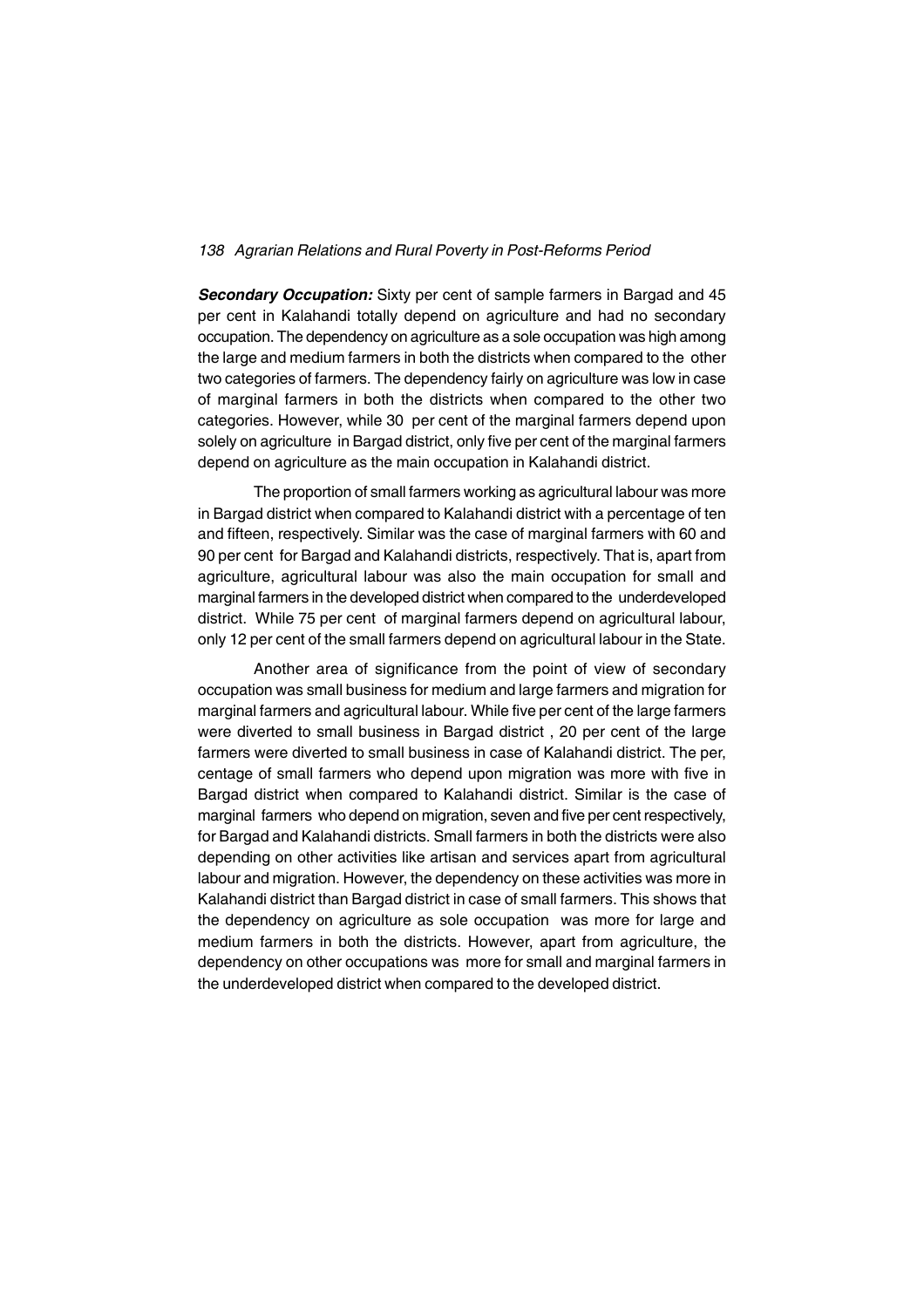## *Agrarian Relations and Rural Poverty in Orissa 139*

| Orissa                       |                |                         |                              |                         |                              |                |       |  |  |
|------------------------------|----------------|-------------------------|------------------------------|-------------------------|------------------------------|----------------|-------|--|--|
|                              | None           | Agrilab                 | Artisan                      | Sb                      | Mig                          | Ser            | Total |  |  |
| <b>Bargad</b>                |                |                         |                              |                         |                              |                |       |  |  |
| LF                           | 18             | -                       | -                            | $\mathbf{1}$            |                              | 1              | 20    |  |  |
| <b>SF</b>                    | 30             | $\overline{\mathbf{4}}$ | $\mathbf{1}$                 | $\overline{\mathbf{c}}$ | $\boldsymbol{2}$             | $\mathbf{1}$   | 40    |  |  |
| <b>MF</b>                    | 12             | 24                      |                              | $\mathbf{1}$            | 3                            | $\blacksquare$ | 40    |  |  |
| Total                        | 60             | 28                      | 1                            | 4                       | 5                            | $\overline{2}$ | 100   |  |  |
| Kalahandi                    |                |                         |                              |                         |                              |                |       |  |  |
| LF                           | 16             | ÷                       | $\frac{1}{2}$                | 4                       | $\qquad \qquad \blacksquare$ | $\blacksquare$ | 20    |  |  |
| <b>SF</b>                    | 27             | 6                       | $\overline{c}$               | $\overline{c}$          | $\mathbf{1}$                 | $\mathbf 2$    | 40    |  |  |
| <b>MF</b>                    | $\overline{c}$ | 36                      |                              | $\blacksquare$          | $\overline{\mathbf{c}}$      | -              | 40    |  |  |
| Total                        | 45             | 42                      | $\overline{c}$               | 6                       | 3                            | $\overline{c}$ | 100   |  |  |
| Orissa                       |                |                         |                              |                         |                              |                |       |  |  |
| LF                           | 34             | -                       | $\qquad \qquad \blacksquare$ | 5                       | ۰                            | $\mathbf{1}$   | 40    |  |  |
| <b>SF</b>                    | 57             | 10                      | 3                            | $\overline{\mathbf{4}}$ | $\ensuremath{\mathsf{3}}$    | 3              | 80    |  |  |
| <b>MF</b>                    | 14             | 60                      |                              | $\mathbf{1}$            | 5                            | ۰              | 80    |  |  |
| Total                        | 105            | 70                      | 3                            | 10                      | 8                            | 4              | 200   |  |  |
| <b>Per cent Distribution</b> |                |                         |                              |                         |                              |                |       |  |  |
| <b>Bargad</b>                |                |                         |                              |                         |                              |                |       |  |  |
| LF                           | 90             |                         |                              | 5                       |                              | 5              | 100   |  |  |
| <b>SF</b>                    | 75             | 10                      | 25                           | 5                       | 5                            | 2.5            | 100   |  |  |
| <b>MF</b>                    | 30             | 60                      | ä,                           | 2.5                     | 7.5                          | ۰              | 100   |  |  |
| Total                        | 60             | 28                      | $\mathbf{1}$                 | $\overline{\mathbf{4}}$ | 5                            | $\overline{c}$ | 100   |  |  |
| Kalahandi                    |                |                         |                              |                         |                              |                |       |  |  |
| LF                           | 80             |                         |                              | 20                      |                              |                | 100   |  |  |
| <b>SF</b>                    | 67.5           | 15                      | 5                            | 5                       | 2.5                          | 5              | 100   |  |  |
| <b>MF</b>                    | 5              | 90                      |                              | ٠                       | 5                            | $\blacksquare$ | 100   |  |  |
| Total                        | 45             | 42                      | $\overline{c}$               | 6                       | 3                            | $\overline{c}$ | 100   |  |  |
| Orissa                       |                |                         |                              |                         |                              |                |       |  |  |
| LF                           | 85             |                         |                              | 12.5                    |                              | 2.5            | 100   |  |  |
| <b>SF</b>                    | 71.25          | 12.5                    | 3.75                         | 5                       | 3.75                         | 3.75           | 100   |  |  |
| <b>MF</b>                    | 17.5           | 75                      |                              | 1.25                    | 6.25                         | ÷              | 100   |  |  |
| Total                        | 52.5           | 35                      | 1.5                          | 5                       | $\overline{\mathbf{4}}$      | $\overline{c}$ | 100   |  |  |

#### **Table 73: Distribution of Farmers According to Secondary Occupation Orissa**

Sb : Small Business<br>Ser : Service

Mig : Migration<br>Agrilab : Agricultural labour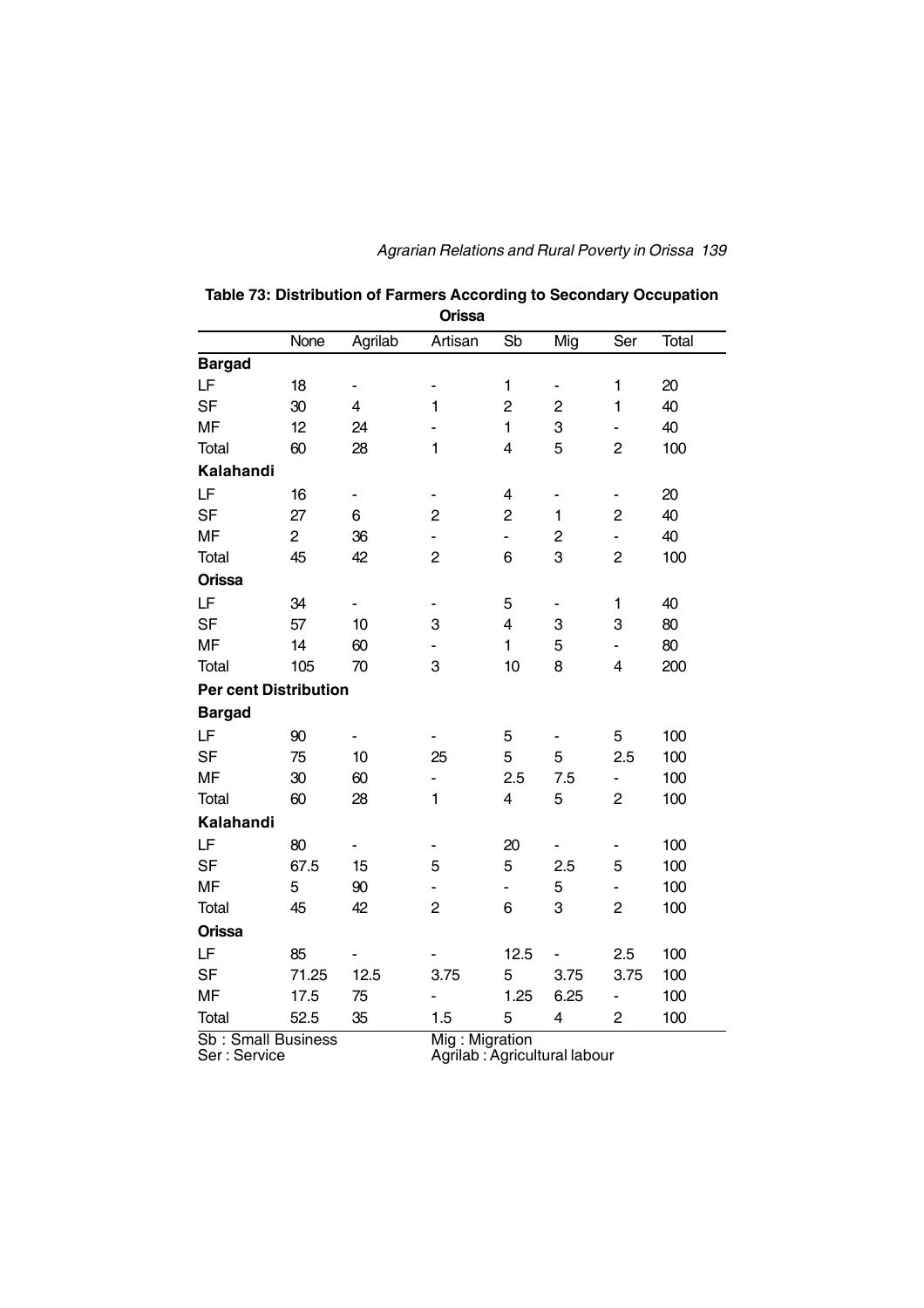*Household Profile:* The total members of the household were more in the developed district with 663 followed by the underdeveloped district with 639 (Table 74). Among the villages in the developed district the total household members were more for the developed block and also for the developed villages (Annexure 1). The per centage of male literacy was also more in the developed villages in the developed district. Whereas, female literacy was very less in all the villages of the developed district. The literacy rate of both males and females was very less in all the villages of the underdeveloped district. While, the male literacy was 32.5 per cent of the total male population in the developed district, it was very less with 19.8 per cent in the underdeveloped district. The percentage of literacy for the total members of sample households for the developed district was 13.4 and the same for the underdeveloped district was 8.3. Though the literacy rate of both the districts was very less when compared to the State average, the literacy rate of the underdeveloped district was much more less than the developed district. In both the districts, the literacy rate of medium and large farmers was significantly higher than the small and marginal farmers.

| Category                     |                | <b>Bargad</b> |     |                         | Kalahandi             |            |     |                         |  |
|------------------------------|----------------|---------------|-----|-------------------------|-----------------------|------------|-----|-------------------------|--|
|                              | Medium MFAL SF |               |     | <b>Total</b>            | <b>Medium MFAL SF</b> |            |     | Total                   |  |
| Total male                   | 48             | 84            | 74  | 206                     | 35                    | 50         | 46  | 131                     |  |
| Total male<br>literate       | 25             | 17            | 25  | 67(32.5)                | 15                    | 5          | 6   | 26(19.8)                |  |
| Total female 40              |                | 79            | 70  | 189                     | 38                    | 44         | 55  | 137                     |  |
| Total female 9<br>literate   |                | 4             | 9   | $22(11.6)$ 3            |                       |            | 7   | 10(7.2)                 |  |
| <b>Total HH</b><br>members   | 127            | 271           | 265 | 663                     | 148                   | 252        | 239 | 639                     |  |
| Total literate 34<br>members | (26.7)         | 21<br>(7.7)   | 34  | 89<br>$(12.8)$ $(13.4)$ | 18<br>(12)            | 5<br>(1.9) | 13  | 53.5<br>$(5.4)$ $(8.3)$ |  |

**Table 74 : Household Profile and Literacy : Orissa**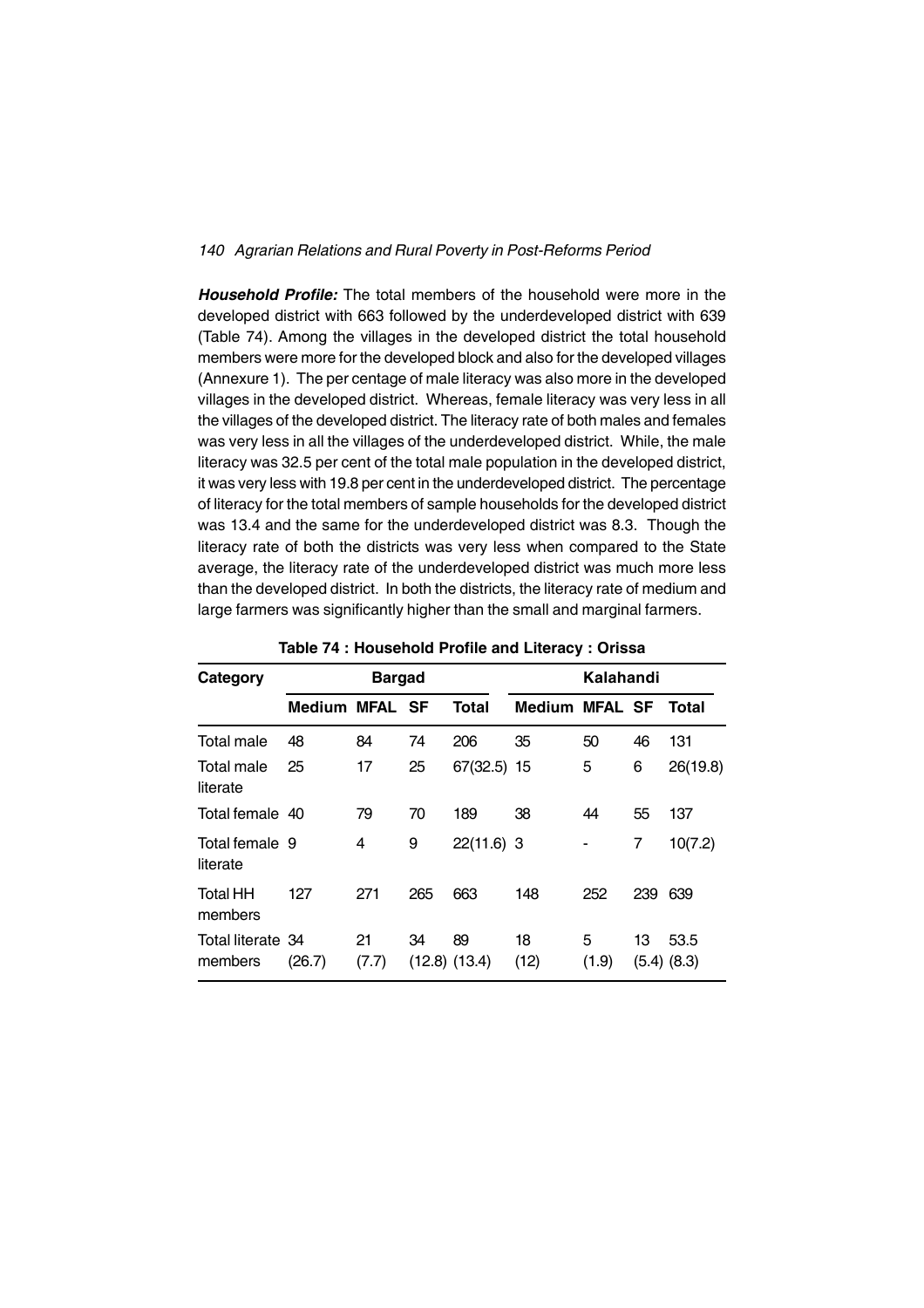The sample household profile reflects as direct proportion of development with population coincided with literacy rate. Though the literacy rate of the developed district is more than the underdeveloped district, and also large and medium farmers is higher than the small and marginal farmers, it is still very less.

#### **Agrarian Relation and Land Markets**

*Land Ownership Pattern:* In the developed district i.e. Bargad out of the total dryland both large and small farmers owned the same amount of dryland i.e., around 38 per cent. The dryland owned by the marginal farmers was around 22.3 per cent. Whereas, the wetland owned by the large farmers was more with 26.4 per cent and marginal farmers less with 3.6 per cent of the total land owned. In both the developed villages, large farmers owned around 73 per cent of the total wetland followed by around 24 per cent for marginal farmers and agricultural labour (Annexure 2). Whereas, the share of large farmers of both the developed villages was around 54 per cent of the total dryland owned, followed by small farmers with 29 per cent and marginal farmers with 17 per cent. Among the two underdeveloped villages, wetland was totally absent in one village and in another village also it was very meagre. In the underdeveloped district i.e., Kalahandi, the ratio of large farmers and small farmers who possess the wetland slightly varies with around 60:33 when compared to the developed district where it was 70:26 per cent of the total wetland possessed. That is, in the underdeveloped district large farmers were having slightly less of irrigated land and small farmers slightly more irrigated land when compared to the large and small farmers of the developed district. The irrigated land possessed by the marginal farmers and agricultural labour was almost same in both the districts. While, the per cent of dryland possessed by both large and small farmers was almost same with 38 per cent in the developed district, it was around 45 and 38 per cent in case of large and small farmers in the underdeveloped district. That is due to slightly less dryland owned by marginal farmers in this district when compared to the developed district.

Among the four villages in the underdeveloped district, relatively both the villages of the developed block i.e. Junagad were possessing more per centage of irrigated land when compared to the two villages of the underdeveloped block i.e. T Rampur. This is because T Rampur i.e., the underdeveloped block of the underdeveloped district is a tribal block and the two villages covered, the developed as well as the underdeveloped villages in this block were tribal villages virtually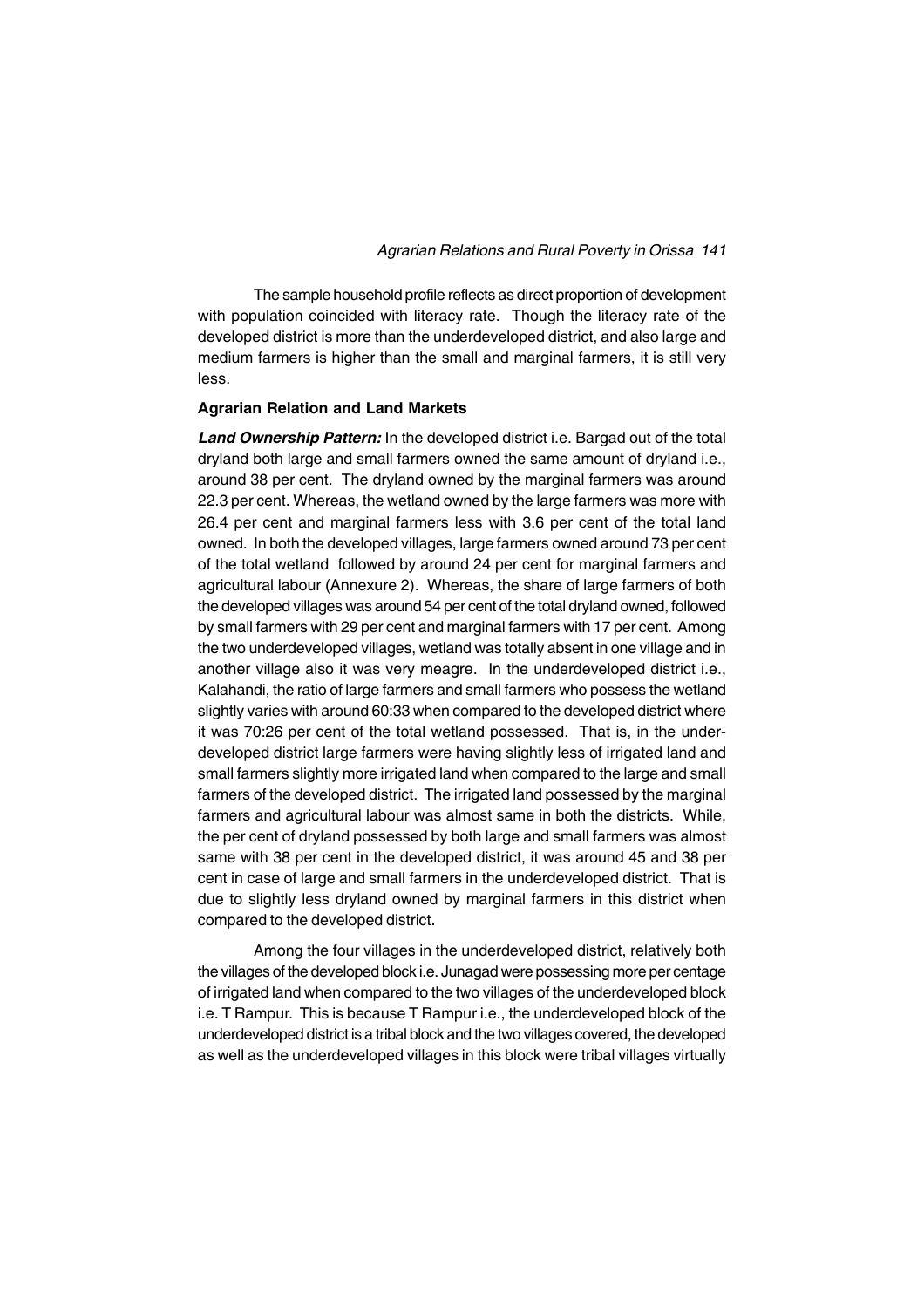uncovered by the government in terms of providing irrigation. The only system of irrigation available to them to their crops is streams passing through the hills. Another interesting observation is, the per centage of wetland owned by small farmers in both the underdeveloped villages in this under developed block was more than the large farmers. There was not much variation in the possession of per cent of dryland to total dryland by the large and small farmers except in one developed village. This shows that the condition of small farmers in terms of owning the irrigated land was better in areas which were underdeveloped than the areas developed.

| <b>Developed district (Bargad)</b>  |                  |                  |            |                      |                   |  |  |  |  |  |
|-------------------------------------|------------------|------------------|------------|----------------------|-------------------|--|--|--|--|--|
| Category                            | Owned<br>dryland | Owned<br>wetland | <b>CPR</b> | Leased<br>in dryland | Leased<br>wetland |  |  |  |  |  |
| Mediun and large                    | 106(39.5)        | 153.5(69.9)      |            |                      | 14                |  |  |  |  |  |
| Marginal farmers                    | 60(22.3)         | 8(3.6)           | 16(57)     | 8                    | 4                 |  |  |  |  |  |
| <b>Small farmers</b>                | 102(38.2)        | 58(26.4)         | 12(43)     | 16                   | 17                |  |  |  |  |  |
| Total                               | 260              | 219.5            | 28         | 24                   | 35                |  |  |  |  |  |
| Underdeveloped district (Kalahandi) |                  |                  |            |                      |                   |  |  |  |  |  |
| Category                            | Owned<br>dryland | Owned<br>wetland | <b>CPR</b> | Leased<br>in dryland | Leased<br>wetland |  |  |  |  |  |
| Mediun and large                    | 140(45.4)        | 69(60.5)         | 18(15)     |                      | 8                 |  |  |  |  |  |
| Marginal farmers                    | 52(16.8)         | 7(6.1)           | 37(32)     | 4                    |                   |  |  |  |  |  |
| Small farmers                       | 116(37.6)        | 38(33.3)         | 56(48)     | 7                    | 3                 |  |  |  |  |  |
| Total                               | 308              | 114              | 116        | 11                   | 11                |  |  |  |  |  |

**Table 75 : Farmers' Category-wise Land Ownership and Distribution : Orissa**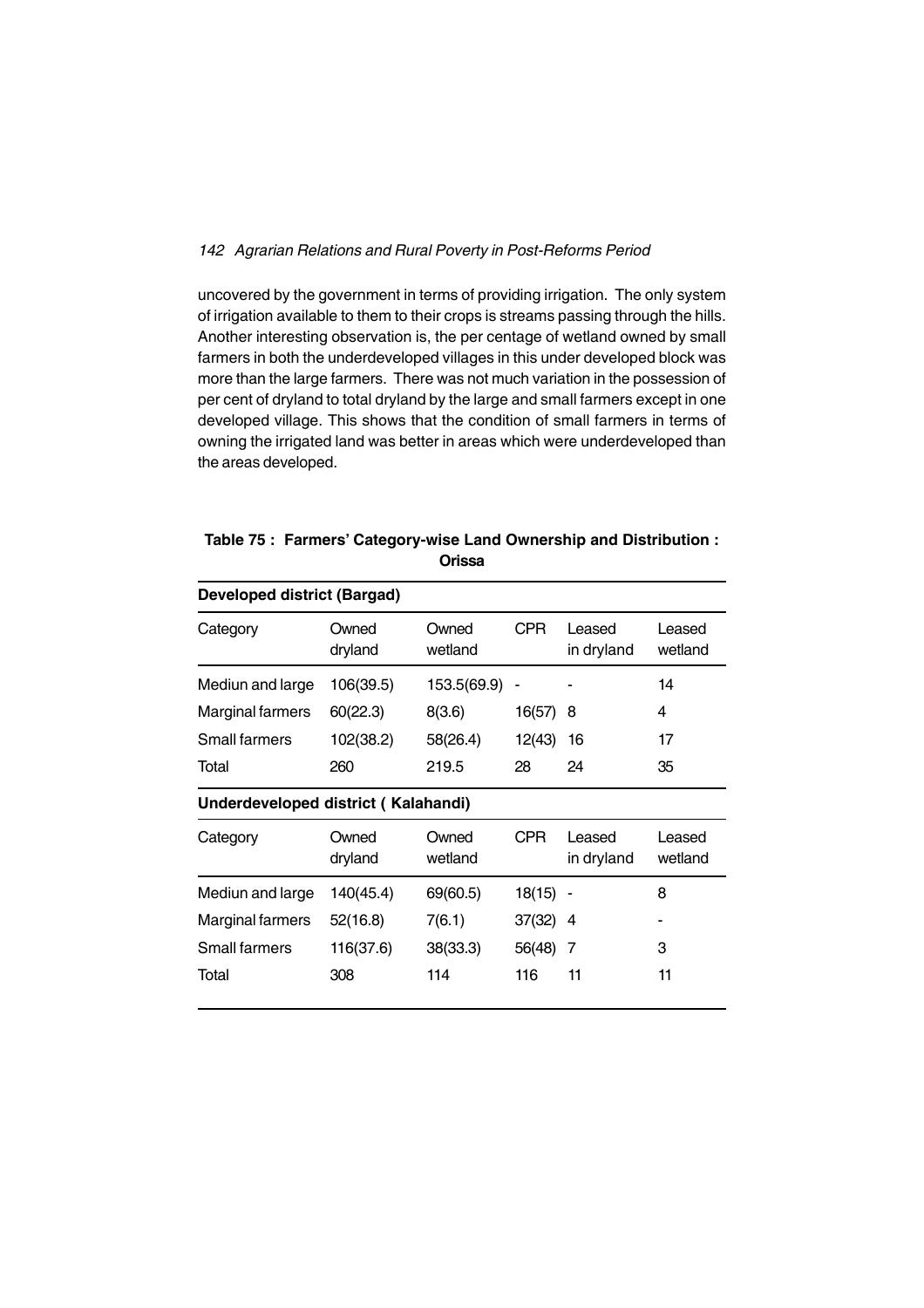*Agrarian Relations and Rural Poverty in Orissa 143*

#### *Leasing Market:*

Poth the mechanisms of leasing-in and leasing-out were observed in the developed district i.e., Bargad. Around 45 acres were leased-in, in this district among sample households of which 53 per cent was dryland and 46 per cent was wetland. Though there was not much variation in the amount of land leased- in between dryland and wetland, more number of farmers have leased-in wetland (21) when compared to dryland (74). This shows that given the chance, irrigated land is preferred to leasing-in than dryland. Among the four villages in this developed district more leasing-in was observed among the large farmers in the developed villages. Whereas, marginal and small farmers have leased-in the land in one underdeveloped village of the underdeveloped block i.e., Laudmal of Paikmal block. In this village small farmers have opted for leasing-in both the dryland and wetland whereas marginal farmers have leased- in only dryland. The phenomena of leasing-in was totally absent in the underdeveloped village of the developed block i.e, Rujanmal of Attabira block. It is a forest fringe village situated on the upper side of the Bargad dam. While, the land was leased- in through share cropping basis in the developed village of the developed block i.e, Khurmunda of Attabira block, it was leased-in on the basis of a fixed amount in other villages. This shows the areas where certain fixed crops like paddy is ensured because of the irrigation and price support policy is there, share cropping is prevailing and in the other areas where the crop is not ensured, leasing- in was on the basis of fixed amount.

While, more amount of wetland was leased-in in the developed district, the per centage of wetland and dryland leased-in to the total land leased-in is almost the same in the underdeveloped district. The number of farmers who leased- in dryland were more than the number of farmers who leased-in wetland in this district. The phenomenon of leased-in was totally absent in both the developed and the underdeveloped tribal villages of T Rampur block. While the small farmers have leased-in both wet as well as dryland, marginal farmers have preferred to lease-in dryland.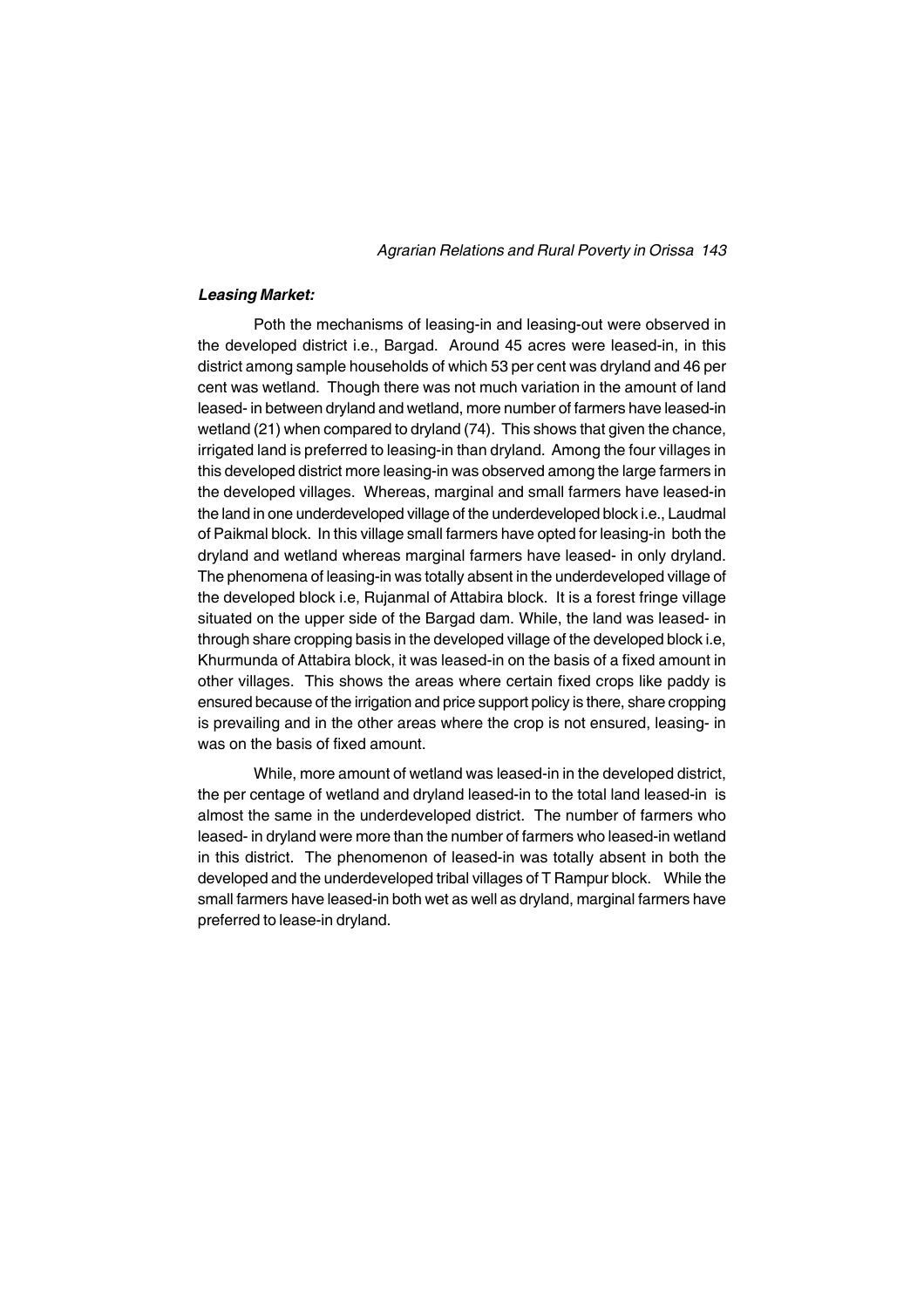| Leased-in land  |               |                    |               |                    |               |                       |  |
|-----------------|---------------|--------------------|---------------|--------------------|---------------|-----------------------|--|
| <b>District</b> |               | Leased-in dryland  |               | Leased-in wetland  |               | Total leased-in land  |  |
|                 | <b>Number</b> | Area (acs)         | <b>Number</b> | Area (acs)         | <b>Number</b> | Area (acs)            |  |
| Bargad          | 14            | 24                 | 11            | 21                 | 25            | 45                    |  |
| Kalahandi       | 7             | 11                 | 6             | 11                 | 13            | 22                    |  |
| Total           | 21            | 35                 | 17            | 33                 | 28            | 67                    |  |
| Leased-out land |               |                    |               |                    |               |                       |  |
| <b>District</b> |               | Leased-out dryland |               | Leased-out wetland |               | Total leased-out land |  |
|                 | Number        | Area (acs)         | Number        | Area (acs)         | <b>Number</b> | Area (acs)            |  |
| Bargad          | 7             | 24                 | 9             | 21                 | 14            | 45                    |  |
| Kalahandi       | 4             | 11                 | 7             | 11                 | 11            | 22                    |  |
| Total           | 11            | 35                 | 16            | 33                 | 25            | 67                    |  |

#### **Table 76 : Land under Lease : Orissa**

#### **Sale and Purchase of Land**

Land Sold: The total land sold among sample households within the last 5 years (2000-2005) in the developed district i.e., Bargad was around 23 acres of which marginal farmers and agricultural labour account for maximum with 43 per cent followed by small farmers and large farmers with 35 and 21 per cent, respectively. An interesting observation is, among the four villages the developed villages account for 100 per cent of selling of land by small farmers and 80 per cent selling of land under marginal farmers. Medium and large farmers have sold their land (100 per cent of total land sold by them) in an underdeveloped village of the underdeveloped block i.e. Laudmal of Paikmal. Whereas, in Kalahandi district i.e., the underdeveloped district the land sold by marginal farmers account for around 14 per cent which was less than the land sold by them in the developed district. The land sold by small and large farmers together account for 86 per cent of the land sold in the district. But among the four villages in this district i.e., the underdeveloped district no land was sold by the farmers in the two tribal villages of the underdeveloped block T Rampur. Among the other two villages of the developed, block similar situation like that of the developed district was observed. That is, in the developed village maximum land was sold by marginal and small farmers and in the underdeveloped village large farmers have sold their land.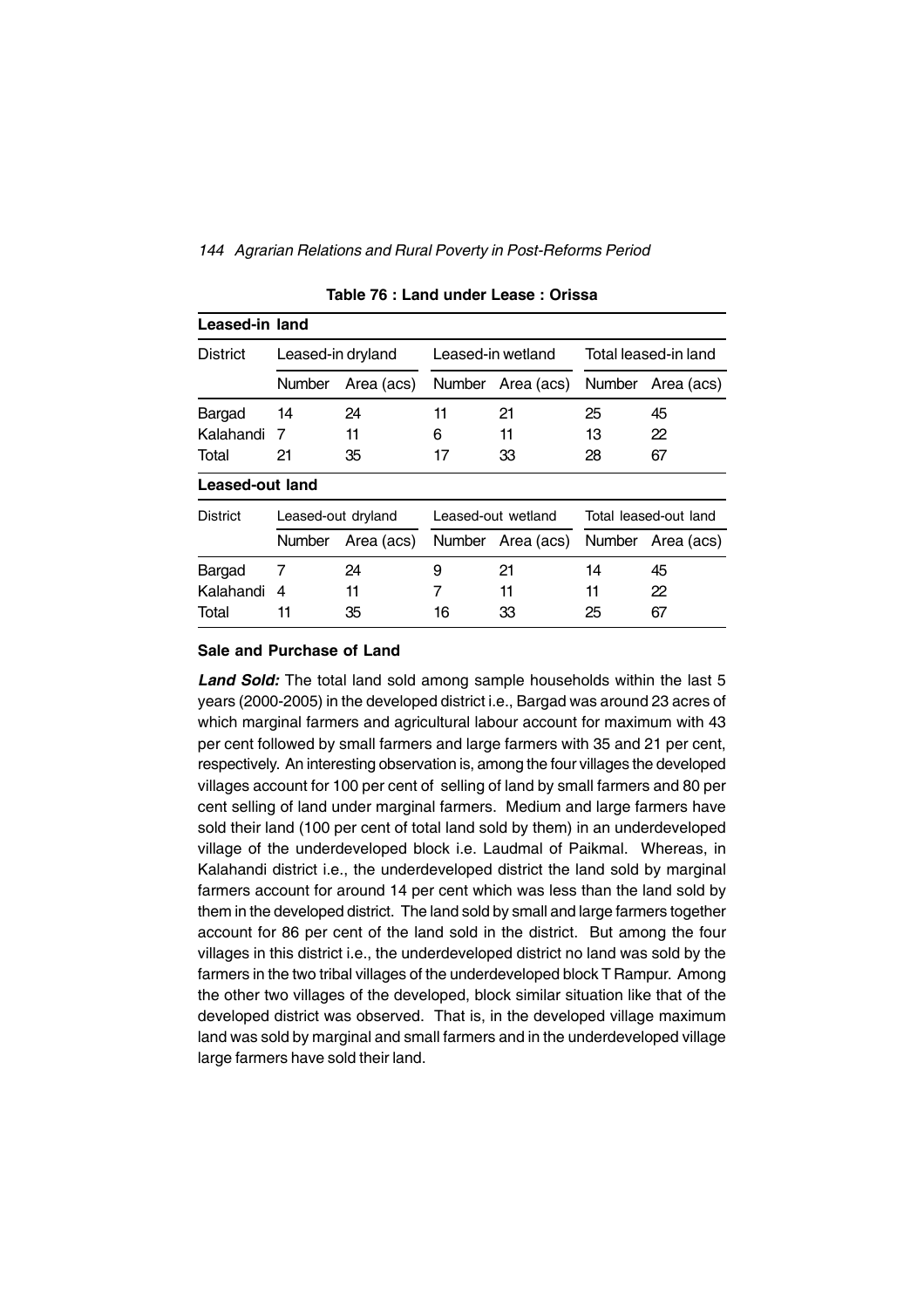*Agrarian Relations and Rural Poverty in Orissa 145*

| Village          | Medium and<br>large |       | Small farmers |               | Marginal<br>farmers and<br>agricultural<br>labour |               | Total       |    |
|------------------|---------------------|-------|---------------|---------------|---------------------------------------------------|---------------|-------------|----|
|                  | Number Area         |       | Number Area   |               | Number Area                                       |               | Number Area |    |
| Khurmunda        |                     |       | 3             | 5             | 4                                                 | 4             | 7           | 9  |
| Rujanmal         |                     |       |               |               |                                                   |               |             |    |
| Laudmal          | 2                   | 5     |               |               |                                                   | $\mathcal{P}$ | 3           | 7  |
| Mandosil         |                     |       | 1             | 3             | 3                                                 | 4             | 4           | 7  |
| <b>Bargad</b>    | 2                   | 5(21) | 4             | 8(35)         | 8                                                 | 10(43) 14     |             | 23 |
| Chancharabatti - |                     |       | 3             | 4             | 1                                                 | $\mathcal{P}$ | 4           | 6  |
| Bondaguda        | 2                   | 6     | 1             | $\mathcal{P}$ |                                                   |               | 3           | 8  |
| Kumudbahal       |                     |       |               |               |                                                   |               |             |    |
| Damanguda        |                     |       |               |               |                                                   |               |             |    |
| Kalahandi        | 2                   | 6(43) | 4             | 6(43)         |                                                   | 2(14)         | 7           | 14 |

**Table 77: Category-wise Land Sold (within the last 5 years) : Orissa**

*Land Purchased:* Out of the total land purchased in the developed district i.e., Bargad, the share of large farmers was maximum with 52 per cent followed by marginal farmers with 30 per cent and small farmers with 17 per cent, respectively. Medium and large farmers have purchased land in the developed villages. Whereas, most of the land in the underdeveloped village was purchased by marginal and small farmers. In the underdeveloped district i.e., Kalahandi, small farmers purchased most of the land which accounts for 43 per cent of the total land purchased, followed by large farmers with 36 per cent and marginal farmers with 21 per cent. Whereas medium and large farmers purchased the land in the developed village of the developed block i.e., Chancharabatti of Junagad block. Almost all the small farmers and most of the marginal farmers have purchased the land in the underdeveloped village of the developed block i.e., Bondaguda of Junagad block.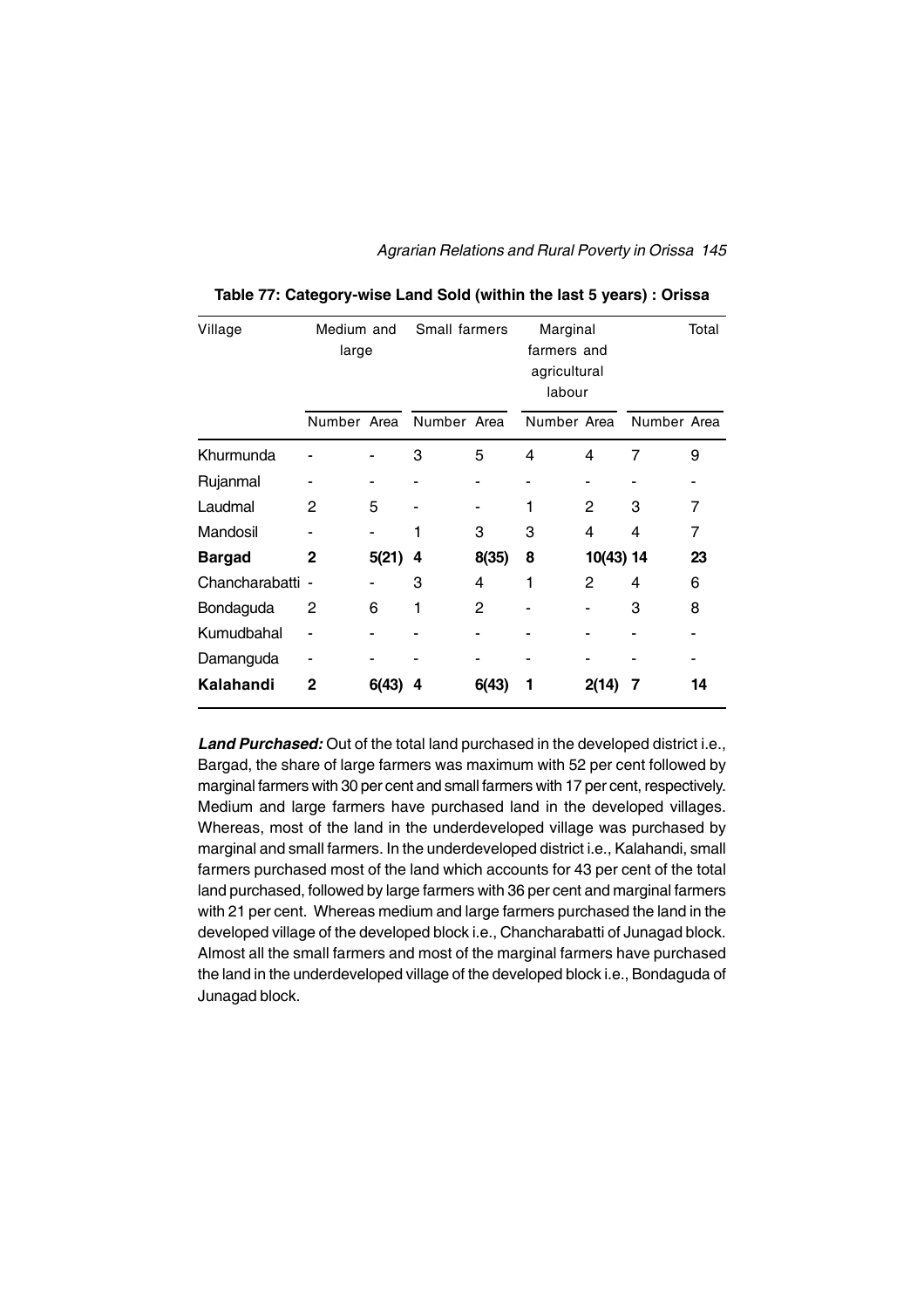| Village          | Medium and<br>large |          | Small farmers |       | Marginal<br>farmers and<br>agricultural<br>labour |                |             | Total |
|------------------|---------------------|----------|---------------|-------|---------------------------------------------------|----------------|-------------|-------|
|                  | Number Area         |          | Number Area   |       | Number Area                                       |                | Number Area |       |
| Khurmunda        | 3                   | 7        |               |       | $\mathfrak{p}$                                    | $\mathcal{P}$  | 5           | 7     |
| Rujanmal         |                     |          |               |       |                                                   |                |             |       |
| Laudmal          |                     |          | 3             | 4     | 3                                                 | 3              | 6           | 7     |
| Mandosil         | 2                   | 5        |               |       | $\mathcal{P}$                                     | $\mathcal{P}$  | 4           | 7     |
| <b>Bargad</b>    | 5                   | 12(52) 3 |               | 4(19) | 7                                                 | 7(30)          | 15          | 23    |
| Chancharabatti 2 |                     | 5        |               |       | 1                                                 | 1              | 3           | 6     |
| Bondaguda        |                     |          | 4             | 6     | 2                                                 | $\mathfrak{p}$ | 6           | 8     |
| Kumudbahal       |                     |          |               |       |                                                   |                |             |       |
| Damanguda        |                     |          |               |       |                                                   |                |             |       |
| Kalahandi        | $\mathbf{2}$        | 5(36)    | 4             | 6(43) | 3                                                 | 3(21)          | 9           | 14    |

| Table 78: Category-wise Land Purchased within the Last Five Years: |  |
|--------------------------------------------------------------------|--|
| Orissa                                                             |  |

This shows that in general land was being sold by the small and marginal farmers in the developed villages which was being purchased gradually by the large farmers. Whereas, in the underdeveloped villages land was being sold by the large farmers which was purchased by small and medium farmers.

### **Common Property Resources**

Around 28 acres of village community land was being cultivated by the farmers in the developed district i.e., Bargad, of which marginal farmers account for 57 per cent and small farmers account for 43 per cent. The medium and large farmers were not accessing the government land in the developed district. They were also accessing it in the underdeveloped district particularly in the underdeveloped block i.e. T Rampur. Most of the small farmers (48 per cent) and marginal farmers (32 per cent) were utilising the government land in the underdeveloped district. This shows that development in irrigation is weaning away utilising the CPR's from the farmers.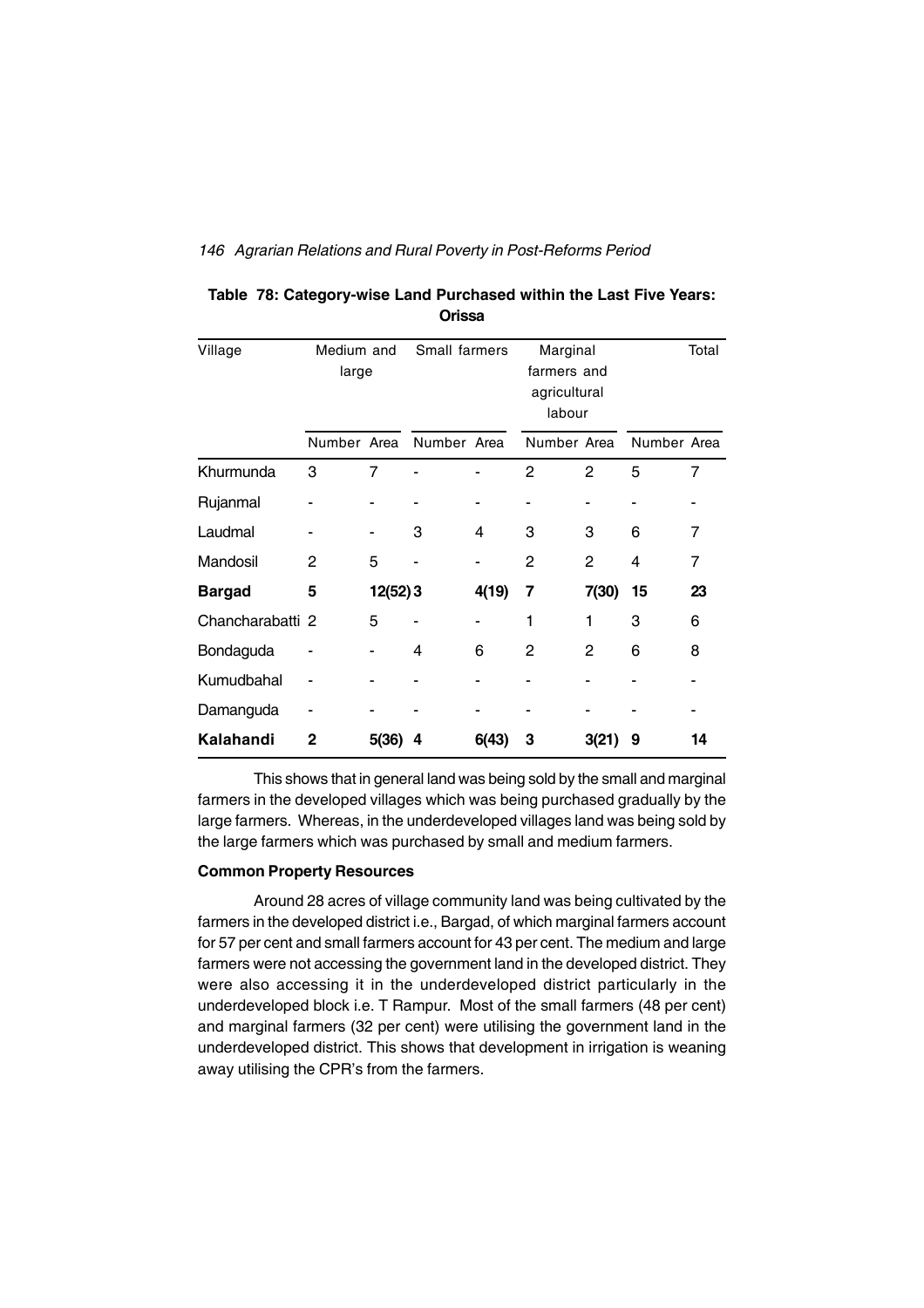### **Agrarian Structure**

*Net Sown Area:* The net sown area of both the districts was taken for studying cropping pattern. It was observed from Table 79 that the share of wetland is more in net sown area of medium and large farms in Bargad with 73.8 per cent followed by dryland with 36.5 per cent. Whereas, in Kalahandi it was reverse for medium and large farmers i.e., the share of dryland was more with 67.2 per cent followed by the share of wetland with 32.7 per cent of net sown area. In case of small farmers also the share of wetland in total sown area was more in Bargad with 20.7 per cent than in Kalahandi district where it was 18.6 per cent. Similar is the case of marginal farmers where the share of wetland in Bargad and Kalahandi districts was around 15 and 7 per cent respectively. That is, the share of dryland was more and wetland was less for all the categories of farmers in Kalahandi district when compared to the Bargad district. In the developed villages of Bargad district the share of wetland was more than dryland for medium and large farmers when compared to the other categories of farmers (Annexures).

| Category                  |           | Bargad    |                                        |                    | Kalahandi           |       |
|---------------------------|-----------|-----------|----------------------------------------|--------------------|---------------------|-------|
|                           | Dryland   | Wetland   | Total                                  | Dryland            | Wetland             | Total |
| Medium & large<br>farmers | 106(36.5) |           | 164(73.8) 270(52.7) 158(67.2) 77(32.7) |                    |                     | 235   |
| Marginal farmers 64(83.8) |           | 12(5.40)  | 76(14.8)                               | 93(93)             | 7(7)                | 100   |
| <b>Small farmers</b>      | 120(72.2) | 46(27.7)  | 166(32.4)                              | 179(81.3) 41(18.6) |                     | 220   |
| Total                     | 290(56.6) | 222(43.4) | 512                                    |                    | 430(77.4) 125(22.5) | 555   |

**Table 79 : Category-wise Net Sown Area : Orissa**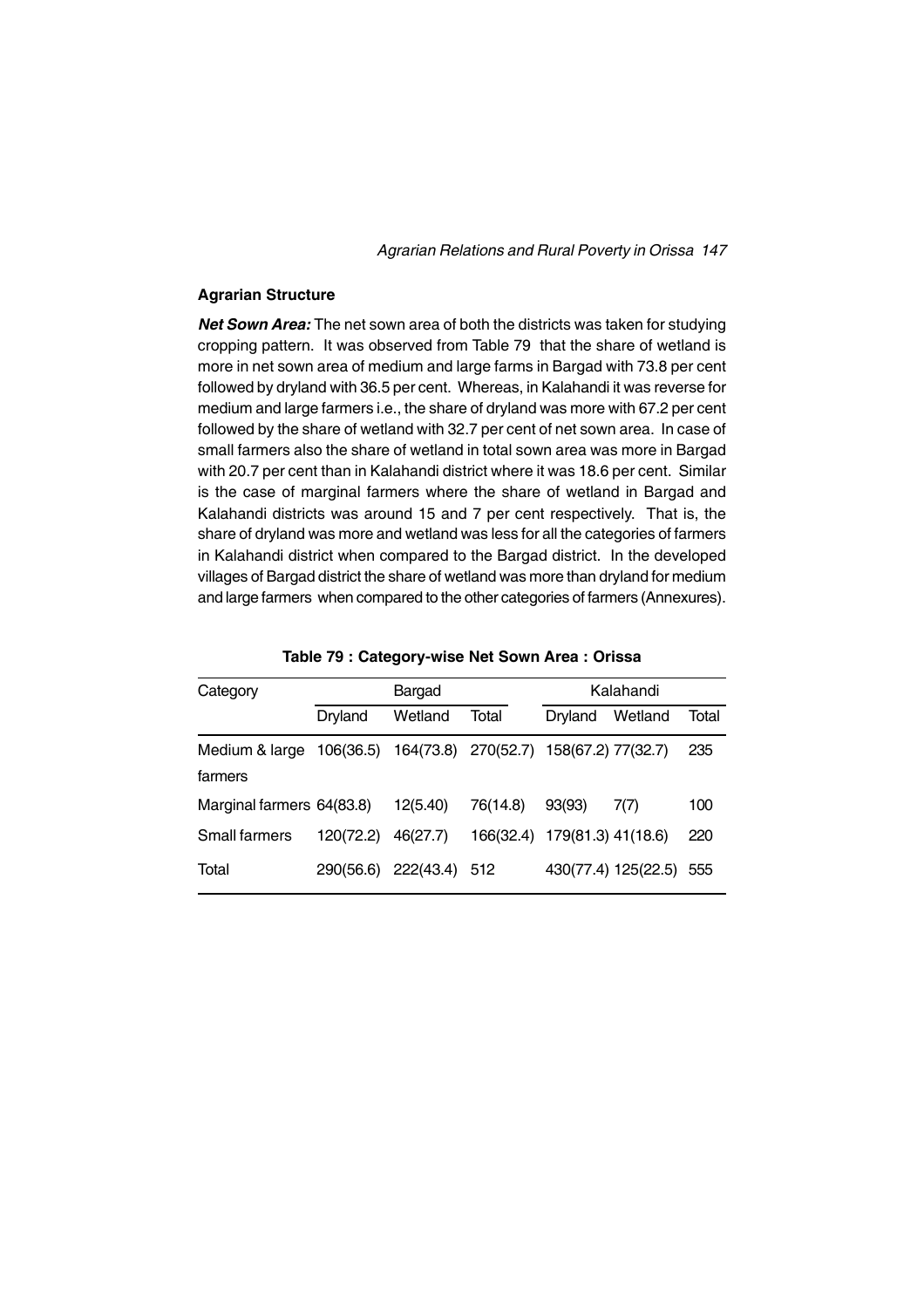|                                |      |                   |       |          |           | Table 80: Category-wise and Village-wise Net Sown Area: Orissa |     |            |       |           |                          |                |               |                          |       |
|--------------------------------|------|-------------------|-------|----------|-----------|----------------------------------------------------------------|-----|------------|-------|-----------|--------------------------|----------------|---------------|--------------------------|-------|
| Bargad                         |      |                   |       |          |           |                                                                |     |            |       |           |                          |                |               |                          |       |
| Cate-                          |      | Khurmunda         |       |          | Rujanmal  |                                                                |     | Laudma     |       |           | Mandosil                 |                |               | Total                    |       |
| <b>Qop</b>                     | Σά   | Wet               | Total | δ        | Wet       | Total                                                          | δ   | <b>Net</b> | Total | δ         | .<br>≶                   | Total          | δ             | <b>Wet</b>               | Total |
| & large farmers<br>Medium 26   |      | 8                 | 115   |          |           |                                                                | \$  | 19.5       | 62.5  | 92        | 8                        | 99             | $\frac{8}{3}$ | 164                      | 270   |
| Marginal 23<br>farmers         |      | $\mathbf{\Omega}$ | 25    | R        | ï         | R                                                              | 22  | ო          | 8     | 우         | ო                        | 15             | 8             | $\infty$                 | 8     |
| semi-medium<br>Small & 27      |      | 88                | 55    | 45       |           | 45                                                             | 4   | <u>ਨ</u>   | 89    | <u>စု</u> | $\frac{6}{5}$            | ఘ్ర            | 135           | 89                       | 200   |
| Total                          | ۲G   | <u>ମ୍ବ</u>        | 196   | 67       | f,        | 67                                                             | 114 | 43.5       | 157.5 | 8         | $\overline{\mathcal{L}}$ | $\frac{45}{5}$ | 325           | 2405                     | 565.5 |
| Kalahandi                      |      |                   |       |          |           |                                                                |     |            |       |           |                          |                |               |                          |       |
| Cate-                          |      | Chancharabatti    |       |          | Bondaguda |                                                                |     | Kumudbahal |       |           | Damanguda                |                |               | Total                    |       |
| <b>Aiob</b>                    | δ    | Wet               | Total | δň       | Wet       | Total                                                          | δ   | Wet        | Total | δğ        |                          | Wet Total      | δ             | Wet                      | Total |
| & large farmers<br>Medium 35.5 |      | ८                 | 72.5  | 37.5     | ର         | 57.5                                                           | 45  | 7.5        | 52.5  | 8         | 12.5                     | 62.5           | $\frac{8}{3}$ | $\overline{\mathcal{L}}$ | 245   |
| Marginal 18<br>farmers         |      | $\mathbf{\Omega}$ | g     | $\infty$ |           | $\infty$                                                       | 22  | ო          | 8     | 88        | $\mathbf{\Omega}$        | 8              | 5             | $\overline{ }$           | 88    |
| semi-medium<br>Small & 21      |      | თ                 | 8     | 8        | ≓         | 47                                                             | 6   | თ          | R     | \$        | თ                        | 55             | 164           | 88                       | 202   |
| Total                          | 74.5 | \$                | 122.5 | 81.5     | ᠪ         | 112.5                                                          | 133 | 19.5       | 152.5 | 124       |                          | 23.5 147.5 413 |               | <u>s</u>                 | 535   |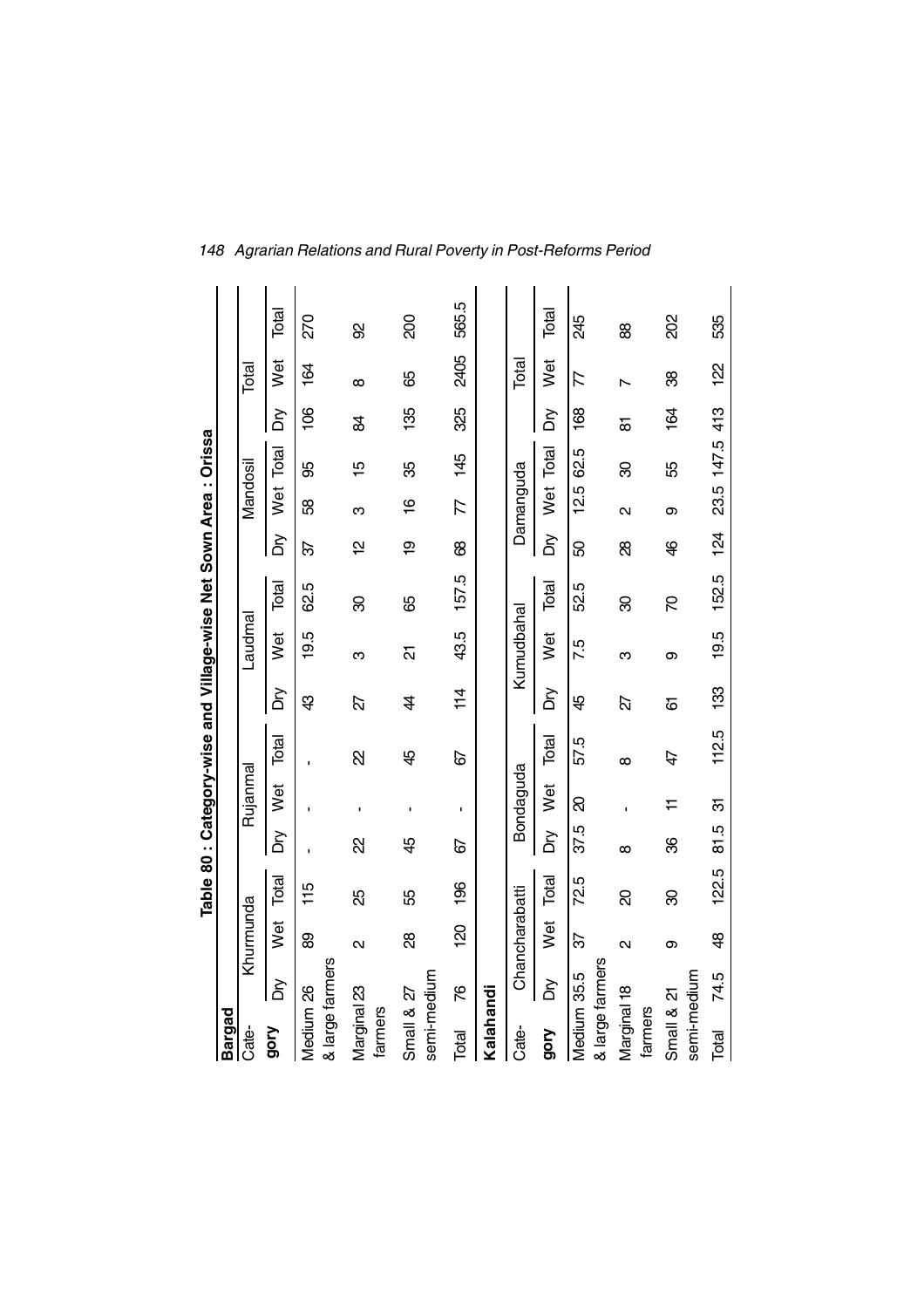*Cropping Pattern:* Cropping pattern of the two districts based on net sown area was also taken up to study the production and marketable surplus of the crops in those areas. In the developed district i.e., Bargad paddy occupies major area with 496 acres which is 60.5 per cent of the gross cropped area. It was the major crop in this district particularly in the developed villages of Khurmunda and Mandosil with 76.7 and 69.3 per cent of the total area under paddy among the sample farmers in this district. Though it was the major crop in the other two underdeveloped villages in this district, it was grown in these villages mainly as rainfed crop or dryland crop in uplands without any supplemental irrigation. In all the four villages, almost the entire area under paddy was under highyielding variety. The next major crop followed by paddy was groundnut with 14.8 per cent of the gross cropped area in the district. It is the major crop next to paddy in villages. However, it occupies more share in gross cropped area (GCA) in the underdeveloped villages when compared to the developed villages in the district. The other major crops in the district were sunflower, mustard, pulses and vegetables. The per cent share of area under these crops also was more in the underdeveloped villages when compared to the developed villages in the district. While paddy occupies more area for medium and large farmers with 60.7 per cent in the total area under paddy in the district, the per cent share of area of other crops like groundnut, sunflower, mustard and vegetables except pulses was more for small and marginal farmers. The degree of diversification by the various categories of farmers was also studied through diversification index. The diversification index of medium and large farmers in Bargad district was 37.3 whereas, it was 25.7 and 21.06 for small and marginal farmers, respectively. This shows that marginal farmers were more diversified in their cropping pattern followed by small and large farmers. The diversification index for the villages of Khurmunda and Mandosil was 42.3 and 40.2 whereas it was 22.8 and 21.15 per cent for Rujanmal and Laudmal, respectively. This shows that the developed villages were less diversified when compared to the underdeveloped villages, in the developed district.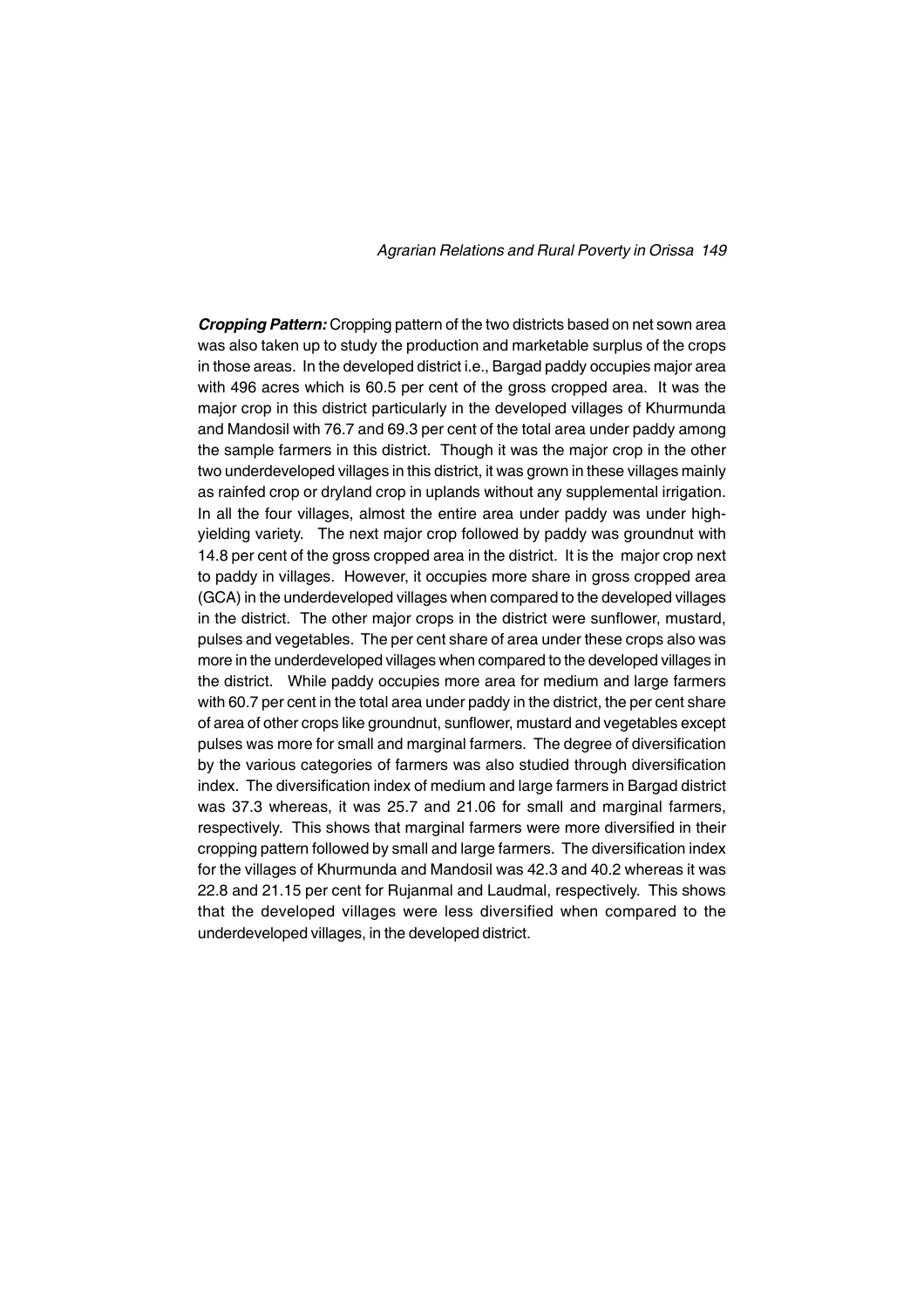|                       |                |                                       |                                  |                                         |                | Table 81 : Village-wise Cropping Pattern (area in acres) : Orissa |                       |                               |                                  |                         |
|-----------------------|----------------|---------------------------------------|----------------------------------|-----------------------------------------|----------------|-------------------------------------------------------------------|-----------------------|-------------------------------|----------------------------------|-------------------------|
| န္မြ                  | argad          |                                       |                                  |                                         |                |                                                                   |                       | Kalahandi                     |                                  |                         |
|                       | Khurn-         | Rujan-                                | Laud-                            | Mando-                                  | Total          | Chancha-                                                          | Bonda-                | Kumud-                        | Daman-                           | Total                   |
|                       | unda           | mal                                   | mal                              | $\overline{5}$                          |                | abatti                                                            | guda                  | bahal                         | guda                             |                         |
| Paddy                 | 241            |                                       | 65.5                             |                                         | 496.5          | 113.5                                                             | 89                    | $\frac{1}{2}$                 | 50                               | 264.5                   |
| Groundnut             | 32             |                                       |                                  |                                         | 122            |                                                                   |                       |                               |                                  |                         |
| Sunflower             | $\overline{4}$ |                                       | 98                               |                                         | 89             |                                                                   |                       |                               |                                  |                         |
| Mustard               | $\circ$        | 8800                                  |                                  | $\frac{1}{2}$ 20 $\frac{1}{2}$ 4        | $\frac{3}{4}$  |                                                                   |                       |                               |                                  |                         |
| Pulses                |                |                                       | $\frac{1}{\omega}$ $\frac{1}{4}$ |                                         | $\overline{5}$ |                                                                   |                       | 599                           |                                  | 8<br>3<br>4             |
| Vegetables            |                |                                       | ၜ                                |                                         | 8              |                                                                   |                       |                               |                                  |                         |
| Cotton                |                |                                       |                                  |                                         |                | $\overline{0}$                                                    | 20.5                  |                               |                                  | ន<br>សិក្ខិង<br>សិក្ខិង |
| Maize                 |                |                                       |                                  |                                         |                |                                                                   |                       | 41.5<br>23                    | 40.5<br>21                       |                         |
| Ragi                  |                |                                       |                                  |                                         |                | $\circ$                                                           |                       |                               |                                  |                         |
| GSA                   |                | 129                                   |                                  | 222                                     | 820            |                                                                   |                       |                               | 147.5<br>147.5<br>100            |                         |
| <b>ASN</b>            | 196            | 67                                    | 179.5<br>157.5                   | $145$<br>$153$                          | 565.5<br>145   | 168.5<br>127<br>137                                               |                       | 152.5<br>152.5<br>100         |                                  | 585<br>535<br>109       |
| $\overline{O}$        | $\overline{6}$ | 192                                   | 113                              |                                         |                |                                                                   | 115.5<br>112.5<br>102 |                               |                                  |                         |
| Per cent Distribution |                |                                       |                                  |                                         |                |                                                                   |                       |                               |                                  |                         |
| Paddy                 |                |                                       |                                  |                                         |                | 67.3                                                              | 51.08                 | 27.5                          | 33.8                             | 45.2<br>-               |
| Groundnut             | 79             | 8 9 9 4 6 8<br>8 9 4 6 8<br>8 9 4 6 8 |                                  | 8 1 1 5 9 0<br>8 1 5 9 9 0<br>8 1 9 9 0 | 60.5<br>14.8   |                                                                   |                       |                               |                                  |                         |
| Sunflower             |                |                                       |                                  |                                         |                |                                                                   |                       |                               |                                  |                         |
| Mustard               | $4.5$<br>3.5   |                                       |                                  |                                         |                |                                                                   |                       |                               |                                  |                         |
| Pulses                |                |                                       |                                  |                                         |                |                                                                   |                       |                               | 7 4<br>5 4                       | ន <del>ឧ</del> ន        |
| Vegetables            |                | 10.8                                  |                                  |                                         |                |                                                                   |                       | 9.5<br>8.5<br>11.8            | 11.5                             |                         |
| Cotton                |                |                                       |                                  |                                         |                |                                                                   |                       |                               |                                  | 6.7                     |
| Maize                 |                |                                       |                                  |                                         |                |                                                                   |                       |                               |                                  | 14.04                   |
| Ragi                  |                |                                       |                                  |                                         |                |                                                                   |                       |                               |                                  |                         |
| GSA                   | $\overline{0}$ |                                       | $\overline{0}$                   | $\overline{100}$                        | $\overline{0}$ | 5.9<br>168.5                                                      |                       |                               |                                  |                         |
| $\overline{\Theta}$   | 42.3           | $\frac{8}{2}$                         | 21.15                            | 40.2                                    | 37.6           | 39.25                                                             | 9.5<br>115.5<br>34.39 | 27.08<br>15.08.39<br>15.03.39 | 27.4<br>147.5<br>147.72<br>21.72 | $\frac{11.1}{584}$      |

*150 Agrarian Relations and Rural Poverty in Post-Reforms Period*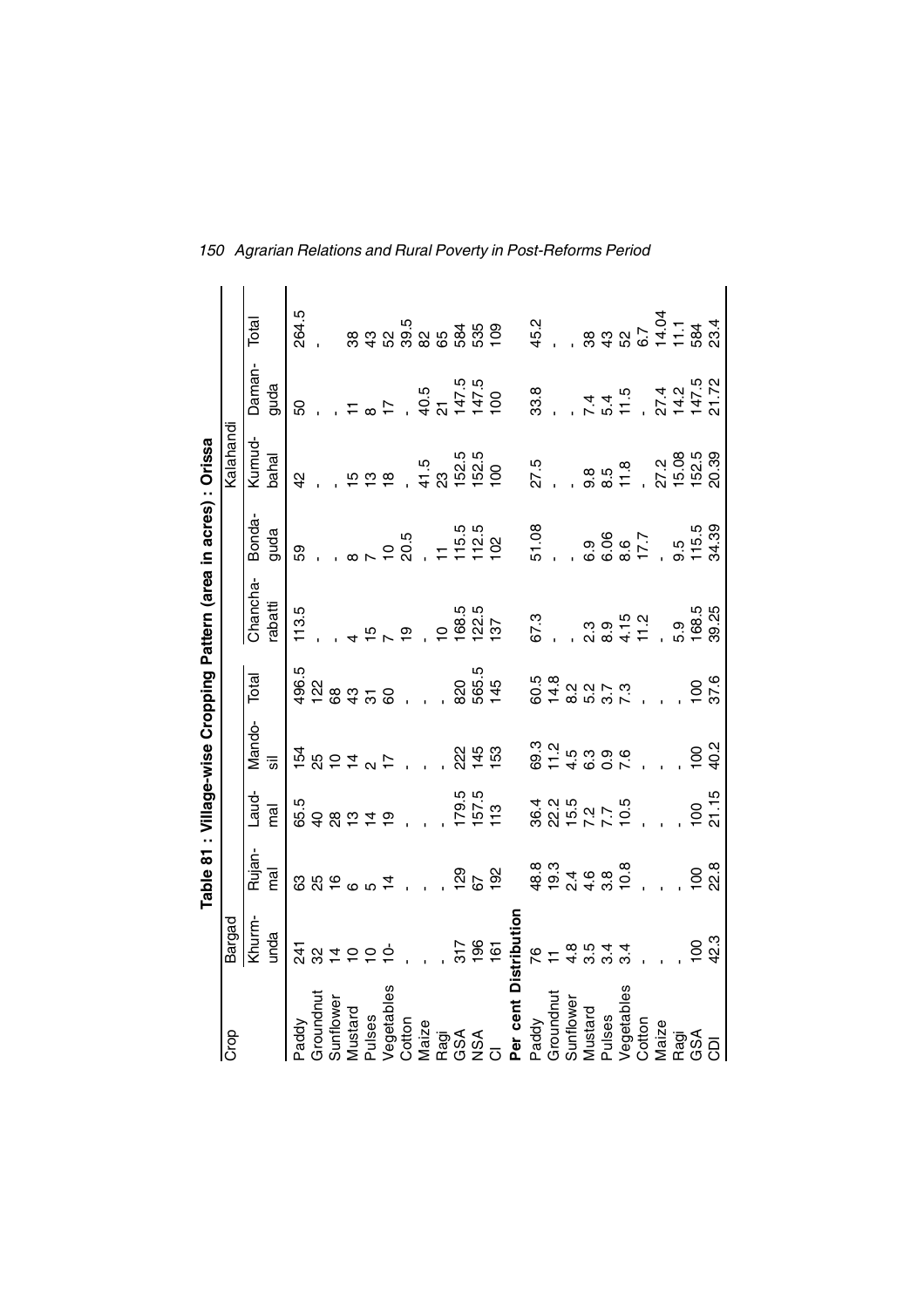|                                                                                                                                                           |         |                                                                                                                                                                                                                                                                                                                                                                                                                                                             | Table 82 : Farmers' Category- wise Cropping Pattern (area in acres) : Orissa |                        |                        |                                                     |                               |       |
|-----------------------------------------------------------------------------------------------------------------------------------------------------------|---------|-------------------------------------------------------------------------------------------------------------------------------------------------------------------------------------------------------------------------------------------------------------------------------------------------------------------------------------------------------------------------------------------------------------------------------------------------------------|------------------------------------------------------------------------------|------------------------|------------------------|-----------------------------------------------------|-------------------------------|-------|
| Farmer type                                                                                                                                               |         | Bargad                                                                                                                                                                                                                                                                                                                                                                                                                                                      |                                                                              |                        |                        | Kalahandi                                           |                               |       |
|                                                                                                                                                           | Medium  | Small &                                                                                                                                                                                                                                                                                                                                                                                                                                                     |                                                                              | $\sqrt{\frac{1}{100}}$ | Medium                 | Small                                               |                               | Total |
|                                                                                                                                                           | & large | semi-                                                                                                                                                                                                                                                                                                                                                                                                                                                       | Marginal<br>& Agri.<br>labour                                                |                        | <b>&amp;large</b>      | semi-                                               | Marginal<br>& Agri.<br>labour |       |
|                                                                                                                                                           |         | medium                                                                                                                                                                                                                                                                                                                                                                                                                                                      |                                                                              |                        |                        | medium                                              |                               |       |
| Paddy<br>Groundower<br>Groundower<br>Suntiard<br>Musical Search<br>Cotton<br>Cotton<br>Cotton<br>Cotton<br>Cotton<br>Cotton                               |         |                                                                                                                                                                                                                                                                                                                                                                                                                                                             |                                                                              |                        | 154                    | 116                                                 | 85                            | 295   |
|                                                                                                                                                           |         |                                                                                                                                                                                                                                                                                                                                                                                                                                                             |                                                                              |                        |                        |                                                     |                               |       |
|                                                                                                                                                           |         |                                                                                                                                                                                                                                                                                                                                                                                                                                                             |                                                                              |                        |                        |                                                     |                               |       |
|                                                                                                                                                           |         | $\begin{array}{c}\n\text{# B B} \\ \text{# C} \\ \text{# D} \\ \text{# D} \\ \text{# D} \\ \text{# D} \\ \text{# D} \\ \text{# D} \\ \text{# D} \\ \text{# D} \\ \text{# D} \\ \text{# D} \\ \text{# D} \\ \text{# D} \\ \text{# D} \\ \text{# D} \\ \text{# D} \\ \text{# D} \\ \text{# D} \\ \text{# D} \\ \text{# D} \\ \text{# D} \\ \text{# D} \\ \text{# D} \\ \text{# D} \\ \text{# D} \\ \text{# D} \\ \text{# D} \\ \text{# D} \\ \text{# D} \\ \$ |                                                                              |                        |                        | <b>#¤ួត</b> ្តុខ្លួន ម្លឹង                          |                               |       |
|                                                                                                                                                           |         |                                                                                                                                                                                                                                                                                                                                                                                                                                                             |                                                                              |                        |                        |                                                     |                               |       |
|                                                                                                                                                           |         |                                                                                                                                                                                                                                                                                                                                                                                                                                                             |                                                                              |                        |                        |                                                     |                               |       |
|                                                                                                                                                           |         |                                                                                                                                                                                                                                                                                                                                                                                                                                                             |                                                                              |                        |                        |                                                     |                               |       |
|                                                                                                                                                           |         |                                                                                                                                                                                                                                                                                                                                                                                                                                                             |                                                                              |                        |                        |                                                     |                               |       |
|                                                                                                                                                           |         |                                                                                                                                                                                                                                                                                                                                                                                                                                                             |                                                                              |                        |                        |                                                     |                               |       |
|                                                                                                                                                           |         | 888                                                                                                                                                                                                                                                                                                                                                                                                                                                         |                                                                              |                        |                        |                                                     |                               |       |
|                                                                                                                                                           |         |                                                                                                                                                                                                                                                                                                                                                                                                                                                             |                                                                              |                        |                        |                                                     |                               |       |
|                                                                                                                                                           |         |                                                                                                                                                                                                                                                                                                                                                                                                                                                             |                                                                              |                        |                        |                                                     |                               |       |
|                                                                                                                                                           |         |                                                                                                                                                                                                                                                                                                                                                                                                                                                             |                                                                              |                        |                        |                                                     |                               |       |
|                                                                                                                                                           |         |                                                                                                                                                                                                                                                                                                                                                                                                                                                             |                                                                              |                        |                        | 8.<br>ଅ                                             |                               |       |
|                                                                                                                                                           |         |                                                                                                                                                                                                                                                                                                                                                                                                                                                             |                                                                              |                        |                        |                                                     | 47.15                         |       |
|                                                                                                                                                           |         |                                                                                                                                                                                                                                                                                                                                                                                                                                                             |                                                                              |                        |                        |                                                     |                               |       |
|                                                                                                                                                           |         |                                                                                                                                                                                                                                                                                                                                                                                                                                                             |                                                                              |                        |                        |                                                     |                               |       |
|                                                                                                                                                           |         |                                                                                                                                                                                                                                                                                                                                                                                                                                                             |                                                                              |                        |                        |                                                     |                               |       |
|                                                                                                                                                           |         |                                                                                                                                                                                                                                                                                                                                                                                                                                                             |                                                                              |                        |                        |                                                     |                               |       |
|                                                                                                                                                           |         |                                                                                                                                                                                                                                                                                                                                                                                                                                                             |                                                                              |                        |                        |                                                     |                               |       |
|                                                                                                                                                           |         |                                                                                                                                                                                                                                                                                                                                                                                                                                                             |                                                                              |                        |                        |                                                     |                               |       |
|                                                                                                                                                           |         |                                                                                                                                                                                                                                                                                                                                                                                                                                                             |                                                                              |                        |                        |                                                     |                               |       |
|                                                                                                                                                           |         |                                                                                                                                                                                                                                                                                                                                                                                                                                                             |                                                                              |                        |                        |                                                     |                               |       |
| <b>Per cent district distributed to the central properties</b><br>Caroundower<br>Sunflower<br>Mustard<br>Megetables<br>Cotton<br>Cotton<br>Cotton<br>Colo |         | $\frac{100}{21.06}$                                                                                                                                                                                                                                                                                                                                                                                                                                         |                                                                              |                        | 665257688<br>666375768 | 9.5 9.8 9.9<br>9.5 9.9 9.9 9.9<br>9.7 1 9.9 9.9 9.9 |                               |       |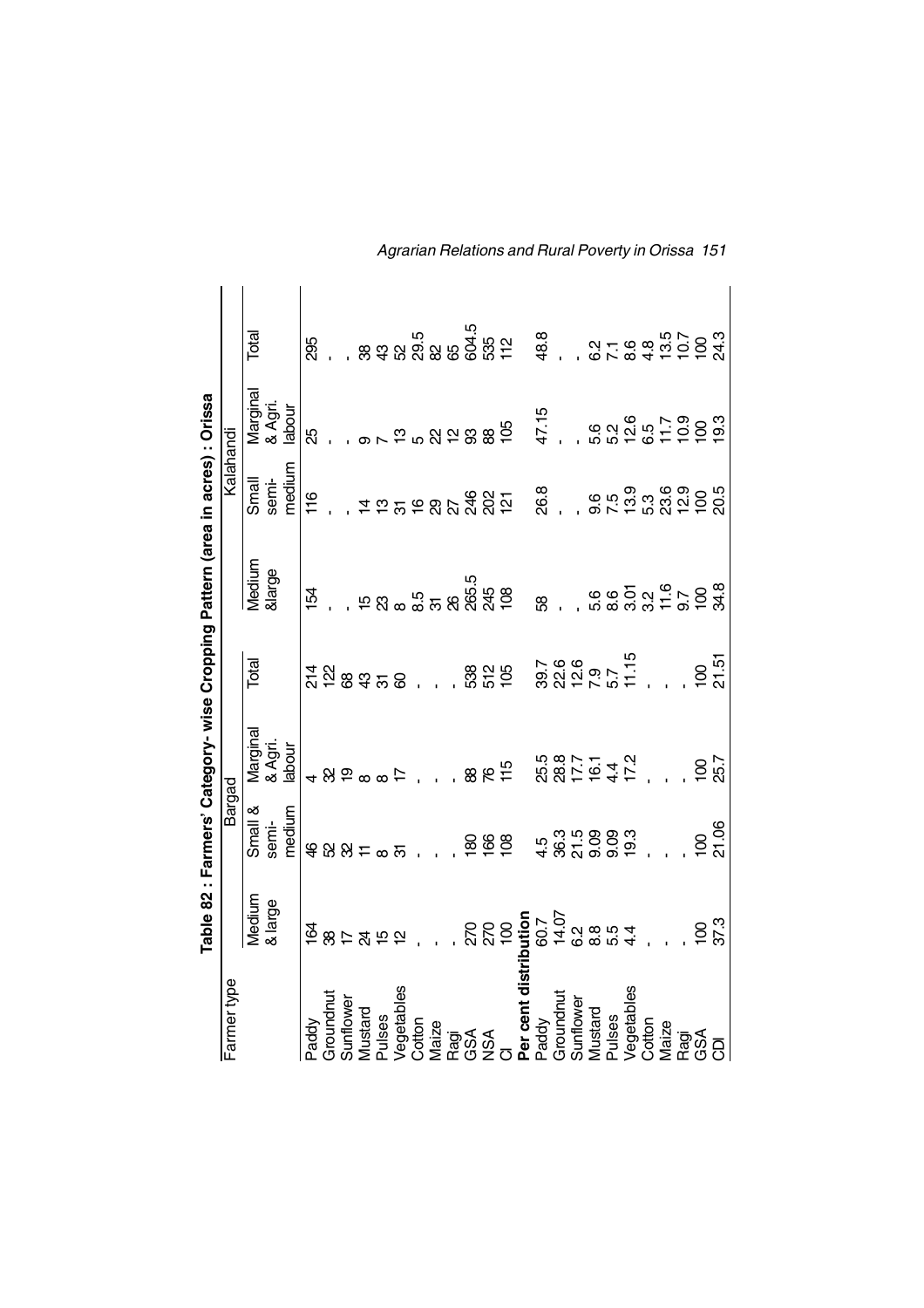In the underdeveloped district i.e., Kalahandi also paddy was the major crop which occupies about 45 per cent of the gross cropped area followed by maize with 14 per cent of the GCA. The scenario under paddy in the villages of this district was slightly different than the developed district as a whole. It was the major crop in both the developed and the underdeveloped villages of the developed block i.e., Junagarh which occupies around 67 and 51 per cent of gross sown area, respectively. Whereas, in the other two villages of the underdeveloped block i.e., T Rampur, paddy, maize and ragi were the main crops. The share of other crops like cotton, mustard, pulses and vegetables in gross sown area was very high in these two underdeveloped tribal villages. The diversification index of these two villages is 20.39 and 21.72 i.e., more diversified when compared to other two villages in Junagarh block where it was 39.25 and 34.39. This shows that the farmers in the villages of the underdeveloped block were more diversified than the farmers in the villages of the developed block. This shows that non-availability of irrigation is the major reason for diversification in these villages. Paddy occupies a major share in this district also with 58 per cent of GSA for large farmers followed by marginal farmers with 47 per cent and small farmers with 26.8 per cent. The other major crops after paddy were maize and ragi for all the categories of farmers. The diversification index is 34.8 per cent for medium and large farmers, 19.3 and 20.5 for small and marginal farmers, respectively. This shows that small and marginal farmers were more diversified than large farmers in the underdeveloped district. The diversification index calculated for both the developed and the underdeveloped districts indicated the fact that less is the development in terms of irrigation, resource endowment and also land holding more is the diversification. This shows that small and marginal farmers in all the villages and also the farmers in the underdeveloped villages are reducing the risks in production by going for crop diversification.

#### **Crop Production**

In order to reduce the risk in production, the less resource endowed farmers are following crop diversification. To assess how far these diversified crops are helping them to sustain as well as able to market their produce, production of these crops was also studied by taking into consideration productivity levels. It was observed that in the developed district even in highly developed village like Khurmunda, in which the source of irrigation is Hirakud dam, the productivity levels of all the crops including paddy was very less when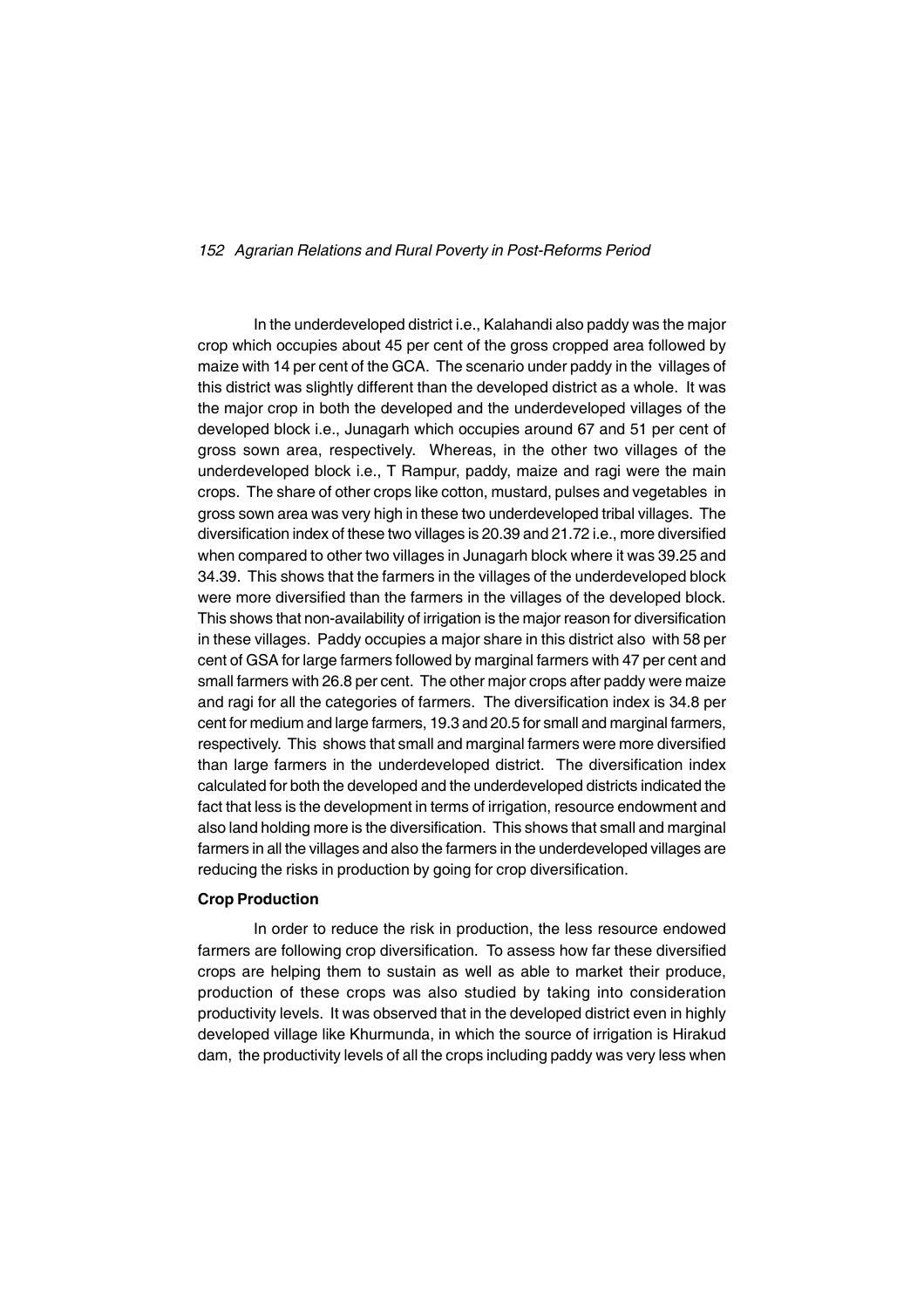compared to the national average productivity. With the yield of around 21 q/ acr the entire area under paddy in the developed district i.e., Bargad was covered under high-yielding variety even in the areas which are grown under rainfed conditions. The high-yielding varieties of paddy were grown in the developed block of Kalahandi district and in the underdeveloped block i.e., T Rampur of Kalahandi district only the local varieties of paddy were seen growing. It is observed from the Table that out of the total production of paddy in the developed district the production from the developed villages alone was 89.4 per cent. Whereas, the production from the underdeveloped villages was a mere 10.4 per cent of the total production. The main varieties of paddy growing in the district are swarna-1001, puja, konark, mahanadi, lalat, MTU-7029, surendra, konark gajapati and sona masuri. While, the government is distributing the seeds of puja, konark, surendra and gajapati on a subsidy programme, the varieties like lalat and swarna are already popular in the district. The share of medium and large farmers is 77.3 per cent of the total paddy production among the farmers in the district, followed by small and semi-medium farmers and marginal farmers with 20.7 and 1.8 per cent, respectively. Though the yield level of paddy in the developed district was far less than the national average yield level, there was wide variation between the villages also. The yield levels of the developed villages was higher than the underdeveloped villages. In the groundnut, the HYV like gaint chobbis, ekabar and kisan were grown in all the villages in the district. The per cent share of production of groundnut for small farmers was more with 42.6 followed by large and marginal farmers in the district with 31.1 and 26.2, respectively. The production of sunflower was less in the developed villages when compared to the underdeveloped villages in the district. It was mostly grown by small farmers followed by marginal and large farmers with 47.05, 27.9 and 25 per cent of the total area under this crop, respectively. Though mustard was grown in all the villages in Bargad district during Rabi, its share of production was more in the villages of the underdeveloped block i.e, Paikmal. Not much variation in the yield of oilseed crops was observed between the villages of the developed district. Pulses are grown in all the villages mainly after paddy to use the residual moisture. The main pulse crops were greengram and blackgram. The per cent share of production of pulse crops was more for large farmers with 48.3 per cent of the total pulse production, followed by the share of small farmers with 20 per cent, respectively. There was wide variation in the yield level of pulse crops between the developed and the underdeveloped villages in the developed district i.e.Bargad. Vegetables are the main crops grown particularly in the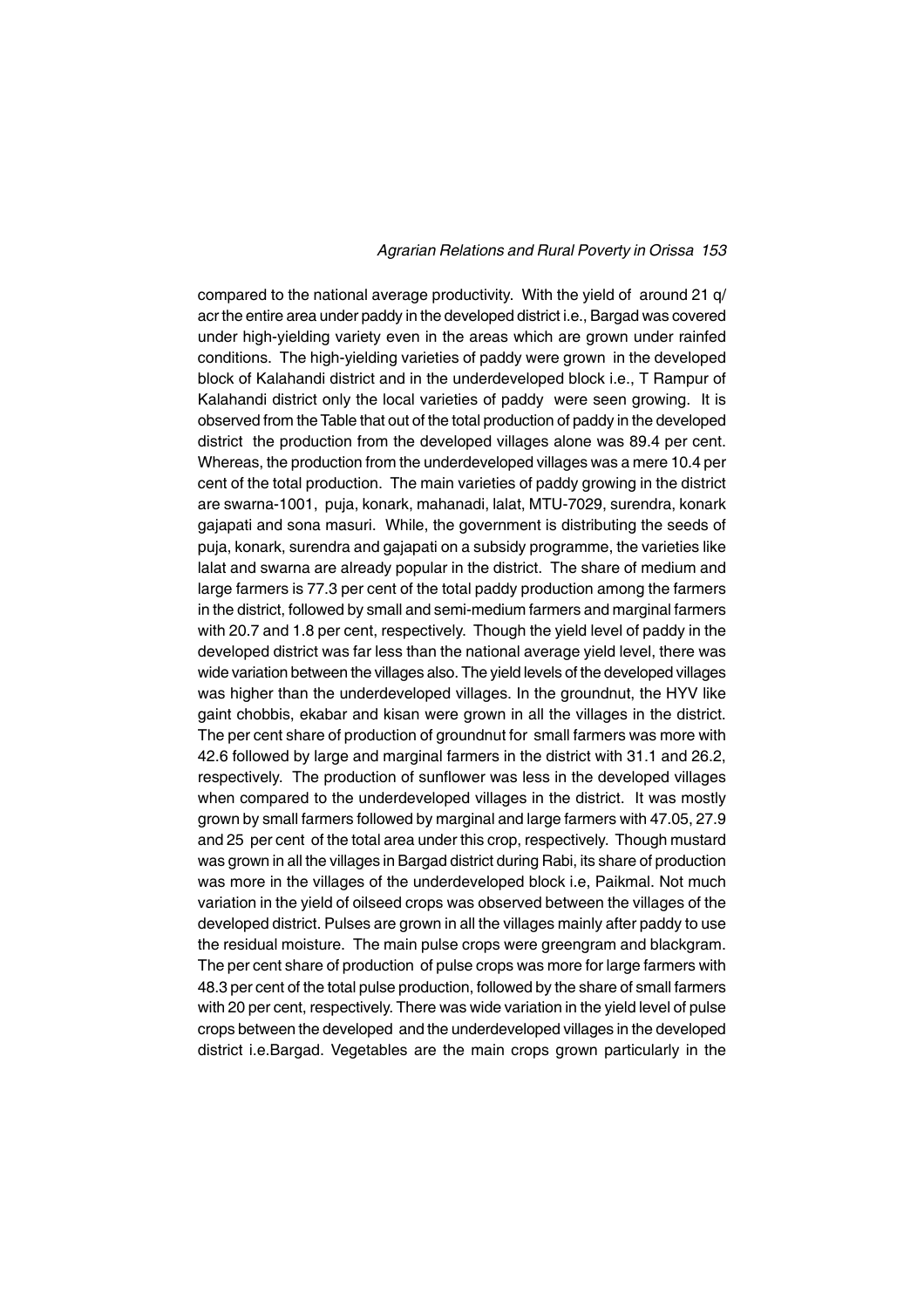underdeveloped villages and also in the developed village of the underdeveloped block. The production of vegetables was relatively less in the developed village i.e, Khurmunda (with 16.6 per cent of the total vegetable production) when compared to the other villages. The share of small farmers was more in vegetable production with 51.6 per cent followed by marginal farmers and large farmers with 28.3 and 20 per cent, respectively out of the total vegetable production in the district. The main vegetables grown in the district are tomato, brinjal, beans, cabbage and cauliflower. While cabbage and cauliflower need certain amount of irrigation, the other vegetables are grown mostly under rainfed conditions in the Bargad district. While, the share of medium and large farmers was more in the total production of paddy and pulses in the Bargad district, the share of small and marginal farmers was more in the production of oilseeds crops like groundnut, mustard,sunflower and also vegetables.

In the underdeveloped district i.e., Kalahandi most of the paddy production (92.6 per cent) was from the villages both the developed and the underdeveloped of the developed block i.e., Junagarh. It is grown under HYV. Whereas, the paddy production of the other two tribal villages was very less with 7.2 per cent of the total paddy production. The varieties that are grown in these villages under paddy were only local varieties.Therefore, the yield levels of paddy were also very less in these villages compared to the other two developed villages. Cotton was the other main crop in Junagarh block and maize was the main crop in T Rampur block. The share of production for cotton crop was mainly from small farmers with 54.2 per cent of the total cotton production followed by large farmers with 28.8 and 16.9 per cent, respectively. Whereas, the share of maize production was almost equal among all the three categories. The other main crops other than the maize in the villages of the underdeveloped block are mustard and vegetables. The share of small and marginal farmers was more in vegetable production out of total vegetable production in the district. The productivity or yield levels of mustard crop were more in the tribal villages when compared to the other two villages of the developed block. While the share of large farmers was more in the total production of paddy in the underdeveloped district, the share of small and marginal farmers was more in the total production of cotton, mustard and vegetables. The share of maize production was almost same for all the three categories of farmers.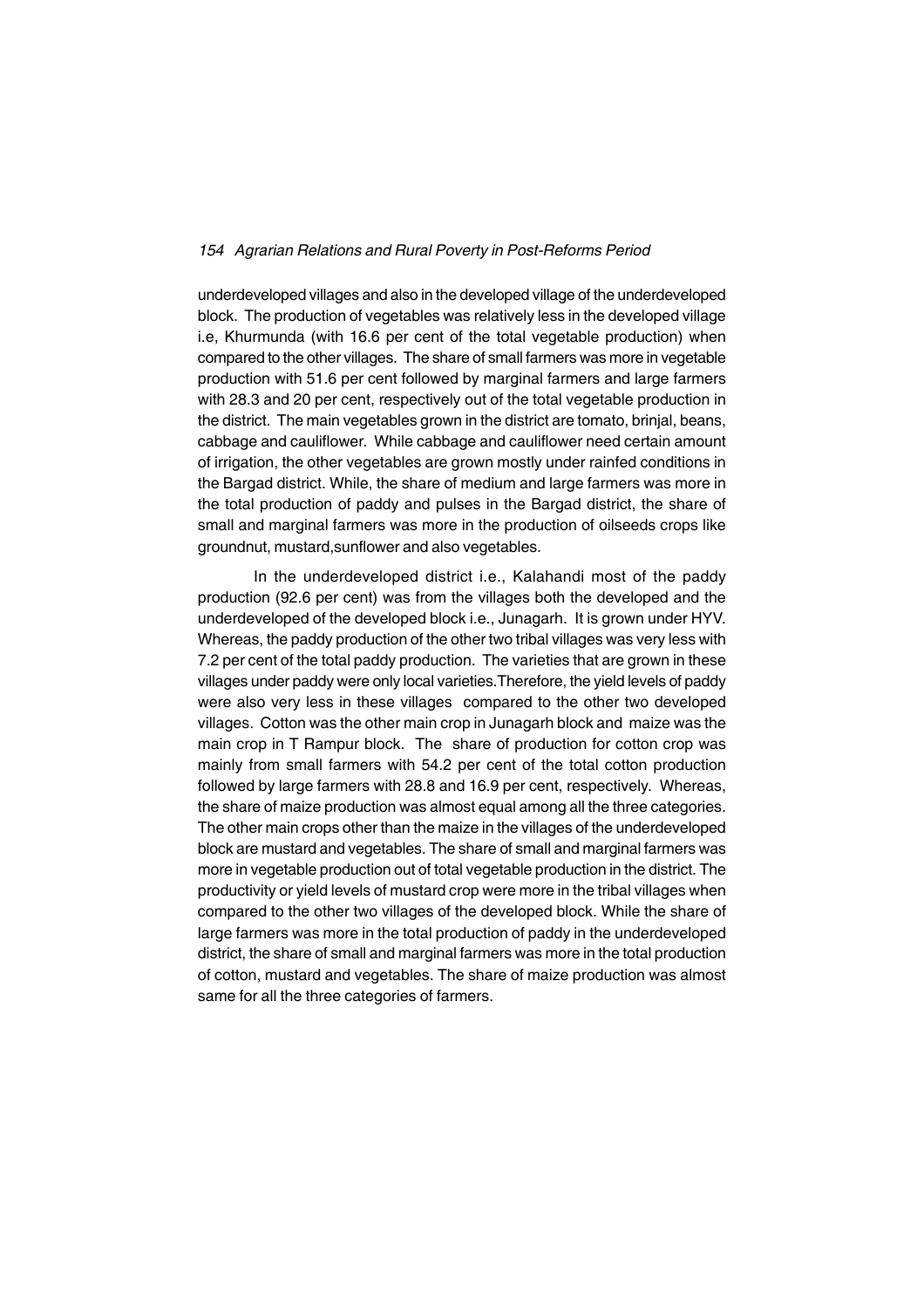|               |          |                 |                | <b>Bargad</b>    |                   |               | Table 83: Village-wise Productivity Levels : Orissa (Area: Acres; Production and Yield: Quintals) |                | Kalahandi       |                |               |
|---------------|----------|-----------------|----------------|------------------|-------------------|---------------|---------------------------------------------------------------------------------------------------|----------------|-----------------|----------------|---------------|
| Village       |          | Khurm-<br>unda  | Rujan-<br>mai  | Laud-<br>mal     | Mando-<br>क्र     | Total         | Chanch-<br>arabatti                                                                               | Bonda-<br>guda | Kumud-<br>bahal | Daman-<br>guda | Total         |
| Paddy         | ⋖        | $\frac{4}{3}$   | යි             | 65.5             | 154               | 496.5         | 113.5                                                                                             | 89             | $\overline{4}$  | 8              | 264.5         |
|               | Q,       | 3975            | 252            | 491              | 2368              | 7043          | 1751                                                                                              | 1081.5         | 312.75          | 460.8          | 3606          |
|               | ≻        | 18.5            | $\overline{4}$ | 7.4              | 15.3              | 14.2          | 15.4                                                                                              | 18.3           | 7.4             | 0.S            | 13.6          |
| Groundnut     | ⋖        | 8               | ξŚ             | $\overline{a}$   | 85                | $\frac{2}{2}$ |                                                                                                   |                |                 |                |               |
|               | ௳        | 8               | 75             | $\overline{120}$ | 75                | 366           |                                                                                                   |                |                 |                |               |
|               | ≻        | ო               | က              | ო                | ო                 | ო             |                                                                                                   |                |                 |                |               |
| Sunflower     | ⋖        | 4               | $\frac{6}{1}$  | 88               | 5                 | 8             |                                                                                                   |                |                 |                |               |
|               | ௳        | Ą               | $\frac{8}{3}$  | $\mathfrak{A}$   | 8                 | $\frac{8}{2}$ |                                                                                                   |                |                 |                |               |
|               | ≻        | ო               | ო              | ო                | က                 | ო             |                                                                                                   |                |                 |                |               |
| Mustard       | ⋖        | <u>۽</u>        | $\circ$        | ဗ္               | 4                 | \$            |                                                                                                   | $\infty$       | 15              | $\pm$          | 88            |
|               | ௳        | \$              | 8              | 83.2             | 8                 | 276.2         | 19.2                                                                                              | 25.6           | 8               | 70.4           | 211.2         |
|               | ≻        | $6\overline{4}$ | 6.5            | 6.4              | 6.4               | 6.4           | $4.\overline{8}$                                                                                  | 3.2            | 6.4             | 6.4            | 5.5           |
| <b>Pulses</b> | ⋖        | 5               | 5              | $\overline{4}$   | $\mathbf{\Omega}$ | रू            | $\overline{5}$                                                                                    | $\overline{ }$ | ဗ္              | $\infty$       | $\frac{3}{4}$ |
|               | <b>Q</b> | æ               | 7.5            | 8                | Ю                 | 72.5          | $\overline{4}$                                                                                    | 5              | 8               | শ্ৰ            | 129           |
|               | ≻        | 2.5             | $\frac{5}{1}$  | 2.5              | 2.5               | 2.5           | ო                                                                                                 | ო              | ო               | ო              | ო             |
|               |          |                 |                |                  |                   |               |                                                                                                   |                |                 |                | Contd         |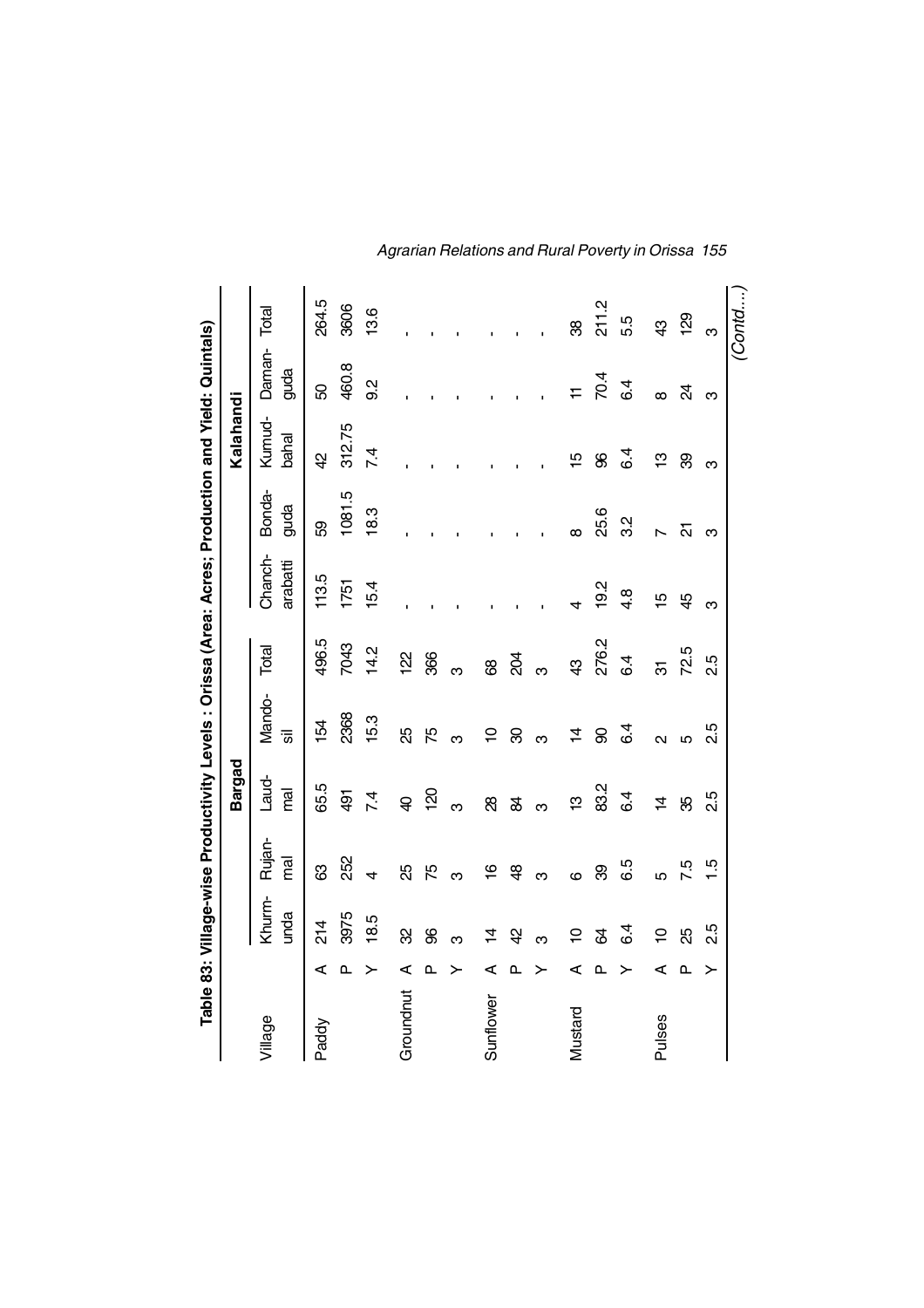|            |              |                |                |               |                          | Table 83: (Contd) |                     |                |                 |                     |      |
|------------|--------------|----------------|----------------|---------------|--------------------------|-------------------|---------------------|----------------|-----------------|---------------------|------|
|            |              |                |                | <b>Bargad</b> |                          |                   |                     |                | Kalahandi       |                     |      |
| Village    |              | Khurm-<br>unda | Rujan-<br>mai  | Laud-<br>mal  | Mando-<br>$\overline{5}$ | Total             | Chanch-<br>arabatti | Bonda-<br>guda | Kumud-<br>bahal | Daman-Total<br>guda |      |
| Vegetables | ⋖            | $\overline{a}$ | $\overline{4}$ | စ္            | $\overline{1}$           | 8                 |                     | $\tilde{a}$    | ₽               | $\overline{1}$      | 52   |
|            | $\mathbf{a}$ | 500            | $\overline{5}$ | 950           | 850                      | 3000              | 175                 | 250            | 450             | 425                 | 1300 |
|            |              | 8              | 74             | 8             | 8                        | 50                | 35                  | ЯŠ             | 8g              | 85                  | ξŚ   |
| Cotton     | ⋖            |                |                |               |                          |                   | စ္                  | 20.5           |                 |                     | 39.5 |
|            | <b></b>      |                |                |               |                          |                   | 87                  | 61.5           |                 |                     | ଧି   |
|            |              |                |                |               |                          |                   | 4                   | ო              |                 |                     | 1.56 |
| Maize      | ⋖            |                |                |               |                          |                   |                     |                | 41.5            | 40.5                | 8    |
|            | ≏            |                |                |               |                          |                   |                     |                | 124.5           | 141.75              | 266  |
|            |              |                |                |               |                          |                   |                     |                | ო               | 3.5                 | 3.24 |
| Ragi       | ⋖            |                |                |               |                          |                   | Ş                   | ∓              | 23              | ត                   | සි   |
|            | ௳            |                |                |               |                          |                   | $\overline{a}$      | 4              | 8               | æ                   | 260  |
|            |              |                |                |               |                          |                   | 4                   | 4              | 4               | 4                   |      |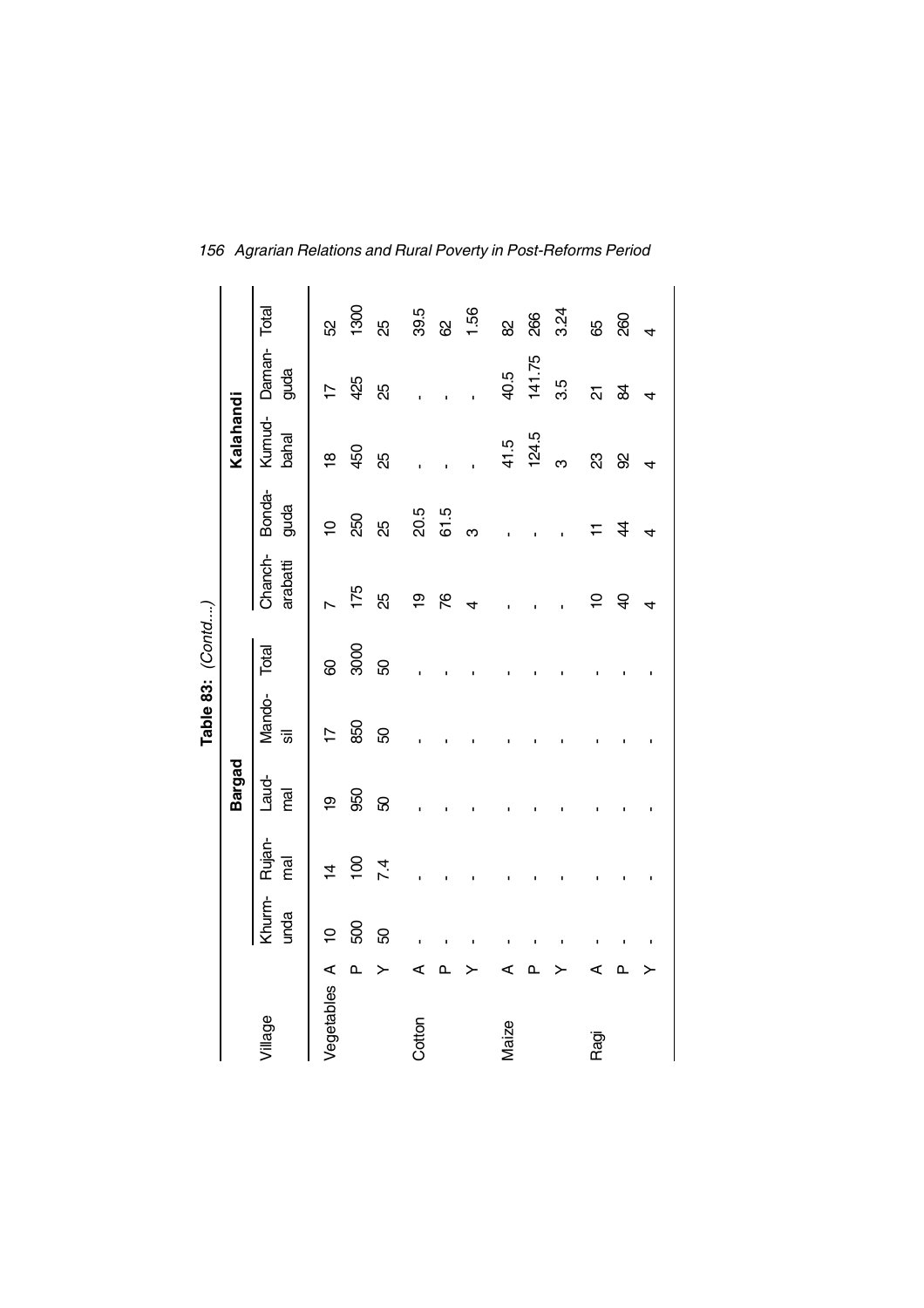|             |              |                   |                            |                               |                | Table 84: Farmers' Category-wise Area, Production and Yield Levels: Orissa |                          |                               |                |
|-------------|--------------|-------------------|----------------------------|-------------------------------|----------------|----------------------------------------------------------------------------|--------------------------|-------------------------------|----------------|
| Farmer type |              |                   | Bargad                     |                               |                |                                                                            | Kalahandi                |                               |                |
|             |              | Medium<br>& large | medium<br>Small &<br>semi- | Marginal<br>& Agri.<br>labour | Total          | Medium<br>& large                                                          | medium<br>Small<br>semi- | Marginal<br>& Agri.<br>labour | Total          |
| Paddy       | ⋖            | 307               | 146.5                      | 42.5                          | 496.5          | 200.5                                                                      | 16                       | 85                            | 341.5          |
|             | $\mathbf{a}$ | 5756.25           | 2586.6                     | 796.8                         | 9185           | 2947.5                                                                     | 1639                     | 318.75                        | 4905           |
|             | ≻            | 18.75             | 17.9                       | 18.75                         | 18.5           | 14.7                                                                       | 14.12                    | 12.75                         | 14.36          |
| Groundnut   | ⋖            | 88                | S <sub>2</sub>             | 8                             | <u>122</u>     |                                                                            |                          |                               |                |
|             | <b>Q</b>     | 114               | 15                         | 8                             | 366            |                                                                            |                          |                               |                |
|             | ௳            | ო                 | ო                          | ო                             | ო              |                                                                            |                          |                               |                |
| Sunflower   | ⋖            | ⊵                 | 8                          | စ္                            | 8              |                                                                            |                          |                               |                |
|             | ௳            | 5                 | 8                          | 5                             | 2Q4            |                                                                            |                          |                               |                |
|             | ≻            |                   | ო                          | ო                             | ო              |                                                                            |                          |                               |                |
| Mustard     | ⋖            | $\overline{a}$    | $\overline{r}$             | $\infty$                      | $\mathfrak{B}$ | 15                                                                         | $\overline{4}$           | თ                             | 88             |
|             | ൨            | 153.6             | 70.4                       | 51.2                          | 275.           | 8                                                                          | 89.6                     | 57.6                          | 243.2          |
|             | ≻            | 6.4               | 6.4                        | 6.4                           | 6.4            | 6.4                                                                        | 6.4                      | 6.4                           | 64             |
| Pulses      | ⋖            | 15                | $\infty$                   | $\infty$                      | ನ              | සි                                                                         | ဗ္                       | $\overline{ }$                | $\mathfrak{B}$ |
|             | <b>Q</b>     | 37.5              | ସ                          | ସ                             | 77.5           | 8                                                                          | 8                        | 21                            | 129            |
|             | ≻            | 2.5               | 2.5                        | 2.5                           | 2.5            | ო                                                                          | ო                        | က                             | ო              |
|             |              |                   |                            |                               |                |                                                                            |                          |                               | (Contd         |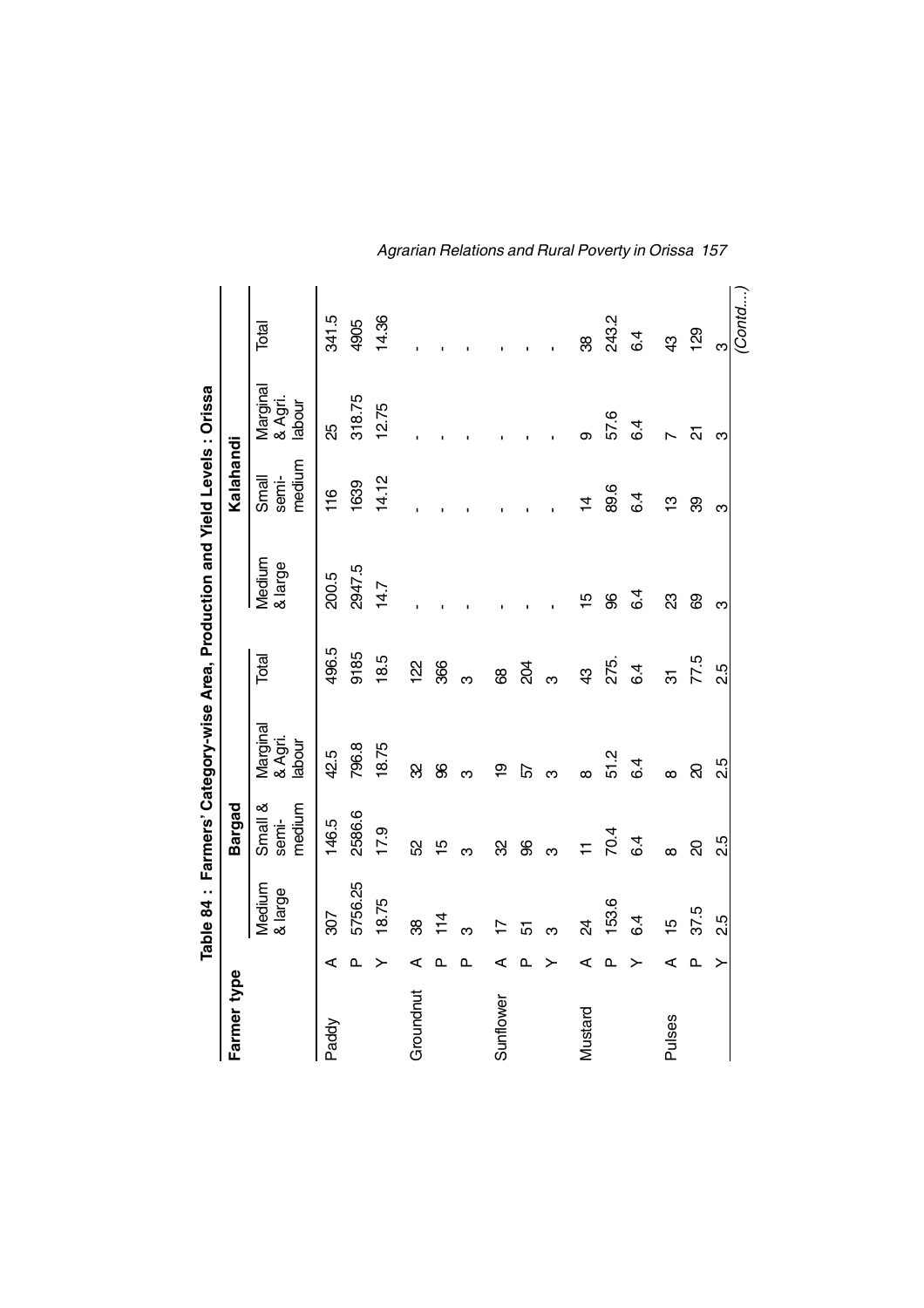|             |   |                   |                            |                               | Table 84 : (Contd) |                   |                          |                               |                |
|-------------|---|-------------------|----------------------------|-------------------------------|--------------------|-------------------|--------------------------|-------------------------------|----------------|
| Farmer type |   |                   | <b>Bargad</b>              |                               |                    |                   | Kalahandi                |                               |                |
|             |   | Medium<br>& large | Small &<br>medium<br>semi- | Marginal<br>& Agri.<br>labour | Total              | Medium<br>& large | medium<br>semi-<br>Small | Marginal<br>& Agri.<br>labour | Total          |
| Vegetables  | ⋖ | 얻                 | 5                          | $\overline{1}$                | 8                  | $\infty$          | ल                        | ဗ္                            | S.             |
|             | ൨ | 240               | 820                        | 340                           | 1200               | 200               | 775                      | 325                           | 1300           |
|             | ≻ | ର                 | ସ                          | ର                             | ସ                  | ЯŚ                | 35                       | 85                            | 85             |
| Cottor      | ⋖ |                   |                            |                               |                    | 8.5               | $\frac{6}{1}$            | ဖ                             | 29.5           |
|             | ௳ |                   |                            |                               |                    | æ                 | B                        | ସ                             | 118            |
|             |   |                   |                            |                               |                    | 4                 | $\overline{4}$           | $\overline{a}$                | $\overline{4}$ |
|             | ⋖ |                   |                            |                               |                    | 5                 | ଥି                       | R                             | <b>S</b>       |
|             | ≏ |                   |                            |                               |                    | 8                 | 59                       | 8                             | 246            |
|             |   |                   |                            |                               |                    | ო                 | ო                        | ო                             | ო              |
| Ragi        | ₫ |                   |                            |                               |                    | 8                 | 22                       | 으                             | 89             |
|             | ≏ |                   |                            |                               |                    | $\frac{1}{2}$     | $\frac{80}{2}$           | क्ष                           | 260            |
|             |   |                   |                            |                               |                    | $\overline{4}$    | 4                        | 4                             | $\overline{4}$ |

*158 Agrarian Relations and Rural Poverty in Post-Reforms Period*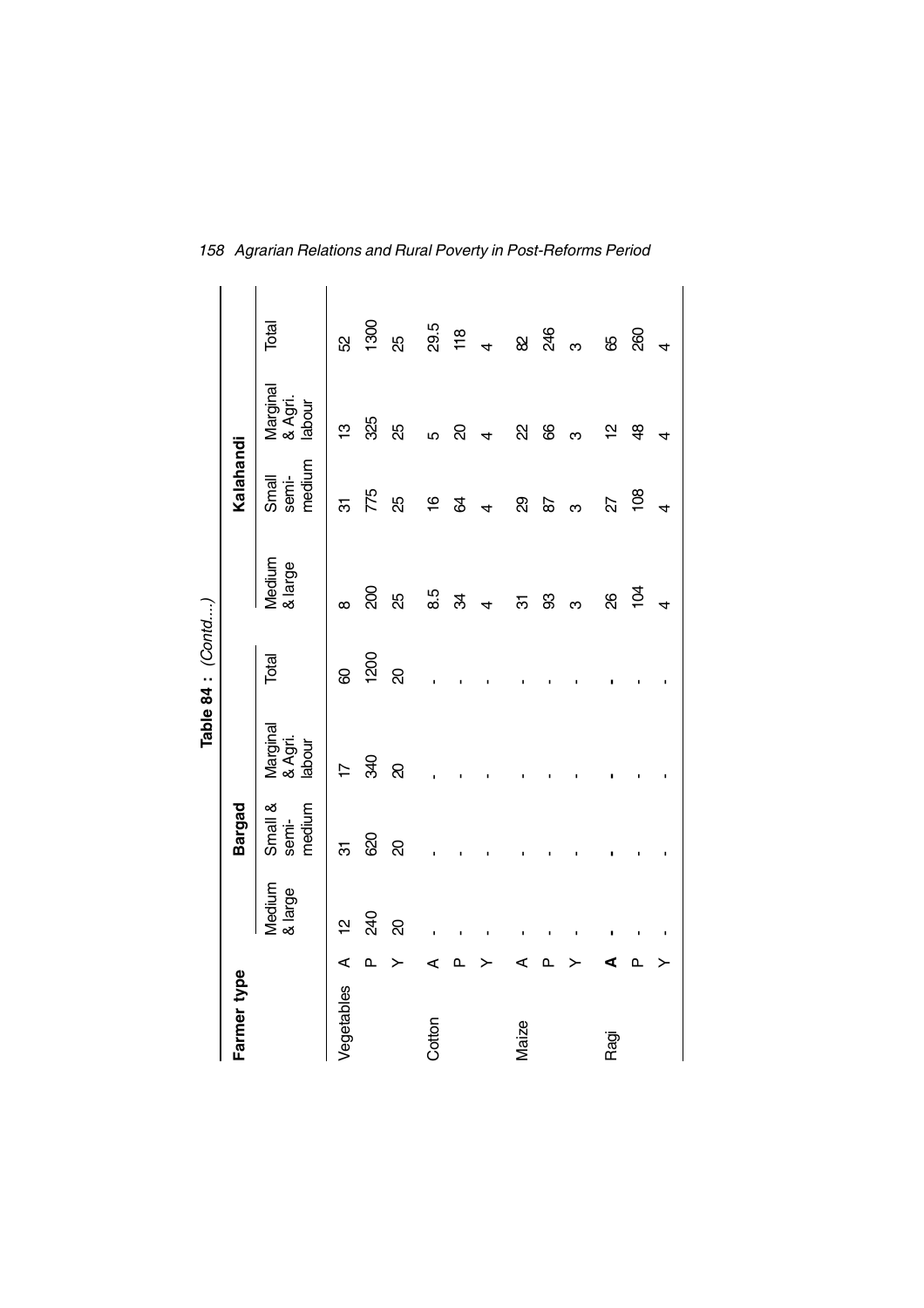*Gross Value of Agricultural Produce and Crop Contribution:* Table 85 shows per acre gross values of crops district-wise as well as village-wise. While per acre gross value of produce (PAGVP) was Rs. 6477 for the developed district, it was slightly less for the underdeveloped district with Rs. 6102. The PAGVP of both the developed villages was more than the underdeveloped villages in the developed district. Whereas, in the underdeveloped district i.e. Kalahandi the PAGVP of tribal villages i.e. the villages in the underdeveloped block was less than the villages of the developed block. In both the districts the PAGVP of mustard and vegetables was more than the paddy crop. An interesting observation is, the PAGVP of mustard, pulses and vegetables of the underdeveloped district was more than the developed district.

| Crop                                                                 |                    |       | Bargad                         |       |       |                   |                                           | Kalahandi |       |                      |
|----------------------------------------------------------------------|--------------------|-------|--------------------------------|-------|-------|-------------------|-------------------------------------------|-----------|-------|----------------------|
|                                                                      | Khur-<br>munda mal |       | Rujan-Laud- Mand- Total<br>mal | osil  |       | hara-<br>batti    | Chanc- Bond-Kum- Dama- Total<br>aguda dba | hal       | nguda |                      |
| Paddy                                                                | 8360.5 1800        |       | 3373                           | 6921  |       | 6423.6 6945.58249 |                                           | 3350 4147 |       | 6136                 |
| Groundnut 4500                                                       |                    | 4500  | 4500                           | 4500  | 4500  |                   |                                           |           |       |                      |
| Sunflower 4800                                                       |                    | 4800  | 4800                           | 4800  | 4800  | $\sim$            |                                           |           |       |                      |
| Mustard                                                              | 11450              | 11700 | 11520                          | 11571 | 11541 | 8640              | 5760                                      |           |       | 14400 4168.5 11974.8 |
| Pulses                                                               | 4500               | 4500  | 4500                           | 4500  | 4500  | 5400              | 5400                                      | 5400      | 1005  | 5400                 |
| Vegetables 12000 4243 12000 12000 10190 15000 15000 15000 4904 15000 |                    |       |                                |       |       |                   |                                           |           |       |                      |
| Cotton                                                               |                    |       |                                |       |       | 8000              | 6000                                      |           |       | 6962                 |
| Maize                                                                |                    |       |                                |       |       |                   |                                           | 1500 247  |       | 1006                 |
| Ragi                                                                 |                    |       |                                |       |       | 600               | 2000                                      | 2000 646  |       | 1784.7               |
| <b>PAGVP</b>                                                         | 7191               | 3526  | 5438                           | 7213  | 6477  | 6961              | 7494                                      | 5280      | 4924  | 6102                 |

**Table 85 : Total and per acre Gross Values of Agricultural Produce : Orissa**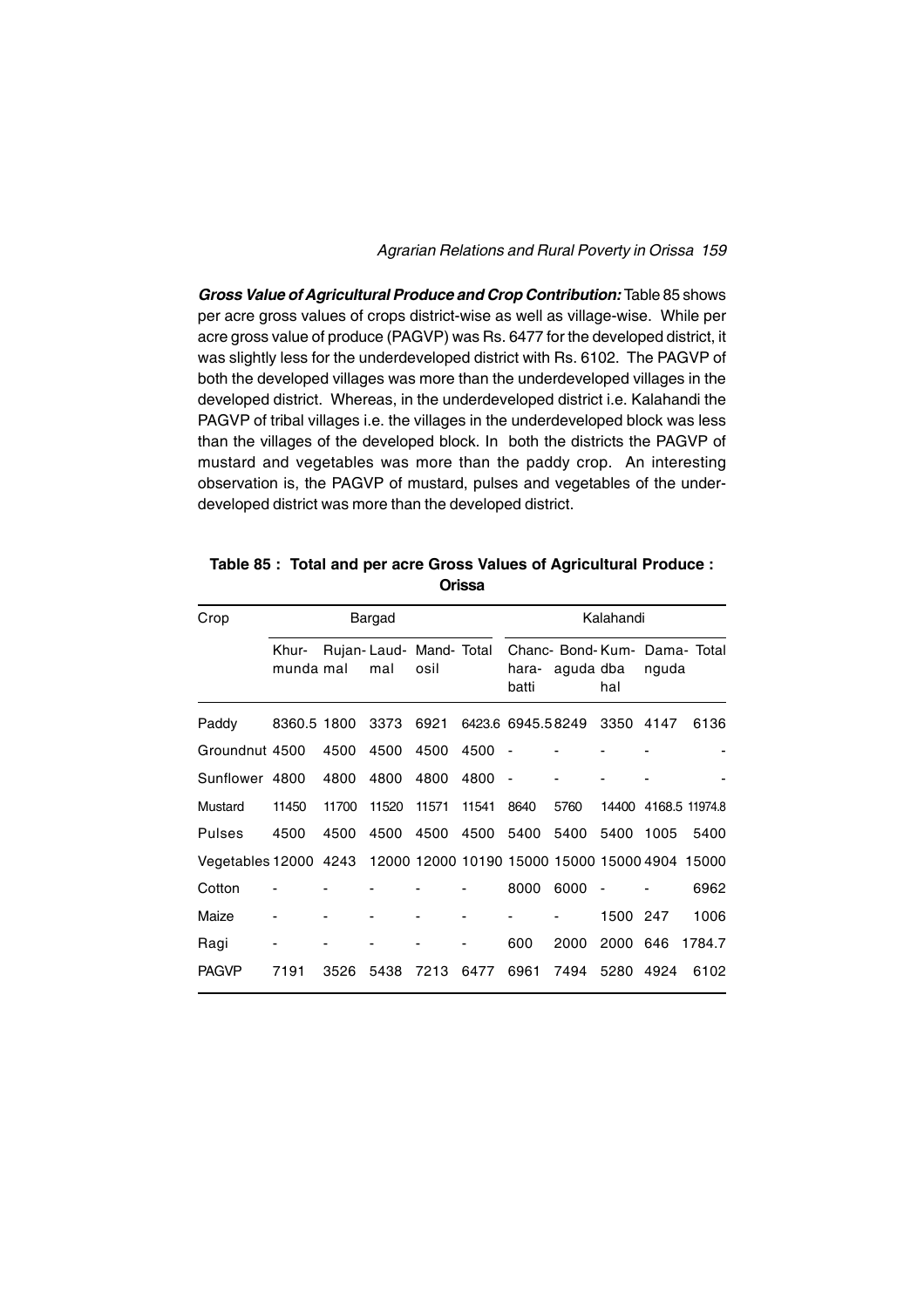|            |   |                |                                                                                                                                      |              |              |                                                      | Table 86 : Commodity-wise Share in Area and Gross Value : Orissa |                                                                                                                          |                        |                                                         |       |
|------------|---|----------------|--------------------------------------------------------------------------------------------------------------------------------------|--------------|--------------|------------------------------------------------------|------------------------------------------------------------------|--------------------------------------------------------------------------------------------------------------------------|------------------------|---------------------------------------------------------|-------|
|            |   |                |                                                                                                                                      | Bargad       |              |                                                      |                                                                  |                                                                                                                          | Kalahandi              |                                                         |       |
| Village    |   | Khurm-<br>unda | Rujan-<br>$\overline{P}$                                                                                                             | Laud-<br>mal | Mando-<br>ॱॹ | Total                                                | Chanch-<br>arabatti                                              | Bonda-<br>guda                                                                                                           | Kumud-<br>bahal        | Daman-<br>guda                                          | Total |
| Paddy      |   | 76.1           | 48.8                                                                                                                                 | 36.4         | 69.3         | 6.5                                                  | 67.3                                                             | 51.08                                                                                                                    | 27.5                   | 33.8                                                    | 45.2  |
| Groundnut  |   |                | 5.5<br>0.9.0.5 5<br>0.9.0.0.4 4 5 6 9 6 7<br>0.7 5 9 6 7 7 8 9 7 9 7 9 7 9 7 9 9 7 9 9 7 9 9 7 9 9 9 7 9 9 9 9 9 7 9 9 9 9 9 9 9 9 9 |              |              | 8 4 5 8 6 6 9 9 9 9 7 5<br>8 4 5 8 9 7 9 9 9 9 9 9 1 | 48.5                                                             | 29.98                                                                                                                    | 8.66                   | 12.77                                                   | 45.5  |
|            |   |                |                                                                                                                                      |              |              |                                                      |                                                                  |                                                                                                                          |                        |                                                         |       |
| Sunflower  |   |                |                                                                                                                                      |              |              |                                                      |                                                                  |                                                                                                                          |                        |                                                         |       |
|            |   |                |                                                                                                                                      |              |              |                                                      |                                                                  |                                                                                                                          |                        |                                                         |       |
| Mustard    |   |                |                                                                                                                                      |              |              |                                                      |                                                                  | 6.9                                                                                                                      |                        |                                                         |       |
|            |   |                |                                                                                                                                      |              |              |                                                      |                                                                  |                                                                                                                          |                        |                                                         |       |
| Pulses     | ⋖ |                |                                                                                                                                      |              |              |                                                      |                                                                  | $\begin{array}{cccc}\n10.72 & 0.08 & 0.07 & 0.07 \\ 0.06 & 0.00 & 0.07 & 0.07 \\ 0.00 & 0.00 & 0.07 & 0.07\n\end{array}$ |                        | $7.34$<br>$7.34$<br>$6.56$<br>$7.36$<br>$7.56$<br>$7.6$ |       |
|            |   |                |                                                                                                                                      |              |              |                                                      |                                                                  |                                                                                                                          |                        |                                                         |       |
| Vegetables |   |                |                                                                                                                                      |              |              |                                                      |                                                                  |                                                                                                                          |                        |                                                         |       |
|            |   |                |                                                                                                                                      |              |              |                                                      |                                                                  |                                                                                                                          |                        |                                                         |       |
| Cotton     |   |                |                                                                                                                                      |              |              |                                                      |                                                                  |                                                                                                                          |                        | $\frac{1}{2}$                                           |       |
|            |   |                |                                                                                                                                      |              |              |                                                      |                                                                  |                                                                                                                          |                        |                                                         |       |
| Maize      | ⋖ |                |                                                                                                                                      |              |              |                                                      |                                                                  |                                                                                                                          |                        |                                                         |       |
|            |   |                |                                                                                                                                      |              |              |                                                      |                                                                  |                                                                                                                          | 27.2<br>75.45<br>15.08 | , 21 5<br>21 5<br>21 7<br>2                             |       |
| Ragi       | ⋖ |                |                                                                                                                                      |              |              |                                                      | 5.9                                                              | $9.5$<br>18.9                                                                                                            |                        |                                                         |       |
|            |   |                |                                                                                                                                      |              |              |                                                      | 5.17                                                             |                                                                                                                          | 39.6                   | 36.2                                                    |       |
| GSA        |   |                |                                                                                                                                      |              |              |                                                      |                                                                  |                                                                                                                          |                        |                                                         |       |
| GVAP       |   |                |                                                                                                                                      |              |              |                                                      |                                                                  |                                                                                                                          |                        |                                                         |       |

*160 Agrarian Relations and Rural Poverty in Post-Reforms Period*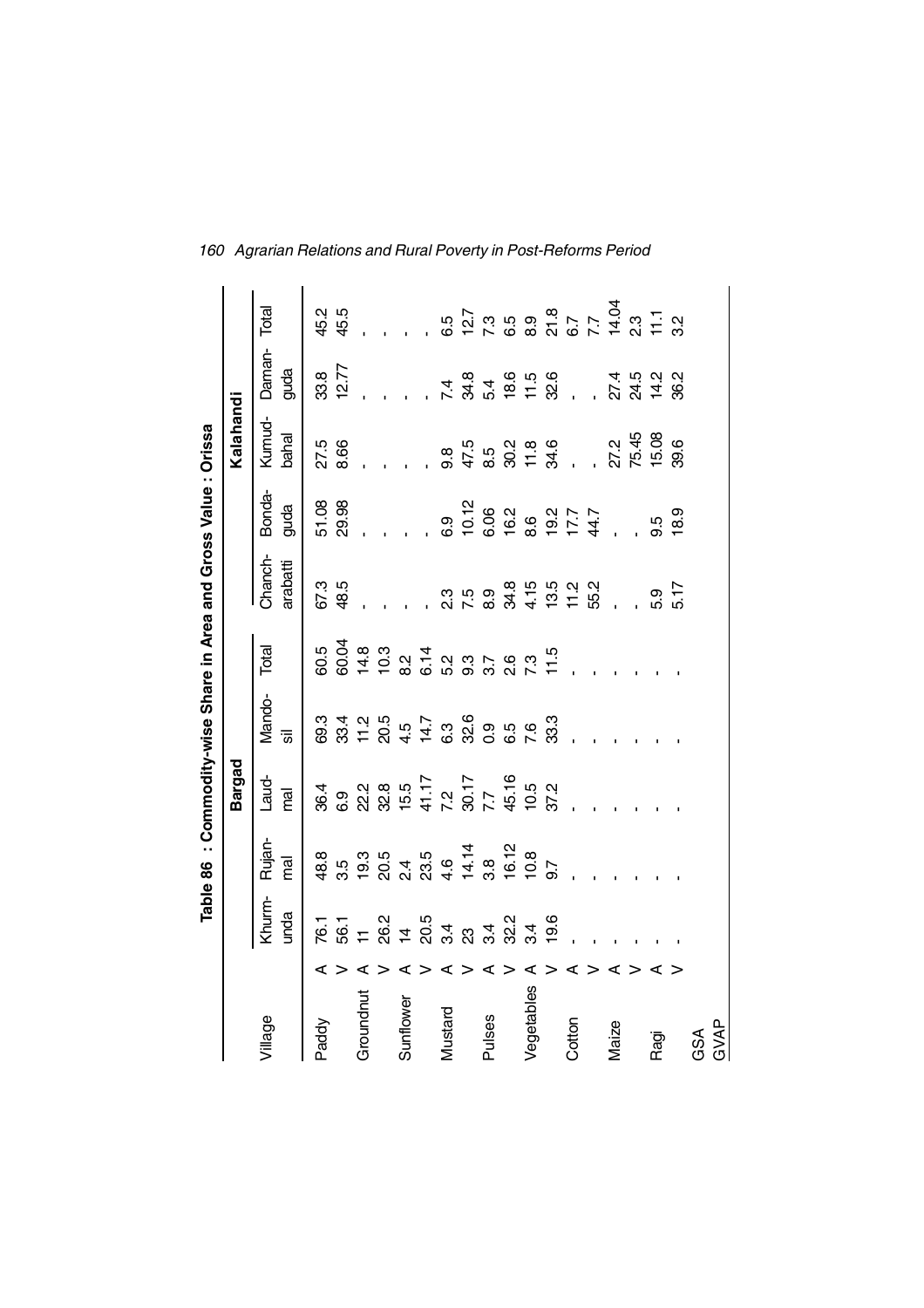Table 86 shows the per centage distribution of area under different crops and share in the total value of agricultural produce. Paddy occupies the largest area and its contribution in gross value of agricultural produce is also more and almost same to that of share area at district level. Whereas, in all the villages the share of paddy in gross value of agricultural production is very less compared to the area under gross sown area. The decrease in share is more glaring in the underdeveloped villages. The share in GVAP of oilseed crops like groundnut and sunflower was less when compared to the area in gross sown area in Bargad district. However, the value of crops like mustard and vegetables was more when compared to their share in area under gross sown area, in both the districts. The value share of crops like maize and ragi was very much less when compared to their share in area in the Kalahandi district. This shows that the price realisation of other crops was not profitable when compared to their share in gross sown area. Though the price realisation of paddy crop is not on par with mustard and vegetables, farmers especially medium and large farmers are preferring it because of its assured market.

| Crop                            |       | <b>Bargad</b> |       |       |        | Kalahandi |        |        |
|---------------------------------|-------|---------------|-------|-------|--------|-----------|--------|--------|
|                                 | LF    | SF            | MF    | Total | LF     | SF        | MF     | Total  |
| Paddy                           | 8437  | 7945          | 8436  | 8333  | 4693   | 3918      | 3942   | 4443.3 |
| Groundnut                       | 4500  | 4240          | 4921  | 4500  |        |           |        |        |
| Sunflower                       | 4800  | 4500          | 3425  | 4800  |        |           |        |        |
| Mustard                         | 11550 | 12649         | 9990  | 11540 | 12000  | 12021     | 11840  | 11970  |
| <b>Pulses</b>                   | 4500  | 4425          | 4325  | 4500  | 5400   | 5400      | 5400   | 5400   |
| Vegetables 12000                |       | 8680          | 11664 | 10190 | 15500  | 15000     | 15000  | 15076  |
| Cotton                          |       |               |       |       | 15411  | 6750      | 7200   | 9322   |
| Maize                           |       |               |       |       | 733    | 1284      | 1022   | 1006   |
| Ragi                            |       |               |       |       | 2000   | 1888      | 1583   | 1877   |
| GVAP/Acre 11179.7 8869.5 7918.8 |       |               |       | 9873  | 5932.3 | 5505      | 5791.7 | 5739   |

**Table 87 : Farmers' Category-wise per acre Value of Agricultural Produce : Orissa**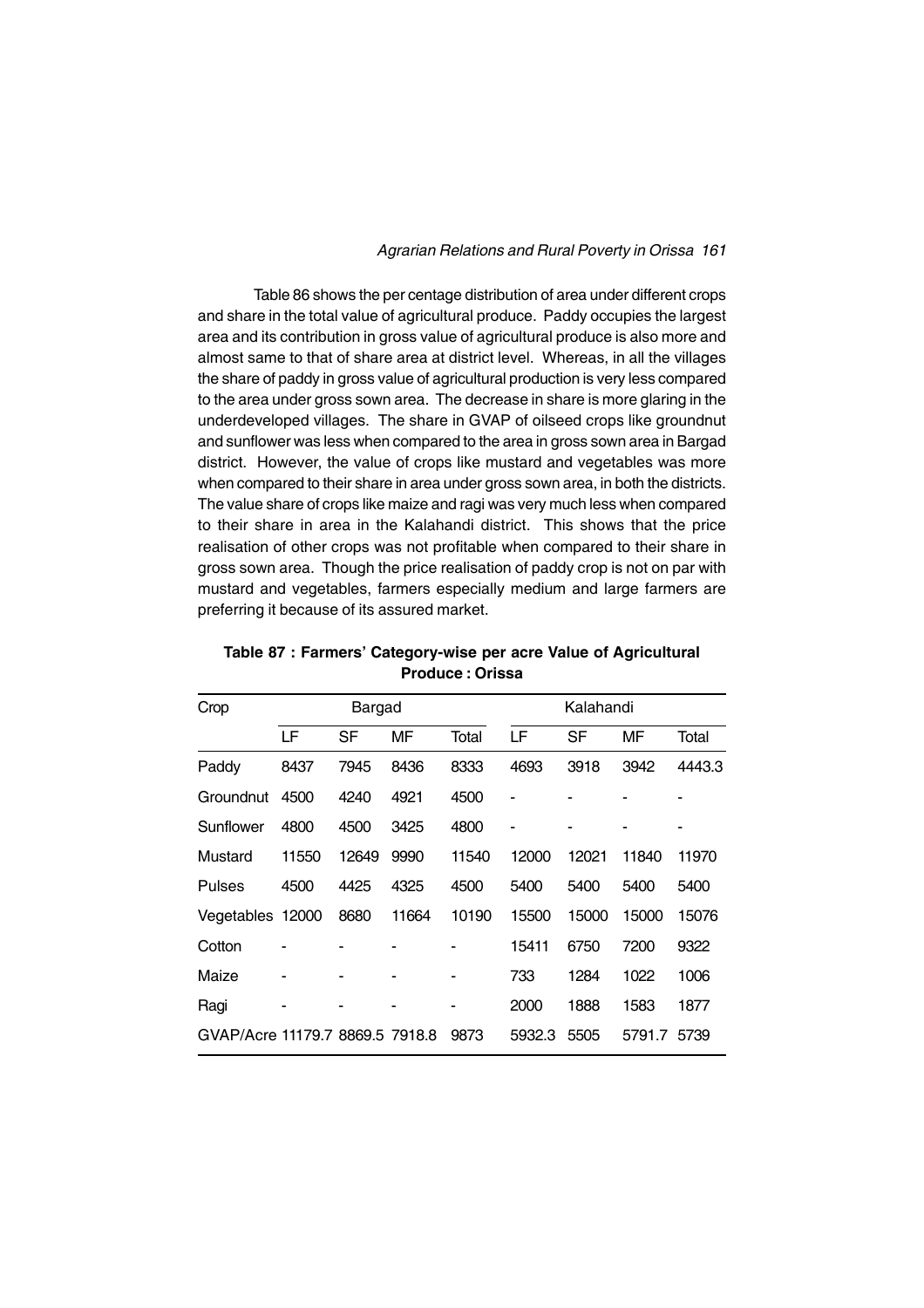Similar observations can be made from Table 87 about the farmers' category-wise per acre value of agricultural produce. It is seen from the Table that for all the categories of farmers in both the districts, the per acre value of mustard and vegetables was higher when compared to other crops. However, the per acre GVAP of large and medium farmers was higher than small and semi-medium farmers followed by marginal farmers in the developed district. In the underdeveloped district, though the per acre GVAP of large farmers was higher followed by marginal farmers and by small and semi-medium farmers.

Though for some crops like mustard and vegetables, the farmers in the underdeveloped district were able to fetch better price than the farmers in the developed district, because of quality consciousness and range of crops they were growing, in general it is observed that the price realisation or per acre GVAP in the underdeveloped district was less than the developed district. Though the PAGVAP of large farmers in both the districts is higher than the small and marginal farmers, the PAGVAP of large farmers in the developed district was higher than the underdeveloped district. Similar is the case of small and marginal farmers in both the districts. An interesting observation is the that PAGVAP of an underdeveloped village (Rujanmal) in the developed district was lower than the PAGVAP of the underdeveloped villages (tribal villages) of the underdeveloped district. This fringe village was suffering in both the ways with loss of forest due to the construction of Hirakud dam on one hand and no developmental activities on the other hand.

#### *Access to Market:*

The marketed surplus of the commodities was studied in order to find out access to market and also income generation capacity of the farmers. It was observed from Table 85 that in the Bargad district the marketed surplus of paddy was 68.1 per cent out of the total production of paddy among sample farmers. Among the four villages the marketed surplus of paddy was high for developed villages like Khurmunda with 58.8 per cent of the total marketed surplus of the district, followed by Mandosil and Laudmal with 32.5 and 8.6 per cent, respectively. It was observed that (Table 88) among the different categories of farmers the marketed surplus of paddy for medium and large farmers was more with 74 per cent of production followed by small and marginal farmers with 65 and 37.3 per cent of production, respectively. The marketed surplus of oilseed crops like groundnut, sunflower and mustard was 83.6, 100 and 96.3 per cent,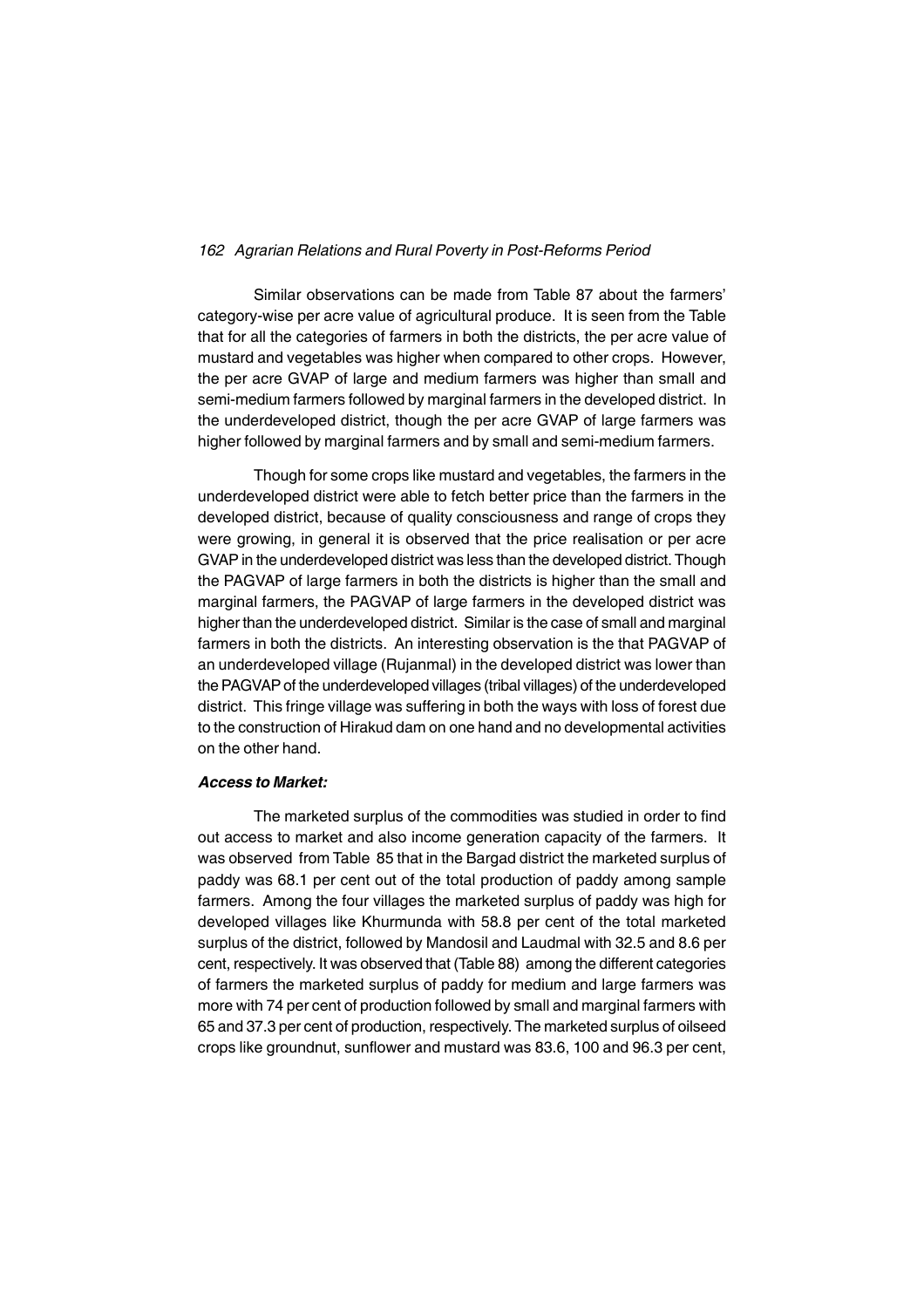respectively out of total production. Out of the total paddy marketed, the share of medium and large farmers was more with 80.1 per cent followed by small and semi-medium farmers and marginal farmers with 18.8 and 0.98 per cent, respectively. Whereas, for the crops like groundnut, the share of small farmers was more with 43.1 per cent followed by large and marginal farmers with 33.3 and 23.5 per cent, respectively. Similar is the case of sunflower crop and also vegetables with the share of 47.05 and 51.6 per cent, respectively for small farmers followed by large farmers with 25 and 20 per cent followed by marginal farmers with 27.9 and 28.3 per cent, respectively. The share of mustard and pulses was more for large farmers with 56.9 and 100 per cent of the total quantity marketed followed by the share of small and marginal farmers for mustard. The share of marginal farmers in pulses was almost nil. That is, in the developed district, in general, the marketed surplus of paddy was more from the developed villages. For the other crops, the marketed surplus was more from the underdeveloped villages. Among the different categories of farmers, the share of quantity marketed was more for paddy, mustard and pulses for large farmers. For all the other crops including vegetables it was more for small farmers.

In case of under developed district i.e, Kalahandi, the marketed surplus for paddy was more from the villages in the developed block i.e., Junagarh than the villages of the underdeveloped block. Among the different categories of farmers, the share of marketed surplus of paddy crop was more from medium and large farmers with 61.6 per cent followed by small and semi-medium farmers with 32.7 per cent and marginal farmers with 5.6 per cent. The marketed surplus of cotton crop was more from the villages of the developed block. The share of cotton crop for small farmers was 54.2 per cent followed by large farmers with 28.8 per cent and marginal farmers with 16.9 per cent. The total quantity marketed for maize and ragi was more from the villages of the underdeveloped block i.e, T Rampur and the share of these crops was more for large farmers with 42.3 and 81.8 per cent followed by small farmers with 34.1 and 18.18 per cent and marginal farmers with 23.4 per cent for maize crop. The share of mustard crop of large farmers was also more. The share of pulses was also more for medium and large farmers with 82.6 per cent of the total quantity marketed and it was nil for the small farmers. The share of vegetables was more for small farmers followed by marginal and large farmers. That is, in the underdeveloped district also the quantity marketed was more for large farmers for the crops paddy, mustard, pulses and also for maize and ragi crops. For the crops cotton and vegetables it was more for small farmers. Though the small and marginal farmers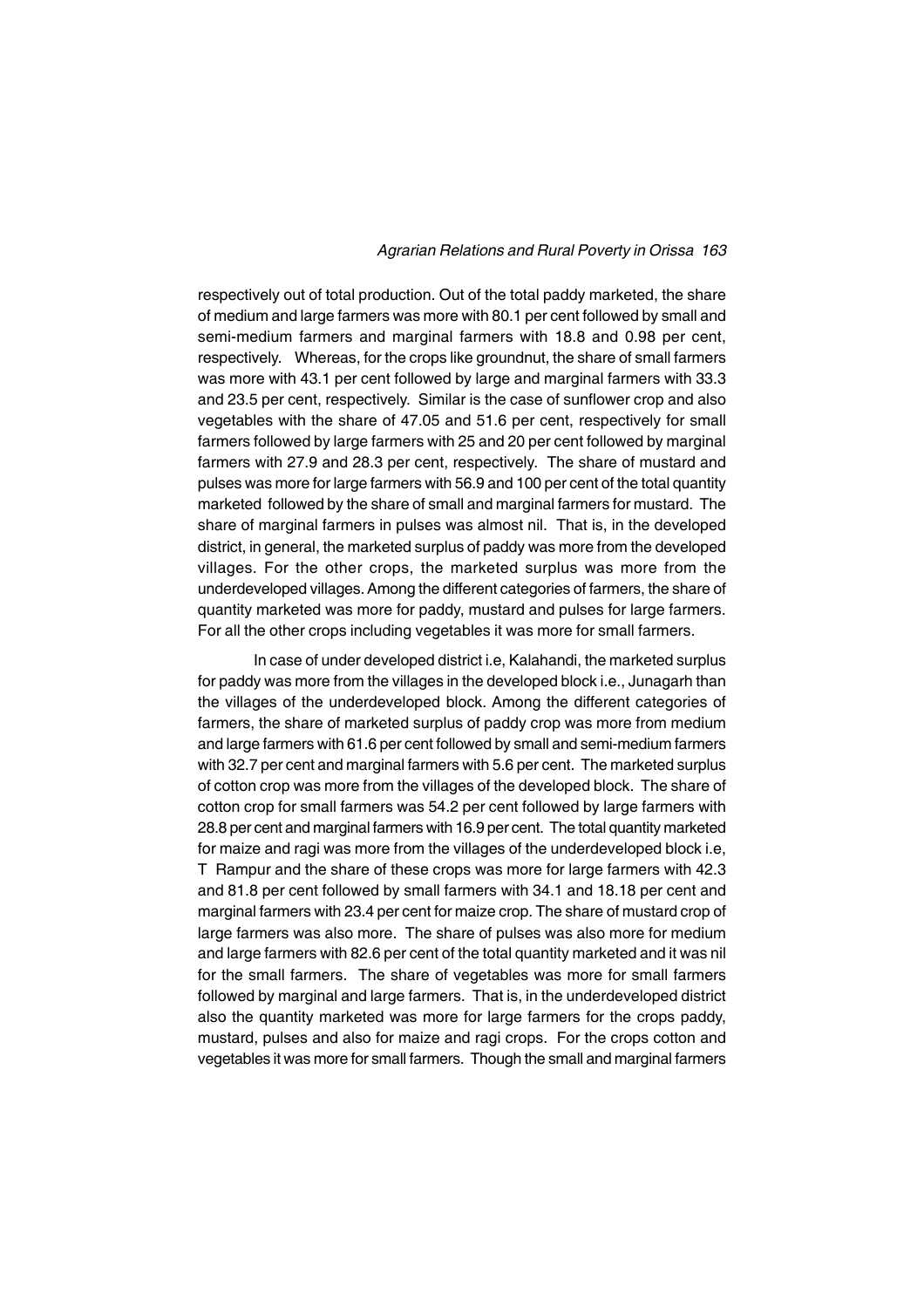|                |                     |            | <b>Bargad</b>          |                |               |                       |                                                                | Kalahandi         |                                |                                  |
|----------------|---------------------|------------|------------------------|----------------|---------------|-----------------------|----------------------------------------------------------------|-------------------|--------------------------------|----------------------------------|
| Crop           | Khur-<br>mun-<br>da | an-<br>mal | Ruj-Laud-<br>mal-      | Man-<br>dosil  | Total         | char-<br>abatti       | Chan- Bond- Kum- Dam- Total<br>agu-<br>da                      | udb- ang-<br>ahal | uda                            |                                  |
| Paddy          | 2840<br>(71.40)     |            | 417.5<br>(84.9)        | 1570<br>(66.3) | 4827          | 1260                  | 739.5<br>$(68.1)$ $(71.9)$ $(68.3)$ $(25.7)$ $(30.5)$ $(61.5)$ | 80.4 141          |                                | 2079                             |
| Groundnut      | 81<br>(84.3)        | 60         | 105<br>$(80)$ $(87.5)$ | 60<br>(19.6)   | 306<br>(83.6) |                       |                                                                |                   |                                |                                  |
| Sunflower      | 42<br>(100)         | 48         | 84<br>$(100)$ $(100)$  | 30<br>(100)    | 204<br>(100)  |                       |                                                                |                   |                                |                                  |
| Mustard        | 62<br>(96.8)        | 37         | 81<br>(94.8)(97.3)     | 87<br>(96.6)   | 267           | 23.6<br>(96.3) (92.1) | 49.2<br>(96)                                                   | 94                |                                | 67.4 234.2<br>(97.9)(95.7)(96.2) |
| <b>Pulses</b>  | 10<br>(40)          | $\Omega$   | 20<br>(57.1)           | $\mathbf 0$    | 30            | 30                    | 6<br>$(38.7)$ $(66.6)$ $(28.5)$                                | 24                | 9                              | 69<br>(61.5)(37.5)(53.4)         |
| Vegetables 200 | (100)               |            | 280 380<br>(100)(100)  | 340<br>(100)   | 1200<br>(100) | 175<br>(100)          | 250<br>(100)                                                   | 450               | 425<br>$(100)$ $(100)$ $(100)$ | 1300                             |
| Cotton         |                     |            |                        |                |               | 76<br>(100)           | 61.5<br>(100)                                                  |                   |                                | 137.5<br>(100)                   |
| Maize          |                     |            |                        |                |               |                       |                                                                | 100               | 97<br>(80.3)(39.3)(80)         | 197                              |
| Ragi           |                     |            |                        |                |               |                       |                                                                | 32                | 24                             | 56<br>(34.7)(28.5)(21.5)         |

**Table 88 : Village-wise Agricultural Produce Marketed (Q) : Orissa**

**•** Figures in parentheses indicate per cent of production.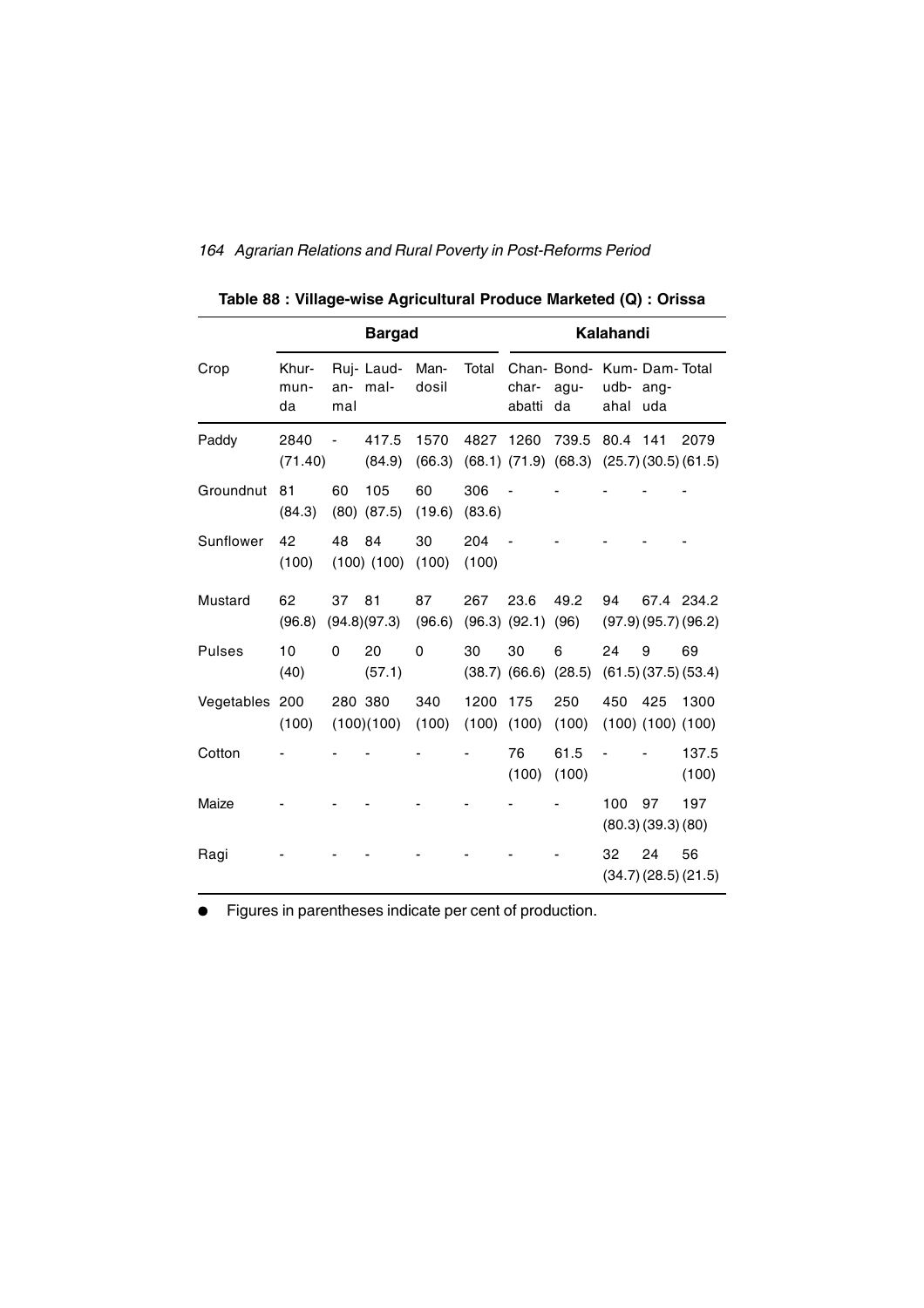|               |                   |                            |                               |            | Table 89 : Category-wise Agricultural Produce Marketed (Q) : Orissa |                          |                               |           |
|---------------|-------------------|----------------------------|-------------------------------|------------|---------------------------------------------------------------------|--------------------------|-------------------------------|-----------|
| Crop          |                   |                            | Bargad                        |            |                                                                     |                          | Kalahandi                     |           |
|               | Medium<br>& large | medium<br>Small &<br>semi- | Marginal<br>& Agri.<br>labour | Total      | Medium<br>& large                                                   | medium<br>semi-<br>Small | Marginal<br>& Agri.<br>labour | Total     |
| Paddy         | 2276(74)          | 536(65)                    | 28(37.3)                      |            | 2840(71.4) 2021.25(68.5) 1076(65.6) 183.75(57.5) 3281(66.8)         |                          |                               |           |
| Groundnut     | 102(89.4)         | 132(84.6)                  | 72(75)                        | 306(83.6)  |                                                                     |                          |                               |           |
| Sunflower     | 51(100)           | 96(100)                    | 57(100)                       | 204(100)   |                                                                     |                          |                               |           |
| Mustard       | 152(98.9)         | 67.2(95.4)                 | 48(93.7)                      | 267(97.2)  | 94(97.9)                                                            | 87(97.7)                 | 55(96.4)                      | 236(97.1) |
| <b>Pulses</b> | 255(68)           |                            |                               | 255(38.06) | 57(82.6)                                                            | 15(38.4)                 |                               | 72(55.8)  |
| Vegetables    | 300(100)          | 775(100)                   | 425(100)                      | 1500(100)  | 200(100)                                                            | 775(100)                 | 325(100)                      | 1300(100) |
| Cotton        |                   |                            |                               |            | 34(100)                                                             | 64(100)                  | 20(100)                       | 118(100)  |
| Maize         |                   |                            |                               |            | 83(42.3)                                                            | 67(77.01)                | 46(23.4)                      | 196(79.6) |
| Ragi          |                   |                            |                               |            | 54(51.9)                                                            | 12(11.1)                 | 0                             | 66(25.3)  |
|               |                   |                            |                               |            |                                                                     |                          |                               |           |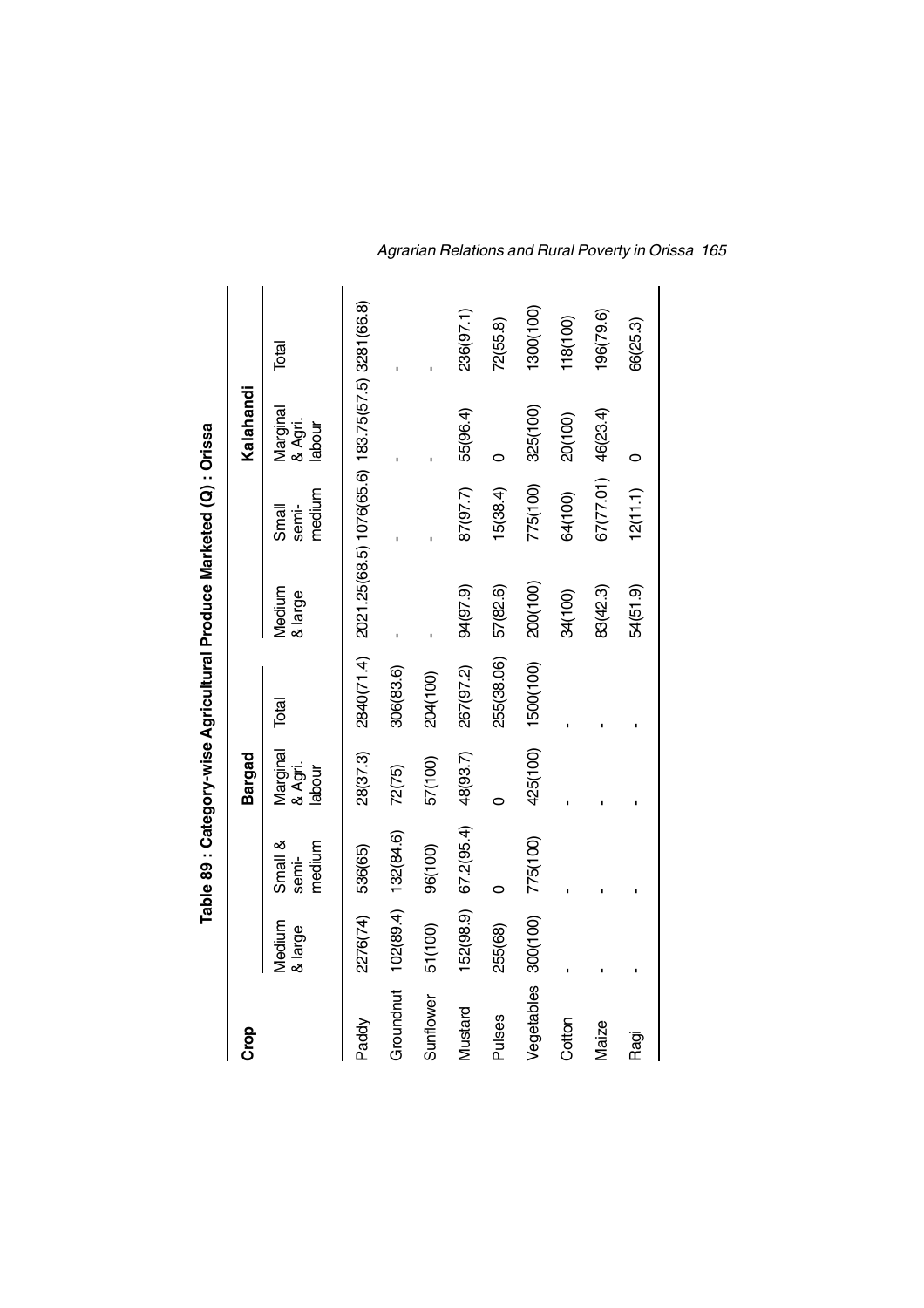|                |                     |                    | <b>Bargad</b> |                     |       |                                   |            | Kalahandi    |                          |     |
|----------------|---------------------|--------------------|---------------|---------------------|-------|-----------------------------------|------------|--------------|--------------------------|-----|
| Crop           | Khur-<br>mun-<br>da | Ruj-<br>an-<br>mal | mal-          | Laud- Man-<br>dosil | Total | Chan-Bond-Kum-<br>char-<br>abatti | agu-<br>da | udb-<br>ahal | Dam-Total<br>ang-<br>uda |     |
| Paddy          | 58.8                | 0                  | 8.6           | 32.5                | 100   | 60.5                              | 35.5 3.8   |              | 6.7                      | 100 |
| Groundnut 26.4 |                     | 19.6               | - 34.3        | 19.6                | 100   | ä,                                |            |              |                          |     |
| Sunflower      | 20.5                | 23.5               | 41.1          | 14.7                | 100   | $\blacksquare$                    |            |              |                          |     |
| Mustard        | 23.2                | 13.8               | 30.3          | 32.5                | 100   | 10.07                             | 21         | 40.2         | 28.7                     | 100 |
| <b>Pulses</b>  | 33.3                | 0                  | 66.6          | 0                   | 100   | 43.47                             | 8.6        | 34.78        | 13.04 100                |     |
| Vegetables 100 |                     | 100                | 100           | 100                 | 100   | 13.4                              | 19.2 34.6  |              | 32.6                     | 100 |
| Cotton         |                     |                    |               |                     |       | 55.2                              | $44.7 -$   |              |                          | 100 |
| Maize          |                     |                    |               |                     |       |                                   |            | 50.7         | 49.2                     | 80  |
| Ragi           |                     |                    |               |                     |       |                                   |            | 57.1         | 42.8 21.5                |     |

**Table 90 : Village-wise Share in Total Crops Marketed (%) : Orissa**

have diversified their crops more than the large farmers, most of their production was used for consumption. Therefore, for any crop holding size has been determining the marketed surplus.

The total per household income from agriculture in the developed villages of the underdeveloped block was more (Rs. 1,60,132) than the developed village of the developed block. Among the different categories of farmers between these two villages the income of large and small farmers of the developed village in the developed block was more and marginal farmers was less than the developed village in the underdeveloped block.

The total per household income from agriculture in the underdeveloped villages of the developed block was less than the underdeveloped villages of underdeveloped block. And the income of small farmers was more and marginal farmers was less for the underdeveloped village of the developed block than the underdeveloped block. This shows that the income from agriculture was more from the villages of the underdeveloped than the developed villages and in the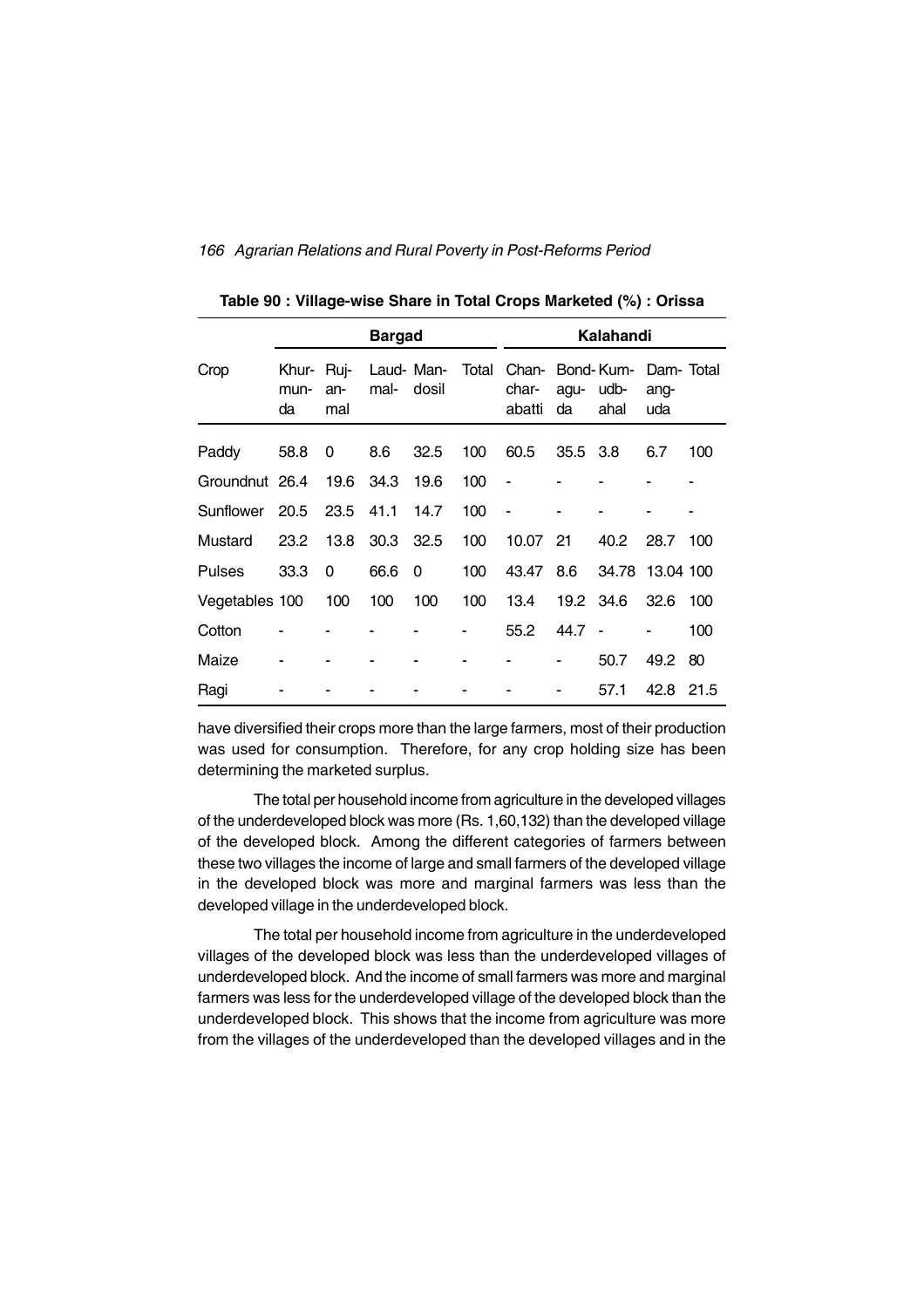developed villages also it is more in favour of medium and large farmers. The income from agriculture of small, semi-medium and marginal farmers was better in the underdeveloped villages when compared to the developed villages.

*Underdeveloped District:* The total per household income from agriculture in the developed villages of the developed block is more than the underdeveloped village of the underdeveloped block. Similar is the case with all the categories of farmers where the income from agriculture of the developed villages of the developed block is more than the developed villages of the underdeveloped block.

The total per household income from agriculture of the underdeveloped villages of the underdeveloped block was less than the underdeveloped villages of the developed block. Among the different categories of farmers, the income of large and marginal farmers of the underdeveloped villages of the underdeveloped block was less and small farmers was more than the income of the underdeveloped villages of the developed block.

This shows that in the underdeveloped district the income from agriculture was more from the developed villages than the underdeveloped villages and it is in favour of medium and large farmers in the developed villages. Whereas, the same was in favour of small farmers in the underdeveloped villages.

*Total Income:* In the developed district the major source of income for all the categories of farmers was income from agriculture, followed by income from small business, remittances, wages and livestock in the order. Whereas in the underdeveloped district the major sources of income were income from agriculture followed by wages, livestock, remittance etc. In both the districts the contribution of income from agriculture for large farmers was around 93 per cent followed by the income from small business whose contribution was 4.16 per cent in the developed district and 2.4 per cent in the underdeveloped district. For small and semi-medium farmers, apart from agriculture, the other major source of income was livestock in the developed district and wages in the underdeveloped district. The income from agriculture was more (89.5 per cent) in case of marginal farmers of the underdeveloped district than the developed district (83.5 per cent). Though wages is the second major source of income in both the villages for marginal farmers, their contribution to total income was more in the developed district (6.4 per cent) than the underdeveloped district (3.7 per cent). The contribution of livestock income was more for marginal farmers in the underdeveloped district (2.6 per cent) than the developed district (1.2 per cent).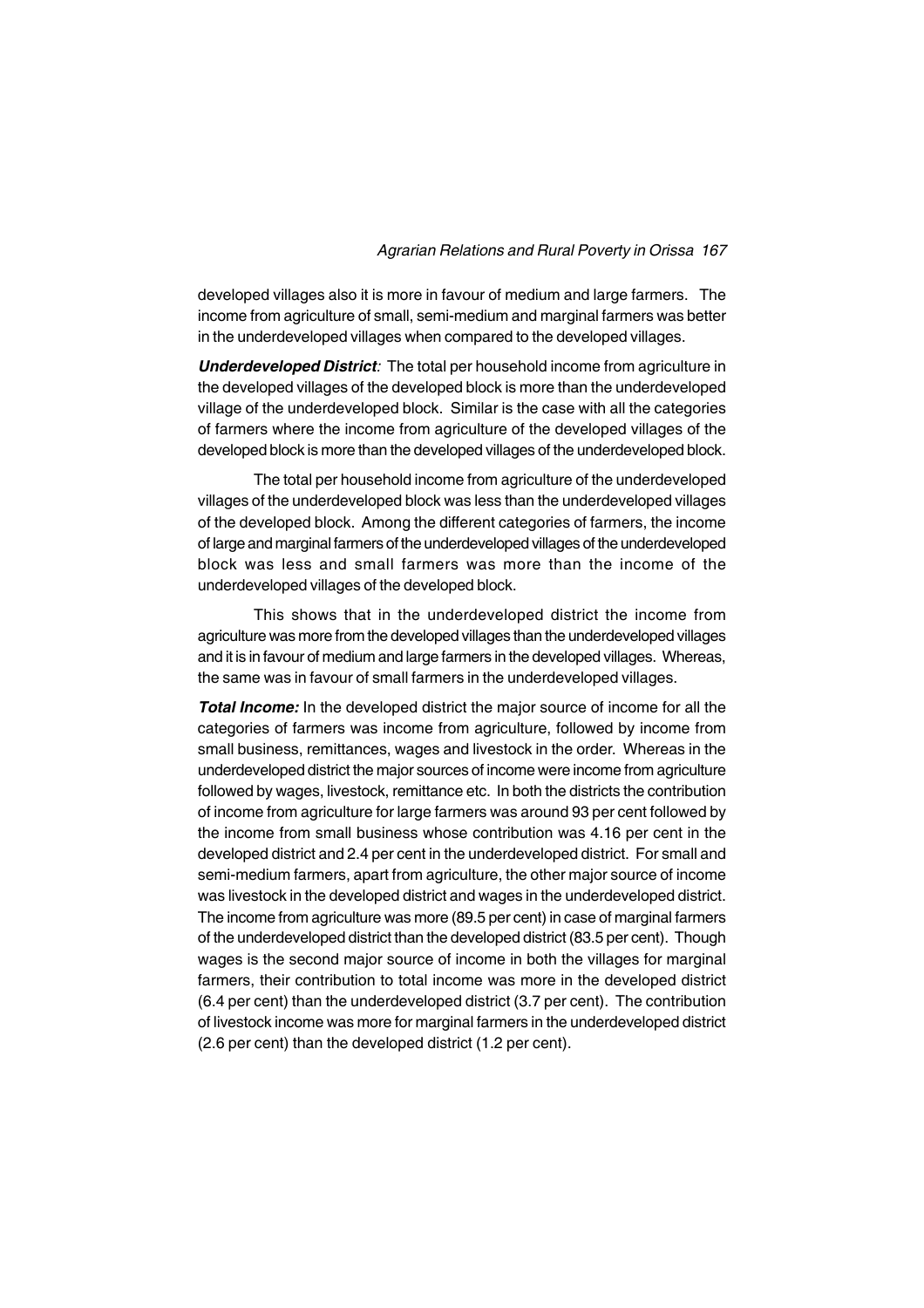|                                        | Income (Rs) : Orissa   |         |                         |         |
|----------------------------------------|------------------------|---------|-------------------------|---------|
| Village: Khurmunda                     | <b>Block: Attabira</b> |         | District: Bargad        |         |
| Farmer type                            | Medium                 | Small   | Marginal                | Total   |
|                                        | and large              | farmers | farmers                 |         |
| 1                                      | 2                      | 3       | 4                       | 5       |
| Income from agriculture                | 1538166                | 540450  | 201030                  | 2279646 |
| Income from rent of land               |                        | 16500   |                         | 16500   |
| Income from agricultural               | 20000                  | 3000    |                         |         |
| implements                             |                        |         |                         |         |
| Income from livestock                  | 9500                   | 6000    | 5500                    | 21000   |
| Wage earnings                          |                        |         | 24000                   | 24000   |
| Like small business etc.               | 20000                  |         |                         | 20000   |
| <b>Remittances</b>                     |                        | 10000   | 20000                   | 30000   |
| Total income                           | 1587666                | 575950  | 250530                  | 2414146 |
| Income per household                   | 317533                 | 57595   | 25053                   | 96565   |
| Total members in<br>household          | 51                     | 71      | 69                      | 191     |
| Income per capita                      | 31130                  | 8111    | 3630                    | 12639   |
| Village: Rujanmal                      | <b>Block: Attabira</b> |         | <b>District: Bargad</b> |         |
| Income from agriculture                |                        | 290400  | 164400                  | 454800  |
| Income from rent of land               |                        |         |                         |         |
| Income from agricultural<br>implements | ٠                      |         |                         |         |
| Income from livestock                  |                        |         |                         |         |
| Wage earnings                          |                        | 19200   | 28800                   | 48000   |
| Like small business etc.               |                        |         |                         |         |
| Remittances                            |                        | 25000   | 20000                   | 45000   |
| Total household income                 |                        | 334600  | 213200                  | 547800  |
| Total members in<br>household          |                        | 89      | 81                      | 170     |
| Income per household                   |                        | 33460   | 21320                   | 27390   |
| Income per capita                      |                        | 3759    | 2632                    | 3222    |

## **Table 91 : Farmers' Category-wise and Village-wise Sources of Income (Rs) : Orissa**

*(Contd....)*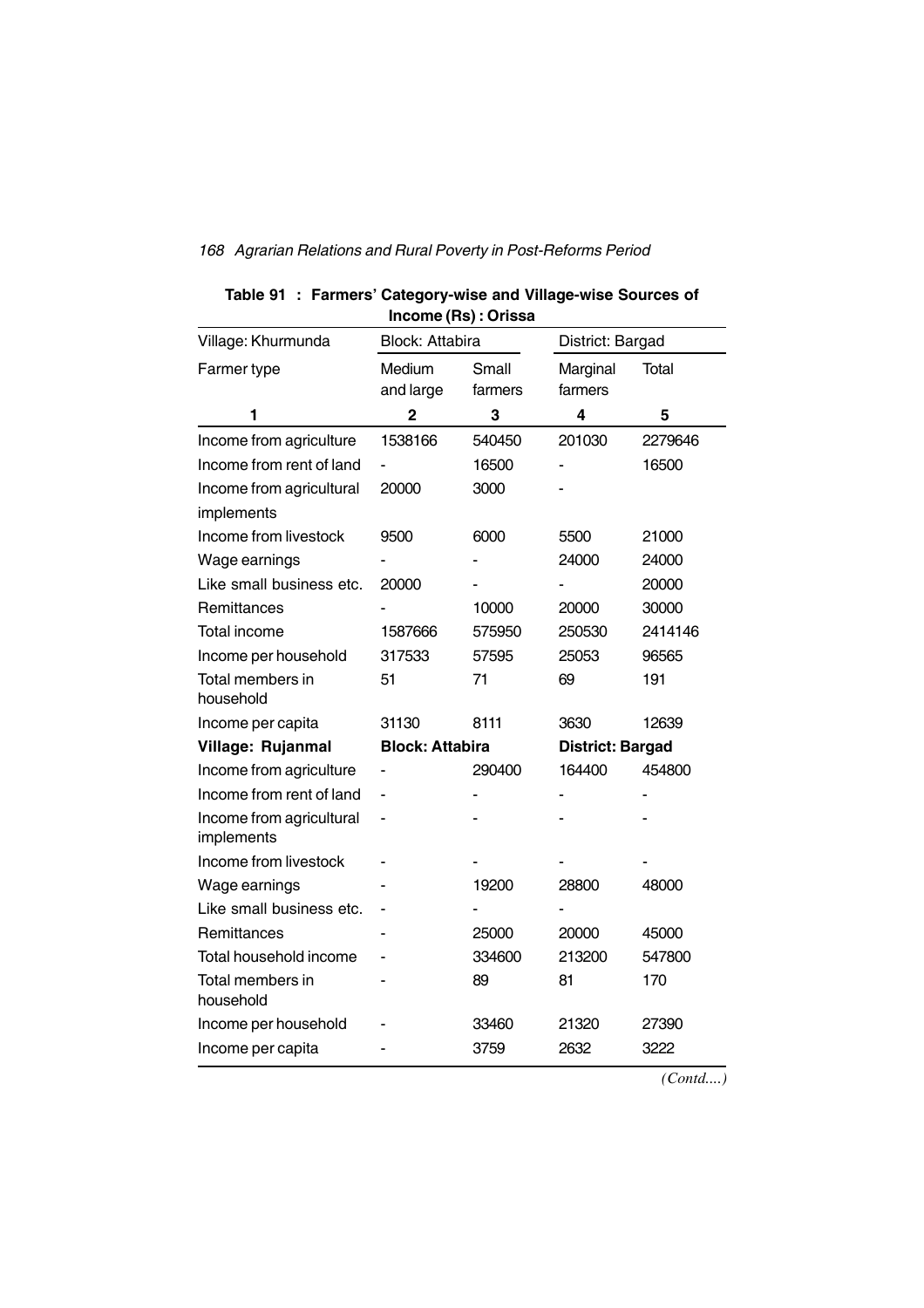| Village: Laudmal                       | Block: Paikmal        |        | District: Bargadh |         |
|----------------------------------------|-----------------------|--------|-------------------|---------|
| 1                                      | $\overline{2}$        | 3      | $\overline{4}$    | 5       |
| Income from agriculture                | 390810                | 383115 | 202185            | 976110  |
| Income from rent of land               | 19000                 | 5000   |                   | 24000   |
| Income from agricultural<br>implements | 5500                  |        |                   | 5500    |
| Income from livestock                  | 15000                 | 12000  | 5500              | 32500   |
| Wage earnings                          |                       | 14400  | 20000             | 34400   |
| Like small business etc.               | 55000                 |        |                   | 55000   |
| Remittances                            |                       | 20000  | 25000             | 45000   |
| Total household income                 | 485310                | 434515 | 252685            | 1172510 |
| Total members in<br>household          | 37                    | 67     | 54                | 158     |
| Income per household                   | 97062                 | 43451  | 25268             | 46900   |
| Income per capita                      | 13116                 | 6485   | 4679              | 7421    |
| Village: Mandosil                      | <b>Block: Paikmal</b> |        | District: Bargadh |         |
| Income from agriculture                | 1089540               | 129240 | 382545            | 1601325 |
| Income from rent of land               |                       | 22050  | 11025             | 33075   |
| Income from agricultural<br>implements | 7600                  |        |                   | 7600    |
| Income from livestock                  | 12000                 | 8000   | 3500              | 23500   |
| Wage earnings                          |                       |        |                   |         |
| Like small business etc.               | 60000                 |        | 24000             | 84000   |
| Remittances                            |                       | 9600   |                   | 9600    |
| Total household income                 | 1169140               | 168890 | 421070            | 1759100 |
| Total members in<br>household          | 39                    | 38     | 67                | 144     |
| Income per household                   | 23382                 | 16889  | 42107             | 70364   |
| Income Per capita                      | 29977                 | 4444   | 6284              | 12215   |

**Table 91 :** *(Contd....)*

*(Contd....)*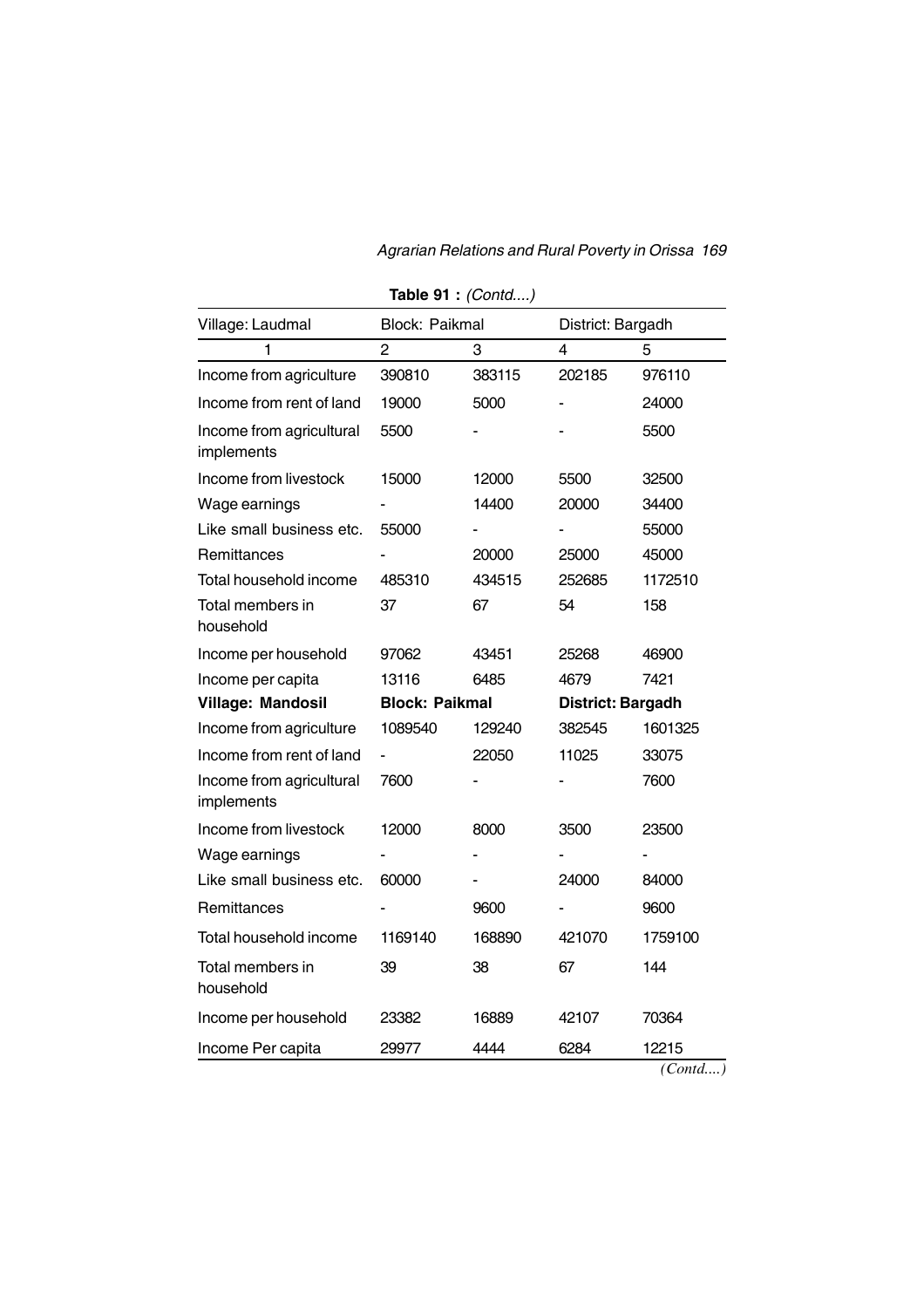| Village: Chancharbatti                 | Block: Junagarh        |        |        | District: Kalahandi        |
|----------------------------------------|------------------------|--------|--------|----------------------------|
| 1                                      | 2                      | 3      | 4      | 5                          |
| Income from agriculture                | 781055                 | 166875 | 318230 | 1266160                    |
| Income from rent of land               | ÷,                     |        | 16000  | 16000                      |
| Income from agricultural<br>implements |                        |        | 3000   | 13500                      |
| Income from livestock                  | 15500                  | 6000   | 12000  | 33500                      |
| Wage earnings                          |                        | 33600  | 14400  | 48000                      |
| Like small business etc.               | 30000                  |        | 15000  | 45000                      |
| Remittances                            |                        |        |        |                            |
| Total household income                 | 837055                 | 206475 | 378630 | 1422160                    |
| Total members in<br>household          | 33                     | 64     | 59     | 156                        |
| Income per household                   | 167411                 | 20647  | 37863  | 56886                      |
| Income per capita                      | 25365                  | 3226   | 6417   | 9116                       |
| Village: Bondagauda                    | <b>Block: Junagarh</b> |        |        | <b>District: Kalahandi</b> |
| Income from agriculture                | 488050                 | 98845  | 408530 | 995425                     |
| Income from rent of land               | 9000                   |        | 2000   | 11000                      |
| Income from agricultural<br>implements | 3000                   |        | 2000   | 5000                       |
| Income from livestock                  | 5000                   | 7000   | 9000   | 21000                      |
| Wage earnings                          | 9800                   | 32000  | 26000  | 67800                      |
| Like small business etc.               | 15000                  |        |        | 15000                      |
| Remittances                            |                        | 30000  | 15000  | 45000                      |
| Total household income                 | 529850                 | 167845 | 462530 | 1160225                    |
| Total members in<br>household          | 35                     | 82     | 63     | 180                        |
| Income per household                   | 105970                 | 16784  | 46253  | 46409                      |
| Income per capita                      | 15138                  | 2047   | 7342   | 6446                       |

**Table 91 :** *(Contd....)*

*(Contd....)*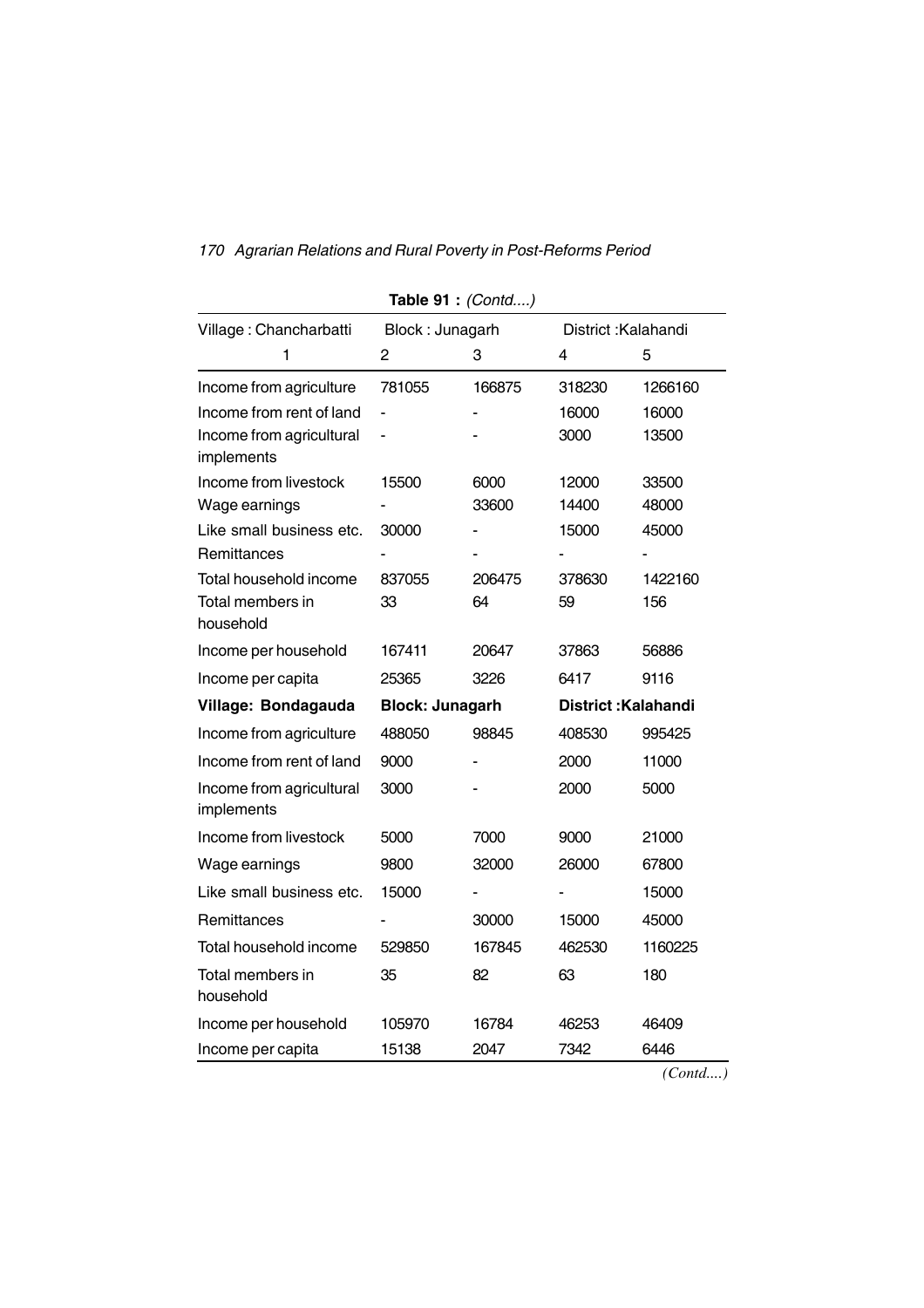| Village: Kumudbahal                    | Block: T.Rampur         |        | District: Kalahandi |        |
|----------------------------------------|-------------------------|--------|---------------------|--------|
| 1                                      | 2                       | 3      | 4                   | 5      |
| Income from agriculture                | 220080                  | 150900 | 371890              | 742870 |
| Income from rent of land               |                         |        |                     |        |
| Income from agricultural<br>implements |                         |        |                     |        |
| Income from livestock                  | 6000                    | 8000   | 9000                | 23000  |
| Wage earnings                          | 5000                    | 12000  | 10000               | 27000  |
| Like small business etc.               |                         |        |                     |        |
| Remittances                            |                         | 15000  | 10000               | 25000  |
| Total household income                 | 231080                  | 185900 | 400890              | 817870 |
| Total members in<br>household          | 39                      | 43     | 68                  | 150    |
| Income per household                   | 46216                   | 18590  | 40089               | 32714  |
| Income per capita                      | 5925                    | 4323   | 5895                | 5452   |
| Village: Damanguda                     | <b>Block: Th Rampur</b> |        | District: Kalahandi |        |
| Income from agriculture                | 247035                  | 160550 | 298375              | 705960 |
| Income from rent of land-              |                         |        |                     |        |
| Income from agricultural<br>implements |                         |        |                     |        |
| Income from livestock                  | 8000                    | 10000  | 12000               | 30000  |
| Wage earnings                          | 4000                    | 8000   | 8000                | 20000  |
| Like small business etc.               |                         |        |                     |        |
| Remittances                            |                         |        |                     |        |
| Total household income                 | 259035                  | 178550 | 318375              | 755960 |
| Total members in<br>household          | 41                      | 63     | 49                  | 153    |
| Income per household                   | 51807                   | 17855  | 31837               | 30238  |
| Income per capita                      | 6317                    | 2834   | 6497                | 4940   |

**Table 91 :** *(Contd....)*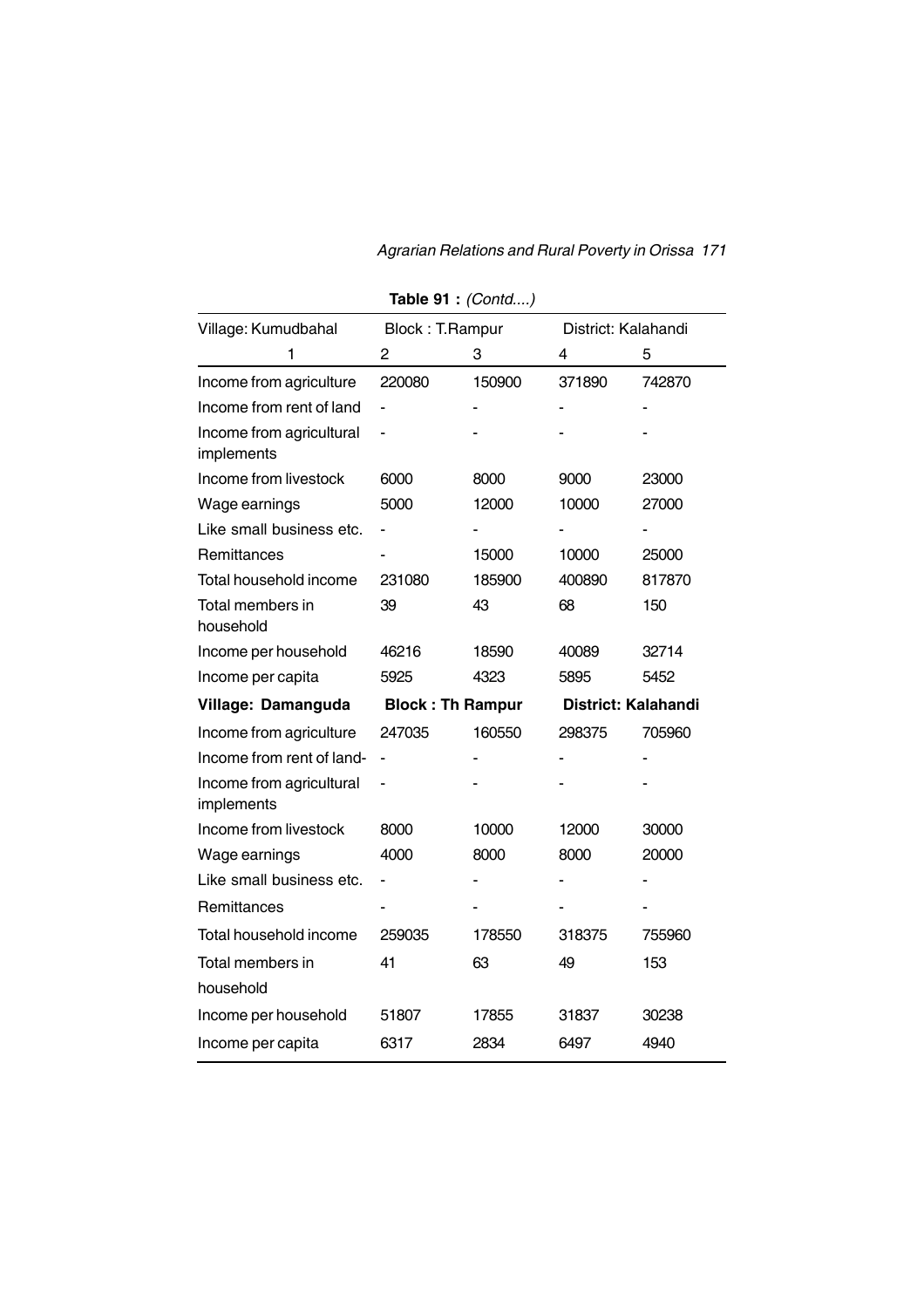|                                   |          |         |                 |         |                |           | Table 92 : Farmers' Category-wise and District-wise Sources of Income (Rs) : Orissa |         |
|-----------------------------------|----------|---------|-----------------|---------|----------------|-----------|-------------------------------------------------------------------------------------|---------|
|                                   |          | Bargad  |                 |         |                | Kalahandi |                                                                                     |         |
| Farmer type                       | Medium   | Small   | Marginal        | Total   | Medium         | Small     | Marginal                                                                            | Total   |
|                                   | ಗಿದ<br>ಹ | and     | farmers         |         | and            | ang       | farmers                                                                             |         |
|                                   | large    | semi-   | ng<br>G         |         | large          | semi-     | <u>ក្ត</u>                                                                          |         |
|                                   |          | medium  | agricul-        |         |                | medium    | agricul-                                                                            |         |
|                                   |          |         | tural           |         |                |           | tural                                                                               |         |
|                                   |          |         | abourers        |         |                |           | labourers                                                                           |         |
| Agriculture                       | 3018516  | 343205  | 950160          | 5311881 | 1736220        | 577170    | 1397025                                                                             | 3710415 |
| Rentals                           | 19000    | 43550   | 11025           | 73575   | 9000           |           | 18000                                                                               | 27000   |
| Agricultural                      | 33100    | 3000    |                 | 36100   | 13500          |           | 5000                                                                                | 18500   |
| implements                        |          |         |                 |         |                |           |                                                                                     |         |
| Livestock                         | 36500    | 26000   | 14500           | 77000   | 34500          | 31000     | 42000                                                                               | 107500  |
| Wages                             |          | 14400   | 72800           | 87200   | 18800          | 85600     | 58400                                                                               | 162800  |
| Small                             | 135000   |         | 24000           | 159000  | 45000          |           | 15000                                                                               | 60000   |
| business etc.                     |          |         |                 |         |                |           |                                                                                     |         |
| Remittances                       |          | 64600   | 65000           | 129600  |                | 45000     | 25000                                                                               | 70000   |
| Total household 3242116<br>income |          | 1494755 | 1137485         | 5874356 | 1857020        | 738770    | 1560425                                                                             | 4156215 |
| Total members<br>in household     | 127      | 265     | $\overline{27}$ | 663     | $\frac{48}{5}$ | 239       | 252                                                                                 | 639     |
| Income per<br>household           | 162106   | 37369   | 28437           | 58743   | 92851          | 18469     | 39010                                                                               | 41562   |
|                                   |          |         |                 |         |                |           |                                                                                     | (Contd  |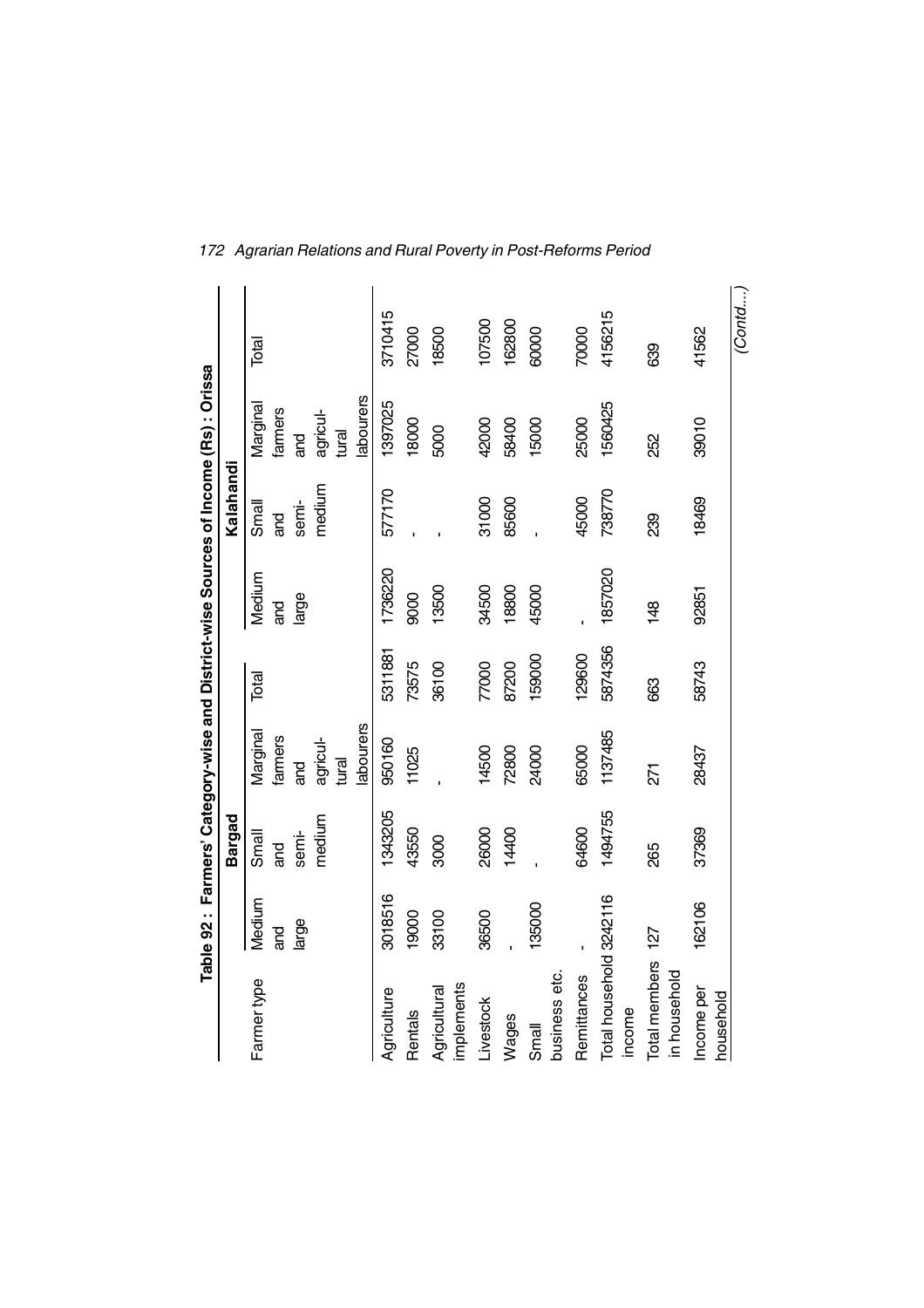|                                                             |                |                  |                | Table 92 : (Contd) |                  |               |                  |                |
|-------------------------------------------------------------|----------------|------------------|----------------|--------------------|------------------|---------------|------------------|----------------|
|                                                             |                | <b>Bargad</b>    |                |                    |                  | Kalahandi     |                  |                |
| Farmer type                                                 | Medium         | Small            | Marginal       | Total              | Medium           | Small         | Marginal         | Total          |
|                                                             | ang            | ang              | farmers        |                    | and              | and           | farmers          |                |
|                                                             | large          | semi-            | ng<br>G        |                    | large            | semi-         | and              |                |
|                                                             |                | medium           | agricul-       |                    |                  | medium        | agricul-         |                |
|                                                             |                |                  | tural          |                    |                  |               | tural            |                |
|                                                             |                |                  | labourers      |                    |                  |               | labourers        |                |
| Income per                                                  | 25528          | 5640             | 4197           | 8860               | 12547            | 3091          | 6192             | 6504           |
| capita                                                      |                |                  |                |                    |                  |               |                  |                |
| Source-wise per cent contribution to total household income |                |                  |                |                    |                  |               |                  |                |
| Agriculture                                                 | 8              | 8                | 83.5           | 90.4               | 93.4             | 78.1          | 89.5             | 89.2           |
| <b>Rentals</b>                                              | 0.5            | <u>ဇ</u>         | 0.9            | $\frac{1}{2}$      | $\overline{0.4}$ |               | 1.15             | 0.6            |
| Agricultural                                                | 1.02           | $\frac{2}{5}$    |                | 0.6                | $\overline{0}$   |               | $0.\overline{3}$ | $\overline{0}$ |
| implements                                                  |                |                  |                |                    |                  |               |                  |                |
| Livestock                                                   | $\overline{L}$ | $\overline{11}$  | $\frac{2}{1}$  | <u>ო</u>           | $\frac{8}{1}$    | $\frac{1}{4}$ | $\frac{8}{2}$    | 2.5            |
| Wages                                                       |                | 0.9              | 6.4            | $\overline{4}$     | 1.01             | 11.5          | 3.7              | 3.9            |
| Small                                                       | 4.16           |                  | $\overline{2}$ | $\overline{2.7}$   | $\frac{4}{2}$    |               | 0.9              | $\frac{4}{1}$  |
| business etc.                                               |                |                  |                |                    |                  |               |                  |                |
| Remittances<br>СQ<br>홊<br>舌                                 |                | $4.\overline{3}$ | 5.7            | 23                 |                  | 6.09          | $\frac{6}{1}$    | $\frac{6}{1}$  |

*Agrarian Relations and Rural Poverty in Orissa 173*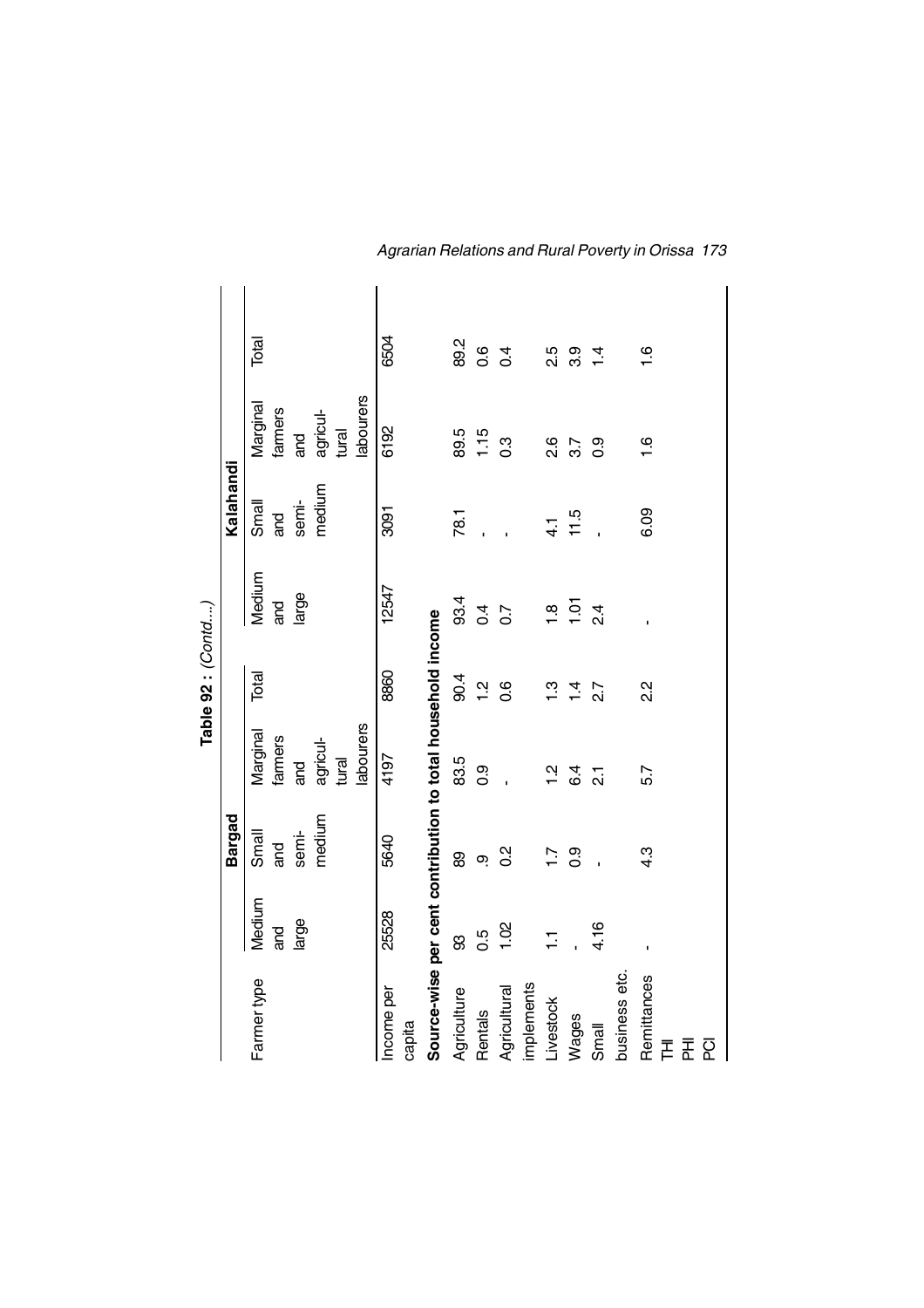*Per Capita Income Disparities:* Very significant differences in the per capita income level among the villages and among different categories of farmers were found in the study area. As against the average per capita income of Rs. 7703 for the State as a whole, the same was found to be Rs. 8860 in Bargad and Rs. 6504 in Kalahandi districts. Thus, the per capita income in Kalahandi is below average and is lower by Rs.2356 when compared with the developed district Bargad. The difference is quite glaring among the different categories of farmers between the two districts. The average per capita income from all sources for large farmers is Rs.25,528 in Bragad which was higher by Rs. 12981 than that of Kalahandi (Rs. 12547). This difference is appreciably apparent in case of small farmers also with Rs.2549. However, it is surprising to observe that the per capita income of marginal farmers of the underdeveloped district Kalahandi was higher than the PCI of the developed district Bargad by Rs. 1995. This can be attributed mostly by the type of diversified cropping pattern adopted by these farmers in the underdeveloped district.

| Village       | Medium &<br>large<br>farmers | Small<br>farmers | Marginal<br>farmers | Total |
|---------------|------------------------------|------------------|---------------------|-------|
| Khurmunda     | 31130                        | 8347             | 3528                | 12639 |
| Rujanmal      |                              | 3759             | 2632                | 3222  |
| Laudmal       | 13116                        | 6485             | 4679                | 7421  |
| Mandosil      | 29977                        | 4444             | 6285                | 12215 |
| <b>Bargad</b> | 25528                        | 5640             | 4197                | 8890  |
| Chancharbatti | 25365                        | 3226             | 6417                | 9116  |
| Bondaguda     | 15138                        | 2047             | 7342                | 6446  |
| Kumudhahal    | 5925                         | 4323             | 5895                | 5452  |
| Damanguda     | 6317                         | 5834             | 6497                | 6940  |
| Kalahandi     | 12547                        | 3091             | 6192                | 6504  |

**Table 93 : Category-wise and Village-wise Per Capita Income : Orissa**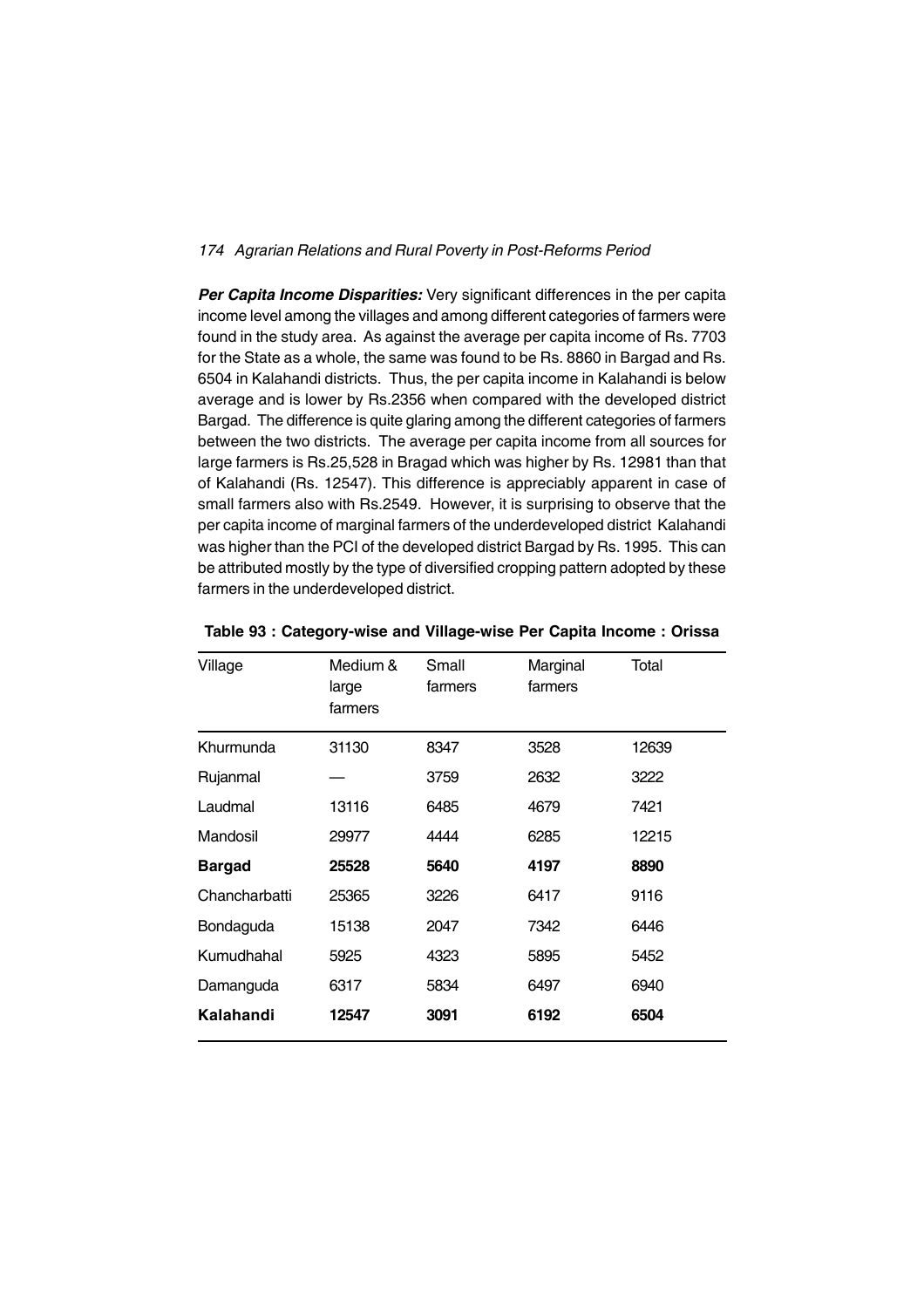It is also observed that within the developed district, income disparity was not observed between the developed villages. But it was observed between the two developed villages of the underdeveloped district. This is mostly because of the type of cropping pattern and marketing support to these crops. For ex: in Chancharabatti the main crop was paddy which was enjoying the benefits of market support. Whereas, in the other developed village Bondaguda, though the large farmers were well-off with the type of cropping pattern they adopt, their per capita income was far less than the large farmers of Chancharabatti (by Rs.19, 048). The crops they grow including paddy are mainly with local varieties which do not fetch higher market price. The institutional support system like agricultural extension in this village is totally absent when compared to the other developed village. Similar is the case of other two categories of farmers between the two developed villages.

#### Poverty:

The per capita consumption expenditure or the poverty line of Orissa State was Rs.323 per month and it is Rs. 3887 per year. Table 94 shows the number of households below poverty line in each category of the farmers and their share in total poverty in the village and districts. Similarly, Table 95 shows farmers' categories-wise poverty incidence.The incidence of poverty among all the categories of farmers was 38 per cent for Orissa State. The maximum number of households below poverty line were more in the developed district i.e. Bargad when compared to the underdeveloped district i.e. Kalahandi. Among the large farmers, the developed district has less number of households below poverty line with 5 per cent when compared to the underdeveloped Kalahandi district with 20 per cent. Among the small farmers' category the number of households below poverty line was less in the developed district with 42.5 per cent. Whereas, in the underdeveloped district it was 52.5 per cent. Surprisingly, the situation of marginal farmers with number of households below poverty line was more in the developed Bargad district with 24, when compared to the underdeveloped district with 9. The incidence of poverty among marginal farmers was 60 per cent for the developed district and 22.5 per cent for the underdeveloped district. Another interesting observation, the number of households as well as the incidence of poverty in Orissa State for marginal farmers was less than small farmers with 41.25 and 47.5 per cent, respectively, which shows that small farmers are more vulnerable and poverty stricken when compared to marginal farmers. The situation of the marginal farmers was slightly better due to occupational diversity such as labour work and migration.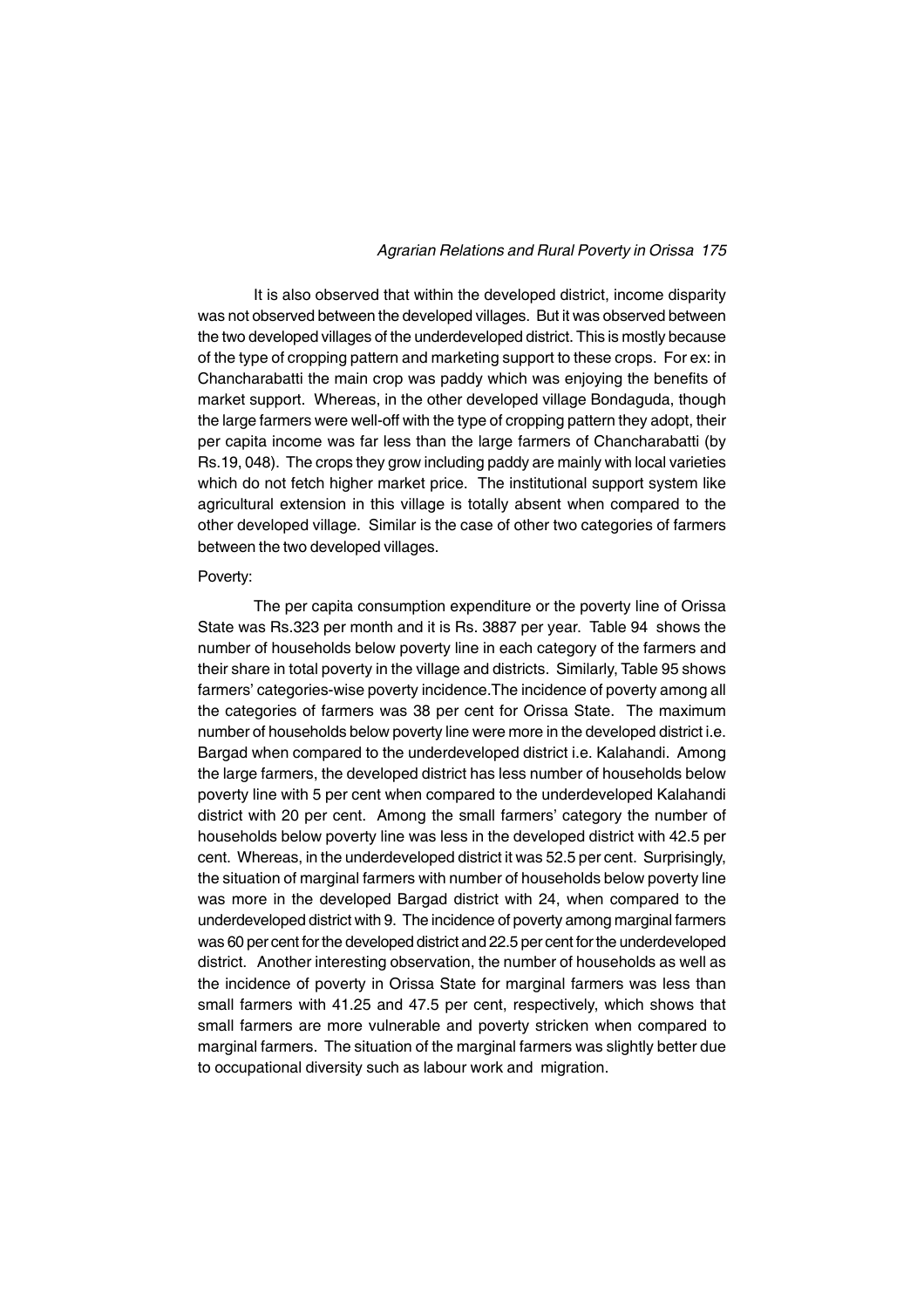| Village        | LF | <b>SF</b> | MF | Total |
|----------------|----|-----------|----|-------|
| Khurmunda      |    | 4         | 8  | 12    |
| Rujanmal       |    | 7         | 9  | 16    |
| Laudmal        | 1  | 2         | 5  | 8     |
| Mandosil       |    | 4         | 2  | 6     |
| <b>Bargad</b>  | 1  | 17        | 24 | 42    |
| Chancharabatti |    | 6         | 3  | 9     |
| Bondaguda      | 1  | 7         | 2  | 10    |
| Kumudbahal     | 2  | 3         | 2  | 7     |
| Damanguda      | 1  | 5         | 2  | 8     |
| Kalahandi      | 4  | 21        | 9  | 34    |
| Orissa         | 5  | 38        | 33 | 76    |
|                |    |           |    |       |

**Table 94 : Category-wise Distribution of BPL Households : Orissa**

| Table 35 . Fel cent Housenolus Below Poverty Line . Orissa |      |      |       |       |
|------------------------------------------------------------|------|------|-------|-------|
| Village                                                    | LF   | SF   | ΜF    | Total |
| Khurmunda                                                  |      | 40   | 80    | 48    |
| Rujanmal                                                   |      | 70   | 90    | 80    |
| Laudmal                                                    | 25   | 20   | 50    | 32    |
| Mandosil                                                   |      | 40   | 20    | 60    |
| <b>Bargad</b>                                              | 5    | 42.5 | 60    | 42    |
| Chancharabatti                                             |      | 60   | 30    | 90    |
| Bondaguda                                                  | 10   | 70   | 20    | 40    |
| Kumudbahal                                                 | 40   | 30   | 20    | 28    |
| Damanguda                                                  | 20   | 50   | 20    | 32    |
| Kalahandi                                                  | 20   | 52.5 | 22.5  | 34    |
| <b>Orissa</b>                                              | 12.5 | 47.5 | 41.25 | 38    |

**Table 95 : Per cent Households Below Poverty Line : Orissa**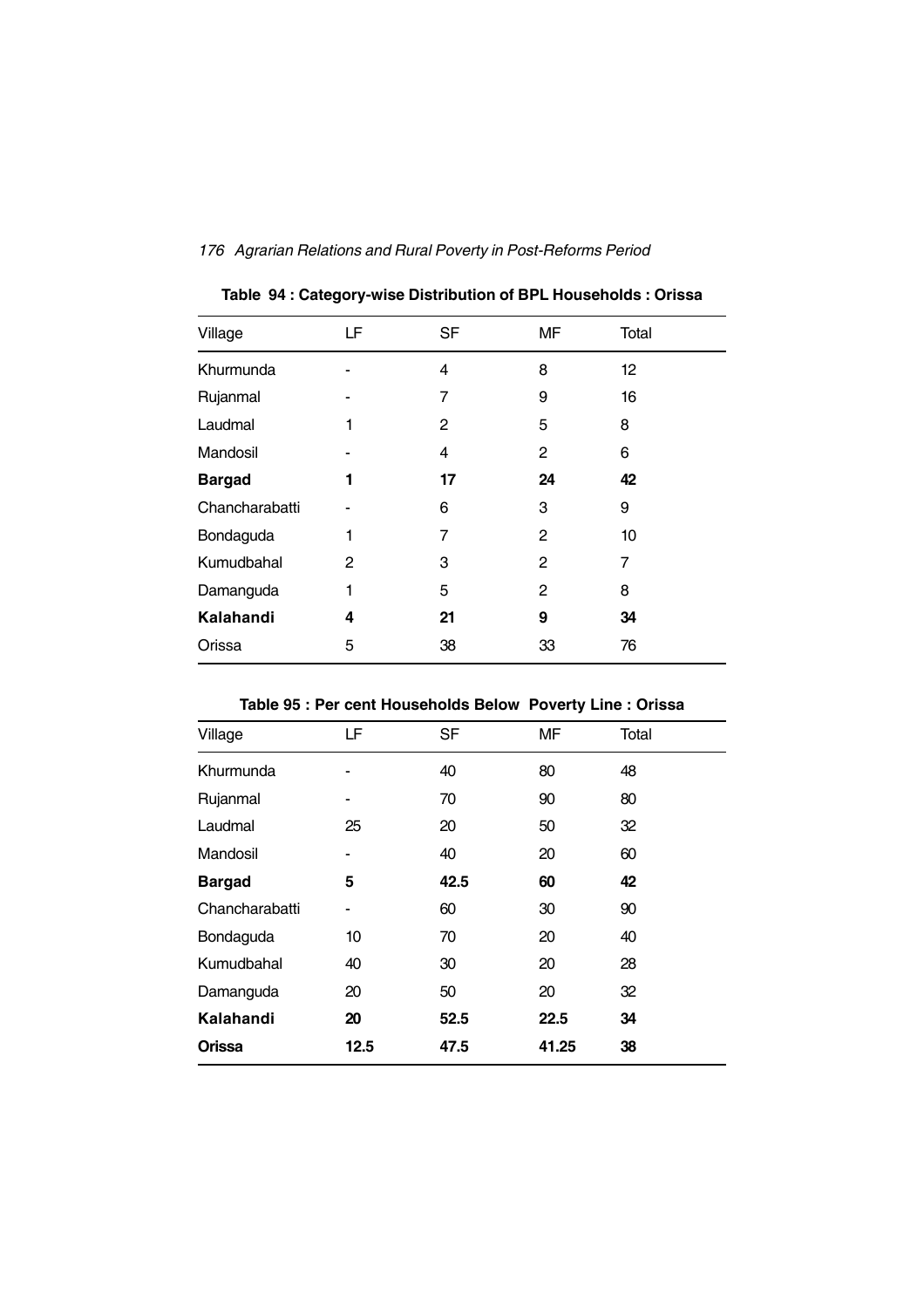### *Employment Status:*

Table 96 shows the break-up of total population into adult male and female population, and male and female workers per household. The Table also shows total potential employment (in terms of mandays) in the two districts. There was not much difference in the availability of workers per household among the different categories of farmers. As expected, the availability of female workers per household was less than the male workers per household. The potential male as well as female employment among the small and marginal farmers of the developed Bargad was more than the underdeveloped Kalahandi district.

| Bargad<br>Category<br>LF<br>MF<br>SF<br>88<br>144 163<br>Total adult<br>population<br>48<br>74<br>84<br>Total adult<br>males<br>79<br>40<br>70<br>Total adult<br>females<br>Male<br>$1.8$ 1.9<br>1.5 |   |          |                 | Kalahandi |                  |                 |           |          | Orissa |                 |                 |       |
|------------------------------------------------------------------------------------------------------------------------------------------------------------------------------------------------------|---|----------|-----------------|-----------|------------------|-----------------|-----------|----------|--------|-----------------|-----------------|-------|
|                                                                                                                                                                                                      |   |          |                 | Total     | LF               | <b>SF</b>       |           | MF Total | LF .   | SF              | MF              | Total |
|                                                                                                                                                                                                      |   |          |                 | 395       | 73               | 101 94          |           | 268      | 161    |                 | 245 257         | 663   |
|                                                                                                                                                                                                      |   |          |                 | 206       | 35               | 46              | 50        | 131      | 83     |                 | 120 134 337     |       |
|                                                                                                                                                                                                      |   |          |                 | 189       | 38               | 55              |           | 44 137   | 78     |                 | 125 123 326     |       |
| workers per HH                                                                                                                                                                                       |   |          |                 | 1.7       |                  | 1.5 1.2 1.2 1.3 |           |          |        | $1.2 \quad 1.5$ | 1.6             | 1.5   |
| Female<br>workers per HH                                                                                                                                                                             | 1 | 1.75 1.6 |                 | 1.8       | 1.2 <sub>1</sub> |                 | $1.2$ 1.2 |          | 1      |                 | 1.4 1.75 1.75   |       |
| Potential<br>male employment                                                                                                                                                                         |   |          | 405 486 513 459 |           |                  | 405 324 324 351 |           |          |        |                 | 324 405 432 405 |       |
| Potential<br>female employment                                                                                                                                                                       |   |          | 270 473 432 486 |           |                  | 324 270 324 324 |           |          |        |                 | 270 378 473 473 |       |

**Table 96 : Adult Population and Potential Mandays : Orissa**

*Sectoral Distribution of Employment:* Table 97 shows the proportion of adult population employed in different sectors. The employed adult population as a per cent of total adult population was around 73 for the Orissa State as a whole. Similarly, the proportion of marginal farmers employed was more (81.3 per cent) followed by small farmers (77.2 per cent) and large farmers (33.4 per cent).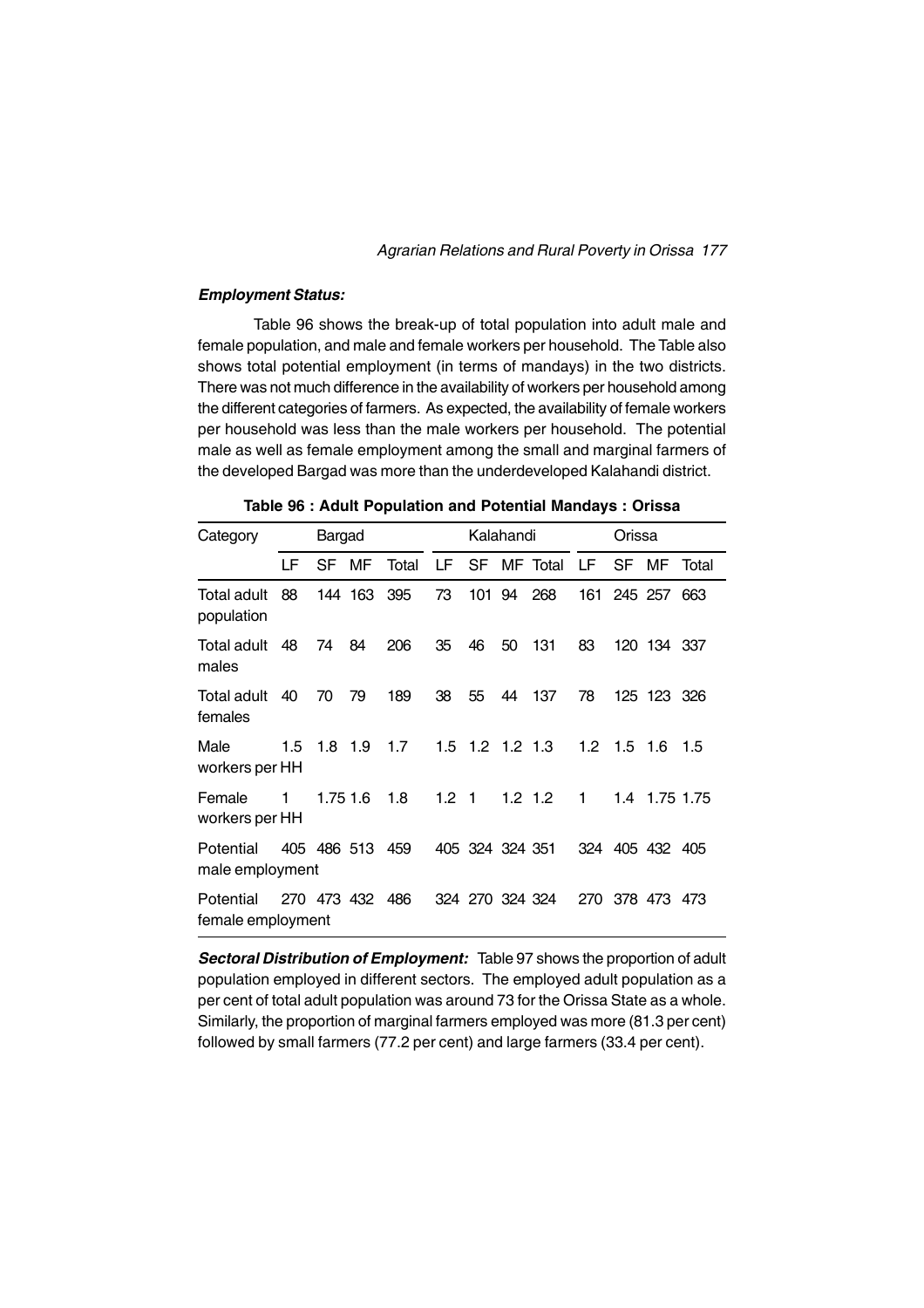|                      |                                               |                              | Table 97 : Sector-wise Employment Status : Orissa |                 |             |                          |                          |                          |                 |                                     |
|----------------------|-----------------------------------------------|------------------------------|---------------------------------------------------|-----------------|-------------|--------------------------|--------------------------|--------------------------|-----------------|-------------------------------------|
| Farmer'<br>type      | members<br>in the<br>family<br>adult<br>Total | vation<br>culti-<br><b>S</b> | Others'<br>field                                  | workers<br>Wage | labour<br>Ŧ | Small<br>ness<br>busi-   | activi-<br>Other<br>ties | Migrants Total           |                 | Per cent<br>emplo-<br>yed<br>adults |
| Bargad               |                                               |                              |                                                   |                 |             |                          |                          |                          |                 |                                     |
| Ь                    | 88                                            | $\frac{4}{5}$                |                                                   |                 |             |                          |                          |                          | \$              | 54.5                                |
| ჭ                    | $rac{1}{4}$ @                                 | 44                           |                                                   |                 |             | $\scriptstyle\mathtt{N}$ |                          | $\overline{\phantom{0}}$ | இ               |                                     |
| $\frac{1}{2}$        |                                               |                              | <u> ಜ</u>                                         |                 | ဖ           |                          |                          | 55                       | $\frac{18}{27}$ | 68.7<br>72.3                        |
| Total                | 395                                           | $\frac{8}{3}$                | ஜ                                                 |                 | ဖ           | თ                        |                          |                          |                 | 68.6                                |
| Kalahandi            |                                               |                              |                                                   |                 |             |                          |                          |                          |                 |                                     |
| Ц                    |                                               |                              |                                                   | i.              |             | ო                        |                          |                          |                 |                                     |
| မှာ                  | $\kappa$ $\geq$ $\alpha$                      | 89                           | ' e 4                                             |                 |             |                          |                          | ო                        | ន ន             | 885                                 |
| $\frac{\mu}{\sigma}$ |                                               | $\pmb{\mathcal{S}}$          |                                                   | <b>2825</b>     | ო           |                          |                          | $\overline{\phantom{a}}$ | 8               |                                     |
| Total                | 268                                           | <u>ମ୍</u>                    | ஜ                                                 |                 | ო           | ო                        |                          | <u>۽</u>                 | 213             | 79.4                                |
| Orissa               |                                               |                              |                                                   |                 |             |                          |                          |                          |                 |                                     |
| Щ                    |                                               |                              | $\mathbf{r}$                                      |                 |             | $P_{\alpha}$             |                          |                          |                 |                                     |
| 5                    | ie 35                                         | 6 %                          |                                                   | අ               |             |                          |                          | $\overline{\phantom{0}}$ | 8 8 8 8 4       | 53 7 8<br>53 7 9<br>53 7 9          |
| $M = \frac{1}{100}$  | 257                                           | $\pmb{\otimes}$              | <b>3 % &amp;</b>                                  | 8               | თ           |                          |                          | $\overline{r}$           |                 |                                     |
|                      | සි                                            | 250                          |                                                   | $\ddot{1}$      | တ           | $\tilde{\mathbf{r}}$     |                          | Z7                       |                 |                                     |

*178 Agrarian Relations and Rural Poverty in Post-Reforms Period*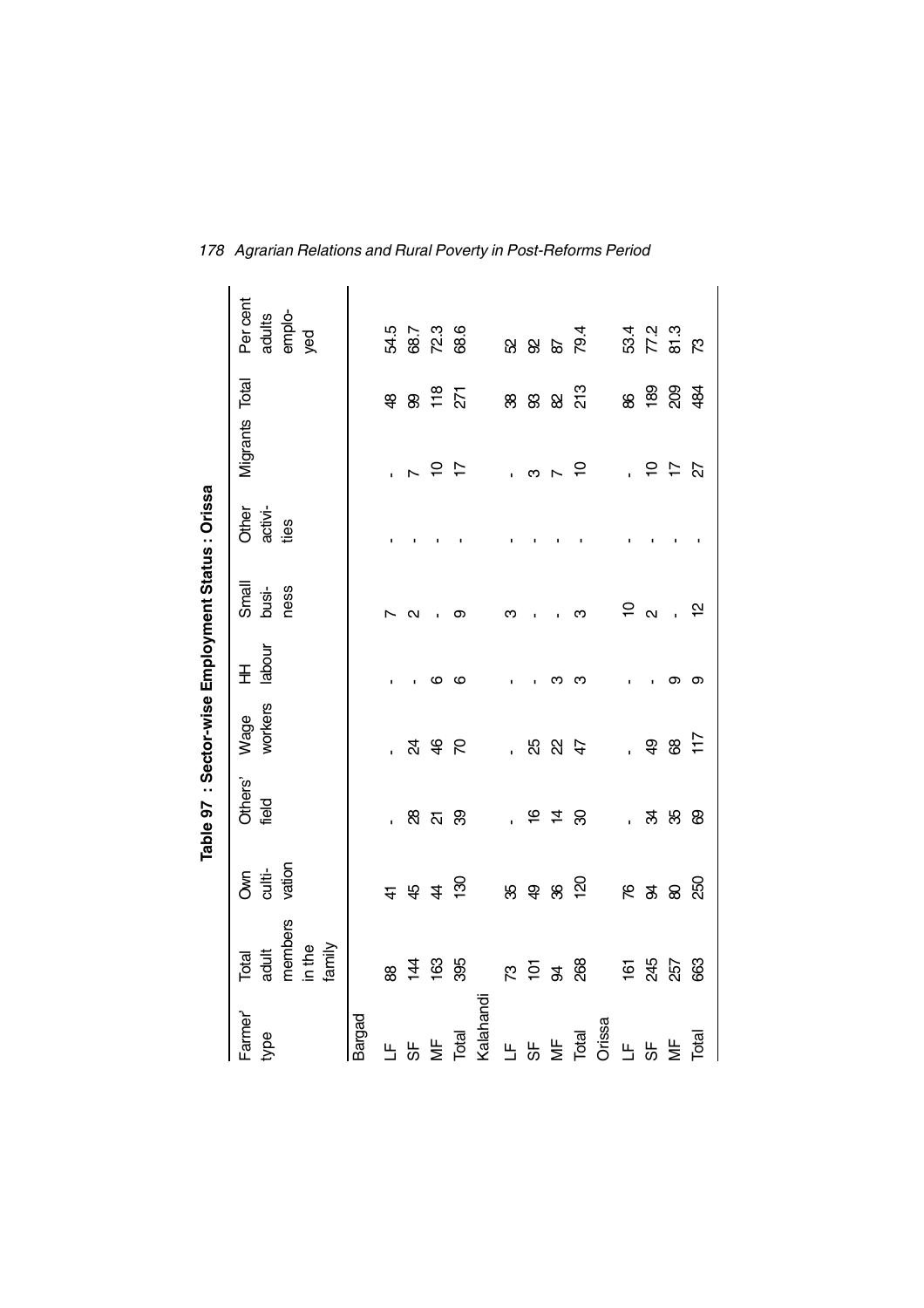The large farmers employed in own cultivation as well as small business were more in the developed (Bargad) district than the Kalahandi district. The number of small farmers engaged in own cultivation was more in Kalahandi (49) when compared to Bargad district (45). Though in absolute numbers, the number of marginal farmers engaged in own cultivation was less for Kahahandi district with 36 when compared to Bargad district with 45, in real terms it was 43.9 and 37.2 per cent, respectively. The actual employment of adult population (percentage) among large and small farmers' category was more in the developed Bargad district when compared to the underdeveloped Kalahandi district. Whereas, for marginal farmers it was more in Kalahandi district than Bargad district.

## **Employment Gap**

It is seen from Table 98 that the male employment gap for Orissa State was 93, whereas, it was 116 for female workers, both the genders and both the categories of farmers together it was 209 days for each and every household. Among the small farmers' category the employment gap was more in Kalahandi district with 241 days when compared to Bargad district with 24 days. Whereas, in case of marginal farmers' category the employment gap was less in Kalahandi district with 115 days when compared to Bargad district with 212 days. This might be the reason due to which the incidence of poverty was less among the marginal farmers of Kalahandi district when compared to Bargad district. The employment gap of marginal farmers was less than the small farmers for Orissa State, due to which the number of households below poverty line among marginal farmers was less in Kalahandi district when compared to the Bargad district.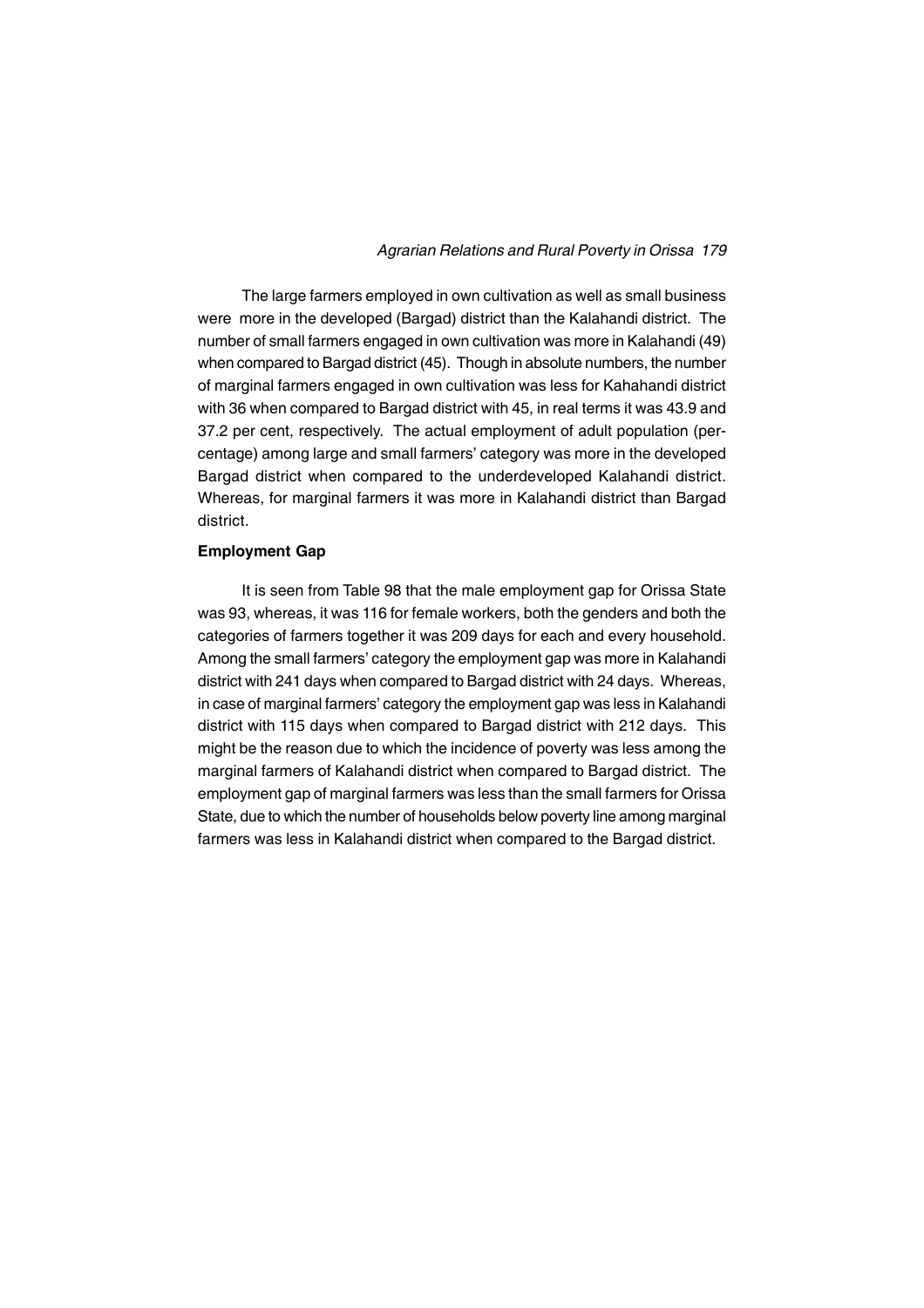|                       |           |           | Table 98 : Employment Gap : Orissa |           |           |       |           |           |           |
|-----------------------|-----------|-----------|------------------------------------|-----------|-----------|-------|-----------|-----------|-----------|
| Farmer                |           | Bargad    |                                    |           | Kalahandi |       | Orissa    |           |           |
| category              | <b>SF</b> | <b>MF</b> | Total                              | <b>SF</b> | <b>MF</b> | Total | <b>SF</b> | <b>MF</b> | Total     |
| <b>Males</b>          |           |           |                                    |           |           |       |           |           |           |
| <b>Total adult</b>    | 144       | 163       | 307                                | 101       | 94        | 195   | 245       | 257 502   |           |
| population            |           |           |                                    |           |           |       |           |           |           |
| <b>Total adult</b>    | 74        | 84        | 158                                | 46        | 50        | 96    | 120       | 134 254   |           |
| males employed        |           |           |                                    |           |           |       |           |           |           |
| Average males1.8      |           | 1.9       | 1.7                                | 1.2       | 1.2       | 1.3   | 1.5       | 1.6       | $1.5\,$   |
| workers per HH        |           |           |                                    |           |           |       |           |           |           |
| Actual males 1.2      |           | 1.3       | 1.2                                | 1.1       | 1.05      | 1.07  | 1.15      | 1.2       | 1.09      |
| employed per HH       |           |           |                                    |           |           |       |           |           |           |
| Potential             | 486       | 513       | 459                                | 324       | 324       | 351   | 405       | 432 405   |           |
| male mandays          |           |           |                                    |           |           |       |           |           |           |
| Actual male           | 294       | 356       | 318                                | 251       | 273       | 283   | 303       | 318 312   |           |
| mandays               |           |           |                                    |           |           |       |           |           |           |
| Male                  | 192       | 157       | 141                                | 73        | 51        | 68    | 102       | 114 93    |           |
| employment gap        |           |           |                                    |           |           |       |           |           |           |
| <b>Females</b>        |           |           |                                    |           |           |       |           |           |           |
| <b>Total adult</b>    | 70        | 79        | 149                                | 55        | 44        | 99    | 125       | 123 248   |           |
| females               |           |           |                                    |           |           |       |           |           |           |
| Average               | 1.75      | 1.6       | 1.8                                | 1         | 1.2       | 1.2   | 1.4       |           | 1.75 1.75 |
| female workers per HH |           |           |                                    |           |           |       |           |           |           |
| Actual females1.2     |           | 1.15      | 1.2                                | 0.92      | 1.04      | 95.2  | 1.06      |           | 1.09 1.07 |
| employed per HH       |           |           |                                    |           |           |       |           |           |           |
| Potential             | 473       | 432       | 486                                | 270       | 324       | 324   | 378       | 473 473   |           |
| female mandays        |           |           |                                    |           |           |       |           |           |           |
| Actual                | 382       | 377       | 397                                | 102       | 260       | 251   | 225       | 363 357   |           |
| female mandays        |           |           |                                    |           |           |       |           |           |           |
| Female                | 91        | 55        | 89                                 | 168       | 64        | 73    | 153       | 110       | 116       |
| employment gap        |           |           |                                    |           |           |       |           |           |           |
| <b>Total</b>          |           |           |                                    |           |           |       |           |           |           |
| Potential             | 959       | 788       | 945                                | 594       | 648       | 675   | 783       | 905 878   |           |
| mandays per HH        |           |           |                                    |           |           |       |           |           |           |
| Actual                | 676       | 576       | 715                                | 353       | 533       | 534   | 558       | 654 669   |           |
| mandays per HH        |           |           |                                    |           |           |       |           |           |           |
| Employment            | 224       | 212       | 230                                | 241       | 115       | 141   | 255       | 224       | 209       |
| status                |           |           |                                    |           |           |       |           |           |           |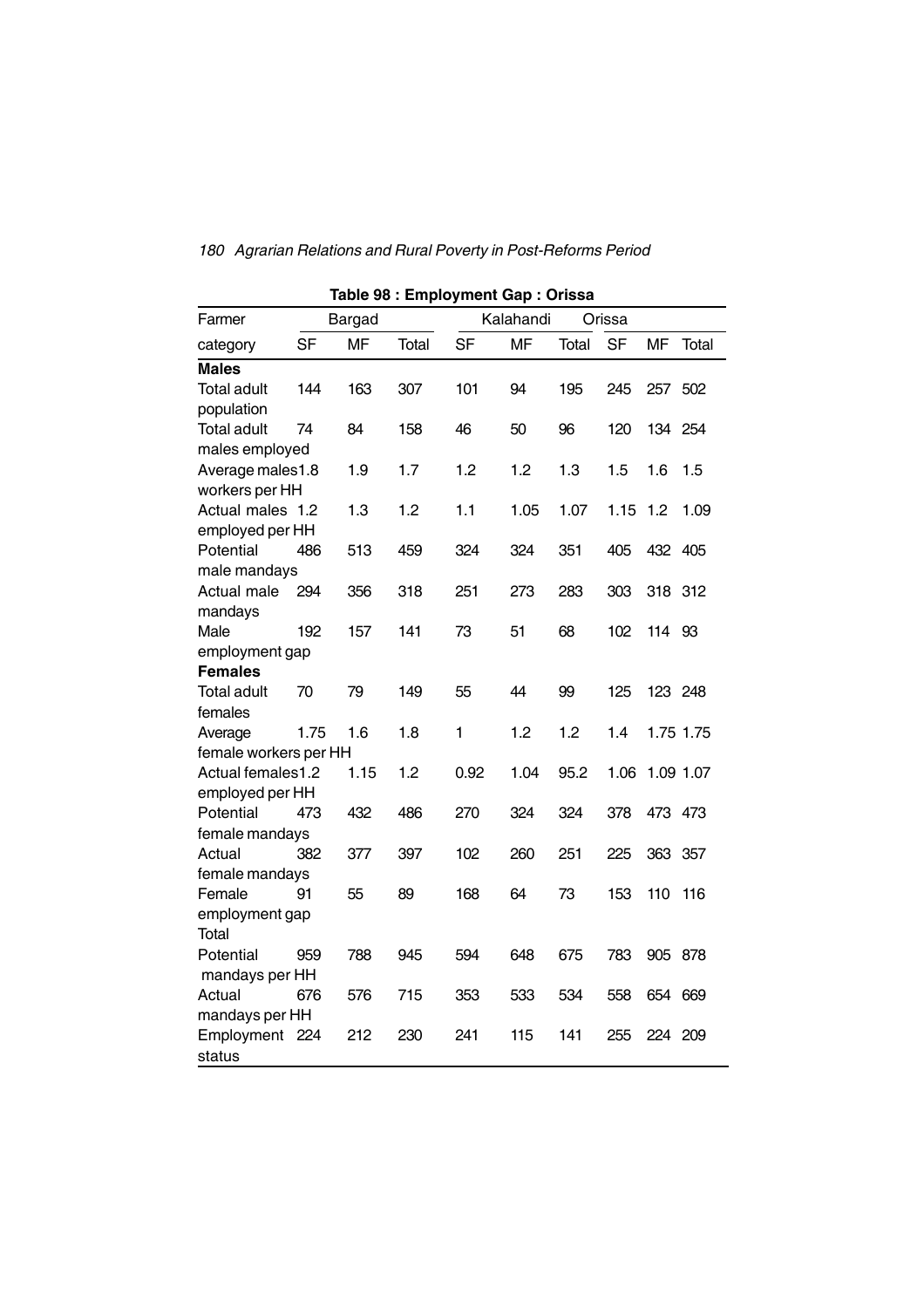**Migration :** Migration of labour was observed in all the villages except the two villages of the underdeveloped block of the underdeveloped district i.e. Damanguda and Kumudbahal villages of T Rampur block of Kalahandi district (Table 99). In these two villages almost all the households were cultivating the land. Their source of livelihood is only agriculture. Apart from their own land they also cultivate the land around the village which belongs to CPR and also part of the forest land. This shows that apart from regular agriculture they were also involved in shifting cultivation. Migration was not observed in these two villages. Whereas, in the other villages, both seasonal migration for agricultural operations and temporary or short-term migration was observed for specialised operations like brick making etc. For seasonal migration, the place of migration is short distance i.e. within the district or the neighbouring district. Whereas, for specialised operations, the migration was for other States like MP, AP and UP. The remittances were used mainly to pay back the loans taken for health or marriage purposes followed by creating assets like land and house, etc.

*Farmers' Category-wise Migration:* As mentioned earlier, no significant migration was seen in the villages of the underdeveloped block i.e. T Rampur block. Table 100 shows the farmers' categorw-wise migration status. The number of households reporting migration was found to be higher in the developed district (17) compared to the underdeveloped district (10).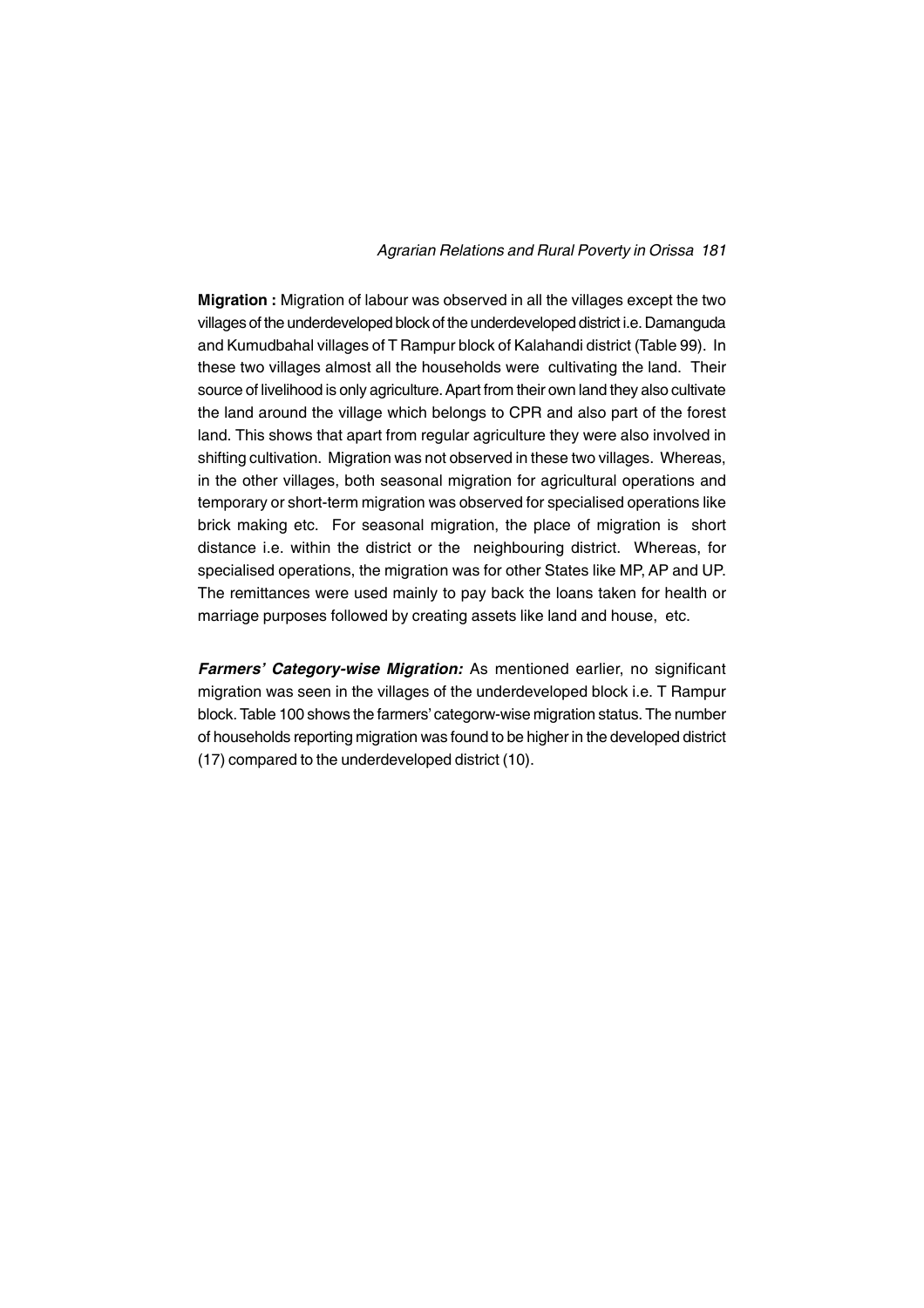|                |                         |                                     | Table 99 : Migration : Orissa |               |                                                            |  |
|----------------|-------------------------|-------------------------------------|-------------------------------|---------------|------------------------------------------------------------|--|
| Villages       | migration<br>Type of    | distance of<br>migration<br>Place & | Reasons                       | Duration      | Remittances<br>are used for                                |  |
| Khumunda       | Seasonal                | Short distance                      | Agrl. operations              | 120 (days)    | Creating assets<br>except land &<br>like houses,<br>credit |  |
| Rajanmal       | Seasonal &<br>temporary | Short distance                      | Agrl. operations              | $120$ (days)  | Livelihood                                                 |  |
| Laudmal        | Temporary               | Ayodhya, AP,<br>UP, Bargad          | Brick making                  | 360 days      | like house and land<br>Livelihood, assets                  |  |
| Mandosil       | Seasonal                | Short distance                      | Agrl. operations              | 120 days      | Credit/expenditure                                         |  |
| Bargad         |                         |                                     |                               |               |                                                            |  |
| Chancharabatti | No migration            |                                     |                               |               | Credit                                                     |  |
| Bondaguda      | Seasonal                | Short distance                      | Agrl. operations              | 100 day       |                                                            |  |
| Kumudbaha      | $\frac{1}{2}$           | ş                                   | ş                             | $\frac{1}{2}$ | ş                                                          |  |
| Dhamanguda     | $\tilde{z}$             | ş                                   | ş                             | ş             | ş                                                          |  |
| Kalahandi      |                         |                                     |                               |               |                                                            |  |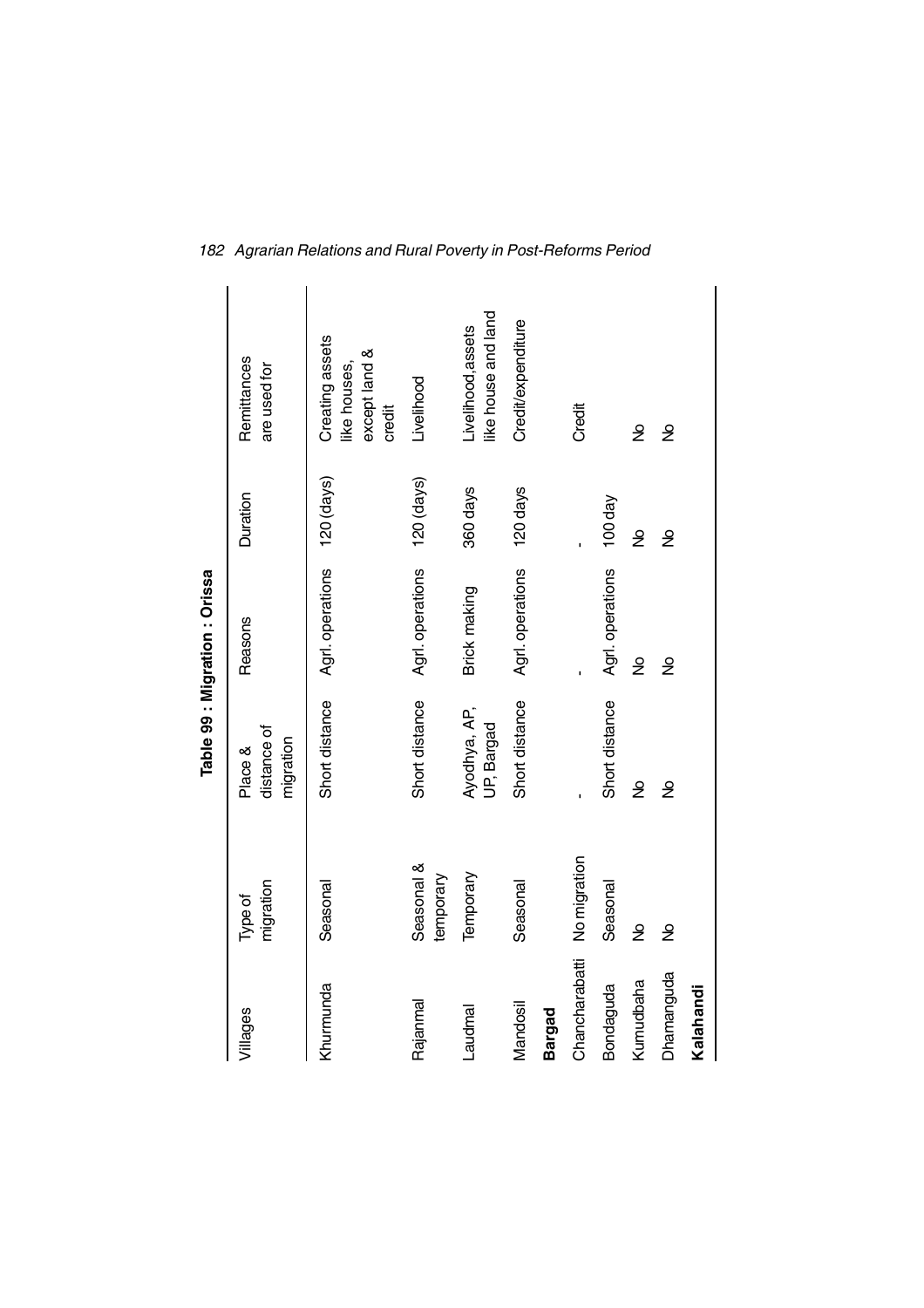| Category                            | Total<br>households | No. of persons<br>reporting migration |
|-------------------------------------|---------------------|---------------------------------------|
| <b>Developed district (Bargad)</b>  |                     |                                       |
| Medium and large farmers            | 20                  | 0                                     |
| <b>Marginal farmers</b>             | 40                  | 10(25)                                |
| Semi-medium and small farmers       | 40                  | 7(17.5)                               |
| Total                               | 100                 | 17                                    |
| Underdeveloped district (Kalahandi) |                     |                                       |
| Medium and large farmers            | 20                  | 0                                     |
| <b>Marginal farmers</b>             | 40                  | 7(17.5)                               |
| Semi-medium and small farmers       | 40                  | 3(7.5)                                |
| Total                               | 100                 | 10                                    |
| Overall                             |                     |                                       |
| Medium and large farmers            | 40                  | 0                                     |
| <b>Marginal farmers</b>             | 80                  | 17(21.2)                              |
| Semi-medium and small farmers       | 80                  | 10(12.5)                              |
| Total                               | 200                 | 27                                    |
|                                     |                     |                                       |

### **Table 100: Farmers' Category-wise Migration : Orissa**

From the developed district the number of marginal farmers migrated were around 10 and the number of small farmers were 7. Among the four villages of the developed district the number of marginal farmers migrated were more from the developed villages and the number of small farmers migrated was more from the underdeveloped villages. In the developed village Khurmunda both out-migration and in-migration was observed. Out-migration was a temporary migration mostly by marginal farmers and agricultural labour for the operations like sugarcane cutting, road laying etc. in the nearby villages. The in-migration in the developed villages was from the other neighbouring villages for the regular agricultural operations where the hiring was mostly on contract basis. In the underdeveloped villages of Bargad district, small farmers also migrated along with marginal farmers. The migration was both temporary and permanent. Mostly it was for specialised purposes like brick making to neighburing states like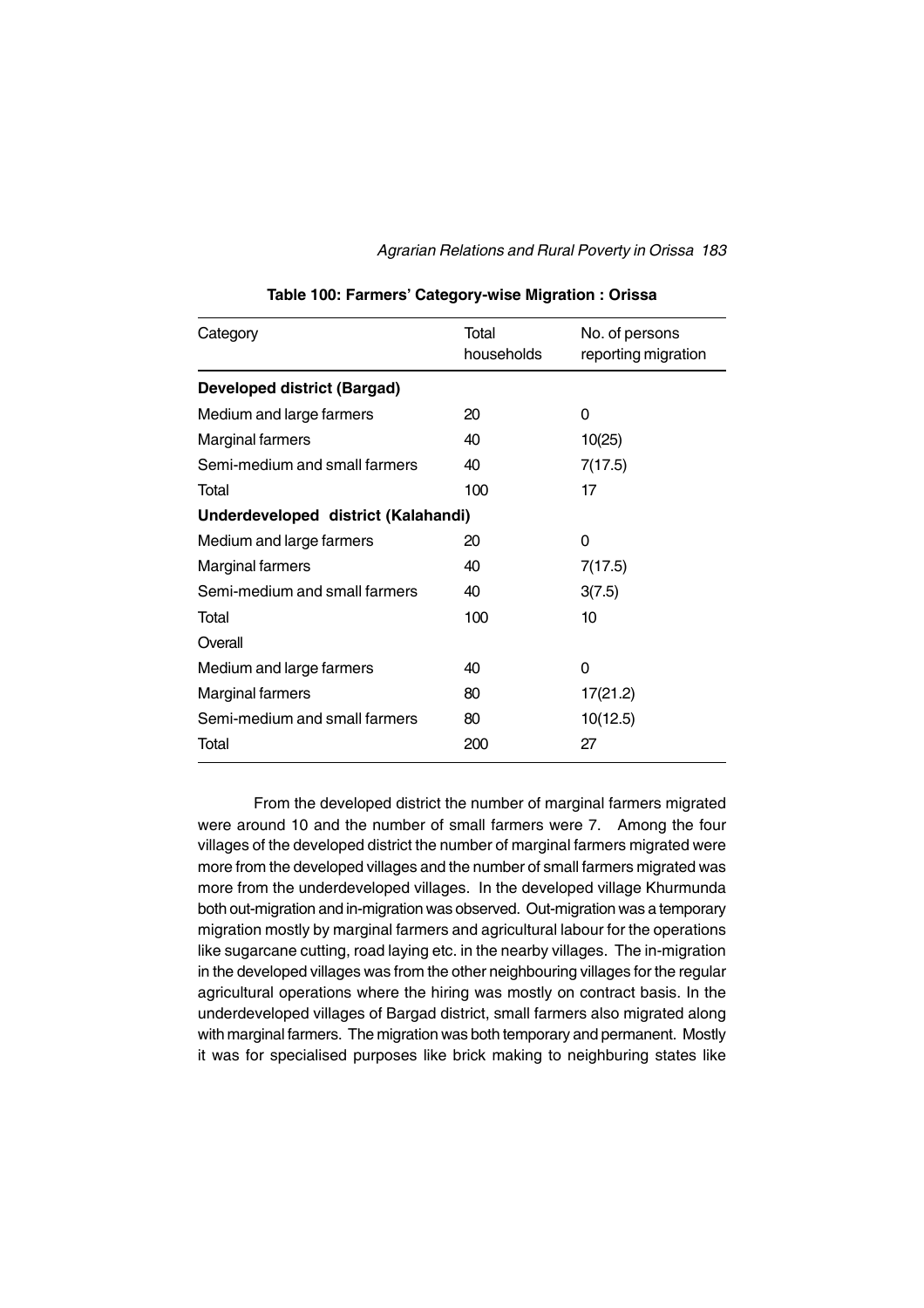Andhra Pradesh, Maharasthra etc. In the underdeveloped district marginal farmers migrated more than the small farmers. But the migration was observed in the developed block i.e. Junagarh than in the villages of the underdeveloped block i.e. T Rampur block. It was also mostly seasonal migration.

*Use of Remittances:* Table 101 shows the purpose-wise utilisation of the remittances sent by the migrant family members. In the underdeveloped district almost all the households or family members of the migrated persons have felt that maintenance of family (100 per cent) was the major reason for migration followed by repayment of debt (51.8 per cent), sickness (40.7 per cent) and land purchasing (40 per cent). Whereas, major reasons in the developed district for migration apart from maintenance of family was repayment of debt (18.1 per cent), land purchasing (13.6 per cent) and other social responsibilities like daughter's marriage.

| Use of Remittances    | Bargad   | Kalahandi | Overall  |
|-----------------------|----------|-----------|----------|
| Maintenance of family | 17(38.6) | 10(100)   | 27(100)  |
| Repayment of debt     | 8(18.1)  | 6(60)     | 14(51.8) |
| <b>Sickness</b>       | 4(9.09)  | 7(70)     | 11(40.7) |
| House construction    | 2(4.5)   | 2(20)     | 4(14.8)  |
| Land purchased        | 6(13.6)  | 4(40)     | 10(37)   |
| Marriage              | 3(6.8)   | 2(20)     | 5(18.5)  |
| <b>Others</b>         | 4(9.09)  | 3(30)     | 7(25.9)  |
| Total                 | 44       | 34        | 77       |

**Table 101 : Use of Remittances : Orissa**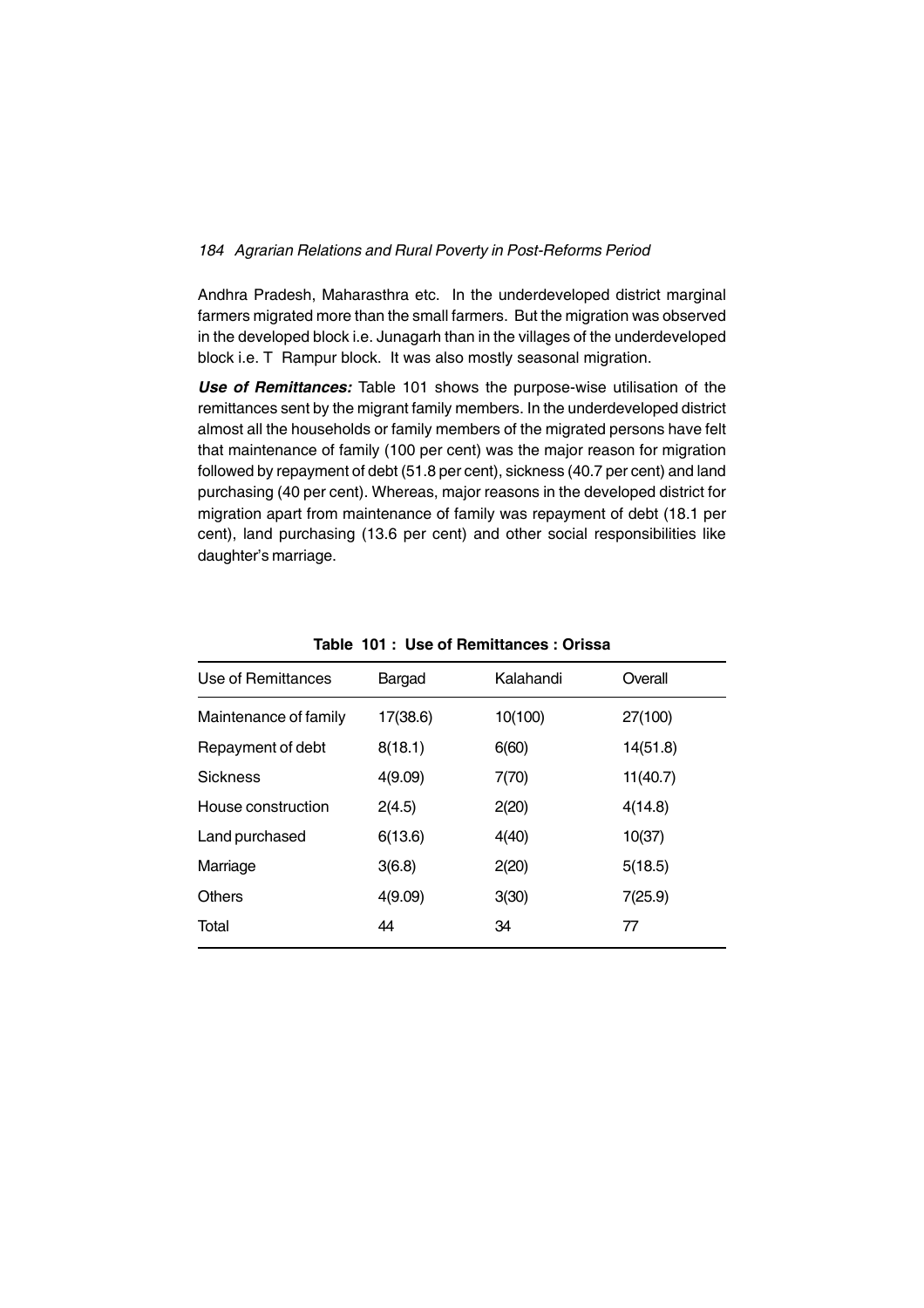# **MAJOR FINDINGS**

# **Profile**

- The total members of household were more in the developed district, block and villages when compared to the underdeveloped villages, block and district.
- <sup>l</sup> Majority of the sample farmers in both the districts fall within the age group of 35-59 years. The per cent of small and marginal farmers in the productive age group of 18 to 25 and 25 to 34 was more in the underdeveloped district when compared to the developed district.

# **Literacy**

# *a) Household :*

- The per centage of male literacy was more and female literacy was less in the developed villages and the per centage of both male and female literacy was very less in the underdeveloped villages.
- Though the literacy rate of both the districts was very less when compared to the State average, the literacy rate of the underdeveloped district was much more less than the developed district.
- In both the districts the literacy rate of medium and large farmers was significantly higher than the small and marginal farmers.

# *b)Sample Farmers :*

- Twenty nine per cent of the sample farmers in the developed district and 55 per cent in the underdeveloped district were totally illiterate.
- The educational status of farmers in the developed district with the literacy rate of 71 per cent was found to be much better when compared to the underdeveloped district with a literacy rate of 45 per cent.
- The per cent of large and medium farmers who have gone up to middle school level was more in the developed district when compared to the underdeveloped district.
- The overall literacy rate for the State among the sample farmers was 58 per cent.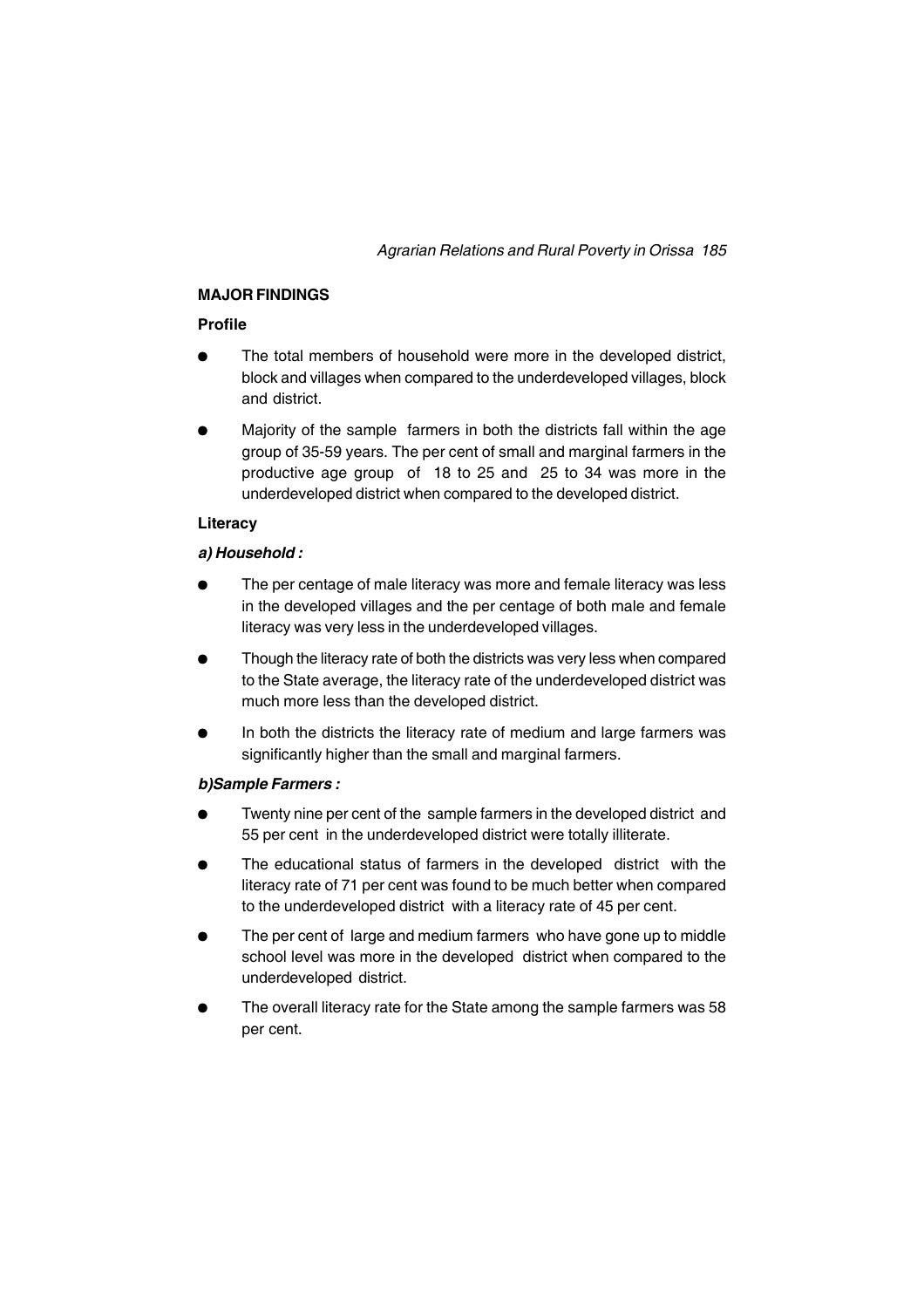# **Employment/Occupation**

# *a)Household :*

- The employment among the total adult members was 89 per cent among the sample farmers in the developed district.
- Whereas, it was about 114 per cent among the sample farmers in the underdeveloped district. That is, secondary source of employment was also more in this district. In both the districts, it was highest for small farmers followed by marginal farmers and large farmers. The females employed in own cultivation was more in small farmers' category and the females employed in others' field was more in marginal farmers' category.

# *b)Sample Farmers :*

- Sixty per cent of sample farmers in the developed district and 45 per cent in the underdeveloped district are totally dependent on agriculture and had no secondary occupation.
- The dependency on agriculture as a sole occupation was high among the large and medium farmers in both the districts when compared to the other two categories of farmers. The dependency fairly on agriculture was low in case of marginal farmers in both the districts when compared to the other two categories. That is, apart from agriculture, agricultural labour was also the main occupation for small and marginal farmers in the developed district when compared to the underdeveloped district.
- Another area of significance from the point of view of secondary occupation for medium and large farmers was small business and migration for marginal farmers and agricultural labour.

# **Agrarian Relation and Land Markets**

### *Land Ownership Pattern :*

- In the underdeveloped district large farmers were having slightly less of irrigated land and small farmers were having slightly more irrigated land (60:33) when compared to the large and small farmers of the developed district where the ratio was 70 : 26.
- The irrigated land possessed by marginal farmers was almost same in both the districts. While the per cent of dryland owned by both large and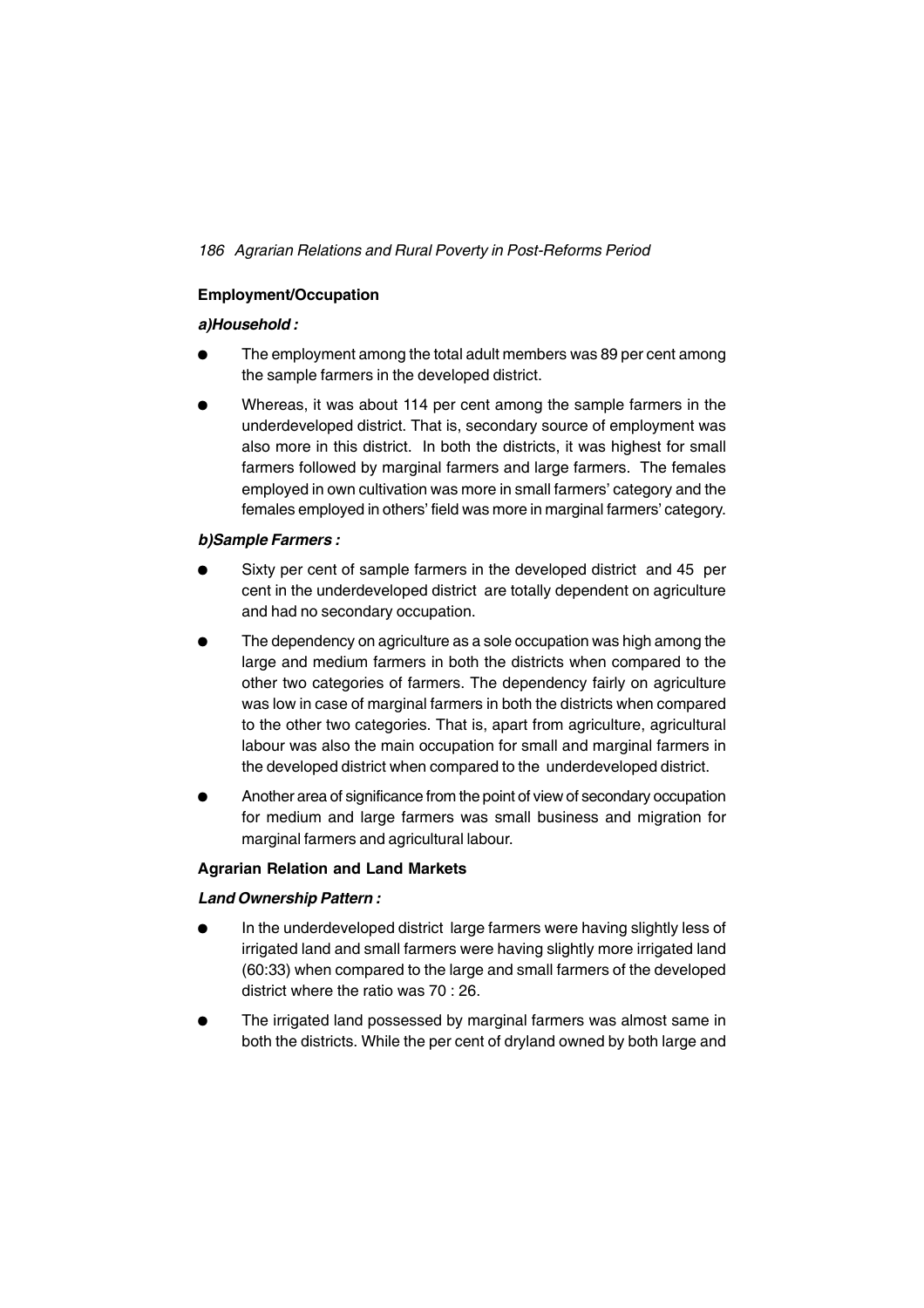small farmers was almost same with 38 per cent in the developed district, it was around 45 and 38 per cent in case of large and small farmers respectively, in the underdeveloped district.

# *Leasing-in and Leasing-out of Land:*

- The mechanism of leasing-in and leasing-out were seen in both the developed and the underdeveloped districts. Irrigated land was preferred to dryland in the developed district. Whereas, both the lands were equally preferred for leasing-in in the underdeveloped district.
- <sup>l</sup> More number of large farmers were leasing-in the land in the developed areas. Whereas, small and marginal farmers were also involved in leasingin the underdeveloped areas. This shows that development in irrigation is more oriented towards large farms.
- <sup>l</sup> While the phenomenon of leasing-in was seen even among small and marginal farmers in the underdeveloped village of the underdeveloped block of the developed district, it was totally absent among all the categories of farmers in the underdeveloped village of the developed block of the developed district, which is a forest fringe village, situated on the upper side of the Bargad dam. This shows that the situation of those villages which have lost their forest land due to dam and also which do not have access to irrigation is worse-off than the situation of those plain land villages which have no irrigation facilities.

### *Land Sold and Purchased:*

- In the developed villages, out of the total land sold in the last five years, marginal farmers account maximum followed by small and large farmers. Whereas, in the underdeveloped district the land sold by marginal farmers accounts for only 14 per cent and the land sold by small and large farmers accounts for 86 per cent.
- The land that was sold away by the small and marginal farmers was purchased by large farmers in the developed district and the land that was sold away by the large farmers was purchased by the small and marginal farmers in the underdeveloped district. Similar trend was observed in the developed as well as the underdeveloped villages also.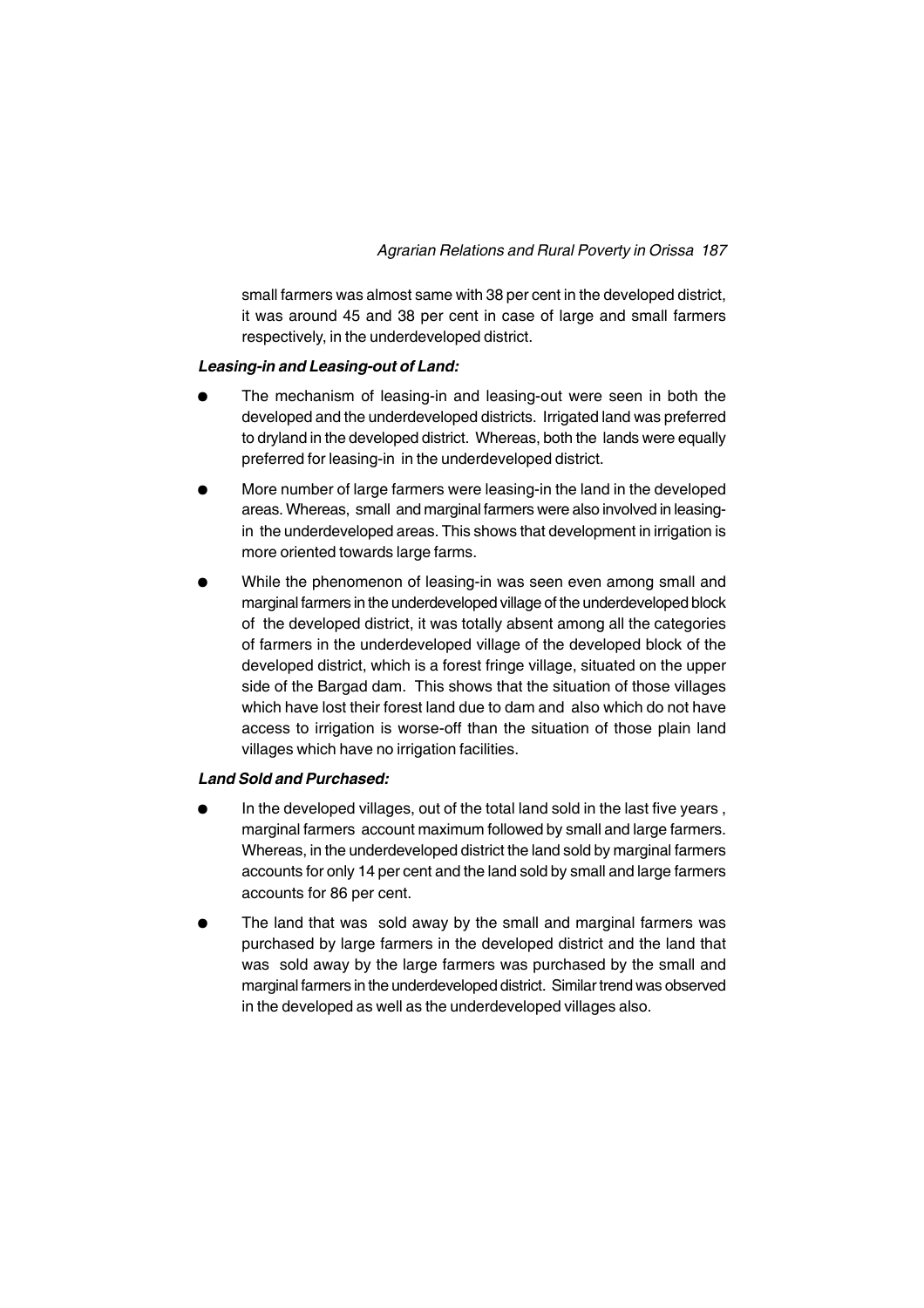# *Common Property Resources:*

<sup>l</sup> Most of the CPRs are being utilised or cultivated by small and marginal farmers in both the underdeveloped district and the developed districts. Whereas, medium and large farmers were not accessing the government land. This shows that development in irrigation is weaning away utilising the CPRs by the farmers.

# **Agrarian Structure**

# *Net Sown Area:*

The per cent share of wetland in net sown area was more than dryland in the developed district and the per cent share of dryland was more than wetland in the underdeveloped district for all the categories of farmers.

# *Cropping Pattern:*

Paddy is the major crop in the developed villages for all the categories of farmers. Whereas, the crops like sunflower, groundnut, mustard and vegetables are the major crops in the underdeveloped villages especially for small and marginal farmers. The crop diversification index shows that marginal and small farmers were more diversified than large farmers and the underdeveloped villages were more diversified than the developed villages. This shows the fact that less is the development in terms of irrigation, resource endowment and also landholding, more is the diversification.

### *Crop Production:*

- The major crop in the developed district was paddy. Almost all the varieties under paddy are HYV. The government was giving subsidy for those paddy varieties which need to get popularised. Yield of this crop was very less compared to the national average yield. The other major crop in the developed villages after paddy was pulses, whereas groundnut and vegetables are the major crops in the underdeveloped villages especially for small and marginal farmers.
- In the underdeveloped district, cotton was the major crop in the developed block and maize was the major crop in the underdeveloped block. However, major production of both these crops was by small farmers followed by large farmers. The other main crops in these villages were mustard and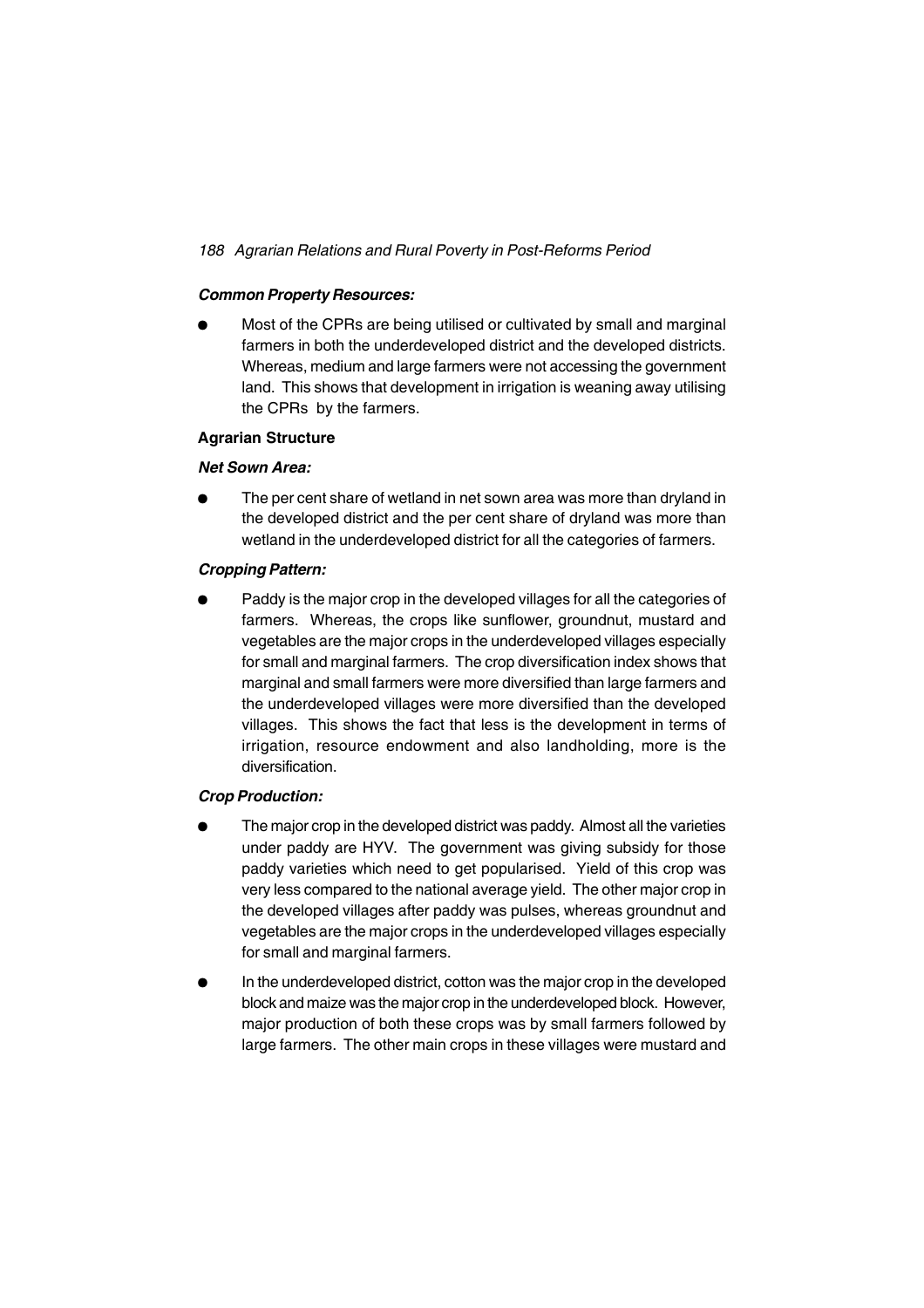vegetables. The share of small and marginal farmers was more in vegetable production out of total vegetable production.

- Out of the total production of paddy, the production of the developed villages was 89.4 per cent and the production from the underdeveloped was 10.4 per cent. There was wide variation in the yield levels between the developed and the underdeveloped villages also.
- Though not much variation was observed between the yield levels of oilseeds among the villages in the developed district, variation in the yield of pulses and vegetables was observed between the developed and the underdeveloped villages of the developed district.

# *Gross value of Agricultural Produce*

- In both the districts the PAGVP of mustard and vegetables was more than the paddy crop. The PAGVP of mustard, pulses and vegetables in the underdeveloped district was more than the developed district.
- In all the villages, the share of paddy in gross value of agricultural production is very less compared to the area under gross sown area. The decrease in share is more glaring in the underdeveloped villages.
- The value of crops like mustard and vegetables was more when compared to their share in gross sown area in both the districts.
- The per acre value of mustard and vegetables was higher when compared to other crops for all the categories of farmers.
- In the developed district, the per acre GVAP of small farmers was more than the marginal farmers. Whereas, in the underdeveloped district, the per acre GVAP of marginal farmers was more than the small farmers.

### *Access to Market:*

In the developed district the quantity of paddy marketed was more in the developed villages and the quantity of crops like sunflowers, groundnut, mustard and vegetables marketed was more from the underdeveloped villages. Among the different categories of farmers the marketed share of paddy, mustard and pulses was more for large farmers and groundnut, sunflower, and vegetables was more for small and semi-medium farmers.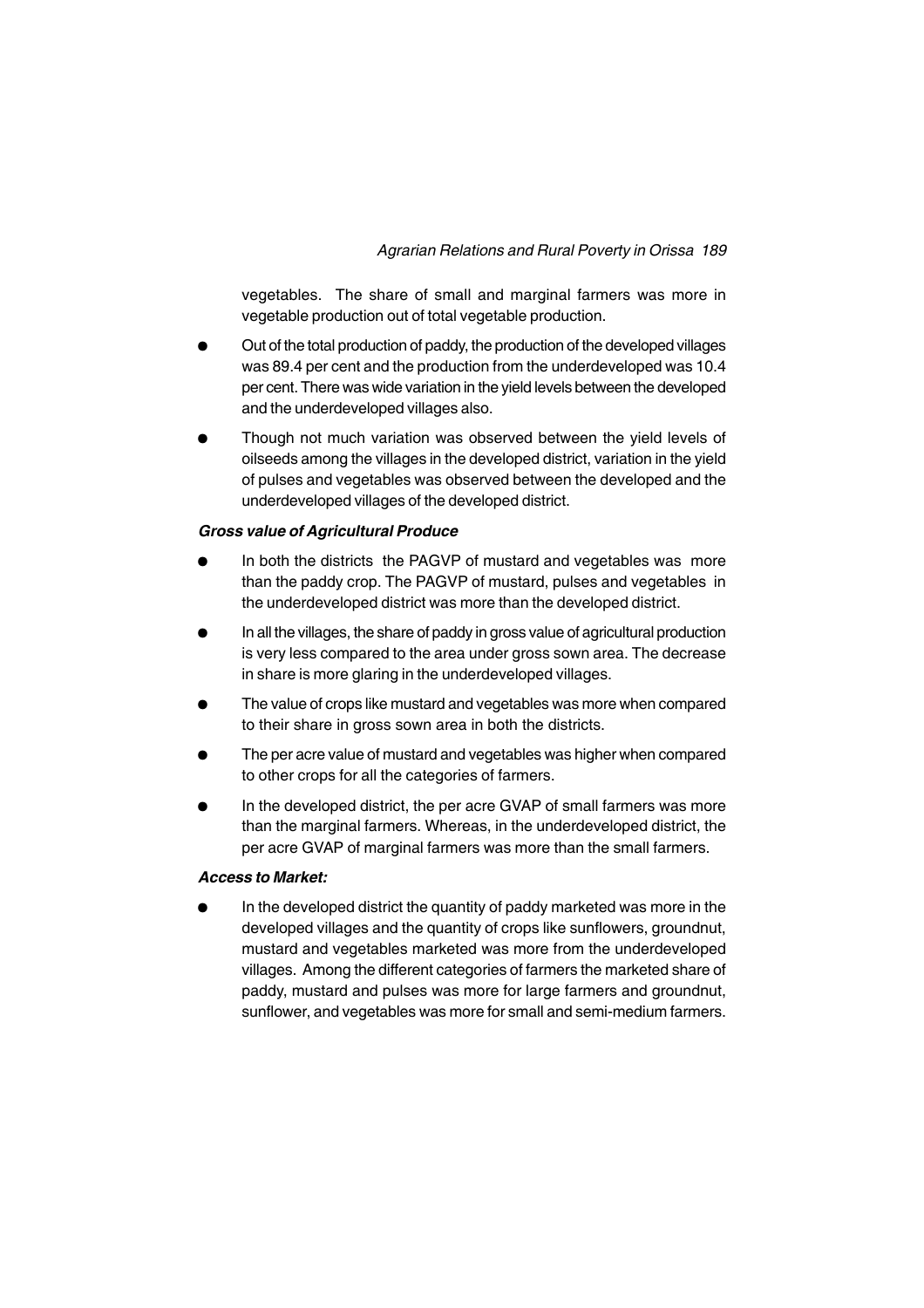In the case of the underdeveloped district, among the different categories of farmers the marketed share of paddy, mustard, pulses, maize and ragi was more for large farmers and cotton and vegetables was more for small and marginal farmers.

# **Income from Agriculture**

- In the developed district, the income from agriculture was more from the developed villages of the underdeveloped block than the developed villages of the developed block and in the developed villages it was in favour of medium and large farmers. The income from agriculture of small, semimedium and marginal farmers was better in the underdeveloped villages when compared to the developed villages due to their crop diversification.
- In the underdeveloped district, the income from agriculture was more from the developed villages than the underdeveloped villages and it was in favour of medium and large farmers in the developed villages. Whereas, the same was in favour of small farmers in the underdeveloped villages.

# *Total income:*

- In the developed district, apart from agriculture the other major sources of income were small business, remittances from migration , wages and livestock. Whereas, in the underdeveloped district the other major sources of income apart from agriculture were wages, livestock and remittances etc. in that order. This shows that income from wages and livestock were the second major sources in the underdeveloped district and income from migration was the second major source in the developed district.
- The secondary source of income for medium and large farmers was small business in both the districts. The same for small farmers was livestock in the developed district and wages in the underdeveloped district. It was wages for marginal farmers but the contribution from wages to marginal farmers was more in case of the developed district than the underdeveloped district.

# *Per Capita Income*

The per capita income of the underdeveloped district was below State average. Whereas, the per capita income of the developed district was above the State average.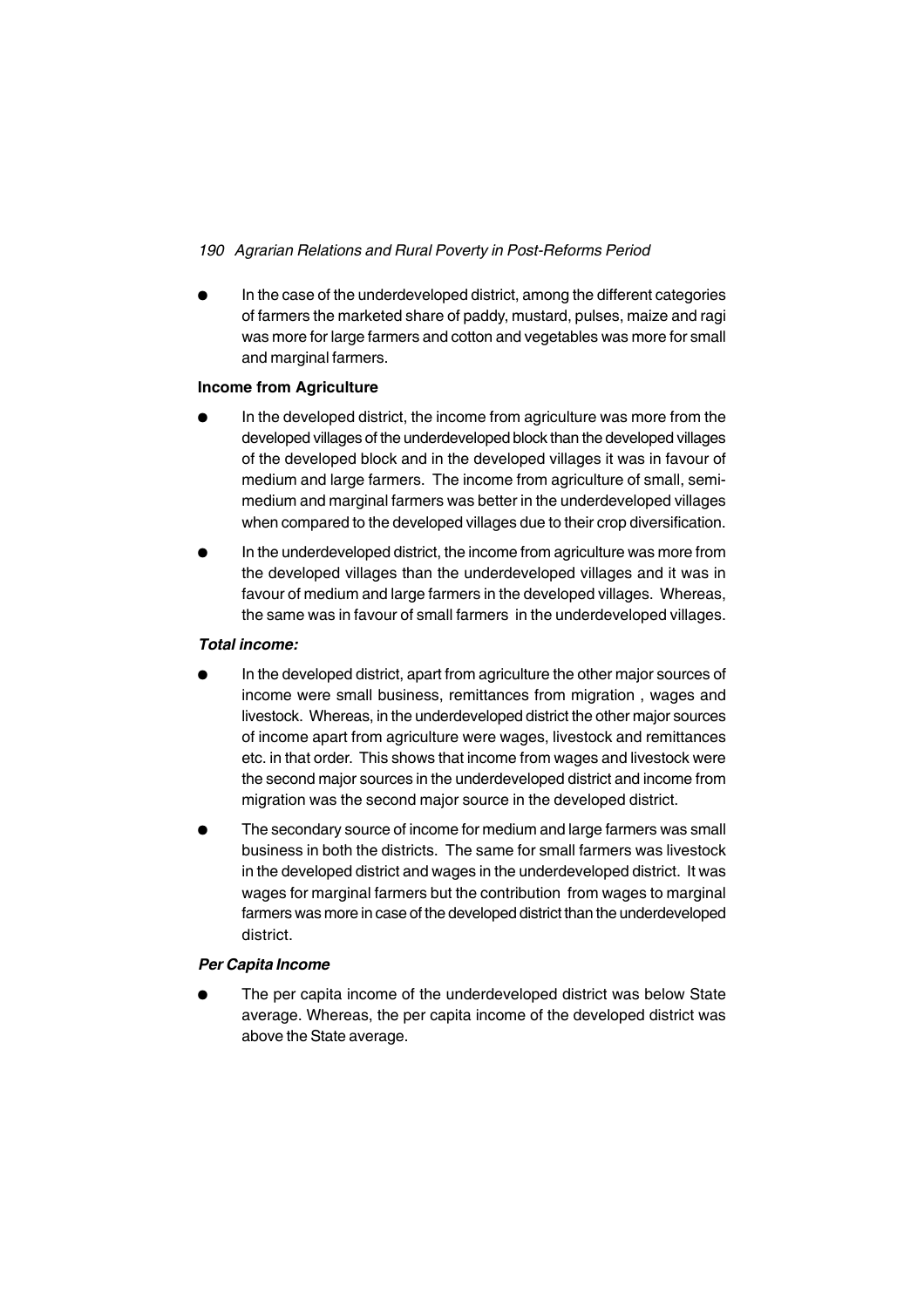<sup>l</sup> Income disparity was not much observed between the developed villages of a developed district. Whereas, it was observed between the developed villages of the underdeveloped district which signifies the Kuznets theory.

# **Poverty**

- The incidence of poverty among all the categories in Orissa was 38 per cent. Maximum number of households below poverty line were more in the developed district when compared to the underdeveloped district.
- The incidence of poverty among small, medium and large farmers was less in developed district and more in the underdeveloped district. Whereas, the situation is reverse in case of marginal farmers.
- <sup>l</sup> Another interesting observation is that the incidence of poverty for marginal farmers was less than small farmers due to their occupational diversity such as labour work and migration.

# **Employment**

- The per centage of marginal farmers employed was more followed by small and large farmers.
- Among the small farmers' category the employment gap was more in underdeveloped district and less in the developed district.. The situation was reverse in case of marginal farmers' category.

# **Migration**

<sup>l</sup> More number of persons migrated among the sample household farmers from the developed district when compared to the underdeveloped district. In the underdeveloped district also out-migration was observed only in the developed block. This shows that the development in irrigation ia also linked with migration and migration was normally a temporary one for specialised operations like brick making, road laying etc. Due to shortage of labour in the developed villages due to out migration, in-migration has also been encouraged at the time of seasonal agricultural operations where the labour was engaged mostly on contract basis. The remittances from migration was used mostly for the maintenance of family, repayment of debt and also purchasing the assets like land etc.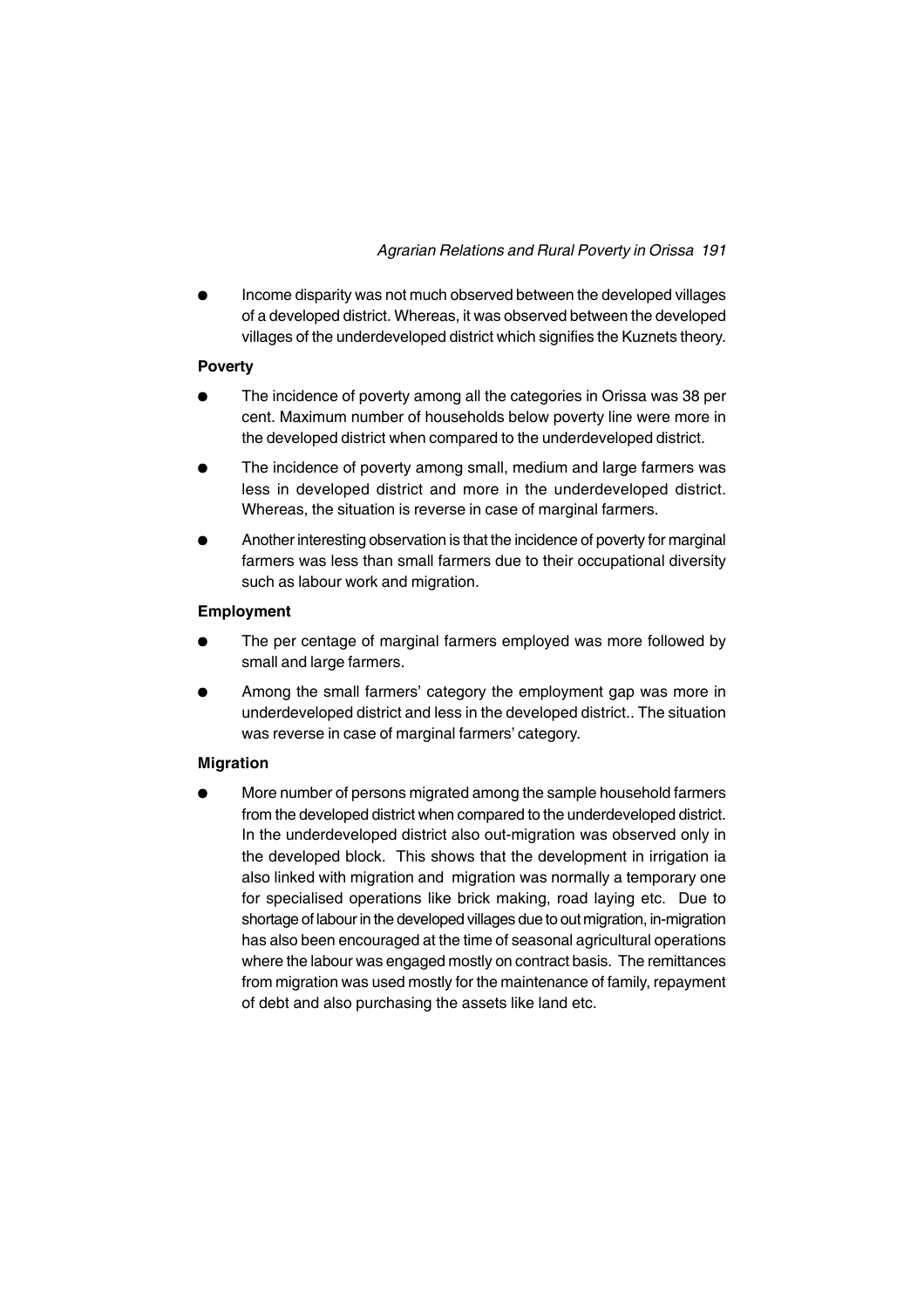# **Annexures**

|          | Table 1: Village-wise and Farmers' Category-wise Household Profile: | Kalahandi    |                 |  |
|----------|---------------------------------------------------------------------|--------------|-----------------|--|
| Category | anelliV                                                             | <b>Rlock</b> | <b>District</b> |  |

| Category                               | Village<br>Bondaguda    | <b>Block</b><br>Junagadh | <b>District</b><br>Kalahandi |           |
|----------------------------------------|-------------------------|--------------------------|------------------------------|-----------|
| Farmer type                            | Medium<br>and large (5) | MFAL(10)                 | Small $(10)$                 | Total(25) |
| Total male population                  | 12                      | 16                       | 15                           | 43        |
| Total male literates                   | 8                       | $\overline{c}$           | 3                            | 13        |
| Total female population                | 9                       | 13                       | 16                           | 38        |
| Total female literates                 | 2                       |                          | 1                            | 2         |
| Total members in<br>household          | 35                      | 82                       | 63                           | 180       |
| Total literate members<br>in household | 10                      | 2                        | 4                            | 16 (8.8)  |
|                                        | Chanch-                 | Juna-                    | Kalah-                       |           |
|                                        | arbatti (5)             | gadh (10)                | andi (10)                    |           |
| Total male population                  | 9                       | 11                       | 8                            | 28        |
| Total male literates                   | 4                       | $\overline{c}$           | 3                            | 9         |
| Total female population                | 11                      | 8                        | 17                           | 36        |
| Total female literates                 | 1                       |                          | 4                            | 5         |
| Total members in<br>household          | 33                      | 64                       | 59                           | 156       |
| Total literate members<br>in household | 5                       | 2                        | 7                            | 14 (8.9)  |
|                                        | Dhaman-                 | TH                       | Kalahandi                    |           |
|                                        | guda                    | Rampur                   |                              |           |
| Total male population                  | 7                       | 15                       | 11                           | 33        |
| Total male literates                   | 1                       |                          |                              | 1         |
| Total female population                | 6                       | 12                       | 14                           | 32        |
| Total female literates                 |                         |                          | 2                            | 2         |
| Total members in<br>household          | 41                      | 63                       | 49                           | 153       |
| Total literate members<br>in household | 1                       |                          | 2                            | 3(1.96)   |
|                                        | Kumud-<br>bahal (5)     | TH Ram-<br>pur (10)      | Kalah-<br>andi (10)          |           |
| Total male population                  | 7                       | 8                        | 12                           | 27        |
| Total male literates                   | 8                       | 1                        |                              | 3         |
| Total female population                | 12                      | 11                       | 8                            | 31        |
| Total female literates                 |                         |                          | $\blacksquare$               |           |
| Total members in<br>household          | 39                      | 43                       | 68                           | 150       |
| Total literate members<br>in household | 2                       | 1                        |                              | 3(2)      |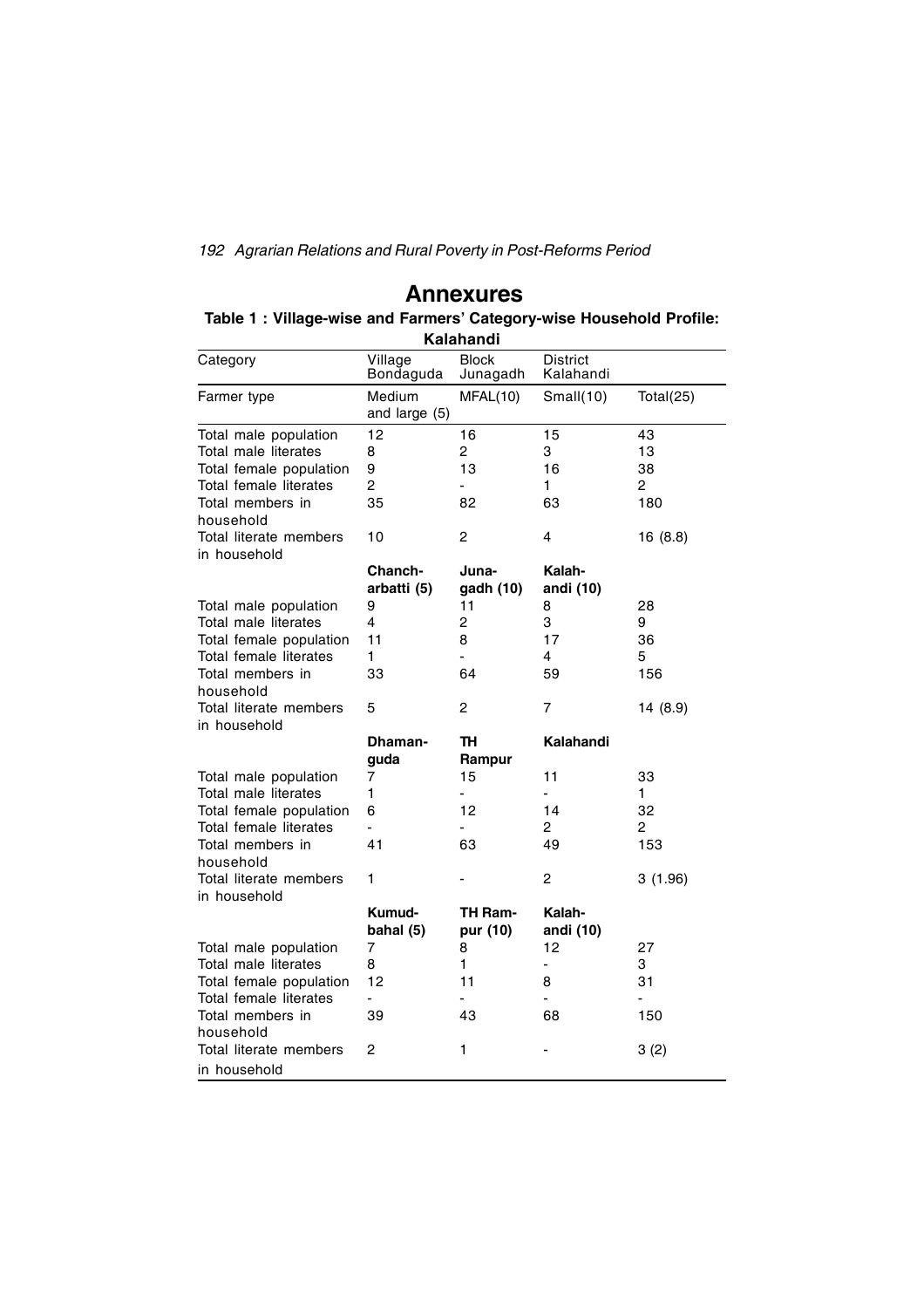|                                               | <b>Bargad</b>             |                          |                           |              |
|-----------------------------------------------|---------------------------|--------------------------|---------------------------|--------------|
| Category                                      | Village<br>Khurm-<br>unda | <b>Block</b><br>Attabera | <b>District</b><br>Bargad |              |
| Farmer type                                   | Medium and<br>Large $(5)$ | MFAL(10)                 | Small $(10)$              | Total $(25)$ |
| Total male population                         | 3                         | 23                       | 17                        | 53           |
| <b>Total male literates</b>                   | 6                         | 6                        | 11                        | 23           |
| Total female population                       | 16                        | 16                       | 14                        | 46           |
| <b>Total female literates</b>                 | 4                         | $\overline{c}$           | 3                         | 11           |
| Total members in household 51                 |                           | 69                       | 71                        | 191          |
| <b>Total literate members</b><br>in household | 10                        | 8                        | 14                        | 32(16.7)     |
|                                               | Rujanmal                  | <b>Attanera</b>          | <b>Bargad</b>             |              |
| Total male population                         |                           | 17                       | 21                        | 38           |
| Total male literates                          |                           | $\overline{c}$           | 3                         | 5            |
| Total female population                       |                           | 23                       | 17                        | 40           |
| <b>Total female literates</b>                 |                           |                          |                           |              |
| Total members in household                    |                           | 81                       | 89                        | 170          |
| Total literate members                        |                           | $\overline{2}$           | 3                         | 5(2.94)      |
| in household                                  |                           |                          |                           |              |
|                                               | <b>Mandosil</b>           | <b>Paikmal</b>           | <b>Bargad</b>             |              |
| Total male population                         | 18                        | 26                       | 17                        | 61           |
| <b>Total male literates</b>                   | 9                         | 5                        | 7                         | 21           |
| Total female population                       | $\overline{c}$            | 19                       | 23                        | 44           |
| Total female literates                        | $\overline{2}$            | 3                        | 4                         | 9            |
| Total members in household 39                 |                           | 67                       | 38                        | 144          |
| <b>Total literate members</b><br>in household | 11                        | 8                        | 11                        | 30(20.8)     |
|                                               | Laudmal                   | <b>Paikmal</b>           | <b>Bargad</b>             |              |
| Total male population                         | 17                        | 18                       | 19                        | 54           |
| <b>Total male literates</b>                   | 10                        | 4                        | 4                         | 54           |
| Total female population                       | 14                        | 21                       | 16                        | 51           |
| <b>Total female literates</b>                 | 3                         | 1                        | $\overline{2}$            | 6            |
| Total members in household                    | 37                        | 54                       | 67                        | 158          |
| <b>Total literate members</b><br>in household | 13                        | 5                        | 6                         | 24 (15%)     |

# **Table 2: Village-wise and Farmers' Category-wise Household Profile –**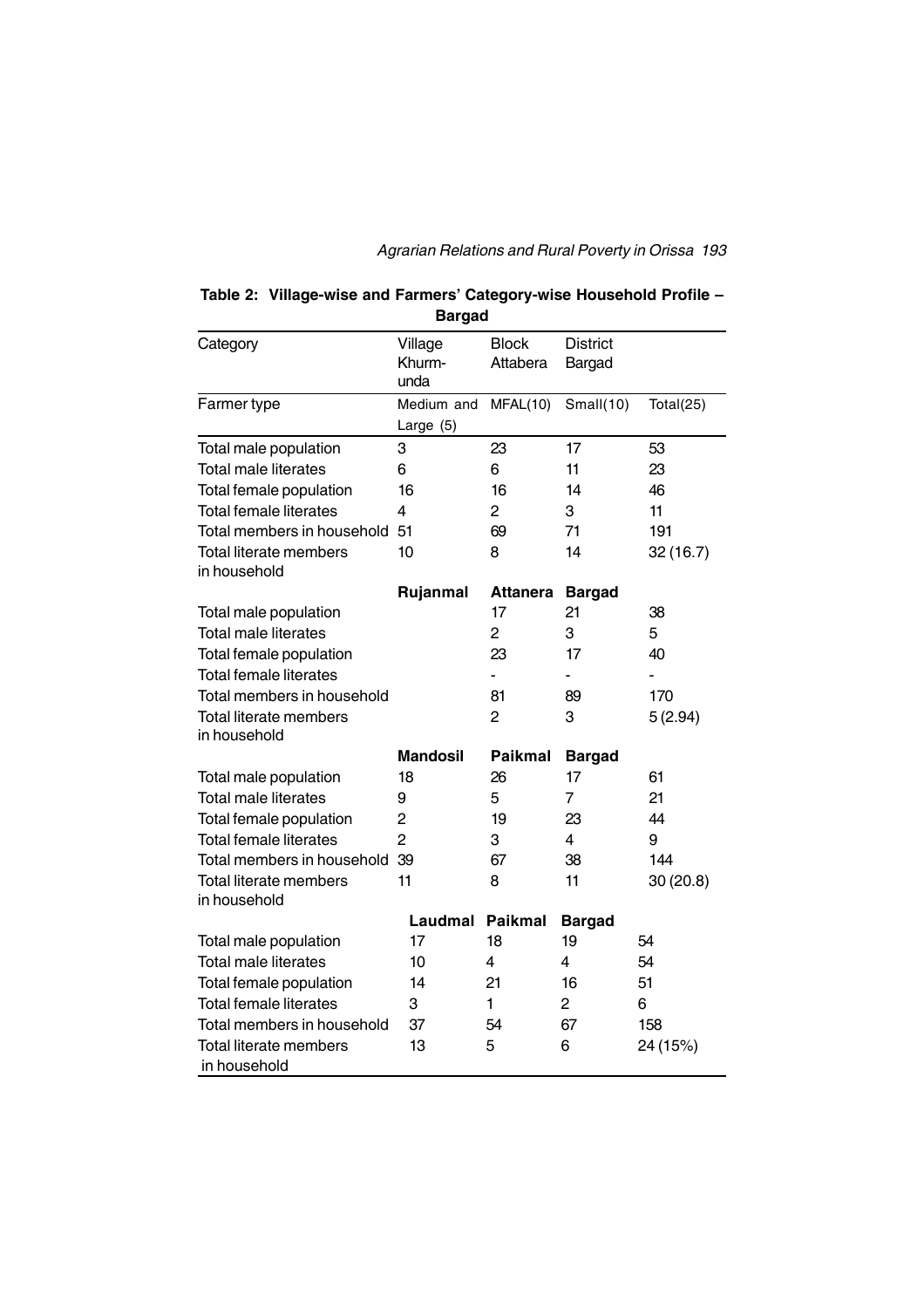| Table 3: Village-wise and Category-wise Land Ownership and Distribution - Bargad District |            |                            |                 |            |            |             |                    |
|-------------------------------------------------------------------------------------------|------------|----------------------------|-----------------|------------|------------|-------------|--------------------|
| Sum                                                                                       | Village    | <b>Block</b>               | <b>District</b> |            |            |             |                    |
|                                                                                           | Khurmunda  | Attabera                   | <b>Bargad</b>   |            |            |             |                    |
| Farmer type                                                                               | Cultivated | Community/                 | Cultivated      | Cultivated | Cultivated | Net-        | Per house-         |
|                                                                                           | owned      | /village/                  | leased-in       | leased-in  | leased-in  | <b>SOWN</b> | bod<br>Po          |
|                                                                                           | wetland    | government<br>$_{\rm had}$ | dryland         | wetland    | wetland    | area        | cultivated<br>land |
| Medium and Large                                                                          | 26(50)     | 82(73.2)                   | I               |            | ∞          | 116         | 23.2               |
|                                                                                           |            |                            |                 |            |            |             |                    |
| Marginal farmers and                                                                      | 19(21.1)   | 2(1.78)                    | 얻               |            | 0          | ЯŠ          | 2.5                |
| agricultural labourers                                                                    |            |                            |                 |            |            |             |                    |
| Small and semi-medium                                                                     | 15(28.8)   | 28(25)                     | 얻               |            | 0          | 55          | 5.5                |
| Total                                                                                     | S2         | $\frac{1}{2}$              | 24              |            |            |             |                    |
|                                                                                           | Rujanmal   | <b>Attabera</b>            | Bargad          |            |            |             |                    |
| Medium and large                                                                          |            |                            |                 |            | I          | I           | I                  |
| Marginal farmers and                                                                      | 22(32.8)   |                            |                 | I          | I          | R           | 23                 |
| agricultural labourers                                                                    |            |                            |                 |            |            |             |                    |
| Small and semi-medium                                                                     | 45(67.1)   |                            |                 | I          |            | 45          | 4.5                |
| Total                                                                                     | 67         |                            |                 |            |            |             |                    |
|                                                                                           | Laudnna I  | Paikmal                    | <b>Bargad</b>   |            |            |             |                    |
| Medium and large                                                                          | 43(47.7)   | 19.5(53.4)                 |                 |            |            | 62.5        | 12.5               |
| Marginal farmers and                                                                      | 19(21.1)   | 3(8.2)                     |                 | $\infty$   |            | 8           | 8                  |
| agricultural labourers                                                                    |            |                            |                 |            |            |             |                    |
|                                                                                           |            |                            |                 |            |            |             | (Contd             |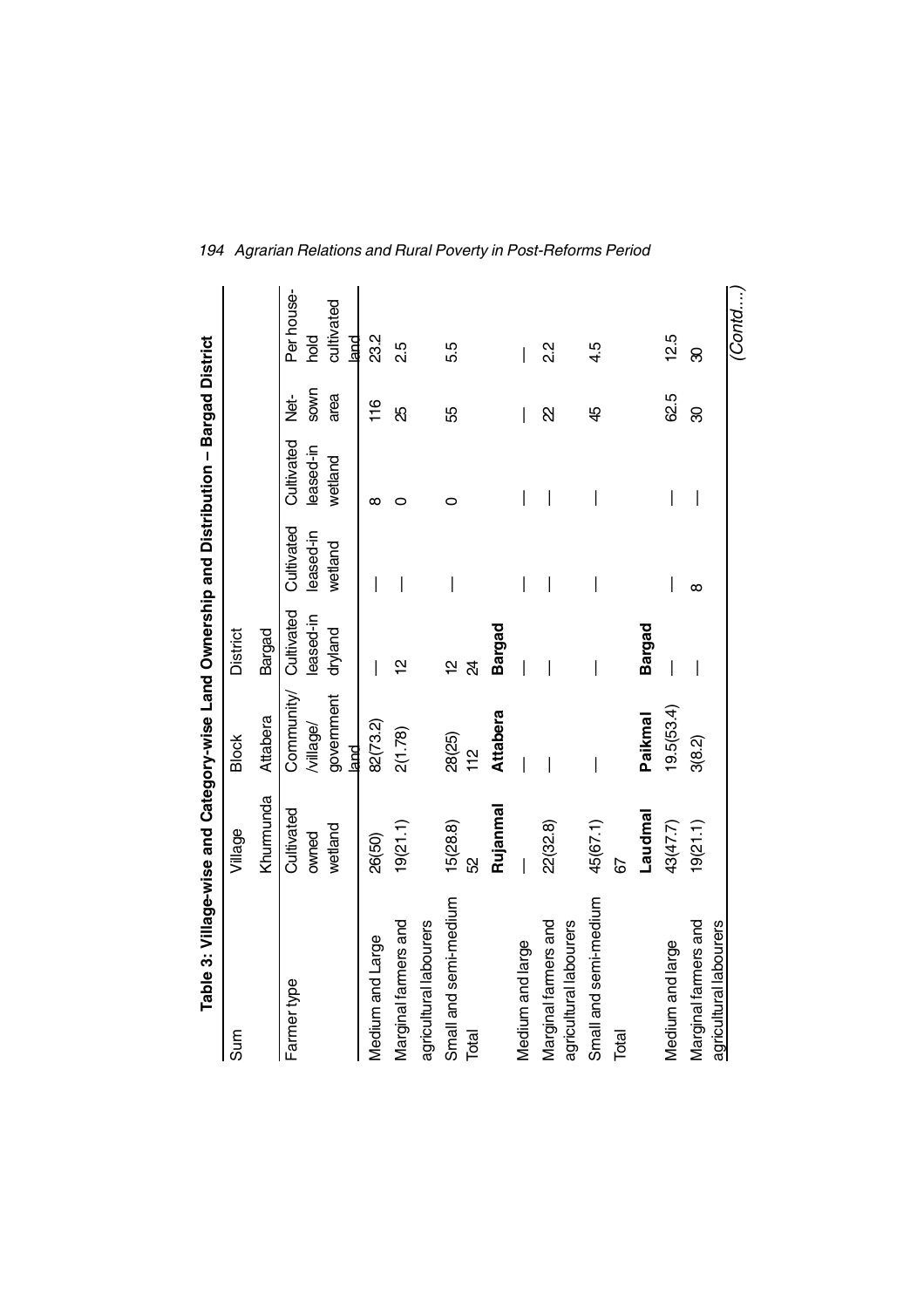|                        |                  |                          | Table $-3$ : $Conid$     |                          |                          |                     |                    |
|------------------------|------------------|--------------------------|--------------------------|--------------------------|--------------------------|---------------------|--------------------|
| Sum                    | Village          | <b>Block</b>             | <b>District</b>          |                          |                          |                     |                    |
|                        | Khumunda         | Attabera                 | <b>Bargad</b>            |                          |                          |                     |                    |
| Farmer type            | Cultivated       | Community/               | Cultivated               | Cultivated               | Cultivated               | Net-                | Per house-         |
|                        | wetland<br>owned | government<br>/village/  | leased-in<br>dryland     | leased-in<br>wetland     | leased-in<br>wetland     | <b>SOWN</b><br>area | cultivated<br>bold |
|                        |                  | land                     |                          |                          |                          |                     | land               |
| Small and semi-medium  | 28(31.1)         | 14(38.3)                 |                          | $\infty$                 |                          | ౚ                   | 8                  |
| Total                  | 8                | 36.5                     |                          |                          |                          |                     |                    |
|                        | Mandosil         | Paikmal                  | Bargad                   |                          |                          |                     |                    |
| Medium and Large       | 37(57.8)         | 52 (73.2)                | $\overline{\phantom{a}}$ | I                        | ဖ                        | க                   | စ္                 |
| Marginal farmers and   | 8(12.5)          | 3(4.2)                   |                          | $\overline{\phantom{a}}$ | $\overline{\phantom{a}}$ | 10                  | يـا                |
| agricultural labourers |                  |                          |                          |                          |                          |                     |                    |
| Small and semi-medium  | 19(29.6)         | 16(22.5)                 |                          |                          |                          | ఘ్ర                 | 3.5                |
| Total                  | \$               | $\overline{\mathcal{K}}$ |                          |                          |                          |                     |                    |
|                        |                  |                          | Total                    |                          |                          |                     |                    |
| Medium and large       | $\frac{8}{3}$    | 153.5                    |                          | I                        | $\overline{4}$           | 273.5               | 13.6               |
| Marginal farmers and   | 8                | $\infty$                 | 9                        | $\infty$                 | 4                        | 8                   | ვ<br>2             |
| Agricultural labourers |                  |                          |                          |                          |                          |                     |                    |
| Small and semi-medium  | 107              | 89                       | $\overline{a}$           |                          |                          | 165                 | 3.4                |
| Total                  | 273              | 219.5                    | 8                        | ∞                        | $\frac{\infty}{\infty}$  | 530.5               | $\frac{8}{2}$      |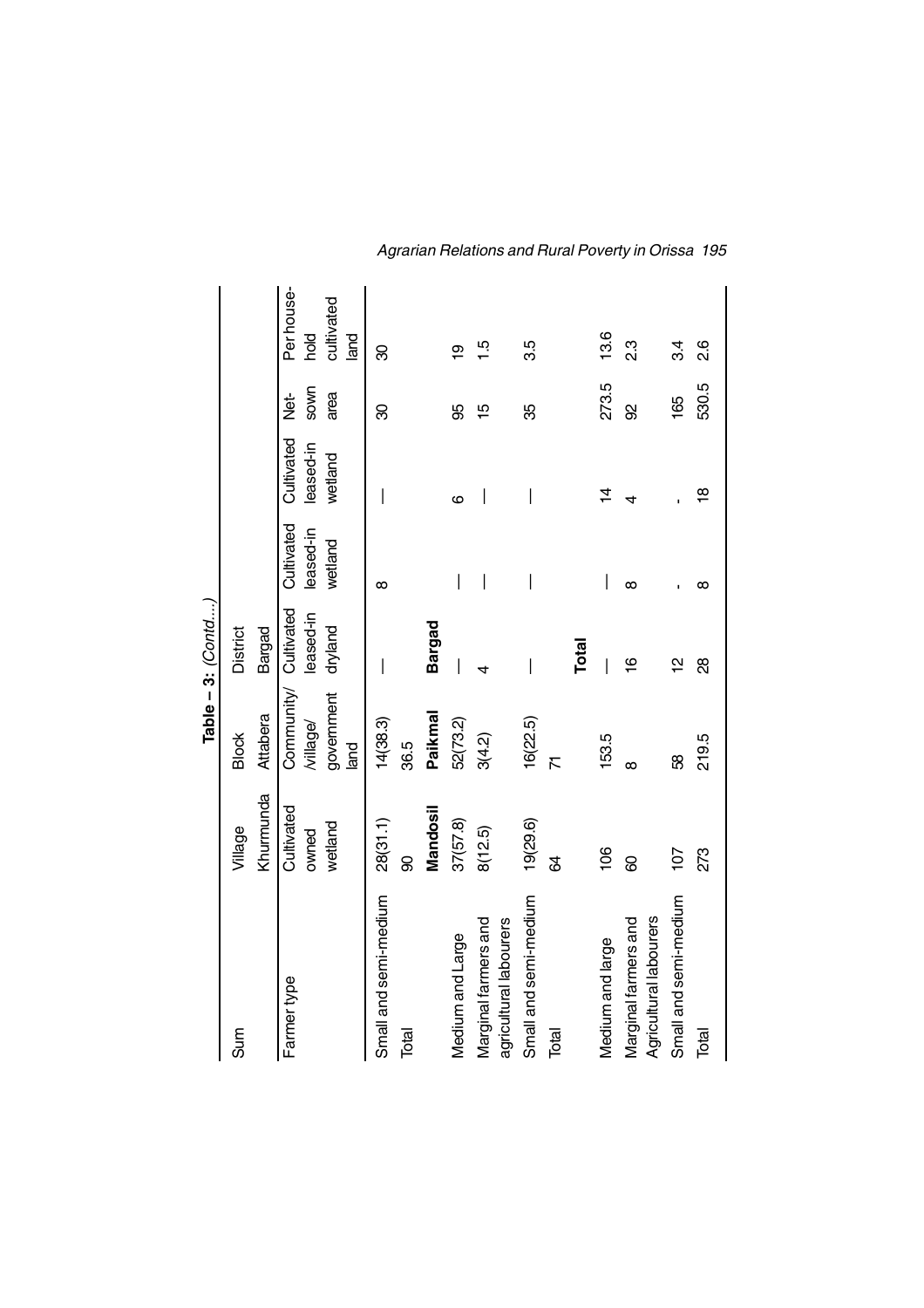| Table   4: Village-wise and Category-wise Land Ownership and Distribution –Kalahandi District |               |              |                      |                    |          |                |         |
|-----------------------------------------------------------------------------------------------|---------------|--------------|----------------------|--------------------|----------|----------------|---------|
| Sum                                                                                           | Village       | <b>Block</b> |                      | <b>District</b>    |          |                |         |
|                                                                                               | Chancharbatti | Junagadh     |                      | Kalahandi          |          |                |         |
| Farmer type                                                                                   | Owned         | Owned        | Community/ Leased-in |                    | Leased-  | $\frac{1}{2}$  | ቅ<br>በ  |
|                                                                                               | dryland       | wetland      | village/             | in dryland in wet- |          | SOWN           | house-  |
|                                                                                               |               |              | government           |                    | land     | area           | bold    |
|                                                                                               |               |              | land                 |                    |          |                | holding |
| Medium and large                                                                              | 35.5(55)      | 29(72.5)     |                      |                    | $\infty$ | 72.5           | 14.5    |
| Marginal farmers and                                                                          | 12(18.6)      | 2(5)         | ဖ                    |                    |          | ର              | Ο.      |
| agricultural labourers                                                                        |               |              |                      |                    |          |                |         |
| Small and semi-medium 17(26.3)                                                                |               | 9(22.5)      | 4                    |                    |          | 8              | 3.0     |
| Total                                                                                         | 64.5          | ੩            |                      |                    |          |                |         |
|                                                                                               | Bondugauda    | Junagadh     | Kalahandi            |                    |          |                |         |
| Medium and large                                                                              | 37.5(46)      | 20(64.5)     |                      |                    |          | 57.5           | 11.5    |
| Marginal farmers                                                                              | 8(9.8)        |              | ო                    | 4                  |          | $\frac{10}{2}$ | 1.5     |
| and agricultural labourers                                                                    |               |              |                      |                    |          |                |         |
| Small and semim-medium 36(14.1)                                                               |               | 11(35.4)     | $\infty$             |                    | ო        | 89             | 6.5     |
| Total                                                                                         | 81.5          | స్           |                      |                    |          |                |         |
|                                                                                               | Kumudbahal    |              | Th Rampur Kalahandi  |                    |          |                |         |
| Medium and large                                                                              | 32.5(39.3)    | 7.5(38.4)    | 12.5                 |                    |          | 52.5           | 10.5    |
| Marginal farmers                                                                              | 15(18.18)     | 3(15.3)      | $\overline{a}$       |                    |          | 8              | ვე      |
| and agricultural labourers                                                                    |               |              |                      |                    |          |                |         |
|                                                                                               |               |              |                      |                    |          |                | (Contd  |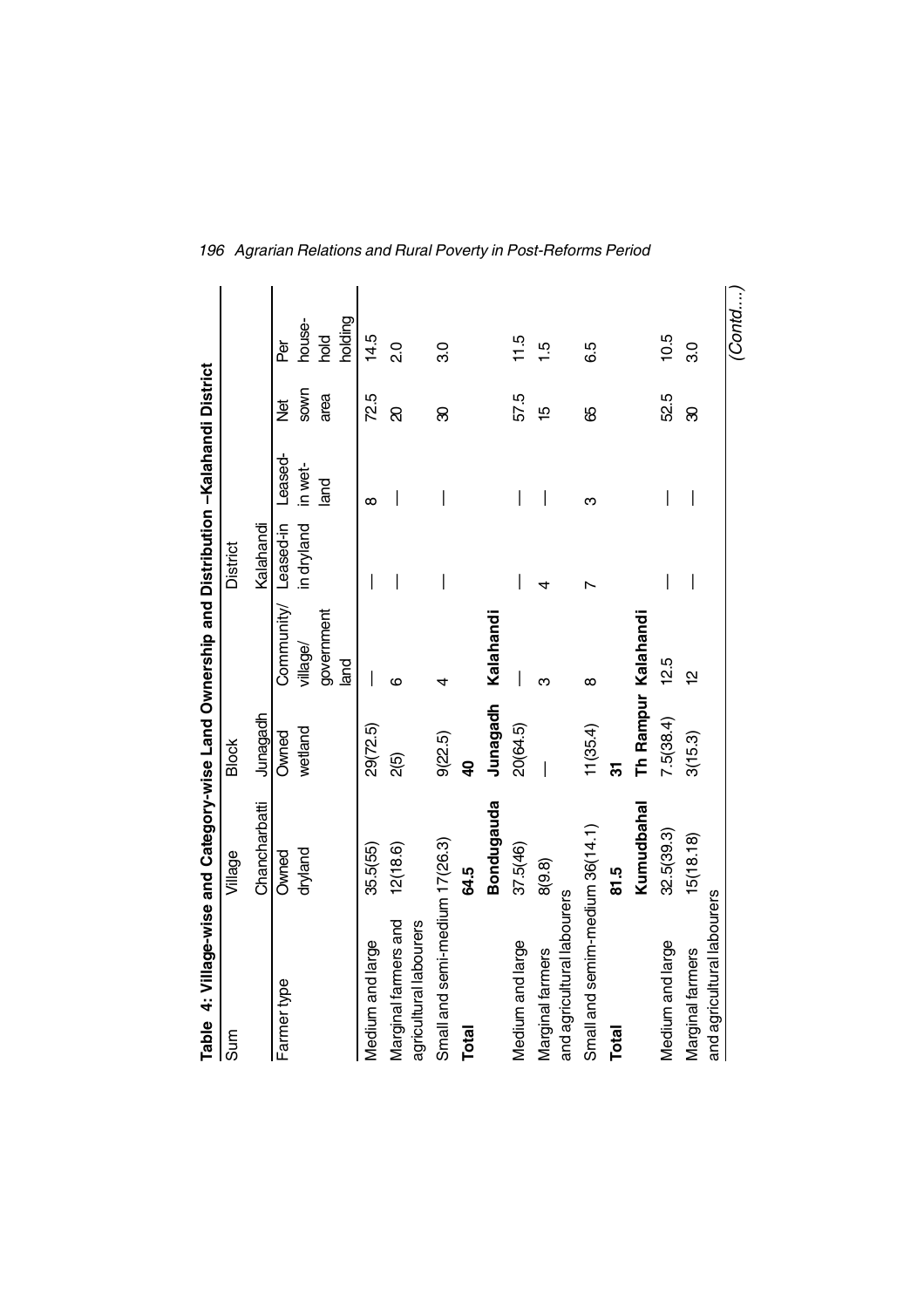|                                |                |                     | Table 4: (Contd)     |                 |          |          |                 |
|--------------------------------|----------------|---------------------|----------------------|-----------------|----------|----------|-----------------|
| Sum                            | Village        | <b>Block</b>        |                      | <b>District</b> |          |          |                 |
|                                | Chancharbatti  | Junagadh            |                      | Kalahandi       |          |          |                 |
| Farmer type                    | Owned          | Owned               | Community/ Leased-in |                 | Leased-  | े<br>वि  | ð<br>P          |
|                                | dryland        | wetland             | village/             | in dryland      | in wet-  | SOWN     | house-          |
|                                |                |                     | government           |                 | land     | area     | blod            |
|                                |                |                     | land                 |                 |          |          | holding         |
| Small and semi-medium 35(42.4) |                | 9(46.1)             | 8                    |                 |          | R        | $\overline{70}$ |
| Total                          | 82.5           | 19.5                |                      |                 |          |          |                 |
|                                | Dhamanguda     | Th Rampur Kalahandi |                      |                 |          |          |                 |
| Medium and large               | 34.5(43.3)     | 12.5(53.1)          | 15.5                 |                 |          | 62.5     | 12.5            |
| Marginal farmers               | 1.7(21.3)      | 2(8.5)              |                      | I               | I        | 80       | 3.0             |
| and agricultural labourers     |                |                     |                      |                 |          |          |                 |
| Small and semi-medium 28(35.2) |                | 9(38.2)             | 18                   |                 |          | 55       | 5.5             |
| Total                          | 79.5           | 23.5                |                      |                 |          |          |                 |
|                                |                |                     | Kalahandi            |                 |          |          |                 |
| Medium and large               | $\frac{40}{5}$ | 8                   | 8                    |                 | $\infty$ | 245      | 12.25           |
| Marginal farmers               | SS             |                     | 8                    |                 |          | 95       | 23              |
| and agricultural labourers     |                |                     |                      |                 |          |          |                 |
| Small and semi-medium 116      |                | ૹ                   | 56                   |                 | ო        | <u>ର</u> | $4\overline{4}$ |
| Total                          | 308            | 114                 | 116                  |                 |          | 560      | 5.6             |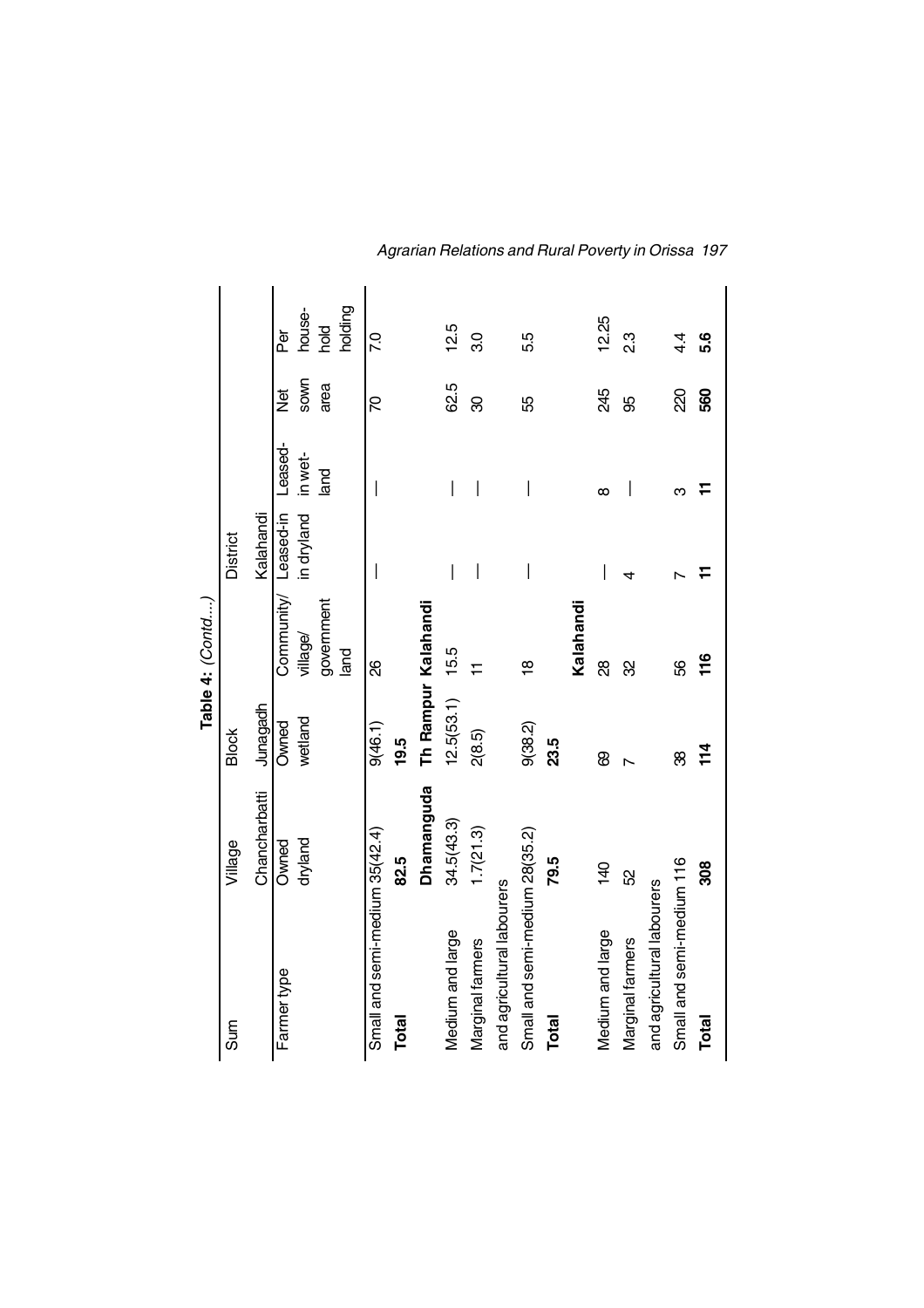| Village and<br>farmer type | Leased-in<br>dryland |                | wetland | Leased-in | Total leased-<br>in land |    | <b>Net</b><br>sown<br>area |
|----------------------------|----------------------|----------------|---------|-----------|--------------------------|----|----------------------------|
| <b>Chancharbatti</b>       |                      |                |         |           |                          |    |                            |
| Large farmers              |                      |                | 3       | 8         | 3                        | 8  | 72.5                       |
| <b>Marginal farmers</b>    |                      |                |         |           |                          |    |                            |
| <b>Small farmers</b>       |                      |                |         |           |                          |    |                            |
| Total                      |                      |                |         |           |                          |    |                            |
| <b>Bondagauda</b>          |                      |                |         |           |                          |    |                            |
| Large farmers              |                      |                |         |           |                          |    |                            |
| Marginal farmers           | 4                    | 4              |         |           | 4                        | 4  | 15                         |
| <b>Small farmers</b>       | 3                    | $\overline{7}$ | 3       | 3         | 6                        | 10 | 65                         |
| Total                      |                      |                |         |           |                          |    |                            |
| Kumudbahal                 |                      |                |         |           |                          |    |                            |
| Large farmers              |                      |                |         |           |                          |    |                            |
| Marginal farmers           |                      |                |         |           |                          |    |                            |
| Small farmers              |                      |                |         |           |                          |    |                            |
| Total                      |                      |                |         |           |                          |    |                            |
| Dhamanguda                 |                      |                |         |           |                          |    |                            |
| Large farmers              |                      |                |         |           |                          |    |                            |
| <b>Marginal farmers</b>    |                      |                |         |           |                          |    |                            |
| <b>Small farmers</b>       |                      |                |         |           |                          |    |                            |
| Total                      |                      |                |         |           |                          |    |                            |
| <b>Overall district</b>    | 7                    | 11             | 6       | 11        | 13                       | 22 |                            |

# **Table 5 : Village-wise Leasing- in Land in Kalahandi District**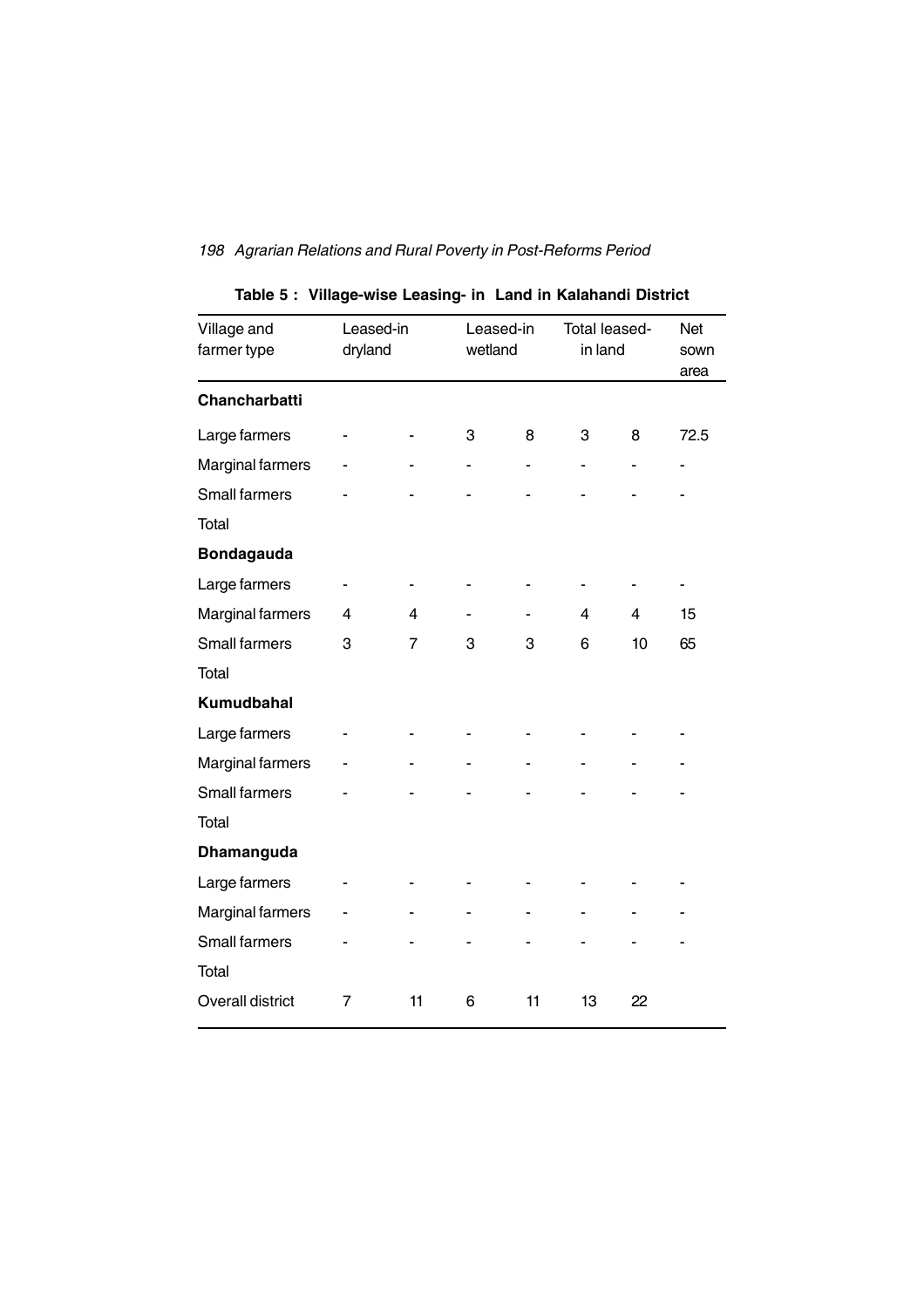| Village and<br>farmer type | Leased-in<br>dryland |    | Leased-in<br>wetland |                | Total leased-<br>in land |    | Net<br>sown<br>area |
|----------------------------|----------------------|----|----------------------|----------------|--------------------------|----|---------------------|
| Khurmunda                  |                      |    |                      |                |                          |    |                     |
| Large farmers              |                      |    | 1                    | 8              | 1                        | 8  | 16                  |
| <b>Marginal farmers</b>    |                      |    | 0                    | 0              | 0                        | 0  | 25                  |
| <b>Small farmers</b>       |                      |    | 0                    | 0              | 0                        | 0  | 55                  |
| Total                      |                      |    |                      |                |                          |    |                     |
| Rujanmal                   |                      |    |                      |                |                          |    |                     |
| Large farmers              |                      |    |                      |                |                          |    |                     |
| <b>Marginal farmers</b>    |                      |    |                      |                |                          |    |                     |
| Small farmers              |                      |    |                      |                |                          |    |                     |
| Total                      |                      |    |                      |                |                          |    |                     |
| Laudmal                    |                      |    |                      |                |                          |    |                     |
| Large farmers              |                      |    |                      |                |                          |    |                     |
| Marginal farmers           | 6                    | 8  |                      |                | 6                        | 8  | 30                  |
| Small farmers              | 8                    | 16 | 6                    | $\overline{7}$ | 14                       | 23 | 65                  |
| Total                      |                      |    |                      |                |                          |    |                     |
| <b>Mandosil</b>            |                      |    |                      |                |                          |    |                     |
| Large farmers              |                      |    | 4                    | 6              | $\overline{\mathbf{4}}$  | 6  | 95                  |
| <b>Marginal farmers</b>    |                      |    |                      |                |                          | ۰  |                     |
| <b>Small farmers</b>       |                      |    |                      |                |                          |    |                     |
| Total                      |                      |    |                      |                |                          |    |                     |
| <b>Overall district</b>    | 14                   | 24 | 11                   | 21             | 25                       | 45 |                     |

**Table 6: Village-wise Leasing-in Land in Bargad District**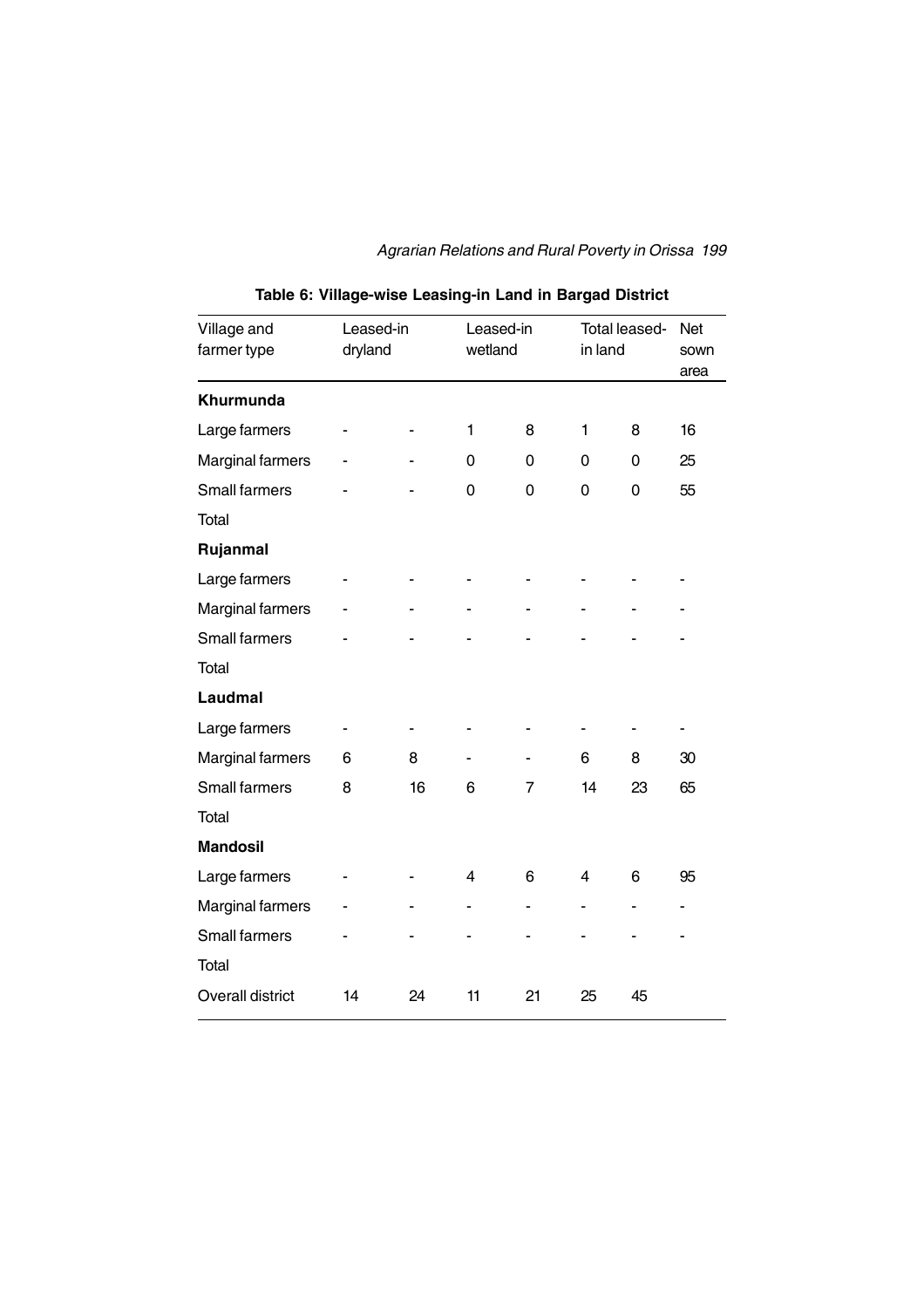| Village and<br>farmer type | Leased-out<br>dryland |                | Leased-out<br>wetland |    | Total leased-<br>out land |                | Total<br>land<br>owned<br>(cultiv-<br>ated+<br>leased<br>out) |
|----------------------------|-----------------------|----------------|-----------------------|----|---------------------------|----------------|---------------------------------------------------------------|
| Chancharbatti              |                       |                |                       |    |                           |                |                                                               |
| Large farmers              |                       |                |                       |    |                           |                |                                                               |
| Marginal farmers           |                       |                |                       |    |                           |                |                                                               |
| Small farmers              |                       |                | 6                     | 8  | 6                         | 8              |                                                               |
| Total                      |                       |                |                       |    |                           |                |                                                               |
| <b>Bondagauda</b>          |                       |                |                       |    |                           |                |                                                               |
| Large farmers              | 3                     | 9              | 1                     | 3  | 4                         | 12             |                                                               |
| <b>Marginal farmers</b>    | -                     | $\blacksquare$ | ٠                     | ۰  | ä,                        | $\blacksquare$ |                                                               |
| Small farmers              | 1                     | 2              |                       |    | 1                         | 2              |                                                               |
| <b>Total</b>               |                       |                |                       |    |                           |                |                                                               |
| Kumudbahal                 |                       |                |                       |    |                           |                |                                                               |
| Large farmers              |                       |                |                       |    |                           |                |                                                               |
| Marginal farmers           |                       |                |                       |    |                           |                |                                                               |
| <b>Small farmers</b>       |                       |                |                       |    |                           |                |                                                               |
| <b>Total</b>               |                       |                |                       |    |                           |                |                                                               |
| Damanguda                  |                       |                |                       |    |                           |                |                                                               |
| Large farmers              |                       |                |                       |    |                           |                |                                                               |
| <b>Marginal farmers</b>    |                       |                |                       |    |                           |                |                                                               |
| Small farmers              |                       |                |                       |    |                           |                |                                                               |
| Overall district           | 4                     | 11             | 7                     | 11 | 11                        | 22             |                                                               |

|  | Table 7 : Leasing-out of Land in Kalahandi District |  |  |  |
|--|-----------------------------------------------------|--|--|--|
|--|-----------------------------------------------------|--|--|--|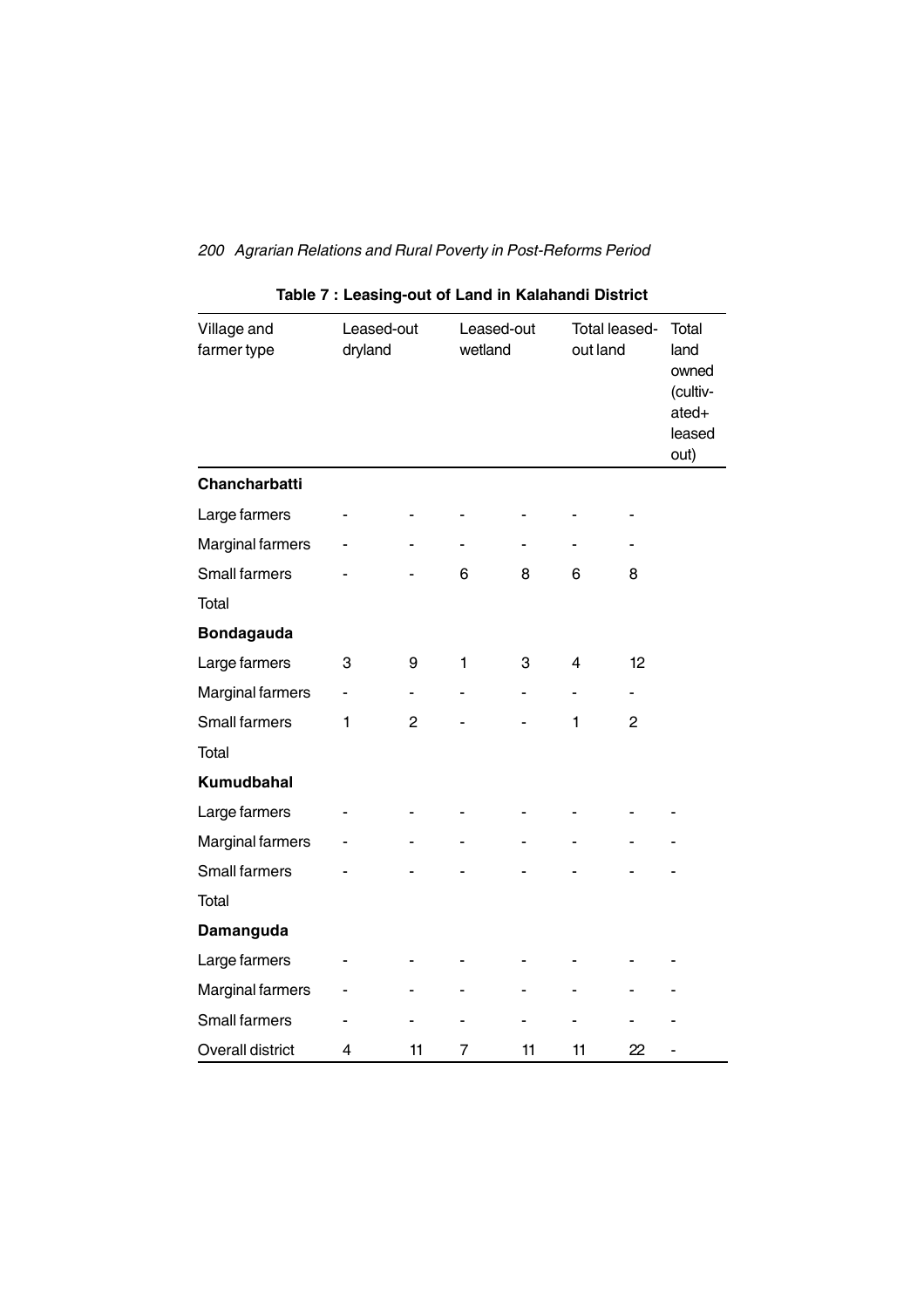| Village and<br>farmer type |   | Total leased-<br>Leased-out<br>Leased-out<br>dryland<br>wetland<br>out land |                |                | Total<br>land<br>owned<br>(cultiv-<br>ated+<br>leased<br>out) |                |  |
|----------------------------|---|-----------------------------------------------------------------------------|----------------|----------------|---------------------------------------------------------------|----------------|--|
| Khurmunda                  |   |                                                                             |                |                |                                                               |                |  |
| Large farmers              |   |                                                                             |                |                |                                                               |                |  |
| <b>Marginal farmers</b>    |   |                                                                             |                |                |                                                               |                |  |
| Small farmers              |   |                                                                             | 3              | 8              | 3                                                             | 8              |  |
| Total                      |   |                                                                             |                |                |                                                               |                |  |
| Rujanmal                   |   |                                                                             |                |                |                                                               |                |  |
| Large farmers              |   |                                                                             |                |                |                                                               |                |  |
| Marginal farmers           |   |                                                                             |                |                |                                                               |                |  |
| Small farmers              |   |                                                                             |                |                |                                                               |                |  |
| <b>Total</b>               |   |                                                                             |                |                |                                                               |                |  |
| Laudmal                    |   |                                                                             |                |                |                                                               |                |  |
| Large farmers              | 4 | 19                                                                          | $\overline{c}$ | $\overline{7}$ | 6                                                             | 26             |  |
| Marginal farmers           |   | $\blacksquare$                                                              | $\blacksquare$ |                | ۰                                                             | $\blacksquare$ |  |
| <b>Small farmers</b>       | 3 | 5                                                                           |                |                | 3                                                             | 5              |  |
| Total                      |   |                                                                             |                |                |                                                               |                |  |
| <b>Mandosil</b>            |   |                                                                             |                |                |                                                               |                |  |
| Large farmers              |   |                                                                             |                |                |                                                               |                |  |
| Marginal farmers           |   |                                                                             | $\overline{2}$ | $\overline{2}$ | $\overline{2}$                                                | $\overline{c}$ |  |
| Small farmers              |   |                                                                             | $\overline{c}$ | 4              | $\overline{2}$                                                | 4              |  |
| Overall district           | 7 | 24                                                                          | 5              | 15             | 12                                                            | 39             |  |

# **Table 8 : Village-wise Leasing-out Land in Bargad District**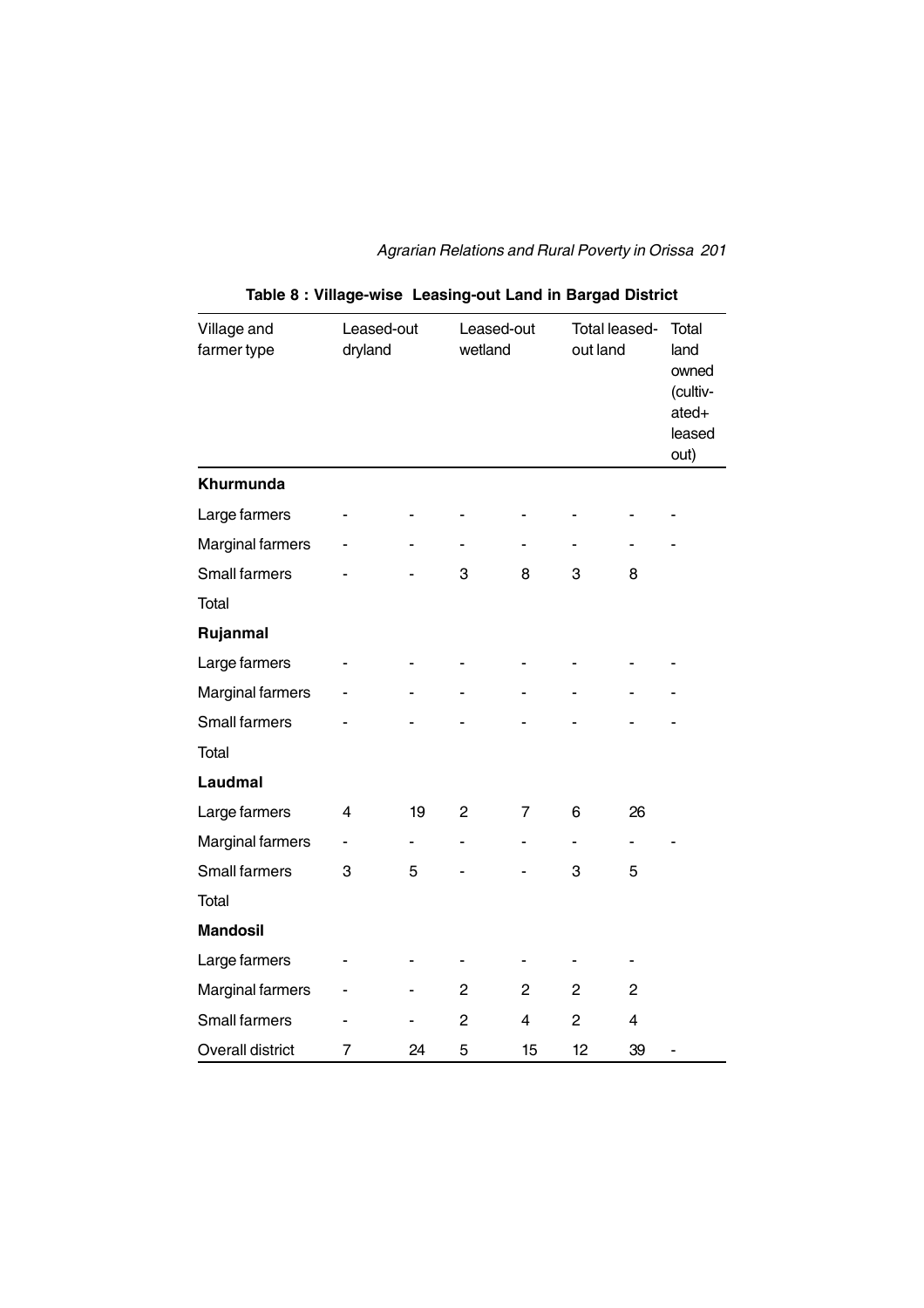# **Chapter - V**

# **OVERVIEW AND CONCLUSIONS**

# **Objectives of the Study**

- To analyse the trends in agricultural growth, landholding structure, and poverty trends in the study states in post-reforms period at the State level.
- To assess the nature of land markets, especially, leased land market and accessibility of land and market to the different categories of farmers with special focus on marginal and small farmers.
- To analyse the structure of agriculture, production and productivity levels and marketable surplus at the grassroots level and small and marginal farmers' participation in the market economy,
- To assess and analyse the livelihood systems of different categories of farmers, employment status and poverty among the farm households and analyse the role of labour market including migration in household economy of the small and marginal farmers, and
- To identify policy variables, especially from the point of land reforms increasing opportunities for livelihood enhancement for the poor.

### **Hypotheses**

- Whether agrarian growth leads to changes in agrarian relations in general and improves accessibility to land and market by the poor;
- Whether such changes lead to structural changes in the rural economy in terms of i) agricultural diversification and ii) market accessibility, and
- Whether SGRY as a major rural development programme has been able to alter the migration patterns and poverty levels.

### **Study Area**

Eight villages, four each from Bihar and Orissa from the four districts (Begusarai and Katihar districts in Bihar and Bargad and Kalahandi districts in Orissa).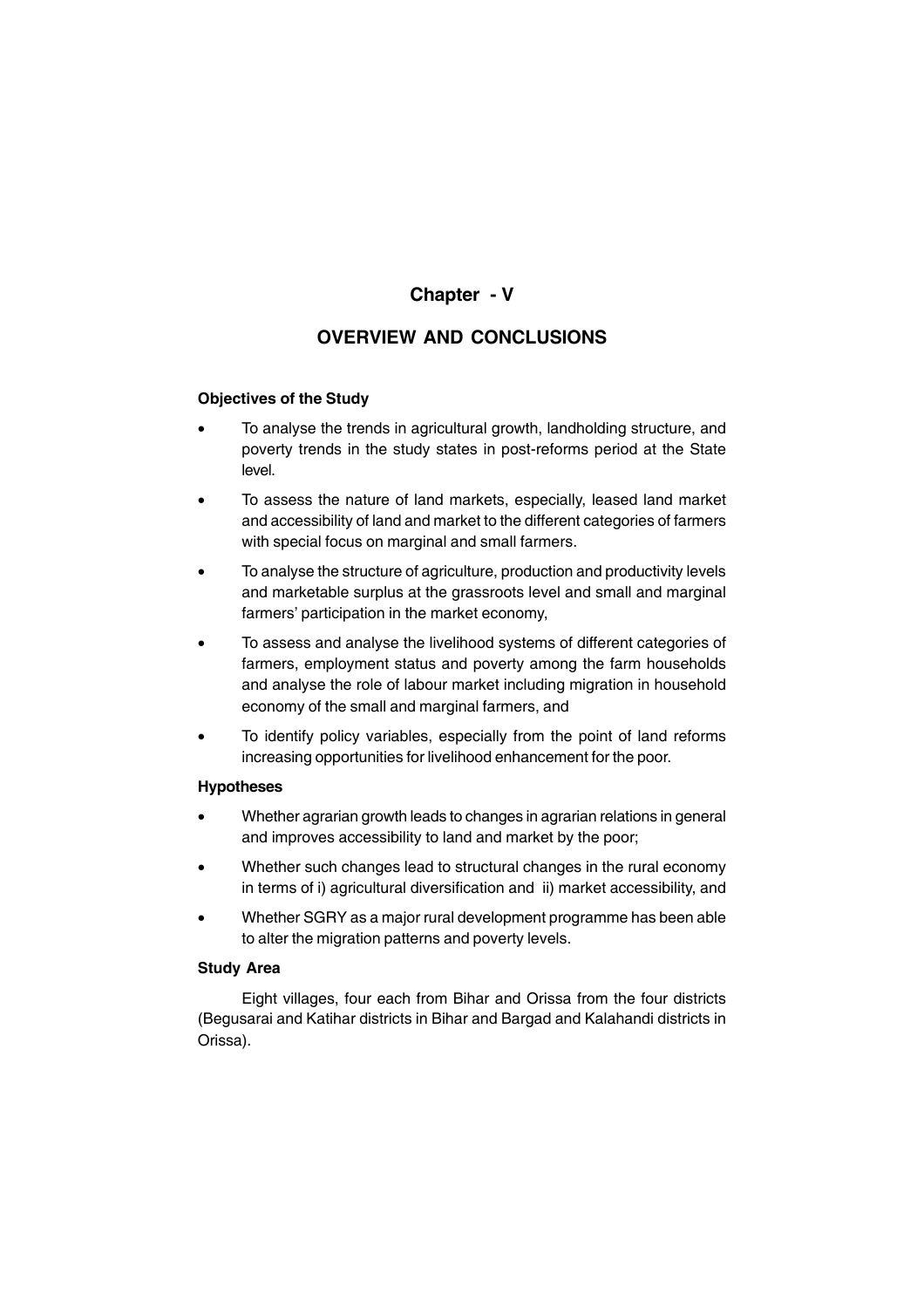**Sample Size:** Four hundred households from eight villages, 80 large farm households, 160 small farm households and 160 marginal farm households.

# **Sample Profile**

- Majority of the farmers in the study districts belong to the age group of 35-59 years.
- The proportion of young farmers engaged in cultivation was found to be higher in the agriculturally progressive areas of both the states. The per cent of small and marginal farmers in the productive age group of 18 to 25 and 25 to 34 was more in the underdeveloped district when compared to the developed district in case of Orissa.
- Thirty per cent of the sample farmers in Begusarai, 16 per cent in Katihar, 29 per cent in Bargad and 55 per cent in Kalahandi were totally illiterate. Thirty per cent of the farmers in Katihar are educated up to secondary level followed by 19 per cent up to middle level and 13 per cent up to graduation level. Ten per cent of the total farmers in the district are just literate. Thus, educational status of the farmers is found to be much better in Katihar compared to Begusarai where 21 per cent of the total farmers are just literate, 18 per cent are educated up to secondary level and 17 per cent up to middle level. Only eight per cent of the farmers were found to be educated beyond secondary level.
- The educational status of farmers in the developed district with the literacy rate of 71 per cent was found to be much better when compared to the underdeveloped district with a literacy rate of 45 per cent in case of Orissa. The per cent of large and medium farmers who have gone up to middle school level was more in the developed district when compared to the underdeveloped district. The overall literacy rate for the State among the sample farmers was 58 per cent.
- Sixty six per cent of the sample farmers in Bargad and 45 per cent in Kalahandi district of Orissa were totally dependent on agriculture. The pattern of dependency on agriculture was similar in Bihar. 53 per cent in Begusarai (less developed) and 57 per cent in Katihar (developed district) were solely dependent on agriculture. Thus, developed agriculture has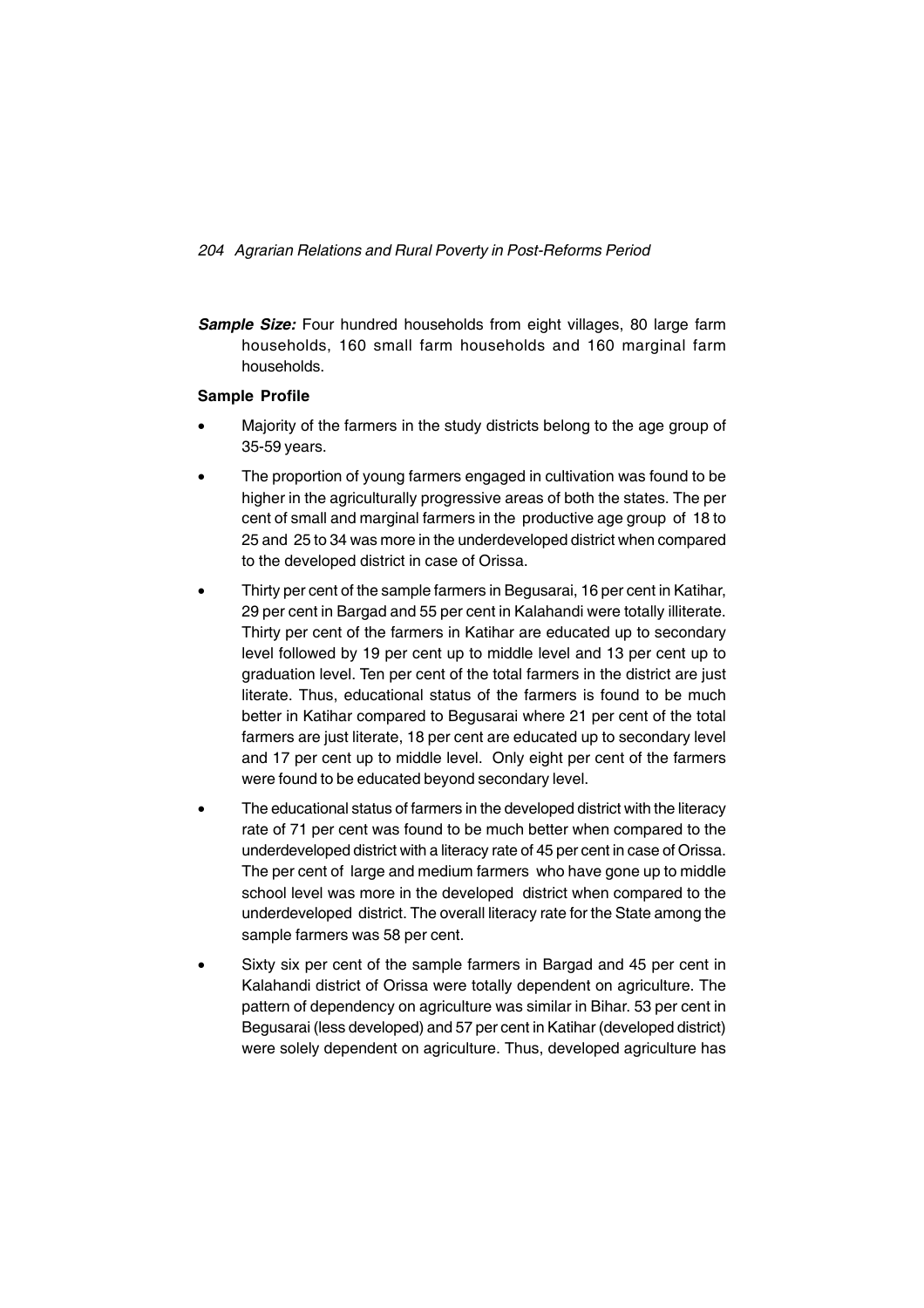greater absorption capacity as far as occupation is concerned. The high dependency on agriculture among the large and medium farmers was witnessed uniformly across the study area in both the states.

#### **Household Profile**

- Total 2004 persons covered by 200 families (with an average population of nearly ten persons per household) in Bihar and 1303 persons in 200 households in Orissa (with average population of nearly seven persons per household). were covered under the study.
- Fifty six per cent of the population in Bihar and only 33 per cent in Orissa males. Not much variation is found across the districts and among the farmers' categories with regard to average population per family in Bihar but in Orissa larger family size was noticed in the developed district.
- Nearly 39 per cent of the population were below fourteen years of age and another 14 per cent are above 60 years. Thus, the dependency ratio was quite high in both the states.
- Both male and female literacy rate was higher in agriculturally progressive areas but huge inter-class gap was found in both the states. Similarly, male-female literacy gaps were also found.
- In all the districts the literacy rate of medium and large farmers was significantly higher than the small and marginal farmers.

### **Growth, Agrarian Relations and Rural Poverty in Post-Reforms Period**

- As against overall upsurge in the growth rate in the country in the postreforms period, it has decelerated in Bihar and Orissa. The divergence between all India average and the two states has increased during this period. The growth rate of per capita state domestic product in case of Orissa slumped to even less than half of the national average.
- The growth rate of agriculture sector in the post-reforms period slumped down to just about 0.6 per cent in Orissa compared to 2.89 per cent per annum for India as a whole. The growth rate of agriculture sector in Bihar was also marginally lower than the national average.
- The average size of holding in Bihar has followed the national trend and declined further during the post-reforms period. The average holding size in Bihar was smaller than the national average. On the other hand, the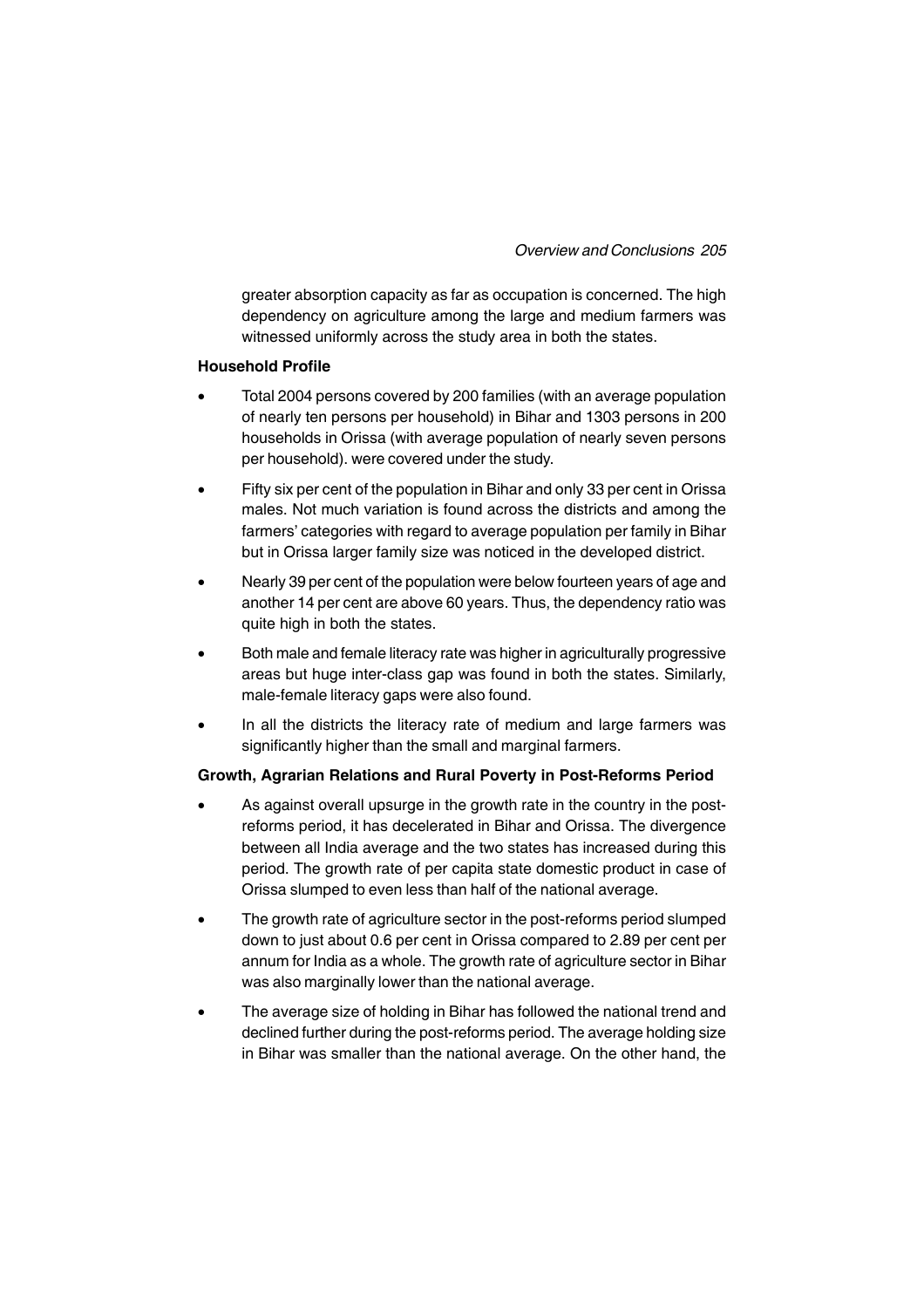average holding size in Orissa slightly improved during this period. Both the number and area under small and marginal holdings as per cent of the respective totals increased in the period. The reduced size of holding is indicative of reduced access to land to the small and marginal farmers.

• Compared to the national average, the rate of decline in poverty in Bihar was faster during the post-reforms period, but the proportion of population living below poverty line went up in Orissa.

# **Land Ownership and Access to Land**

- Twenty per cent of the farmers belonging to large farmers' category owned more than 58 per cent of the total land in Bihar and 52 per cent in Orissa. Thus, though average landholding of the large farmers in the two states was nearly the same, their access to irrigated land was relatively lower at 54 and 51 per cent, respectively in the two States.
- The difference between the land owned by small farmers (32 per cent) and by the marginal farmers is much wider than the difference between large farmers and small farmers in Bihar. The difference in the land owned by the small and marginal farmers was comparatively lower in Orissa. The access to irrigated land was found to be slightly better in case of small and marginal farmers in case of Bihar but it was highly discouraging in case of Orissa.
- The large farmers had sizeable proportion of dryland which was either leased out or left as fallow. The large farmers alone account for nearly 70 per cent of the dryland in Begusarai and 69 per cent in Katihar (Bihar).
- The ratio of large farmers and small farmers who possess the wetland slightly varied with around 60:33 in the underdeveloped district of Orissa when compared to the developed district where it was 70:26 per cent of the total wetland possessed. This means that in the underdeveloped district, large farmers were having slightly less of irrigated land and small farmers were having slightly more of irrigated land when compared to the large and small farmers of the developed district.
- While the proportion of dryland possessed by both large and small farmers in Orissa was almost same with 38 per cent in the developed district, it was around 45 and 38 per cent in case of large and small farmers in the underdeveloped district. That is due to slightly less dryland owned by marginal farmers in this district when compared to the developed district.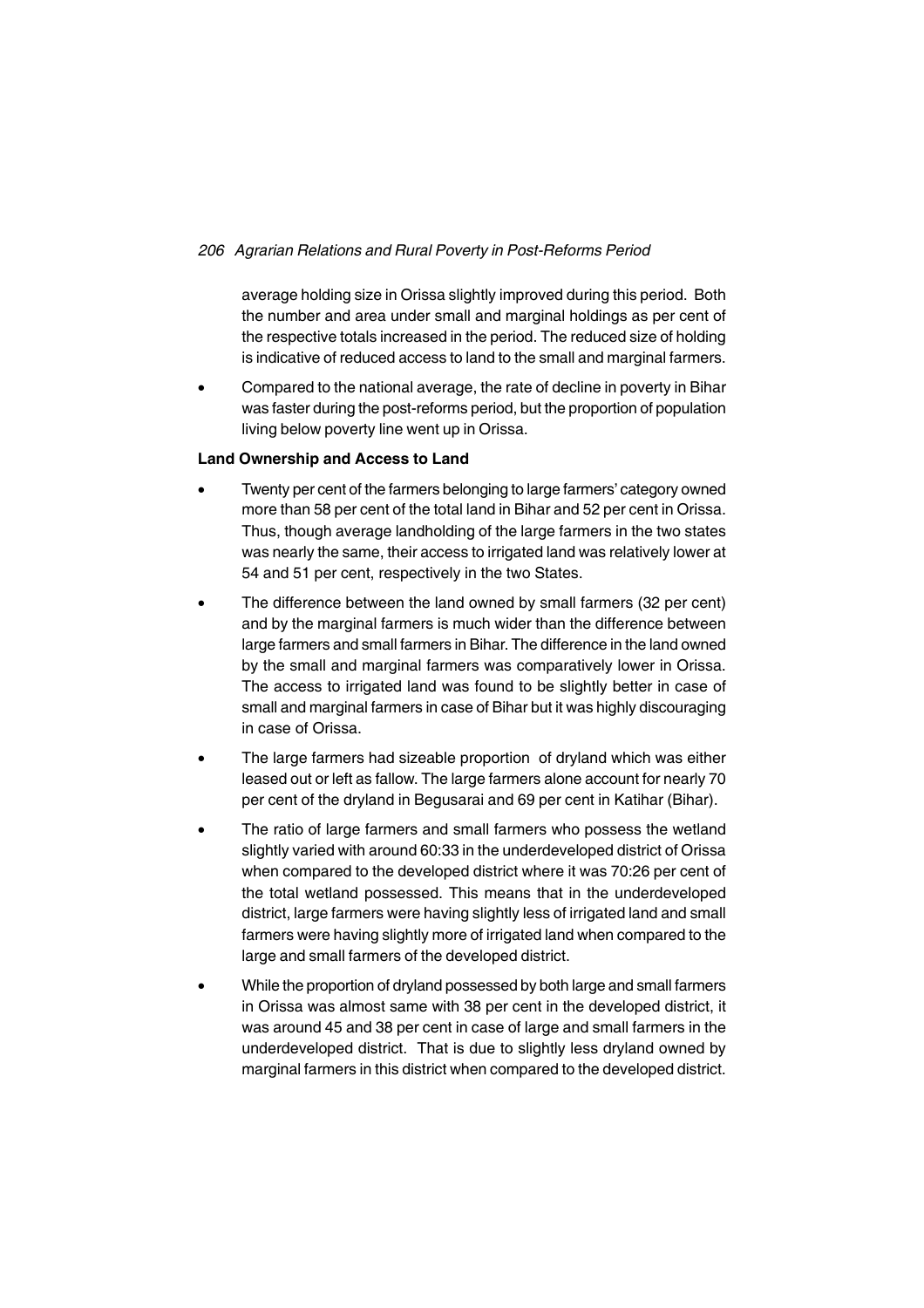*Overview and Conclusions 207*

### **Land Market: Leasing Out**

- In case of Bihar, the total leased out land as proportion of total owned land was below ten per cent and the per cent of land leased out wetland was even lower. The lease market was found to be active in both the districts though the nature of lease market differed depending on the level of agricultural development, cropping pattern and availability of irrigation. The overall proportion of wetland leased out outweighed the leased out dryland. More than 57 per cent of the total leased out land was irrigated land.
- The phenomenon of leasing in of land in Orissa was seen in the non-tribal villages but by and large was not witnessed in the tribal villages. The situation of those villages which lost their forest land due to dam and also not having access to irrigation was worse-off compared to the plain and, non-tribal villages which had no irrigation facilities.
- Overall 70 per cent of the sample large farmers, nine per cent of the marginal farmers and six per cent of small farmers reported leasing out of land in Bihar. Forty seven per cent of the large farmers who leased out their land leased out on fixed rental basis and 30 per cent on share cropping basis. Leasing out by marginal farmers was totally on rental basis. Nearly 14 per cent of the total farmers in Orissa reported leasing out of land.
- Leasing out of land, both irrigated as well as dry, was more active in villages of the developed district of Bihar (Katihar) compared to the lesser developed district. More than 90 per cent of total leased out dryland was found in one district (Katihar) alone.
- The leased out wetland as proportion of total leased out land was found to be higher in the villages of Begusarai which had more traditional structure of agriculture and also larger area under irrigation. The proportion of leased out wetland to the total leased land was found to be lower in Katihar where due to lower availability of land but higher returns, farmers prefer to keep it for self-cultivation.
- Leasing out of dryland was found to be more prevalent in the developed areas. Under normal circumstances farmers prefer to keep the dryland as fallow (as was found in Begusarai where only 12 per cent of the total dryland was leased out).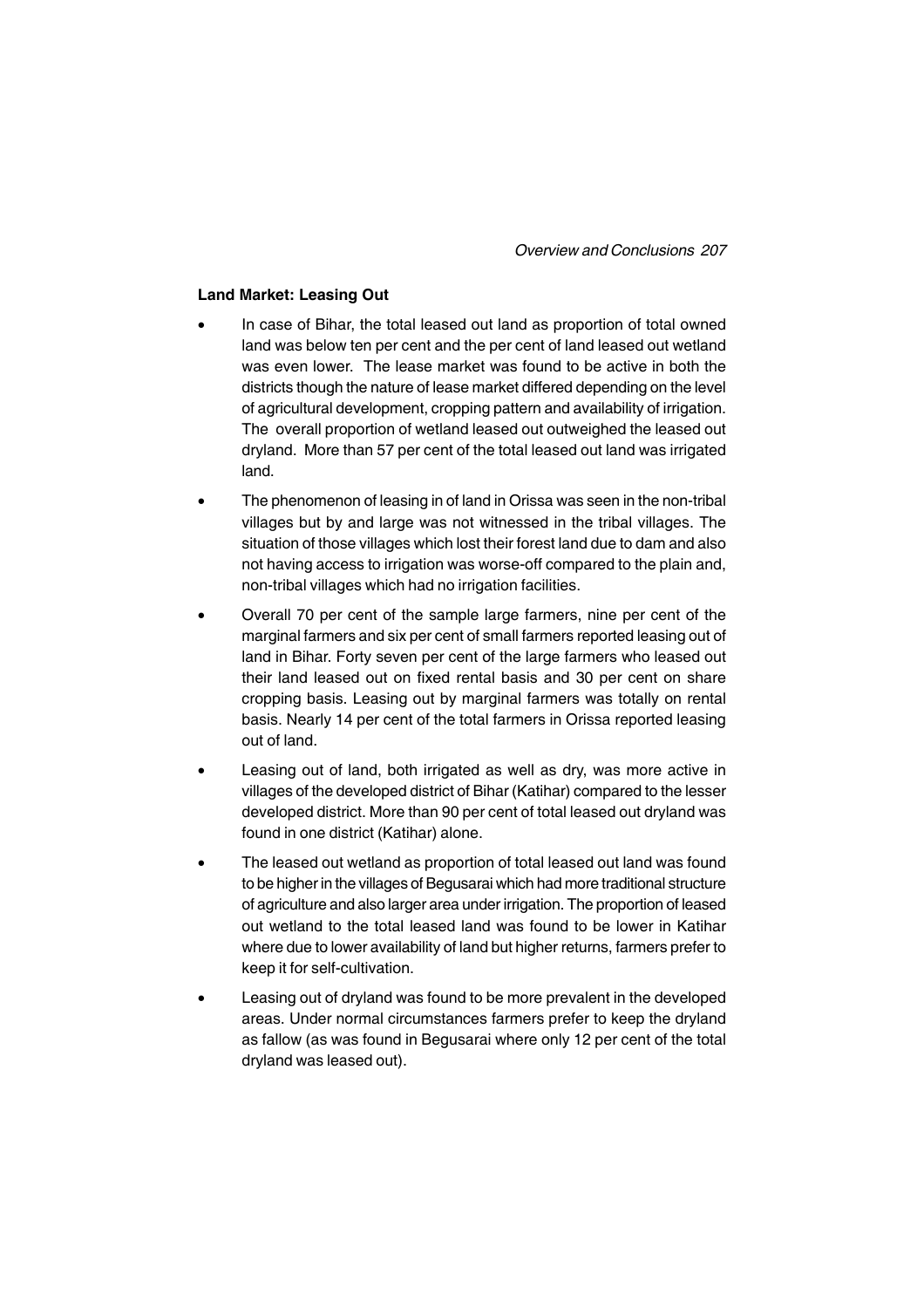- Large farmers were the main suppliers of land followed by marginal farmers (as proportion to total owned land). Ninety two per cent of the total leased out land was supplied by the large farmers in the study districts. This proportion was nearly the same in all the districts.
- Due to uneconomical holding size, some proportion of the marginal farmers having wetland also leased out their land. Thus, the phenomenon of "reverse tenancy" was also found in the developed district. Although their contribution to total leased out land was just five per cent, as percentage of total owned land, nearly four per cent of the land of the marginal farmers was leased out. The main takers of the land of the marginal farmers were belonging to the category of small farmers.

# **Leasing-in**

- Eighteen per cent of the total farmers in Bihar and 27 per cent in Orissa reported leasing-in of land. Of the 36 farmers in Bihar who reported leasingin of land four belonged to the category of large farmers. However, these four farmers (11 per cent of total leasing-in farmers) accounted for 17 per cent of the total leased in land. Small farmers accounted for 47 per cent of the leasing-in farmers and 42 per cent of the leased in land. Similarly, marginal farmers accounted for 42 per cent of the farmers and nearly same proportion of leased-in land. Thus, leasing-in was most prevalent in the group of small and marginal farmers.
- Twenty per cent of the total sample households belonging to small and marginal farmers in Bihar were dependent on leased-in land for their sustenance. The dependency on leased land on the part of marginal farmers was very acute in the agriculturally underdeveloped district as leased land constituted nearly 37 per cent of their net sown area. The incidence of tenancy was thus found to be fairly high in the study area.
- The land market was quite dependent on the irrigation facilities as more than 76 per cent of the leased-in land-in Bihar and nearly 50 per cent of leased-in land in Orissa was irrigated land and more than 72 per cent of the farmers (in Bihar) who leased in land had leased in the irrigated land.
- The leased-in land played a very crucial role in augmenting the productive resources of the small and marginal farmers. In case of small farmers the net sown area was found to be 104 per cent of the net owned area. Most importantly, in case of marginal farmers the area operated or cultivated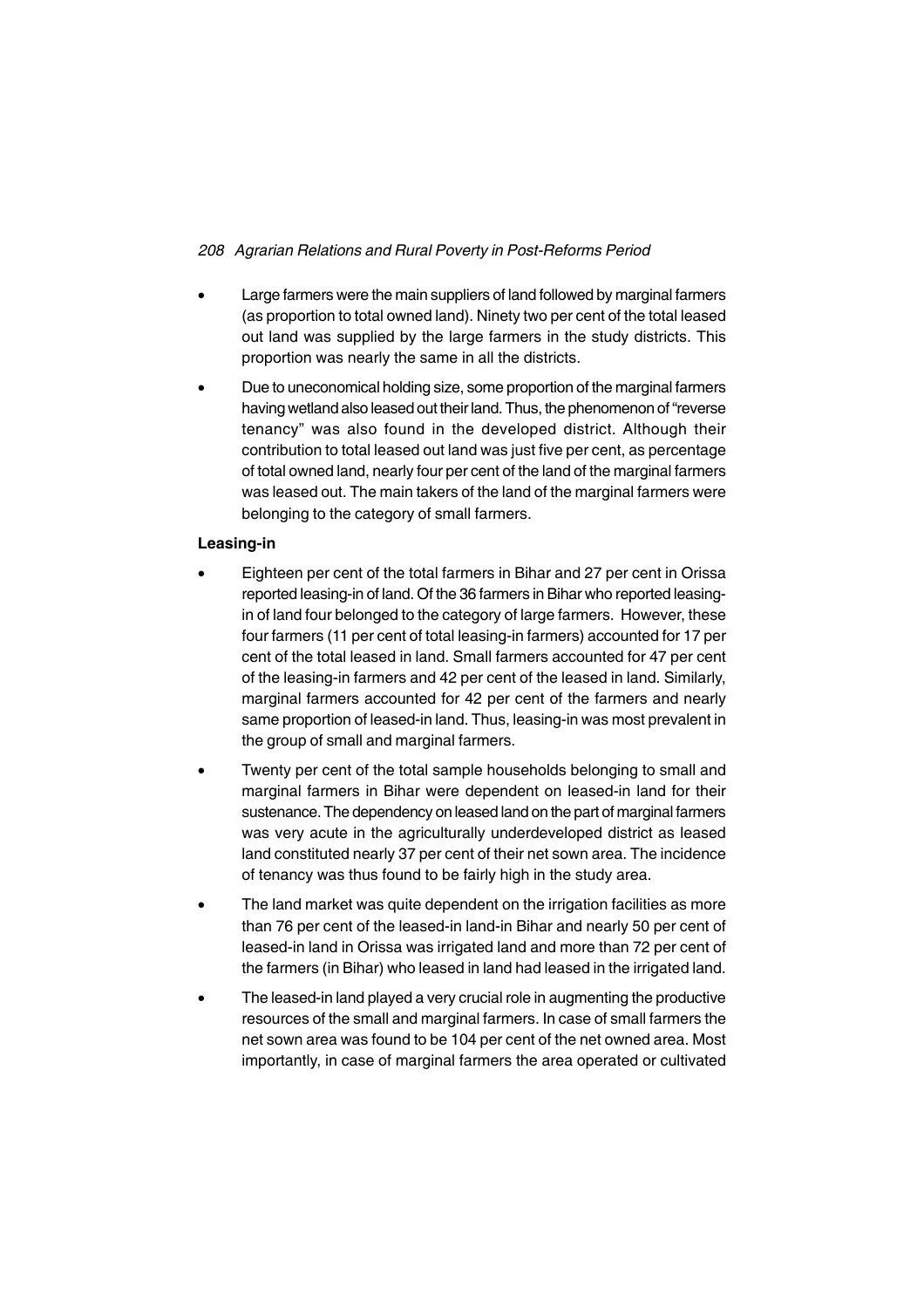### *Overview and Conclusions 209*

was 121 per cent of the owned area in Bihar. In Begusarai (Bihar), the area operated by the marginal farmers as per cent of their owned land was as high as 150 per cent. The tenancy was therefore, much higher in the lesser developed district. On the other hand, in Katihar, the area operated by the marginal farmers was just 91 per cent of the owned area. This was mainly because of leasing out of land by the marginal farmers in Katihar. This was a remarkable difference in the two categories of the districts. While in the underdeveloped district marginal farmers were subjected to acute tenancy conditions and depended on leased-in land for their survival, in the developed districts, marginal farmers leased out part of their land (mostly on rental basis).

- On an average, leased-in land constituted about eight per cent of the net cultivated area for all categories of the farmers in Begusarai, seven per cent in Katihar (both in Bihar), nine per cent in Bargad and seven per cent in Kalahandi (both in Orissa). Leased-in land contributed nearly 16 per cent of the net cultivated area for small farmers in Bargad. The dependency of small and marginal farmers in Kalahandi on leased-in land was negligible. However, large farmers also were involved in leasing in Orissa, especially in the developed villages, whereas in Bihar it was confined mainly to the small and marginal farmers.
- Contrary to the situation in Orissa, the contribution of leased-in land in the net cultivated area for marginal farmers was as high as 36 per cent in Begusarai in Bihar. The tenancy among the marginal farmers was therefore, found to be very high in case of Begusarai. In Katihar, on the other hand, the small farmers were more dependent on leased-in land than the marginal farmers.
- Irrigation was found to be a crucial factor in determining the lease market and settling the terms of leasing. Irrigated land was usually leased on rental basis whereas dryland was taken on crop sharing basis. Areawise, irrigated land was preferred to dryland in the developed district. Whereas, both the lands were equally preferred for leasing-in in the underdeveloped district. These trends were observed in the entire study area. While, more amount of wetland was leased-in in the developed district of Orissa, it was slightly reverse in the developed district of Bihar for the reasons mentioned above. The percentage of wetland and dryland leased-in to the total land leased-in was almost the same in the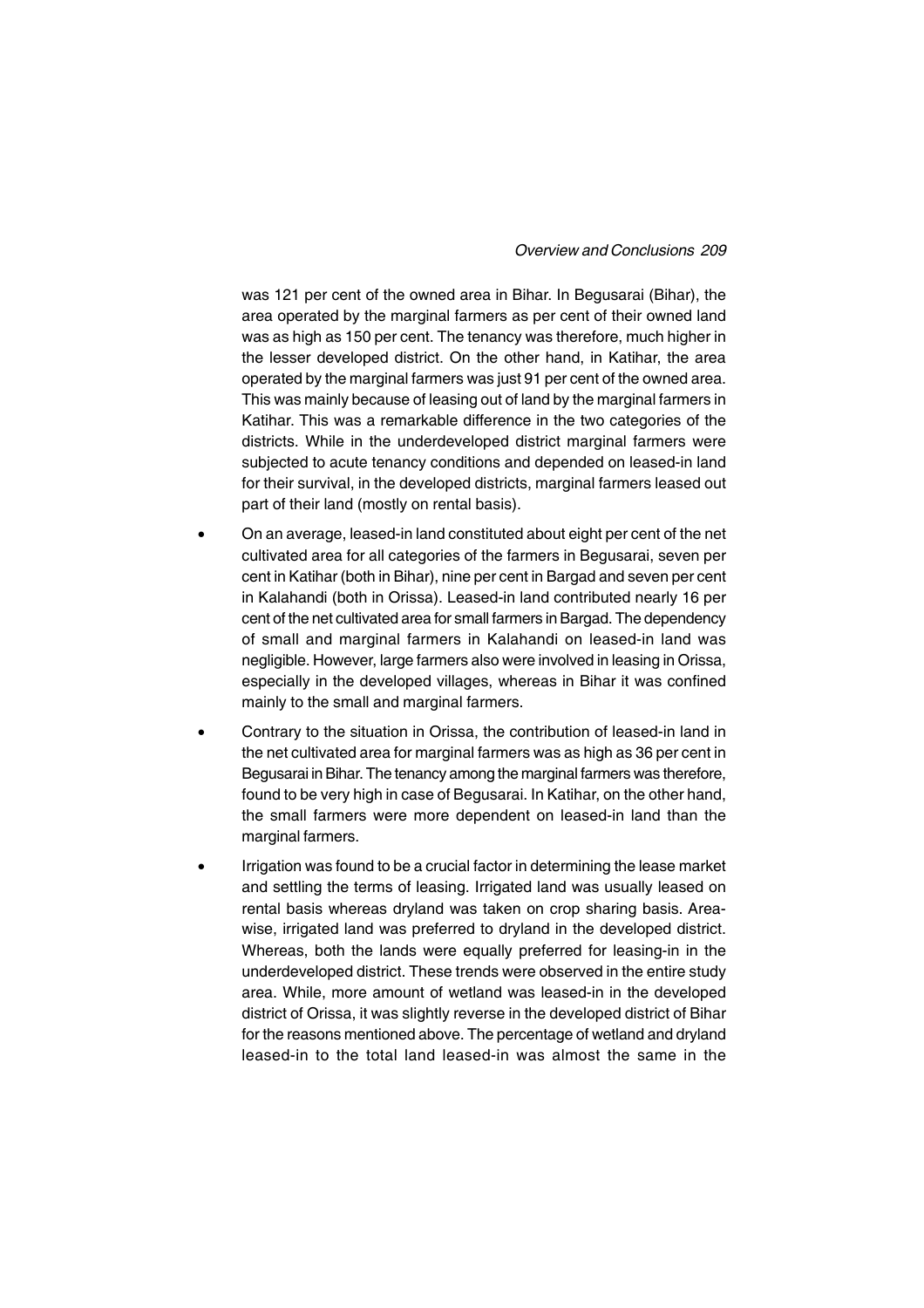underdeveloped district of Orissa. The number of farmers who leased- in dryland were more than the number of farmers who leased-in wetland in Bargad. However, the leasing-in of irrigated land in Bargad district was mainly by the large farmers. The phenomen on of leasing was totally absent in both the developed and the underdeveloped tribal villages. While the small farmers have leased-in both wet as well as dryland, marginal farmers have preferred to lease-in dryland.

### **Sale and Purchase of Land**

- Only 13 per cent of the farmers (26 out of 200) in Bihar and 11 per cent of the farmers in Orissa (11 out of 200) reported open sale of land during the reference period (last five years). The sale of land in Orissa was mainly confined to the developed districts. Category-wise 42 per cent of the farmers reporting sale of land belonged to the category of marginal farmers and another 38 per cent were small farmers. Similalry, 43 per cent of the farmers reporting land sale were marginal farmers in Orissa and 19 per cent were small farmers. Thus, mainly small and marginal farmers sold their land in both the states. However, while in Bihar land selling was confined to small and marginal farmers only in all the areas, in Orissa even big farmers also sold their land and their proportion was similar to that of small farmers.
- The number of farmers reporting sale of land over last five years was more in the developed district, but the trend was the same in the lesser developed district also as majority of the farmers selling land were small and marginal farmers.
- The most significant difference found in the two states was however, regarding the category of the buyers. While in Bihar, though surprisingly, much of the land was sold to marginal farmers and marginal farmers-cum migrant labour, in Orissa land was sold mostly to large farmers in the developed areas and to small and marginal farmers in the underdeveloped areas. Looking at the district-wise trends in Bihar, it was found that land was sold mainly to small farmers in Begusarai and marginal farmers in Katihar. Four out of 20 farmers became marginal farmers after selling their land. In Orissa, on the other hand, land was slod by the small and marginal farmers in the developed district and purchased by the large farmers, whereas in the underdeveloped district it was sold by the large farmers and also purchased by large farmers mainly.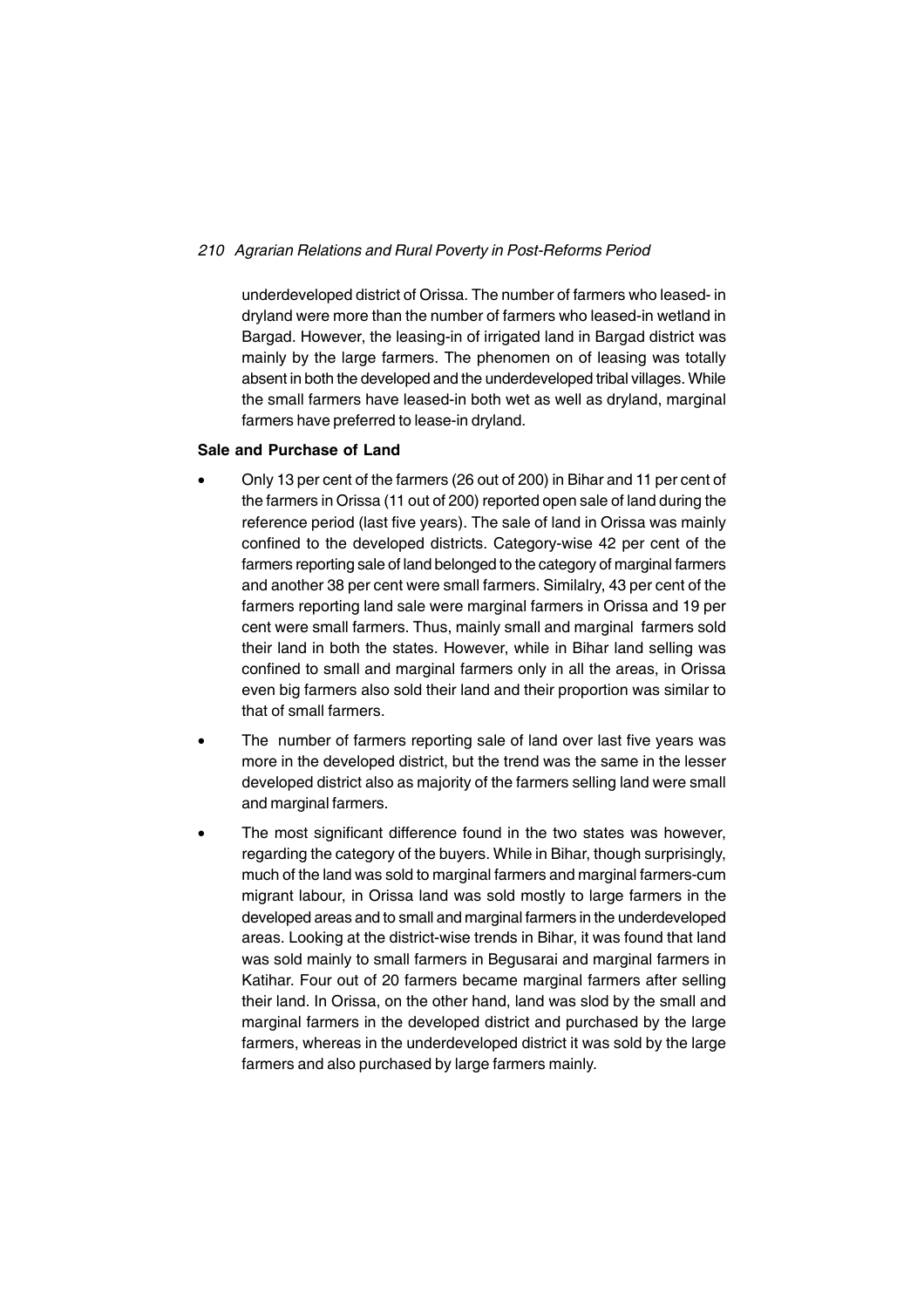- As against 26 farmers who sold land in Bihar, only nine of the sample respondents purchased land during this period. Out of these nine, five belonged to the category of small farmers and two each to the category of large farmers and marginal farmers. None of the sample respondents reported purchase of land in Begusarai.
- The main source of supply of land was again the small and marginal farmers rather than big farmers. Thus, sale of land appears to be largely a phenomenon of distress selling rather than a matter of open market price. Although large farmers also sold their land in Orissa, it was mainly because of underdeveloped agriculture and thus, was because of low productivity and distress. In other words, land sale was mainly a distress phenomenon in both the states and not a matter of open market price.

# **Agrarian Structure** *Net Cultivated Area:*

- The average holding size of the marginal farm households (1.81 acres) was found to be just 13 per cent of the large farmers (13.66 acres) in Begusarai. This was even small for the agriculturally progressive district Katihar with 12.71 acres and 1.34 acres for large and marginal farmers, respectively. The trends were similar for Orissa, but the average holding per household in Orissa was larger for both the small as well as marginal farmers and hence the inequalities were lesser. Per household average holding for marginal farmers (2.4 acres) in Bargad, agriculturally progressive district was 20 per cent of the average holdings of large farmers (11.87 acres). Similarly, per household average holding of 2.5 acres (marginal farmers) was 21 per cent of the average holding size of large farmers (11.75 acres). Average agricultural holdings of large, small and marginal farmers in Bragad (agriculturally progressive district) was found to be 11.87 acres, 5.13 acres and 2.4 acres, respectively. The same for agriculturally backward district (Kalahandi) was 11.75 acres, 5.5 acres and 2.5 acres, respectively.
- The relative average net sown area per household for the small farmers (4.38 acres) was found to be 32 per cent of the average net sown area of the large farmers in Begusarai and 40 per cent (4.71) in Katihar. Thus, the difference in average net sown area in the developed district is found to be lower as far as the large and marginal farmers are concerned. Similarly, the relative net area sown per small household (5.13 acres) in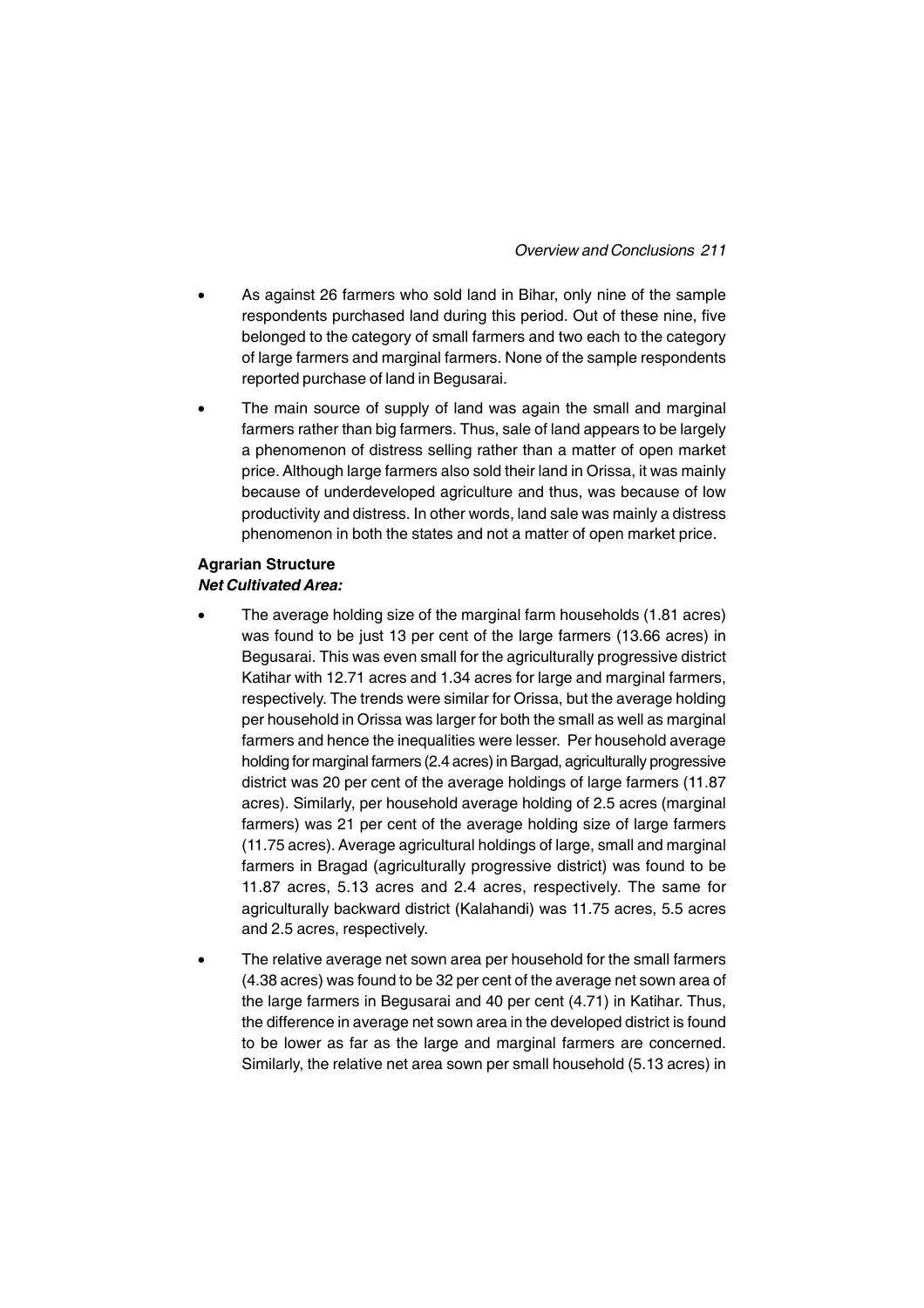Bargad was 43 per cent of the large farm household and 46 per cent in Kalahandi (5.5 acres).

- Only three-fourths of the land owned by the large farmers was found to be used for self-cultivation in Bihar. The owned land put to cultivation was more than 90 per cent for the other two categories of the farmers.
- The fact of non-utilisation of land for self-cultivation of land by the large farmers has policy implications and gives the scope for redistribution of land, legalising of tenancy and settling the terms of leasing by the government.
- More than one-third of the net sown area of the marginal farmers in Begusarai and nearly 14 per cent of net sown area of marginal farmers in Katihar consists of leased-in land alone giving scope for exploitation and control over labour at the hands of large farmers. These trends of tenancy or dependency on leased land was not so acute in Orissa as only eight per cent of net sown area of small farmers and four per cent of marginal farmers in Bargad consisted of leased-in land.

# *Irrigation:*

- While on an average 82 per cent of the net cultivated area in Begusarai and 80 per cent of net cultivated area in Katihar was under irrigation, the access, however, was not equally distributed. Only 58 per cent of the net cultivated area with marginal farmers was under irrigation in Begusarai. But the proportion of net cultivated area under irrigation was quite high in Katihar at 85 per cent. However, the proportion of net cultivated area under irrigation in Katihar for large and small farmers was much lower at 74 and 80 per cent respectively, when compared to the agriculturally backward areas.
- The per cent share of wetland in the net sown area was more than dryland in the developed district and the per cent share of dryland was more than wetland in the underdeveloped district for all the categories of farmers in Orissa. Only 44 per cent of net sown area in Bargad and 40 per cent of net sown area in Kalahandi was found under irrigation.
- Just 12 per cent of the net cultivated land of marginal farmers in Bargad and nearly seven per cent in Kalahandi was irrigated land. The position of marginal farmers, thus despite having larger holding size in Orissa when compared to Bihar was very precarious in Orissa.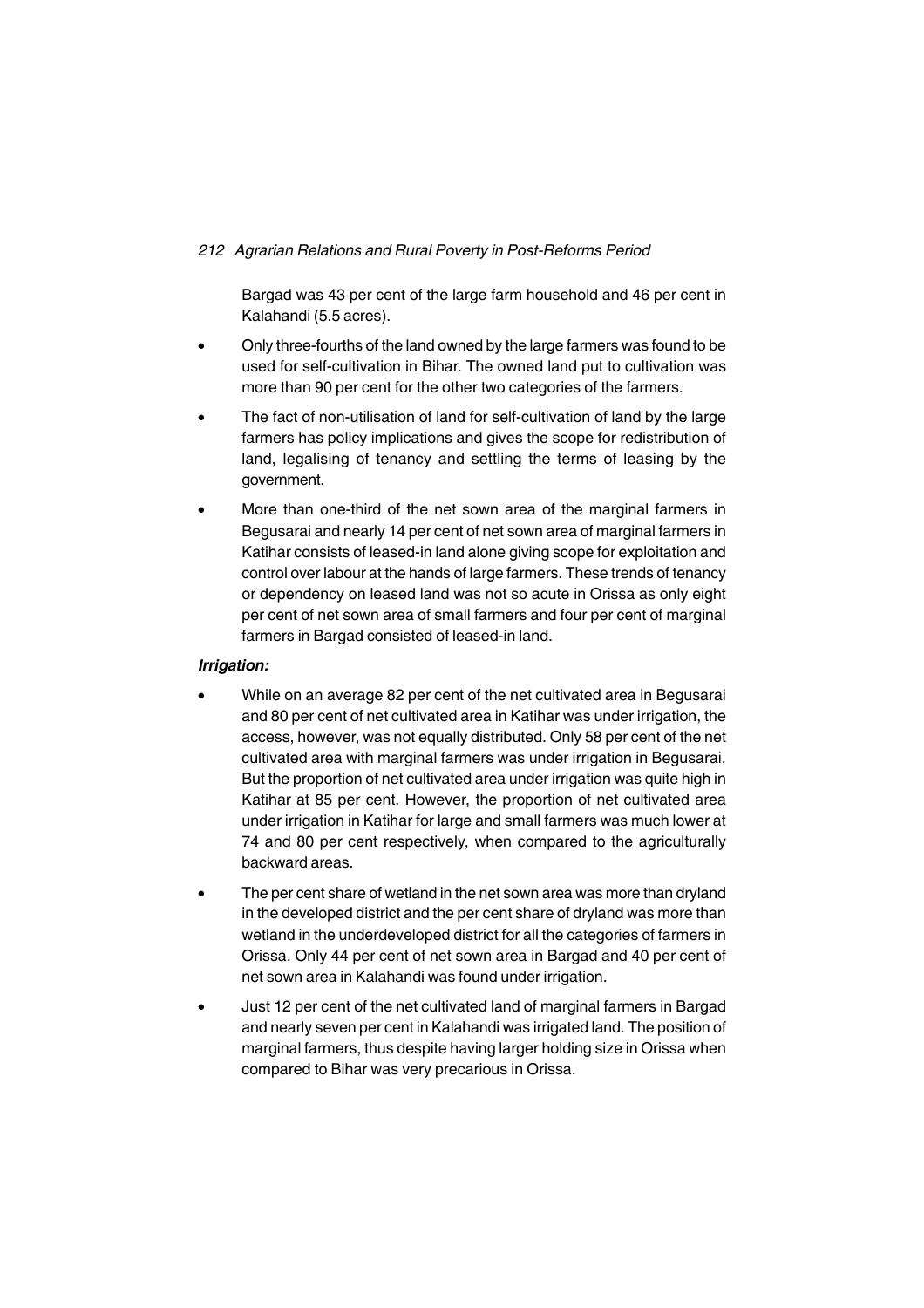• Sixty one per cent of the net cultivated area of the large farmers in Bargad and 31 per cent in Katihar was under irrigation. Thus, unlike Bihar, where agriculturally underdeveloped district was having better access to irrigation, in Orissa the underdevelopment is more acute and it is largely rainfed.

# *Cropping Pattern :*

- Cropping pattern indicated marginal differences across the two districts in Bihar. By and large, paddy was found to be the main crop in Katihar and both wheat and paddy in Begusarai. In Orissa, paddy was the main crop across all the villages in both the districts, but the proportionate area under paddy in the underdeveloped villages was much below 50 per cent. Reverse was found in Bihar where proportionate area under paddy was higher in the underdeveloped villages.
- Despite larger proportion of area under paddy, cropping pattern is more diversified in the underdeveloped villages as reflected by the crop diversification indices. The cropping pattern in the developed villages is though more commercialised is less diversified. Banana and jute were found to be main commercial crops in Katihar whereas maize, sugarcane and vegetables were the main cash crops in Begusarai. Groundnut and sunflower were found to be the main cash crops in Orissa.
- However, large variations were found in the farmers' category-wise cropping pattern across the study area. While the proportion of gross sown area under paddy was nearly the same for large and small farmers in Bihar, it was nearly ten per cent less in case of marginal farmers. Fifty one per cent of the area under paddy was concentrated in the hands of large farmers who constituted just 20 per cent of the farmers. Thus, due to small area for paddy cultivation and food insecurity, the marginal farmers prefer cash crops with lesser gestation period like vegetables and if possible plantation crops also like banana. The large farmers on the other hand, preferred food crops like paddy, wheat, mustard and as an exception (in two villages only) go for banana. However, despite lower proportions of gross sown area put to crops like banana and mustard, the absolute area is much higher compared to marginal and small farmers and hence income level of the large farmers was found to be very high.
- In case of Orissa the inter-class variations in cropping pattern were much more sharper, especially in the agriculturally progressive district (Bargad)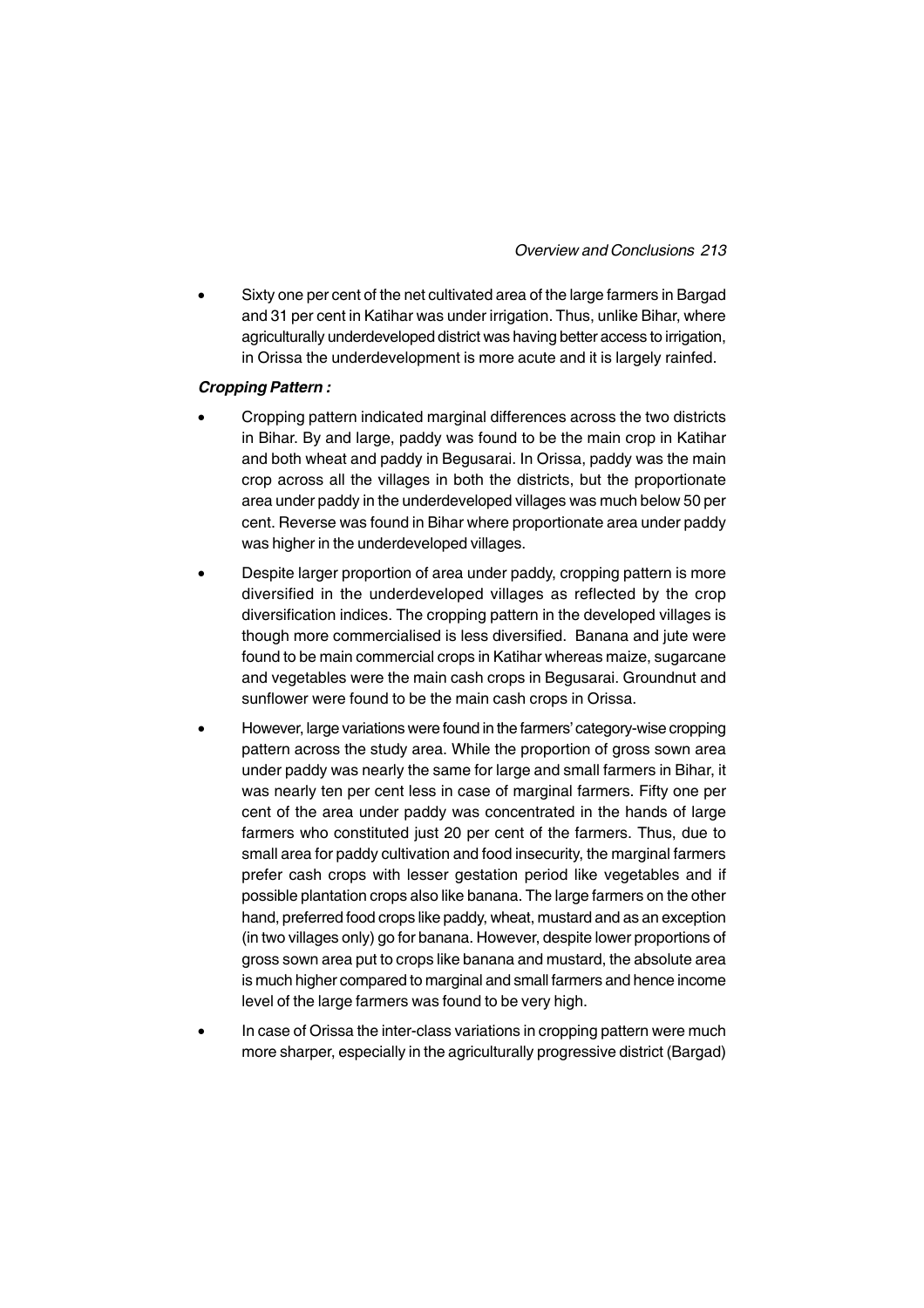where the preference was for groundnut, sunflower and vegetables for both the small as well as marginal farmers. The crop diversification index showed a very positive picture for marginal farmers (who appeared to be most diversified) followed by small farmers. Very little diversification was seen in case of large farmers. The trends were quite different n the backward district of Orissa as paddy dominated the cropping pattern. But the diversification index followed the same pattern.

• Intensity of cropping when compared among the three categories of the farmers, is found to be highest among the marginal farmers in all the four districts of the two States followed by the small and large farmers. The lower cropping intensity of the large farmers also reflects sub-optimal use of land.

# **Productivity Levels :**

- Average yields of all the important crops like paddy, wheat, mustard, pulses, potato were below the all India average in all the villages of Bihar. Same was true about the crops in Orissa as the yield levels for all the crops grown were below the national average. No appreciable inter-villages differences were found in the productivity of food crops. The general trend of low productivity cuts across all the farmers.
- Only in case of maize (in Bihar) inter-village productivity differences were witnessed and varied between 8.79 quintals per acre (Gangaraho village in Begusarai) to 15.89 quintals per acre in Dhaboli village of the same district.
- The primary reason cited by the farmers for the low productivity of paddy and wheat were lack of appropriate doses of fertilisers and pesticides. In fact, according to them the fertiliser supply in the State was dismal due to very poor infrastructure and transportation conditions and suppliers from other states are not coming to Bihar.
- The contribution of potato and vegetables (in Bihar) in the gross value of agricultural produce was significantly higher as compared to the area under these crops in the case of marginal and small farmers. But due to very low area under these crops, the share of these categories in total production and market was quite low. Thus, despite more diversified cropping structure, marginal farmers have to face stiff competition from the other two categories for market. Moreover, in the absence of any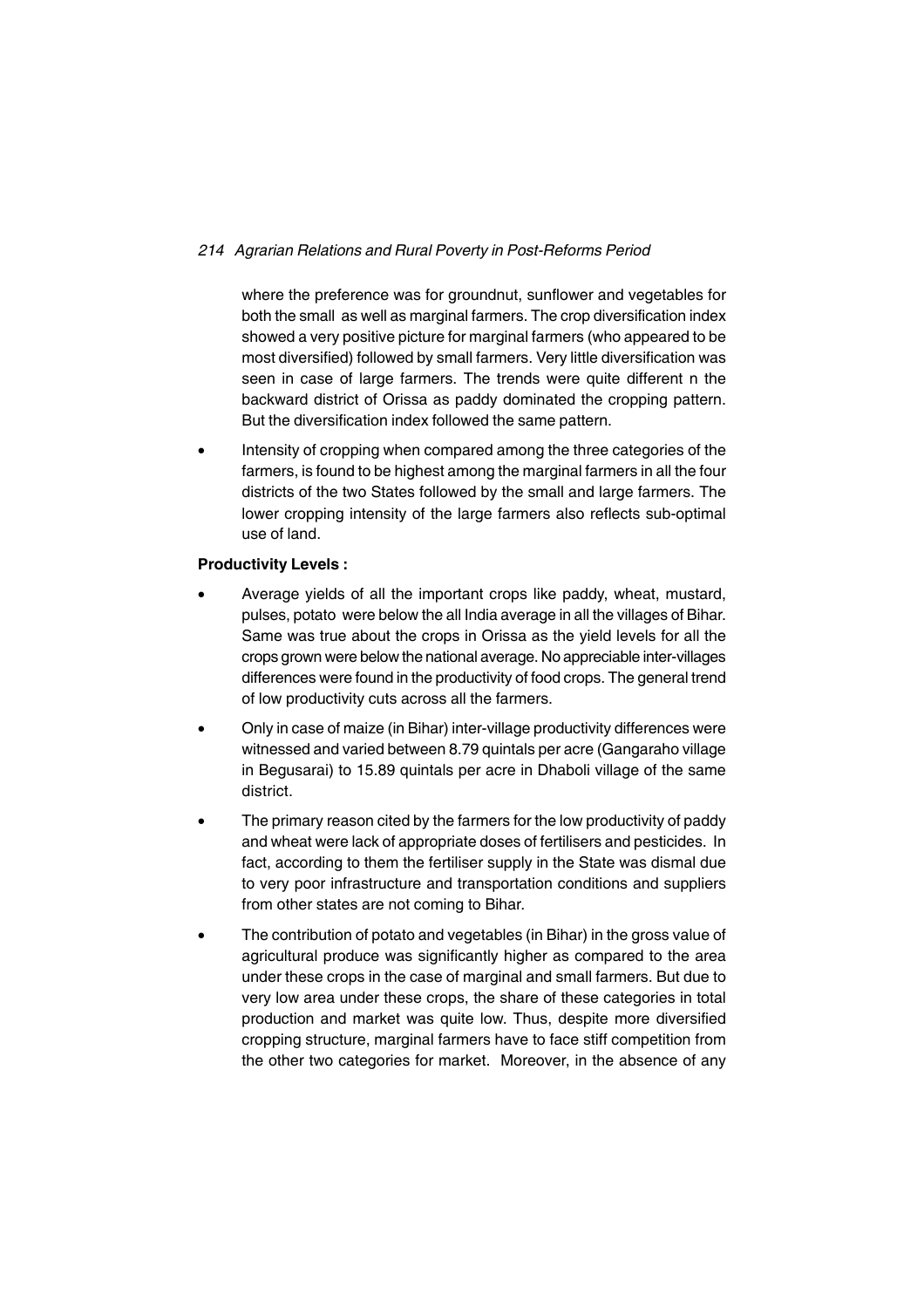institutional support these farmers usually have to sell their produce in the local markets; whereas large farmers manage to sell their produce at a higher price in outside markets.

- The major crop in the developed district in Orissa was paddy. Almost all the varieties under paddy are HYV. The government subsidy was available for popularising these varieties. The yield of this variety was very less compared to the national average yield. The other major crop in the developed village was pulses. Groundnut and vegetables were the major crops in underdeveloped villages especially for small and marginal farmers.
- In the underdeveloped district cotton was the major crop in progressive block and maize was the major crop in the underdeveloped block. However, small farmers followed by the large farmers were the major producers of these crops. The other main crops in these villages were mustard and vegetables. The share of small and marginal farmers was more in vegetable production out of total vegetable production.

#### **Marketable Surplus and Access to Market**

- The proportion of output of paddy sold in the market was found to be above 80 per cent of the output in seven out of the eight villages in Bihar. The proportion of the paddy output marketed was about 68 per cent in the progressive district of Orissa (Bargad) and 71 per cent in the underdeveloped district. Paddy therefore, did not have any marketing problems.
- Vegetables, banana and jute were the major cash crops in the study area of Bihar. Wheat, mustard and maize were the other crops in case of which the marketed proportion was found to be much above 50 per cent in Bihar. In case of pulses and potato, nearly 46 per cent each, of the total production was marketed. However, inter-village variations were found in the economic structure and these variations were reflected in the composition of marketed commodity.
- Groundnut, sunflower and oilseeds were grown in Orissa mainly for meeting the market needs as the marketed component of production in case of all these commodities were above 80 per cent in both the progressive districts and backward district.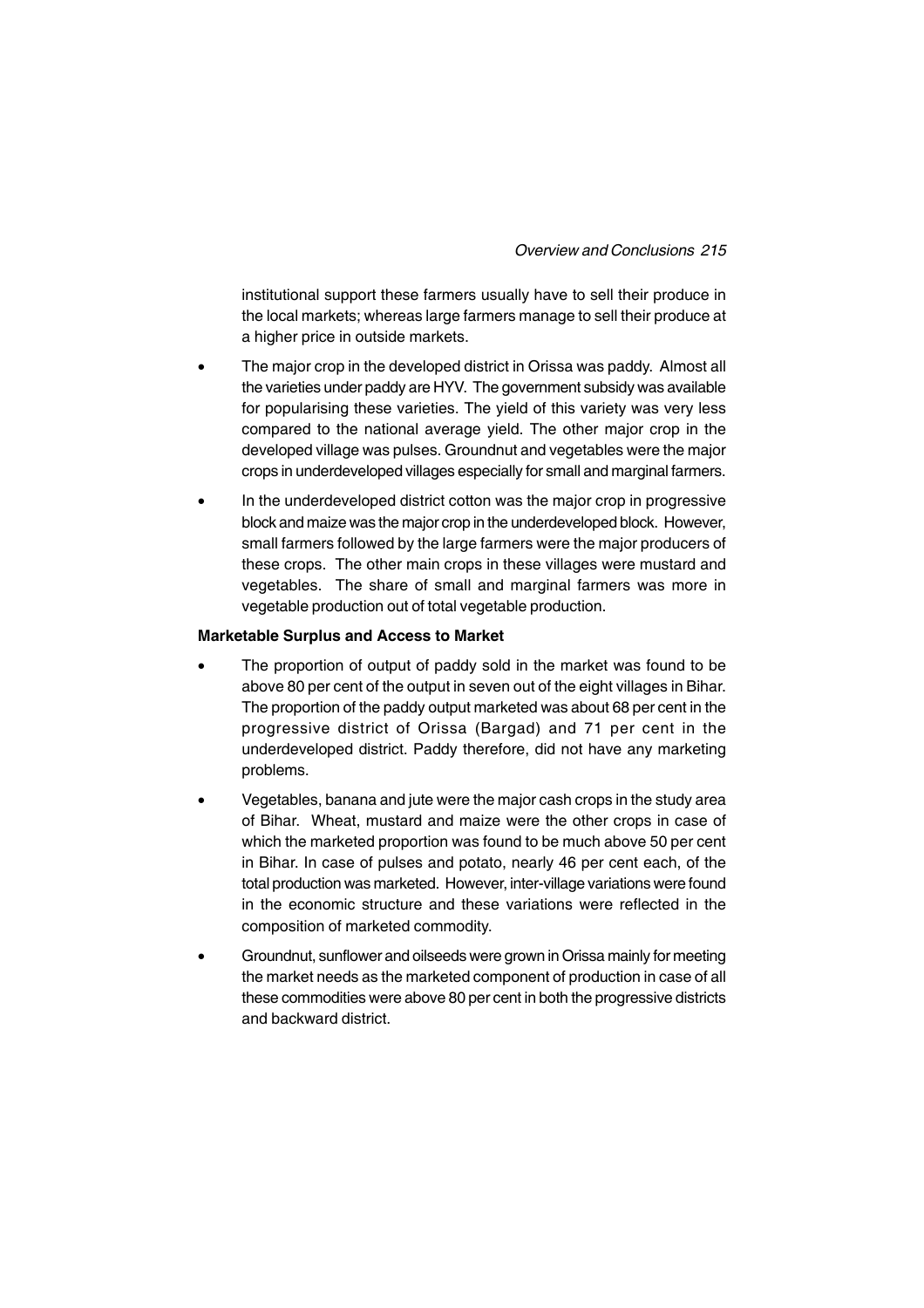- While most of the crops grown by small and marginal farmers enter the market, their share in total market is not much. More than half of the total output and marketed output in case of paddy came from the large farmers. The share of large farmers in the market was higher than their share in output for all the commodities. In case of paddy, wheat and pulses, large farmers dominate the market. Two of the three commodities have institutional procurement and the large farmers took maximum advantage. Despite high marketable surplus at the individual household, the share of marginal farmers was pathetically low at below ten per cent level for these crops.
- Maize, however, reflected slightly more balanced picture. Small and marginal farmers together accounted for two-thirds of the production and nearly 60 per cent of the market.
- The share of marginal farmers and small farmers in case of production and marketing of vegetables (in Bihar) and cotton and vegetables (in Orissa) was much more encouraging as they dominated the market.
- Overall, while the production and market for foodgrains and non-perishable commodities was dominated by the large farmers, the production and marketing of perishable commodities remained the domain of marginal and small farmers. Since the marginal farmers did not have much at stake, they may remain unaffected by any policy of minimum support price or other market development policies.
- Since marginal farmers were actively engaged in the marketing of vegetables and potato, storage facilities, transportation and organised marketing may help them in much better way rather than the price support policy.

# **Income and Livelihood Sources**

- Significant differences were found in the source-wise distribution of household income in the three categories of the farmers in Bihar. For the large farm household, contribution of agriculture sector in total income was above 80 per cent in 17 out of the 18 study villages in the two states. The same proportion was about 90 per cent in Orissa.
- The main difference in the two states was found in the subsidiary sources of income. In case of Bihar, rentals was the second important source of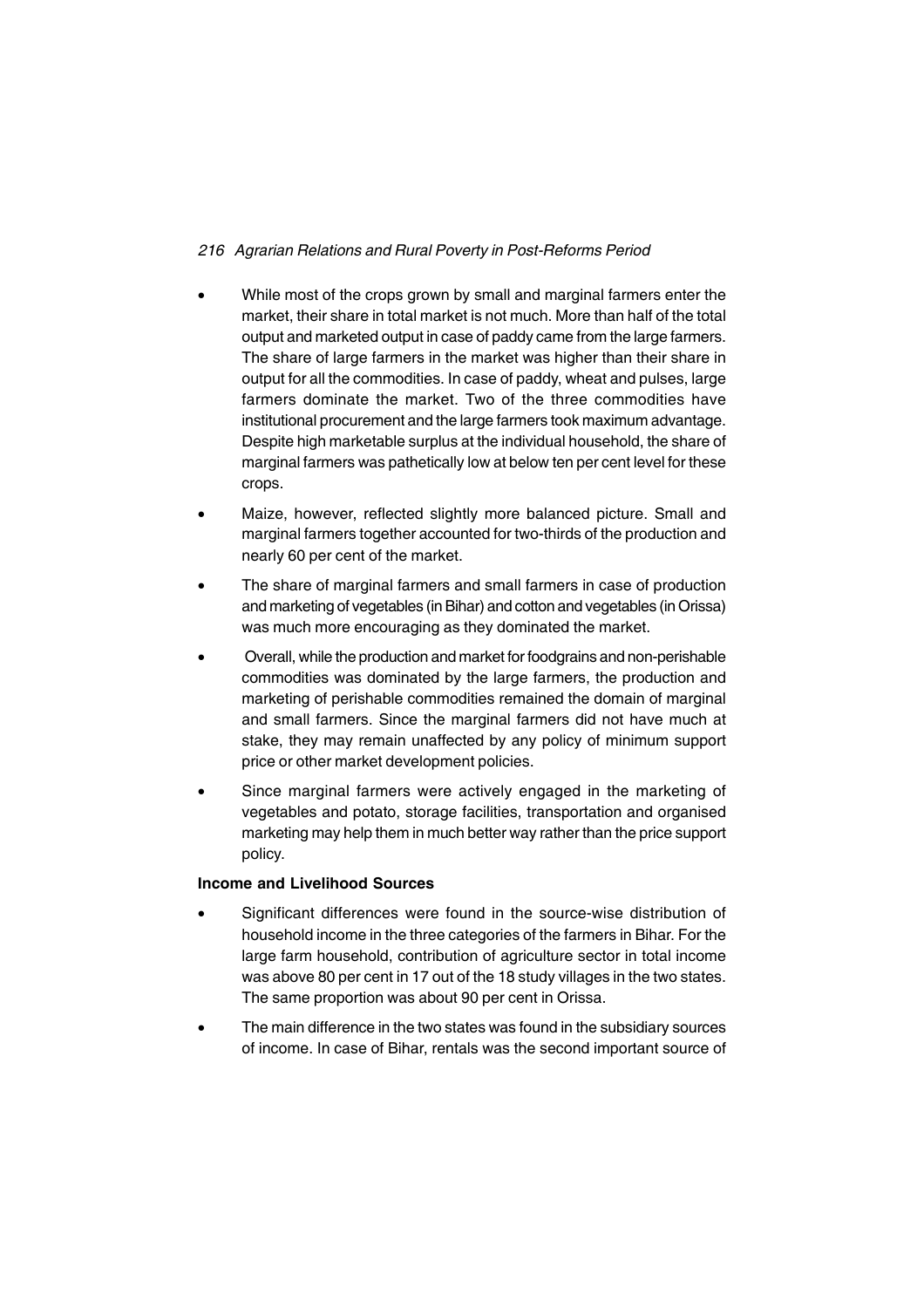# *Overview and Conclusions 217*

income for large farmers, but in Orissa small business was the second main source in the progressive district, whereas wage labour was important source in the backward district. In fact, the participation of large farmers in labour market in Kalahandi itself shows the poor conditions of farming in Orissa. However, all these secondary sources contributed less than five per cent of the total income of the large farmers.

- Marginal farmers' dependency on agriculture as source of income was around 50 per cent. Thus, nearly half of the income of the marginal farmers in Bihar came from non-agricultural sources. The trend in Orissa was totally reverse and more than 90 per cent of the income of the marginal farmers came from agriculture alone reflecting very little opportunities for occupational diversification in Orissa.
- Above observation was further confirmed by the contribution of wages to the household economy of the marginal farmers. In Bihar, in fact wages were found to be very important of household income as it contributed nearly 15 per cent of the income of the marginal farmers in the underdeveloped district and ten per cent of the income in the progressive district of Bihar. In Orissa, on the other hand, this was just six and four per cent, respectively. Besides wages, small business, 14 per cent in backward district and 13 per cent in progressive district was another major source of income for the marginal farmers. This contribution was less than two per cent in Orissa. Thus, the household economy of marginal farmers in Bihar was much more diversified with more than one source of income.
- Livestock is an important source of income, especially in the underdeveloped areas for the small farmers, other than agriculture in Bihar but practically played no role in the household economy of Orissa. Livestock contributed more than 7.5 per cent in the total household income in Begusarai and almost 2.5 per cent in Katihar. However, the total income generated in the livestock sector was unevenly distributed among the three categories of the farmers.
- In Orissa, however, small farmers had participation in the labour market, especially in the underdeveloped district as nearly 12 per cent of the household income originated from the wage works in Kalahandi. The trend of lesser dependency on the wage work was found in the progressive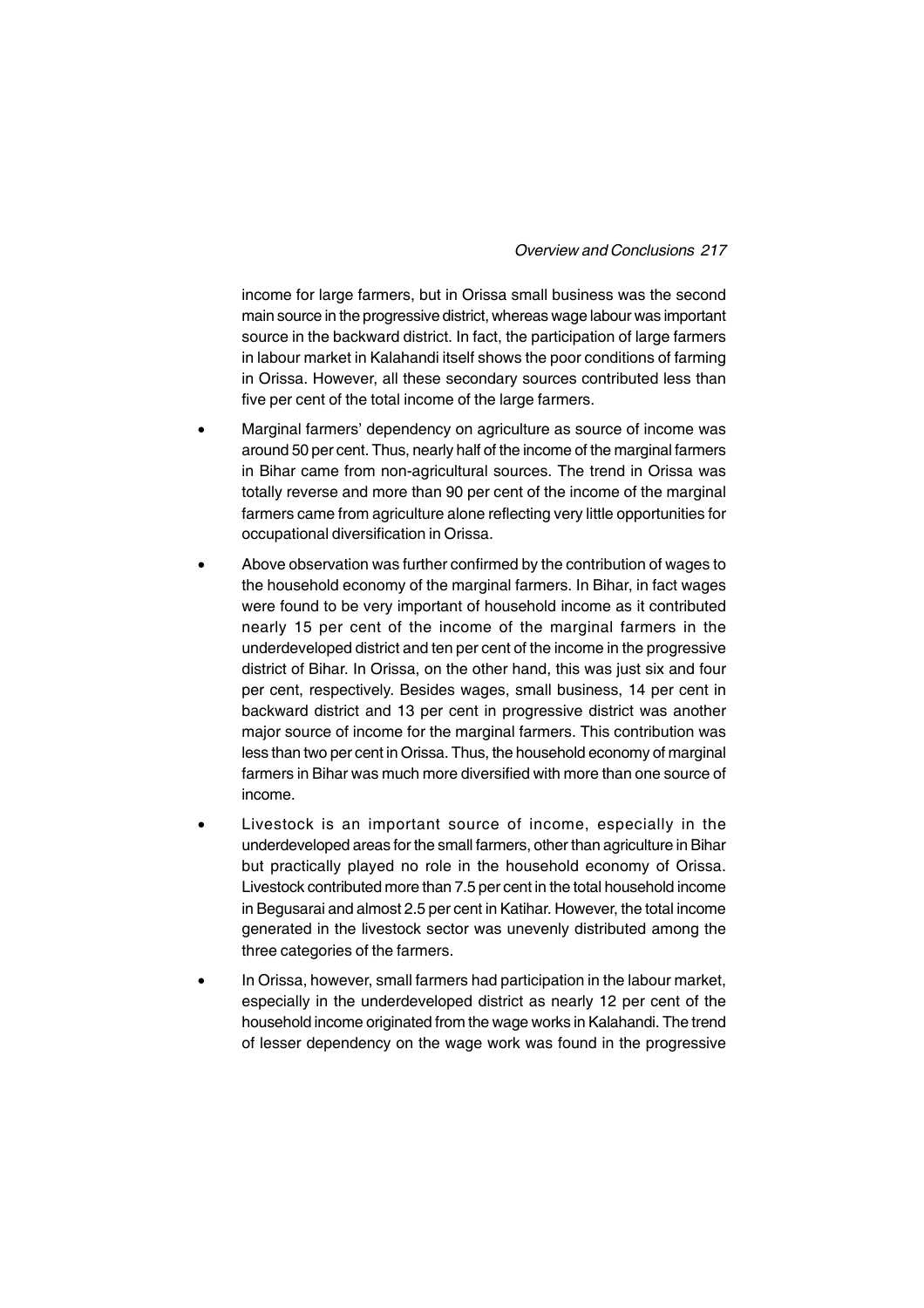districts, though the reasons in the two States were different. While in Bihar this was mainly due to larger dependency on livestock and small business, in Orissa this was mainly because of lack of opportunity.

- The most significant dimension of income distribution across the different categories of the farmers was found to be the rentals (in Bihar). In fact, in both the districts the share of large farmers and marginal farmers in total rental income was nearly the same which means the leasing out of land is equally practised by the large and marginal farmers (however, as proportion of total land owned it is much higher among the marginal farmers). The phenomenon of "reverse tenancy" was found in both the districts. Income from rent as proportion to total income was higher in case of marginal farmers though in absolute sense it was much lower compared to large farmers. Rentals were highest in Katihar due to higher value of land and higher level of income.
- Another significant difference in the sources of household income for different categories of the farmers in Bihar was income from the implements. Marginal farmers, though owning much less land, had ownership over primary agricultural implements like bullocks (mostly financed under the rural development programme), bullock carts and even ploughs and earn by renting them out in Begusarai. In fact, the renting out was not independent of their labour. Thus, most of the marginal farmers who also worked as agricultural labourers used their own implements.
- Overall, while agriculture is the major source of income for large farmers in both the developed and lesser developed districts, same could not be said about the small farmers and marginal farmers. The dependency of small farmers on agriculture as the main source of livelihood increases as agricultural development takes place. But the marginal farmers sustain by diversifying their livelihood sources.
- In the developed district of Orissa, apart from agriculture the other major sources of income were small business (large farmers), remittances from migration (small and marginal farmers) and wages (marginal farmers). In the underdeveloped district, on the other hand, other major sources of income apart from agriculture were wages (small and marginal farmers), livestock (small farmers) and remittances (small farmers), etc. This shows that income from wages and livestock are the second major sources in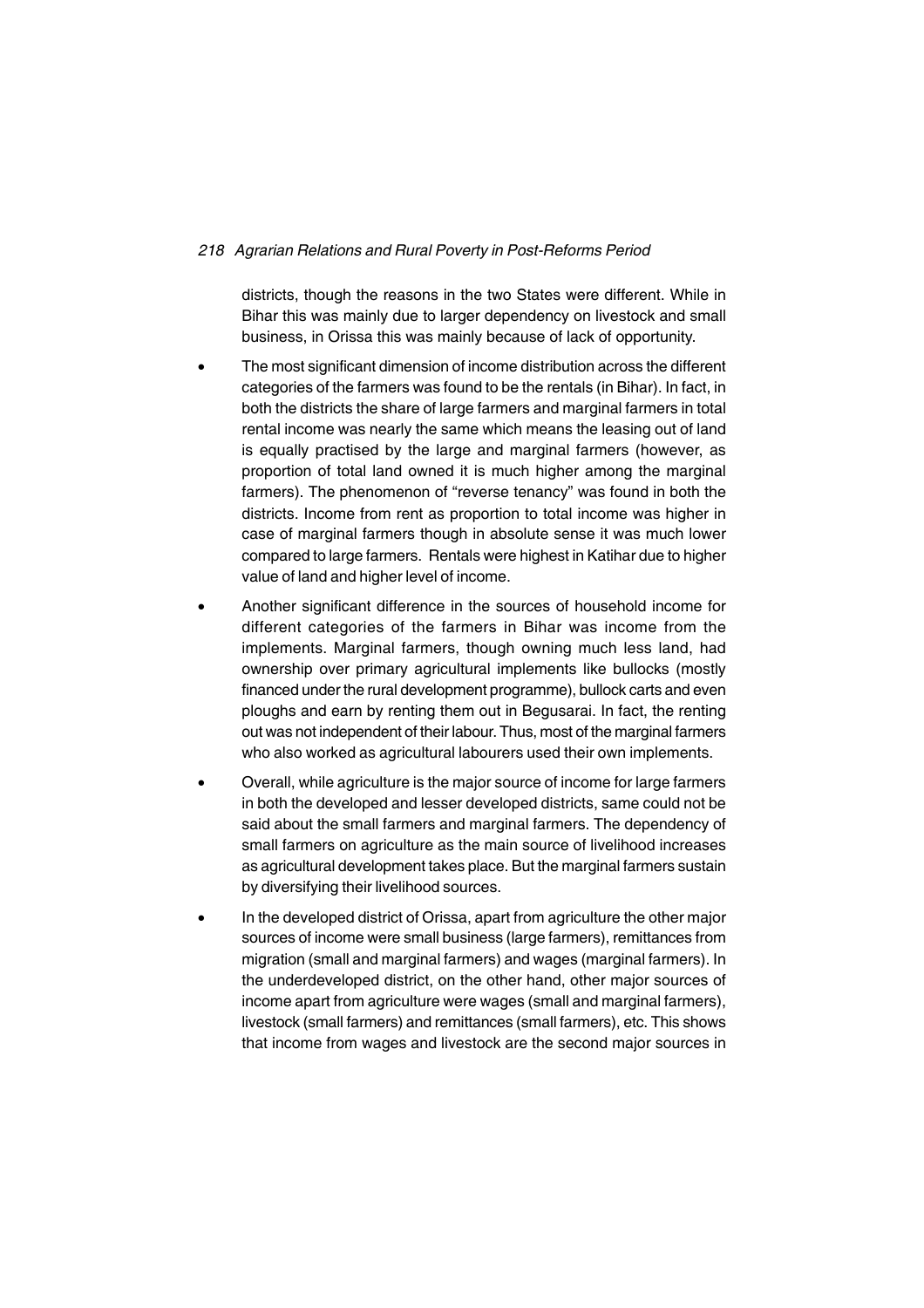the underdeveloped district and income from migration is the second major source in the developed district as far as small and marginal farmers are concerned.

#### **Income Disparities**

- The highest per capita income for the large farmers in Gangaraho (Rs.9481) was just 51 per cent of the highest per income recorded for the large farm households in Digiri village of Katihar district of Bihar.
- The share of the large farmers in both the districts, as expected, is highest in total agriculture income, 46 per cent in Begusarai and 44 per cent in Katihar. The proportionately lower share of the large farmers in Katihar is mainly because of higher share of small farmers (39 per cent compared to 34 per cent in Begusarai). Marginal farmers account for only 17 per cent of the total agricultural income in Katihar compared to nearly 20 per cent in Begusarai. The inequality between marginal farmers and small farmers is lower in underdeveloped conditions than in developed conditions.
- Significant intra-class income differences were found in Orissa with regard to large farmers. The average per capita income of large farmers in Bargad was more than double of that of large farmers in Kalahandi.

### **Poverty**

- a) On an average, 76 per cent of the marginal farmers in Bihar were below poverty line. No significant inter-village and inter –district difference was found in the poverty incidence as far as marginal farmers were concerned. In two out of eight villages (Dhaboli in Begusarai and Tinpania in Katihar) all the households in the category of marginal farmers were below poverty line. Poverty amomg the marginal farmers and landless labourers was found to be less acute in Oirssa as only 41 per cent of the marginal farmers were found to be below poverty line.
- b) The proportion of the small farm households below poverty line was also fairly high- 65 per cent in Begusarai and nearly 53 per cent in Katihar. Thus, poverty was less pronounced among this category in the more developed district. In fact, in the most developed village (Digiri) no farmer in this category was below poverty line. On the contrary, poverty was more pronounced among the small farmers in Orissa when compared with the marginal farmers in the same State. Nearly 48 per cent of the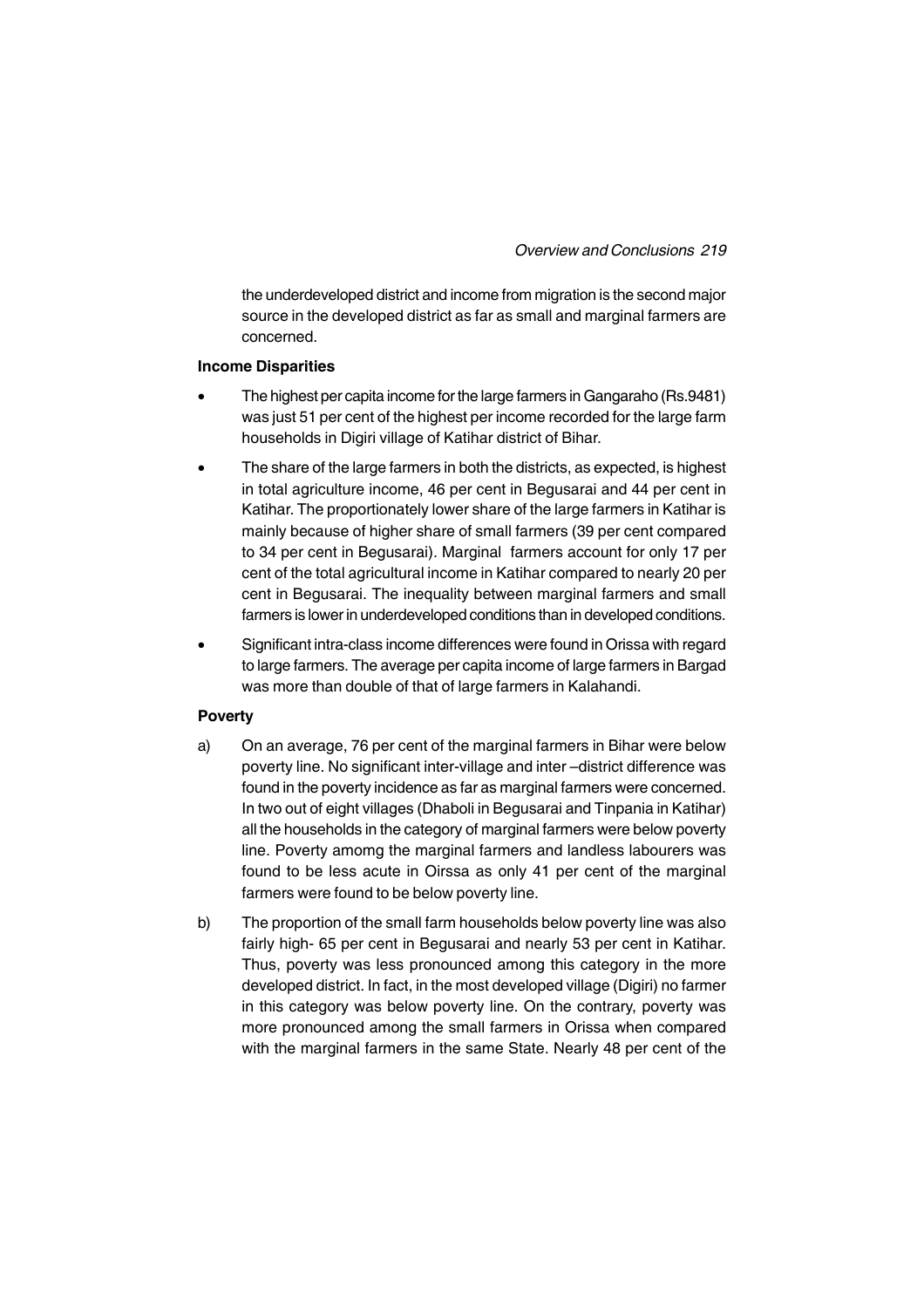small farmers were found to be below poverty line. Significantly, nearly 13 per cent of the large farm households were also found to be below poverty line in Orissa. Thus, though overall poverty was found to be less pronounced in Orissa, it was more evenly spread.

c) The spread of poverty among different categories of the farmers clearly indicates that agriculture development has mainly affected the large farm households and the status of small and marginal farmers remain to be vulnerable in both the districts with the exception of the Digiri village in Katihar (where no small farmers was found to be below poverty line) and Suja where only two households in this category were below poverty line. If we leave out these two villages, the poverty ratio among the small farmers in the rest of the six villages would be around 80 per cent reflecting that small farmers were equally, if not more, vulnerable and poverty stricken as the marginal farmers. The situation of the marginal farmers in fact is marginally better in certain cases due to occupational diversity.

#### **Employment Status**

- a) The absorption of manpower in self-cultivation agriculture was maximum for large households followed by the small farm households in Bihar. For the marginal households though the proportion of workers engaged in self-cultivation was below 50 per cent, when we take into account the employment in others' fields also, their dependency on agriculture was also above 75 per cent. Similar trends were witnessed in case of Orissa also with the difference that the absorption of manpower from the large farm household in self-agriculture was much lower (less than 40 per cent). This may be mainly because of general agricultural backwardness in the State with very little capacity to employ manpower in this sector.
- b) One very significant fact noticed was that under more developed agriculture conditions (Katihar), the dependency on the hired labour force increased as was reflected by the fact that 28 per cent of the marginal farmers in Katihar were working on others' field. Moreover, the proportion of labour force employed in agriculture for the large farm households was lower in the comparatively more developed villages. The proportion of workforce employed in others' field was high in the backward district in Orissa for the small and marginal farmers when compared to the agriculturally progressive district.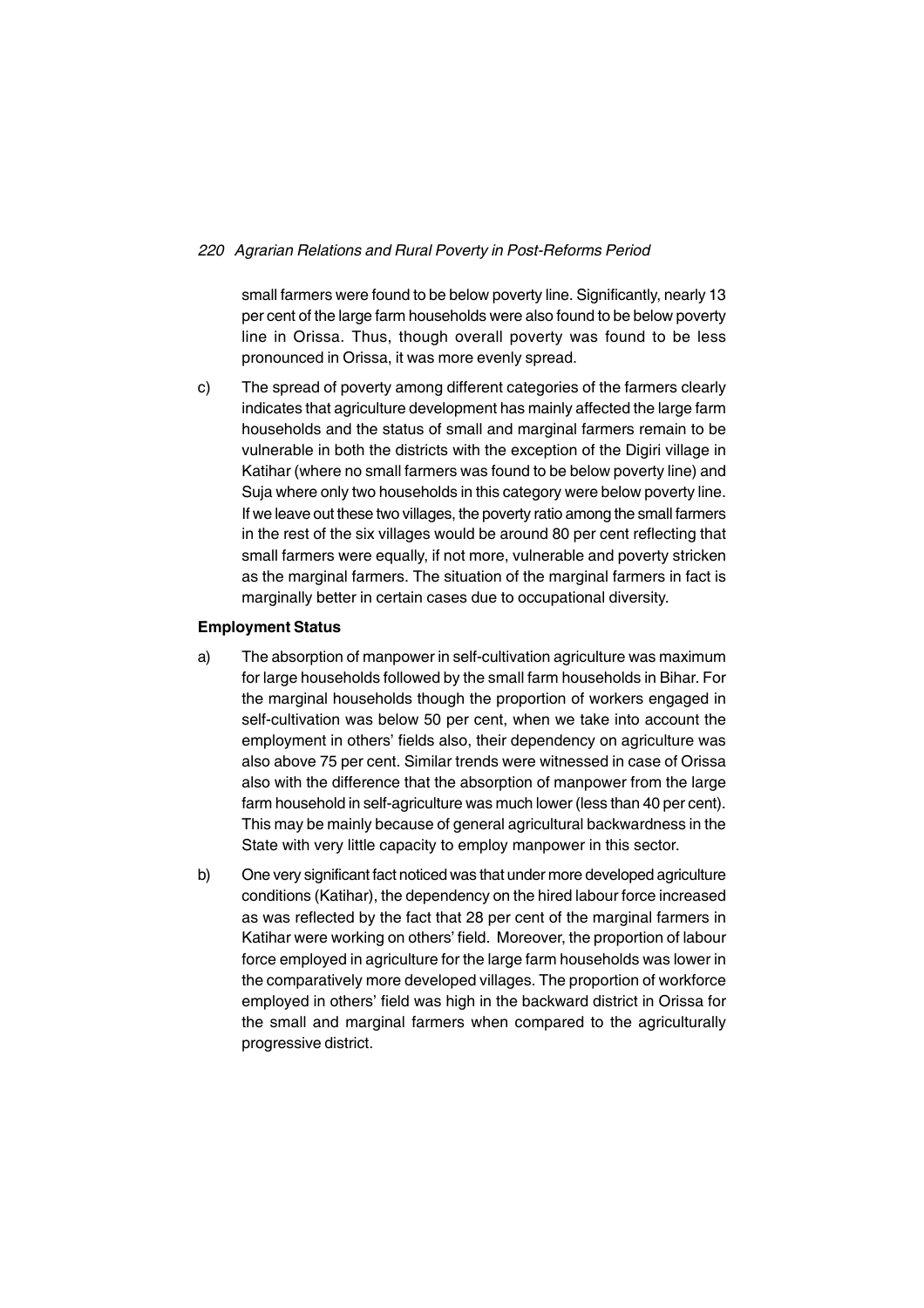c) From the marginal farmers' point of view, agriculture had limited capacity to absorb them as only 47 per cent of the marginal farmers were involved in self-cultivation. This proportion was even lower for the developed district and much lower for the districts in Orissa.

### **Employment Gap**

- a) The male employment gap for the small and marginal farm households was calculated at the household level. Against a potential 684 mandays available per household, only 469 mandays were utilised leaving a gap of 250 mandays. The employment gap by and large, was found to be nearly the same across the districts. The employment gap in case of females (442 female mandays per household) was found to be much higher.
- b) The overall picture reflected that on an average every household had nearly five workers of whom only two were employed. The overall employment gap at the household level was found to be more than the actual employment generated.
- c) The employment gap in case of Orissa was found to be quite lower when compared with Bihar. As against a gap of 250 mandays in case of Bihar, it was just 93 in Orissa. However, while the employment gap was found to be nearly same in the entire study area of Bihar, it was found significantly higher in case of the developed district in Orissa when compared to the underdeveloped district.

### **Awareness about Rural Development Programmes**

- i) Farmers' awareness about three most important programmes was assessed during the survey. While more than 50 per cent of the households were aware of Sampoorna Gram Rojgar Yojana (SGRY), only 37 per cent of the households were aware about Swarnajayanti Gram Swarojgar Yojana (SGSY) and 42 per cent were aware about Indira Awaas Yojana (IAY).
- ii) Farmers' category-wise differences were found about different schemes. The awareness level about the SGSY was found to be higher among the small farm households compared to large farm households and marginal farm households. On the other hand, awareness about SGRY was highest among the marginal farmers. The awareness about SGRY among the marginal farmers was higher in the developed district.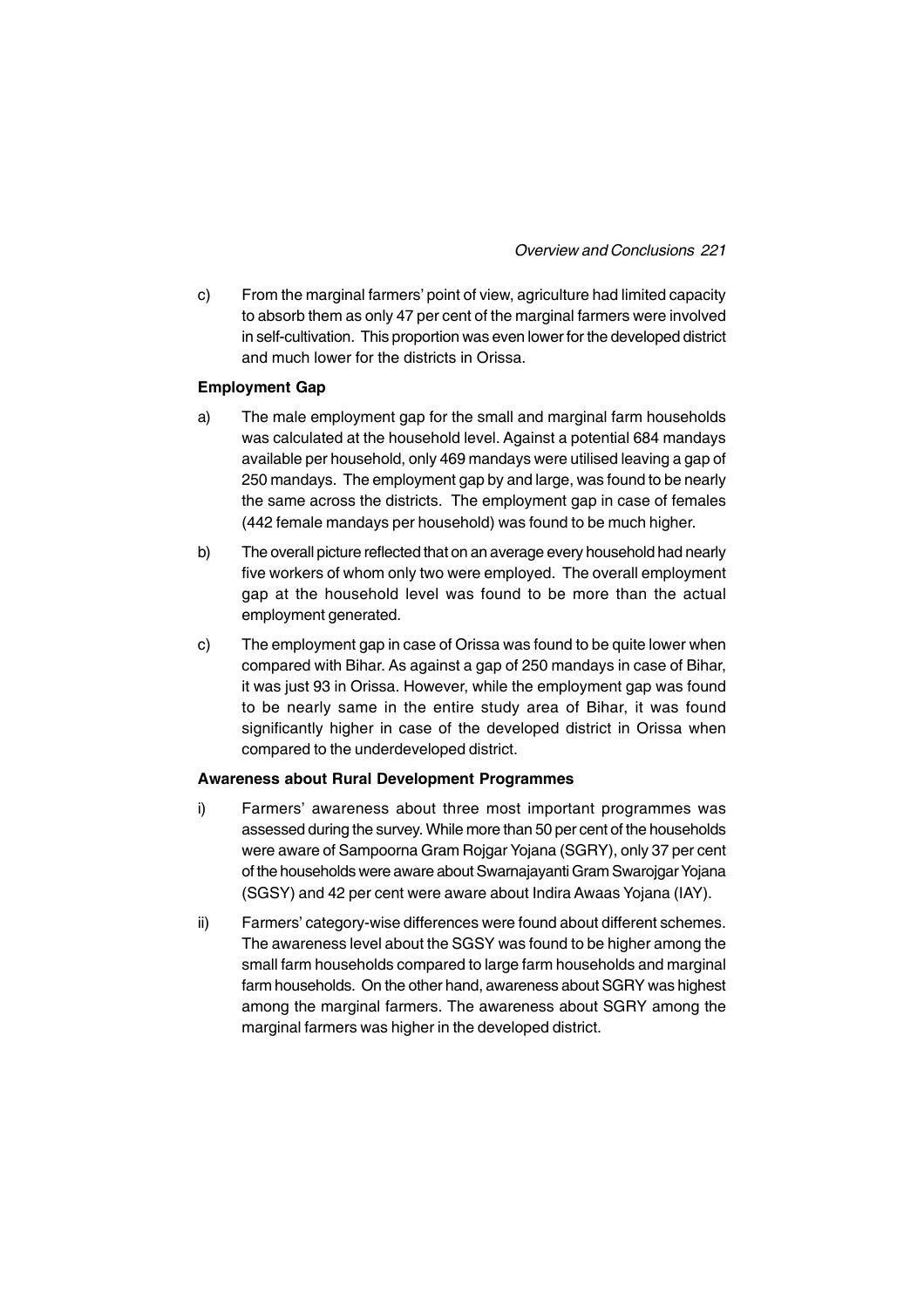## **Impact of SGRY**

- i) Since SGRY is the main wage employment programme, its impact on household economy of the small and marginal farmers in terms of income and employment was assessed.
- ii) On an average, 36 mandays per beneficiary worker from marginal farm household and 24 mandays per beneficiary worker in the small farm households were generated under the SGRY programme.
- iii) Contribution of SGRY to the total household income in case of marginal farm households was just 2.83 per cent. Similarly, only 14 per cent of the employment gap was covered by the SGRY programme. Thus, the coverage of SGRY was very poor in the study area.

### **Migration**

- Twenty six per cent of the sample households in Bihar reported migration of one or more family members from the village. The per centage of households reporting migration was similar among the categories of the farmers, though the rate of migration was slightly higher for the large farm households. On an average, per household nearly two members migrated from the households reporting migration. That no significant difference was found in terms of number of migrants from the two districts and among different categories of the farmers indicates that agricultural development was no guarantee for preventing migration. In Orissa also more number of persons migrated among the sample household farmers from the developed district when compared to the underdeveloped district. In the underdeveloped district also out-migration was observed only in the developed block. Migration in Orissa was normally a temporary one for specialised operations like brick making, road laying etc. Due to shortage of labour in the developed villages due to out-migration, there was in-migration at the time of seasonal agricultural operations where the labour was engaged mostly on contract basis.
- The most important reason for migration reported from the developed villages (Katihar districts) was 'tension in the village' as nearly 50 per cent of the migrants left village because of this factor. On the contrary, 69 per cent of the migrants from the lesser developed district left village in search of better job avenues and higher wages outside.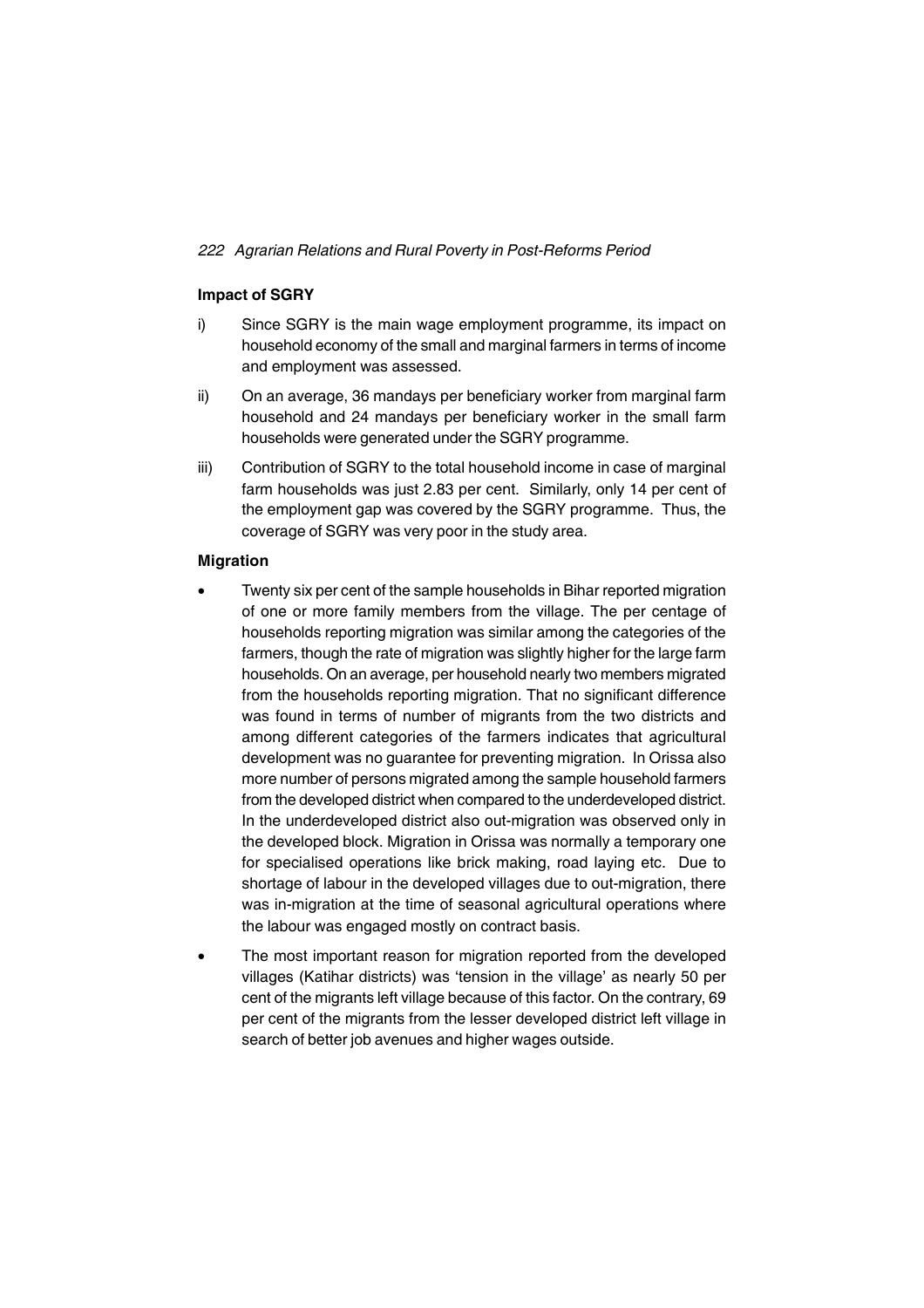## *Overview and Conclusions 223*

- The duration of migration reflected a slightly different pattern depending on the general level of development. Majority of the migrations in both the districts was of longer duration, more than three months. Sixty per cent in Begusarai and 49 per cent in Katihar were found to be for more than three months duration. The proportion of migrating for one agricultural season was higher in the more developed area.
- The largest out-migration was to Delhi, followed by Kolkata, Mumbai and Pune. Only six per cent of the migration was to Haryana.
- The small farmers in backward agricultural conditions depended more on migration as source of livelihood than the small farmers in the developed villages. The dependency of marginal farmers on migration was found to be much higher regardless of the level of development.
- Improvement in the house/ building of new house and improvement of land/purchase of new land were the two most important uses of migrants' income. Nearly 50 per cent of the households reporting migration spend the remittances on these two items.
- Next in the importance is the maintenance of family as 27 per cent of the households spent their remittances on this item.
- In Orissa, the most important item of expenditure was the maintenance of family followed by repayment of debt and also purchasing the assets like land etc.

### **Policy Implications**

- As more than 30 per cent of the small and marginal farmers are dependent on leased-in land to augment their land resources, recognising and recording tenancy is needed not only to regulate tenancy but also to fix the terms of the tenancy.
- The second important finding of the study is sub-optimal use of land resources by the large farmers in Bihar. Less than 80 per cent of the land is put to self-cultivation by the large farmers. Considering the fact that while large farmers are not able to utilise their land and more than 30 per cent of the net sown area of the marginal farmers does not belong to them gives ample scope for reorganising the land relations (in Bihar), and if needed even redistribution of land.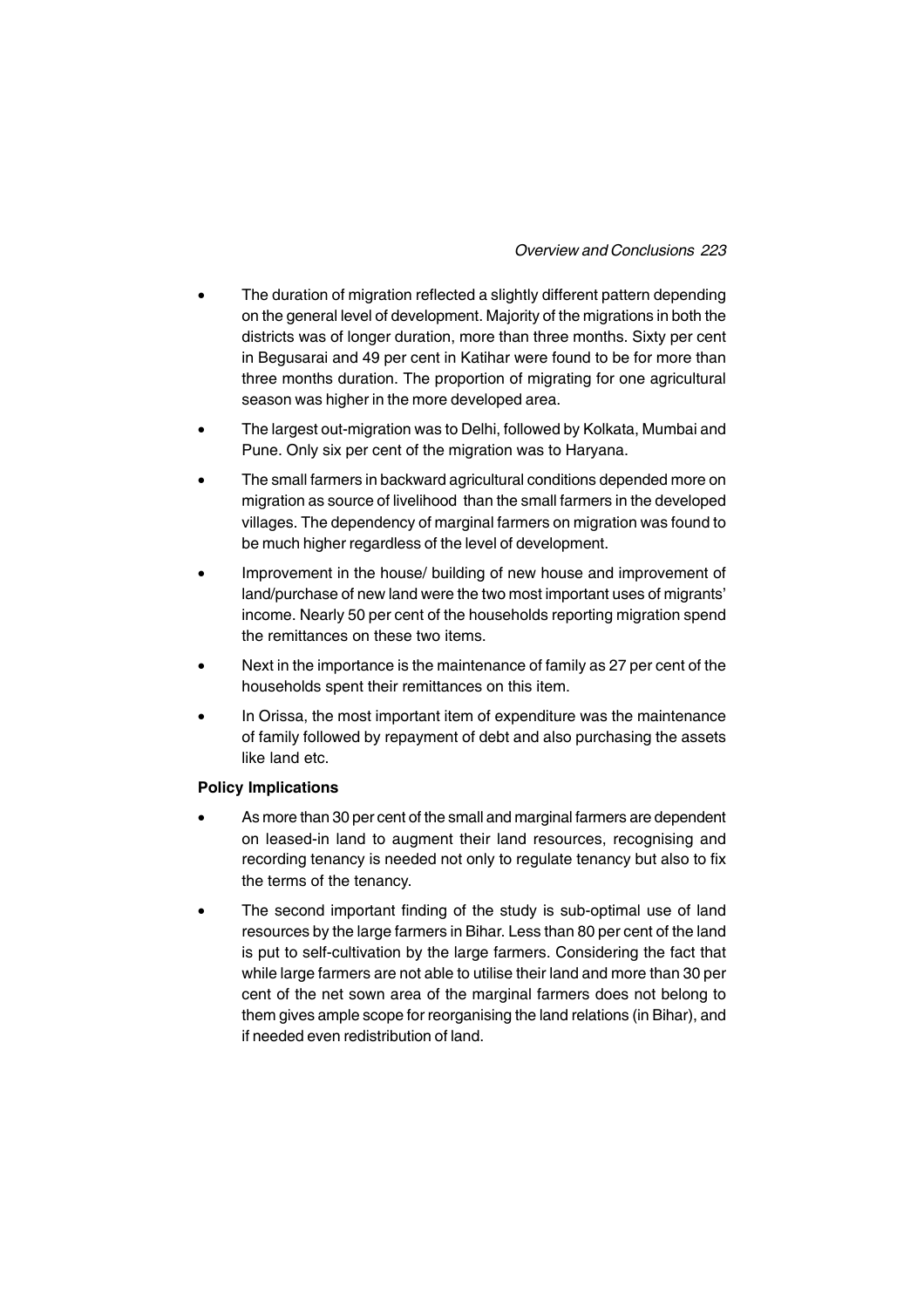- Agriculture in Orissa is largely rainfed. However, groundwater situation in most of the villages was reported to be fairly optimistic but was not being used due to electricity problem. As diesel operated pumps are uneconomical, subsidies on inputs may be considered.
- Extension services were not seen anywhere in all the villages. Considering the small holding size of marginal farmers in both the States, especially in Orissa, it would be better to organise the farmers on Self-Help Group pattern and service delivery mechanism must be oriented on group basis rather than individually. The unused land of the large farmers may be made available to these groups on rental basis.
- Looking into the participation rate of small and marginal farmers in the market, institutional arrangements may be oriented towards them. For example, in Kalahandi district the paddy sale to the mill owners is through the Panchayati Raj Institutions. The farmers sell their paddy through the Panchayats and payment schedules are fixed according to the quantity sold. This arrangement may be generalised to reduce the transportation costs and distress selling for small and marginal farmers.
- Poverty is rampant in most of the villages among the category of marginal farmers and to a large extent among the small farmers also regardless of the development level of agriculture. Agriculture development has practically left these categories untouched except for few exceptional cases. The concept of agricultural development is therefore, conditioned by the development of medium and large farmers. Therefore, there is a need to orient the agricultural policies towards the small and marginal farmers in consonance with the rural development programmes.
- The awareness level for the rural development programmes, especially for SGSY has confined mainly to the level of small farmers. However, even among this category of the farmers, the benefits do not seem to be commensurate with the expenditure. Since livestock is an important source of income to small farmers and in some instances for marginal farmers also, SGSY can play a big role in organising small and marginal farmers initially for dairy but may be extended in scope to cover the marketing of agricultural produce also in view of the fact that these farmers have the main role in production and marketing of vegetables and other cash crops.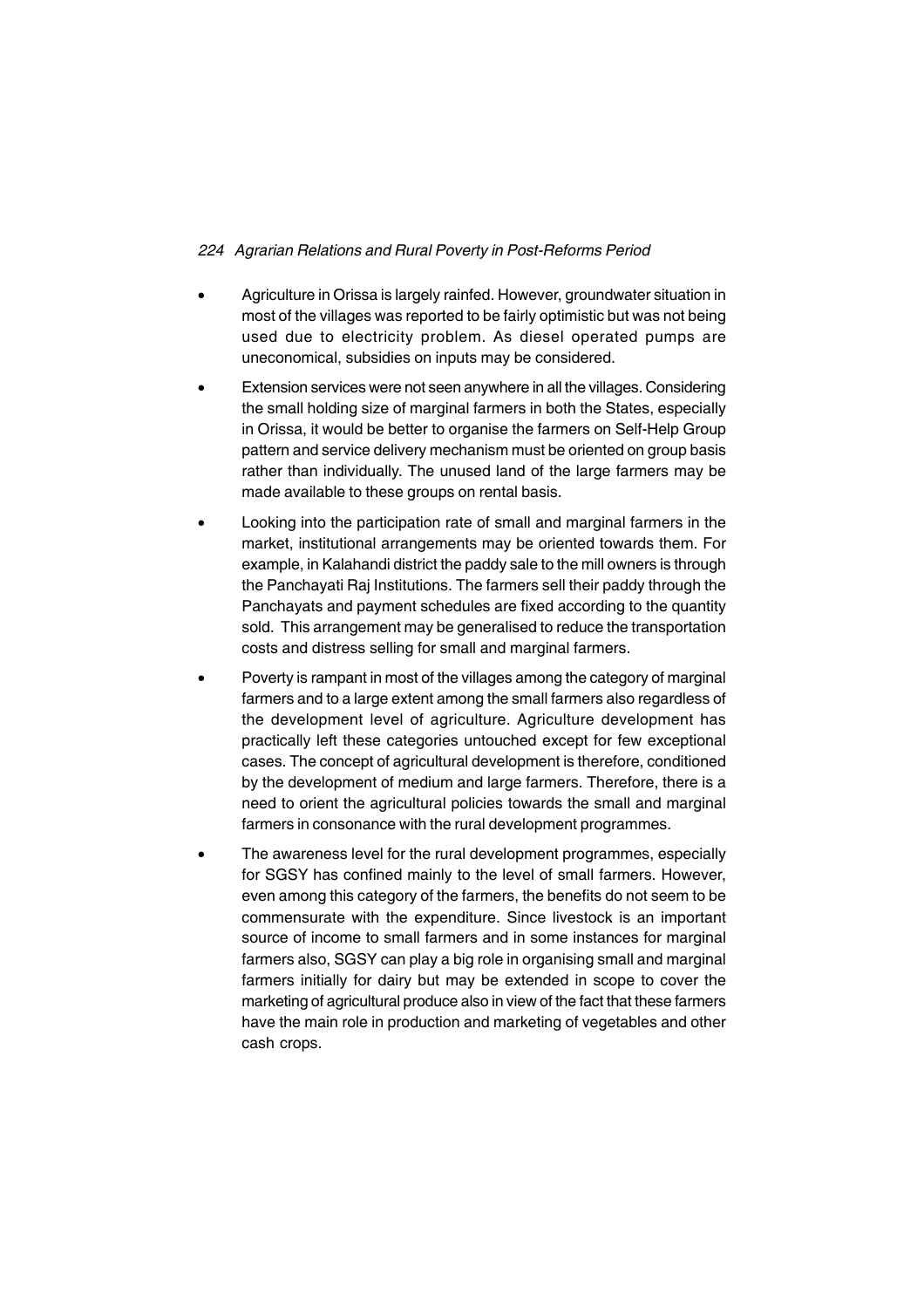### *Overview and Conclusions 225*

- Wage employment programmes (SGRY) have been instrumental in economic upliftment in a limited way and the benefits are confined to very limited number of farmers. While it has made an impact on the income level of the beneficiary household, due to very poor coverage, no perceptible impact was felt by the families below poverty line. Hence, the scale of operations need to be enhanced to cover more and more marginal farm households. This may be used in big way to create village level infrastructure.
- The public investment in infrastructure like storage facilities, transportation and irrigation can be highly rewarding. For example, in case of one village in Katihar, it was reported that due to transportation bottlenecks the huge loss of banana crop occurred. Poor road conditions also result in untimely supplies of fertilisers and other important agricultural inputs.
- It was noticed in case of Orissa in general and some of the villages in Begusarai that access to irrigation usually alters the cropping pattern in favour of paddy alone. In view of this tendency it would be more appropriate to extend irrigation facilities on conditional basis so that water leads to diversification and not to mono-cropping system. The watershed projects can play a very crucial role in Orissa. In Bihar, perhaps the watershed projects may be used to reorganise the land and farmers.
- As good number of commercial and cash crops like banana, jute and vegetables in Bihar and sunflower, cotton, groundnut and maize in Orissa are being grown by the small and marginal farmers, access to storage and credit will help the farmers in getting better prices for their produce. It was found that vegetable and other cash crops grown by the large and medium farmers were usually sold outside the village and sometimes exported but the same crops grown by the small and marginal farmers had to be sold in the local market due to poor storing and waiting capacity as well as poor infrastructure.
- As a government support mechanism, production of some of the crops already grown by the small and marginal farmers but faced with stiff market competition from the large farmers may either exclusively be reserved for the small and marginal farmers or differential subsidy system may be introduced.